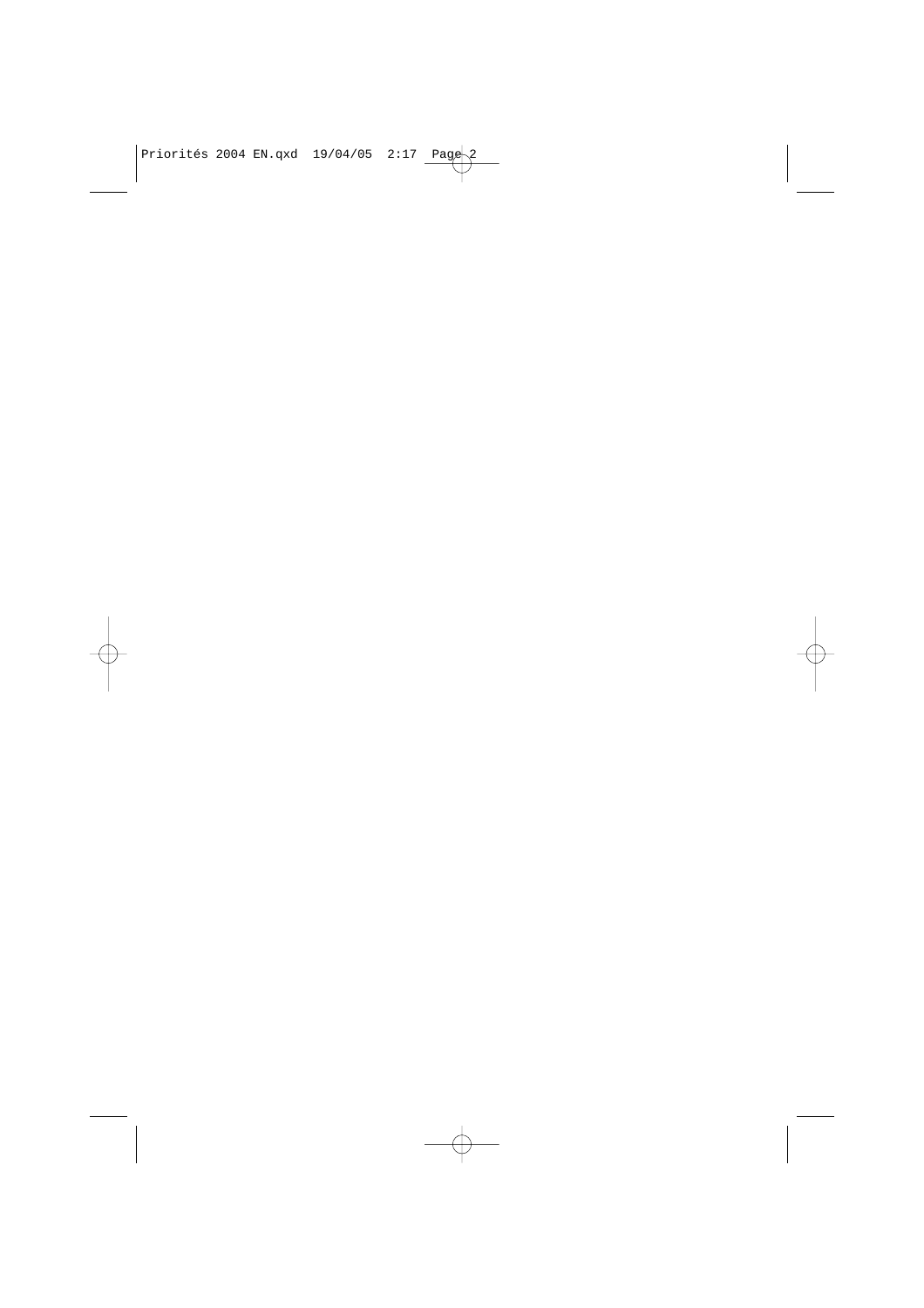### **CONTENTS**

| <b>EXECUTIVE COMMITTEE - MARCH 2004</b>                                                                                                                                                                                                    | 7  |
|--------------------------------------------------------------------------------------------------------------------------------------------------------------------------------------------------------------------------------------------|----|
| I. Union proposals for a European policy on climate change                                                                                                                                                                                 | 9  |
| $2$ . The proposal for a Directive on services in the<br>internal market                                                                                                                                                                   | 13 |
| $\beta$ . ETUC Declaration on the proposed reform of EU policy<br>on Chemicals (REACH)                                                                                                                                                     | 21 |
| 4. The coordination of collective bargaining 2003-2004<br>and the participation of workers                                                                                                                                                 | 27 |
| $5$ . The need for information, consultation and participation<br>in cases of cross-border changes in company structures<br>and transfers of companies' registered offices                                                                 | 35 |
| $\mathfrak b$ . May 1st, 2004: an historic moment in the reunification<br>of Europe                                                                                                                                                        | 38 |
| 7. Rebalance the Lisbon Strategy by strengthening the social<br>pillar. ETUC Resolution to the EU Spring Summit 2004                                                                                                                       | 40 |
| <b>&amp; ETUC's position on the Communication from the Commission</b><br>of 30-12-2003 concerning the re-examination of Directive<br>93/104/ EC concerning certain aspects of the organisation of<br>working time (Working Time Directive) |    |

**3**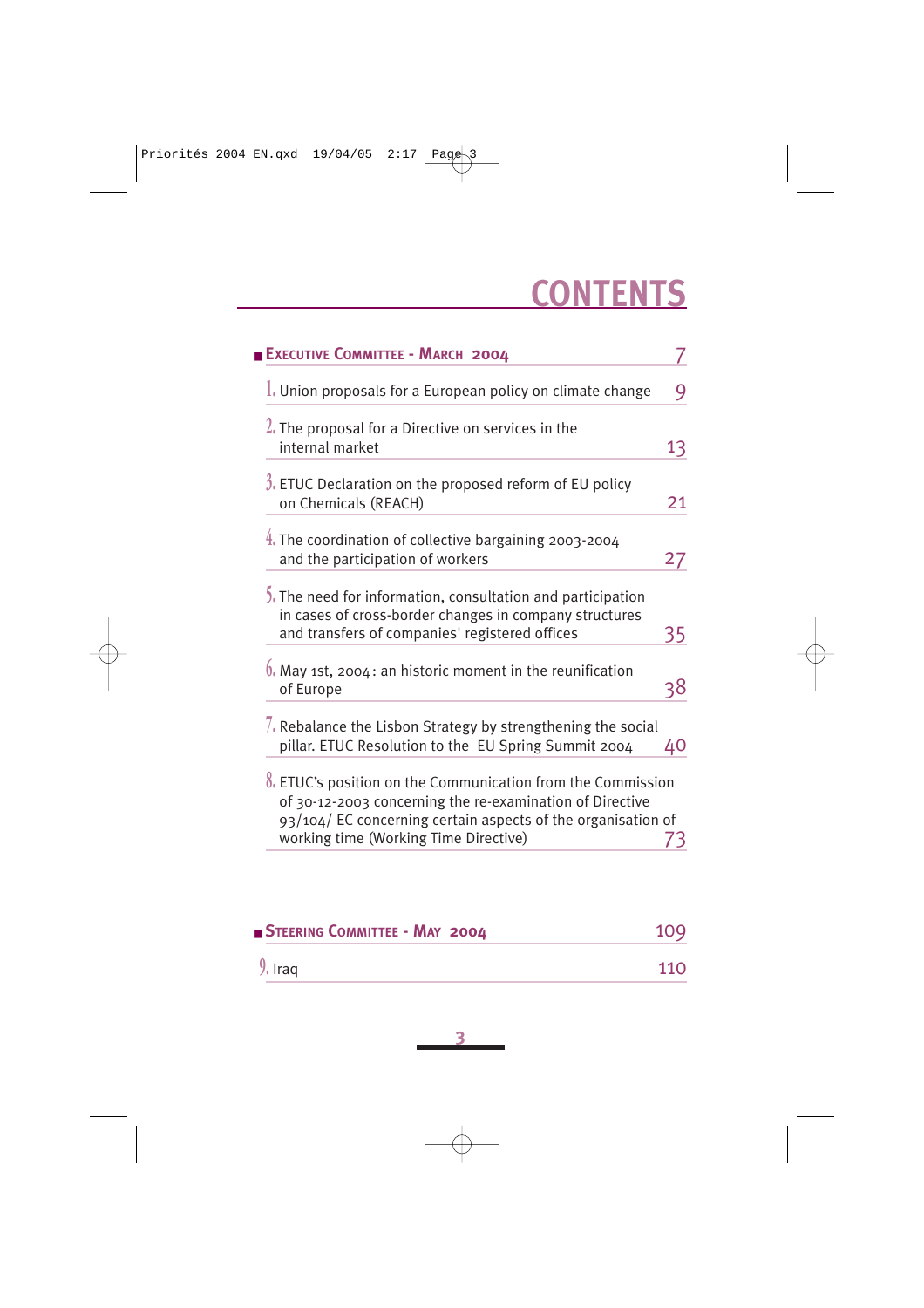| <b>EXECUTIVE COMMITTEE - JUNE 2004</b>                                                                                                                                                                                                   |     |
|------------------------------------------------------------------------------------------------------------------------------------------------------------------------------------------------------------------------------------------|-----|
| $10$ . The Social dimension of globalisation: Regarding the<br>Communication from the Commission on 'The social<br>dimension of globalisation - the EU's policy contribution<br>on extending the benefits to all' [COM (2004) 383 final] | 112 |
| II. An industrial policy for an enlarged Europe                                                                                                                                                                                          | 120 |
| 12. Corporate social responsibility                                                                                                                                                                                                      | 124 |
| $13$ . The Intergovernmental Conference must<br>effectively guarantee the European Social Model<br>in the Draft Constitution                                                                                                             | 129 |
| $14$ . The proposed Directive on Services                                                                                                                                                                                                |     |
|                                                                                                                                                                                                                                          |     |

| <b>EXECUTIVE COMMITTEE - OCTOBER 2004</b>                                                                      | 133 |
|----------------------------------------------------------------------------------------------------------------|-----|
| $15$ . The new architecture for EU cohesion policy<br>after 2006 - ETUC's proposals                            | 135 |
| $16$ . Revision of the Working Time Directive: An ETUC plan<br>for immediate action                            |     |
| 17. Strengthening Economic Governance and<br>clarifying the implementation of the Stability<br>and Growth Pact | 155 |
| $18$ . Turkey's accession to the European Union                                                                | 161 |
| 19. The European Constitution                                                                                  |     |
|                                                                                                                |     |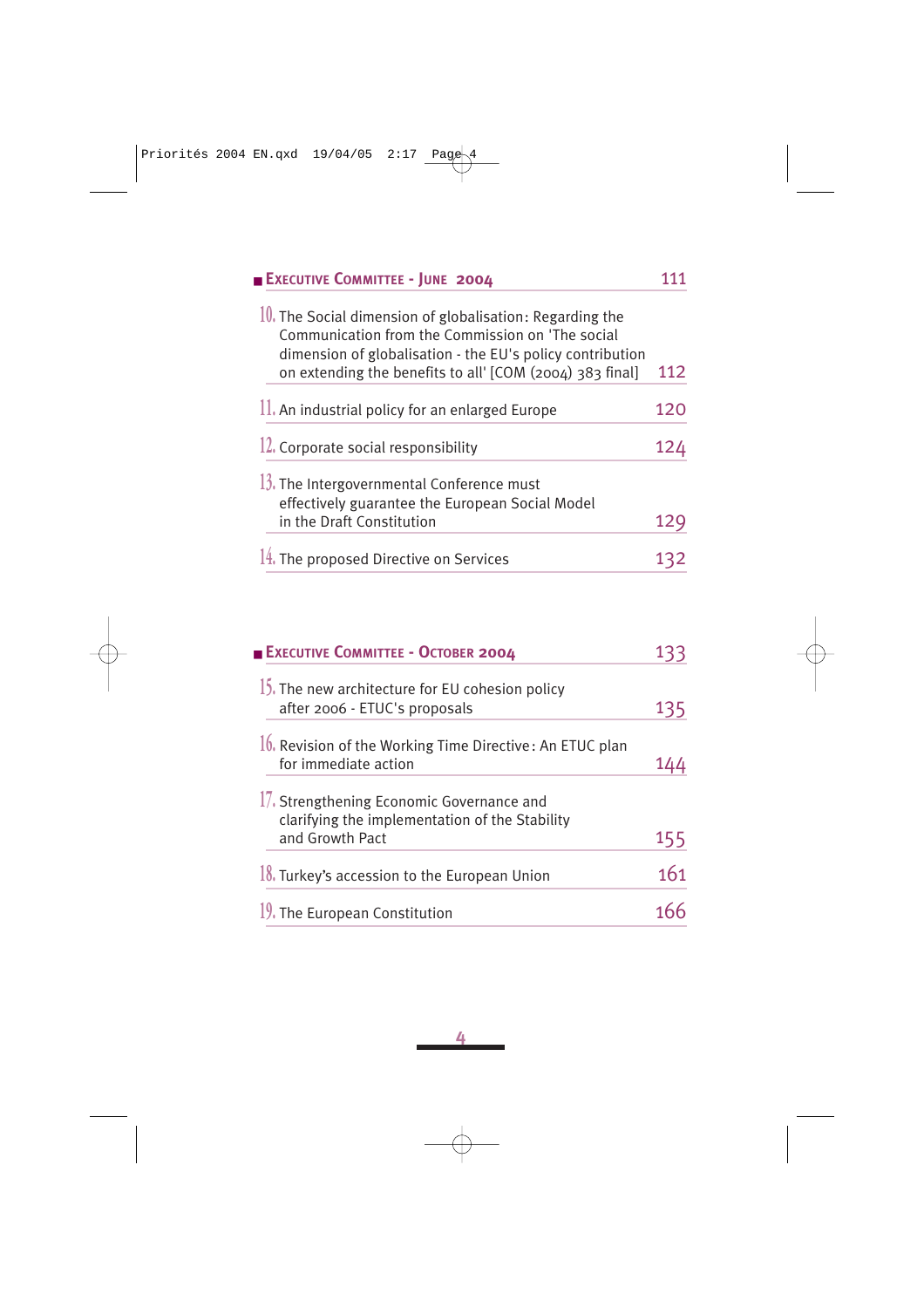| <b>EXECUTIVE COMMITTEE - DECEMBER 2004</b>                                                                      |     |
|-----------------------------------------------------------------------------------------------------------------|-----|
| $20.$ "Partnership for change in an enlarged Europe:<br>enhancing the contribution of European social dialogue" | 172 |
| $2l$ . Internal rules of procedure governing European<br>cross-sectoral social dialogue negotiations            | 181 |
| $22$ . Social policy agenda 2006-2010                                                                           | 187 |
| $23$ . Coordination of collective bargaining                                                                    | 202 |
| $24$ . More and better jobs by putting social Europe at the<br>heart of the Lisbon strategy                     |     |

ř.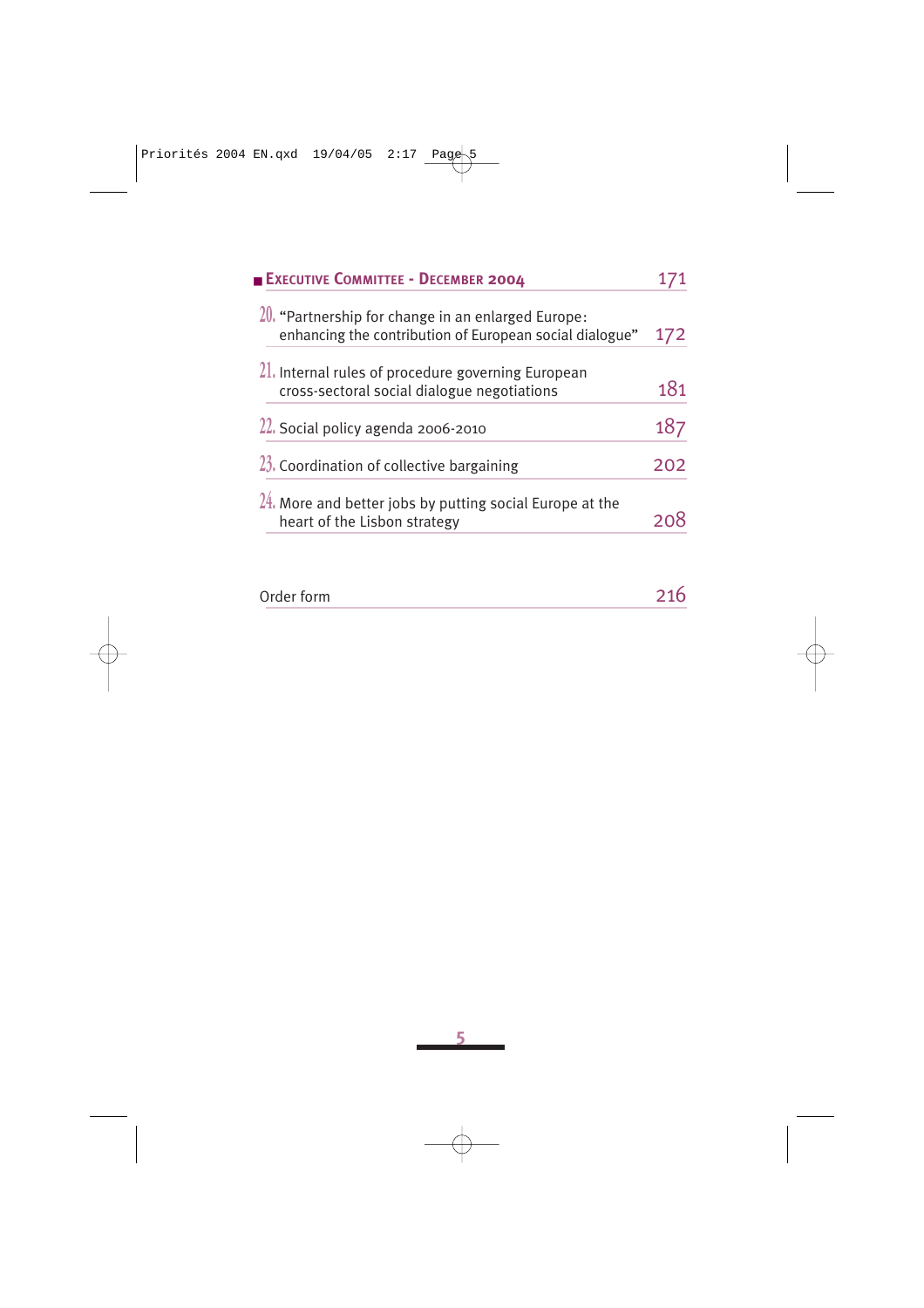Ŷ.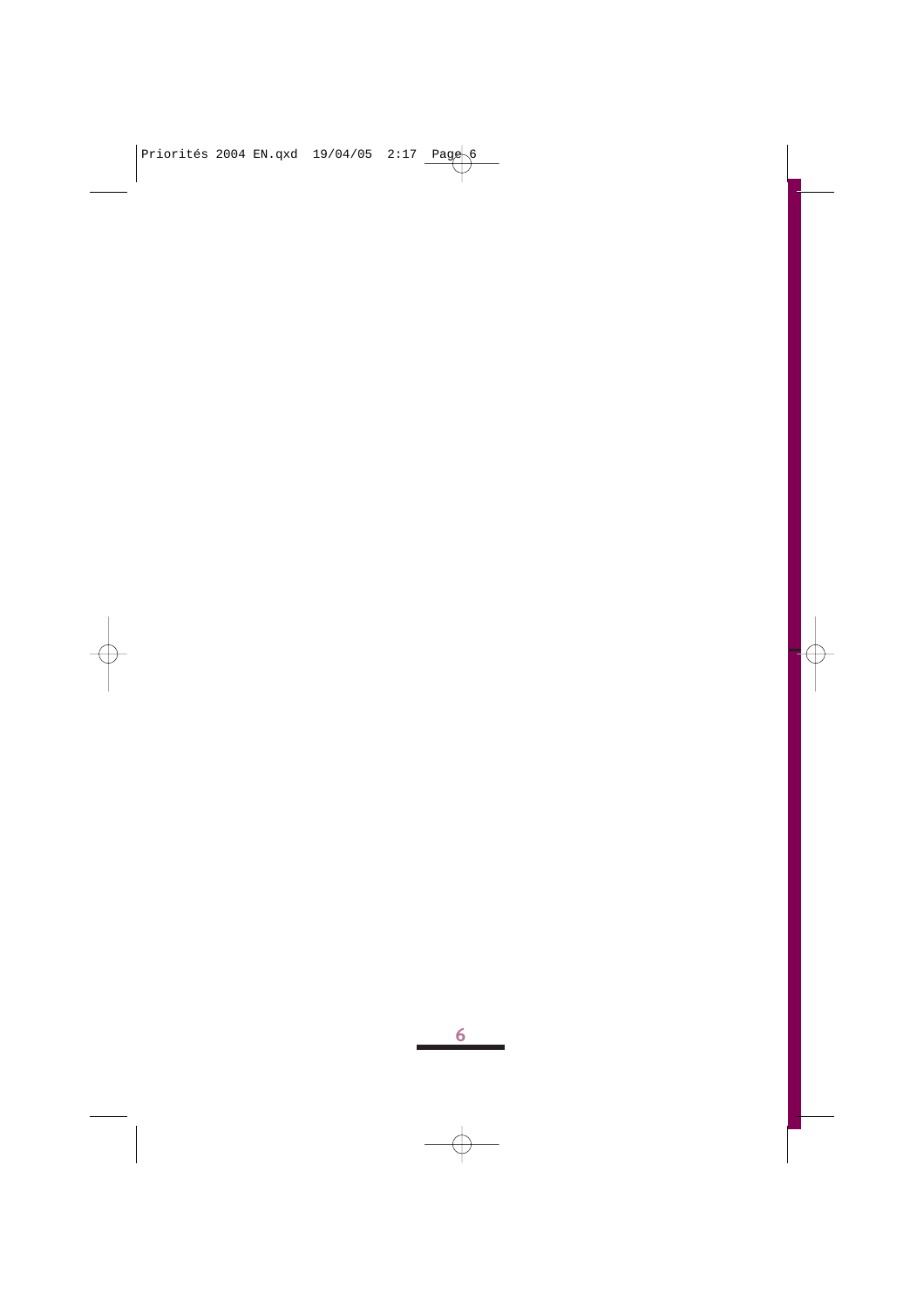**Executive Committee - March 2004**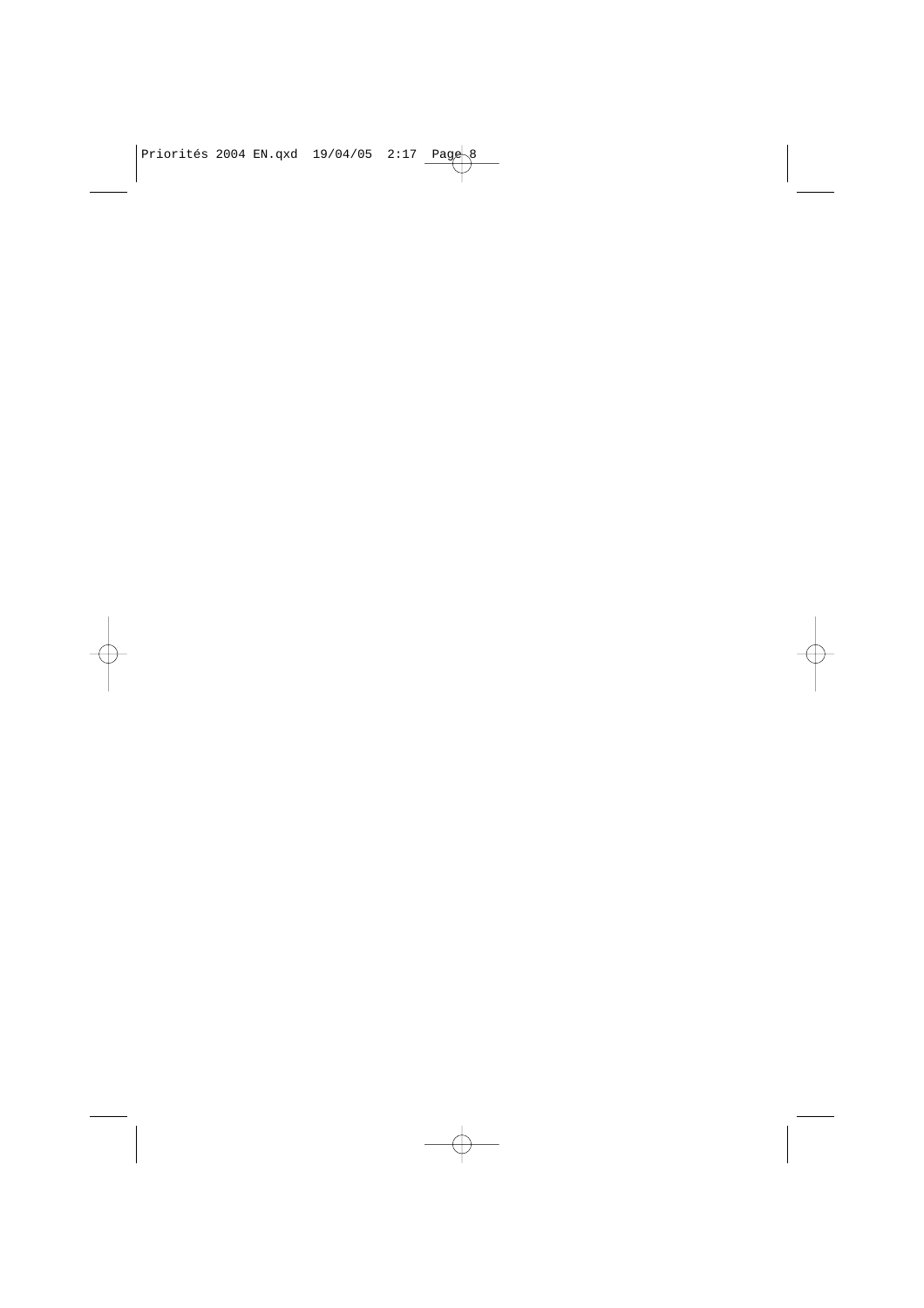### **UNION PROPOSALS FOR A EUROPEAN POLICY ON CLIMATE CHANGE** 1

Executive Committee, 17-18 March 2004

Following the conference held on 9-10 December 2003 in Milan, The ETUC is calling for a truly European policy on climate change. Such a policy should acknowledge both the social and democratic dimension of the process, the need to take account of aspects associated with employment, the role of public investment, and the principle of solidarity with poor countries, and it should focus on energy efficiency and the development of alternative energy sources, as well as being accompanied by measures to adapt to the socioeconomic impacts of climate change.

The ETUC focuses its priorities on the 12 following points:

#### **IMPLEMENTING THE KYOTO PROCESS: A SOCIAL AND DEMOCRATIC PROCESS**

**1.** The European trade union movement supported the EU's ratification of the Kyoto Protocol because it is convinced that the Protocol constitutes a unique opportunity to make a coordinated, global transition to improve the environment and to boost employment and well-being. The underlying principles here are al about sharing the load equally between all sectors of the economy and with workers, the economic opportunities and responsibilities arising from the fight against climate change, and adapting to the consequences thereof.

**2.** If the Kyoto objectives are to be implemented successfully, all parties, particularly workers and unions, must be involved. For not only distribution of income, but also working conditions and individuals' education and training needs will be affected by this process. Workers need to be involved through social dialogue with their employers (from European level down to local, sectoral level), in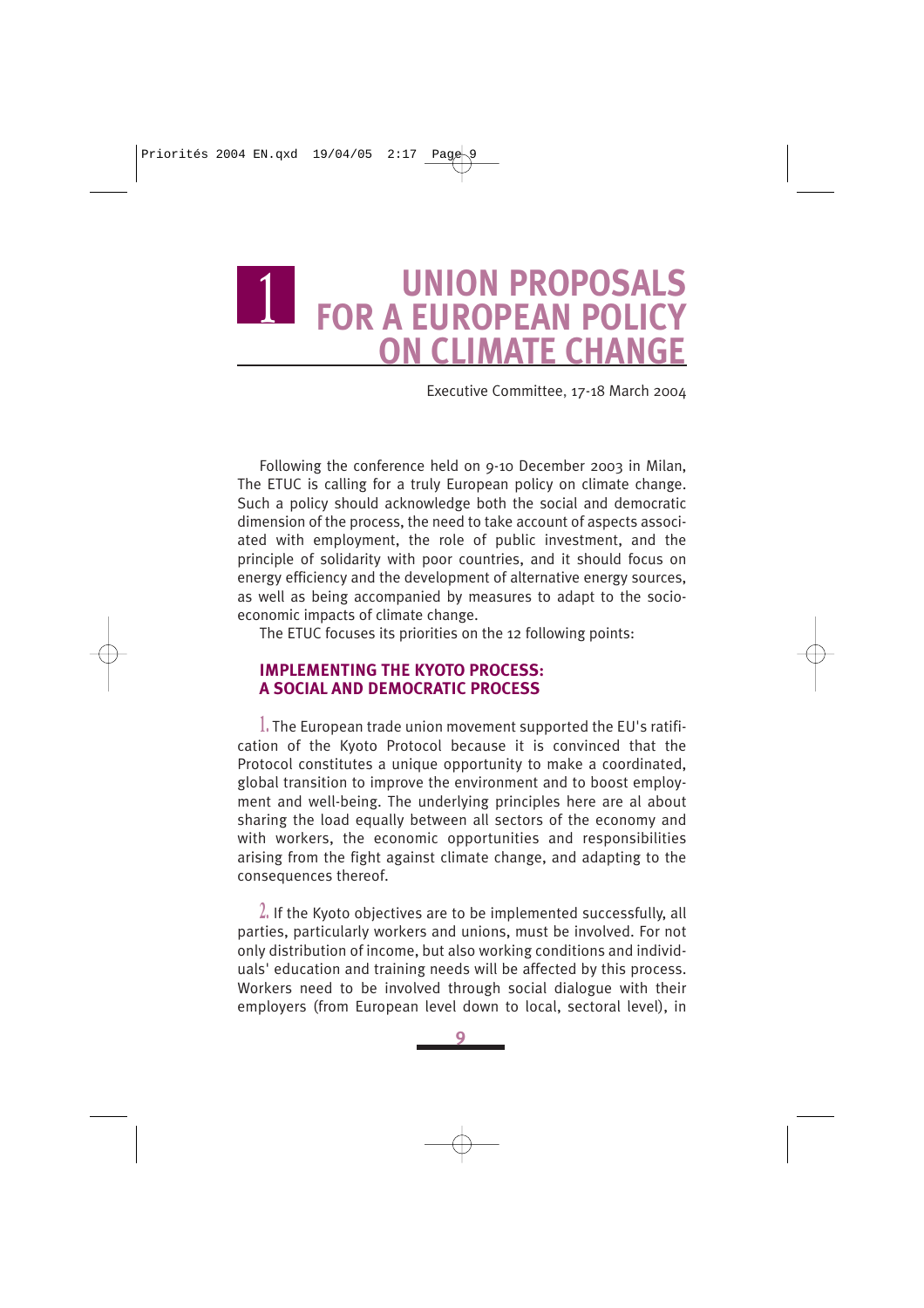European multinationals via works councils where these exist, in companies, in the workplace, and also through the sectoral committees of European Social Dialogue.

#### **MAXIMISING THE BENEFITS FOR EMPLOYMENT, THE ENVIRONMENT AND ECONOMIC EFFICIENCY IN EUROPE**

**3.** The absence of any employment-related considerations is a significant weakness in European policy implementing the Kyoto Protocol. It is crucial that the measures and policies contained in the European Climate Change Programme (ECCP) factor in the need to create sustainable, high-quality jobs by falling clearly into line with the Lisbon strategy, which includes, since the Göteborg Council, an environmental dimension.

**4.** In this vein, both the Member States and the European Union need to play their part to the full in implementing the commitments made in the context of the Kyoto Protocol. To do this, they must systematically consider these commitments from the point of view of the required investment and their potential for creating jobs, and must pursue appropriate active public investment policies at both the national and European levels.

**5.** The European Climate Change Programme should include a transition programme for workers in sectors and regions affected by measures to limit greenhouse gas emissions (GHG), including especially training programmes. The ETUC calls upon the DG Environment and the DG Employment and Social Affairs to create a joint working group, in order to analyse the impact of the programme of reduction of greenhouse gas emission on employment levels, which should include the participation of ETUC representatives.

**6.** Sizeable and sufficient public resources need to be mobilised to fund a European research and development policy that is redirected towards energy sources which have the potential to reduce greenhouse gases and energy efficiency.

**7.** In its second ECCP progress report, the Commission highlighted the need for a thorough evaluation of the impact on greenhouse gas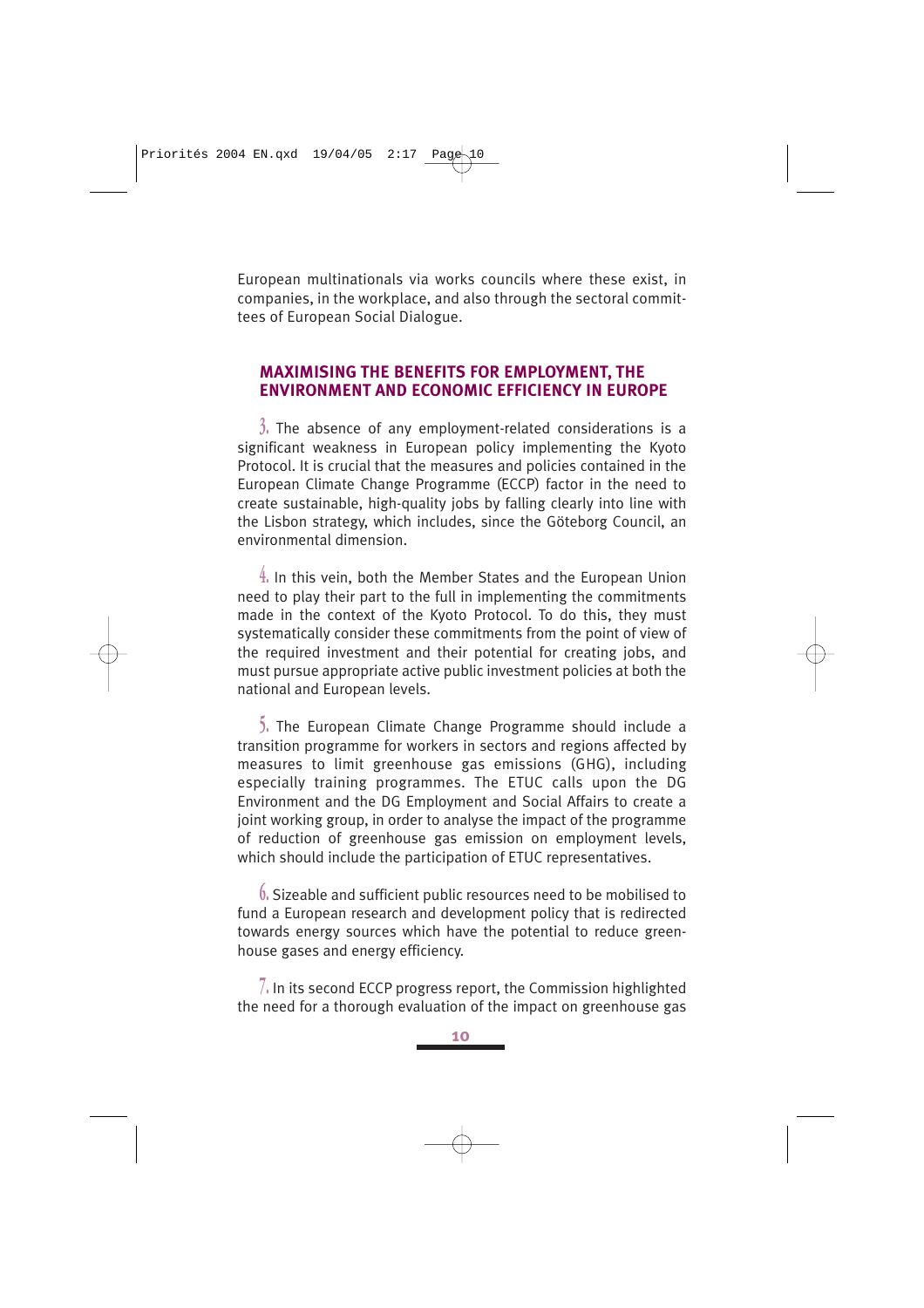emissions of the liberalisation of the energy market in Europe. In this connection, the ETUC reiterates that the liberalisation process has prompted massive job losses arising from mergers and restructuring initiatives in the electricity industry aimed solely at generating shortterm profit. However, these same considerations could discourage long-term investment in renewable energies and in energy-efficient technologies that are vital for achieving the Kyoto objectives and safeguarding the available supply. Moreover, the liberalisation of the electricity market could give an incentive to increased consumption, which would be incompatible with the obligations linked to climate change. The ETUC is calling for the generation and distribution of energy to be considered as a public service meeting planned, regulated European objectives that above all guarantees fair access to energy and the use of a certain level of renewable energy sources in power generation. The development of energy services geared towards the reduction of consumption should be supported.

#### **FLEXIBLE MECHANISMS TO PROMOTE SUSTAINABLE EMPLOYMENT AND DEVELOPMENT**

**8.** The general principle supported by the ETUC with regard to the Kyoto Protocol's flexible mechanisms (Joint implementation (JI), Clean Development Mechanism (CDM), Emission allowance trading) is that such instruments must be transparent processes with clear procedures in which workforce representatives should be involved. Moreover, internal measures that would reduce emissions remain the priority for Member States. These Flexibility mechanisms should be considered as complementary. Therefore, the use of these mechanisms should represent only a limited part of Member States' reduction commitments.

**9.** The Clean Development Mechanism (CDM) must effectively channel economic resources towards renewable energies and good practice in the energy sector in third countries, and should definitely not promote relocation on the basis of worldwide competition between social and environmental protection systems. Moreover the projects implemented in the framework of the Clean Development Mechanism, should not be used by the Member States to attain the aimed percentage of the gross national product used for the development assistance between now and 2010. The Workforce representa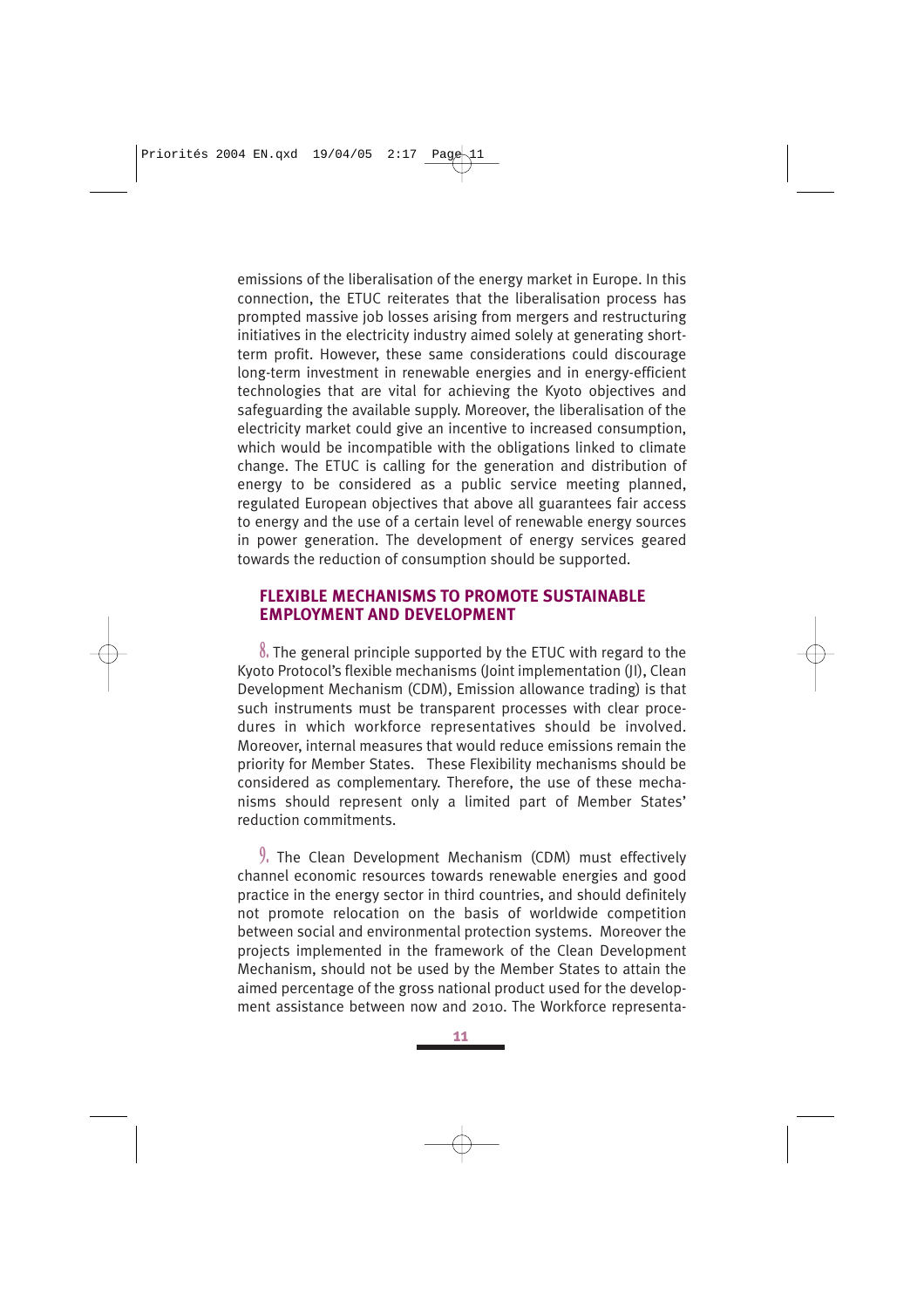tives in the countries concerned (in Europe and the beneficiary countries alike) need to be informed and consulted during the process of adopting and implementing CDM initiatives, and their opinion should be a formal requirement for approval of projects by the CDM Executive Committee.

#### **BOOSTING CAPACITY TO ADAPT TO THE FORESEEABLE SOCIO-ECONOMIC EFFECTS OF CLIMATE CHANGE**

**10.** Political resulting in the limiting emissions must be matched by a determination to see European societies adapt to the inevitable changes brought about by climate change. The additional knowledge, investment, and measures needed to avert the detrimental effects of global warming on workers in vulnerable sectors (agriculture and tourism), and on people whose situation is weakened by their health or because they are excluded must be carefully evaluated so as to prevent any drastic situations from arising, like those witnessed in some European countries in the summers of 2002 and 2003.

**11.** The European Union must help third countries that are particularly exposed to the threats posed by global warming and which are vulnerable because they are poor to bear the burden of adapting. The European Union must actively promote the conclusion of international agreements on the effects of global warming, which - just as the Kyoto Protocol did in limiting emissions - would coordinate the efforts of individual countries on a global scale.

#### **THE ROLES OF THE INSTITUTIONS**

**11.** In the European Union, we propose that the Observatory on Industrial Change and the European Environment Agency be appointed to analyse the impact of climate change policies on strategic regions and sectors; we are calling for the Commission to suggest to the United Nations Framework Convention on Climate Change (UNFCCC) that the International Labour Organisation (ILO) be involved in the Kyoto process.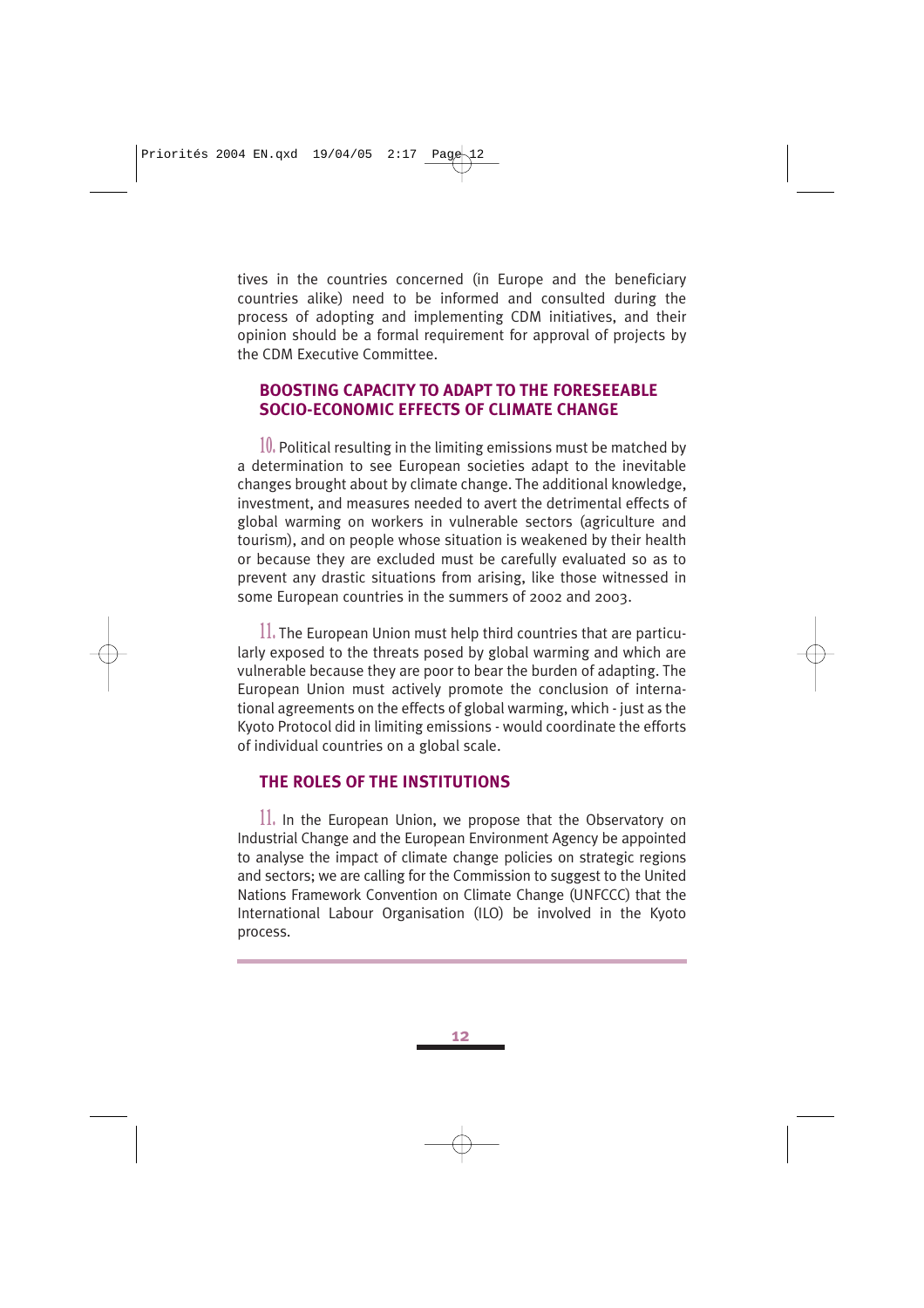## <sup>2</sup> **THE PROPOSAL FOR A DIRECTIVE ON SERVICES IN THE INTERNAL MARKET**

Executive Committee, 17-18 March 2004

#### **THE ETUC DEMANDS ONE PRECONDITION: STRONGER SOCIAL GUARANTEES FOR WORKERS**

**1.** The proposal for a Directive on services in the internal market issued by the European Commission on 13 January 2004<sup>1</sup> aroused lively interest on the part of trade union organisations, not only because it would affect a key sector in terms of employment, but also because nowadays services are essential to the smooth functioning of the European economy as well as being of importance in determining the well-being of the general public. The European Trade Union Confederation (ETUC) believes that apart from being determined by a high level of social security, the development of the internal market has to go hand in hand with sufficiently strengthened social protection and adequate workers' rights and working conditions embraced with a view to maintain social cohesion within the EU.

**2.** ETUC has examined the proposal for a directive and recognises the major growth potential in terms of employment in these sectors, especially in the future Member States, which could help the Union to achieve the objectives set out in the Lisbon Strategy in 2000. At the same time it takes account of the growing trend towards outsourcing, especially by manufacturing companies, and of the negative effects this is having on collective bargaining and the intensification of work.

http://europa.eu.int/eur-lex/en/com/pdf/2004/com2004\_0002en01.pdf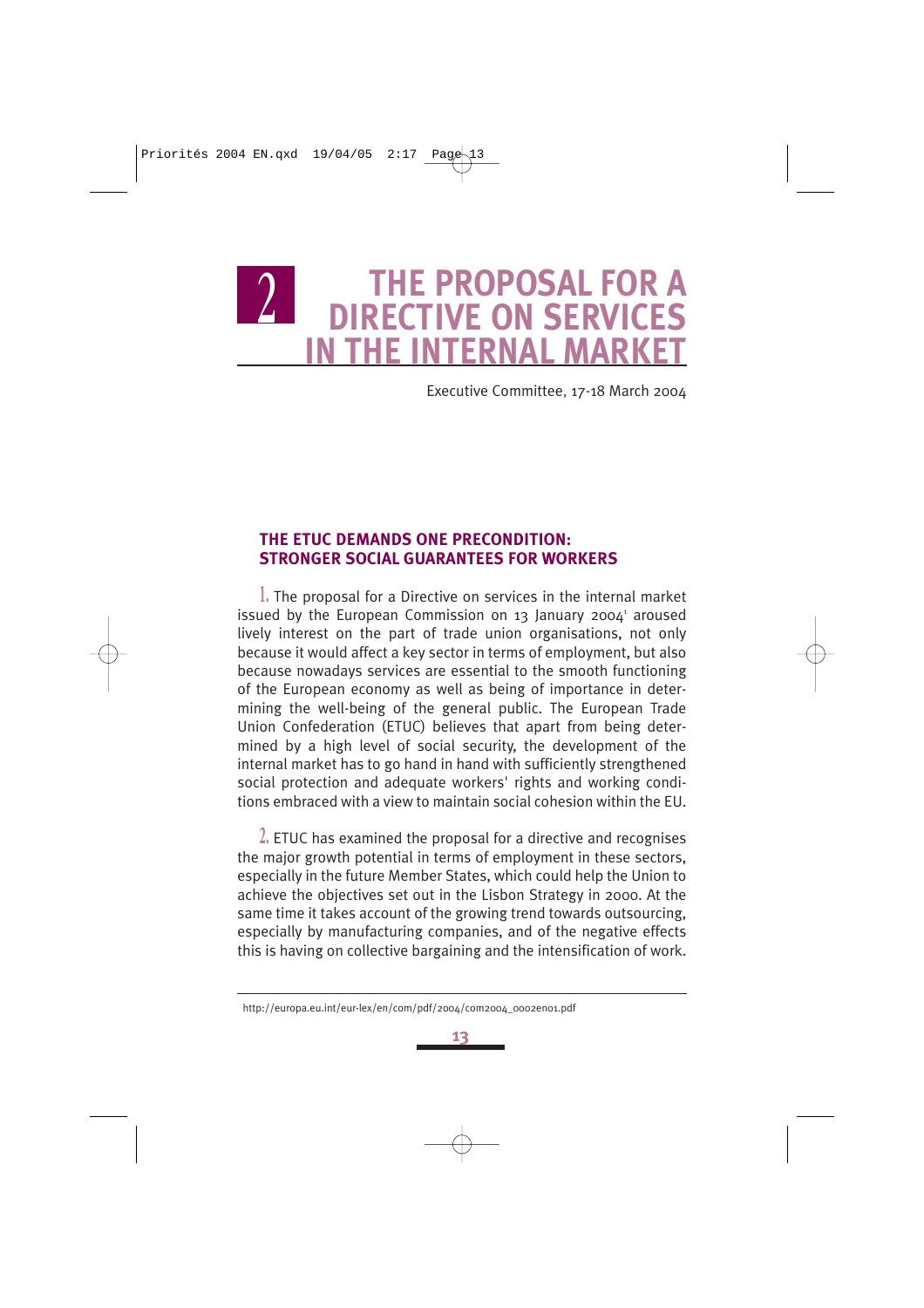**3.** ETUC welcomes the measures aimed at making the internal market function more efficiently and promoting the free circulation of services, as well as measures that are in the interest of workers, companies and consumers alike. Accordingly it can support:

■ the measures aimed at reducing administrative costs and simplifying procedures;

■ establishing 'single points of contact' to help service providers secure authorisations and with other formalities;

 $\blacksquare$  the establishment of transparent, predictable procedures that are not overly time-consuming;

■ measures designed to protect workers, consumers, the recipients of services or the urban environment;

 $\blacksquare$  the provision of safer services of a higher quality.

#### **THE ETUC IS WORRIED BY THE COUNTRY OF ORIGIN PRINCIPLE**

**4.** However, the proposals set out in the proposal for a directive are far more complex and cover a much broader range than that. This is caused by the application of the 'country of origin principle' that set down that providers are subject only to the national provisions of their Member State of origin, even though it is extremely difficult to predict all the consequences that may result. In particular, there appears to be a real risk of abuses of competition in those areas that are not harmonised Europe-wide, with negative economic and social consequences in several sectors, just as turned out to be the case in the maritime transport sector following the choices in favour of socalled 'flags of convenience'. In actual fact, these types of measures would encourage service providers to move their headquarters to the EU Member States with the lowest tax rates and social and environmental requirements. The authorities in countries with high standards would then be under pressure to lower them, with negative consequences for the environment and social cohesion. This danger is increased by the fact that the definition of Member State of origin is defined in Article  $4$  as the Member State "in which [the provider concerned] is established", without any further qualification. In the view of the ETUC, additional conditions are needed to prevent abuses, such as defining the country of origin in terms of the habitual residence of the enterprise and/or the place where its central administration is established or the place where the principal place of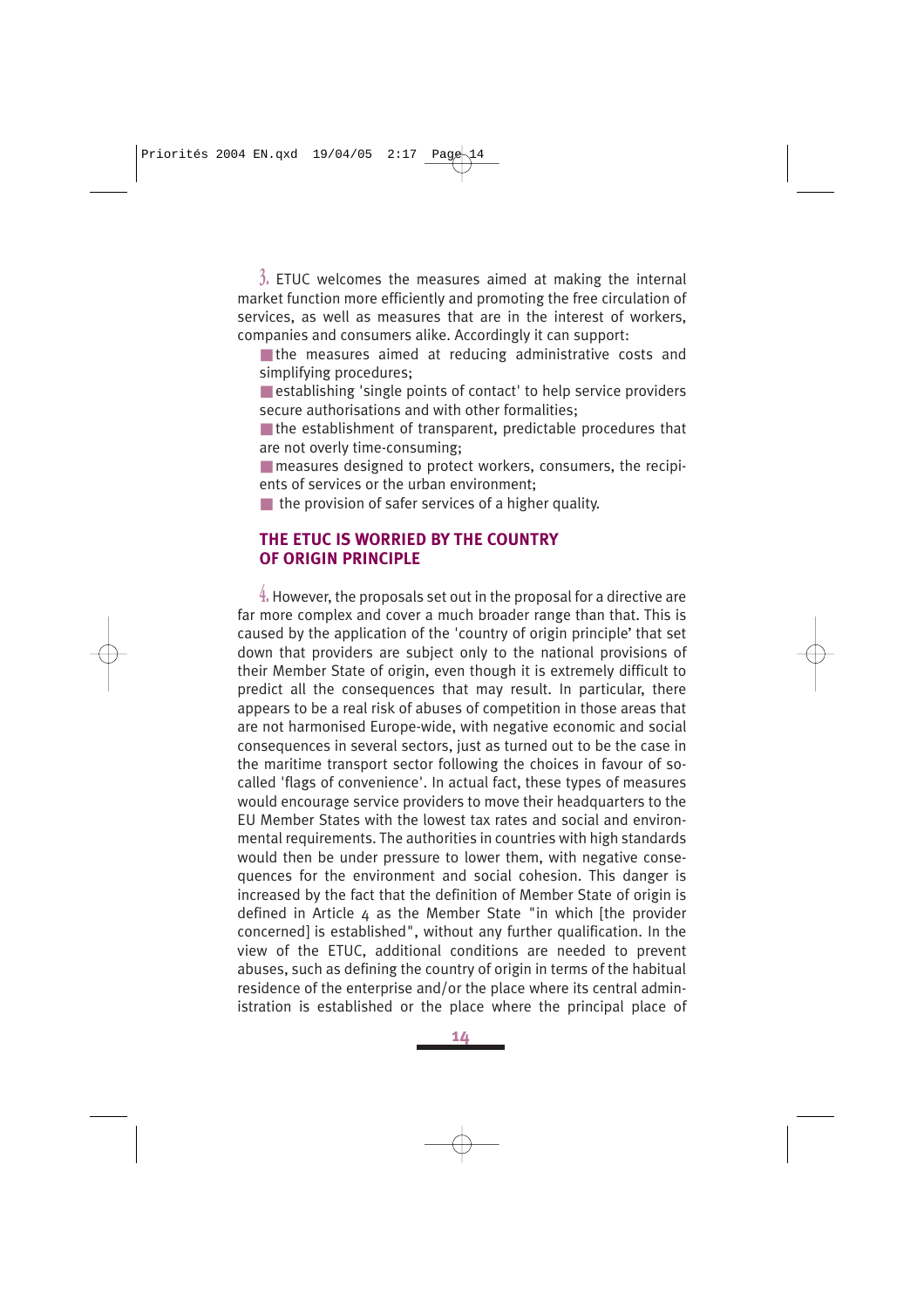business is situated (for a similar approach see Article 4 of the 1980 Rome Convention on the law applicable to contractual obligations).

**5.** Furthermore, the provisions of the proposal for a directive seem to contravene not only Article 50 of the Treaty (which states that service providers may temporarily conduct their business in the country where the service is provided, under the same conditions as those imposed by the country in question on its own nationals), but also Article 2 of the same Treaty, which stipulates that the Community should endeavour to promote a high level of employment and social protection. The provisions of the proposal for a directive also run counter to the case law of the European Court of Justice which recognises the right of Member States to adopt restrictive measures if doing so serves the general interest.

#### **THE ETUC IS OPPOSED TO A CALLING INTO QUESTION OF THE NATIONAL HEALTHCARE SYSTEMS**

**6.** Against this backdrop, ETUC reiterates the importance of Services of General Interest (SGI) for the development of the European Social Model in terms of equal opportunities for citizens, social cohesion and the implementation of the Lisbon Strategy. The Commission failed to support a framework directive on SGI, contrary to the ETUC's demands. Yet now, paradoxically, with the new proposal for a directive, the Commission now appears to find itself able to write a wide-ranging directive of vast scope on services in general in the internal market that imposes certain basic, harmonised, high-quality requirements at European level. In the absence of a clear definition of SGI, this project is certainly premature and risks the serious hindrance of their running in those countries where they are the most developed. In short, for ETUC there is no longer any reason to oppose the demands it has been making regarding a legal framework, which the European Parliament also demanded on 14 January 2004. If the European Commission is not able to deliver this, the ETUC demands a legislative moratorium concerning liberalisation until the European Commission is in a position to deliver a framework proposal on SGI.

**7.** In particular, the proposal for a directive sets out regulations governing easier access to health care, especially care provided in another Member State. These arrangements are intended to consti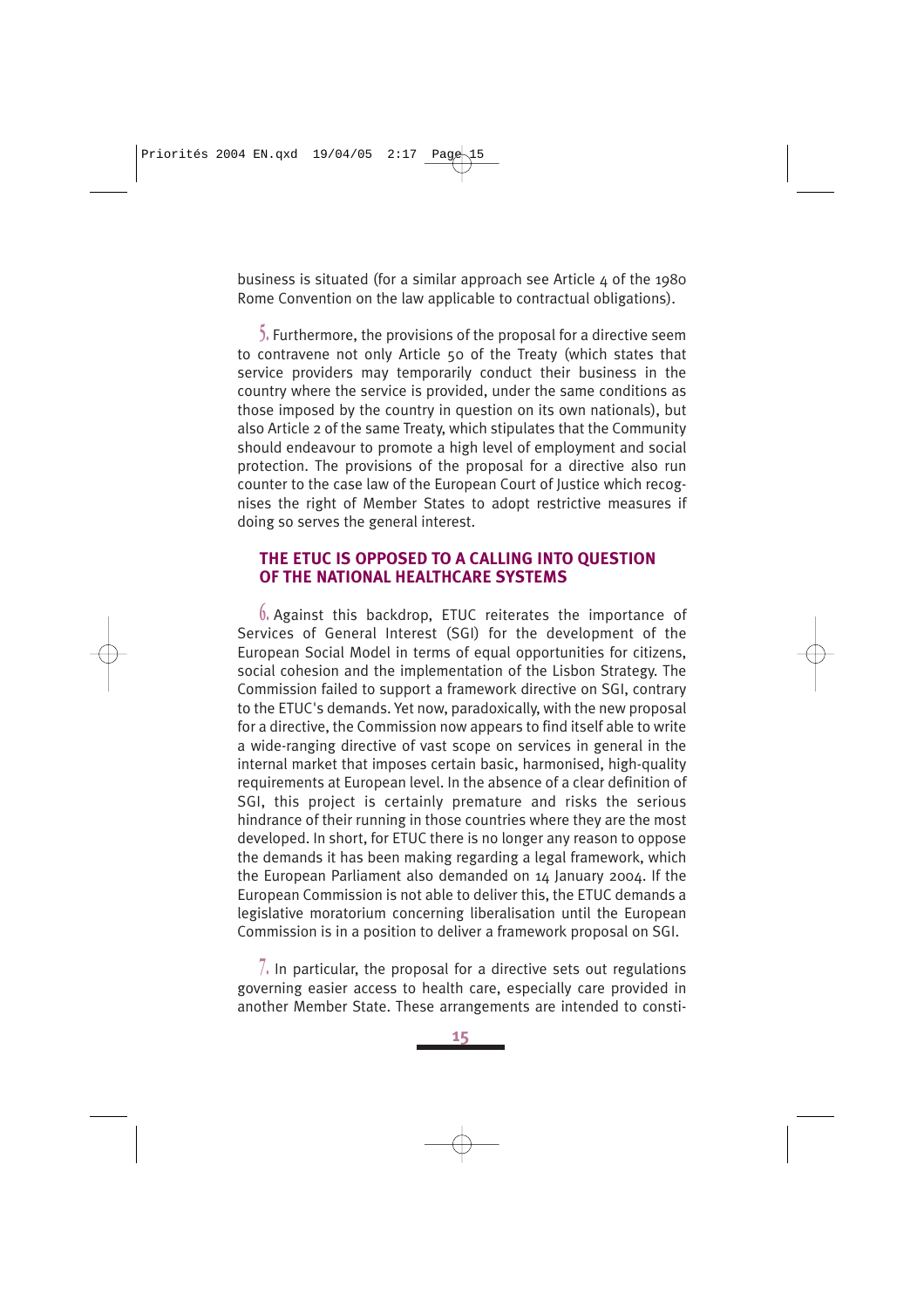tute a response to the rulings of the european Court of Justice. However, the service relationship in the health care sector does not function on a simple 'client-provider' basis and cannot be reduced to such a simplistic scenario. It brings into play the State, which itself pays for such services as well as acting as their 'regulator', in the name of other fundamental priorities, such as public health. Following this proposal for a directive would amount to the de facto deregulation and privatisation of health services and create even greater legal uncertainty. Consequently, ETUC is asking the Commission to exempt health care services from this proposal for a directive and instead deal with them in a specific framework directive that affirms the principles of solidarity, accessibility, universality and continuity.

#### **THE ETUC DEMANDS PRIORITY TO BE GIVEN TO THE IMPROVEMENT OF LABOUR LAW**

**8.** According to the draft text, all the 'matters covered by the Posting Directive' are excluded from the country-of-origin principle. Moreover, the preamble states that the Directive does not aim to address issues of labour law as such. However, in the view of the ETUC the proposals do have repercussions in the area of labour law, and its monitoring and enforcement. It is of major importance that the Commission provides for an additional impact-assessment with regard to possible effects in different cases of cross border working, to be able to judge potential problems. It is especially important to clarify the possible interplay with the Rome Convention 1980 and the Posting Directive, as well as the relationship with the industrial relations and collective bargaining systems in the country where the worker habitually or temporarily carries out his work, if this is another country than the country of origin of the enterprise.

**9.** ETUC believes that, just as in the past, in future it is essential that Member States should be able to adopt reasonable measures to guarantee the smooth functioning of their labour market and prevent potential abuses by using intermediaries, such as temping agencies. ETUC has always advocated laying down the fundamental principles governing such reasonable measures in a European framework directive that would allow temping agencies to provide their services on a basis of fair competition, without having any detrimental effect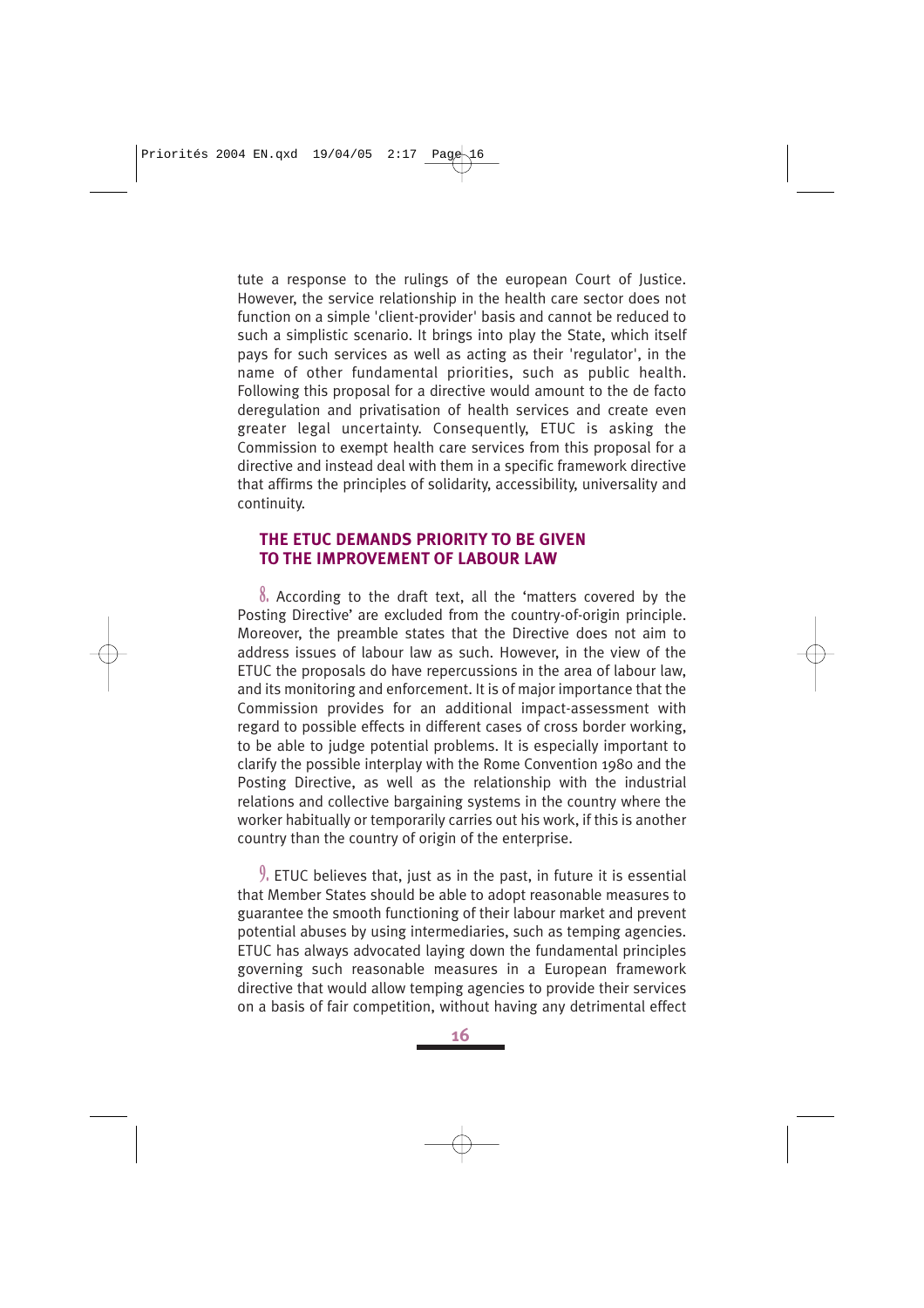on working conditions, pay or the social protection of the workforce. It regrets that the draft of this directive is still blocked.

**10.** In addition, ETUC proposes not only that temporary work and the posting of workers should be totally excluded from the scope of the directive (in the same way that other kinds of services or areas are excluded, such as financial services, owing to their particular nature and the fact that they are already covered - or are about to be covered - by other Community policies), but also that the Commission henceforth set the following priorities where the regulation of posted workers and temporary work is concerned:

- The evaluation and improvement of the existing Directive 96/71/EC, as asked for also by the European Parliament;

- the adoption of the proposal for a directive on temporary work;

- the ratification of ILO Convention 181 on the private employment agencies.

This would create a general framework of protection, which could provide for an adequate basis to discuss further steps in the direction of liberalising services.

#### **THE ETUC OPPOSES THE EXCESSIVE LIMITATIONS ON THE ROLE OF MEMBER STATES**

**11.** ETUC is deeply concerned by the application of the 'country-oforigin principle' with respect to the consequences for the efficiency of monitoring and protection against abuses, especially in the domain of labour law. Consequently, it is calling upon the Commission to take a closer look at the potential impact of its proposals regarding this principle. ETUC has serious doubts about the feasibility of either directly or indirectly monitoring and effectively overseeing providers of cross-border services from their country of origin, particularly in respect of measures taken by Member States to protect workers within their territory, regardless of the their origin or nationality, irrespective of whether they are employed directly or via intermediaries, by subcontractors or by service providers themselves. ETUC is already concerned about the limited scope and effectiveness of the existing posting directive. However, the proposals in the draft services directive may increase the enforcement problems. With regard to posting of workers, the Directive on one hand explicitly acknowledges the duties of the Member State of posting to carry out on its territory the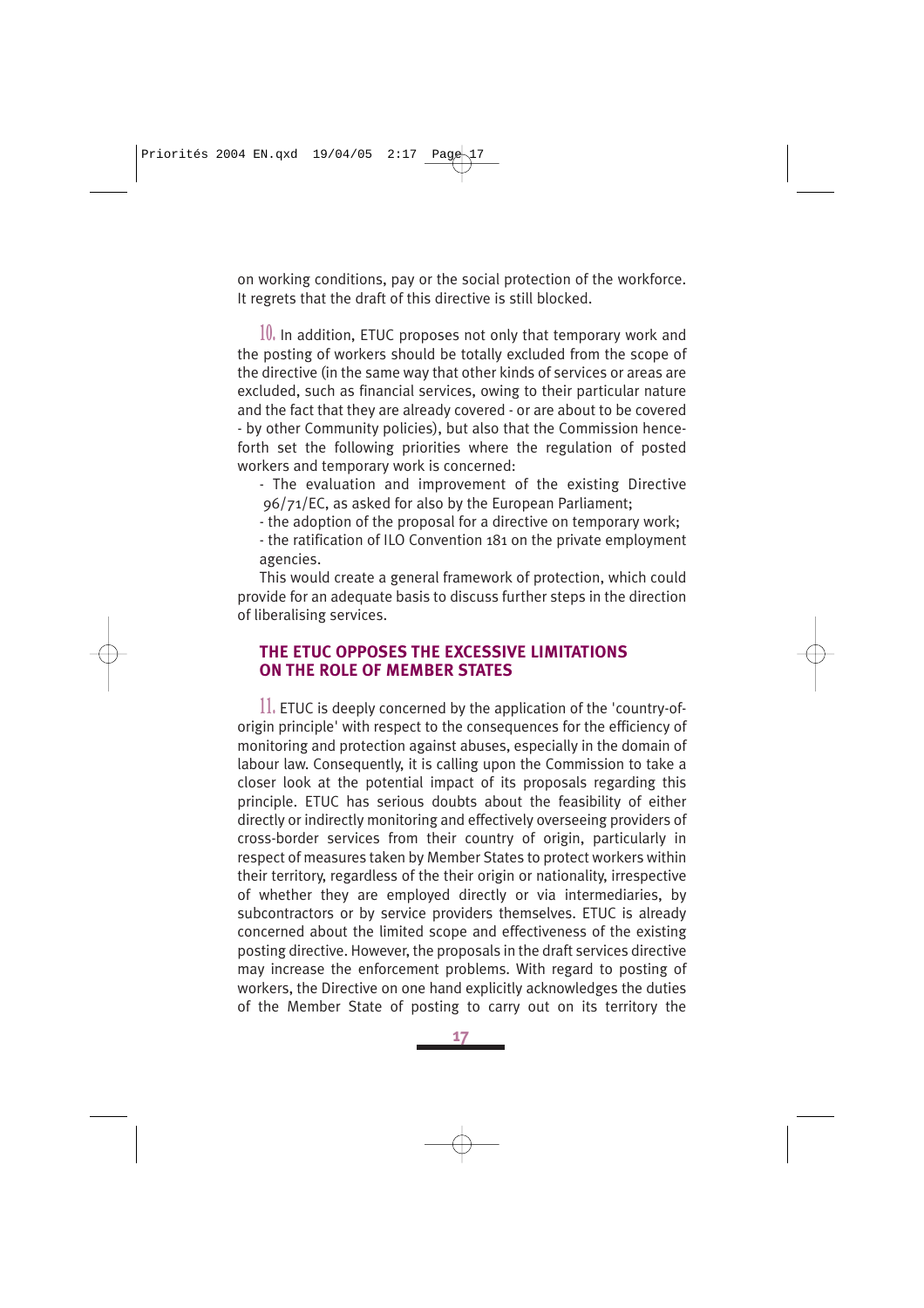necessary checks and inspections to enforce the working conditions as laid down in the Posting Directive, and to take measures against a service provider who fails to comply with these. On the other hand however, the Directive prohibits to subject the provider or the posted worker with any form of authorisation, registration, keeping of documents, thereby depriving the Member State of posting from effective tools to prevent and monitor potential abuses. Although the Directive in addition obliges the Member State of origin to assist the Member State of posting to ensure compliance with the applicable employment and working conditions, which in itself is a positive proposal, this can hardly be seen as an equivalent substitute.

**12.** The proposal for a directive suggests that it is the country of origin which will have to check that nationals from third countries deployed by service providers - regardless of whether or not they are EU citizens - fulfil residency requirements and are legally employable as stipulated in the legislation of the country of origin (for example, a Polish agency posting Ukrainian workers to Belgium). The host Member States cannot force the worker or service provider in question to undergo any preventive checks! These proposals will seriously hamper those Member States which wish to take steps against the abuses associated with the posting of undocumented migrant workers on their own labour market. Moreover, a global shortage of financial, logistical and human means dedicated to the labour inspection services persists.

**13.** ETUC holds the view that systems of authorisation cannot be discriminatory and must be objectively justified. All the same, it is essential to proceed with caution when revising existing regimes, because their reduction would call into question both regulated activities and activities that are subjected to approval or licensing procedures in several countries. Moreover, care must be taken to respect the general interest and public health, for example regarding the sale of drugs over the Internet and the manner in which pharmacies work.

**14.** Where the nature of market services is concerned, especially those aimed at consumers, ETUC stresses the key role played by the Member States in adopting legislation to guarantee the quality of services in terms of their access, safety, contracts and information about the prices and features of the service on offer. In this connec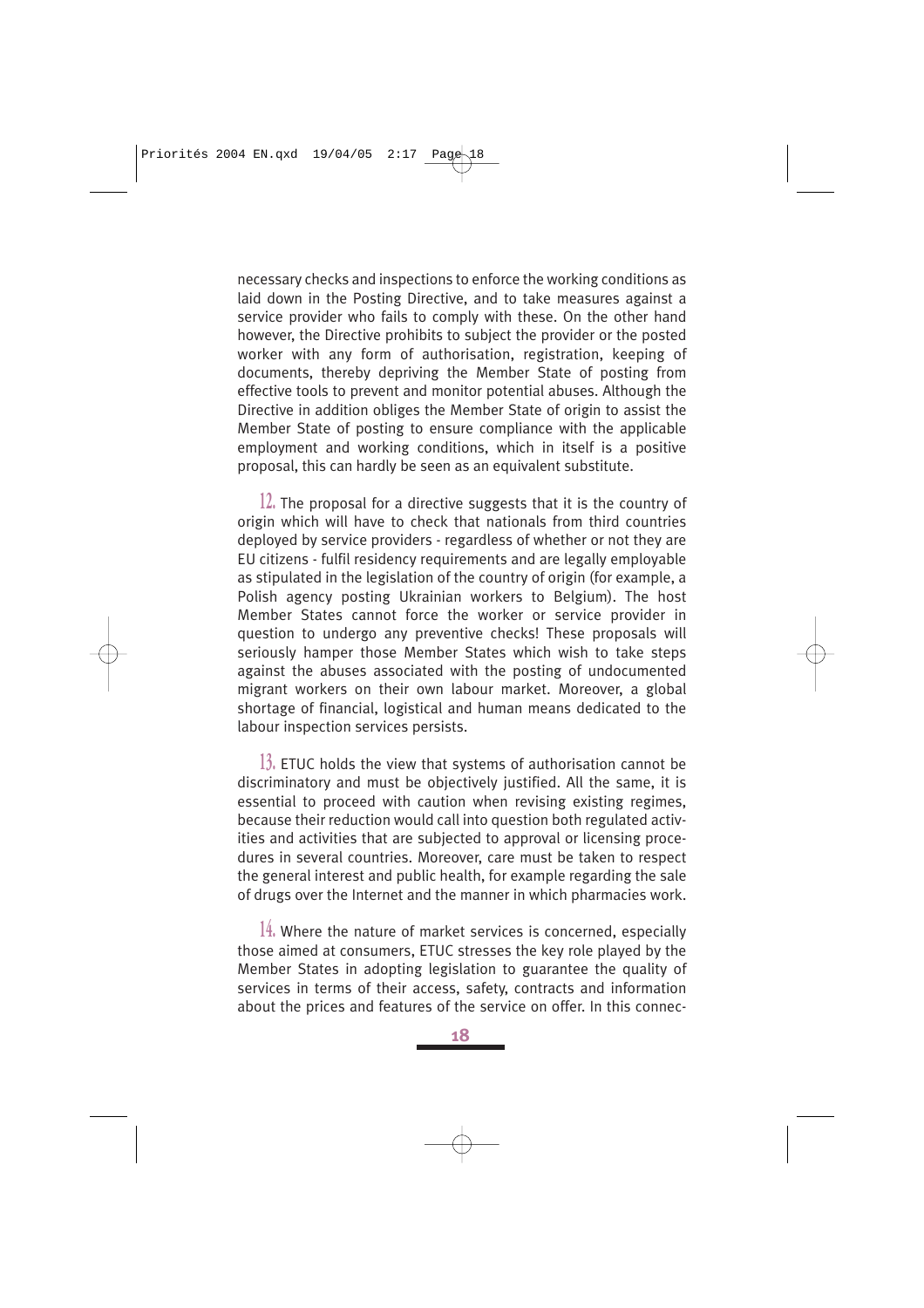tion there is no justification behind the general proposal to limit the role played by the Member States to those aspects concerned with information. Furthermore, ETUC believes that voluntary instruments can play a supporting role solely with respect to legislative requirements and that their wording cannot be left entirely up to the service providers; instead, the needs of all service recipients and the opinion of the workforce representatives in the sectors concerned must be taken into consideration.

#### **THE ETUC IS IN FAVOUR OF QUALITY EMPLOYMENT**

**15.** What is more, ETUC underlines the considerable extent to which services depend on the quality of employment, not just with respect to workers' skills, but also in terms of job security. The quality of services can be improved by developing a conventional and legislative framework at European level that guarantees temporary workers the same treatment as that received by the employees of the company in which they are deployed.

**16.** ETUC is happy that the Commission, in its Communication dating from December 2003, recognises the importance of lifelong learning and the updating of workers' skills as key parameters determining the competitiveness of service providers. In this connection, it expects from such a proposal for a directive guidelines that foster and stimulate the learning process and boost the value of the contribution made by workers.

#### **THE ETUC DEMANDS PROPER CONSULTATION AND A MORE IN DEPTH IMPACT ANALYSIS**

**17.** The proposal for a directive is based on the potential for growth and the creation of jobs, which are deemed both substantial and attainable thanks to the introduction of the proposed measures. However, the real consequences of previous liberalisations have fallen far short of the projected promises associated with them. Indeed, trade union research shows that they have led to the destruction of existing jobs and the erosion of social cohesion. The Commission must, before adopting the directive, prepare a more in depth assessment of its impact in these areas, working with trade union participation.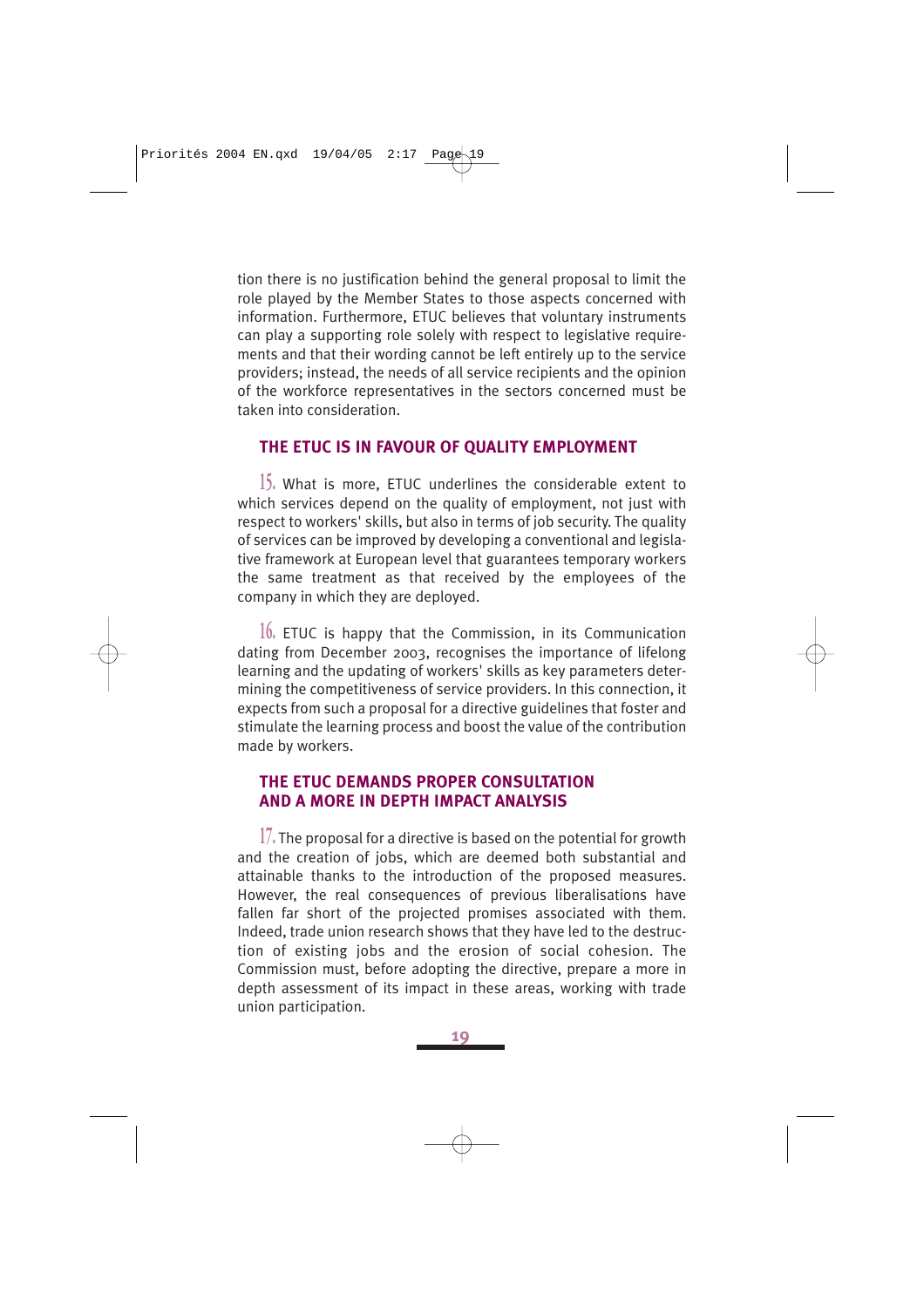**18.** The directive will have major socio-economic consequences for employers and workers in several sectors. It is highly regrettable that their representatives were not consulted when the draft was drawn up, even though several articles of the text refer to the "interested parties" who ought to be consulted. ETUC demands that the unions be specifically included in these consultations. It is inadmissible that the social dialogue should be totally ignored in areas that are especially vulnerable to restructuring.

**19.** The analysis of the impact of this proposal for a directive does not sufficiently address the issues raised above. In any case, many items still need to be clarified. Consequently, ETUC cannot support the draft directive as it stands. In addition, via the consequences that the proposal for a directive will have (some of which were mentioned above), the proposal for a directive would threaten both to call into question existing collective agreements, including those concluded at the sectoral level, and question the provisions of existing national labour codes. Consequently, in a nutshell, it would lead to even more 'deregulation' and 'social' insecurity, and all in the name of a hypothetical benefit in terms of jobs. The ETUC demands stronger social guarantees for the workers (in particular through the directives on posting or temporary work) and the quality of services of general interest for the european citizens before continuing with this project. ETUC therefore expects its concerns to be taken more seriously and a clearer answer to be given to its demands.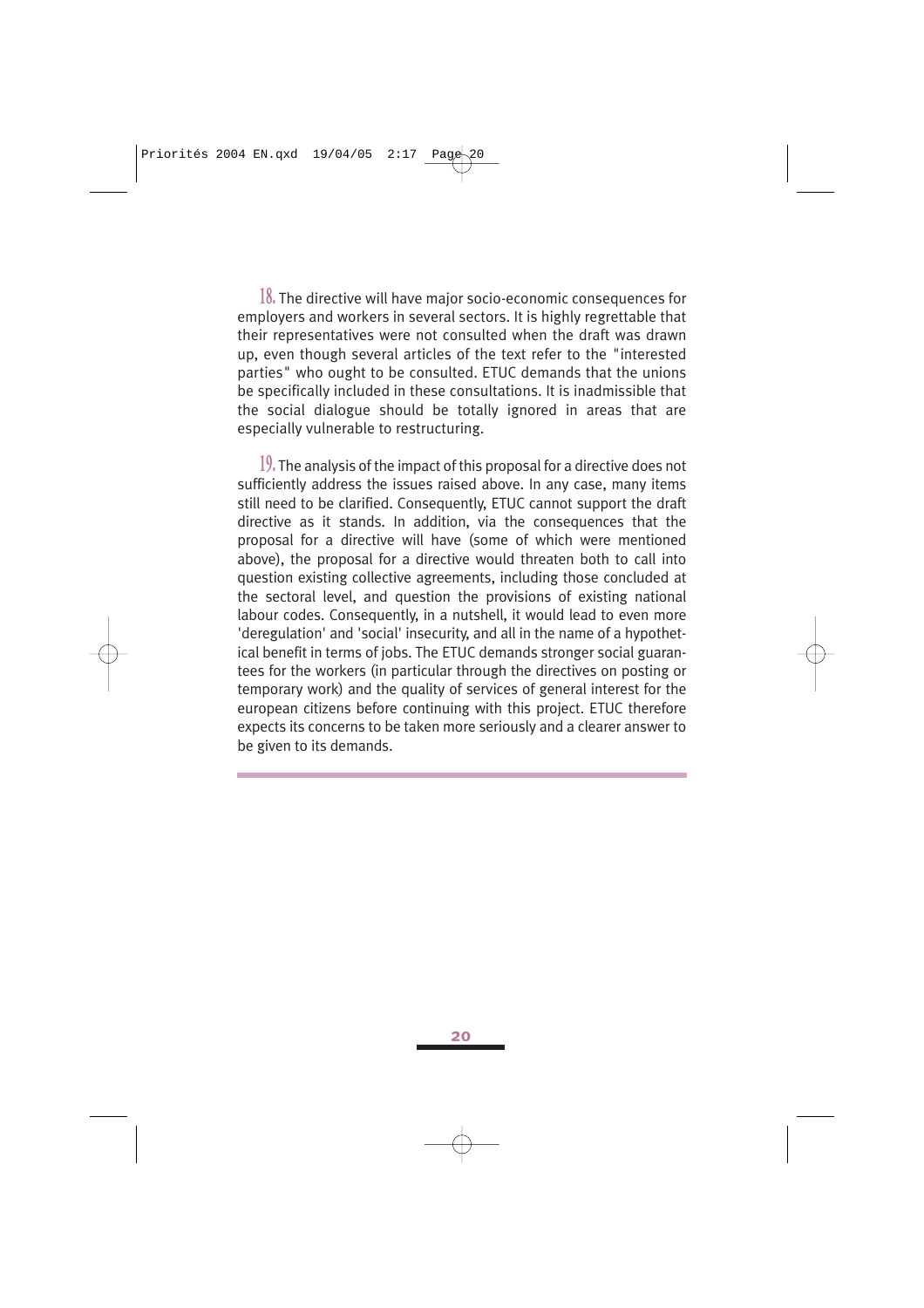

Executive Committee, 17-18 March 2004

The draft Regulation on REACH (Registration, Evaluation and Authorisation of Chemicals) applies to the 30,000 chemical substances produced or imported into the European Union in quantities exceeding 1 tonne per annum. By adopting it on 29 October 2003, the European Commission pursued two main objectives, the first being to achieve a high level of protection for human health and the environment, the second being to promote the efficient functioning of the single market and enhance the competitiveness of the European chemical industry.

The European Trade Union Confederation is of the opinion that the REACH proposal constitutes a significant contribution to sustainable development in keeping with the commitments made by the EU and its Member States in Lisbon and Gothenburg.

The planned reform is important for several reasons. Firstly, concerning a Regulation rather than a Directive, it will apply directly in the 25 Member States as soon as it enters into force. REACH will replace around 40 existing directives and affect a very large number of different sectors. The system adopted will not only impose obligations on manufacturers (in the chemical industry), but also on numerous users of chemicals (e.g. in the building trade, woodworking industry, automotive sector, textiles, agriculture, the provision of services in the environmental and health sectors, the computer sector…)

REACH should also have considerable impact on the existing legislation designed to protect workers exposed to hazardous substances in the various sectors concerned, namely by:

■ providing missing information on their properties;

■ making chemical safety data publicly available on a right-toknow basis;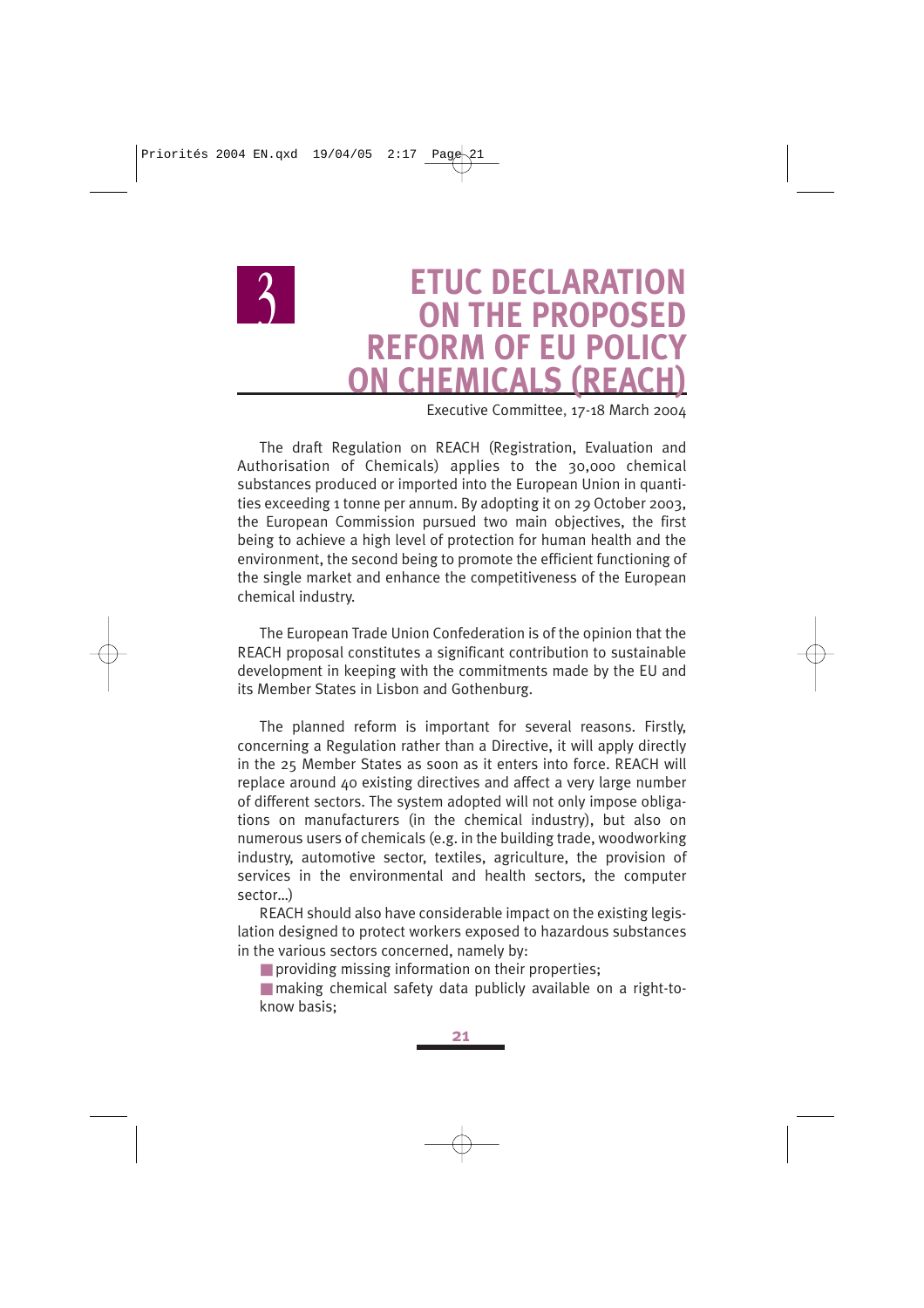■ enforcing the efficient distribution of information to downstream users and their personnel in a bid to counteract the risks of occupational diseases;

■ encouraging the replacement of the most harmful substances by less hazardous substances, via restrictive and authorisation procedures, with a view to minimising risks.

With a view to genuinely improving the health protection of workers exposed to chemical products, the ETUC demands that particular attention should be paid to ensuring that the obligations laid down in the REACH system are consistent with those of the occupational safety and health directives.

REACH fits in with the approach set out in the Single European Act aimed at expressly linking the development of the internal market with respect for workers' rights and their protection in health and safety terms. ETUC believes that downstream users, like manufacturers and importers of chemical substances, must be responsible for all safety-related aspects of their products for that part of the life cycle in which they are involved, including recycling and disposal.

The 30,000 substances concerned will have to be registered with a future European Chemicals Agency. In this framework, the producers will henceforth have to supply the appropriate information required to ensure the safe use of their products before those products can be marketed within the European Union. ETUC welcomes this adoption of the principle of shifting the burden of proof, and strongly supports it.

ETUC calls upon all the economic actors to recognise the principles of registration and duty of care as general principles. ETUC also believes that the inclusion of other worrying substances should be facilitated in the authorisation procedure.

ETUC demands that workers' representatives be made members of the future European Chemicals Agency on a tripartite basis because it believes that the involvement and initiatives of employers and unions in the bid to securing better health and safety standards is a key precondition for the success of the Lisbon Strategy. Greater familiarity with good practices is essential in this connection. ETUC stresses that ongoing, constructive social dialogue between the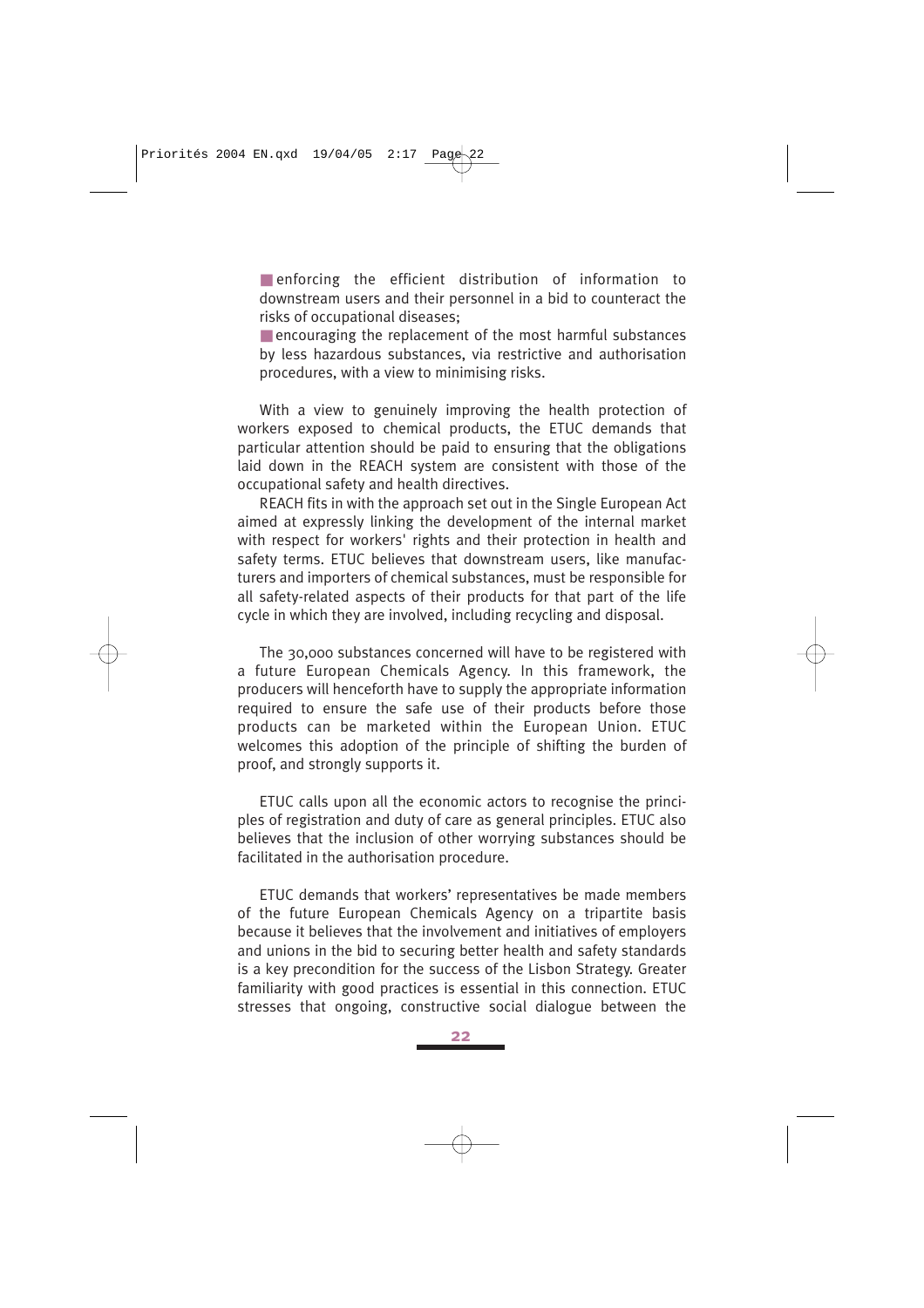social partners at both European and national level is an essential prerequisite for improving the implementation of existing legislation on worker's protection and training.

ETUC also notes that REACH should foster innovation. This is vital for the European economy as a whole and for the chemical industry in particular. It must enhance its capacity to come up with modern solutions for its future by developing criteria that embody respect for the environment and social responsibility.

To meet the requirements set out in Johannesburg in 2002, the European Union must take steps to ensure that the principles of REACH are recognised worldwide, thereby ensuring fair conditions of global competition.

There is a pressing need at European level to diagnose the requirements that this imposes in terms of defining and financing public and private sector R&D. Equally, smaller and medium-sized companies (SMEs) in particular need to gain a finer appreciation of the specific impact on employment of the implementation of the REACH Regulation, failing their adoption of appropriate preventive or stopgap measures. These measures ought to go hand in hand with a sharing of the costs, risks and financing schemes between producers and users, and especially between the major chemical groups and SMEs and SMIs. This can be done in particular by facilitating the application by SMEs and SMIs of the rules set out by the REACH system via the use of clear and simple procedures which enable them to cut their costs.

Based on the concerns and demands set out above, ETUC and its member federations undertake will not only continue to ponder these matters and take further action, but will also take initiatives based on the annex<sup>1</sup> to draw up specific proposals designed to improve REACH by jointly safeguarding both the protection of the environment and the health of citizens and workers alike, thereby making a contribution towards sustainable development.

 $1$  The ETUC executive commitee has given the Ad Hoc REACH working group within the «Sustainable Development» Working Group the responsability further the questions raised in the annex.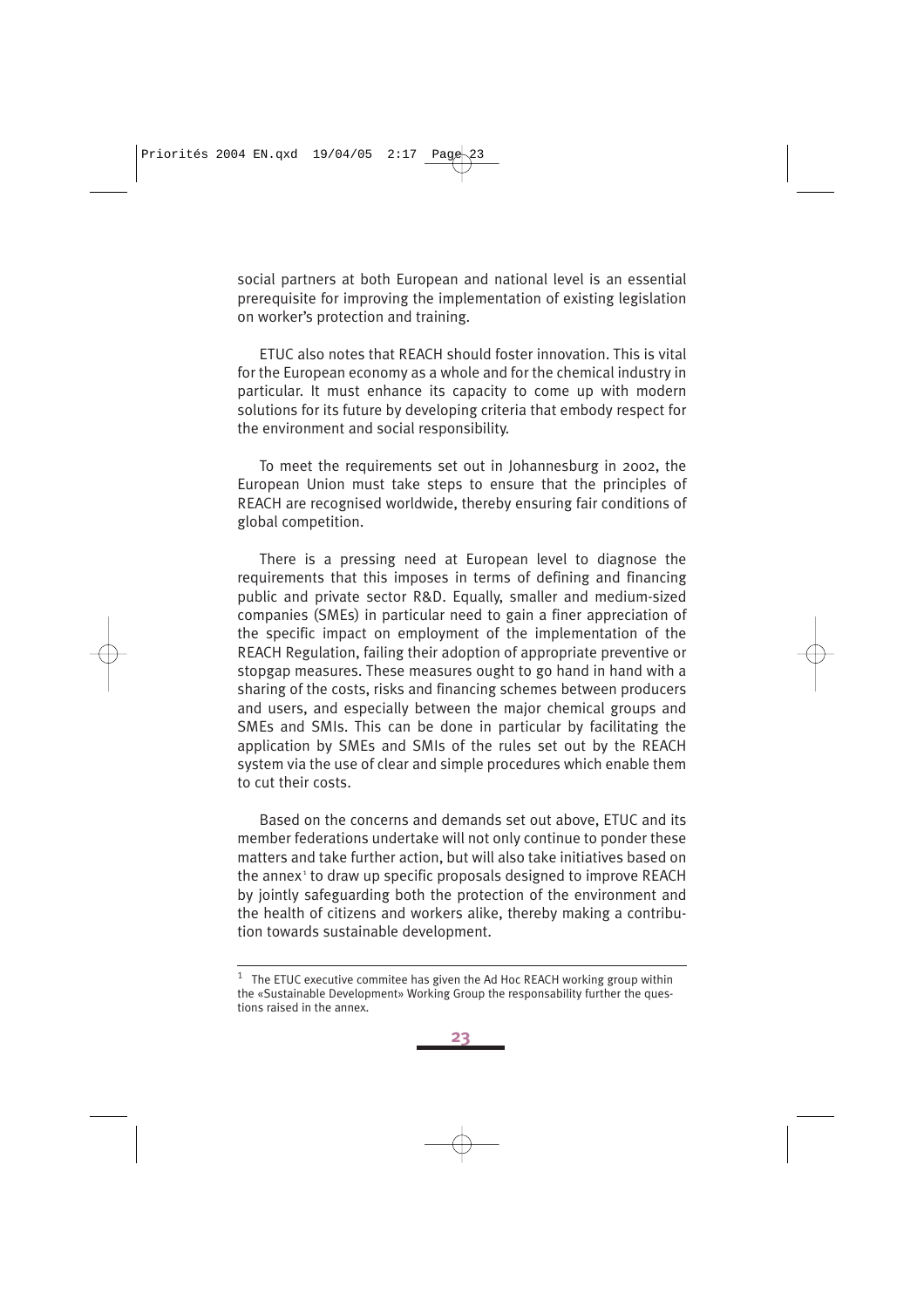#### **ANNEX TO THE ETUC DECLARATION ON REACH**

In addition to the ETUC declaration, we believe there is a need to consider some elements of the proposed draft reform in greater depth with a view to improving its contents. We have identified the following dimensions where thought and action is required:

#### 1. DUTY OF CARE

In what way should the general principle of the 'duty of care' be reintroduced into the REACH system so that it covers substances which fall outside the scope of the Regulation in question, namely those produced or imported in quantities below the registration threshold of 1 t per annum?

For registered substances that are not classified as hazardous, shouldn't we guarantee the possibility of demanding manufacturers and importers to document the sources used to decide on that noncategorisation and place them at the disposal of the respective authorities if requested to do so?

#### 2. REGISTRATION

What will be the consequences of easing the requirements governing the registration of substances produced or imported in quantities of between 1 and 10 t per annum?

Wouldn't the exemption from a chemical safety assessment and from the requirement to draft a chemical safety report for the 20,000 substances concerned  $\left(2/3\right)$  of the substances that will have to be registered under REACH) represent a major loss of benefit with respect to the health and safety of workers exposed to hazardous substances?

Wouldn't risk management be improved by the following elements?

■ If the obligation to submit a Chemical Safety Report applied to all substances produced or imported in quantities exceeding 1 t per annum.

■ If the following tests were required for substances produced or imported in quantities of between 1 and 10 t per annum:

**1.** Acute toxicity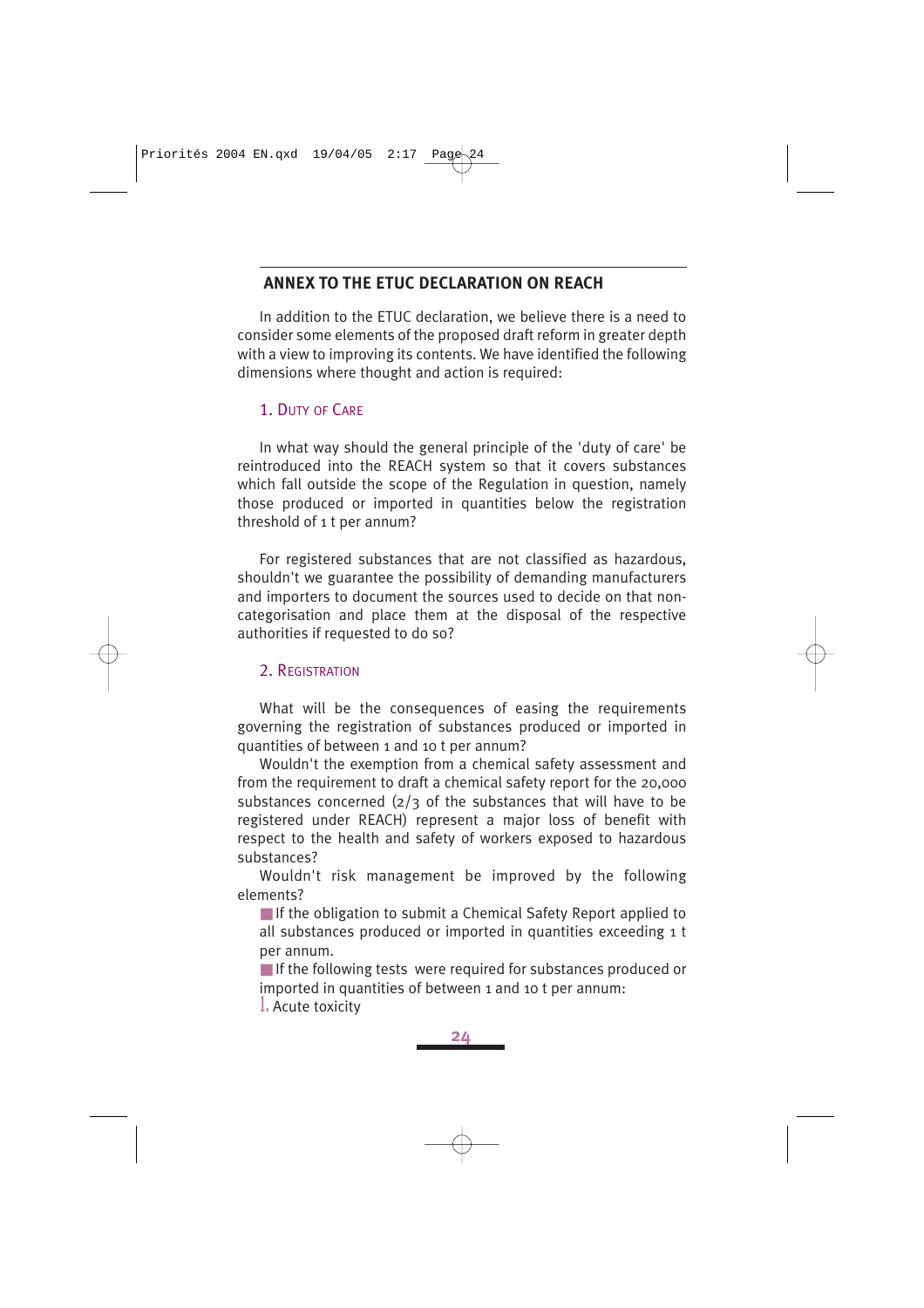- **2.** Algal growth inhibition test
- **3.** Biodegradability test

#### 3. ASSESSMENT

To safeguard the quality of the information provided by manufacturers or importers, isn't there a need to participate in the debate on the possibility and feasibility of introducing a quality control system into REACH? Could such a system cover both toxicological and exposure data?

#### 4. AUTHORISATION

In the REACH system as it currently stands, the authorisation procedure applies to the following chemicals of very high concern: CMRs, PBTs and vPvBs . Shouldn't this regime be extended to other, equally hazardous chemicals, like strong respiratory and cutaneous sensitisers?

#### 5. LINKS BETWEEN REACH AND LEGISLATION GOVERNING WORKER PROTECTION

It is important to remember that current legislation governing the protection of workers' health and safety against risks associated with chemicals remains in force and that REACH will therefore apply without prejudice to the minimum directives 89/391/EEC, 90/394/CEE and 98/24/EC .

In this context, isn't there a need to look into the potential clashes between some provisions planned in the REACH system and existing legislation governing health and safety in the workplace?

Should we consider the possibility and feasibility of introducing provisions into the REACH that aimed to shore up the application of the various directives on occupational health and safety? In particular, might we envisage getting together with the relevant parties to consider how the obligations regarding assessment as set out in directive 98/24/EC and those provided for in the REACH system can be made totally compatible with each other?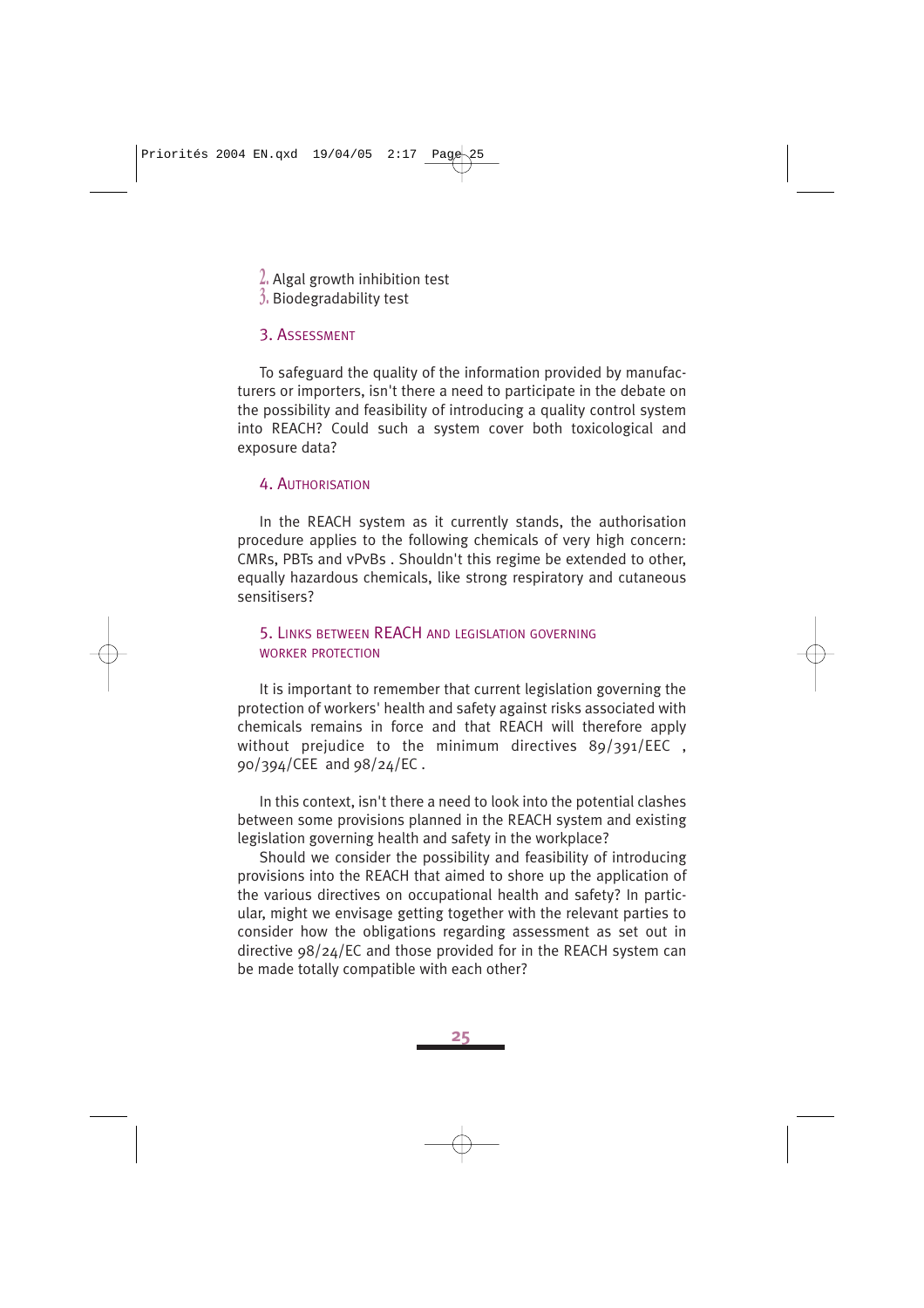#### 6. DOWNSTREAM USERS AND SMES

Bearing in mind the limited possibilities of a large number of companies in Europe, isn't there a need to think about the possibility of asking the relevant authorities to organise an aid plan to facilitate the implementation of the REACH system, especially for SMEs and downstream users?

#### 7. IMPACT ON EMPLOYMENT, HEALTH AND EUROPEAN RESEARCH PROGRAMMES

ETUC is also wondering what impact the application of REACH legislation might have on employment and health in the numerous sectors concerned. In the event that such impact was evaluated afresh, ETUC would like to be involved.

Could a commitment also be made to consider the potential influence of REACH on the definition of future European research programmes ?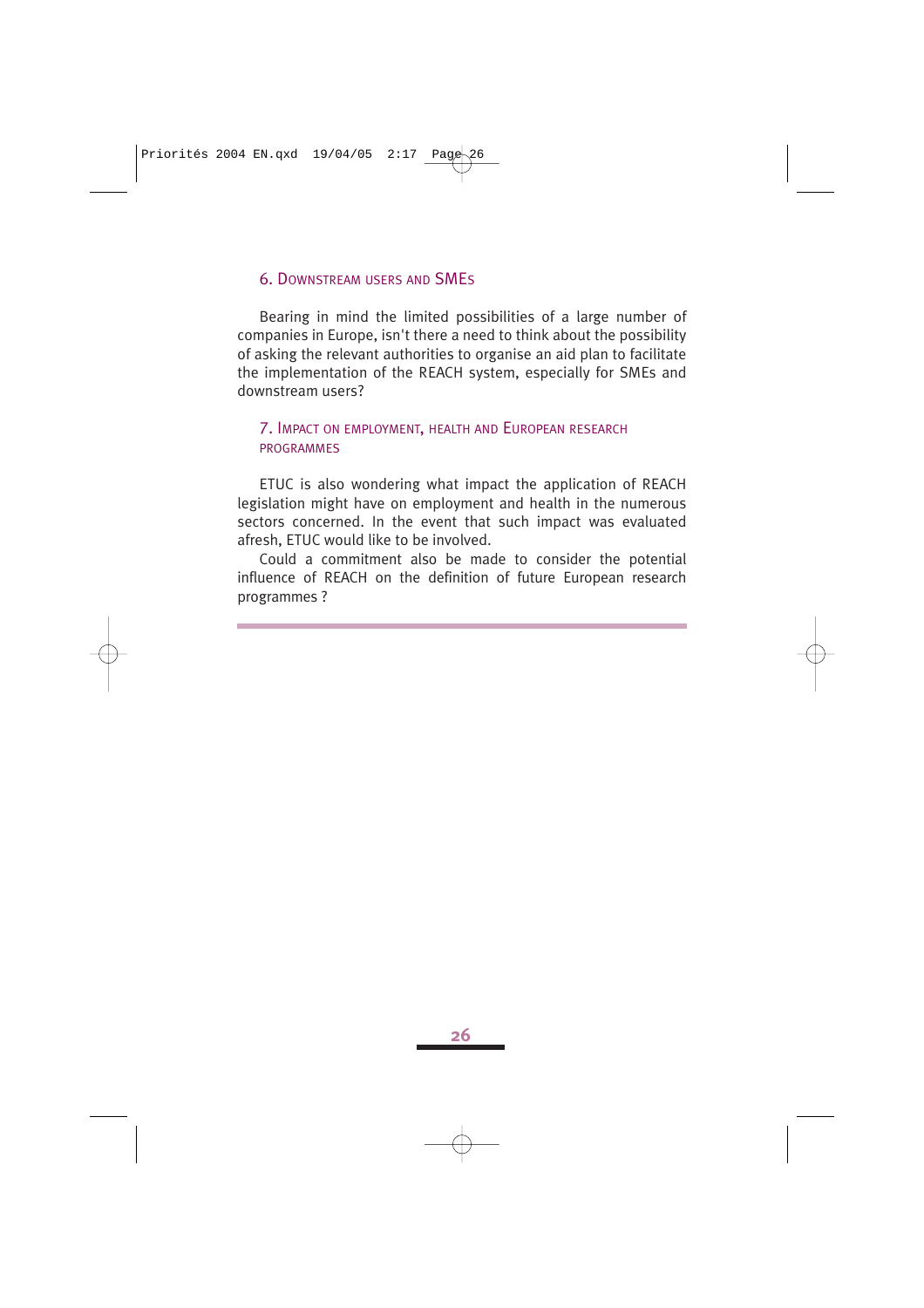## <sup>4</sup> **THE COORDINATION OF COLLECTIVE BARGAINING 2003-2004 AND THE PARTICIPATION OF WORKERS**

Executive Committee, 17-18 March 2004

#### **COORDINATION OF COLLECTIVE BARGAINING**

**1.** The action programme of the Prague Congress stressed the importance of strengthening the coordination of collective bargaining. Recent developments underline this even more. With rising unemployment and continuing restructuring in all European sectors, trade unions are facing difficult bargaining positions and risk once again being confronted with the danger of competitive wage dumping. Meanwhile, employers and governments are themselves 'coordinating' on an European level and do not hesitate to misrepresent social agreements or government measures in one country to increase pressure on trade unions in the rest of Europe. Moreover, trade unions in Europe have to address the fact that European institutions themselves are calling for even more wage moderation and reforming national collective bargaining systems in the direction of more decentralisation. Finally, sharp wage differentials in the Europe of 25 risk being exploited with workers in the new member states not receiving their fair part of the increase in economic welfare and productivity.

#### **DEVELOPMENTS DURING 2003**

**2. Trends in collective bargaining during 2003: generally in line with ETUC recommendations.** Based on the report of the Committee for the coordination of collective bargaining, the ETUC notes the following trends over 2003:

a) In a majority of cases, the guideline, adopted by the ETUC in its November 2002 Executive Committee Resolution, for wage negotiations to compensate for inflation and translate productivity increases into real wage increases to the maximum extent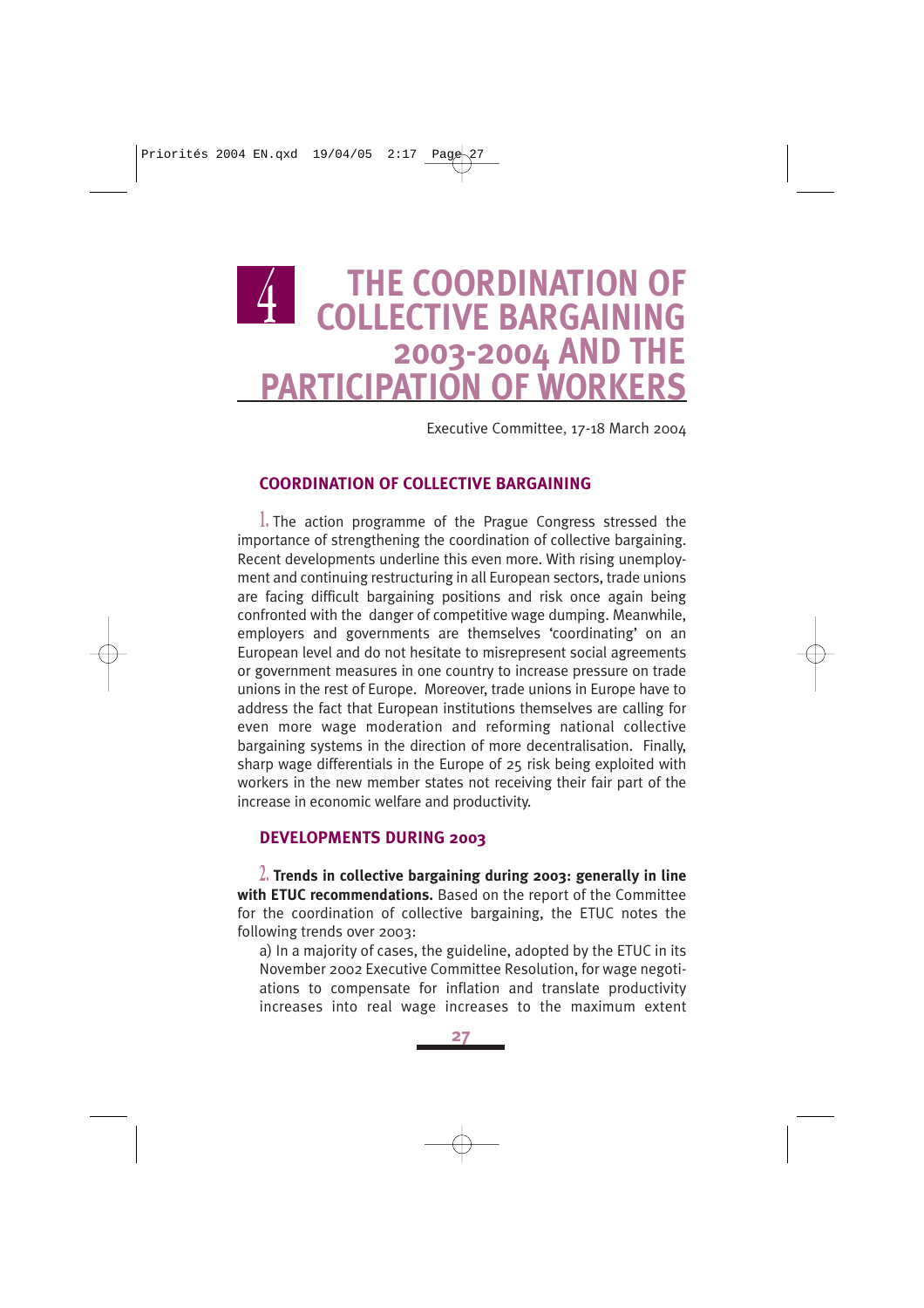possible has been followed quite closely. Most countries, but not all, have indeed seen a trend of wage increases as high as the sum of inflation and national productivity. In particular, some countries (UK, Denmark, Sweden) have even exceeded this guideline over the past years .

b) In 2003 and previous years, a majority of trade unions in the EU – 15 succeeded in maintaining the purchasing power of wages. On the contrary, when governments, such as the Italian government, approved an inflation target far below the dynamic of the real inflation rate as a guideline only for wages and not for prices, then the result has been a sharp fall in purchasing power for workers.

c) Collective negotiations have also followed up on the recommendation to improve qualitative working conditions as part of collective agreements. In many countries (Germany, France, Italy, Belgium, Portugal…), special attention was paid to lifelong learning of workers by negotiating training issues in collective agreements. A number of countries (Denmark, Belgium) have negotiated reductions in collective working time, whereas collective agreements in France have defended the 35-hour week against the decisions by the new French Government. Mandatory minimum wages are increasing quite rapidly in several countries, in particular in the UK and in some eastern European countries. In contrast, progress on the gender wage gap has been piecemeal, and public sector pay increases are under pressure from the public deficit objectives set by national stability and convergence plans in the context of the Stability and Growth Pact.

#### **ETUC GUIDELINES ON COLLECTIVE BARGAINING 2004**

**3. Prospects for 2004: In order to avoid the risk of competitive wage dumping, the ETUC calls upon a strict follow-up of the coordination guidelines.** The ETUC underlines, as a priority, the need to avoid the possible vicious circle of competitive disinflation in the 2004 collective negotiations. This is now even more urgent in view of the need to revive household demand as a means of tackling the current economic slowdown. Instead, collective bargaining outcomes that are in line with the sum of inflation and productivity are necessary in order to allow wage income to perform its function of motor of consumption expenditure and aggregate demand, while at the same time preserving price stability.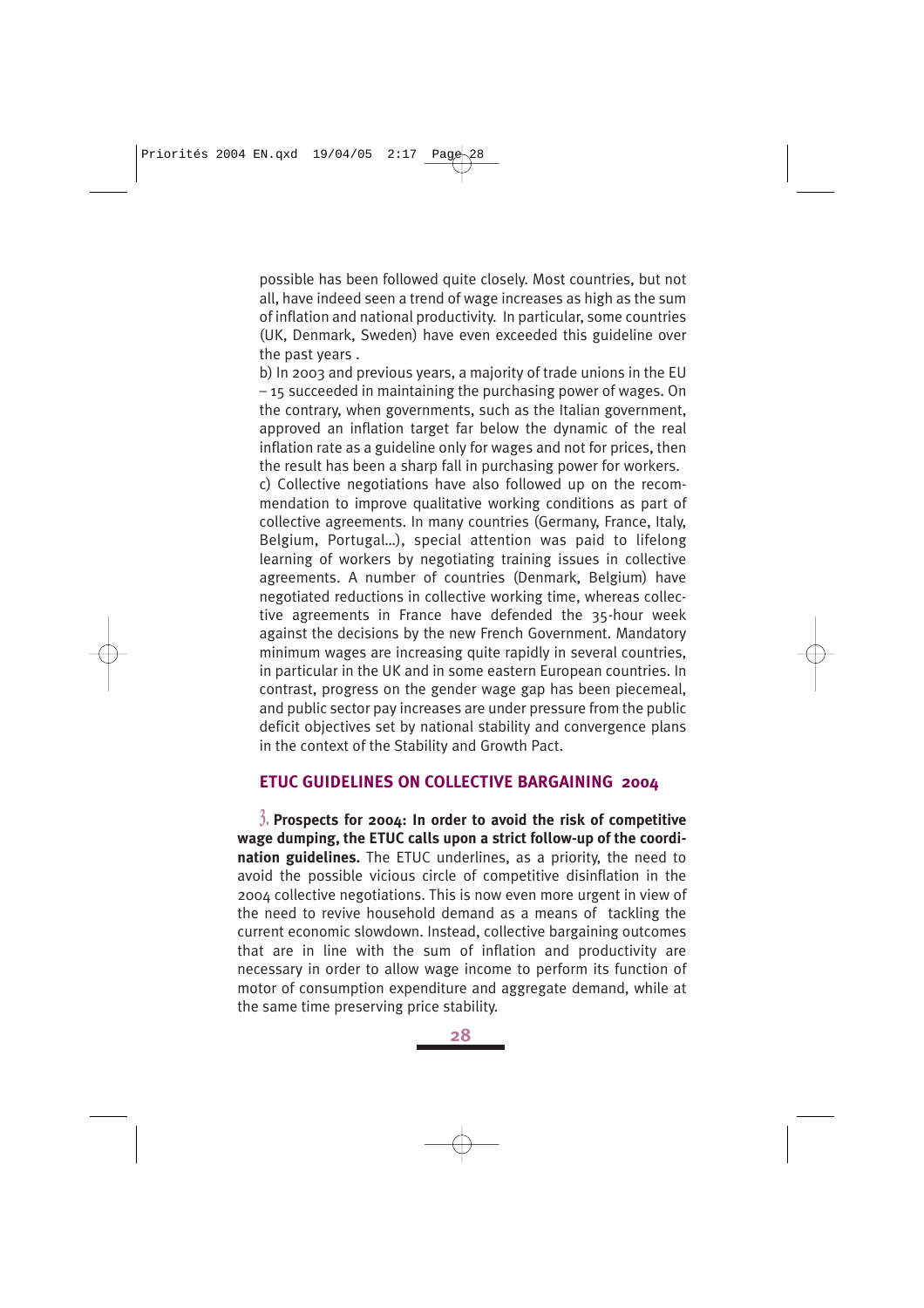**4. Strengthening the qualitative issues of collective bargaining.** In view of the current worsening situation, it will be necessary in the coming months to seek to step up our initiatives, particularly in the field of equal pay and precarious employment, in accordance with the decisions of the Prague 2003 Congress and the Executive Committee Resolution of November 2002. We are aware of the difficulties involved in achieving this at the national level, where actual results do not reflect a lack of interest or change of priority. On the contrary, the Collective Bargaining Coordination and Worker Participation Committee of the ETUC underlined at its last meeting in November 2003 the importance of reviving our general initiatives on these activities and the need to deepen all aspects of work quality. Better relations with European Industry Federations are vital in view of the fact that many of the qualitative elements of bargaining are dealt with at the sectoral level.

**5. Coordination on working time.** Concrete experience confirms that prolonging working hours and more liberal regimes allowing overtime will not create new jobs but will in the end lead to even more unemployment. The GDP gap with the US should not be narrowed through intensification of working hours and labour related stress. The revision of the working time directive, ending the opt-out regime in this directive, is an opportunity that must be seized to put absolute limits on this form of flexibility competition. In any case, the ETUC confirms the need to negotiate working time regimes, with the purpose of guaranteeing the interests and the needs of workers by increasing security in adaptability. Consequently, with regard to weekly and overtime working time regimes, we strongly support the principle that a point of reference must be found in relation to a qualitative life balance for workers and their right to effective social protection.

**6. Insuring progress for all workers.** The ETUC calls on trade unions to oppose pressure from employers to realise the decentralisation of collective bargaining in a unilateral way and hence to preserve and defend the basic elements of the sectoral/multiemployer bargaining system. Multi-employer bargaining systems go hand in hand with 'solidaristic' wage policies and assure that all workers, whether they work in small or big companies share in overall economic progress. In 2004 special attention is to be paid to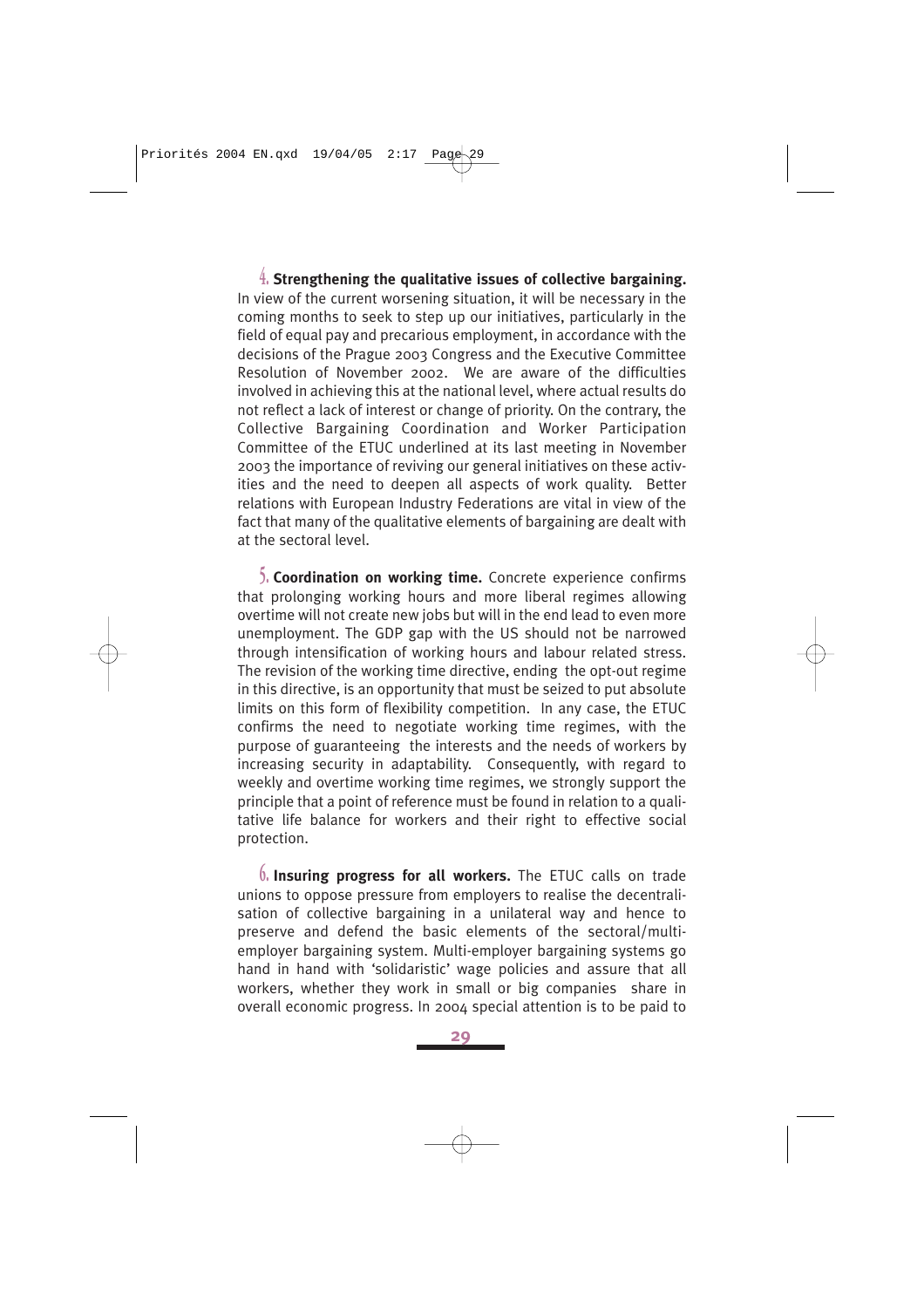the objective of increasing the net purchasing power of low paid workers. Also, increased attention has to go to health and safety matters. The general worsening of working conditions, the increase of labour productivity, the use of a-typical workers and the reduction of investments to prevent accidents on the workplace are the main reasons why there has been an increase in workplace accidents at European level. With regard to the new Member States, safety at work is threatened by the combination of increasing industrial production and the use of a-typical worker statutes. It is thus necessary for us to focus on health and safety protection as a priority and demand clear information for trade union representatives as to their negotiating rights, together with an effective system of control and inspection by the public authorities.

**7. Campaign for equal pay. As the Prague Congress underlined, a wage gap continues to exist and is even widening.** Statistics show that the difference between men's and women's wages remains and that the average wage for women is 16% less than that for men. In earlier resolutions, we have already examined the causes and have drawn up a trade union strategy, based on collective bargaining, to face up to this situation. We reiterate our commitment to follow up this strategy even more strongly with the multiannual work programme – as approved by the Executive Committee on 14 December 2001 – with the aim to reduce the wage gap between women and men by 2 - 5% in the forthcoming years. In order to realise this objective, actions must be developed at the national and sectoral levels based on collective bargaining and, in particular, on the revision of job classification, including systems of evaluation. It is also important to utilise the results of negotiations in the European social dialogue on the framework of actions on gender equality in which the issue of equal pay is one of the key areas of debate.

**8. Contributing to the Lisbon agenda of the knowledge society.** As quoted in the report of the task force on employment, business has to break out of the vicious spiral of under-investing in training of workers. Trade unions will continue to strive for and improve collective agreements concerning training efforts and lifelong learning for workers. In committing a well-defined financial percentage of the wage bill to training efforts and sectoral or intersectoral funds, collective agreements overcome the free rider problem that is at the root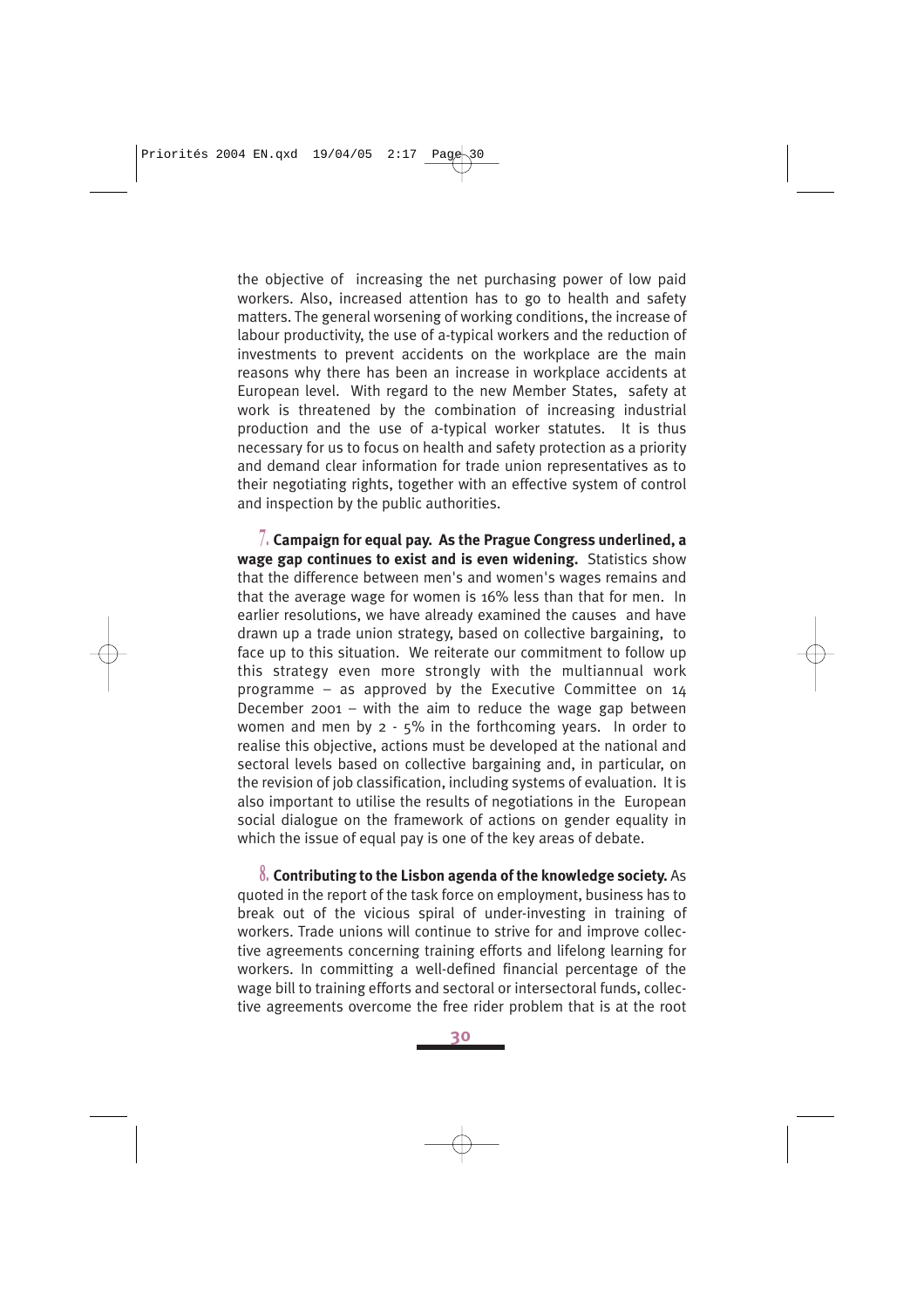cause of such under-investment and can play an important role in securing the right for every worker to be able to enjoy lifelong learning. In this regard, it will be essential to follow-up the "framework of actions on the lifelong development of competences and qualifications" signed by Social Partners in 2002. Only with more concrete and coherent actions aimed at implementing this framework of actions at national and sectoral levels will we be in a position to support this key issue of the Lisbon strategy.

**9. Continue to build strong systems of collective bargaining in eastern Europe.** The ETUC considers enlargement as an historical opportunity to build a strong and unified Europe. But if all workers are to benefit from the economic consequences of enlargement, the systems of collective bargaining in the new Member States have to be strengthened. The ETUC Seminars in Gdansk in 2002 and Budapest in 2003 were a very useful step in this direction and they also helped to build awareness of the actual reality in these countries. It is now even more important to develop these activities since enlargement represents a completely new challenge for the coordination of collective bargaining strategy as a whole. For this reason, it was agreed at the Collective Bargaining Coordination and Worker Participation Committee that the next Summer Seminar will be dedicated more particularly to this new framework. In addition, it is important that the EU social dialogue experience be widely disseminated in order to strengthen current weaknesses in industrial relations, with the aim of increasing the quantity and quality of bargaining and of creating more collective bargaining structures in order to defend workers. The ETUC will work towards this objective with the help of the different instruments available and stronger relations with national trade unions and European Industry Federations. Another important instrument is the "work programme of the European Social Partners 2003-2005", regarding the new Member States. In fact this programme foresees many joint actions, such as industrial relations, lifelong learning, restructurings, social dialogue and EWC, social and economic policies, aimed at increasing the European acquis in the new Member States.

**10.** S**trengthening the practical application of the ETUC guideline.** In order to assure the practical implementation of the coordination guideline, trade unions will engage in a more intensive exchange of information on ongoing negotiations. Through seminars, the ETUI-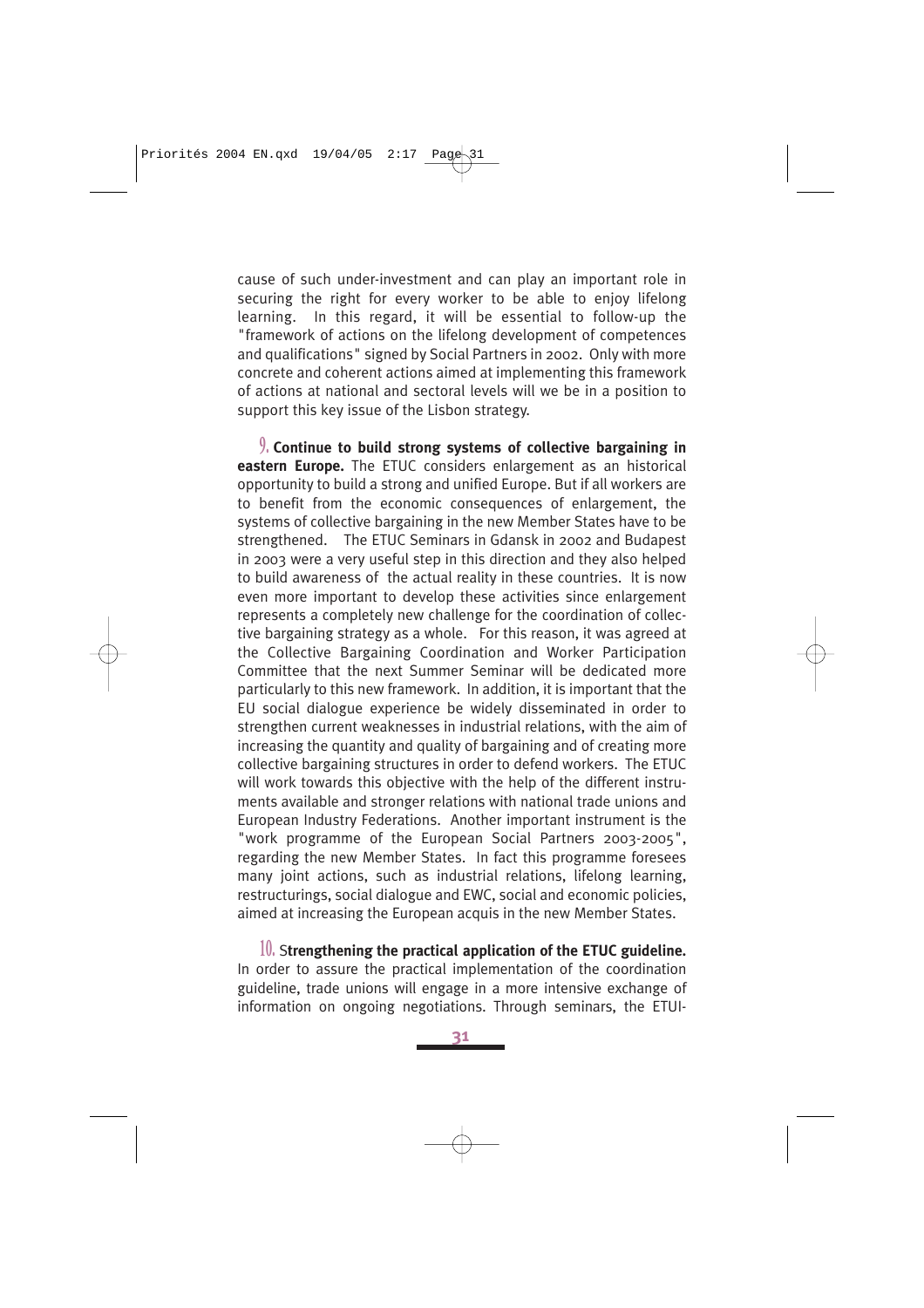newsletter and the meetings of the ETUC committee on the coordination of collective bargaining and worker participation, the ETUC will organise a transparent flow of information on the different collective bargaining rounds. It is also useful to make the ETUC's coordination activities better known amongst workers and collective bargainers.

#### **PARTICIPATION OF WORKERS**

**11. Industrial relations and participation instruments are extremely important in the present political and economic climate.** The common viewpoint amongst employers and many governments that participation and concertation policies are difficult to implement in times of economic slowdown or crisis, whereby enterprises are left with more freedom and unilaterality, must be countered.

**12.** On the contrary, as positive experiences and solutions have shown in the past, we are convinced that all processes of change or restructuring are better managed when trade union and worker participation, at the different levels, is solid and well structured, Furthermore, we are firmly convinced that a social Europe has to safeguard the participation of workers and trade unions in plants and companies at European level companies. Guarantors of this are information, consultation and worker participation. Workers must be informed and consulted fully and in good time as a standard and daily practice forming the basis of employer/employee relations.

**13.** For this reason, we must confirm our capacity to act on this subject in a continuous and rigorous manner at the different levels. Especially in light of the enlargement of the European Union, greater emphasis needs to be placed on working together to ensure the sustainability of the European Social Model. Workforce participation is needed if this challenge is to be met. European Works Councils play a key role in this, ensuring that workers' interests are taken into account when companies make decisions. For this reason, we demand the prompt revision of the EWC Directive, in accordance with the resolution which was adopted by the Executive Committee in December 2003.

**14.** In addition, we demand that worker participation in the event of cross-border mergers be regulated along the same lines as the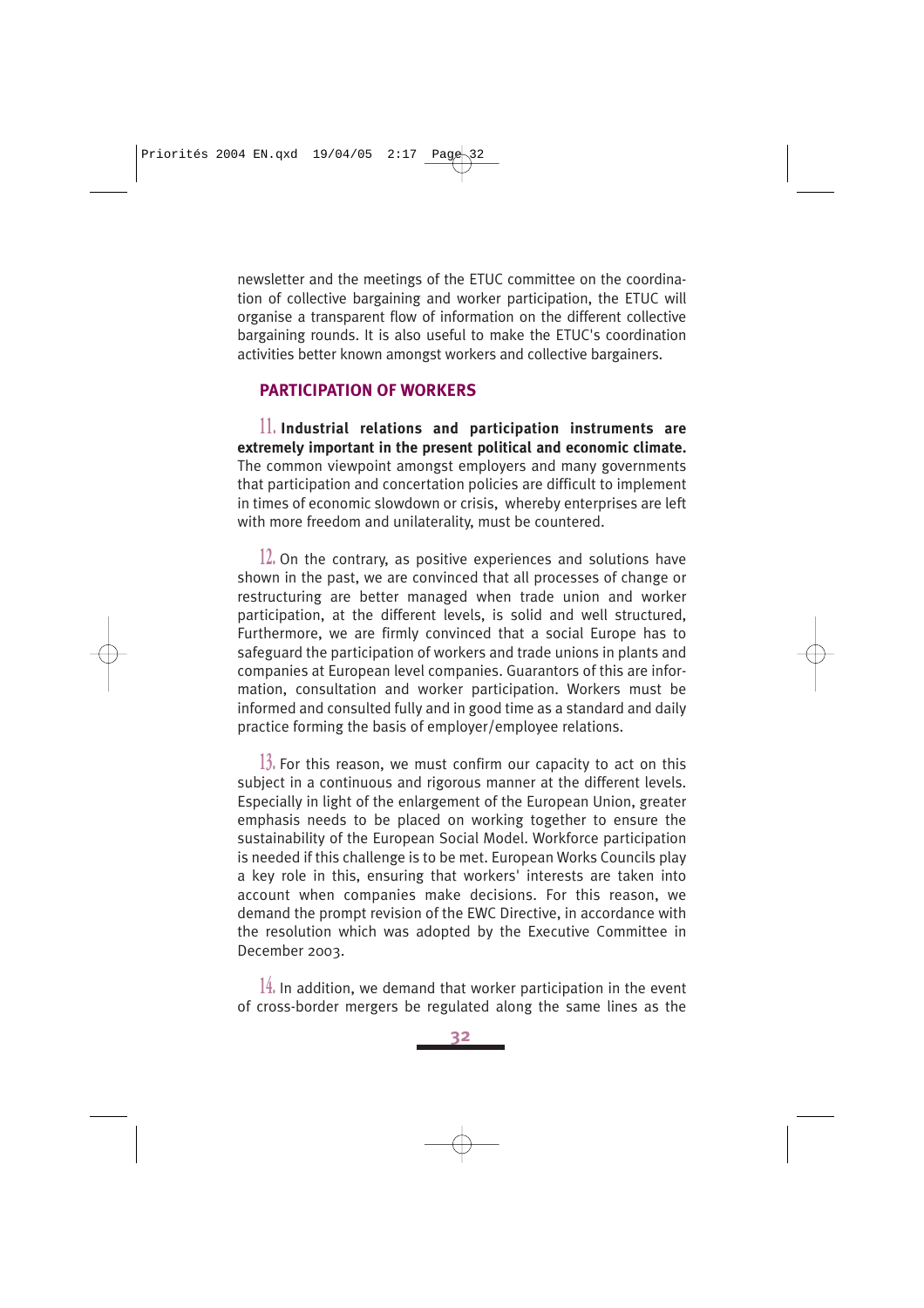European Company Statute (SE) Directive. The arrangement governing participation in the Mergers Directive gives workers the participation rights customarily awarded by the central management of the merged company. This reference to the applicable national provisions on participation may result in the loss of existing arrangements governing participation. ETUC finds this unacceptable. We demand that the Commission corrects the Mergers Directive accordingly. The compromise of the European Company (SE) should not be called into question again.

**15.** The European Commission has proposed an Action Plan on Modernising Company Law and Enhancing Corporate Governance in the EU. The Commission cites the following as central political objectives: increased efficiency and competitiveness of companies in the EU, the strengthening of shareholders' rights, and better protection of third parties. Whilst these aims and the resulting Commission initiatives should not be rejected, ETUC believes they should be linked up with initiatives in the area of 'participation'. This applies in particular to topics that are especially sensitive from workers' point of view, such as facilitating the freedom of establishment of companies or the European Private Company and other European legal forms of enterprise. The involvement of workers and their representatives must be a component of modern European corporate law. We find it unacceptable that the Communication makes no mention of the information, consultation and participation of trade unions and workers and provides no role for them to play.

**16.** The European Commission initiative on Corporate Social Responsibility (CSR) prompted a discussion on codes of conduct in Europe. In this debate, ETUC holds the view that companies' behavioural guidelines, such as codes of conduct, corporate governance codes, and so forth, can only supplement those workers' rights to participation that already exist in the EU Member States. We cannot allow such codes of conduct to weaken workers' rights to information, consultation and participation.

**17.** The prompt and correct transposition at the national level in all 25 member states of the Directive on the SE and that on the information and consultation of workers is fundamental. In this regard, we consider that the establishment of a monitoring body would be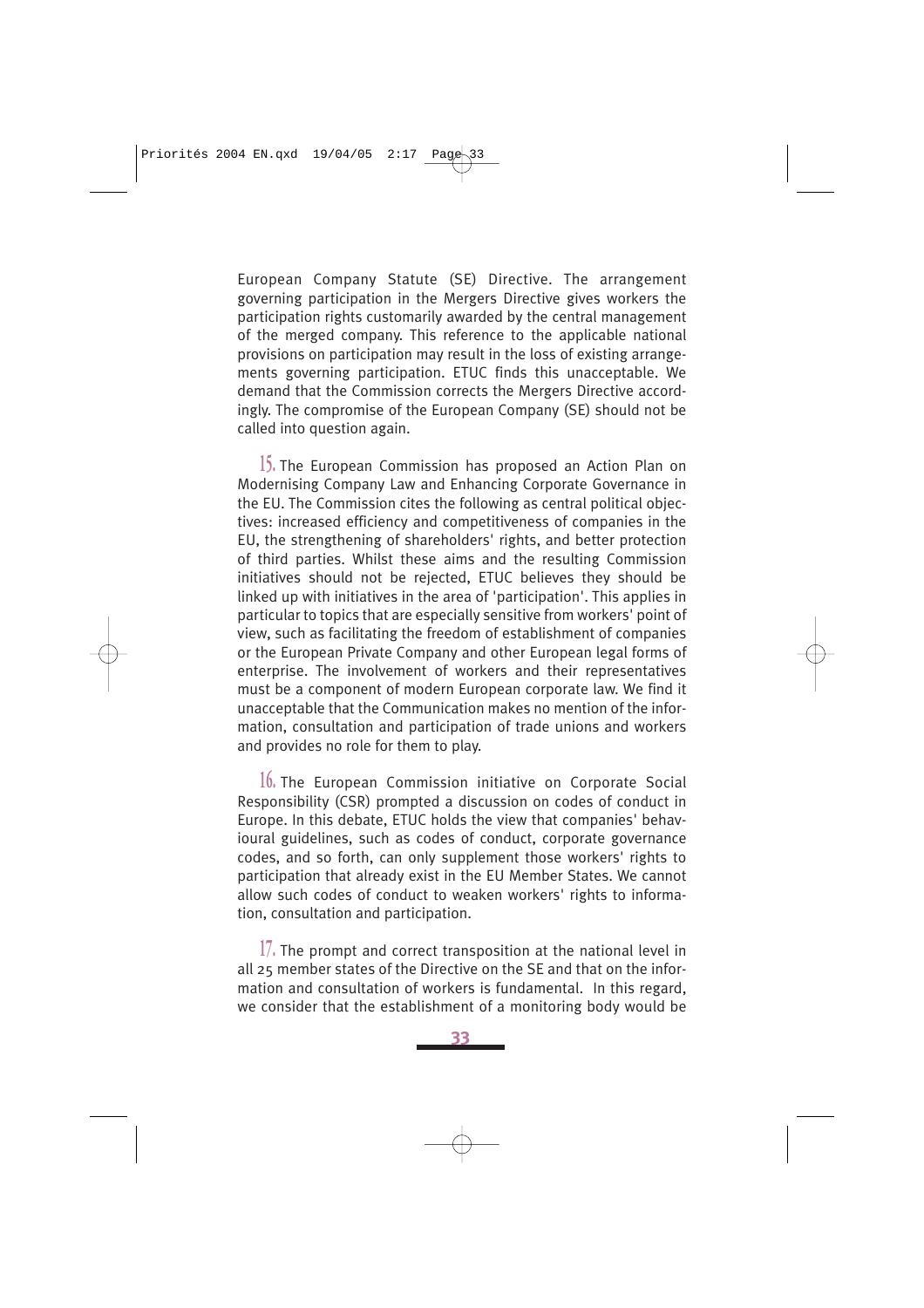useful to provide support, both on the legal and the technical aspects, during all the different phases of transposition at the national level.

#### **ANNEX 1**

1.1.1 TABLE VX

|                    | 2000    | 2001   | 2002         | 2003         |
|--------------------|---------|--------|--------------|--------------|
| Belgium            | $-2,5$  | 2,1    | 1,6          | $-0,4$       |
| Germany            | $-0,4$  | $-0,6$ | $-0,6$       | $-0,8$       |
| Greece             | $-1,3$  | $-2,8$ | 0,6          | $-0,2$       |
| Spain              | $-0,4$  | 0,6    | $-0,3$       | 0,4          |
| France             | -0,6    | 0,5    | 0,4          | 0,3          |
| Ireland            | $-2,5$  | 1,7    | -5           | 0,2          |
| Italy -0,9         | 0,6     | 0,5    | 0,7          |              |
| Luxembourg         | $-2,4$  | 5,8    | 3            | $\mathbf{1}$ |
| <b>Netherlands</b> | 0,8     | 0,4    | $\mathbf{1}$ | 1, 5         |
| Austria            | $-2,2$  | $-1$   | $-0,9$       | 0,4          |
| Portugal           | 1,3     | 0,8    | 1,4          | $-0,9$       |
| Finland            | $-2,1$  | 2,3    | $-1,6$       | $\mathsf{O}$ |
| euro 12            | $-0,5$  | 0,4    | 0,2          | 0,1          |
| Denmark            | $-1,3$  | 1,4    | $-1,2$       | $-0,1$       |
| Sweden             | 3,7     | 3,1    | 0,1          | $-0,2$       |
| UK                 | 2,4     | 1,9    | 1,3          | 1,5          |
| <b>EU 15</b>       | $\circ$ | 0,6    | 0,2          | 0,3          |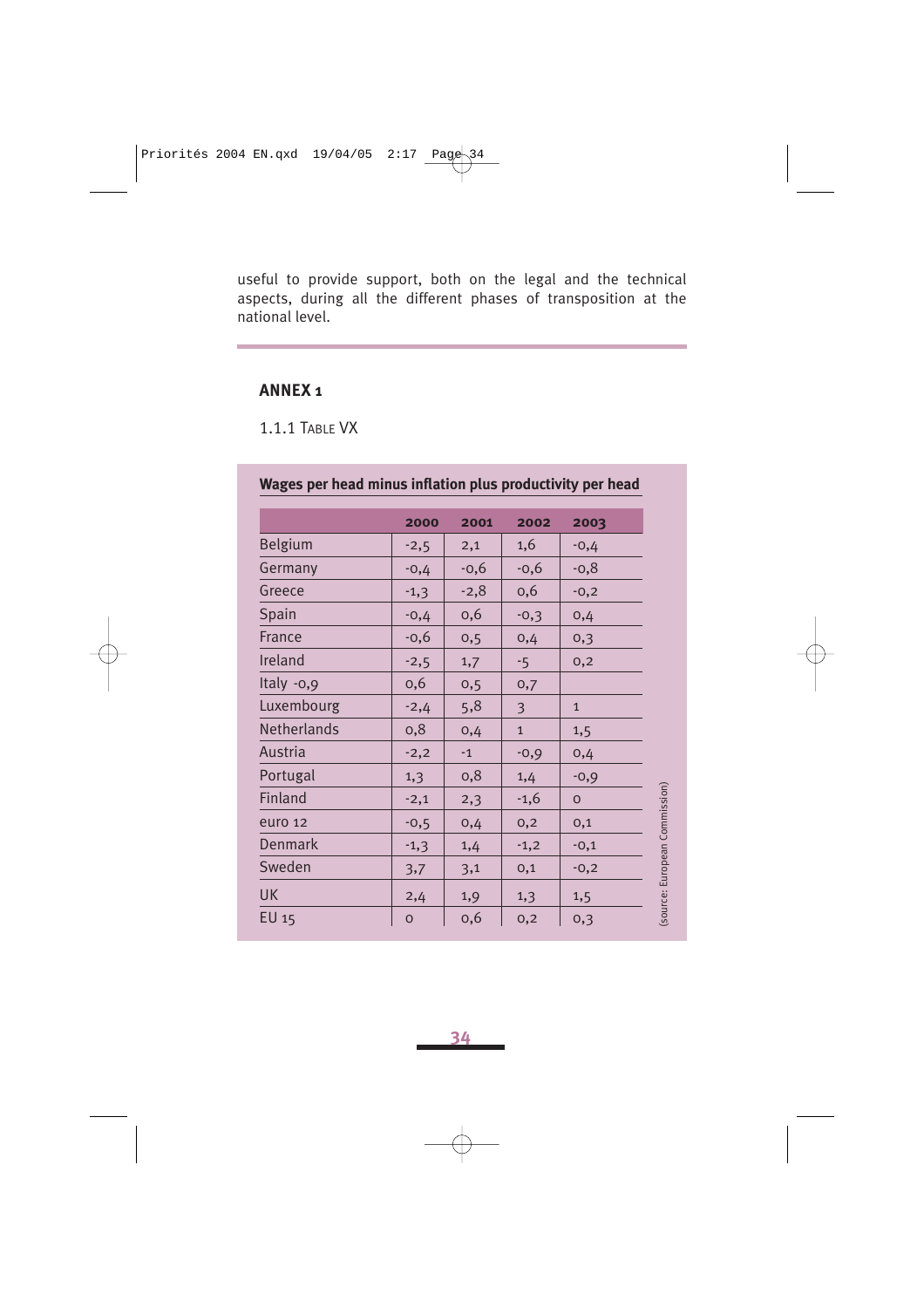

Executive Committee, 17-18 March 2004

**1.** ETUC stressed in its last Congress in Prague in 2003 that a high level of worker participation should be guaranteed in the European Company and that there should be no possibility of opting out. Following this line ETUC fully endorses the final compromise, which was reached in respect of the European Company Directive concerning participation rights. That is why ETUC urges all EU institutions to be fully in accordance with this historic compromise regarding all legal provision in respect of cross-border company structures. Therefore, the 10th Directive on cross-border mergers, as well as the envisaged 14th Directive on the transfer of registered offices, must not fall back behind this compromise.

**2.** Furthermore, workers' participation at board level is an important element of corporate governance systems existing in several Member States and could be a real asset in terms of corporate dynamics and the company board's capacity to aim at long-term value creation. ETUC can, therefore, only endorse the present proposal for a directive on the condition that it avoids any reduction but, instead, fully reflects the workers' rights to participation as well as to information and consultation.

**3.** While ETUC welcomes that the draft Directive o**n cross-border mergers** embodies a provision (article 14) aimed at safeguarding the rights to board level participation, which the workers of the

**35**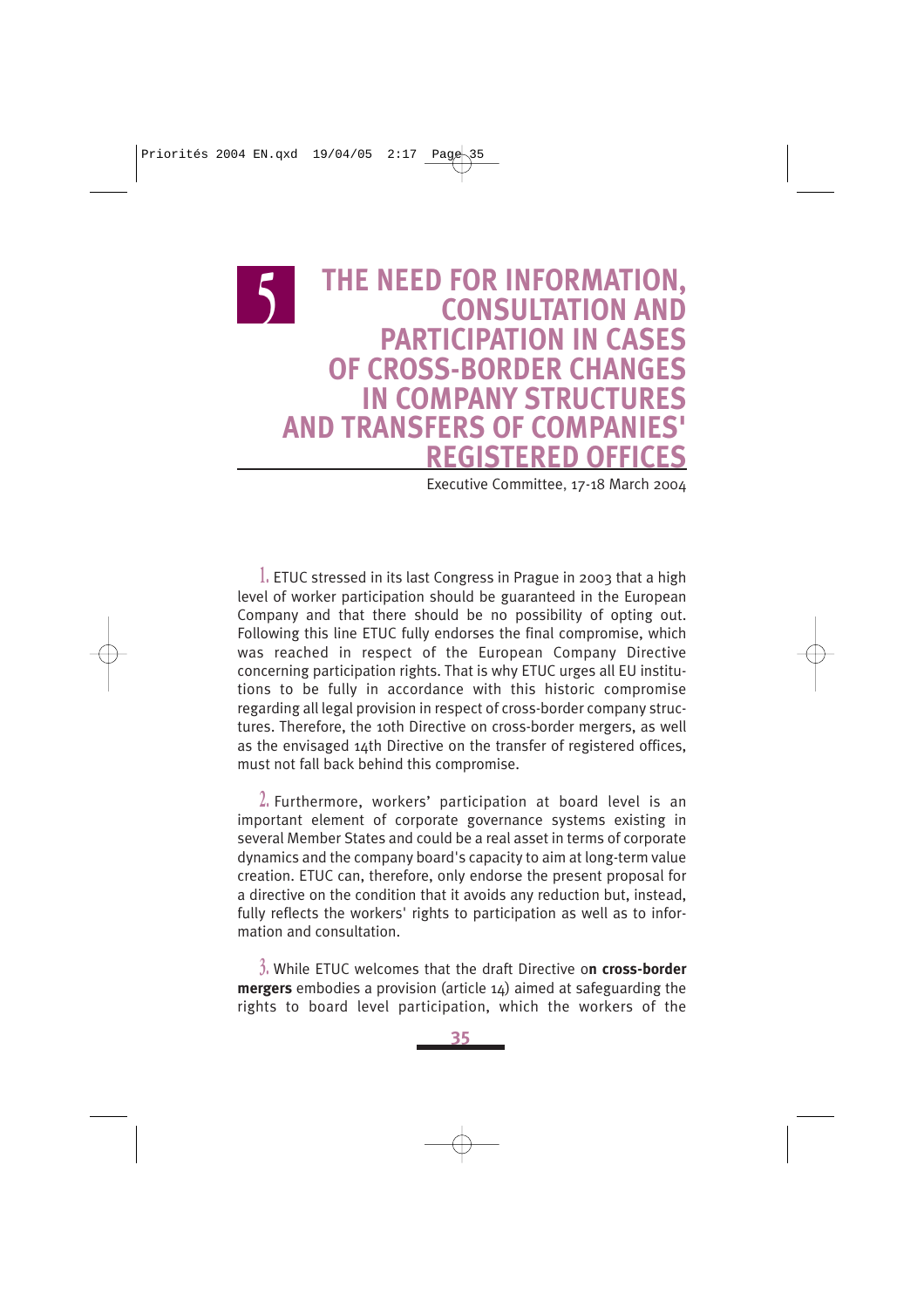companies being dissolved by the merger could exercise before the merger, it urges the EU institutions that there should be no fall-back behind the level of protection already reached in the Directive concerning participation in the European Companies (SE-Directive 2001/86/EC).

That is why it is of utmost importance that article 14 should be completed in such a way as:

- to cover not only the case where the national law applicable to the company created by the merger does not impose compulsory worker participation but also the case where that law does provide for a weaker system of worker participation as well;

- to cover all types of mergers as meant in article 1 under a, b and c; - to provide that, in all cases covered, all the workers of the company created by the merger, whether or not employed in the Member State of that company's seat, can take part in the system of participation on an equal footing.

**4.** The draft Directive should recognise the role of the workers' representatives of the companies taking part in a merger (in the sense of the Directive) throughout the decision-making process with regard to a planned merger on the basis of the Collective Redundancies Directive, the Transfer of Undertakings Directive, the General Framework on Information and Consultation Directive and the EWC Directive or, if it is guaranteeing a higher level of protection, the Member States' legislation implementing them. Furthermore,

- the information about the draft terms of the merger should be completed with information with regard to the workers' rights to information and consultation in the company created by the merger as well as their other rights as far as not yet covered by the Transfer of Undertakings Directive (e.g. pension schemes) and should also be delivered to the workers (articles 3 and 4). - the expert report should also be made available to the workers'

representatives of the companies taking part in the merger  $(\text{article } 5).$ 

**5.** As in the case of other labour law directives it should be stated explicitly that implementation of this Directive does not justify any reduction in the national level of protection (non-regression clause) but allow for better provisions in national law (most favourable clause).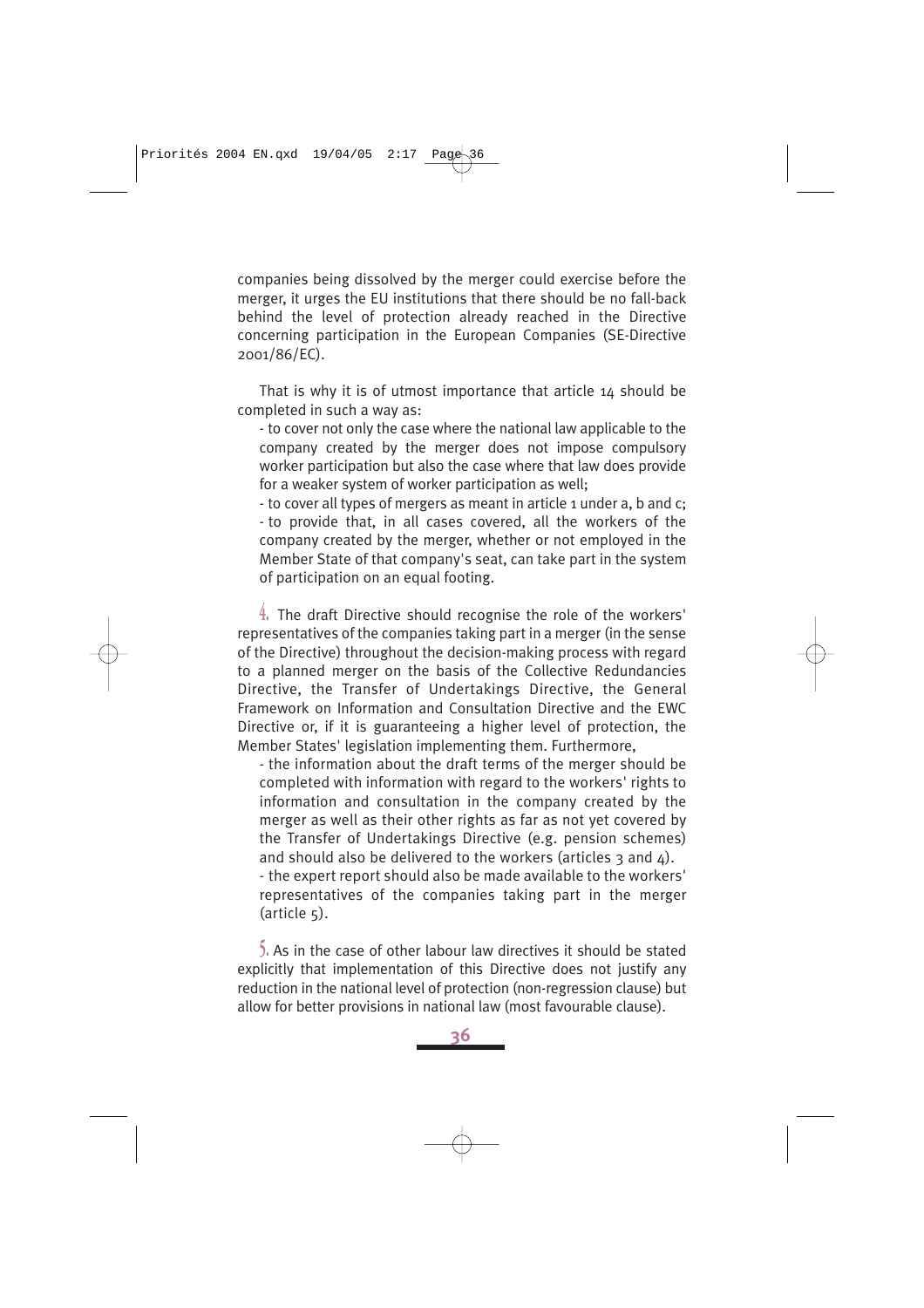**6.** There was no consultation of the Social Partners in the framework of Article 138 EC. That is why ETUC asks to be properly consulted.

**7.** It is disappointing that the European Employers' organisation UNICE has positioned itself against the provision with regard to the safeguarding of workers' participation of the Directive proposal and, at this stage, more in general against any participation model.

In other words, UNICE is leaving the compromise reached in respect of the EU Company Directive, regarding participation rights. On the contrary, the experience confirms that the enterprises which have integrated social and community interests in their management agenda, and which regard the representatives of the employees' interests have an unquestionable added value for better governance. This will positively distinguish European companies, within the framework of global competition, from enterprises originating in other parts of the worlds.

**8.** Concerning the envisaged Coordination Directive relating to **transfers of registered offices**, it is of utmost importance that the same rules apply as in the case of the European Company (SE) Directive 2001/86/EC in respect of safeguarding the workers' participation. Transfers should not be used as a means to reduce, undermine or even get rid of acquired workers' rights.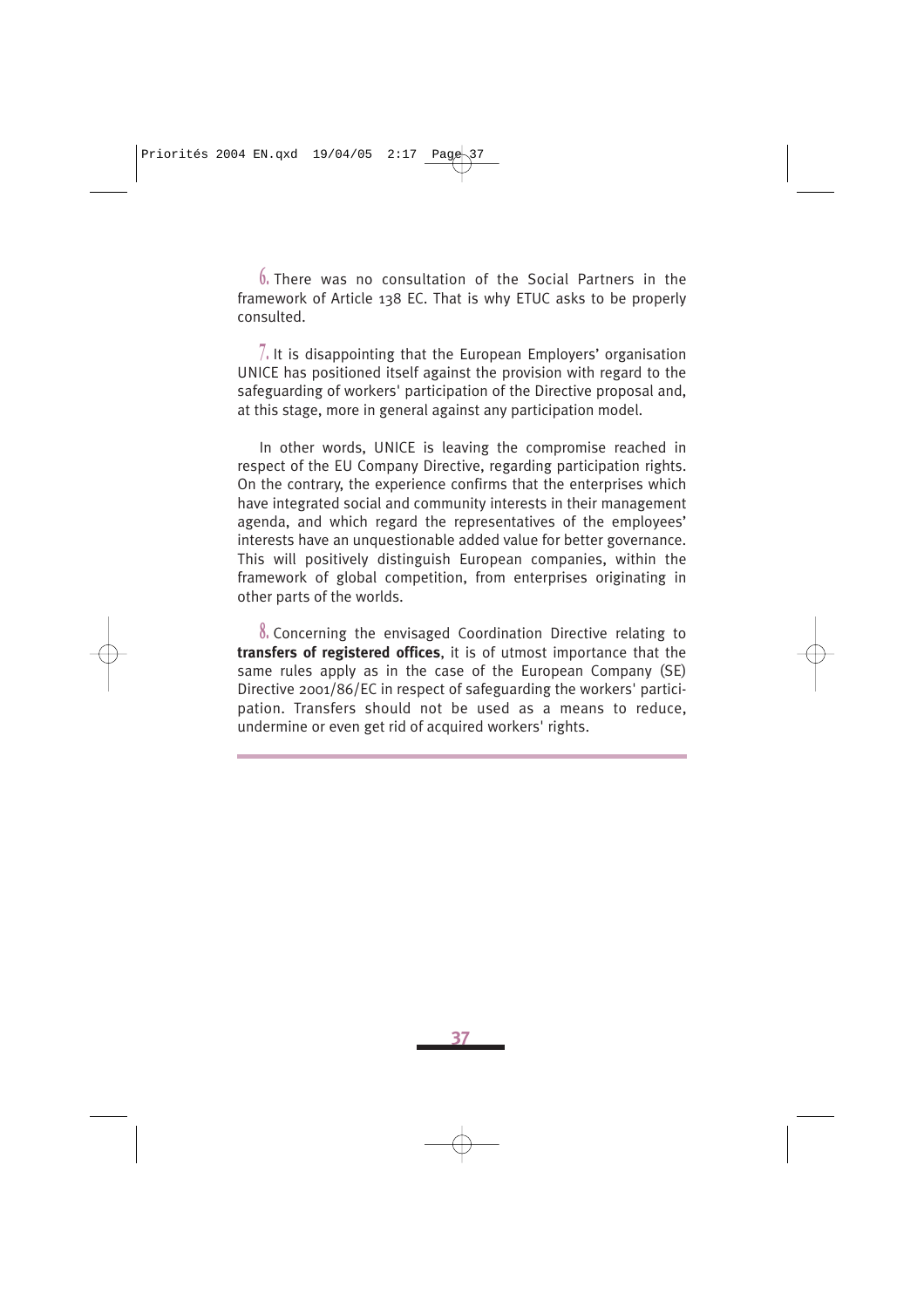

# **MAY 1ST, 2004 AN HISTORIC MOMENT IN THE REUNIFICATION OF EUROPE**

Executive Committee, 17-18 March 2004

The date of May 1st, 2004 constitutes an historic moment in European Integration. It signifies much more than an enlargement of the European Union from 15 to 25 countries with 455 million inhabitants. It is in fact a real reunification of Europe which the Second World War had left divided against the will of its citizens.

The ETUC has already underlined that this integration presents a unique opportunity to bring together all the peoples of Europe on the basis of fundamental democratic values: democracy, peace and freedom. This process must continue to lift the very last remaining obstacles which block the full achievement of this ambitious plan.

The European trade unions find themselves at the forefront of the action for this reunification. When the Solidarnosc Congress, the first free trade union in the communist bloc, launched an appeal to the workers of Eastern Europe in 1981 to create free trade unions, this idea appeared to be a utopia. This dream has now come about. Today, almost all the trade unions of these countries find themselves within the ETUC family. However, there is still work to be done, not only in the East but in the Balkan countries.

Trade union work in the whole of Europe is necessary to guarantee the maintenance of social standards in the areas where they are satisfactory, and to obtain improvements in those areas of the Continent which remain far from having decent living conditions. The rules of the European internal market contribute to economic development, but competition in the global market exposes the European workers to continuous changes and restructurations. To stand up to these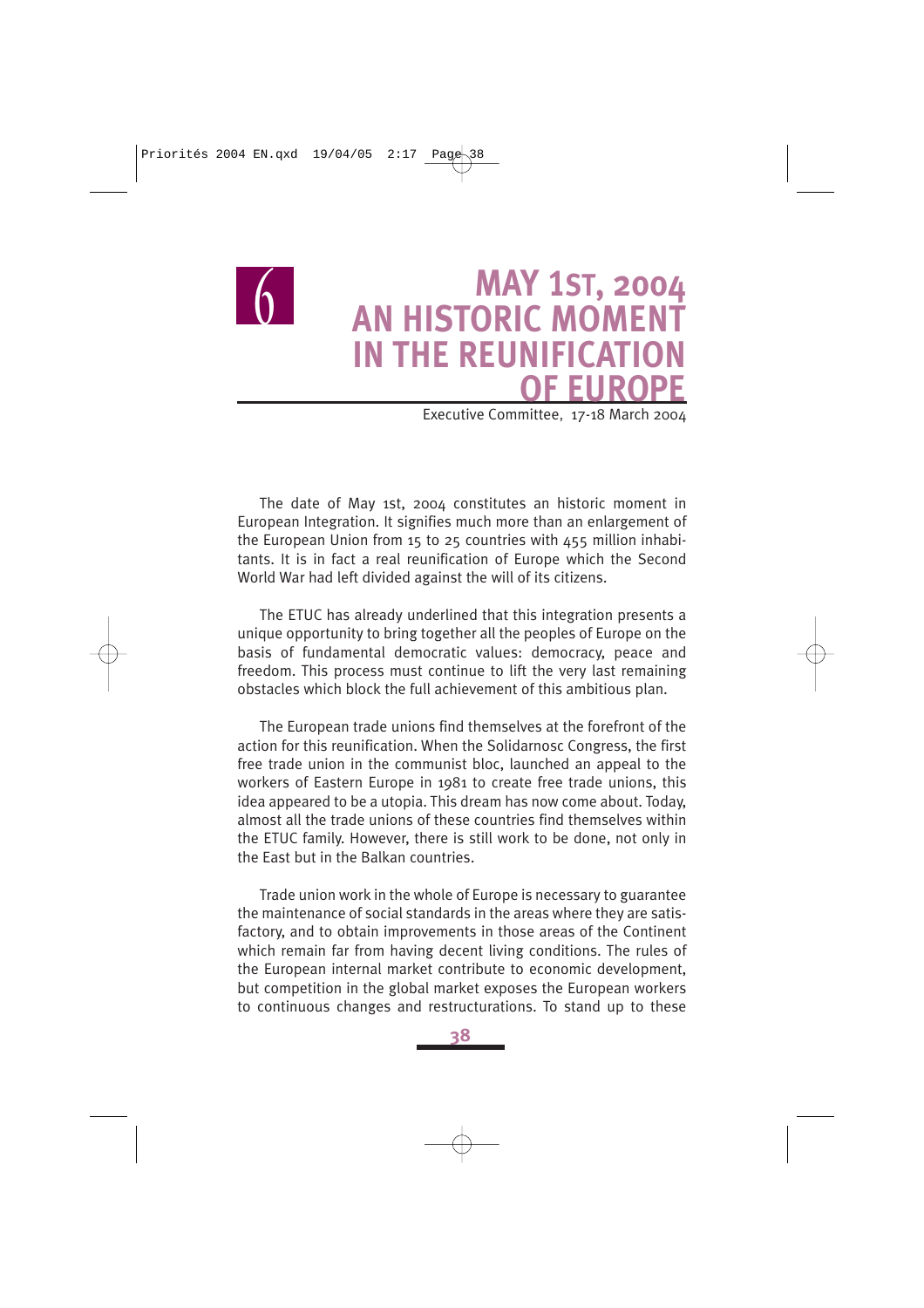challenges, we must act together so that Europe unites its social dimension on a solid basis, of workers rights and of social dialogue, of quality services of general interest which will allow each woman and man to live a decent life.

The present and future member states have many problems in common. Everywhere there are fears linked with enlargement. The experience of European integration has however proved that in this globalised world it is easier to advance by jointly looking for solutions. A lack of solidarity will only hold back social progress in the whole of Europe.

Enlargement signifies investing in the common future of the peoples of Europe. The ETUC is delighted that it can contribute to this historic event. It calls upon its affiliated organisations to continue their efforts so that this even bigger Europe can offer more opportunities to European workers and guarantee that they enjoy fully all their rights as citizens.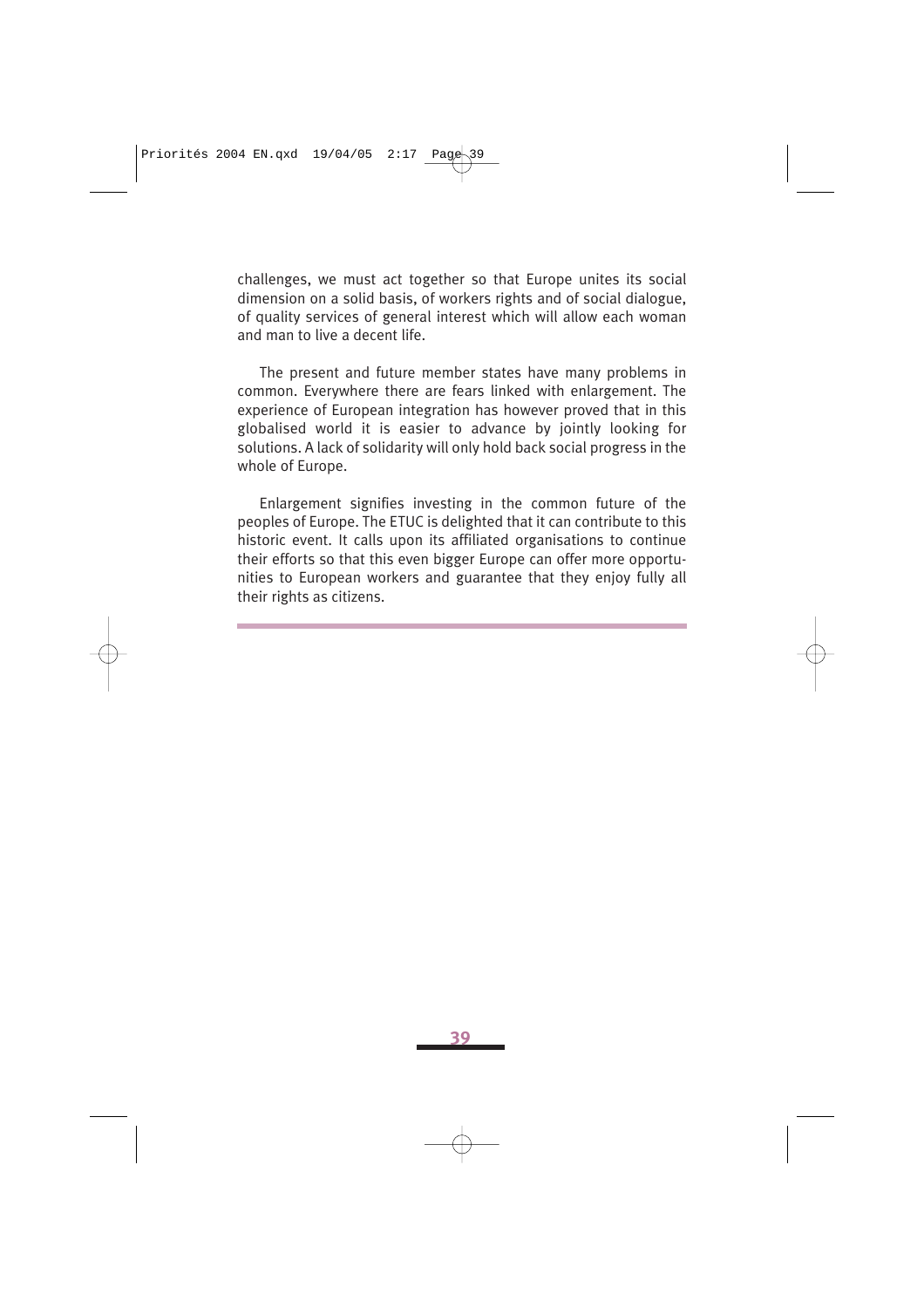

# **REBALANCE THE LISBON STRATEGY BY STRENGTHENING THE SOCIAL PILLAR**

Executive Committee, 17-18 March 2004

 $\mathbf{l}$ . In the aftermath of the terrible events of  $11^{\text{th}}$  March, the ETUC urges the Irish Presidency to keep the Lisbon Strategy follow-up at the top of its agenda for the Spring Summit on 25 and 26 March. The need to restore confidence by taking concrete measures to support the economy is now greater than ever. Major efforts are required to enable Europe to become, by the year 2010, the most competitive and dynamic knowledge-based economic area in the world – an economic area with sustained growth, more and better jobs and greater social cohesion! It is already apparent that important interim growth and employment targets will not be achieved by 2005. The European Commission, in its report for the Spring Summit, openly admits, among other things, that the goal of raising the employment rate to 67% by 2005 can no longer be achieved.

**2.** The causes of Europe's weak growth and associated labour market problems are predominantly "made in Europe"! The ETUC has repeatedly called for a balanced macro-economic policy mix and a sensible implementation of the Stability and Growth Pact. The ETUC is also concerned at the one-sided policies conducted by numerous member states which, relying exclusively on narrow structural reforms, conduct what are in essence purely supply-side policies designed to increase flexibility, deregulate labour markets and dismantle welfare services. Such policies erode the confidence of consumers and workers in Europe.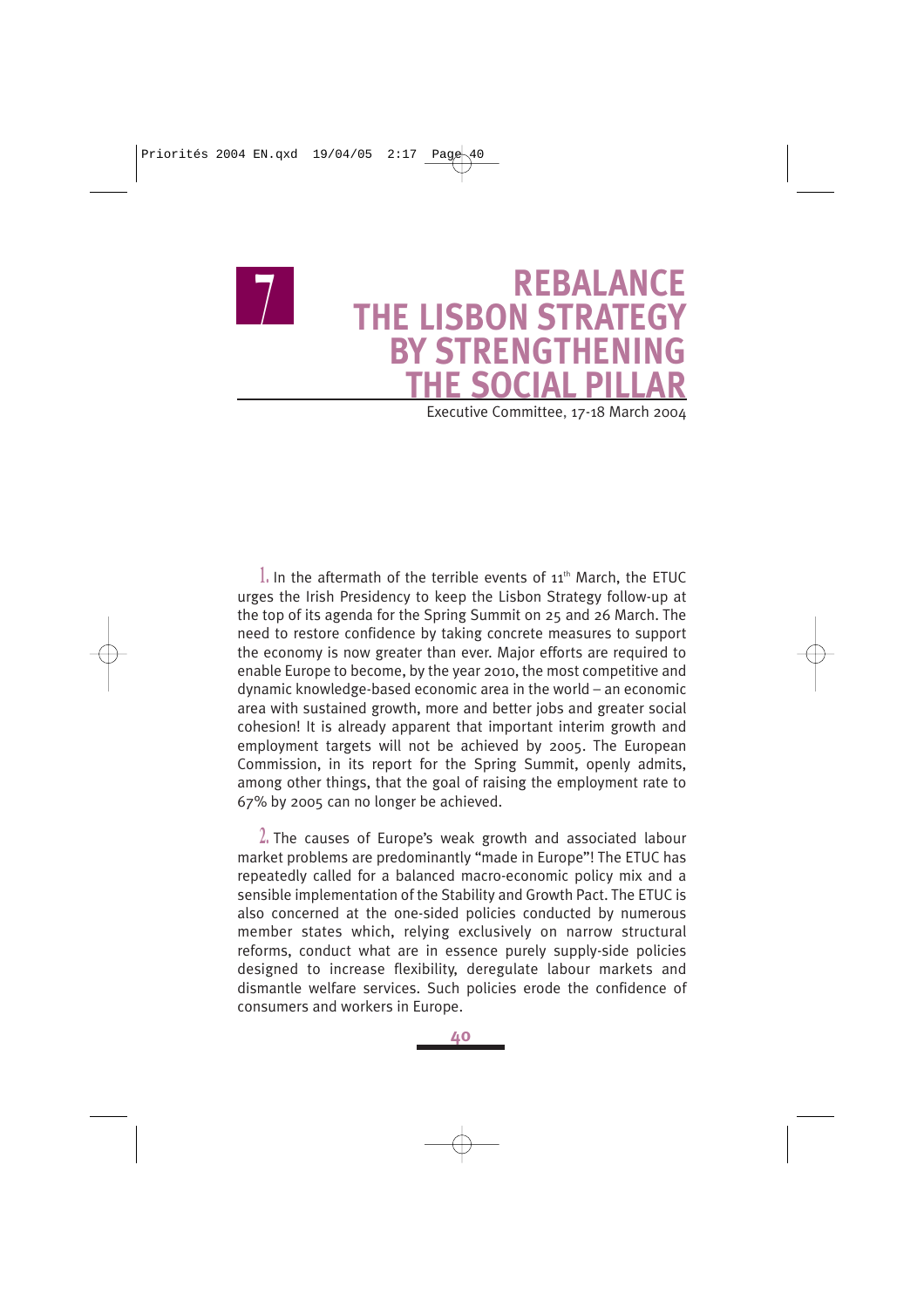**3.** The ETUC explicitly welcomed the Lisbon Strategy and has on several occasions called for its effective implementation <sup>1</sup>. But the trade unions reject the one-sided use of the Strategy to legitimise neo-liberal policy approaches. The Lisbon Strategy must be implemented in a manner that is economically, socially and ecologically balanced.

**4.** Against the background of EU enlargement and in the context of the European Economic Area, we need, more than ever, a new economic policy direction, one that accords equal weight to the supply and to the demand sides and which puts the social dimension of Europe back in the centre of policy making. Only in this way can the employment rate be raised to 70% by the year 2010, for such progress requires 15 million additional jobs in EU15 and as many as 22 million in EU25. Only a perceptible change of policy direction will restore working men and women's confidence in Europe. Only in this way is it possible to strengthen the consumer confidence so urgently needed for an economic upturn based on the internal market and to allow the huge private savings surplus, amounting to 3.8% of GDP, to be channelled into investment and consumer activity.

#### **EUROPE MUST ACHIEVE ITS GROWTH POTENTIAL**

**5.** Urgent action needs to be taken in order to support sustainable growth. The expected recovery lacks conviction so far and is being threatened by turbulence on the exchange markets. Domestic demand needs to take over and play a leading role in securing the recovery.

**6.** The policies of the European Central Bank (ECB) must, given low inflation, take account of its obligation to foster growth and employment. The interest rate reductions decided by the ECB came too late and were excessively timid. A further cut in interest rates is required to give the economy a strong and enduring boost.

<sup>&</sup>lt;sup>1</sup> See most recently the resolution adopted by the ETUC Executive Committee on  $\Lambda$  and 5 December 2003 : "Give the recovery of the European economy a chance : relaunching the Lisbon strategy''.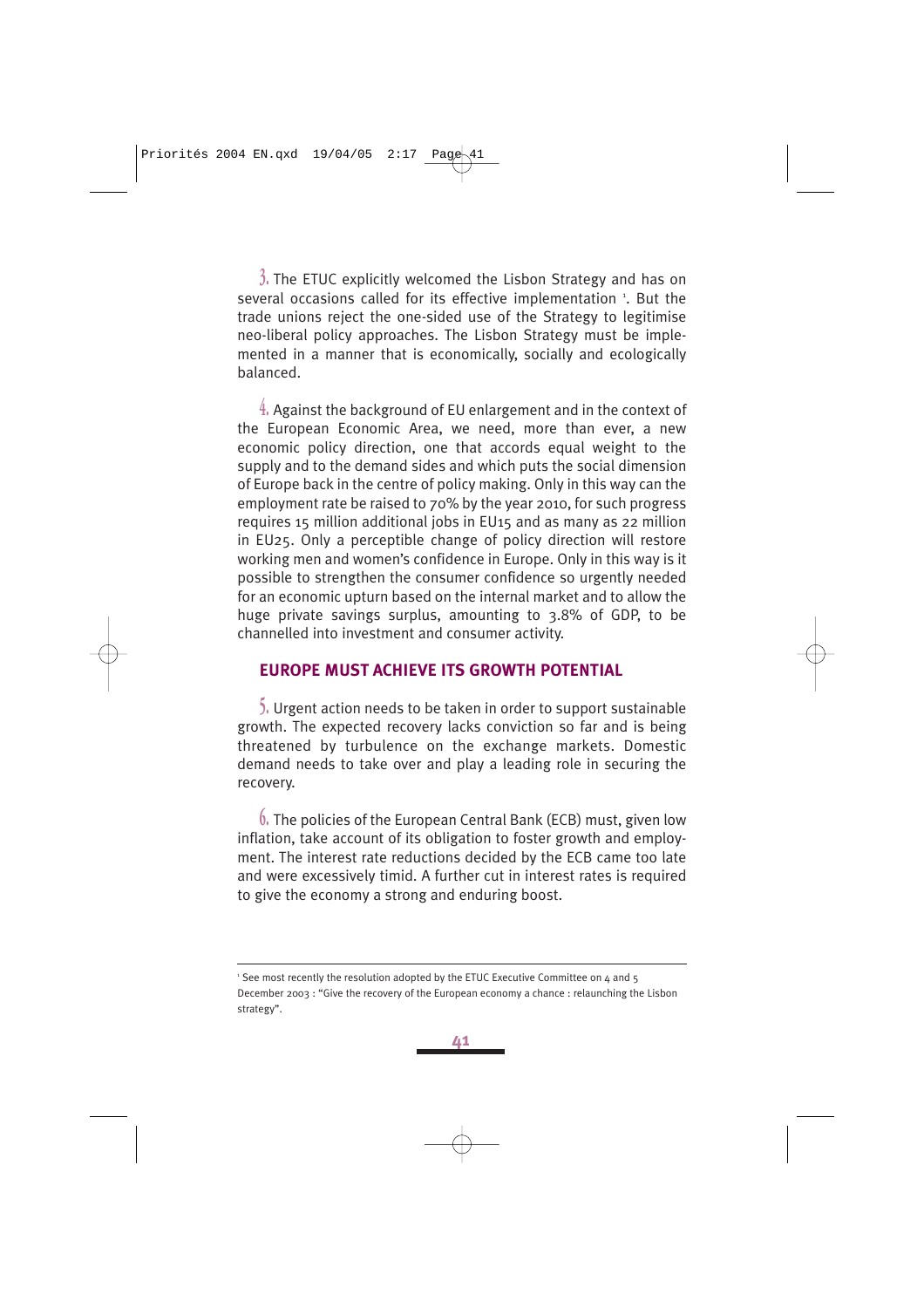**7.** Lisbon will only be reached when the Stability and Growth Pact (SGP) becomes a stability and growth Pact for more and better jobs. A continuing restrictive fiscal policy can only jeopardise the opportunities for economic revival. We need an intelligent and flexible use of the Stability Pact. The Spring Summit should give out a clear signal so that the requisite public investment can be fostered rather than inhibited and the member states can effectively stabilise their economies without imperilling the long-term balance of their national budgets. In its December 2003 resolution, the ETUC's Executive Committee made practical proposals for a sensible reading of the SGP<sup>2</sup>. Moreover, we also need a better coordination and harmonisation of certain tax policies in order to avoid competitive tax dumping on company taxes, savings taxes and green taxes.

**8.** The ECB also has a primary responsibility in preventing a further acceleration of the value of the Euro. The Commission and the European finance ministers (ECOFIN) must reach agreement on exchange rate guidelines designed, among other things, to stabilise the exchange rate between the euro and the dollar. Here too the ECB has a decisive role to play.

**9.** The ETUC reiterates, in this connection, its support for the European growth initiative, referring once again to the need for significant progress with regard to its financing and for important fields – such as investment in human capital, environmental technologies, and investment in social and ecological town-and-country-planning initiatives – to be taken into account.

**10.** The ETUC shares the Irish Presidency's view that environmental technologies can make an important contribution to technological innovation and at the same time strengthen competitiveness, open up new markets and create new skilled jobs. In their Manifesto for sustainable development: investing for a sustainable future, the ETUC, together with the European Environmental Bureau (EEB) and the Social Platform of NGOs, have presented to the Spring Summit specific proposals for sustainable investment in the fields of housing and transport<sup>3</sup>.

<sup>2</sup> See Resolution of the ETUC Executive Committee : 'The suspension of the Stability and Growth pact : The Stability Pact must become a stability and growth pact'(December 2003)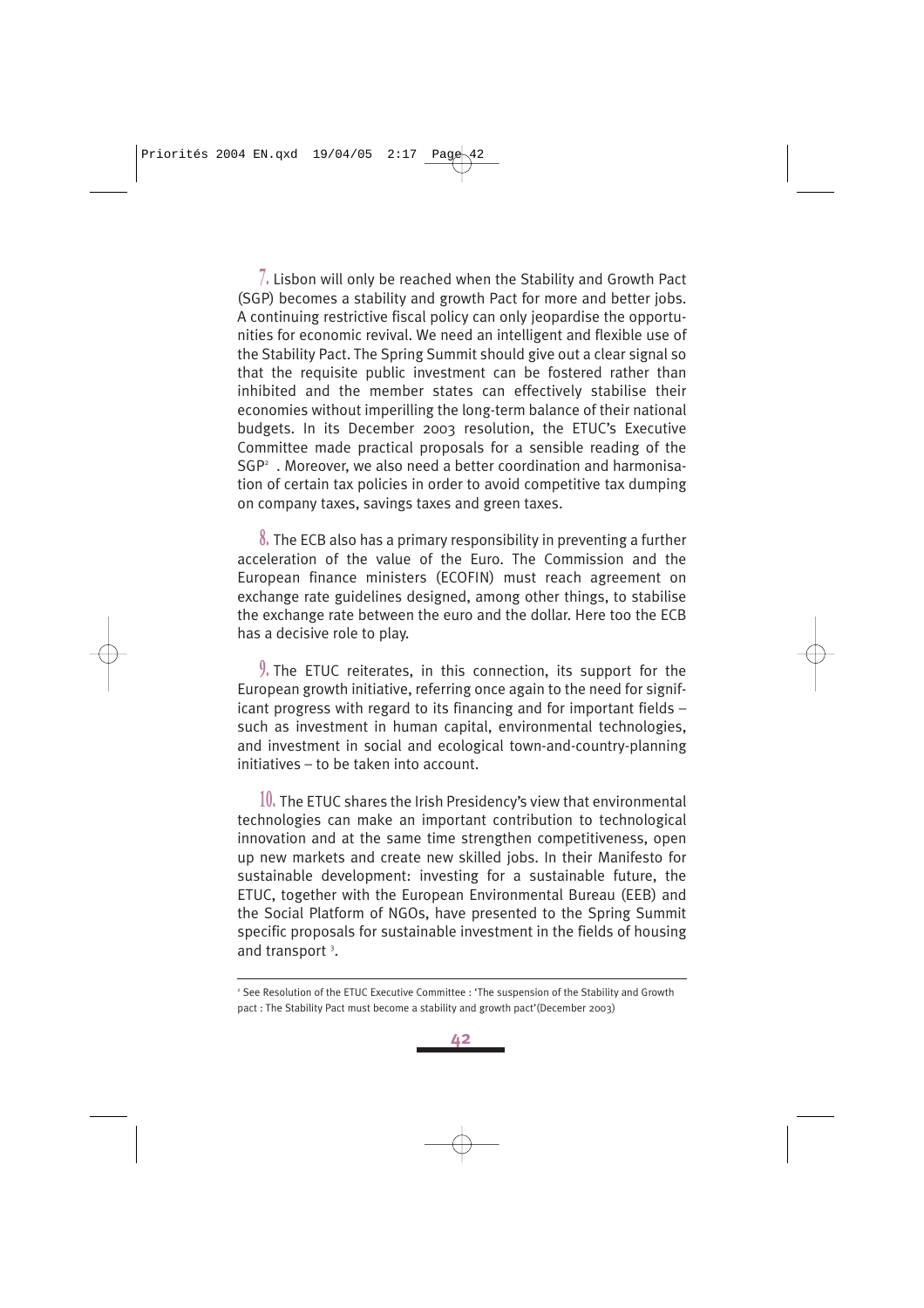## **UNLEASHING SOCIAL EUROPE'S EMPLOYMENT AND PRODUCTIVITY POTENTIAL**

**10.** In spite of some progress towards the higher employment rate targets, we are still a long way from the goal of raising the general employment rate to 70% by 2010. Large areas of European employment potential continue to lie fallow. The Commission no longer considers it feasible to raise employment to 65% by next year. Unemployment, meanwhile, has risen once again and is currently over 8% on a European average. Still particularly shocking is the situation of young people, among whom average unemployment in Europe is as high as 17%. Among older workers the employment rate is about 40%. If the 50% target is to be reached by 2010, it requires the creation of 7 million jobs for people aged between 55 and 64. Against this background the discussion in several member states about raising the statutory retirement age is entirely beside the point.

**12.** Although some progress has been recorded in the efforts to raise the employment rate among women – now at  $55.6\%$  – the measures adopted to reduce gender segregation on the labour market are utterly inadequate. The gender pays gap remains as high as ever at 16% – and in the private sector it is as much as 21%! In the view of the ETUC, a specific equality plan needs to be drawn up to combat gender discrimination effectively. Such an action plan must include means to ensure that society and labour markets develop in such a way that women and men have equal possibilities of entering the labour market: i.e. ensuring adequate child care facility, paid parental leave, improved working conditions and working hours.

**13.** Labour productivity trends are disappointing. Productivity growth has slowed significantly and in 2003 it was only 0.6%. To some extent, of course, this slowdown is the result of weak economic growth; but other factors, such as pay restraint, the decentralisation – not always planned – of collective bargaining, employers' 'flight' from federations, the growth in non-standard forms of employment, and inadequate investment in human capital, are equally responsible

<sup>3</sup> ETUC, EEB, Social Platform : Manifesto for Sustainable Investment : Investing for a Sustainable Future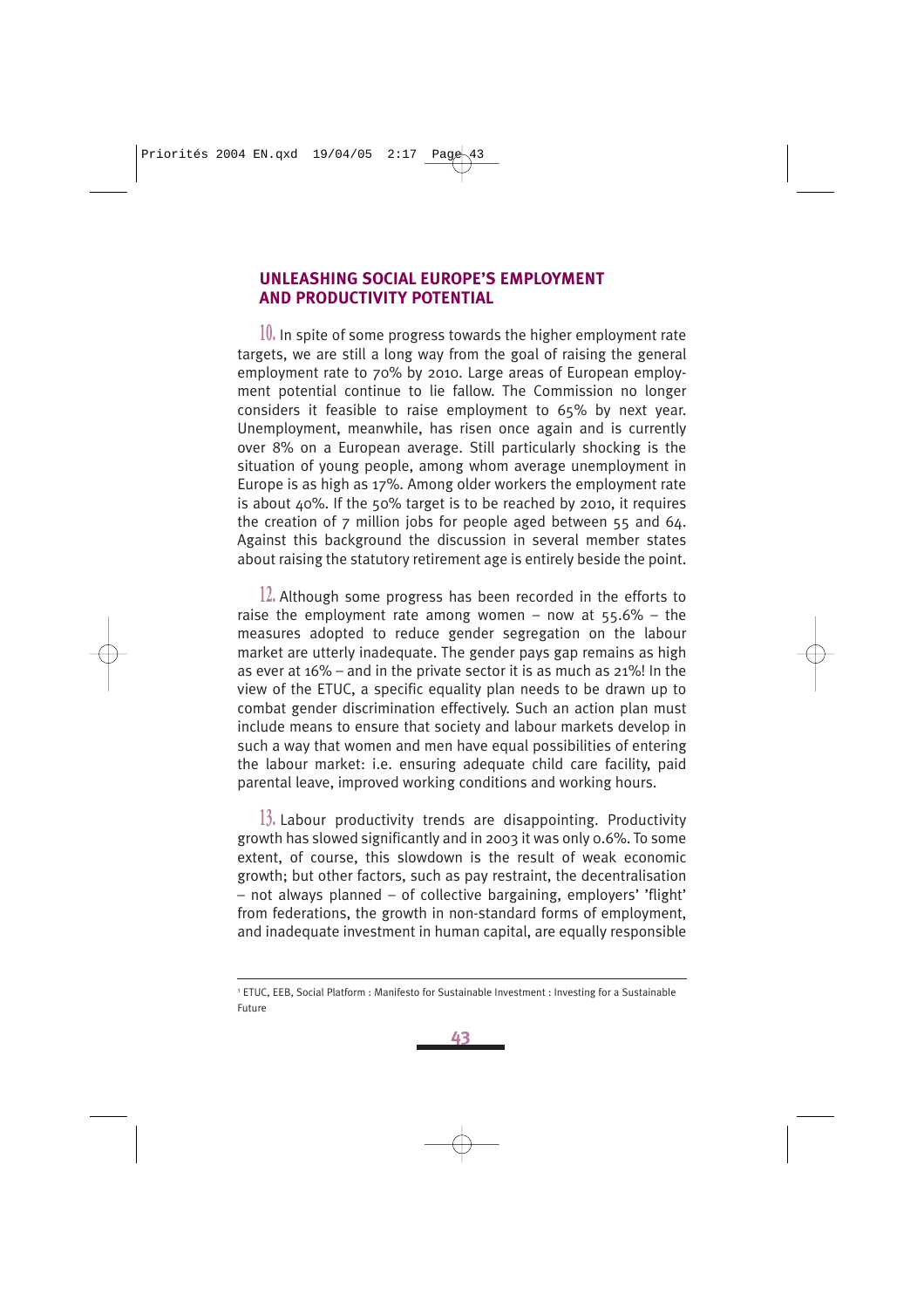for the unsatisfactory productivity developments. Active labour market policies which compel the unemployed to accept jobs that are quite incompatible with their qualifications cannot fail to have adverse effects on productivity.

**14.** In those cases where the social partners have taken responsibility for further training and lifelong learning, a much better outcome can be observed. In companies with collective agreements more than half of employees take part in training programmes; in companies without a collective agreement, the proportion is less than one third  $\hbox{}^4.$ Firms must find a way out of the vicious circle of insufficient investment in training, if the productivity potential of European employment is to be unleashed. A more systematic implementation of the Framework of Actions for the Lifelong Development of Competencies and Qualifications, agreed at the European level by the social partners, will contribute to bridging the knowledge gap of the workforce and of workplaces.

**15.** So not only is a new economic policy direction is required, Europe also needs a new, and more positive innovation and structural policy.

### **ENCOURAGING INNOVATION AND SOCIAL PARTNERSHIP**

**16.** The ETUC welcomes the Irish Presidency's emphasis on innovation and social partnership as vital to successful implementation of the Lisbon Strategy. Innovation in the field of new products and production processes is the key to the future of the European social model. A unilateral focus on strengthening the competitiveness of European businesses is not the way to achieve successful and lasting innovation. In this respect, the ETUC recalls its earlier proposals and demands:

■ a significant increase in public and private R&D expenditure to reach the target of 3% by 2010

■ adequate investment in human capital in order to achieve the

<sup>4</sup> Source: Communication from the Commission on Improving the quality of work – Com(2003)728 final, November 2003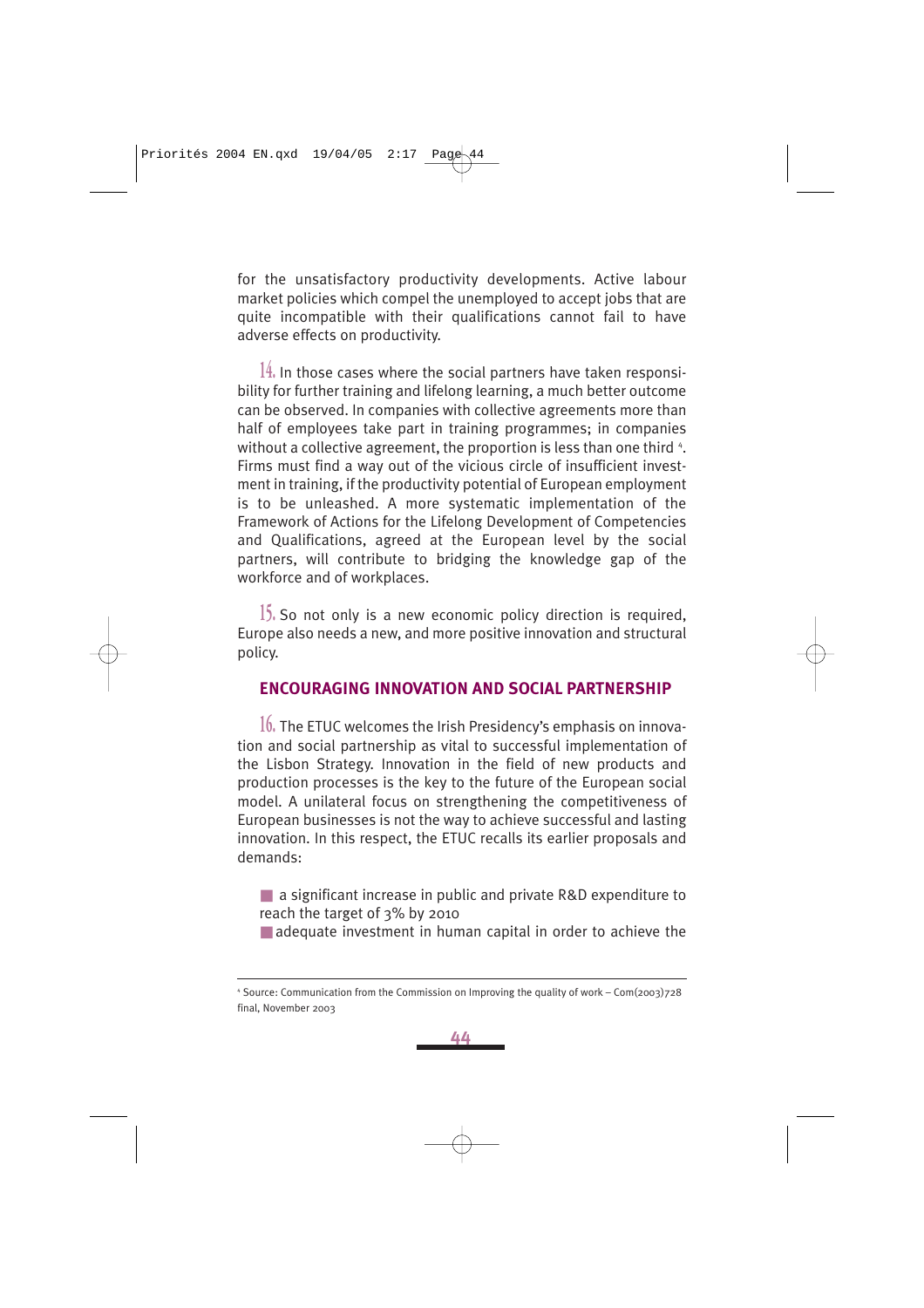benchmarks set for education, vocational training and lifelong learning

■ an innovative industrial policy to be devised on the basis of inter-sectoral and sectoral action plans, involving the social partners.

**17.** Social partnership, social dialogue and worker participation are not just key elements of the European Social Model but also an important production factor in fostering innovation and implementing a policy of reform attentive to the human factor and geared to the need for social balance. The ETUC has, on numerous occasions, called for a balanced relationship between flexibility and security. At the Spring Summit the Heads of State and Government have once more an opportunity to show that they are not only concerned about flexibility but also about security in the interest of workers.

**18.** Worker participation, based on effective information and consultation rights, is not an obstacle to, but, on the contrary, a factor operating in the service of, competitiveness. As such the ETUC calls for:

■ Prompt revision of the European Works Council (EWC) Directive ■ Inclusion of participation rights in the mergers directive on the basis of provisions similar to those contained in the European Company (SE) Directive

■ A fundamental revision of the Commission communication on corporate governance

■ Amendment of the working time directive to put an end to the opt-out.

**19.** It is unacceptable for the ETUC that, in the case of the Commission communication on corporate governance and the 10th company law directive, there should have been no prior consultation with the European social partners, according to the Treaty provisions

## **CONCLUSION**

**20.** With the enlargement of the European Union on 1 May 2004, the process of European integration will enter a decisively new phase. In a united Europe economic success must be combined with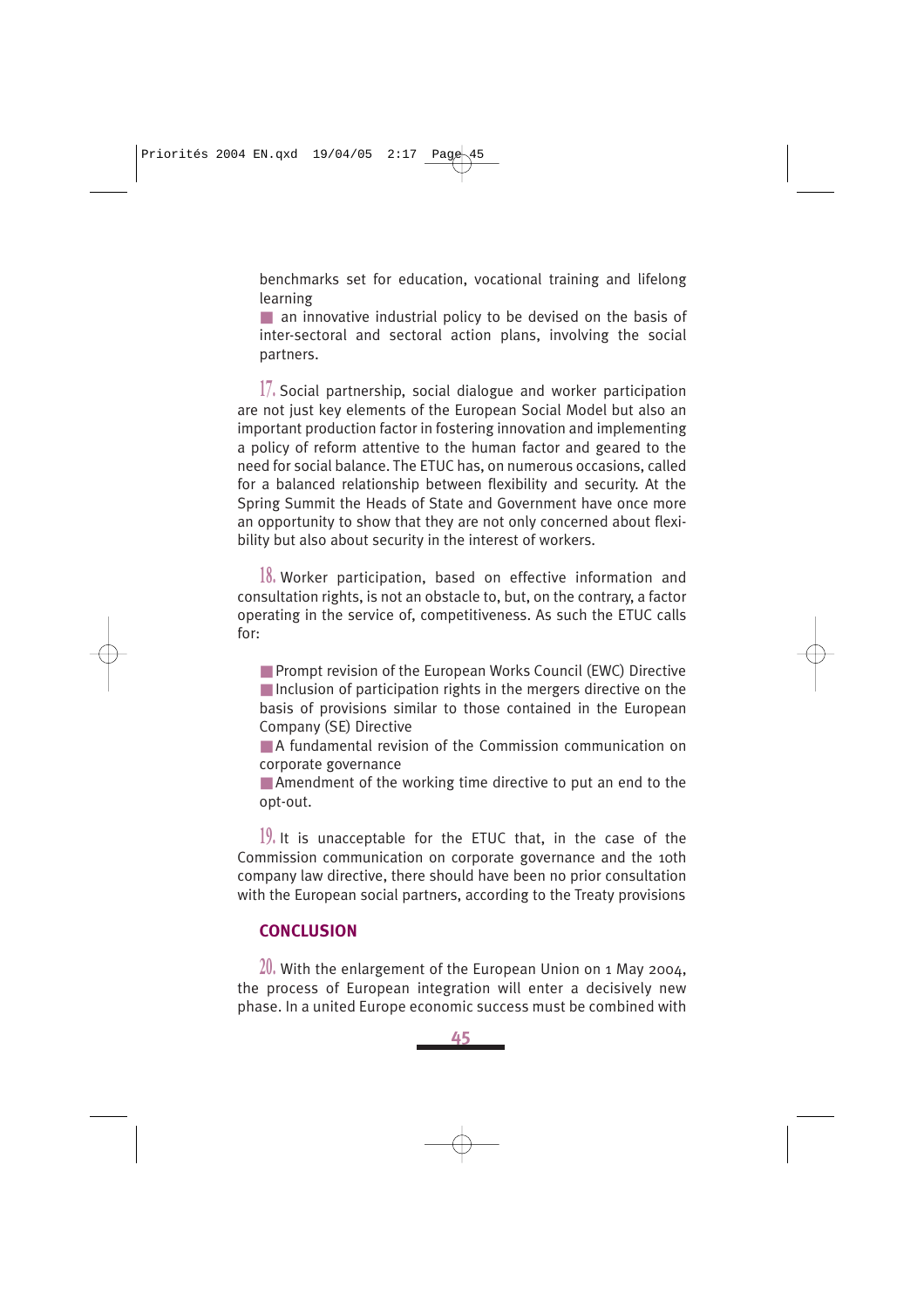social justice. Competitiveness, sustainable growth, more and better jobs and social cohesion can be achieved only via the high road of rising productivity, development of appropriate skills and high wages. At the Spring Summit, the Heads of State and Government have the opportunity to embark on a new policy direction and thereby contribute to the success of the Lisbon Strategy. The ETUC and its member organisations are prepared to make their contribution to an economically, socially and ecologically balanced reform strategy.

**21.** The ETUC has serious doubts about the establishment of a high-level group to carry out a mid-term evaluation of the Lisbon strategy. Such an evaluation should be performed under the auspices of the Commission. The systematic and timely participation of the social partners is indispensable.

**21.** The proposal for a 'super commissioner' for economic reforms is not acceptable. This would merely accentuate the one-sided orientation towards implementing the Lisbon strategy. Social and ecological progress would be subject to the dictates of competition policy. This runs counter to the balance and the better coordination between economic, social and ecological policies demanded by the ETUC.

Instead the ETUC welcomes the Irish presidency proposal to have a 'European partnership for change' as a means to promote innovation and productivity through social cohesion and stronger social dialogue and to support macroeconomic demand policies that will finally kick start the recovery.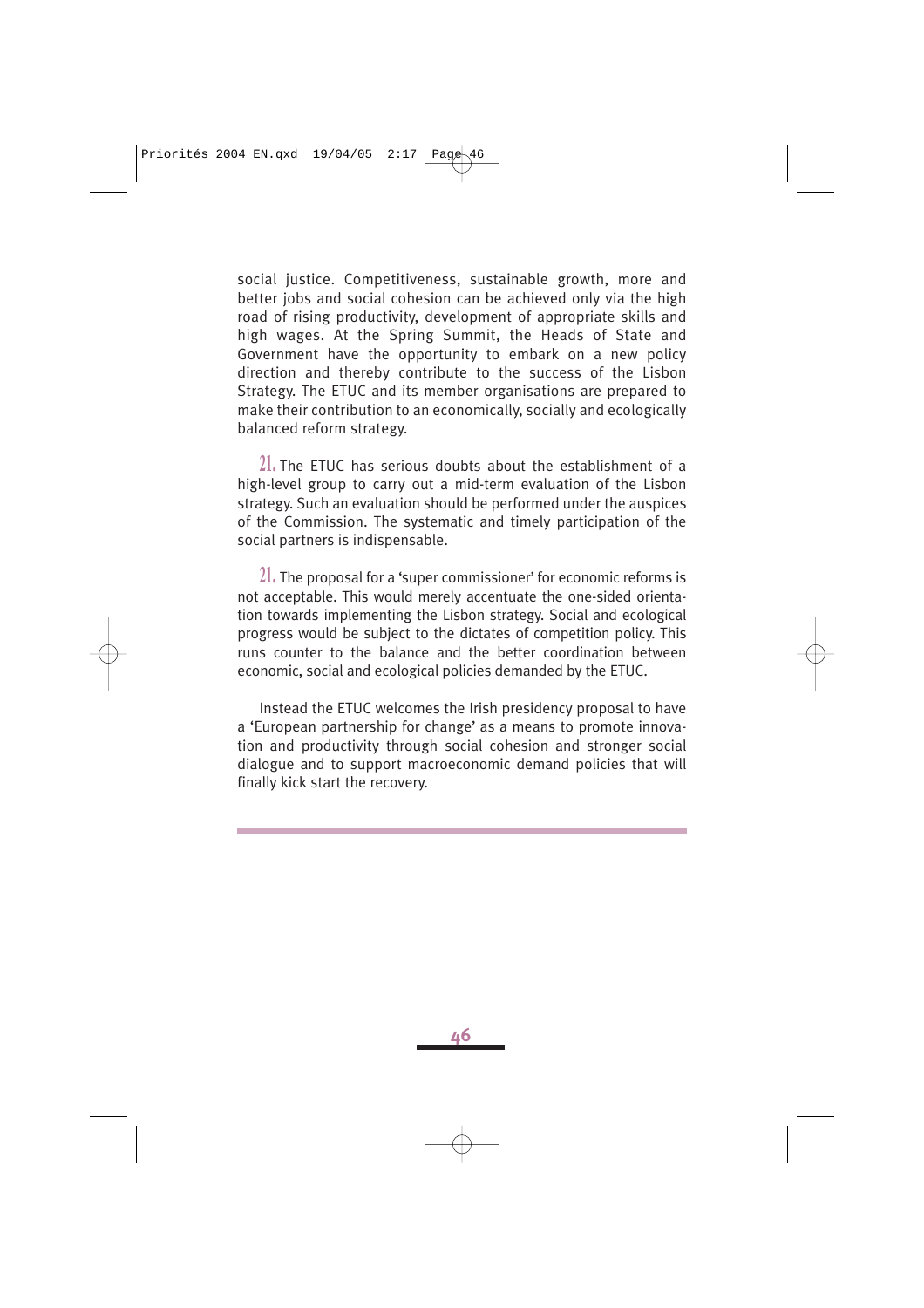# **ANNEX:**

## **ETUC BACKGROUND PAPER FOR THE SPRING COUNCIL 2004**

## **I. INTRODUCTION**

Lisbon is off course. The recent joint employment report openly admits that the mid-term objective of an employment rate of 67% by 2005 can no longer be attained.

Moreover, developments concerning growth and labour productivity are worrying. 'Lisbon' should be about building a competitive, fast growing and high level of employment economy on the basis of innovation and high productivity. In the Lisbon scenario, realising high growth is essential to combine intensive job creation with high productivity. In reality however, the opposite is happening. The picture that is emerging in reality is one in which Europe is experiencing low levels of growth, as well as low productivity growth. And although this low level of productivity somewhat softens the blow on unemployment rates, this is clearly not compatible with the Lisbon agenda and not the way forward for Europe.

This background paper argues that these disappointing developments on low growth and low productivity outcomes are not a coincidence, but rather the consequence of decisions taken by European policy-makers. Over the past few years, Europe has pursued a narrow agenda of unbalanced policies:

■ Europe has pursued the objective of monetary and financial stability while forgetting about the need to support the dynamics of growth.

■ Europe has systematically tried to increase competition on as many markets as possible, thereby playing down the need for policies that organise cooperation in certain areas, in particular concerning the building of the social dimension of Europe or the need to protect services of general interest from increasing liberalisation.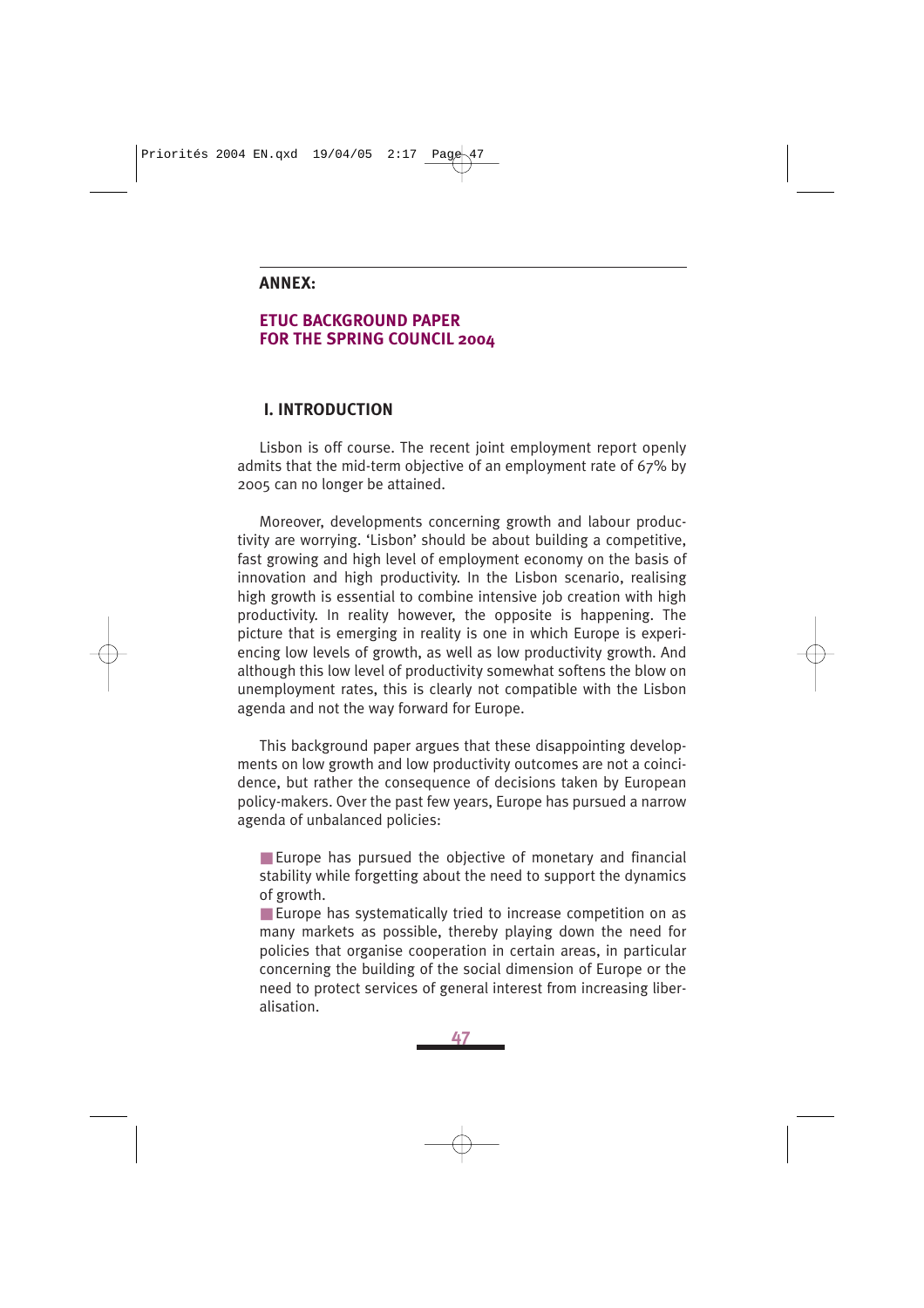The key message of this paper is that a radical overhaul and rebalancing of policies is vital. If Europe really wants to get Lisbon back on track, then a two-tiered policy must be implemented:

■ In order to return to high growth, Europe needs supply and demand policies. This requires urgent action in order to secure the recovery in Europe (see part I).

■ In order to support labour productivity growth, Europe needs to respect and make use of the productivity and innovation potential that social dialogue, collective bargaining and European social guidelines can offer. The promotion of Social Europe should be placed back at the centre of policy making (see part II).

### **II. ACHIEVING EUROPE'S GROWTH POTENTIAL**

The main policy challenge facing Europe is to achieve its growth potential

The official European policy discussion over recent years has repeatedly pointed out that Europe needs to raise its growth potential. Potential growth in Europe (in other words the growth rate that is achievable without causing inflationary pressures) is estimated to be about  $2 - 2.3$ %, which is too low to significantly reduce unemployment.

Obviously, a potential growth rate of 2% is an extremely conservative estimate. Indeed, the list of structural reforms that Europe has been implementing over the nineties is rather spectacular: internal market, competition in network industries, structural wage moderation combined with a structural increase in profitability and the introduction of one single currency eliminating currency turmoil within Europe and driving down long term interest rates. Asserting against this background of continuing structural reform that potential growth has actually been falling from 2.8%, over the period 1982-1991, to 2% during the 1990s is incomprehensible!

However, since 2001, the European economy did not even achieve this low estimate of its potential growth rate. For three years in a row, growth has been systematically below 2%. When corrections are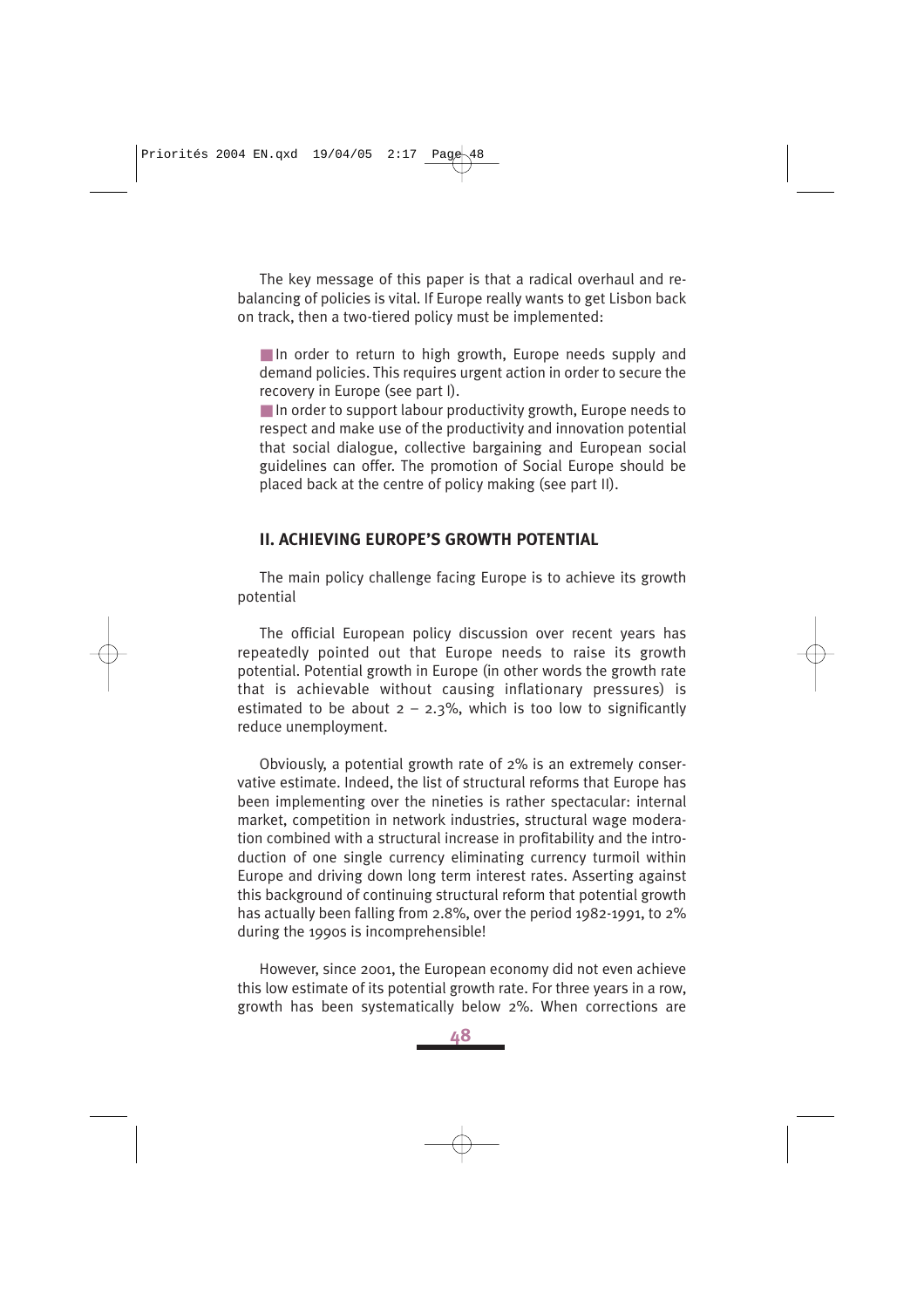made for the leap–year effect, 2004 may well turn out to be the fourth year with growth that is substantially below potential.

This disappointing growth record has introduced a 'slack' in the economy that is now comparable with the non-use of productive capacities that emerged after the deep recession of 1993. The OECD in its December Economic Outlook for example estimates that production in the euro area is 2.5% below its potential level for 2004. Graph I presents these OECD figures on the output gap, comparing the euro area with the developments in the US. It appears that the euro area followed the US in the 2001 downturn but did not succeed in following the US in recovering from the slump. Graph II establishes the output gap for the remaining European countries. During the years 2004-2005, the UK, as well as Denmark and Sweden are also confronted with some under utilisation of productive resources in their economy, but certainly not to the same extent as is the case for the euro area. Also notice the fact that the negative output gap is falling in all countries, except for the euro area.

Inside the euro area, important differences also appear (see graph III). The degree of economic slack is not so evident in Spain. Ireland and Greece even appear to have a lack of positive output gap, implying that actual demand and production is in fact exceeding its productive capacities. Germany, and France to a lesser extent, on the other hand are experiencing deeply negative output gaps.

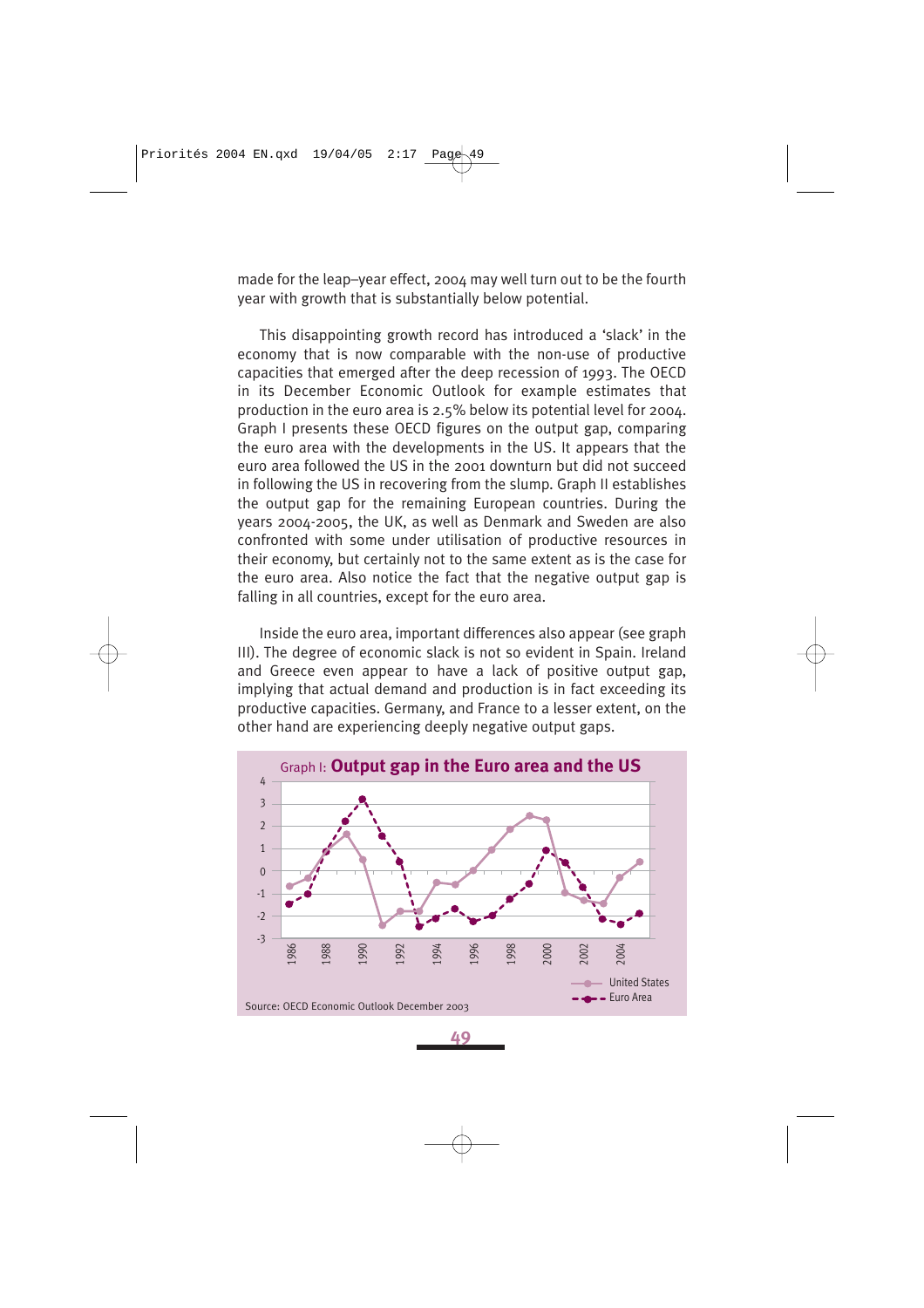

At the same time, this extraordinary degree of economic slack presents an opportunity. It implies that the European economy is able to grow over the coming three or four years at a growth rate above potential by absorbing the existing slack in the economy. In practical terms, this means that Europe could achieve 3% growth over the coming three to four years, without raising the spectre of inflation and price instability. Europe cannot afford to miss this opportunity. Going further down the path of low growth will:

■ result in continuing employment restructuring, faster de-industrialisation and increasing unemployment

 $\blacksquare$  push the euro average deficit over the 3% reference value

■ bring us dangerously close to the spectre of deflation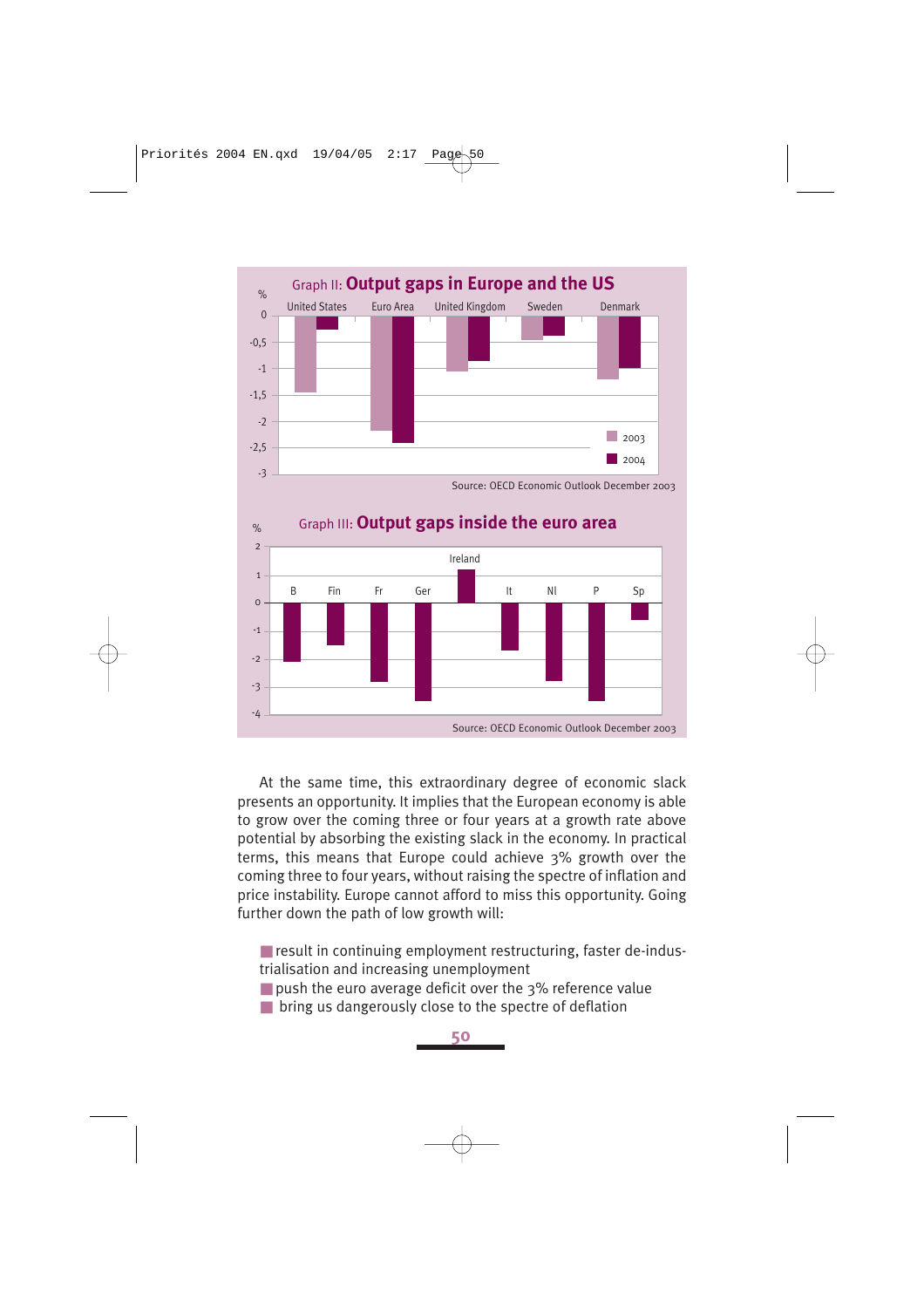$\blacksquare$  discourage investments, thereby reducing the capital stock and hence the potential growth rate of the economy itself

Therefore, Europe urgently needs policies to ensure that the economy will make a sharp recovery from its four-year slump.

…but European policy makers desperately cling to the recipes that got us into this mess in the first place

However, the policy recommendations that have come out of the Lisbon process so far have not been very reassuring. European policy makers, in particular the Ecofin ministers intend to continue to pursue an economic agenda that continues to be focussed completely on the supply side. Price stability, keeping in line with the Stability Pact and structural reform remain the chosen policy options. Responsibility for the demand side of the European recovery is, once again, left into the hands of external demand and the recovery of the world/US economy and in highly uncertain 'confidence' effects that would be triggered by 'structural reform' <sup>5</sup> .

These are exactly the same policies that have been pursued over the last couple of years and that have failed to shield the European economy from the downturn experienced by the rest of the world. From 2000 to 2003, structural deficits in the euro area have hardly changed, whereas the ECB's interest rate cuts came 'too little, too late'. While both developments do not necessarily point to restrictive policies, they do imply a lack of active support for economic growth. This is clear in graph IV where the fiscal and monetary impulsions that the euro area, the UK and the US have given their economy from the onset of the crisis (2000) up to 2003 are demonstrated. In the UK and the US, both monetary and fiscal policies have been much more supportive of growth than has been the case in the euro area.

Continuing on this road in 2004-2005, may well hold back recovery and result in another year of extremely low growth:

Experience in Germany does not confirm this. On the contrary even, the approval of main parts of Agenda 2010 in December 2003 was immediately felt in disappointing consumer purchases.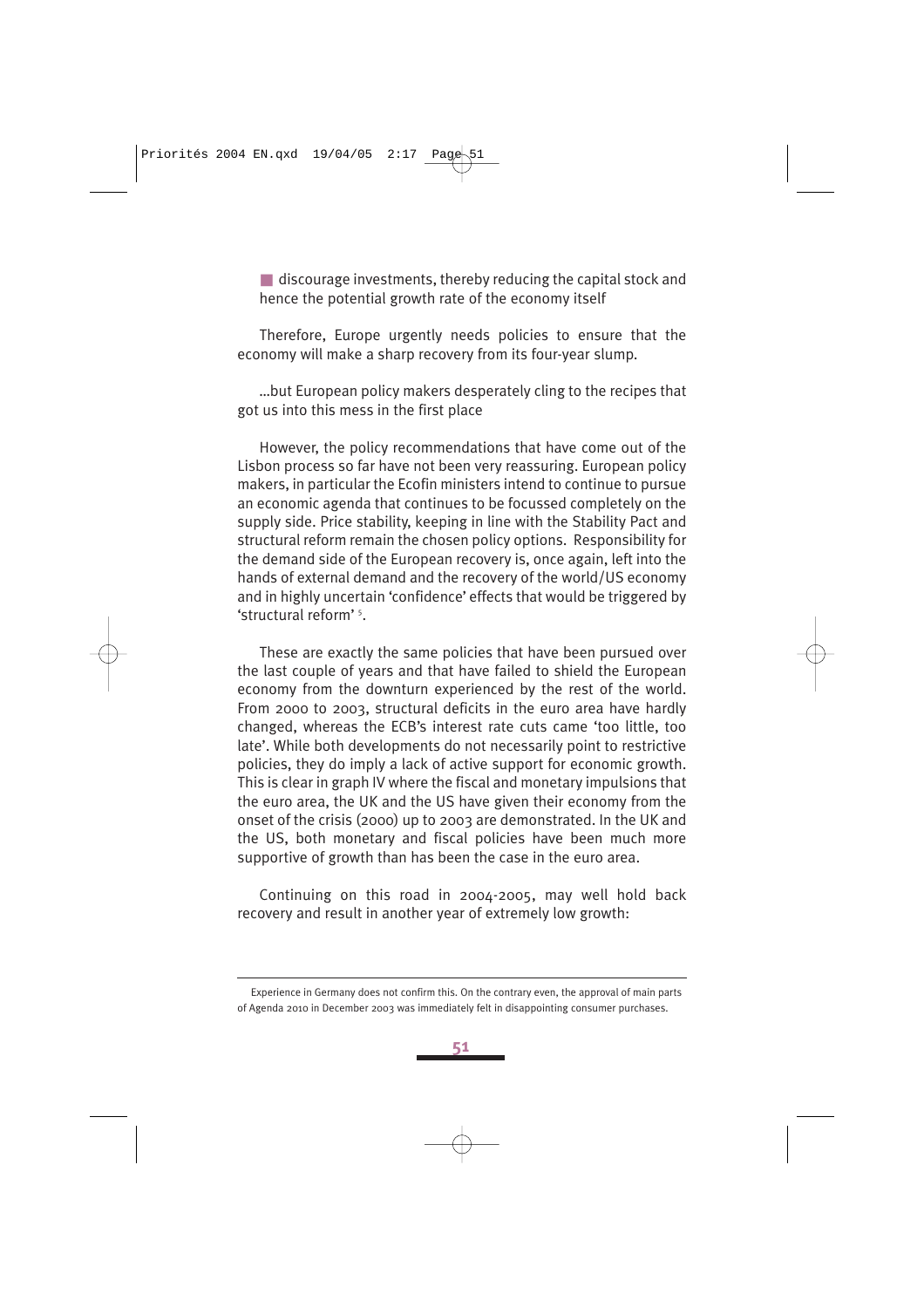

 $\blacksquare$  The impact of the recovery in external markets will be dwarfed by the negative impact coming from the appreciation of the euro. First, lagged effects from the appreciation wave that took place from mid 2002 to mid 2003 will continue to exert their negative influence. On top of that comes the recent appreciation (5% since the end of 2003). We estimate (see separate report on the ECB) that this will bring down growth in 2004 to a mere 1.3%. Given the fact that the US core inflation rate keeps on falling and has now reached an all-time low of 1%, a further falling dollar (hence a further appreciation of the euro) may well be a preferred option by the US in order to avoid its economy from tipping into deflation.

■ There are already signs that European households are drawing their conclusions from the refusal of policy makers to take responsibility for the management of the recovery. The recovery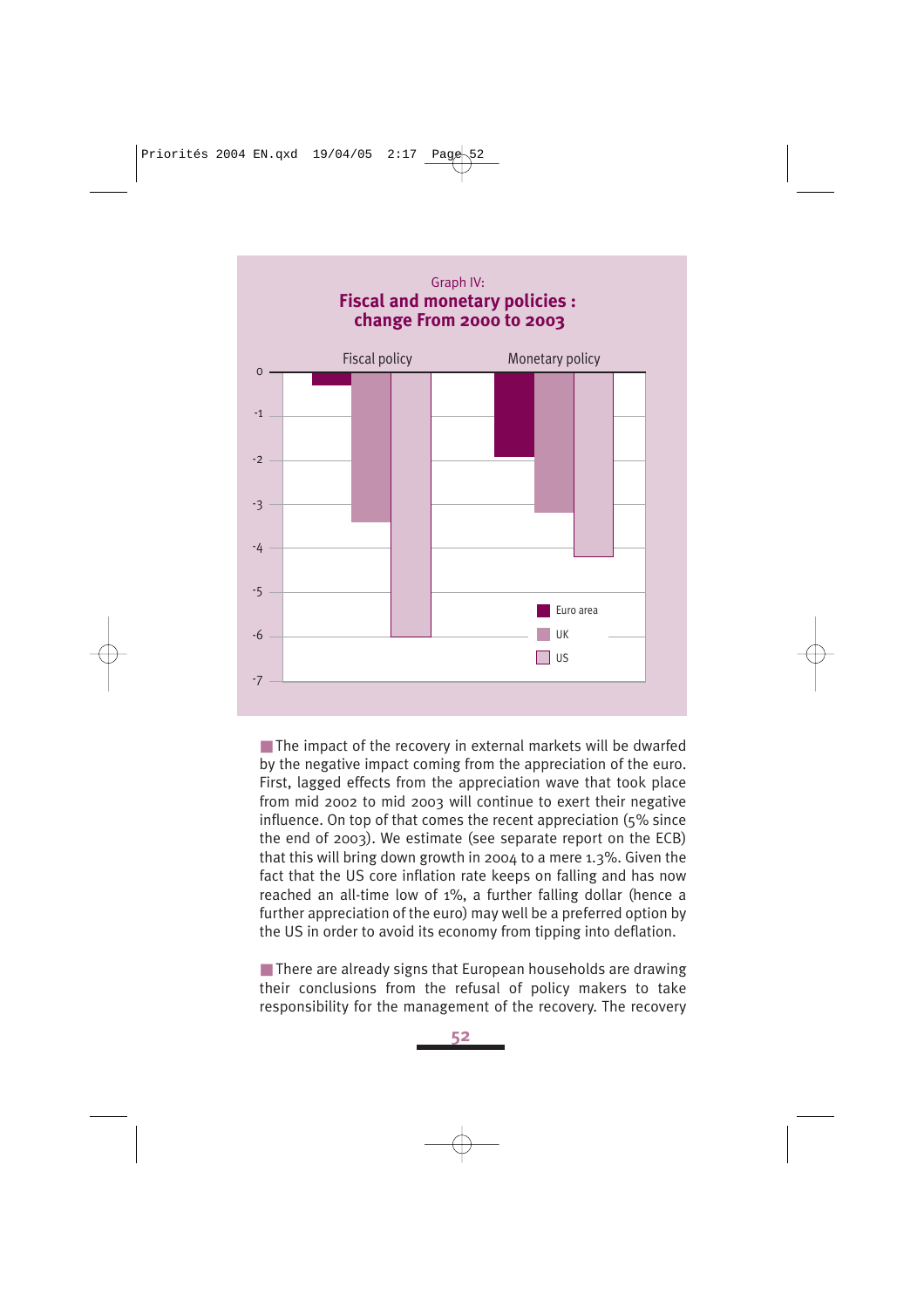

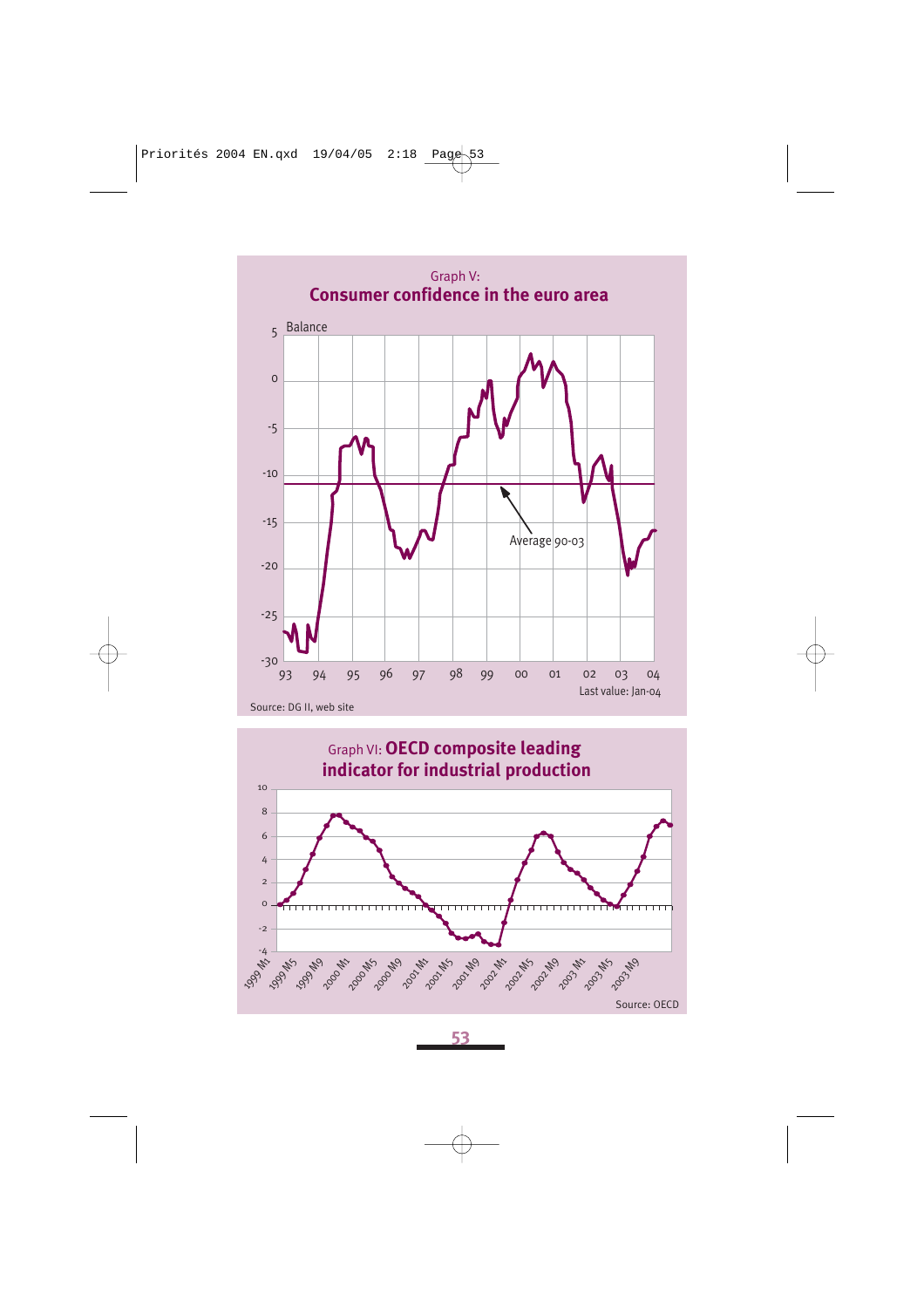

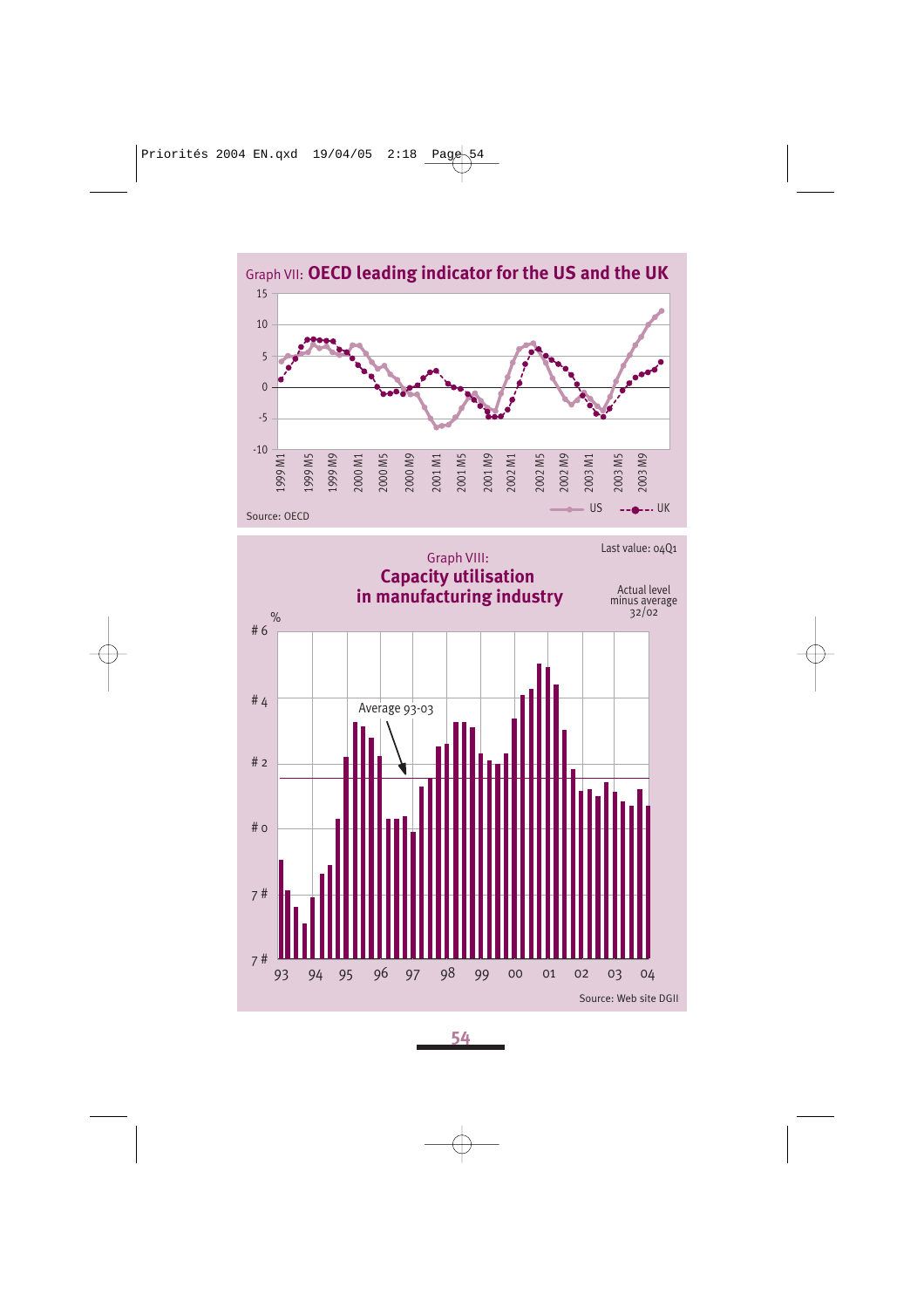in consumer confidence, which is still below its long-term average, seems to have come to a stand still see graph V). Most recent figures on retail sales (November 2003) are also disappointing. Workers fear for their jobs and the fact that many governments are pushing through the dismantling of the welfare state does not help.

Other recent indicators confirm the fact that the ongoing recovery already seems to be running into difficulties. The OECD leading indicator for the euro area, which foreruns actual industrial production with a time delay of about 6 months, reached a turning point in December 2003. If this trend is confirmed, it means that the recovery may once again have to be postponed in future. This turnaround is not observed in the US or the UK, where the OECD indicator on industrial production continues to strengthen (graph VII).

Finally, capacity utilisation rates in industry in the last quarter of 2003 have fallen back and remain under the long-term average, thereby minimizing the hope that industrial investments would give the recovery a helping hand.

What needs to be done to secure the recovery?

With no or limited support coming from the external side because of the impact of the euro appreciation, the first line of defence is to make sure that domestic demand takes over.

■ There remains scope for monetary policy to support recovery by reducing interest rates. The policy rate in the euro area is still 100 basic points higher when compared to the US. Reducing this interest rate difference would discourage savings and stimulate domestic consumption. It would also discourage speculative flows from low interest bearing dollars into higher interest bearing euros, thereby slowing down somewhat the process of euro appreciation. With the danger of inflation having completely disappeared, there is no reason for the ECB not to pursue its second Treaty mandate, which is to contribute to growth.

■ Restrictive fiscal policies would break the already uncertain recovery and must be avoided. The Stability Pact, which in its present form has already proved to be unworkable, must receive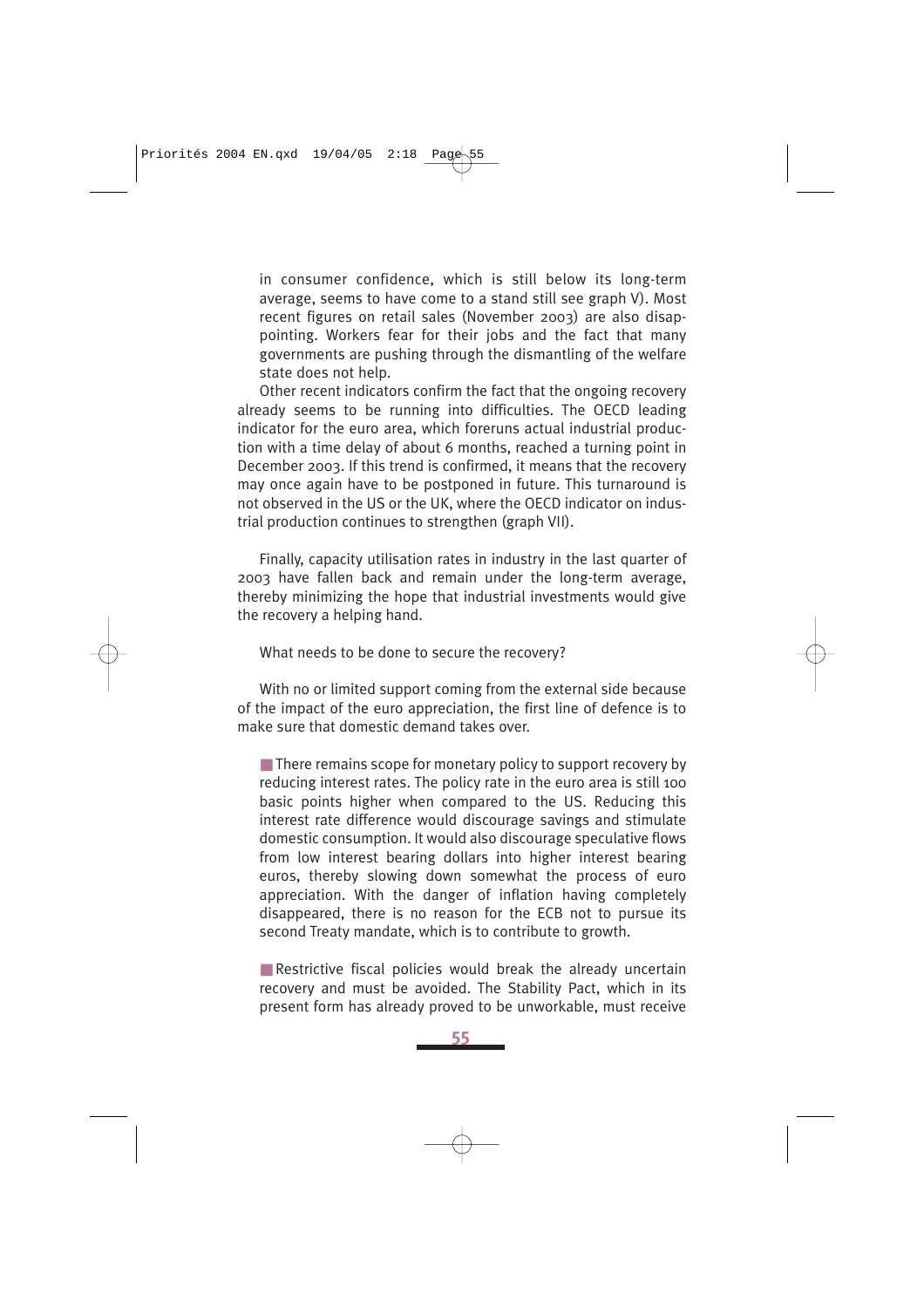an intelligent and flexible reading. The Spring Council should break the deadlock that now exists between European Commission and Finance Ministers on the Stability Pact and should signal the need for ministers to discuss the functioning of the Stability Pact is functioning. In its December 2003 Resolution, the ETUC Executive Committee made several practical proposals on how the make the Pact a stability and growth pact.

■ Avoiding restrictive policies is one thing, having fiscal policies stimulate the recovery in the short run and contribute to the Lisbon's innovation agenda in the medium run is another thing. With a private savings surplus of almost 4% of GDP and an overall savings surplus of 1% of GDP, there is no reason why Europe should not use this savings surplus to invest in its productive base by strengthening research and development efforts and innovation. The Ecofin ministerial council itself claims that an extra investment of 1% of GDP in research and development would add each year an additional growth of \_ % from 2010 onwards. This would mean strong financial return effects in the longer run. In particular, the Spring Council should launch a coordinated and major investment programme of 1% of European GDP in order to make Europe the world leader in the sector of sustainable development by creating a market that promotes innovation and research into sustainable energy sources, clean and safe production techniques, sustainable housing and environmentally friendly transport systems. This investment programme should be excluded from the definition of the public deficit in the Stability Pact.

■ In addition, the quick start programme, covering 54 'ready-togo' cross border investment projects in cooperation with the EIB, should get a 'green light' from the Ecofin council.

The second line of defence is to control and slow down the rate of appreciation of the euro. From its historic low at the end of 2000, the effective exchange rate of the euro has now risen to 28%. Further appreciation in the short run has to be avoided or, at least, slowed down.

■ Here again, the ECB plays an important role. The ECB can stabilise the euro/dollar exchange rate by buying up the dollars that are being sold on the exchange markets, thereby increasing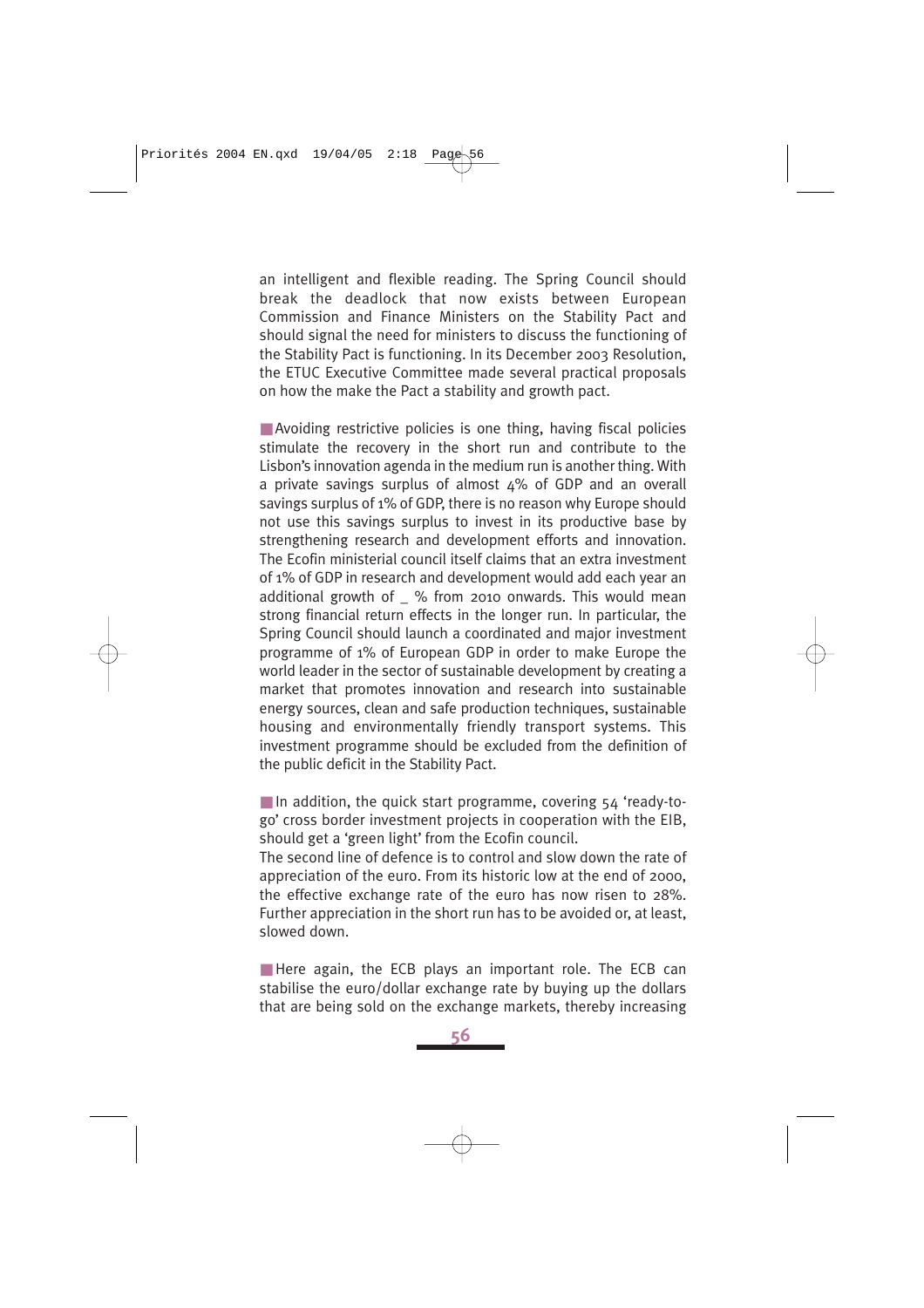its foreign currency reserves. With the ECB 'printing' its own euro money, there are no technical constraints.

 $\blacksquare$  In any case, the ECB should stop its 2003 policy of selling foreign currency reserves, thereby pushing the euro even higher. Over 2003, the ECB has been selling about one fifth of its currency reserves, thereby adding upwards pressure on the euro.

 $\blacksquare$  The management of the euro exchange rate is a shared responsibility. Acting on a proposal from the Commission, the Ecofin Ministerial Council can decide on exchange rate guidelines which, provided there is no threat to price stability, the ECB has to respect. If necessary, the Commission has to exert the responsibility it has been given by the European Treaty.

#### **UNLEASHING SOCIAL EUROPE'S EMPLOYMENT AND PRODUCTIVITY POTENTIAL TRENDS IN LABOUR PRODUCTIVITY ARE DISAPPOINTING...**

Part I described how Europe, and the euro area in particular, is grappling with the demand management of its business cycle. But Europe is also doing a poor job on that other issue of the Lisbon agenda, which is the achievement of innovation and high labour productivity outcomes.

Labour productivity over recent years has shown a pronounced tendency to slow down. Seen over a longer time period, the rate of increase in labour productivity has been falling in almost all countries, with particularly sharp falls in Italy and Spain. Only Ireland, Sweden and Greece have seen a rising productivity trend. In Germany, Denmark, Austria and Finland, the slowdown in labour productivity growth (compared with the decade of the 1980s) has been more moderate. In some countries (Italy and the Netherlands), hourly labour productivity did not only slow down, it actually fell in 2003.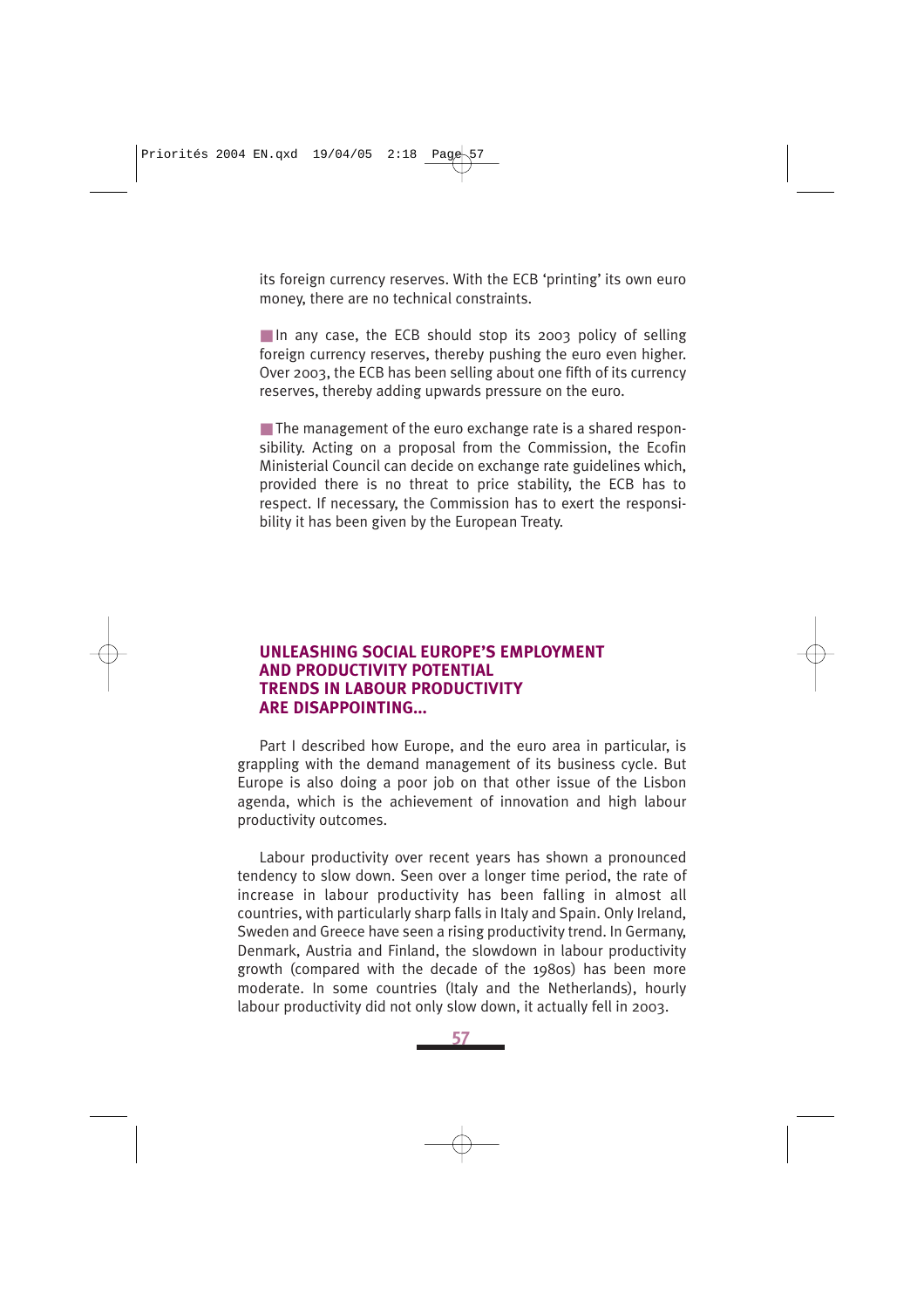|                    |                | 81-90<br>$91 - 95$ | $96 - 00$    | $01 - 02$    | 2003   |
|--------------------|----------------|--------------------|--------------|--------------|--------|
| <b>Belgium</b>     | 2.5            | 1.7                | 2.6          | 1.6          | 0.9    |
| <b>Denmark</b>     | 1.8            | 1.9                | 1.4          | 1.6          | 2.3    |
| <b>Germany</b>     | 1.9            | 0.7                | 1.8          | 1.6          | 1.2    |
| <b>Greece</b>      | 0.1            | 0.6                | 2.8          | 3.1          | 4.2    |
| <b>Spain</b>       | 2.8            | 1.9                | 0.8          | 0.8          | 0.7    |
| <b>France</b>      | 3              | 1.5                | 1.4          | 1.5          | 0.4    |
| <b>Ireland</b>     | 4.2            | 3.6                | 5.4          | 5.1          | 4.6    |
| <b>Italy</b>       | $\overline{2}$ | 2.3                | $\mathbf{1}$ | 0.7          | $-1$   |
| <b>Netherlands</b> | 2.2            | 1.5                | 1.2          | $\mathbf{1}$ | $-0.5$ |
| <b>Austria</b>     | 2.6            | 3.4                | 2.7          | 2.1          | 1.4    |
| <b>Portugal</b>    | 3.3            | 2.9                | 3.1          | 2.3          | 0.3    |
| <b>Finland</b>     | 3              | 3                  | 3.1          | 2.7          | 1.4    |
| <b>Sweden</b>      | 1.1            | 2.5                | 2.3          | 2.1          | 3.1    |
| <b>UK</b>          | 2.3            | 3.1                | 1.7          | 1.6          | 1.1    |
| <b>EU 15</b>       | 2.2            | 2.4                | 1.6          | 1.4          | 0.6    |
|                    |                |                    |              |              |        |

Source: European Economy Review 2003, Joint Employment Report 2003

...and are also related to policy choices in Europe

To a certain extent, the deceleration of productivity growth is driven by the slowdown of economic activity, which is inducing corporations to maintain their labour force hoping that the recovery might be around the corner. It might also have to do with the fact that the structure of the European economy has changed and that services (where employment restructuring might be less prone to cyclical downturn) now represent a higher share of GDP.

But other factors are also at work. They have to do with explicit policy choices that have been made in Europe: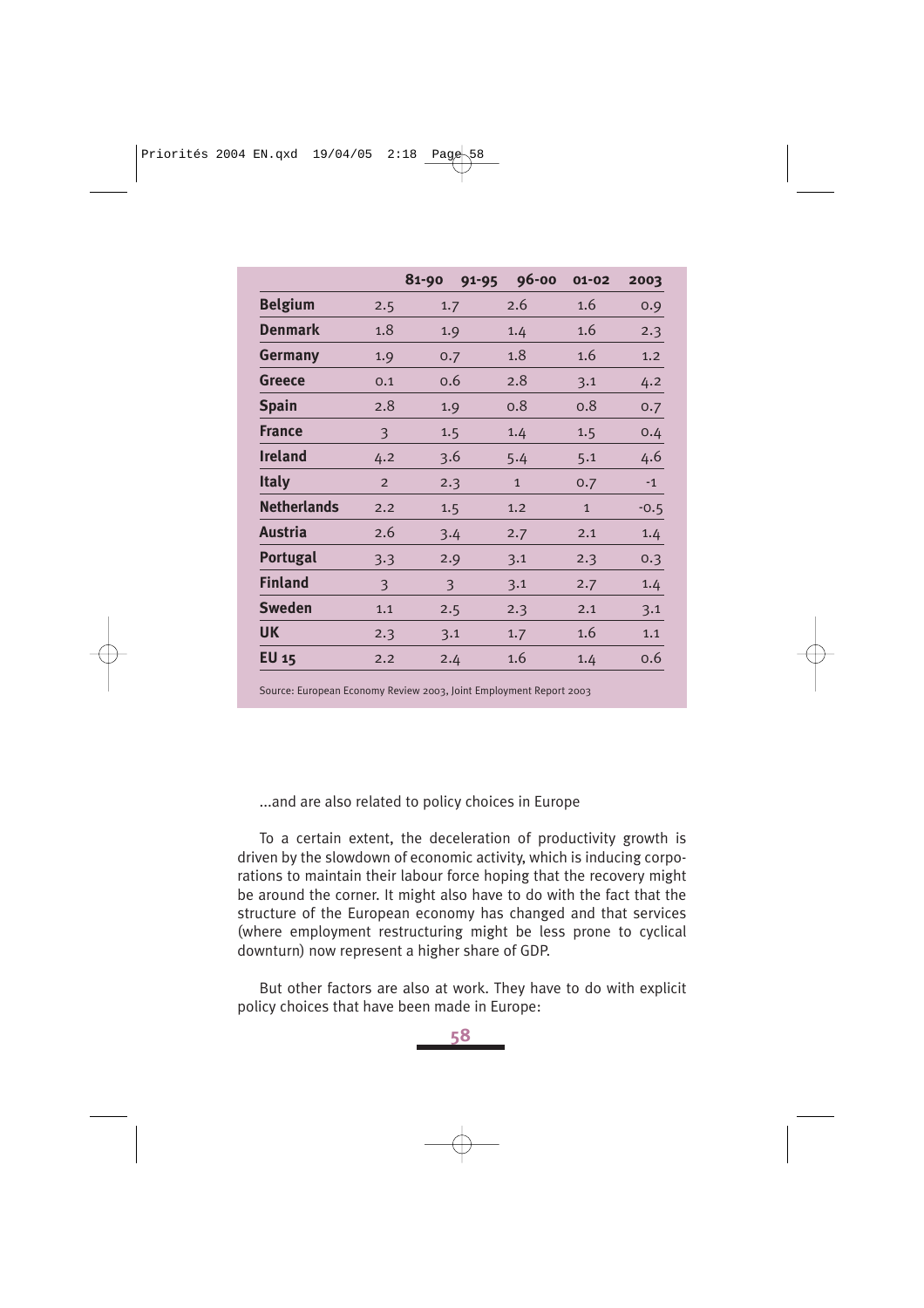| <b>Table II</b>                          |              |                                      |                                                 |  |  |
|------------------------------------------|--------------|--------------------------------------|-------------------------------------------------|--|--|
|                                          | $91 - 95$    | 96-2000                              | <b>Difference</b><br>between the<br>two periods |  |  |
| <b>US Labour</b><br>productivity         | $\mathbf{1}$ | 1.6                                  | $+0.6$                                          |  |  |
| Of which<br>total factor<br>productivity | 0.8          | 1.2                                  | $+0.4$                                          |  |  |
| Of which<br>capital<br>deepening         | 0.2          | 0.4                                  | $+0.2$                                          |  |  |
| $EU - 15$<br>labour<br>productivity      | 2.4          | 1.6                                  | $-0.8$                                          |  |  |
| Of which<br>total factor<br>productivity | 1.4          | 1.2                                  | $-0.2$                                          |  |  |
| Of which<br>capital<br>deepening         | $\mathbf{1}$ | 0.4                                  | $-0.6$                                          |  |  |
|                                          |              | Source: European Economy review 2003 |                                                 |  |  |

■ Overall wage moderation in Europe over the 1990s has gone very far. Not only did this result in increased investment profitability, it has also made labour relatively cheaper in comparison with capital. Hence, a process of substituting capital by labour has been triggered. With relatively less capital available for workers to work with in the production process, labour productivity has suffered.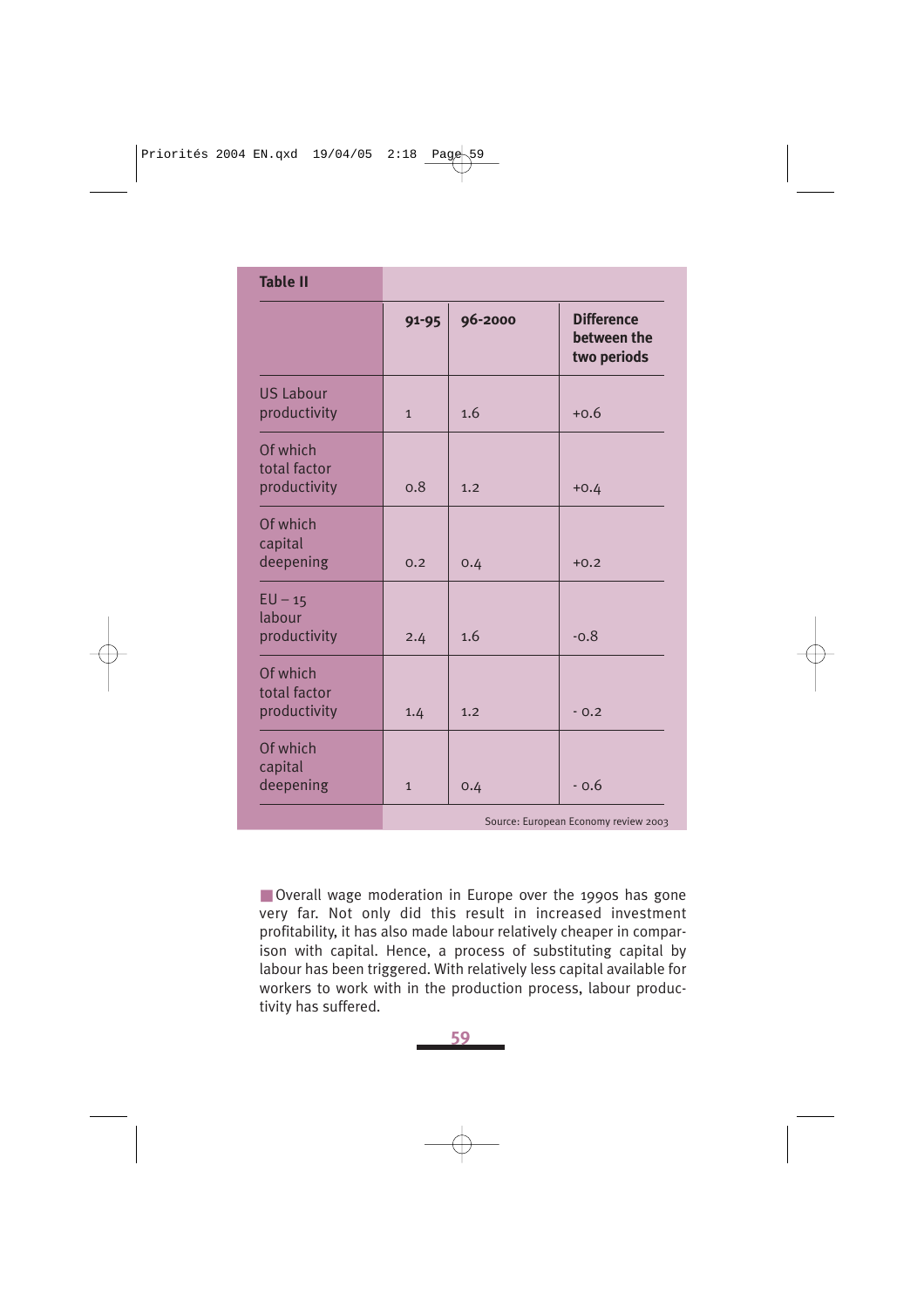The Commission documents this in two recent studies<sup>6</sup>. These studies split up the growth in labour productivity in the impact of capital deepening on the one hand, and the way the production factor of labour is used in the production process on the other hand. This last component is called 'total factor productivity' and represents the accumulation of knowledge and the use of innovative concepts of work. Comparing the first half of the nineties with the second half delivers the conclusion that the slowdown in labour productivity in Europe (- 0.8 percentage point) can be mainly explained by the fact that wage moderation has made workers cheaper and has triggered this process of substituting capital with labour. Two thirds (0.6) of the overall productivity slowdown in Europe can be explained by this. The remaining third (-0.2) has to do with a slowdown in the growth of total factor productivity, implying that Europe has lost out somewhat in its capacity to introduce productivity, increasing innovations in the production process.

Table II allows a comparison with the US. The US has relied on the opposite mechanism of increasing labour productivity by inserting relatively more capital in the production process. But the main contribution to increasing labour productivity in the US comes from total factor productivity, pointing to the possibility that the US somehow has improved its use of new technologies and innovation in the work organisation. Nevertheless, table II also shows a striking convergence between the US and Europe in the second part of the nineties. The US and EU – 15 figures are similar and overlap each other completely! This qualifies somewhat the popular statement that the US, in particular through its flexible (labour) markets, is a more innovative economy….

■ Overall wage moderation has been accompanied by a pressure for decentralised bargaining, for example through uncontrolled opening clauses in sectoral bargaining. Saving employment in firms where productivity is relatively low, has accentuated the economy wide process of substitution of capital by labour.

<sup>6</sup> European Commission (2002). 'Drivers of productivity growth' in the EU European Economy Review 2003 and European Commission (2003), 'Growth, productivity and employment' in the EU Competitiveness report 2003.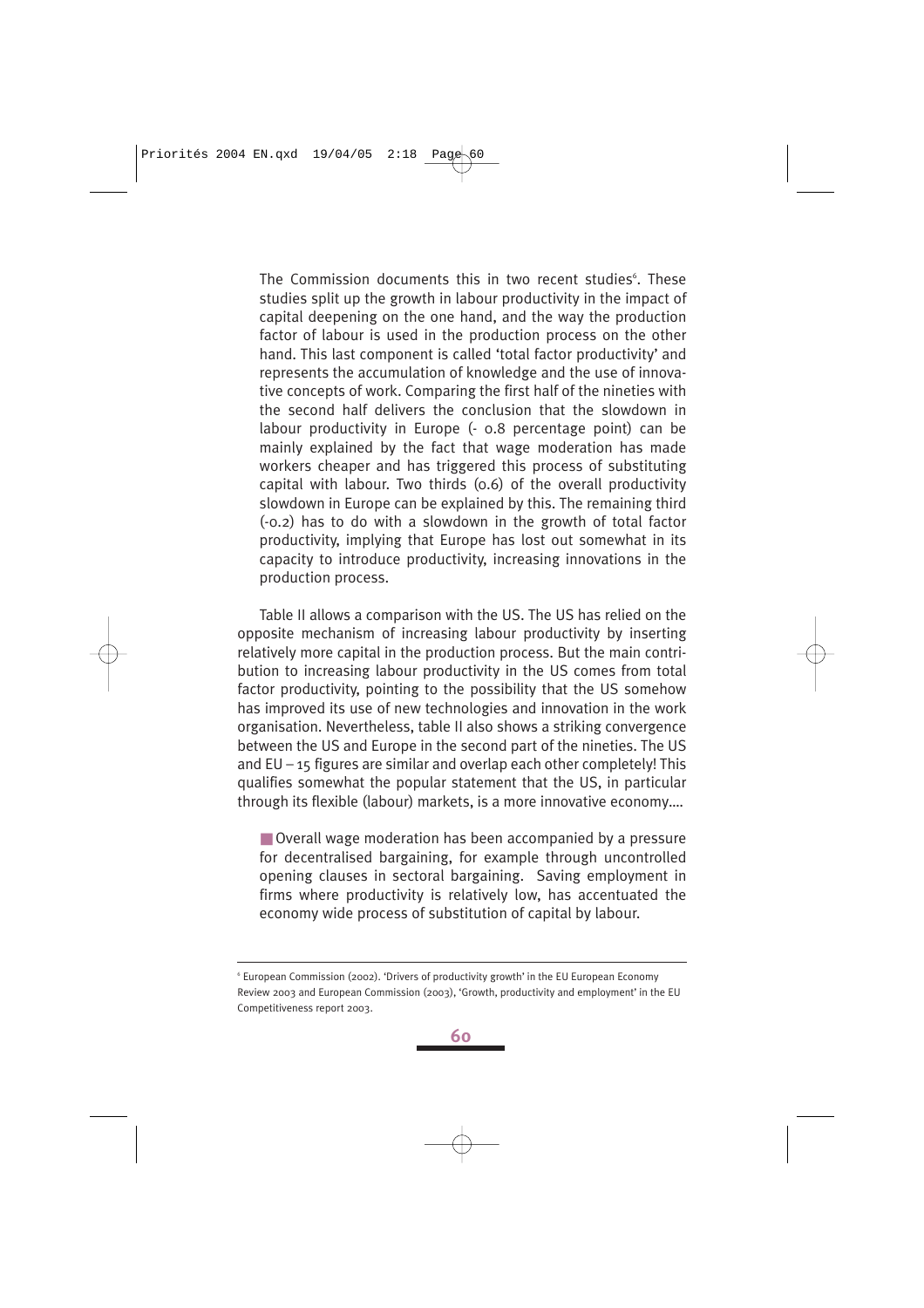$\blacksquare$  In addition, several countries have taken the path of building a low wage/low productivity sector by cutting employer's contributions on low wages ('opening the wage distribution by the bottom') or by other means of subsidising low wage/low productive employment ('services cheques' for example). Again, this has changed the structure of the economy, giving low productive sectors a higher share in the overall economy and thereby dragging the average productivity level down.

As a result, growth has indeed been made more labour intensive, thereby providing a certain relief in the face of the poor growth record. Some of these measures remain valid for those workers for which retraining is not a feasible option. But when applied on a massive scale over all the sectors of the economy, the long-term effects of such measures come into question:

■ Incentives for investment in education are distorted. Cuts in employers' contributions on overall low pay scales will stimulate employers to review pay scales and keep as many workers as possible into the subsidised low wage category. Workers with qualifications will tend to find themselves more and more within the lower pay scales, thereby seeing the return to schooling reduced. Also, the existence of abundant job opportunities in low productivity sectors may send the perverse signal to young people that there is not much need to invest in education since many (low productive) jobs are readily available.

■ With firms knowing that they will be 'bailed out' by workers in case of difficulties, incentives to invest in innovation and productivity are also distorted.

■ Ultimately, competition on the basis of a low wage/low productive strategy is doomed to fail in a globalising world.

## **THE ROLE OF SOCIAL EUROPE IN INCREASING PRODUC-TIVITY: CLOSING DOWN THE LOW ROAD**

The picture that is emerging is one in which Europe has produced low growth as well as low productivity outcomes, whilst creating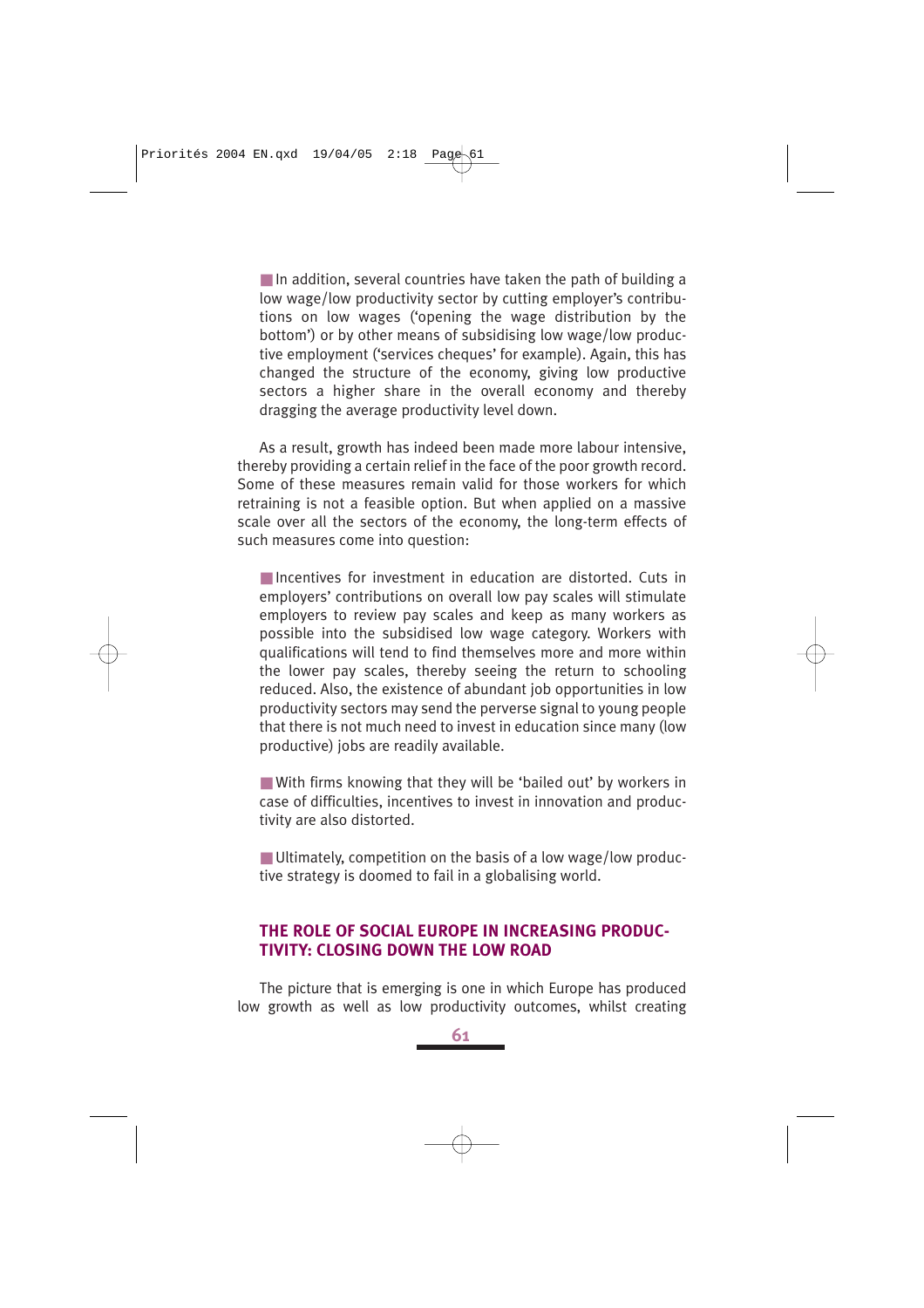enough employment to keep unemployment from rising rapidly. Europe needs to do better. Europe needs high growth, which, combined with high productivity, would result in substantial job creation.

Social Europe is an indispensable part of this agenda. Social Europe does not only have beneficial effects on social inclusion. By limiting perverse competition on the basis of low wages and bad working conditions, social standards force market forces and corporations to compete on the basis of productivity and innovation. The upcoming Spring Council must acknowledge this. The European social agenda can strengthen the productive forces of the economy on the following issues:

# **LIFELONG LEARNING AND COMPETITION RULES**

One area where free competition does not function concerns investment in training of workers in order to avoid shortages of qualified labour.

The need for workers to have access to such training is well established. Studies tell us that increasing the number of workers that have access to training by 1%, results in an increase in productivity of 0.3%. At present, 50% of workers do not have access to training. The gap is particularly wide for low skilled and elderly people, where respectively only 2.3% and 3.3% participate in training. Due to their over representation in atypical work, many women are also excluded from training. There are many negative knock-on effects of this, such as reinforcing the gender pay gap, gender segregation at work, as well as under utilisation of skills and competencies.

Unfortunately, there is an important market failure here. As the recent Kok report of the special task force on employment states, 'business has to break out of the vicious circle of systematically underinvesting in training'. When left to operate freely, individual firms will be victim of the 'prisoner's dilemma'. They will inevitably refrain from investing in workers' training, hoping to 'steal' them away by overbidding wages in order to attract workers from other employers that do invest in training. Of course, when every firm does so, investment in training becomes sub–optimal and shortages of skilled labour make wages and inflation rise when unemployment is still high.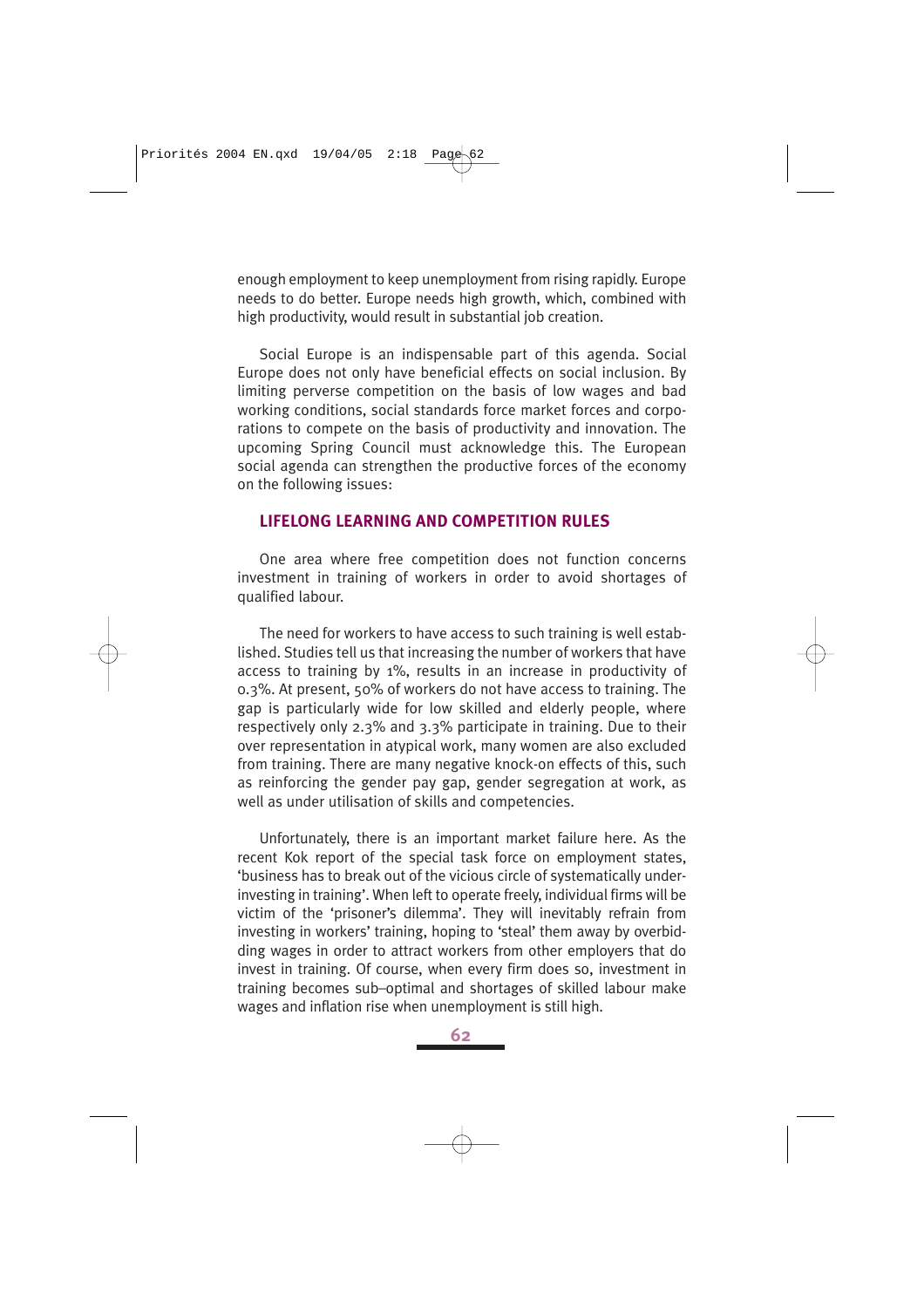One way to break out of this vicious circle is through collective negotiations on the sectoral/intersectoral level. In a number of European countries (Belgium, the Netherlands and others) social partners negotiate sectoral collective agreements that force all employers to pay into a sectoral fund that provides training for all sectoral workers, but also for lower skilled unemployed. Such schemes correct this typical market failure and contribute to the Lisbon agenda of high productivity and non–inflationary growth. Statistics confirm the positive role that such collective negotiations can play. In 2000, more than half of the workers in firms that are covered by collective agreements, participated in training programmes. In firms that are not covered by collective negotiations, the share of workers having access to training was much lower, only one third. The number of training hours is twice as high in firms that engage in collective bargaining. It is also important to note that collective bargaining provides improved access to training for lower skilled workers.

Despite the wide consensus on the positive role that collective negotiations can play, the Commission's competition rules target such sectoral bargained outcomes. In particular, the Commission Competition directorate argues that employer contributions, which result from a legally extended sectoral collective agreement, constitute public funds, which are to be considered as illegal state aid when these fund are recycled in the specific sector. The Spring Council has to provide a political signal that the objective of investing in workers' training and lifelong learning takes precedence over competition rules. Instead, such schemes must be supported, for example by providing support from the European Social Fund for such bargaining agreements.

#### **FLEXICURITY**

Competition between the unemployed may also result in excessive flexibility in the form of atypical labour contracts. Although part time, fixed term and temporary agency work provide firms with flexibility and may presented as a 'spring board' to better working conditions, these contracts may also constitute 'low productivity' or 'inactivity' traps, hereby affecting female workers in a disproportionate way :

 $\blacksquare$  Workers with these contracts have a lower probability of getting a full time job and a higher probability of becoming unemployed.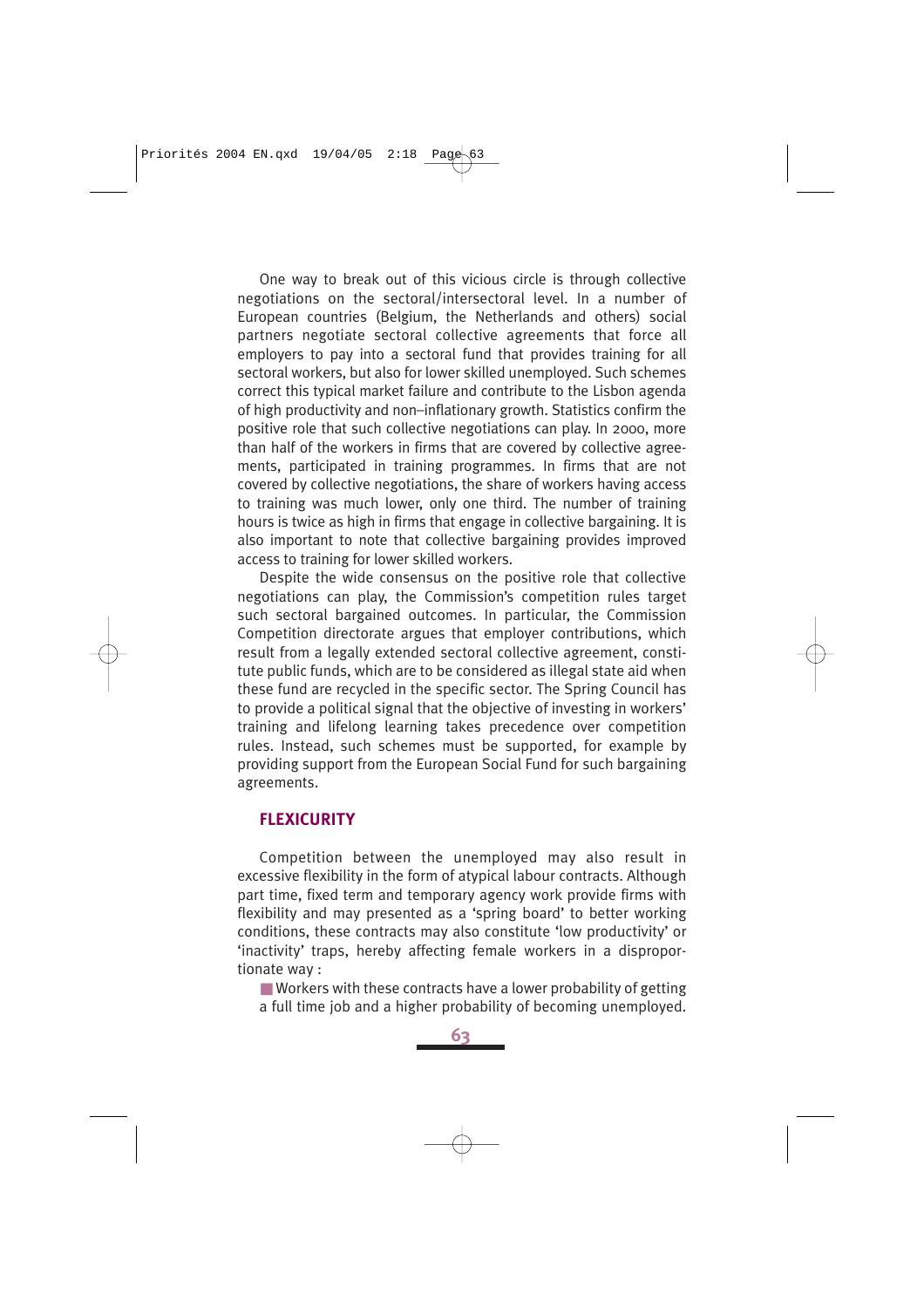39% of workers on a fixed term contract remain in the same situation after one year, whereas 22% of these workers regress to a state of inactivity.

■ Access to training is limited for these workers, thereby preventing upwards job mobility.

 $\blacksquare$  Temporary agency work is concentrated in sectors with a high record of work accidents. Adequate control of agency permits or even exclusion of selected high-risk sectors from temporary agency work is therefore necessary.

■ Different forms of discrimination, e.g. social security systems, human resource management, make a – typical contracts less attractive, inciting workers to remain in or to go back to a state of inactivity.

■ The artificial promotion of part time work (for example by awarding cuts in employers' contributions irrespective of the number of hours worked) results in a situation in which these workers are systematically refused any access to full-time jobs. Obviously, this is a waste of human capital that eventually may worsen the problem of shortages for skilled workers. It is also a way of cultivating the working poor culture. Again, there is an important gender aspect here with female workers being more at risk. Instead, part time work can be made attractive for workers on the basis of an equal rights approach that strengthens and reinforces the rights and working conditions of these workers.

■ In general, employment security is a key determinant of job satisfaction and of a productive work force. Introducing flexibility as such while neglecting security, may well turn out to be counterproductive for the productivity of the workforce.

In order to avoid these perverse effects, flexibility must be accompanied by security. This implies the following 'checks and balances':

■ Broadening security to themes such as decent pay, quality of work and access to lifelong learning but also protection against discrimination and unfair dismissal.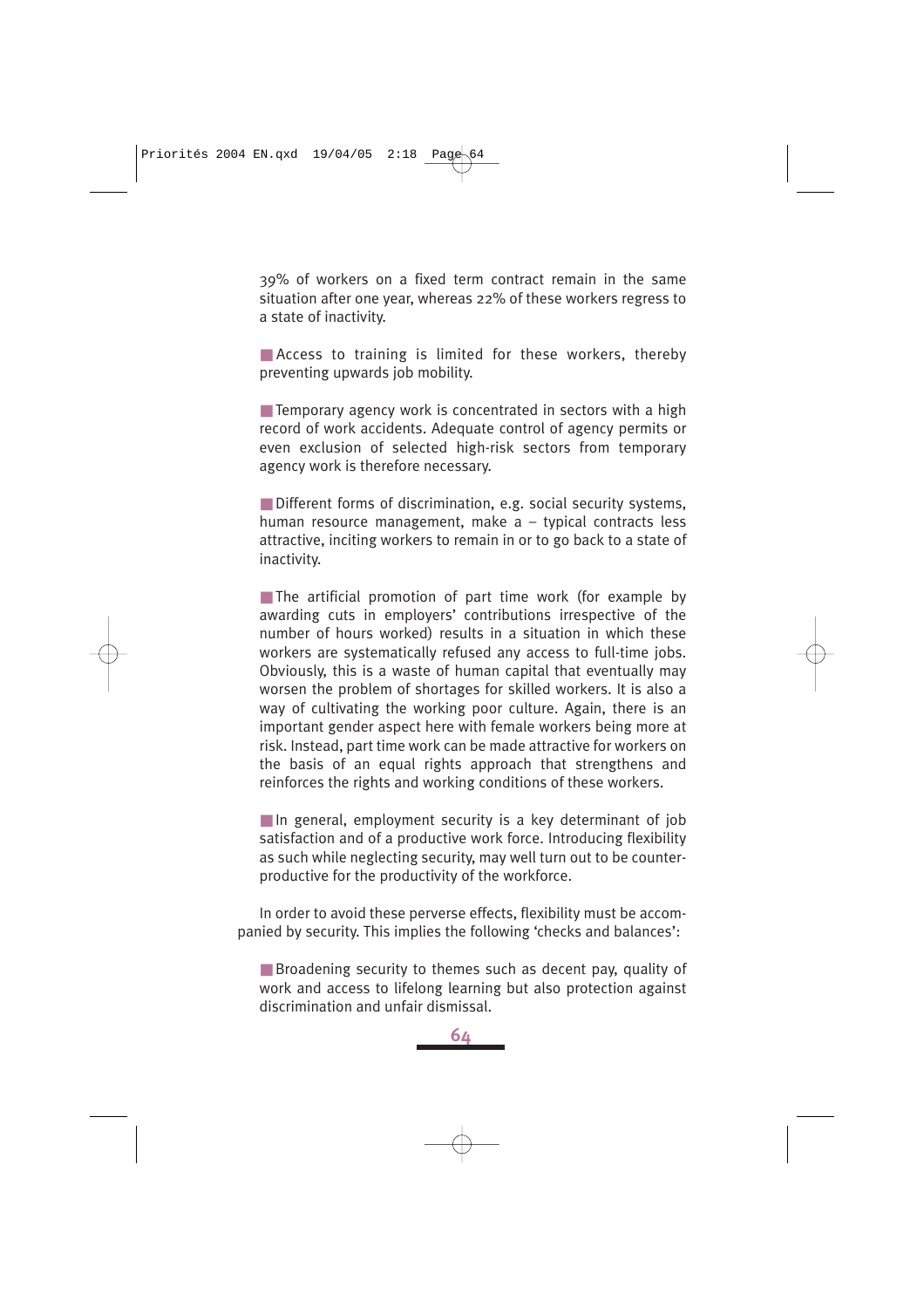■ Paying attention to the interplay with social protection and active labour market measures. Denmark for example has no strong employment protection legislation but does have high unemployment benefits. Denmark is also characterised by the fact that corporations do not spend much resources on workers' training. Instead, the government has to step in and provide training and other active labour market measures.

■ Involvement of and negotiation by the Social Partners on the balance between flexibility and security.

 $\blacksquare$  Avoiding a dual labour market where 'excessive flexibility' rules in the disadvantaged segment by giving all workers equivalent rights (social protection, access to training, and access to promotion).

 $\blacksquare$  Flexibility in terms of reconciling work and family life may also be beneficial to workers. This involves an agenda of better (child) care facilities as well as paid parental leave in order to allow both men and women to combine professional and family life.It also means curbing long working hours.

The European Council has to respect this approach and cannot simply call for removing obstacles on flexible forms of work organisation without paying full and complete attention to the proper implementation of security dimension. Likewise, with the aim of providing agency workers with a set of guaranteed rights, the directive on temporary agency work must be put back on the political agenda.

# **RAISING THE VOICE OF WORKERS: WORKERS' INFORMA-TION AND PARTICIPATION RIGHTS**

'Enronitis' is not limited to the US. European companies are contaminated with the same disease. The recent scandals in Europe have shown that it is working people and savers who pay the price of poor and dishonest management. Therefore, it is unacceptable that all the last-generation Directives of the European Commission are seriously weakening the rights of participation of workers and their representatives.

Experience shows that companies with solid participation struc-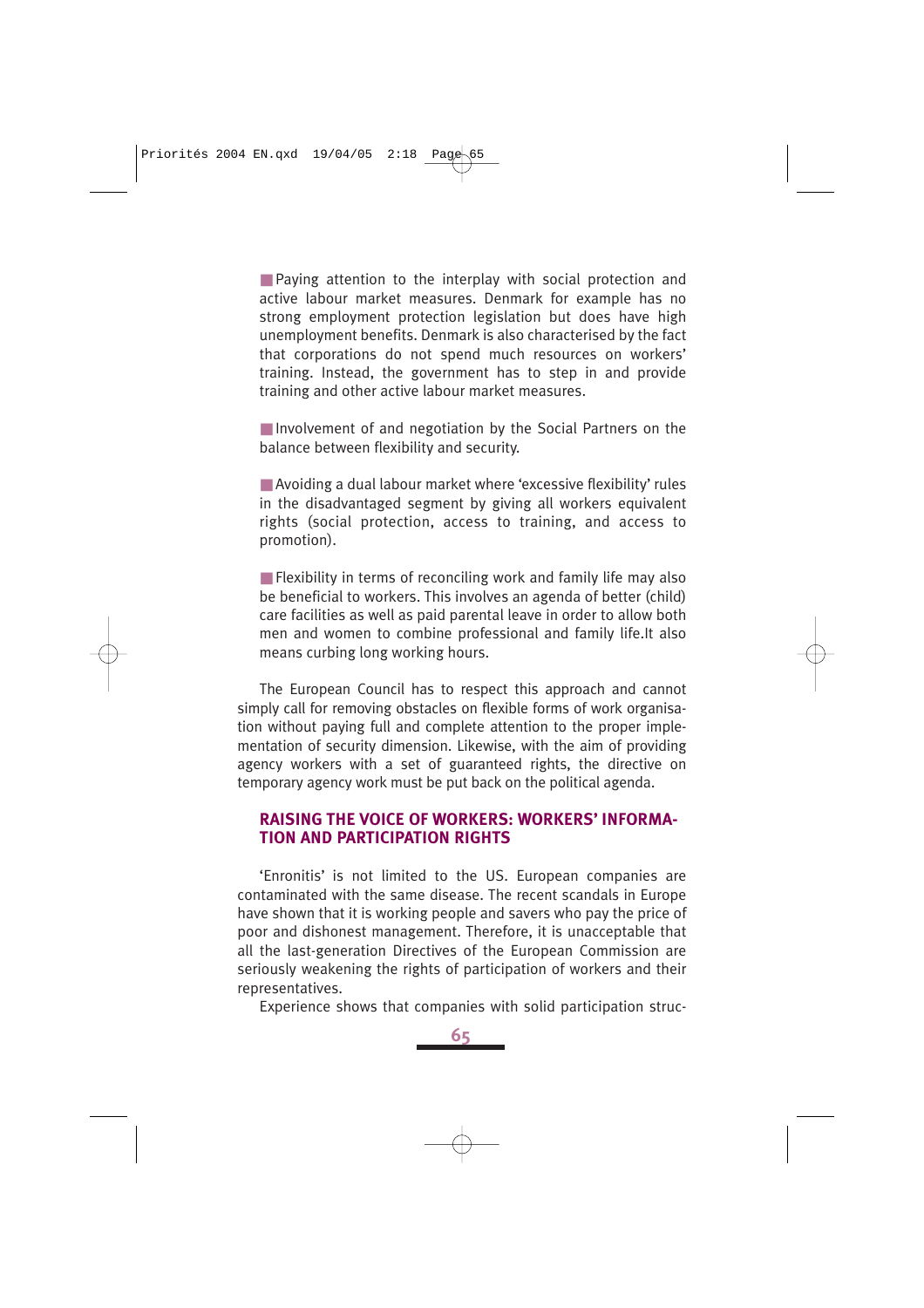tures are able to manage effectively any negative social and economic consequences triggered off by restructuring. Moreover, and in contrast to the short-term interests of financial markets, workers and their trade unions have long-term expectations, which represent an added value due to an increase in company policy stability. Participation represents a factor for competitivity and not a burden to the company.

Therefore, we call for a profound revision of the present Communication on Corporate Governance. In this communication it appears that workers do not exist and that instruments for information and consultation are superfluous in order to ensure that a company is being well governed.

Moreover, the 10th Directive on mergers is even more dangerous as it cancels out the European Company Statute (SE) provisions. This proposal in fact contains a provision that severely undermines the result reached with the SE Directive by allowing negotiations only in cases where no participation exists at all. Taking into account the very different systems of participation in the EU Member States, this means that the lowest level could be chosen for the merger of companies. Reducing the level of workers' participation clearly contradicts the fundamental EC Treaty provision calling for improved working conditions, in order to make possible their harmonisation, whilst also maintaining improvements. Consequently, the ETUC demands that the provisions in the SE Directive be maintained in cases of cross-border mergers.

For the same reasons, the ETUC is calling urgently for the revision of the European Works Council (EWC) Directive, already delayed for five years by the Commission, which is aimed at improving information and consultation rights at international level.

Finally, the ETUC stresses that these proposals, both for the 10th Directive and the Communication on Corporate Governance, have been carried out without any prior consultation with the Social Partners. Consequently, not only workers' rights are weakened, but also the role of the Social Partners and the provisions of Article 137- 138 of the Treaty are seriously undermined.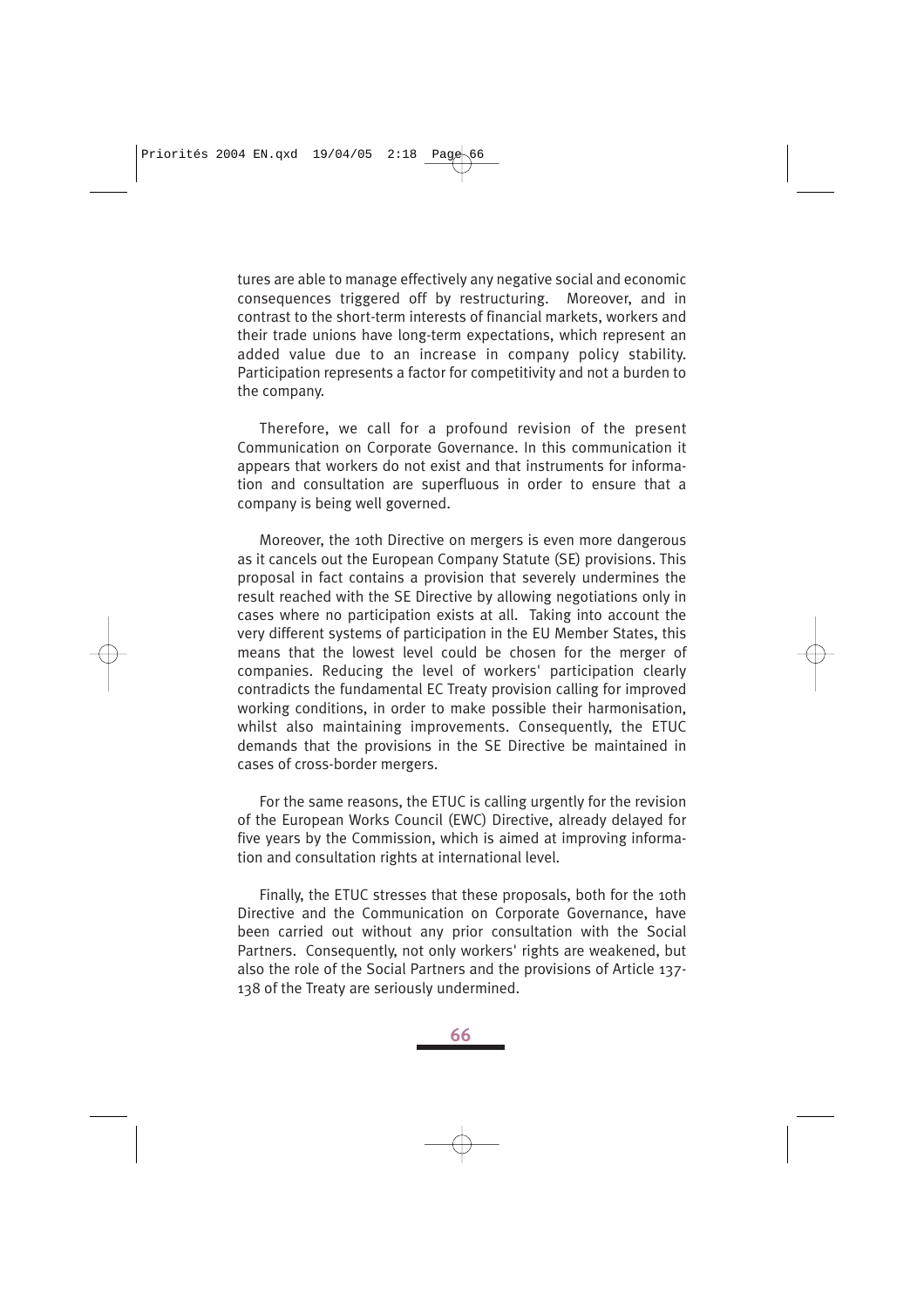#### **WORKING TIME**

Working time is another area where common social standards can lead to a better social and economic outcome. Having workers compete on the basis of long working hours will lead in the longer run to an abused and exhausted labour force, undermining the concept of active ageing.

There is also a more short-term relationship between working hours and productivity. Experience with labour time shortening, for example in France and Germany, shows that shorter working hours does boost productivity. In fact, France (35 hour week) is one of the few countries that did not experience a fall in hourly labour productivity over the 1990s.

Therefore, Europe should seriously the directive on working time and bring an end to the opt–out regime.

#### **INDUSTRIAL POLICY AND SOCIAL RESTRUCTURING**

Europe is confronted with a significant trend of de–industrialisation. This trend needs to be addressed. A core of industrial activity needs to be retained in Europe. Industrial production, even if it is capital intensive and no longer directly creates massive industrial employment, remains important for its links with the rest of the economy, in particular for the sector that is delivering services to industry. One job in industry represents a multifold of jobs in other parts of the economy.

At the same time, industry in Europe must choose the road of quality and innovation. Low labour costs and low social/environmental standards are not a (long term) solution. To push through this agenda of innovation and industrial policy, workers and trade unions must be consulted. The Commission, in cooperation with social partners must develop sectoral reconversion plans with the aim of safeguarding the most important industrial activities in Europe. This is linked to the major investment plan in sustainable development (see above).

The wave of employment restructuring that is hitting Europe must also be dealt with. Here, the Social Partners at the European level need to start discussions on industrial restructuring. These discussions have to be supported by the Commission and the Council, for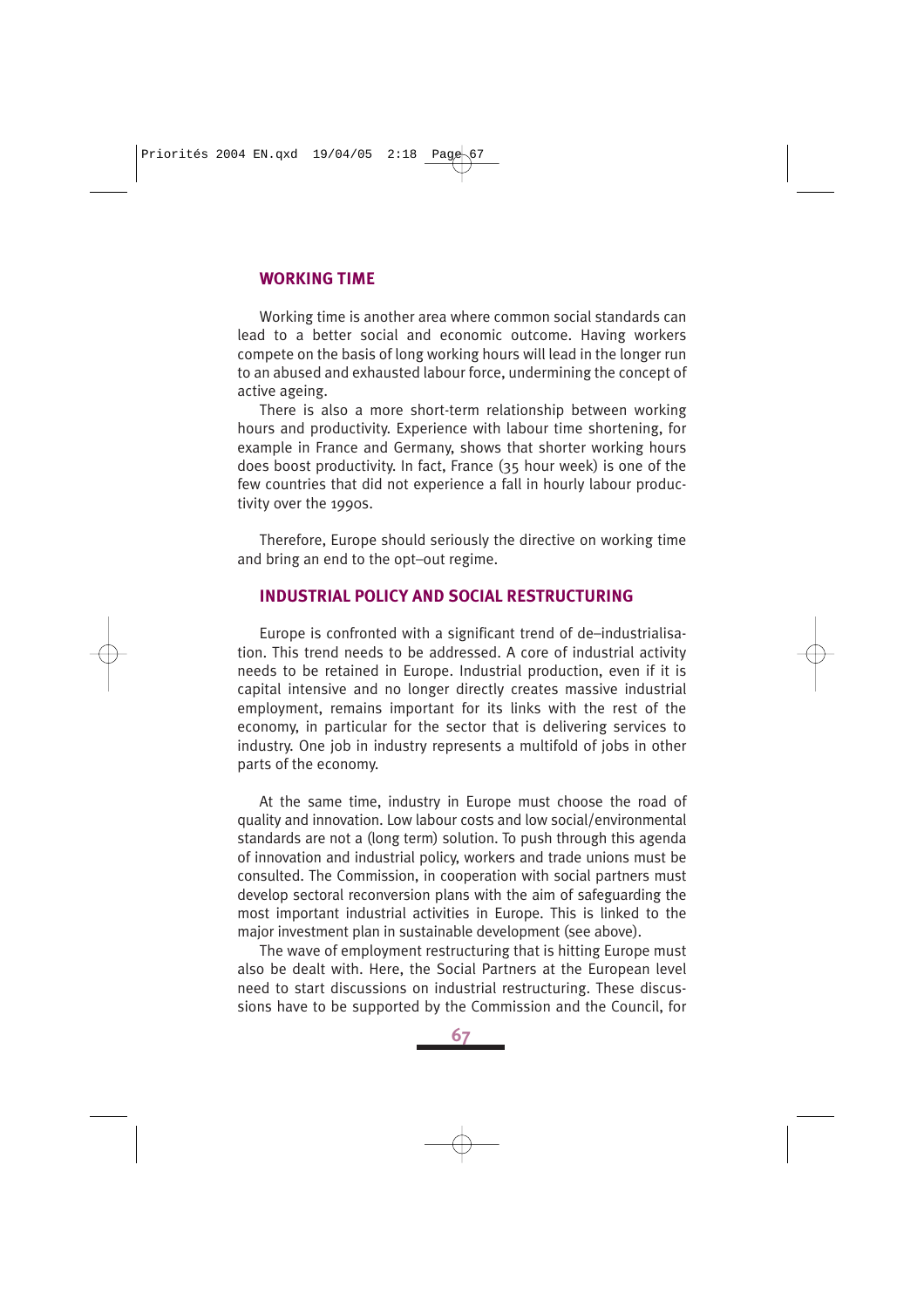example by setting up a European Restructuring Fund that provides financial input to collective agreements on employment restructuring that provide training and active labour market measures for retrenched workers.

# **INNOVATION, THE KNOWLEDGE SOCIETY AND SOCIAL DIALOGUE: SOCIAL CAPITAL INSTEAD OF AN ECONOMIC SUPERVISOR**

Several Heads of State are making a plea for a 'super-Commissioner', responsible for economic reform, who would coordinate and 'have a voice' in the work of other Commissioners. At the same time, proposals are made to assess legislation, including social and environmental, on its impact on competitiveness.

Such an approach threatens to turn things upside down. Again, we repeat that Lisbon has several and equally important pillars: growth and competitiveness, but also good quality jobs/high productivity as well as social inclusion. And while growth might provide more means to increase social inclusion, the opposite is also true, for example through training and adequate social benefits, increased social inclusion can provide the basis for higher growth. Creating a 'super economic reform' Commissioner does not respect the equilibrium in the Lisbon strategy. Making employment and environmental initiatives dependent on the dictate of 'economic reform' will block the social, as well as the sustainability, dimension of Europe.

Instead of following a model that is based on 'systematic distrust' by those actors that are responsible for economic reform, policy makers should defend and promote the building of 'social capital'. Indeed, the ability to work with and trust each other is crucial for a 'knowledge society'. Learning from others and competence building is difficult, if not impossible, when groups of workers are extremely divided or where rigid hierarchical structures and corruption are present. For example, workers that are insecure about their job and regard their fellow workers as competitors for their job place will not share their 'knowledge' about the production process and the firm's products, but will guard it for themselves. Also, structural dialogue between social partners on reforms and their social implications will increase the perception that costs and benefits are more equally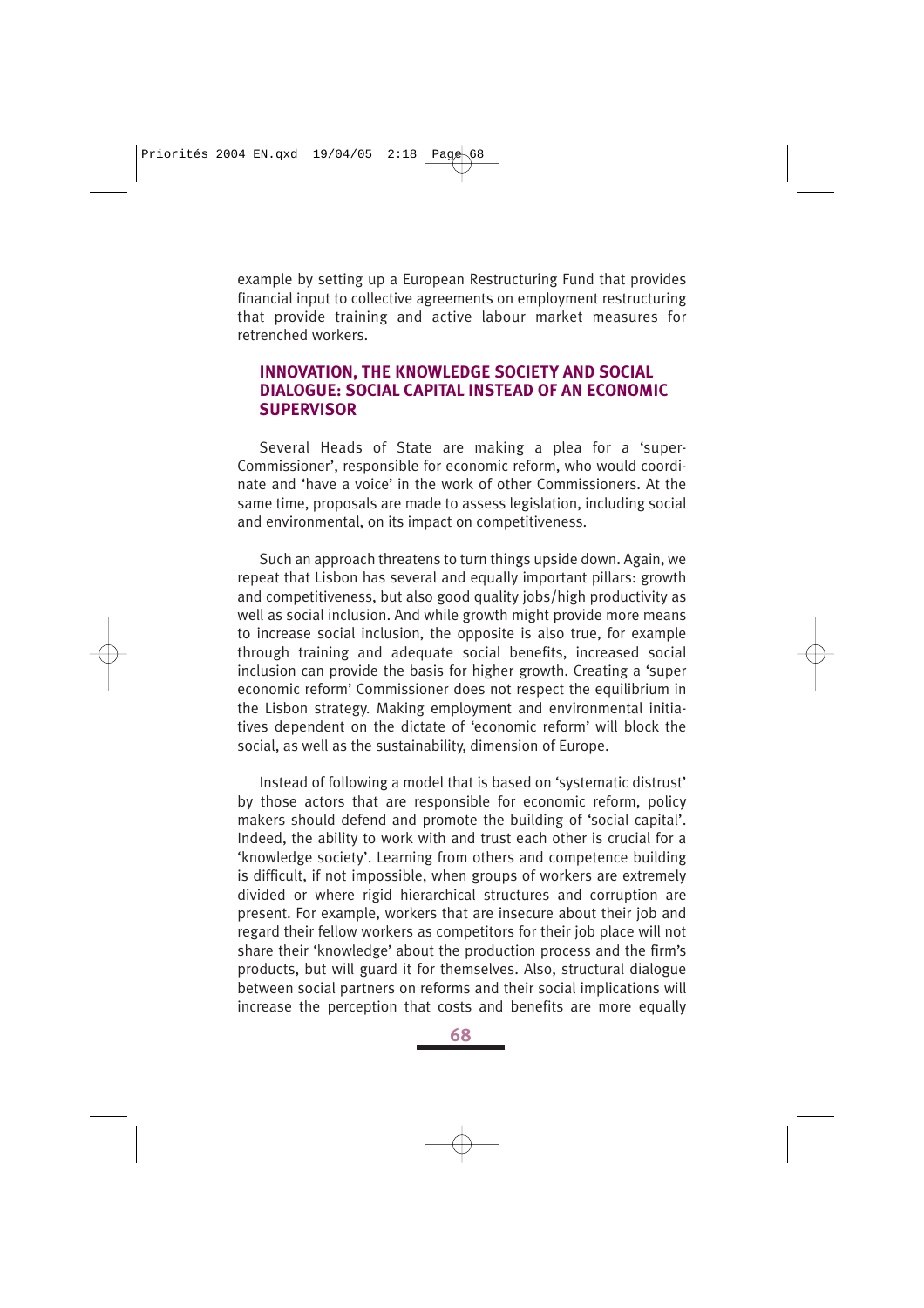shared, thereby increasing the willingness for change.

Therefore, combating social segmentation, preventing the widening of income inequalities and social dialogue are essential conditions for stimulating innovation processes. This is the right innovation agenda that should be pursued by policy makers.

# **A SPECIAL ACTION PLAN ON GENDER**

Achieving the Lisbon objectives will depend to an important extent on the success of a strategy that seeks to increase the employment rate of women. Therefore, a special gender action plan is needed, that combines different policy axis:

■ The reconciliation of work and family life, for both male and female workers, in areas such as child and elderly care, *paid parental leave, maintained social security rights* and *improved* working conditions *and working organisation*, such as reasonable working hours.

 $\blacksquare$  Special attention to the implementation of the existing directives on equal treatment and initiating new proposals for directives.

■ Increasing access to training for workers in atypical statutes (where women are over-represented *and which has detrimental effects on the gender wage gap.*

■ An action programme *with objectives, targets, timetable to tackle the gender wage gap.*

■ Negotiations on a framework of action for gender equality

■ *Special focus on improving the quality of work and on multiple discrimination (young,old,migrant,ethnic female workers).*

# **TAX COMPETITION AND THE SAVINGS DIRECTIVE**

Building a competitive and innovative economy implies a key role for government, but government cannot function without resources. When confronting the enormous range of challenges raised by the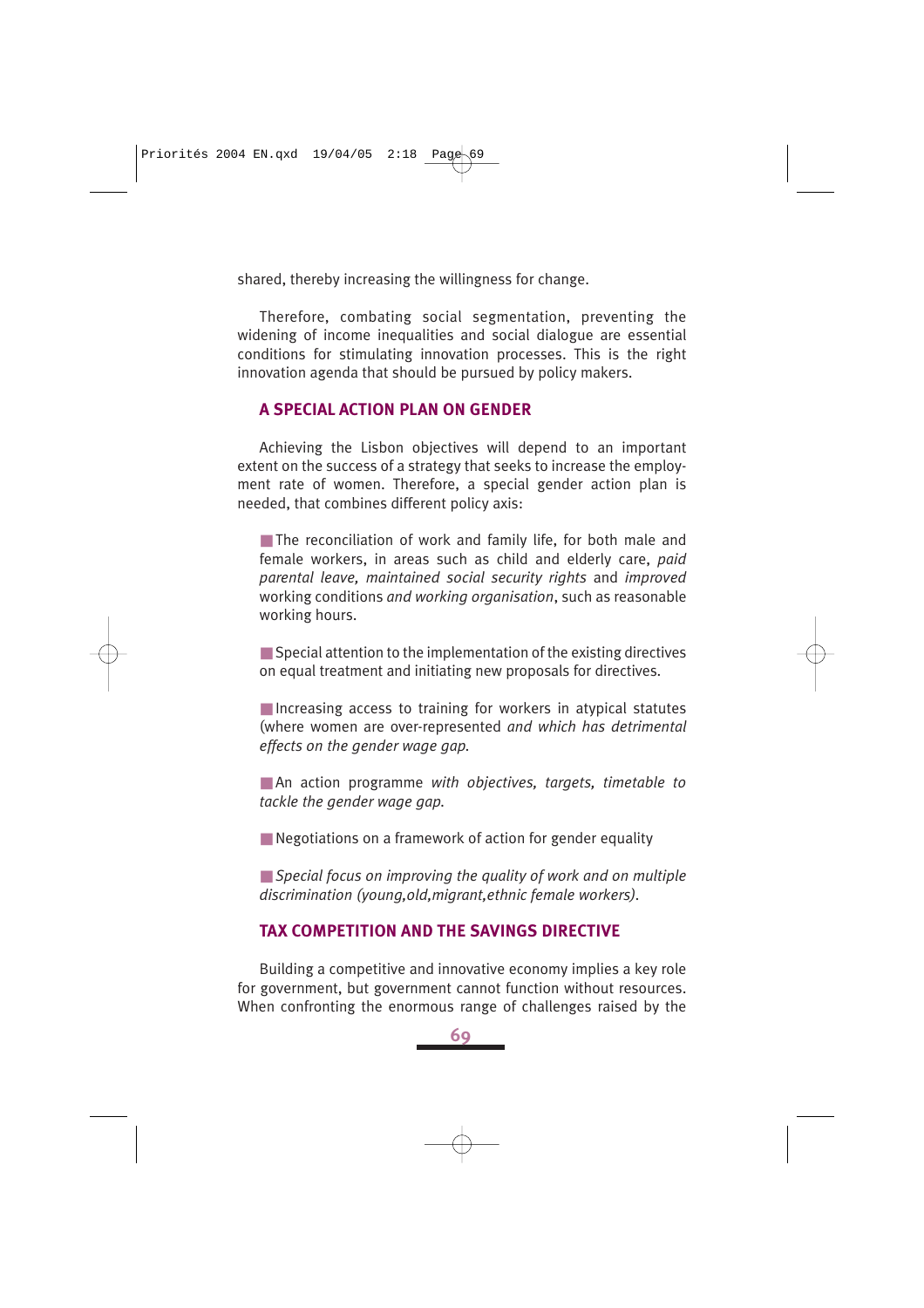Lisbon agenda, European governments just cannot afford another round of competitive tax dumping. The savings taxation directive, which offers Europe the opportunity to shift some of the tax burden from workers to the factor of capital, should not be allowed to become blocked on the issue of some small third countries that refuse to cooperate. In the field of company taxation, a minimum tax tariff on profits has to be decided upon in order to avoid that different governments would be played out against each other by the interests of international capital.

#### **ENLARGEMENT**

On 1st May 2004, 10 new member states will enter the European Union. This will increase the relevance of this paper's proposals even more:

■ The making of an enlarged European market will increase productivity, adding to disinflationary forces and stressing even more the need for expansionary aggregate demand policies. If workers lose their jobs due to the relocation of production, then macro policies have to make sure that the rest of the economy is sufficiently dynamic to take displaced workers back on board.

■ The absence of social Europe will lead to competition, not only between the EU  $-$  15 and the accession countries but also and importantly between the accession countries themselves.

■ Rules to limit tax competition on capital income and business profits will be particularly necessary to prevent accession countries from being drawn in a downwards spiral that ends in a 'tax-free lunch' for business and high taxes/low social protection for workers.

# **SOCIAL COHESION**

Employment is important to combat social exclusion and poverty. But the link between job creation and reducing poverty is not always guaranteed. The following graph (which includes EU countries except Spain and Portugal and includes US) illustrates this clearly. Poverty at work does exist and narrow 'making work pay' policies may well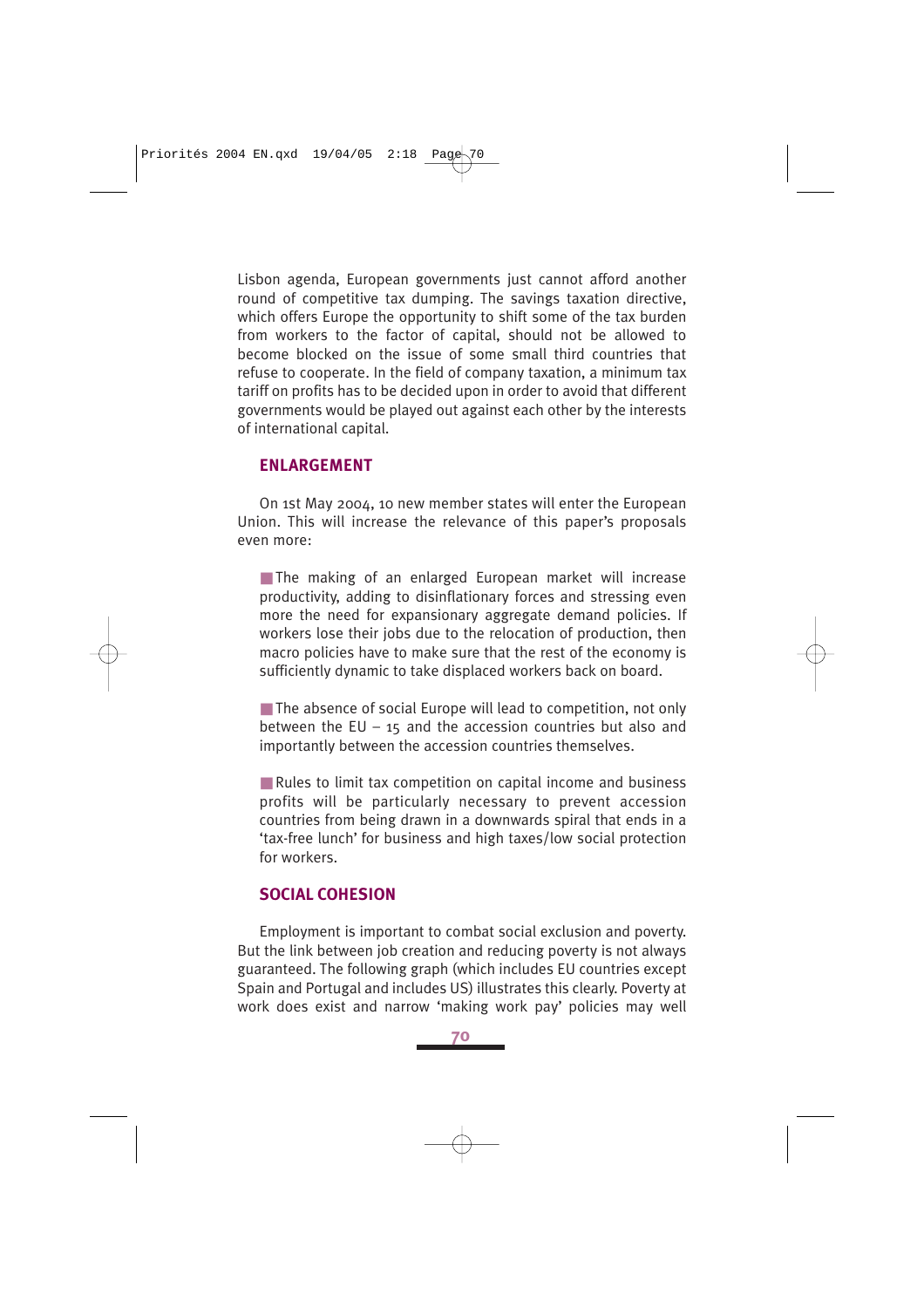reduce 'poverty traps' while at the same time resulting in higher poverty rates.



Social Europe can certainly reinforce the Lisbon's employment

and productivity agenda. But if the goal of social cohesion is to be reached, specific social policies are needed. Economic policies are no substitute for social policies.

# **III. IN WHICH DIRECTION IS THE MARCH SPRING COUNCIL GOING?**

(Summary of draft conclusions of the Spring Council)

The central message is to 'speed up significantly the pace of reform' and 'to pursue reform across all areas'. At the same time, the Spring Council selects 'sustainable growth' and 'more and better jobs' as the two priorities that need special attention.

On 'growth', the draft conclusions acknowledge that the main challenge facing Europe is to realise its growth potential. This is indeed a radical change from previous messages that systematically considered the issue of raising the growth potential of Europe and stayed rather quite on effective growth itself. Unfortunately, the measures being considered (budgetary consolidation in line with the Stability Pact, structural reforms to boost confidence), will not be effective and may even be counterproductive in supporting effective growth in the short term.

On 'jobs', obstacles on 'flexible' work are to be eliminated (while 'ensuring adequate security'), tax/benefits to be reconsidered in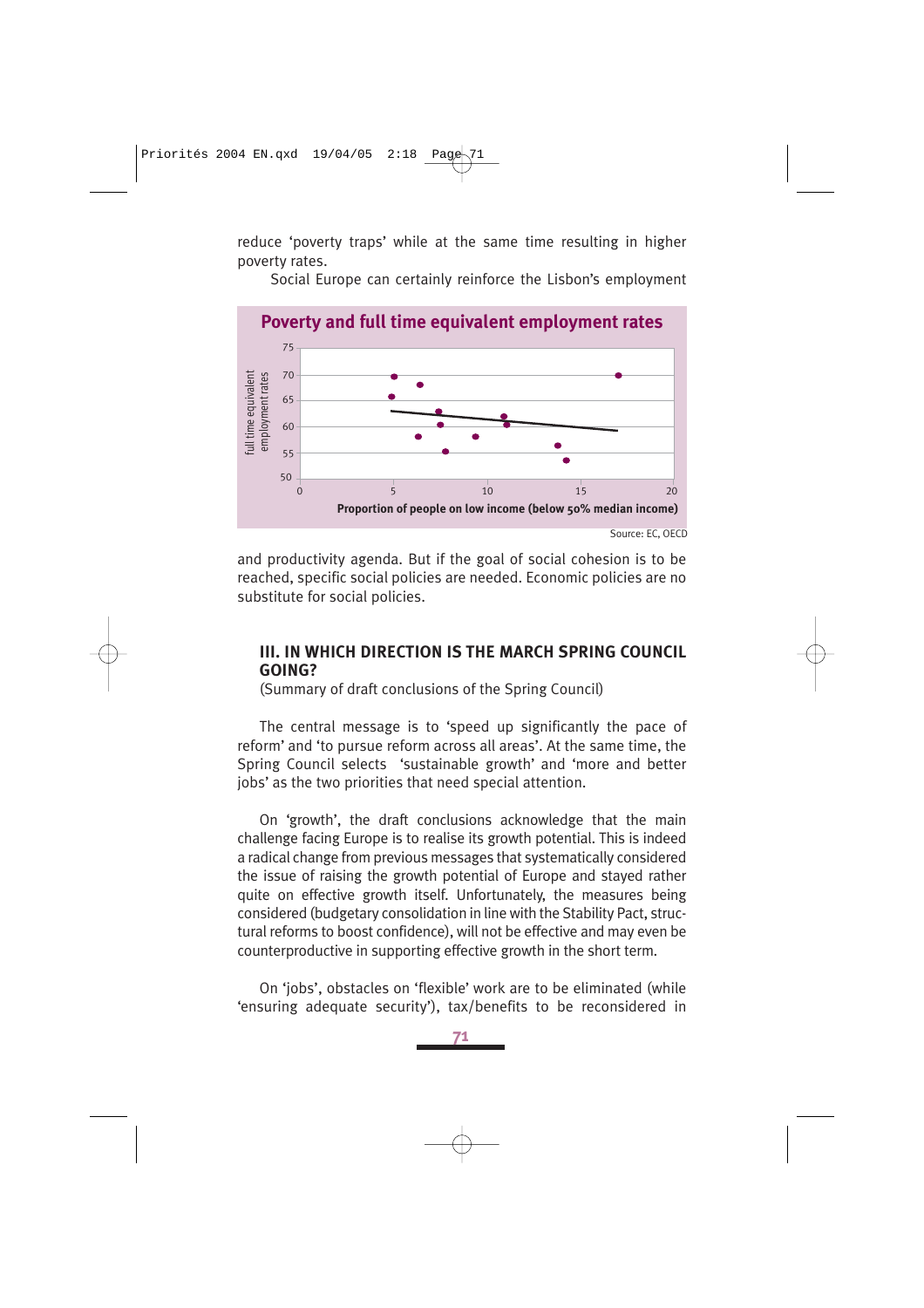order to make work pay and gender pay gaps to be addressed. The process of employment guidelines should be tightened by making country specific recommendations. Disturbing is the fact that the paper assumes that there is a strong, automatic link between higher employment rates and social inclusion.

However, the draft also puts forward a third issue. In fact, 'competitiveness is receiving more attention than growth or jobs.

■ Strengthen the structure and the role of the Competitiveness Council in the next Commission.

■ More competition in services. General agreement on the services package by the 2005 Spring Council.

■ Political agreement on the mutual recognition of professional qualifications by June 2004 (!)

■ Compliment the 'regulation' letter of the four presidencies with a follow-up programme.

■ Increase business investment in research and development by providing specific incentives and secure a greater leverage of private funds in public sector investment.

Finally, countries should build national Reform Partnerships (with social partners and civil society), to be complimented by a 'European Partnership for Change' (a commitment by the European social partners!). Another high-level group must identify measures to strengthen the Lisbon agenda (in the context of the mid-term review).

Comparing the Council draft with the Commission's initial Spring Council Report reveals that a number of proposals have disappeared into the background:

■ The reinforcement of training and life long learning by the private sector and the reference to the Social Partners' framework for action on lifelong learning.

■ The call on Social Partners to discuss an agreement on industrial restructuring.

■ Access to training for all and improving the quality of work.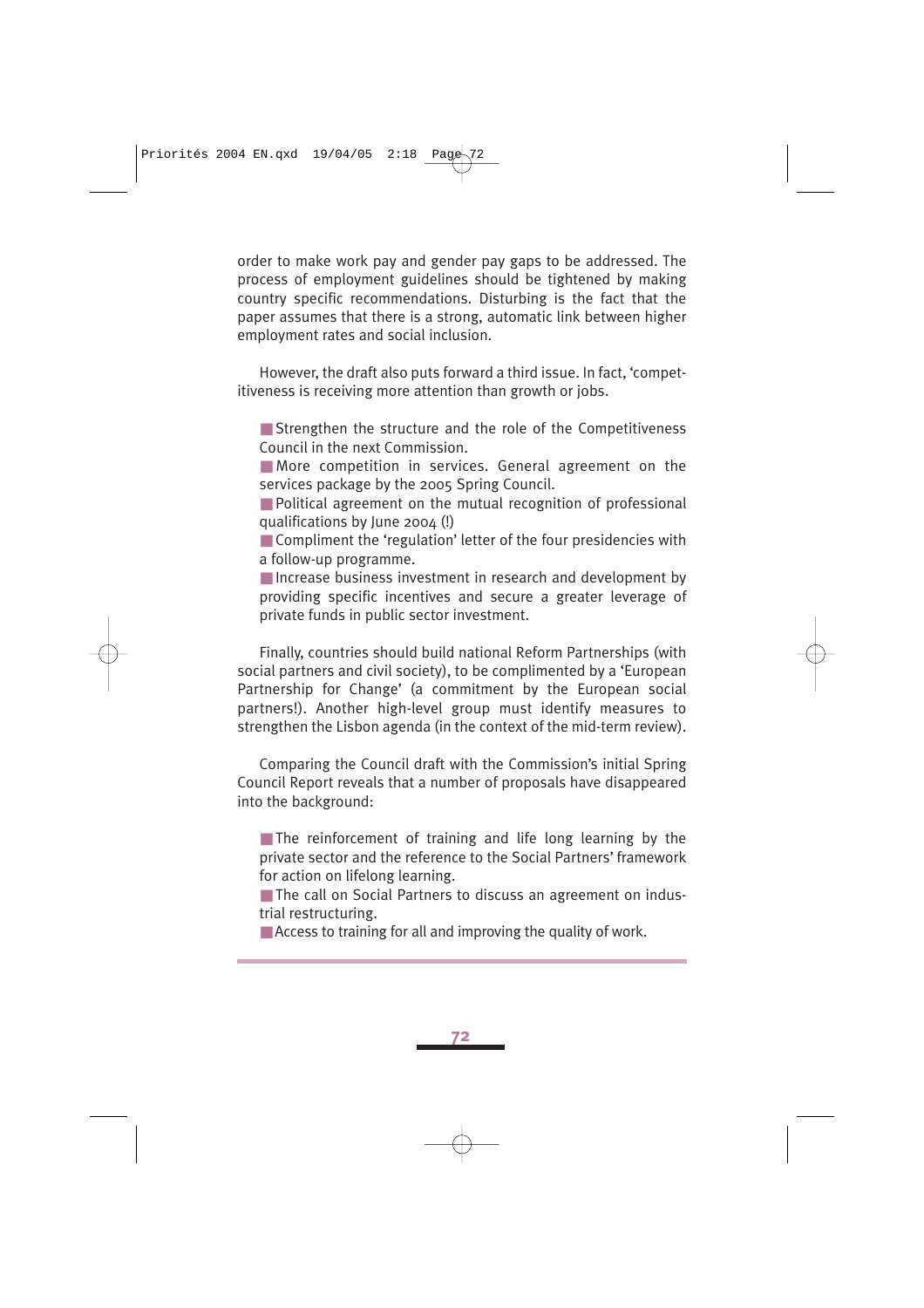

Executive Committee, 17-18 March 2004

## **INTRODUCTION**

*"Whereas this Directive is a practical contribution towards creating the social dimension of the internal market".1*

Civilization in the workplace has started with the regulation of maximum working hours.

The very first international Convention on working conditions, adopted at the coming into being of the International Labour Organisation in 1919, established the 8-hour working day, and the 48 hour working week.

The Working Time Directive 1993 has been a very important achievement on the European level, laying down minimum health and safety requirements for the organization of working time. It applies to

**73**

<sup>&</sup>lt;sup>1</sup> Working time Directive, preamble

<sup>2</sup> Convention 1, Hours of work (industry) Convention of the ILO, 1919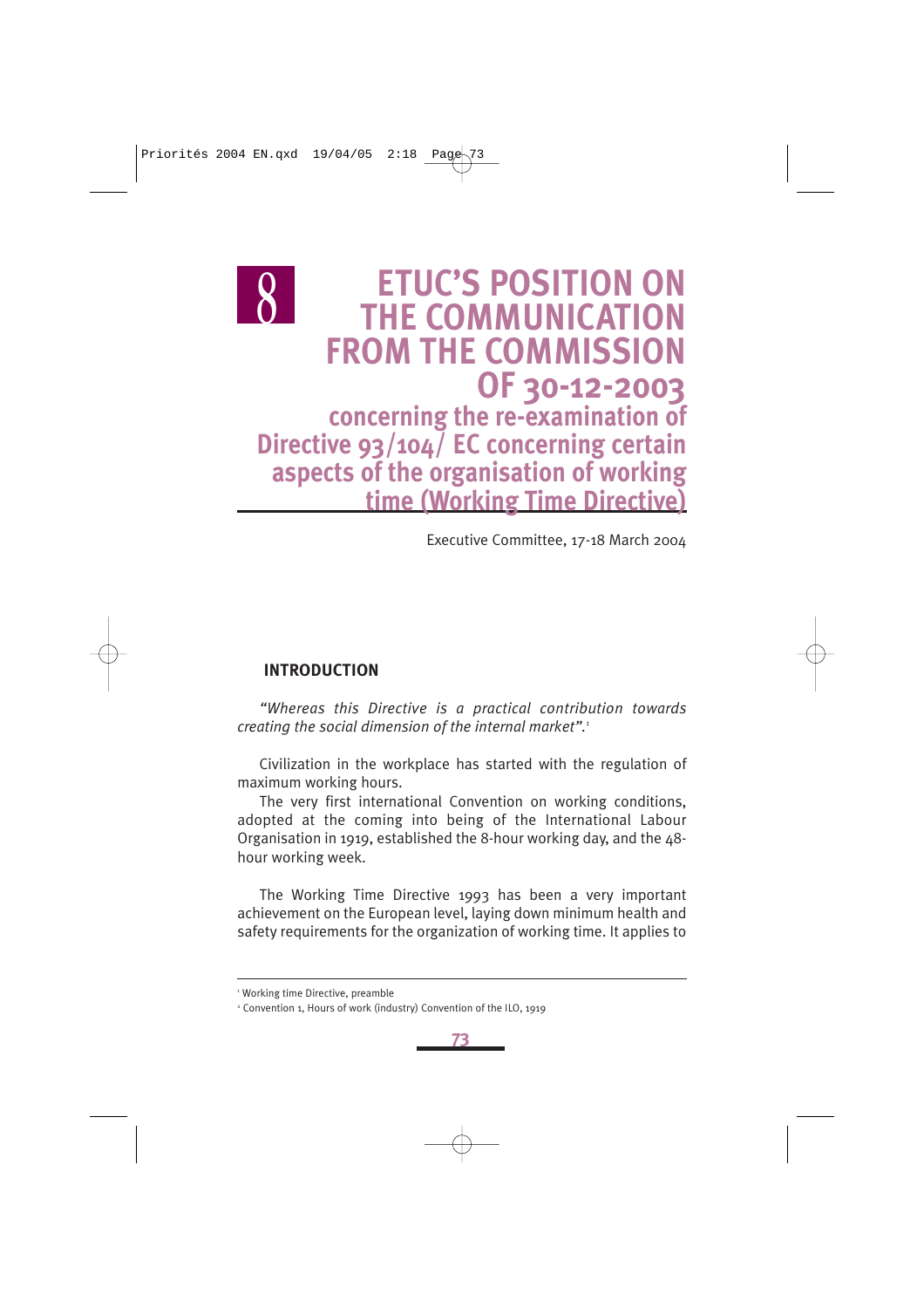minimum periods of daily rest, weekly rest, annual leave, breaks, maximum weekly working time, nightwork, shiftwork and patterns of work.

Its minimum requirements bind all Member States of the European Union, the existing 15, and the new 10. The ETUC is of the opinion that the Directive continues to be a major contribution to, and safeguard of, the social dimension of the internal market, which will see an enormous expansion eastwards after the first of May 2004.

However, the Directive knows some very far-reaching derogations, that by their very existence question the principles on which the Directive is built, because they allow for almost unlimited extension of working hours.

The first provision to be re-examined concerns the possibility to extend the reference-period for the establishment of the maximum limit of 'average' 48 hours per week up to one year in specific cases on the basis of collective bargaining (Article 17,4).

The other provision to be re-examined concerns the possibility for Member States not to apply the maximum limit of 'average' 48 hours at all, on the basis of voluntary agreements with individual workers, the so-called 'opt-out' of Article 18, 1 (b) (i).

These derogations have to be re-examined, according to the Directive, 7 years after the implementation date, which was 23 November 1996.

It is now 2004, more than 10 years after its adoption. The ETUC expects some courageous steps to be taken by the European Commission, and the other European Institutions.

Steps, that are within the logic of the legal framework on which the Directive is based, notably the obligation to limit maximum working hours of all workers in the European Union.

However, according to the ETUC, the recent Communication of the Commission on the re-examination of the Directive is very disappointing for several reasons, listed below, and explained more in detail in the attached explanatory memorandum.

Before entering the debate on the content, however, the ETUC wants to express its views on the way the Commission is dealing with the consultation of the Social Partners at the European level on this issue.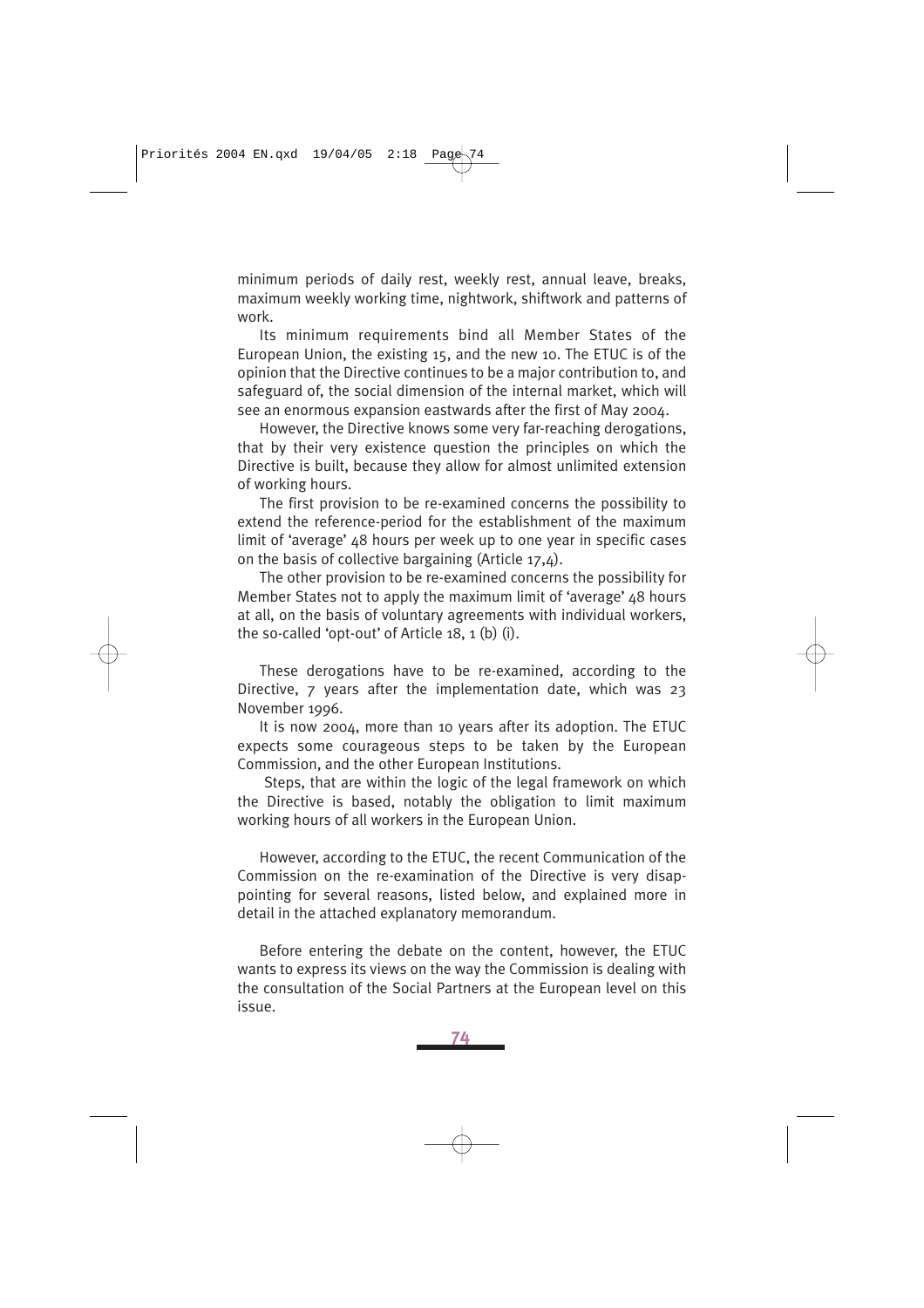### **ON CONSULTATION**

*" The Commission shall have the task of promoting the consultation of management and labour at Community level (…). To this end, before submitting proposals in the social policy field, the Commission shall consult management and labour on the possible direction of Community action.(…)" 3*

The ETUC is of the opinion, that the Commission is following a faulty and confusing path in the consultation of the Social Partners:

ß while in the header of the Communication the addressees are mentioned to be the Council, the Parliament, the Economic and Social Committee, and the Committee of the Regions, only in some language versions also the social partners are mentioned (notably: **not** in the FR, EN and DE web-versions; but they are for instance in the NL, DA, SV, ES and P web-versions); in explicit terms, only in the very final paragraph of the Communication it says that the Communication is also aimed at 'the social partners at Community level'.

■ In this same final paragraph, the Communication states 'as regards the European Social Partners, this Communication constitutes the consultation provided for in Article 138 (2) of the Treaty'. ■ At the same time, the Commission seeks to involve interested organisations at national level by inviting them to comment via the Internet. These organisations necessarily must be others than the relevant social partners (as the European social partners are representing their national affiliates).

■ The Commission furthermore announces that it will conduct a detailed examination of the various contributions received, and following this examination will draw the necessary conclusions.

The ETUC is of the opinion that this procedure is not in accordance with the Treaty, because it does not recognize the special and unique position of the Social Partners under Article 138 of the Treaty.

This special and unique position is provided for, to promote the social dialogue on the European level, to promote the possibility of management and labour to influence the direction of proposals in the social policy field in an early stage, and to allow management and

<sup>3</sup> Treaty of Nice (2000), article 138Treaty of Nice (2000), article 138

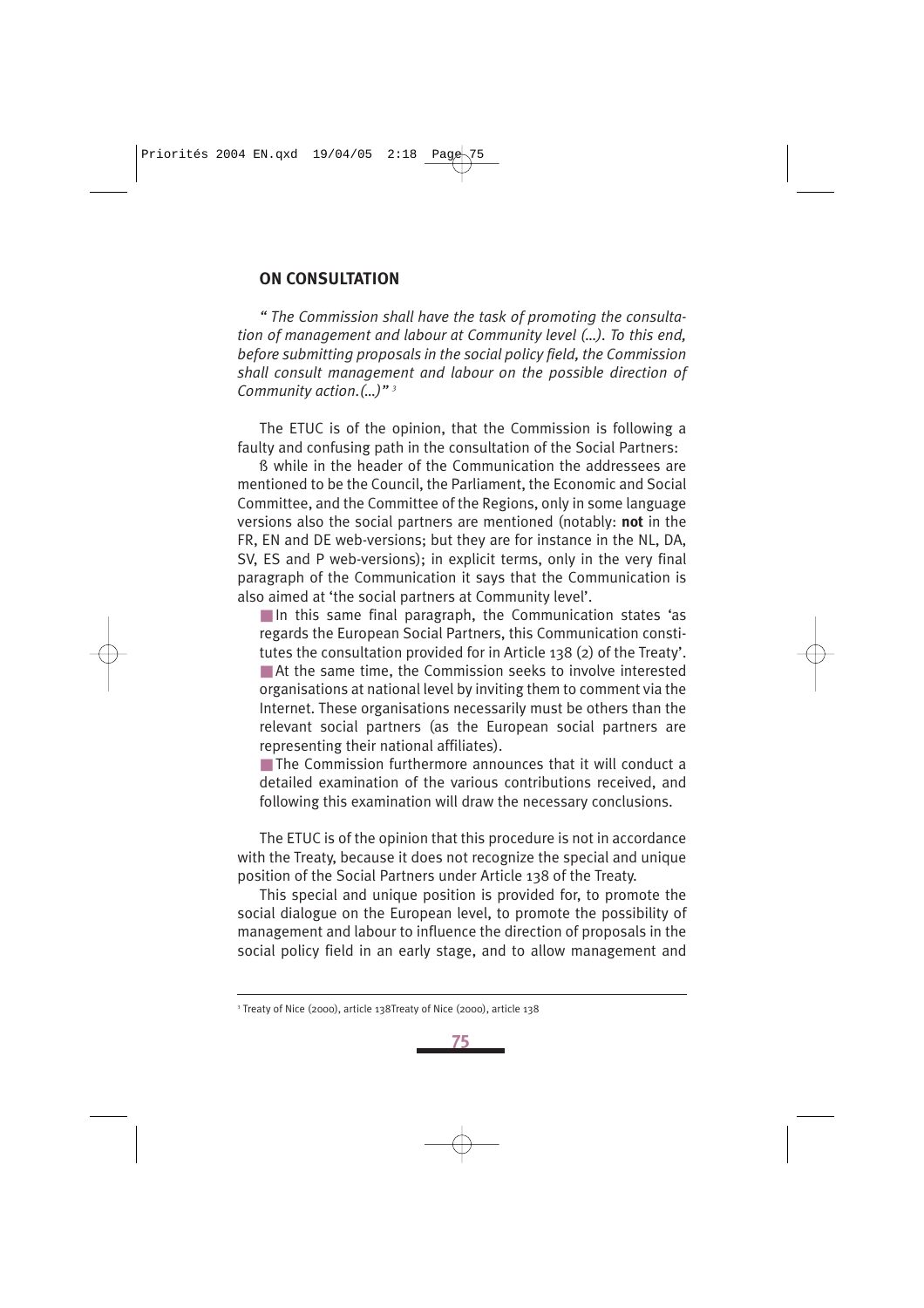labour to contribute to the elaboration of social policies with their own specific instruments (collective bargaining) as well as with the specific procedure of Article 138 par. 3.

The ETUC welcomes in general the use of the Internet to provide for better and more transparent information of citizens on European policies.

However, the Commission must avoid to confuse the provision of information and the gathering of relevant material on a current policy issue with the official and formal consultation procedures, which have an explicit legal base in the European Treaty, and are an important asset in the development of the European model.

Therefore, the ETUC demands that the Commission, as guardian of the Treaties, clarifies its position on the current consultation process, and explicitly takes measures to safeguard the specific and unique position of the Social Partners on the European level.

### **SUMMARY OF ETUC'S VIEWS WITH REGARD TO THE COMMUNICATION**

### **1) LEGAL FRAMEWORK**

The Working Time Directive is based on the principles, established in several important ILO-Conventions and EC and EU-Treaties. The ETUC is of the opinion, that the Commission does not give due consideration in its Communication to this legal framework, and its implications for the current re-examination process.

### **2) THE NEED FOR REVISION**

The Commission is under the legal obligation, according to the Directive, to 're-examine the provisions' of article 17,4 and article 18,  $1(b)(i)$  'and decide what action to take'. In this respect, the ETUC is very disappointed that the Commission has come up with such a poorly documented text, and only presents a vague list of options to the addressees of the Communication, while in the list of 'main issues' to be addressed even the major point of the continuation or deletion of the individual opt-out is totally absent.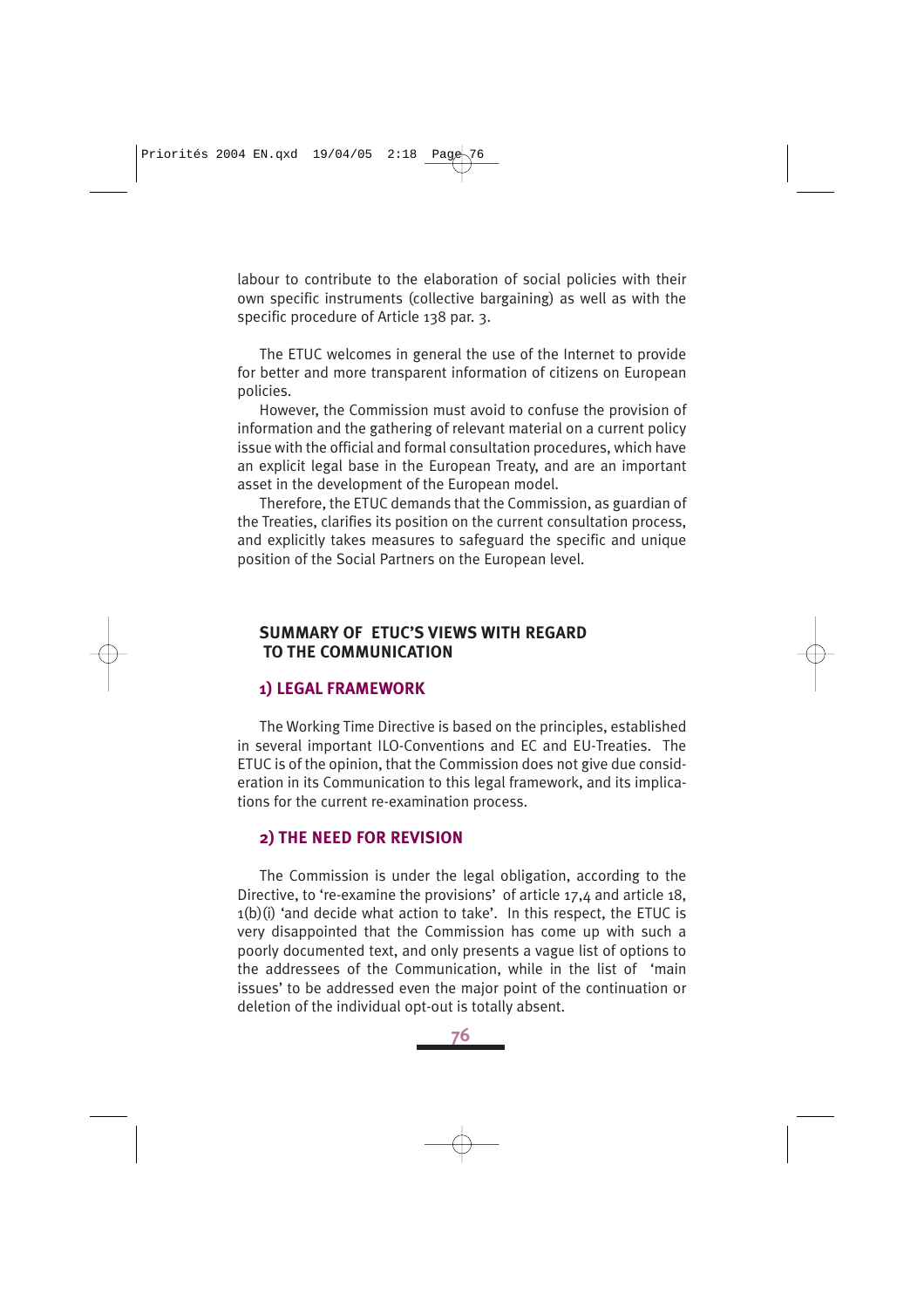### **3) AIMS AND CRITERIA FOR REVISION**

In the final paragraphs of the Communication, the Commission proposes four criteria that should be met 'by whatever solution is adopted', firstly to give workers a high level of health and safety, secondly to give firms and Member States more flexibility in the way they manage working time, thirdly to make it easier to reconcile work and family life, and fourthly to avoid imposing unreasonable constraints on firms, especially small and medium sized businesses. According to the Commission, the five main issues that need to be addressed are: reference periods, the concept of working time, the conditions of application of the opt-out, improving the reconciliation of work and family life, and 'whether an interrelated approach to these issues would allow for a balanced solution capable of meeting the criteria set above'.

However, it is in the view of the ETUC a legal error to seek with regard to a possible revision a balanced solution capable of meeting all these criteria, as the Working Time Directive is based on the legal basis of Article 118a (protection of health and safety). Using other criteria than the protection of health and safety puts the legality of any revision of the Working time Directive at risk, and should be avoided.

Of course, this does not mean that other important issues that have a political, economic or social link with the organisation of working time cannot not be put on the agenda of the European Institutions, or could not be taken on board in discussions or negotiations by the Social Partners on the European level. These issues however will need to be carefully assessed, also in terms of the legal bases to act upon.

In that respect, the issue of 'reconciliation of work and family life' may be a special case, because of its direct and indirect links with the issue of health and safety of all workers with family-responsibilities.

### **4) REFERENCE PERIODS**

The existing structure of the Directive, in which the average maximum working week can be regulated in terms of reference periods up to one year is quite complicated, to allow for a certain measure of flexibility while at the same time trying to provide for compensatory mechanisms and safeguards by way of collective bargaining.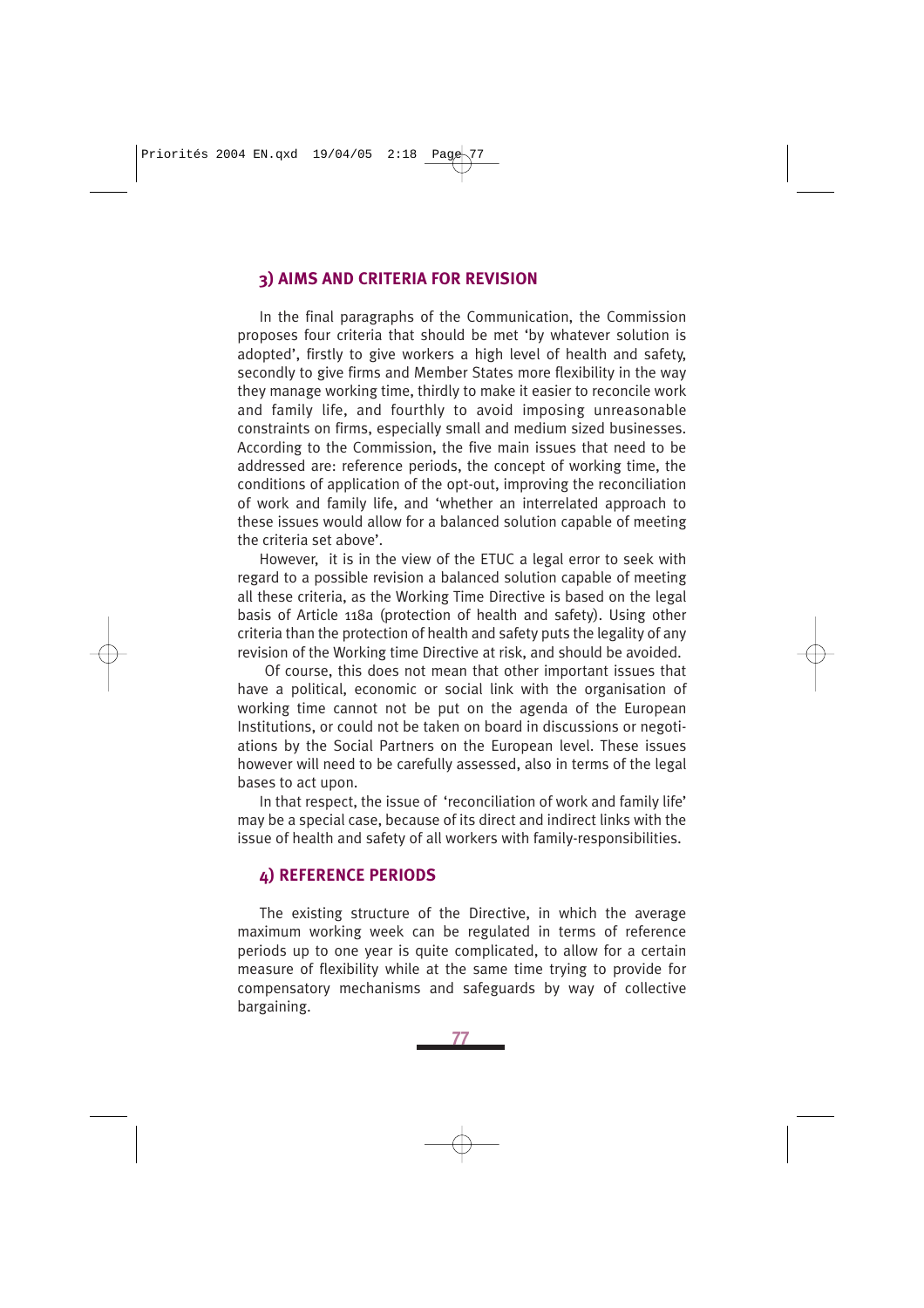The ETUC is therefore very disappointed, that the Commission has not been able to come up with any thorough assessment of the realities in the various Member States and in various sectors. The Communication does not make reference to any research on the issue, nor on any other relevant material.

This means, in the view of the ETUC, that it is impossible to judge – on the basis of the Communication – the actual use of the derogation, or the needs of businesses and workers, or the risks and dangers with regard to annualised working hours.

Where annualized hours at this moment exist, this is on the basis of collective bargaining. The Directive, in the view of the ETUC, should continue to ensure that, wherever long reference periods are considered, these are provided for in the context of procedural guarantees and the countervailing power of collective bargaining, which ensures that compensatory mechanisms are put in place.

The ETUC and its affiliates therefore strongly oppose any development in the direction of dropping these safeguards with regard to the extension of reference periods.

### **5) THE INDIVIDUAL 'OPT-OUT'**

The ETUC has always been strongly opposed to the option for Member States to opt out of the already very flexible framework of protective measures as provided for in the Working time Directive. The option for Member States not to apply article 6 (average 48 hours) at all, when the individual worker agrees, allows for the effect of unlimited extension of working hours, only balanced by the vague obligation 'to respect the general principles of the safety and health of workers'. In our view, the individual opt-out as such is in strong contradiction to the aims and provisions of the Working time Directive itself, and the basic principles regarding the protection of health and safety!

Several research reports confirm that in the UK the opt-out has been widely used, mainly as a precautionary measure by employers. The opt-out provides a comfort zone for employers who have staff regularly working additional working hours, lest that practice should stray into becoming sustained long hours above the legal weekly working time limits.

The ETUC finds it unacceptable, that the Commission – while being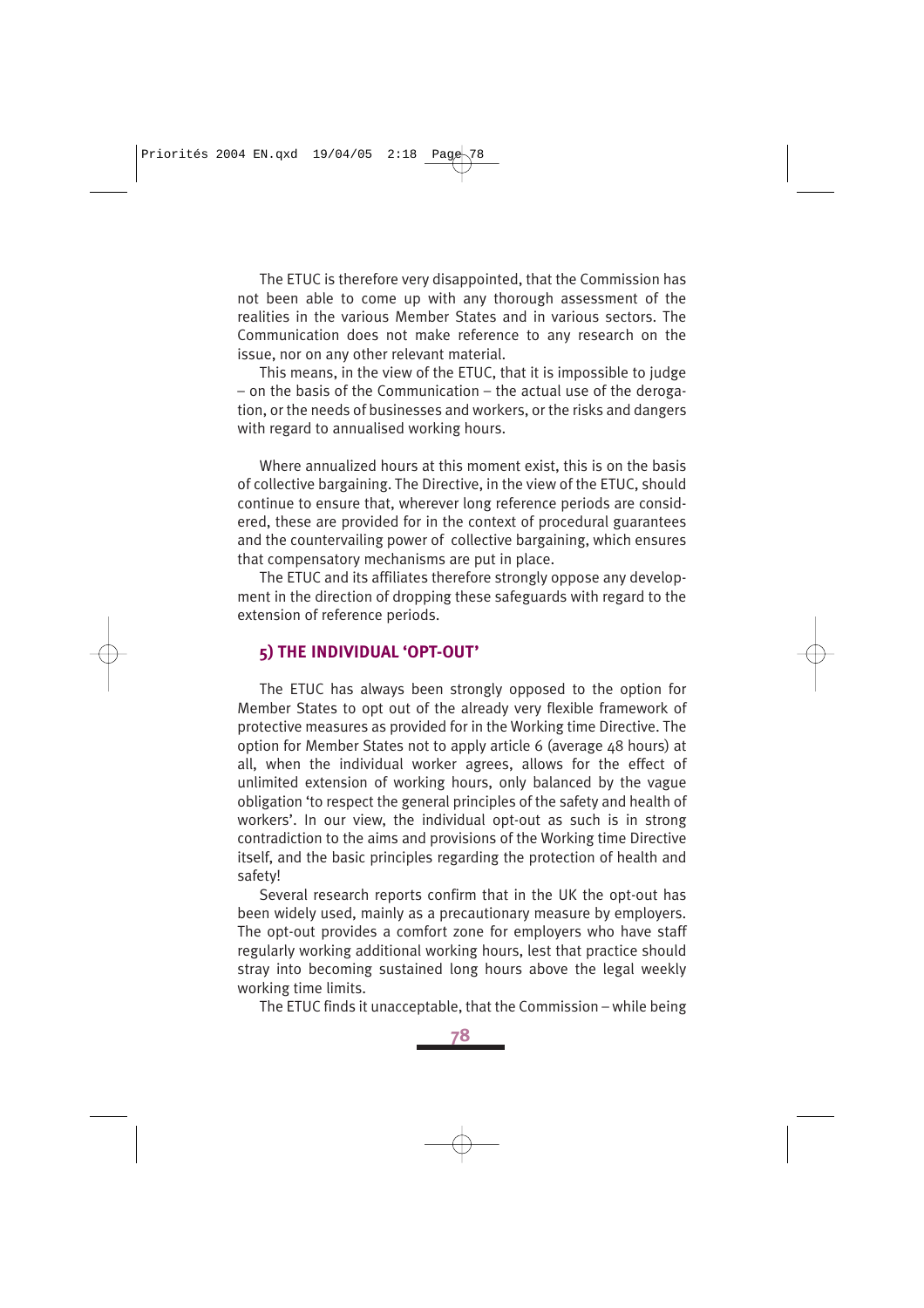aware already for several years of the deficiencies in the way the UK has implemented the legal conditions for the opt-out, including open violations – has abstained so far from any actions to enforce these (even very minimal) conditions. It is even more incomprehensible that the Commission, on the basis of this bad practice example, in its Communication still seems to think that workers can be adequately protected from abuses in the use of the opt-out, only by improving the 'conditions of application' of the opt-out.

The ETUC therefore welcomes very strongly the recent report on the revision of the Working time Directive, as adopted by a great majority of the European Parliament, in which the Parliament "calls for the revision, with a view to the phasing-out, as soon as possible, of the individual opt-out", and in the meantime calls on the Commission "to identify practical ways of tackling potential or actual abuses of the opt-out provision, including seeking views on how to best strengthen the voluntary nature of the opt-out."<sup>4</sup>

### **6) ON-CALL WORK AND THE DEFINITION OF WORKING TIME**

With regard to the implementation of the Simap- and Jaeger cases, the ETUC is of the opinion that in this stage it is impossible to judge the situation in the various Member States and sectors concerned, as the Communication of the Commission is lacking any detailed information.

In the view of the ETUC, the Commission needs to come up as soon as possible with an impact assessment of the ECJ-cases, which fully takes into account the experiences and views of the social partners in the relevant sectors. Also, the Commission should urge the Member States to refrain from introducing or extending the individual opt out as a solution for their short term problems in the health sector, offering them instead guidance on how to implement the ECJ-judgements, and providing them with a perspective of a long term and sustainable response that fully respects the basic principles of the Directive.

The ETUC does not accept a simplistic revision of the definition of working time, with a view to exclude on-call working time from the definition, as a viable solution.

Finally, the Commission should promote social dialogue as a

<sup>4</sup> EP-resolution on the organisation of working time (2003/2165 INI), point 15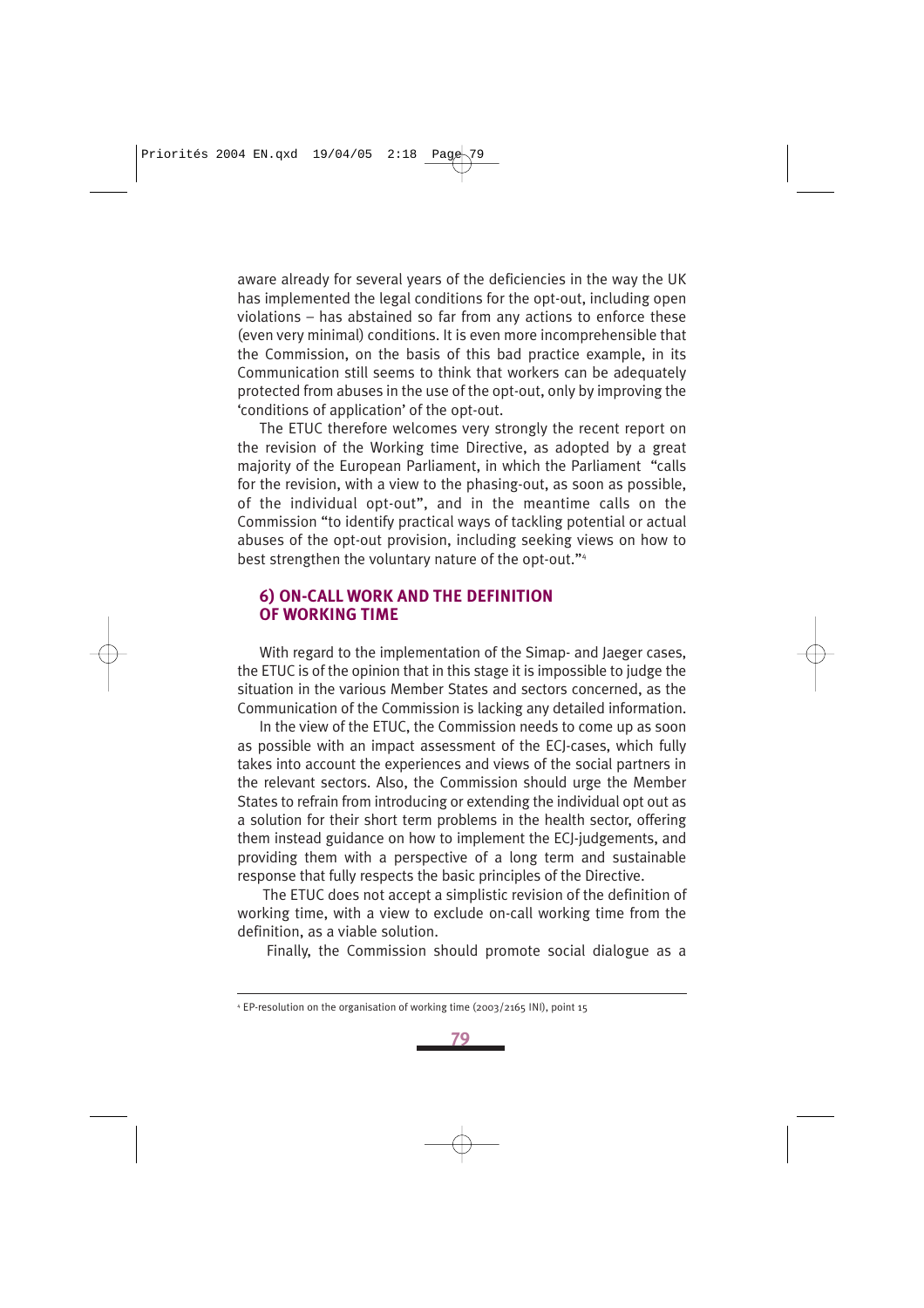major means to provide for these long term and sustainable solutions, as well on the national, on the sectoral as on the intersectoral level.

### **7) MANAGING EXECUTIVES AND OTHER EXCLUDED GROUPS**

The Directive allows for a derogation from the principles of the Directive in the case of managing executives and other persons with autonomous decision-taking powers, on the condition that there is due regard for the general principles of the protection of the health and safety of the workers concerned. This derogation is interpreted and applied very widely, which is a matter of growing concern. In the view of the ETUC, it is not acceptable that these developments leave increasing groups of workers without any protection against health and safety hazards of long working hours. The possibility to derogate should therefore be tightened and defined more accurately.

The Commission should also evaluate the way in which this derogation is currently applied, and especially ask from Member States to report on how they have implemented and monitored the obligation to give due regard to the health and safety protection of the excluded groups of workers. The Commission should also take a more proactive approach, and invite the social partners to comment on possible ways to address the specific aspects of managing working time for higher and managerial staff, with a view to come up with proposals that provide for adequate protection, while offering flexibility to enterprises and workers concerned.

Article 17 also allows for derogation with regard to 'family workers'. The ETUC is of the opinion that this term is very vague, and potentially can be used to cover a wide range of (probably mostly female) workers. It is therefore important that the Commission evaluates the use of this derogation by Member States, to see which groups are excluded, and how these excluded groups are monitored with regard to possible health and safety risks. At the same time, the need to continue the derogation in its current form should be assessed, and if derogation is still deemed necessary a more precise and limited definition should be considered.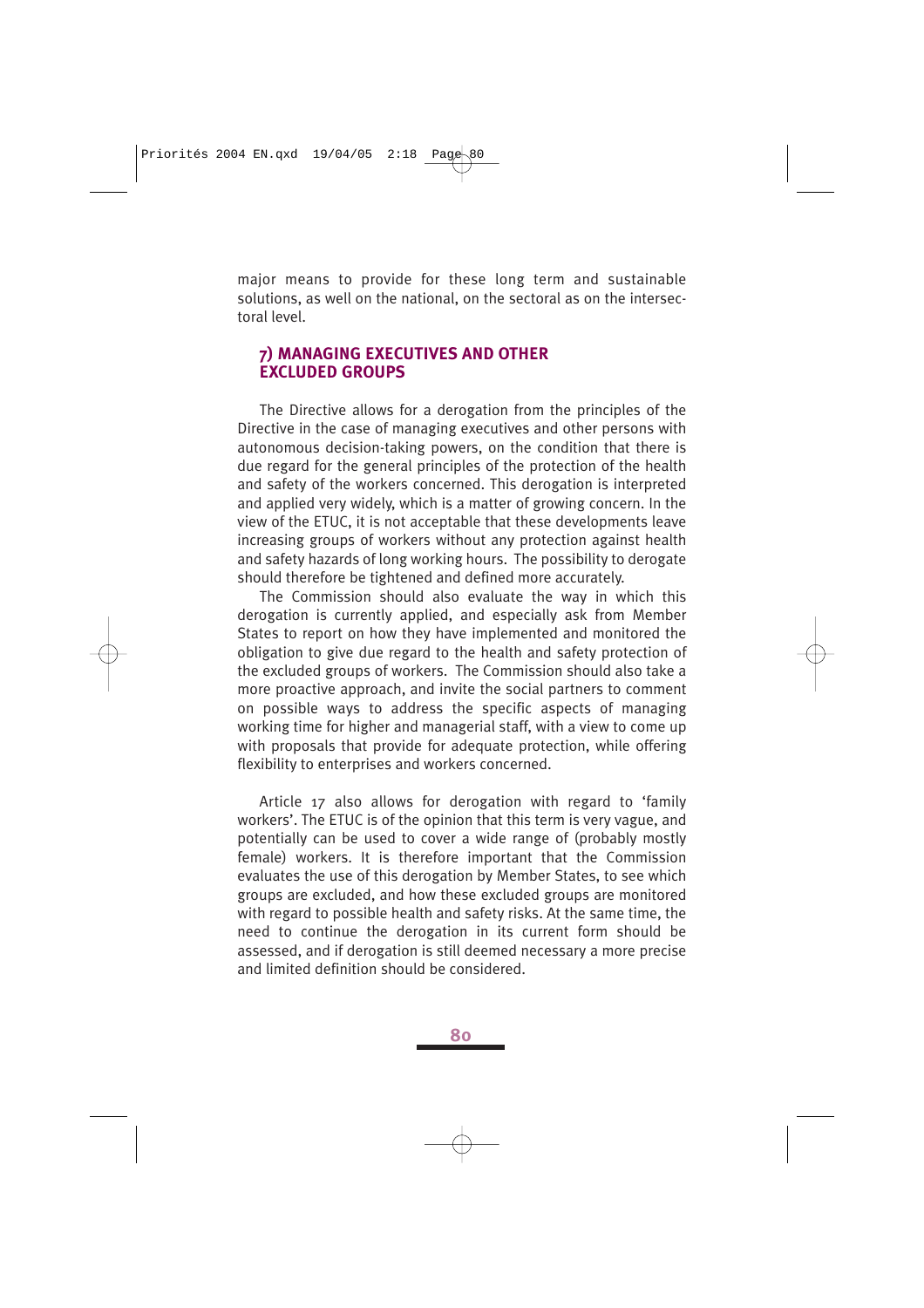### **8) FLEXIBILITY FOR ENTERPRISES COMPATIBLE WITH FLEXIBILITY FOR WORKERS?**

In the view of the ETUC, the Commission confuses several issues in its Communication, and thereby creates the false illusion of automatic joint interests of employers and workers with regard to flexibility.

Whereas the existing Directive gives ample room to provide for the flexibility needs of enterprises, the Directive lacks sufficient support and safeguards for the flexibility needs of workers, especially in regard of the increasing demands pressing upon all workers, men and women, to take up and share care-responsibilities for children and elderly parents. The issue of reconciliation of work and family life is one of the major challenges to tackle on the national as well as on the European level, for many different and important reasons, of which the protection of health and safety of workers is only one. It is therefore very disappointing that the Communication of the Commission does not offer more than one page of phraseology on this issue. Reference is made to a recent survey about the variation of measures taken in EU and EFTA-countries, which indeed show that most examples are about forms of reduction and adaptation of working hours. But no indication is given on how the Commission could envisage the revision of the Working time Directive to be used to improve the compatibility of work and family life, neither in legal terms, nor in terms of content. Moreover, where the Commission at the same time wants to offer more flexibility to enterprises and Member States, and does not propose to put an end to the individual opt-out of the 48-hour working week, there does not seem to be the genuine will on the side of the Commission to seriously pursue better conditions for the reconciliation of work and family life for workers in Europe.

### **CONCLUSIONS**

The ETUC envisages a modern working time policy on the national and the European level that combines flexibility for employers with **real choice** for workers. The choice to have healthy working hours: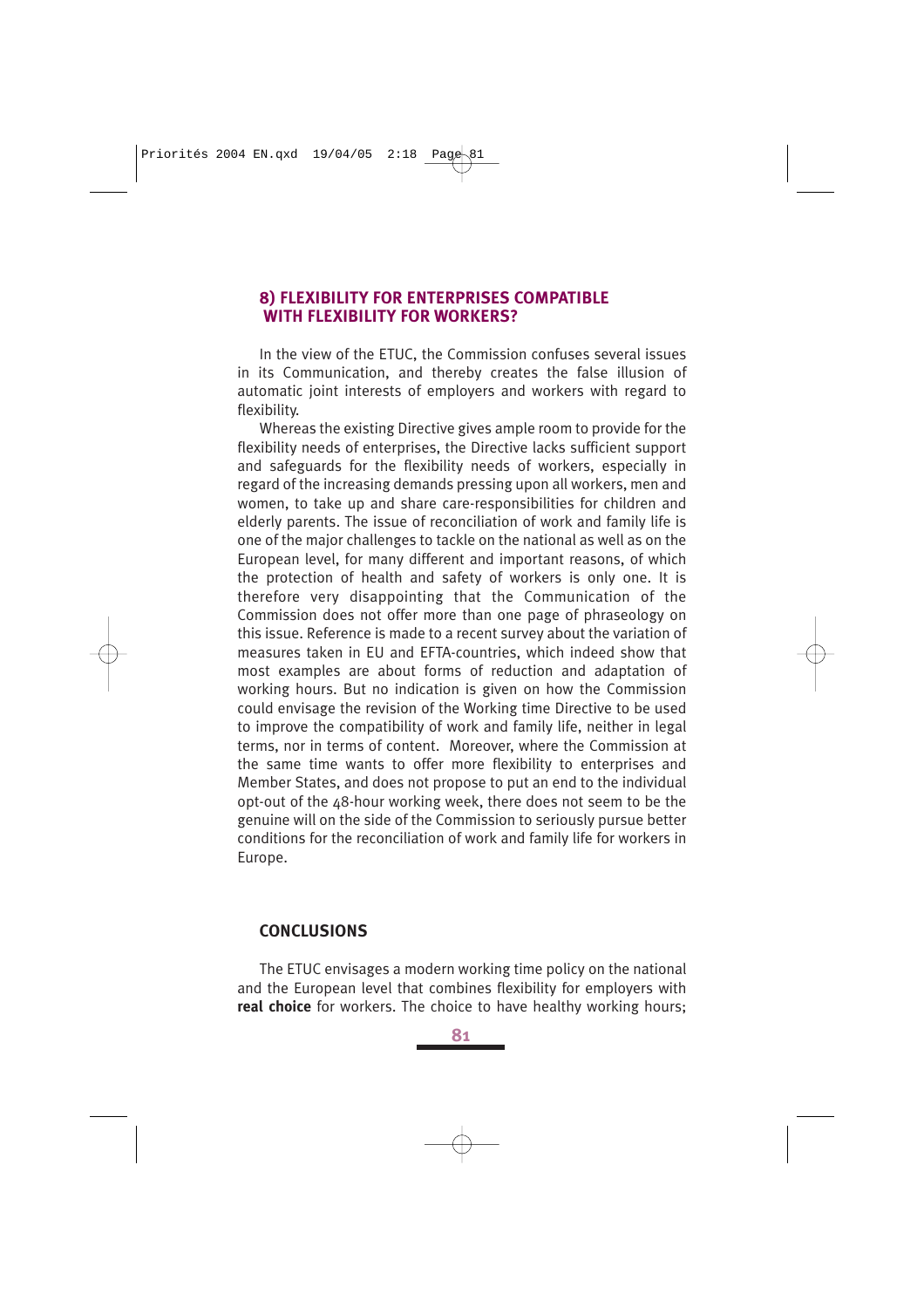sufficient hours of work for a decent wage to earn a living; a maximum amount of hours per day and/or week that allows workers, male and female, to also take care of one's family or community, and to share this care with one's partner;

flexibility in working hours to be able to adapt working life to obligations and responsibilities outside the workplace.

The ETUC calls on the Commission to come up with proposals that challenge outmoded forms of work organisation. We look forward to proposals that stimulate modern and sustainable solutions for businesses and workers.

This means that the Commission should make a clear proposal to the Council to:

 $\blacksquare$  \*delete the individual opt-out of article 18, par. 1(b) (i) as soon as possible;

 $\blacksquare$  maintain the general approach that flexibility in working time arrangements, and derogations of the general principles of the Directive, must be based on collective bargaining, in particular with regard to annualised working hours as foreseen in article 17 par. 4, to safeguard that appropriate working time patterns and compensatory mechanisms can be put in place that protect the health and safety of workers;

■ revise the Directive in such a way, that the reference period applied to a worker can never be longer than the duration of his/her employment contract;

 $\blacksquare$  re-examine the derogation of article 17, par. 1(a) with regard to 'managing executives and other persons with autonomous decision-taking powers', with a view to provide for a more precise definition, which respects the need to protect the health and safety of all workers;

 $\blacksquare$  re-examine the need for other existing derogations, such as the derogation of article 17, par. 1(b) with regard to 'family workers';

■ provide for better and more effective enforcement of the Directive, with a special emphasis on monitoring the enforcement of the conditions for application of derogations, such as art. 17, 1 and 18, 1 as long as these derogations still exist;

and to take proper action towards Member States, wherever and whenever the Directive is not properly implemented;

■ provide for adequate and balanced solutions with regard to on-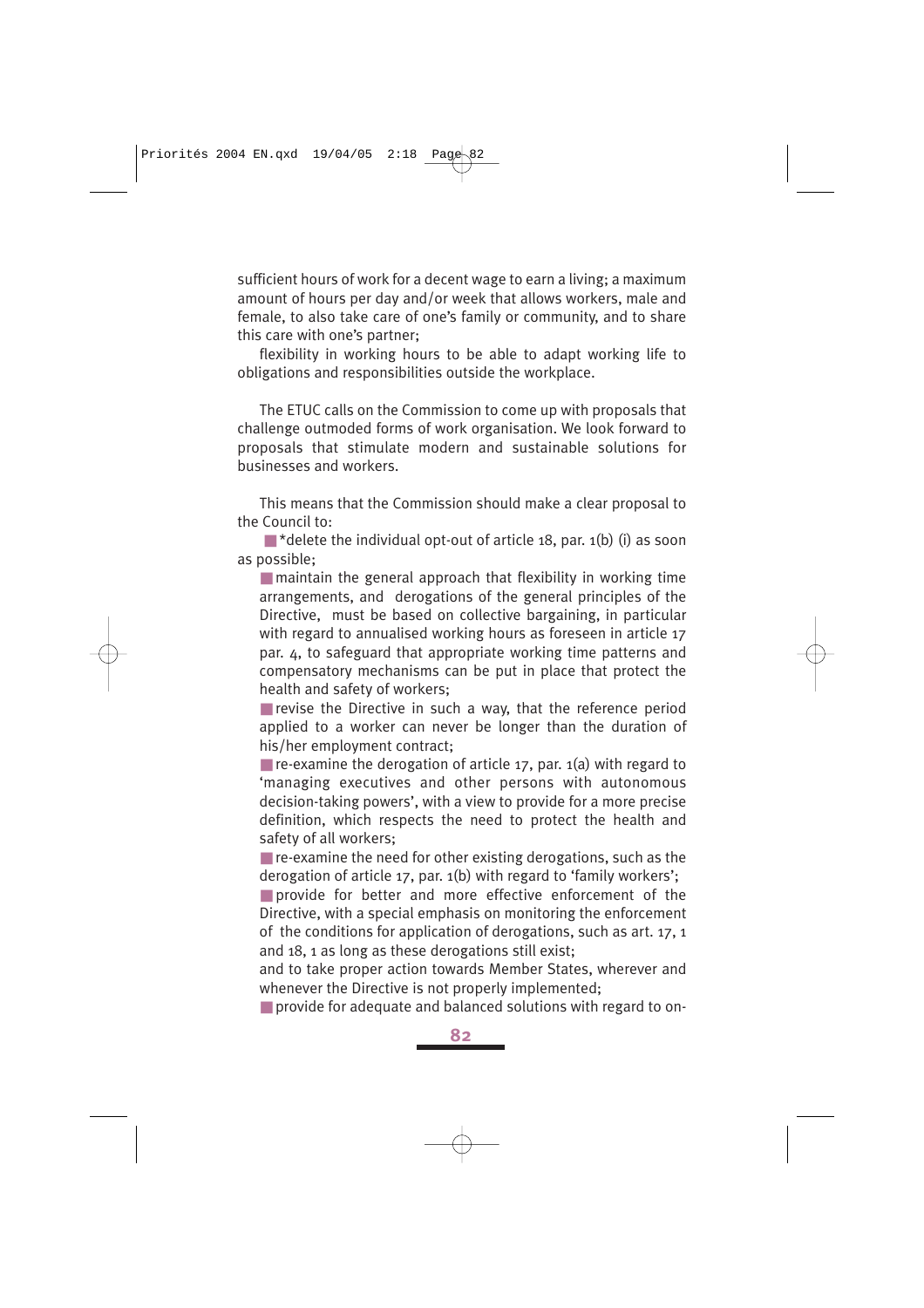call working time, in so far as a proper assessment of the problems arising from the implementation of the EC-judgements leads to the need for adaptation of working time regulations. These solutions could allow for a certain flexibility in applying working time regulations for a certain period of time, when compensatory mechanisms are put in place on the basis of collective bargaining. This also means, that the ETUC is strongly opposed to a more general revision of the definition of working time in the Directive itself.

■ provide for a better and more elaborate framework for discussing the introduction of provisions that enhance the flexibility and choice for workers to adapt the organisation of working time to their needs, especially with regard to the reconciliation of work and family life.

### **ANNEX**

# **Directive 93/104/ EC concerning certain aspects of the organization of working time (Working Time Directive)**

*ETUC's position on the Communication from the Commission of 30-12-2003 concerning the re-examination of this Directive* 

*EXPLANATORY MEMORANDUM*

## **1) LEGAL FRAMEWORK**

*"The completion of the internal market must lead to an improvement in the living and working conditions of workers in the European Community. This process must result from an approximation of these conditions while the improvement is maintained, as regards in partic-*

<sup>5</sup> Community Charter 1989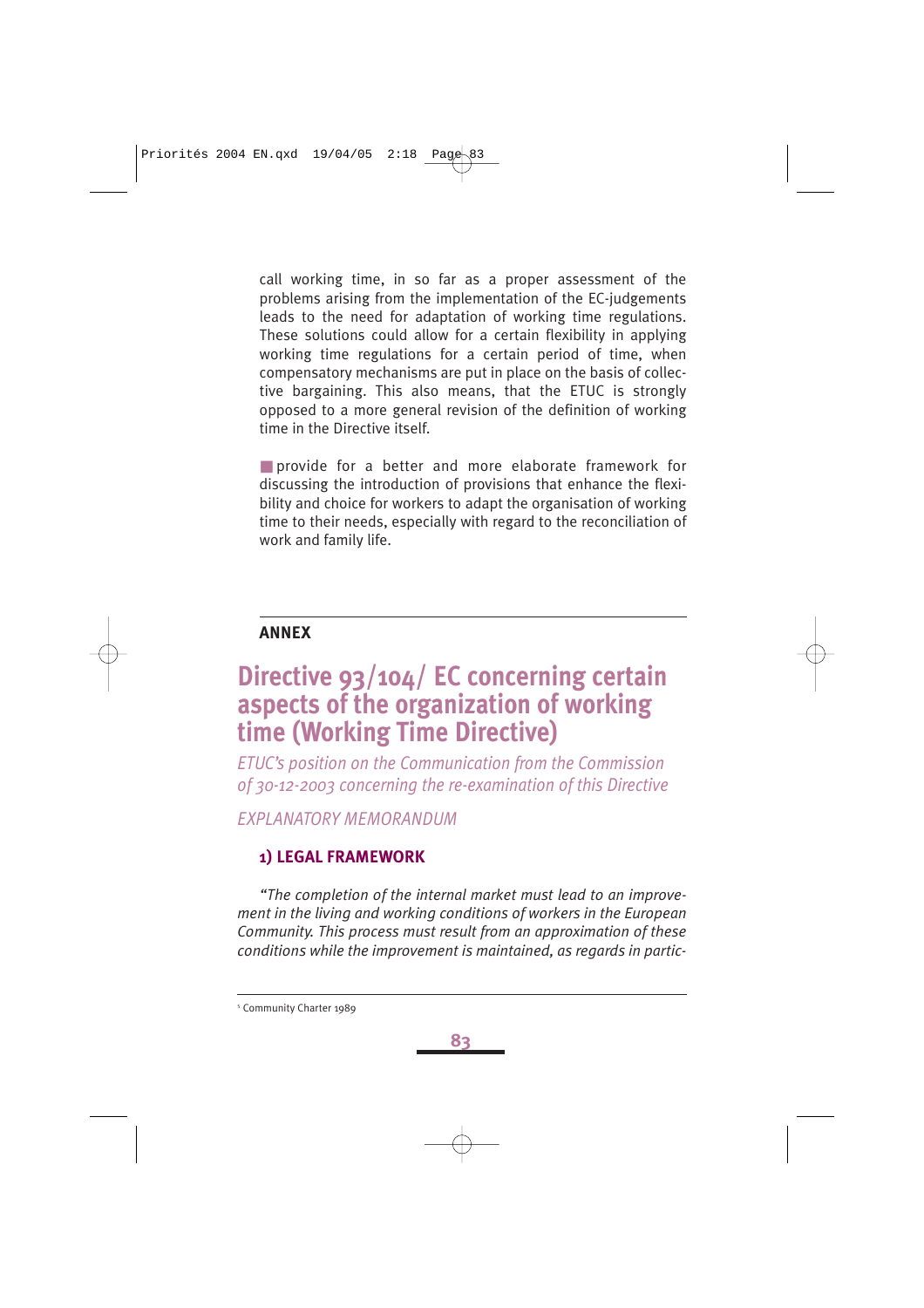*ular the duration and organization of working time." 5*

Limitation and reduction of working time is one of the fundamental issues, which are at the heart of the trade union movement from its very beginning, and continue to be at the centre of our concern until today.

The Working Time Directive refers to the 'principles of the International Labour Organization with regard to the organization of working time, including those relating to night work', which principles have been developed from the very first Convention of the ILO in 1919 onwards, establishing in 1919 the eight hour working day and the 48 hour working week in industry, and since then in most other areas of economic activity.

These issues have also been enshrined as fundamental principles and goals in all the treaties and charters of the Council of Europe and the European Union:

The European Social Charter of 1961, as updated in 1996, speaks in article 2 about the obligation of Member States "to provide for reasonable daily and weekly working hours, *the working week to be progressively reduced* to the extent that the increase of productivity and other relevant factors permit".

The Community Charter of the fundamental social rights of workers of 1989 states in article 7: "the completion of the internal market must lead to an improvement in the living and working conditions of workers in the European Community. This process must result from an *approximation of these conditions while the improvement is maintained,* as regards in particular the duration and organization of working time (…)"; and in article 8 about the right of every worker to a weekly rest period and to annual paid leave, the duration of which must be *progressively harmonized.* 

The Treaty of Nice (2000) explicitly refers back, in article 136, to these rights and obligations, while the Charter of fundamental rights of the EU as adopted at the same time in Nice in article 31 stipulates that *"every worker has the right to limitation of maximum working hours,* to daily and weekly rest periods and to an annual period of paid leave".

The Working time Directive 1993 refers to the Community Charter and the aims of further harmonization and approximation while

**84**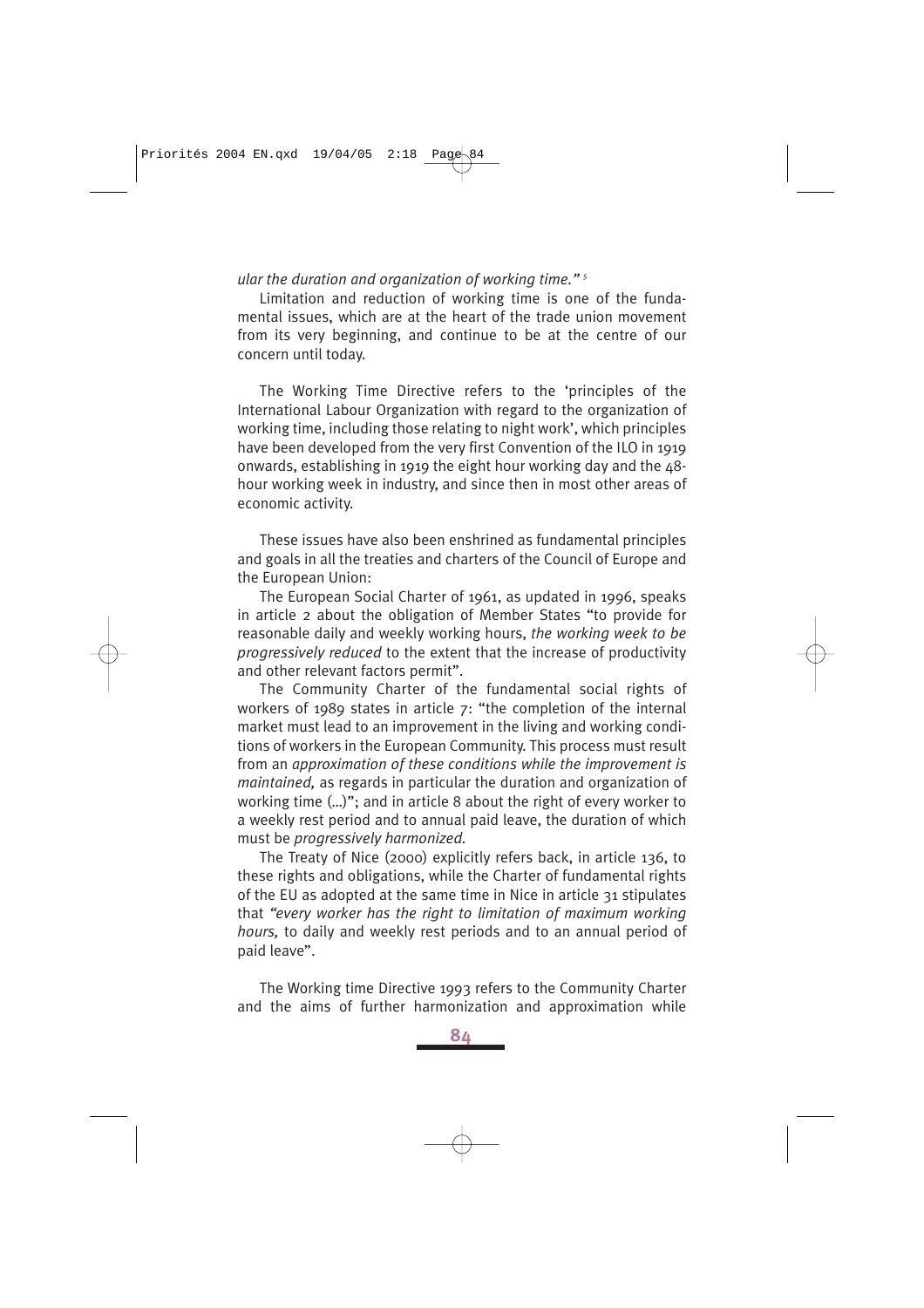improvements shall be maintained, but in addition stipulates, *"the improvement of worker's safety, hygiene and health at work is an objective which should not be subordinated to purely economic considerations".* 

Other important principles, laid down in the preamble, are the need to ensure the health and safety of workers by placing a maximum limit on weekly working hours, a specific limit to night work because of its potential detrimental effects, and the general principle to adapt the work to the worker.

The Directive allows for flexibility in the application of certain provisions,

"whilst ensuring compliance with the principles of protecting the safety and health of the worker", and prescribes, as a general rule, in the event of derogation, that the workers concerned must be given *equivalent compensatory rest periods* (see last paragraphs of the Preamble)".

The ETUC is of the opinion, that the Commission does not give due consideration in its Communication to this legal framework, and its implications for the current re-examination process.

### **2) THE NEED FOR REVISION**

*" Before the expiry of a period of seven years from 23 November 1996, the Council shall, on the basis of a Commission proposal accompanied by an appraisal report, re-examine the provisions of this paragraph and decide what action to take." 6*

The Directive knows two far reaching derogations, that, because of their far reaching nature, are subject to a special re-examination procedure (7 years after implementation): Article 17 par.4, which, in short, allows Member States to extend the reference period for counting the average working week from 6 up to 12 months on the basis of collective agreements, and article 18,1 (b) (i) that provides Member States with the option not to apply article 6 on the maximum

<sup>6</sup> Working time Directive, art. 17,4 and 18,1 (b) (i)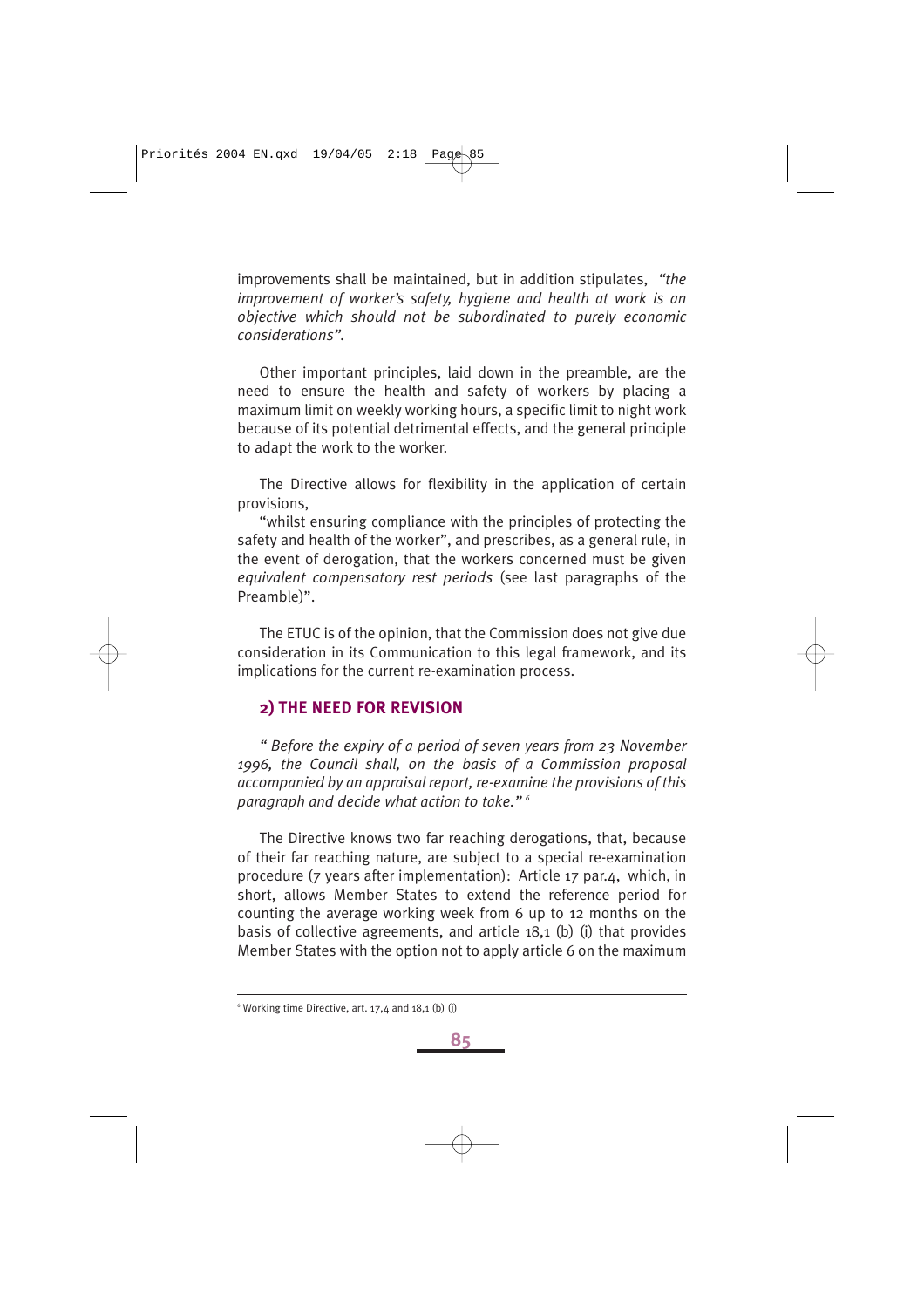average working week of 48 hours, on the basis of voluntary agreement with the worker (the so called individual opt-out).

The Communication of the Commission, issued on 30 December 2003, in its introduction, says to have three aims:

 $\blacksquare$  to evaluate the application of the two provisions subject to review;

 $\blacksquare$  to analyse the impact of recent case law of the ECJ concerning the definition of working time and the qualification of time on call, thereby referring to the SIMAP and Jaeger cases;

 $\blacksquare$  to consult the European Parliament, the Council, the European Economic and Social Committee, the Committee of the regions and the social partners on a possible revision of the text.

At the end of the Communication, the Commission lays down four criteria that should be met by whatever solution is adopted, being:

 $\blacksquare$  to give workers a high level of health and safety protection in respect of working time

 $\blacksquare$  to give firms and Member States more flexibility in the way they manage working time

 $\blacksquare$  to make it easier to reconcile work and family life

■ to avoid imposing unreasonable constraints on firms, particularly small and medium sized businesses.

The Commission asks from the addressees of this Communication to express their opinion on the need to revise the current text or introduce other initiatives, not necessarily legislative, and points at five main issues to be addressed:

1) reference periods

2) the Court of Justice's interpretation of the concept of working time

3) the conditions of application of article 18, 1 (b) (i) (opt out)

4) measures aiming at improving the reconciliation between work and family life

5) whether an interrelated approach to these issues would allow for a balanced solution capable of meeting the criteria set above.

According to part three of the Communication, it 'seeks to launch a wide-ranging consultation process capable of resulting in a possible amendment of the Directive'.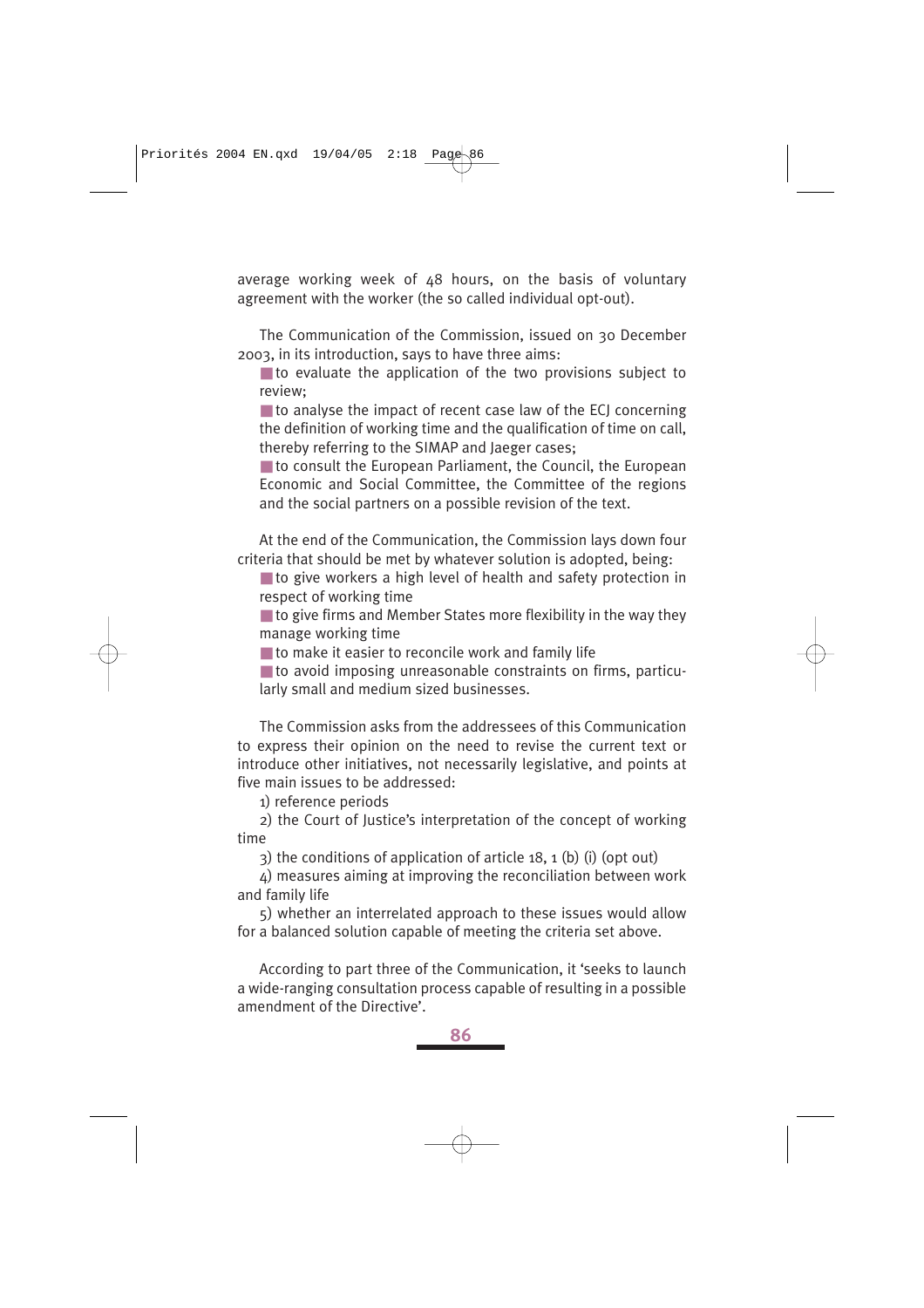As regards the European social partners, the Communication 'constitutes the consultation provided for in Article 138 (2) of the Treaty (first phase of the consultation process).'

In order ' to involve interested organisations at national level', the Communication will be made available on the Internet. All interested organisations can send their comments and suggestions by e-mail to the Commission, who will conduct a detailed examination of the contributions received, and following this examination will draw the necessary conclusions.

It should be noted, that the Directive is subject to general evaluation every five years, on the basis of a report on the application to be made by the Commission. The Communication of the Commission of 30 December 2003 has therefore a limited scope. This means also, that there is no reason or ground to discuss or review in this stage the basic principles and provisions of the Directive.

However, there is the legal obligation, according to the Directive, to 're-examine the provisions' of article  $17,4$  and article  $18, 1(b)(i)$ 'and decide what action to take'.

In this respect, the ETUC is very disappointed that the Commission has come up with such a poorly documented text, and only presents a vague list of options to the addressees of the Communication, while in the list of 'main issues' to be addressed even the major point of the continuation or deletion of the individual opt-out is totally absent.

## **3) AIMS AND CRITERIA FOR REVISION**

*" Whereas article 118a of the Treaty provides that the Council shall adopt, by means of directives, minimum requirements for encouraging improvements, especially in the working environment, to ensure a better level of protection of the safety and health of workers." 7*

The Directive should be considered as an important part of the social acquis of the European Union. According to the relevant texts of the Treaty and the Directive itself, the Directive is a first step in the further harmonization and approximation of the working conditions of workers as regards in particular the duration and organization of

<sup>7</sup> Working time directive, preamble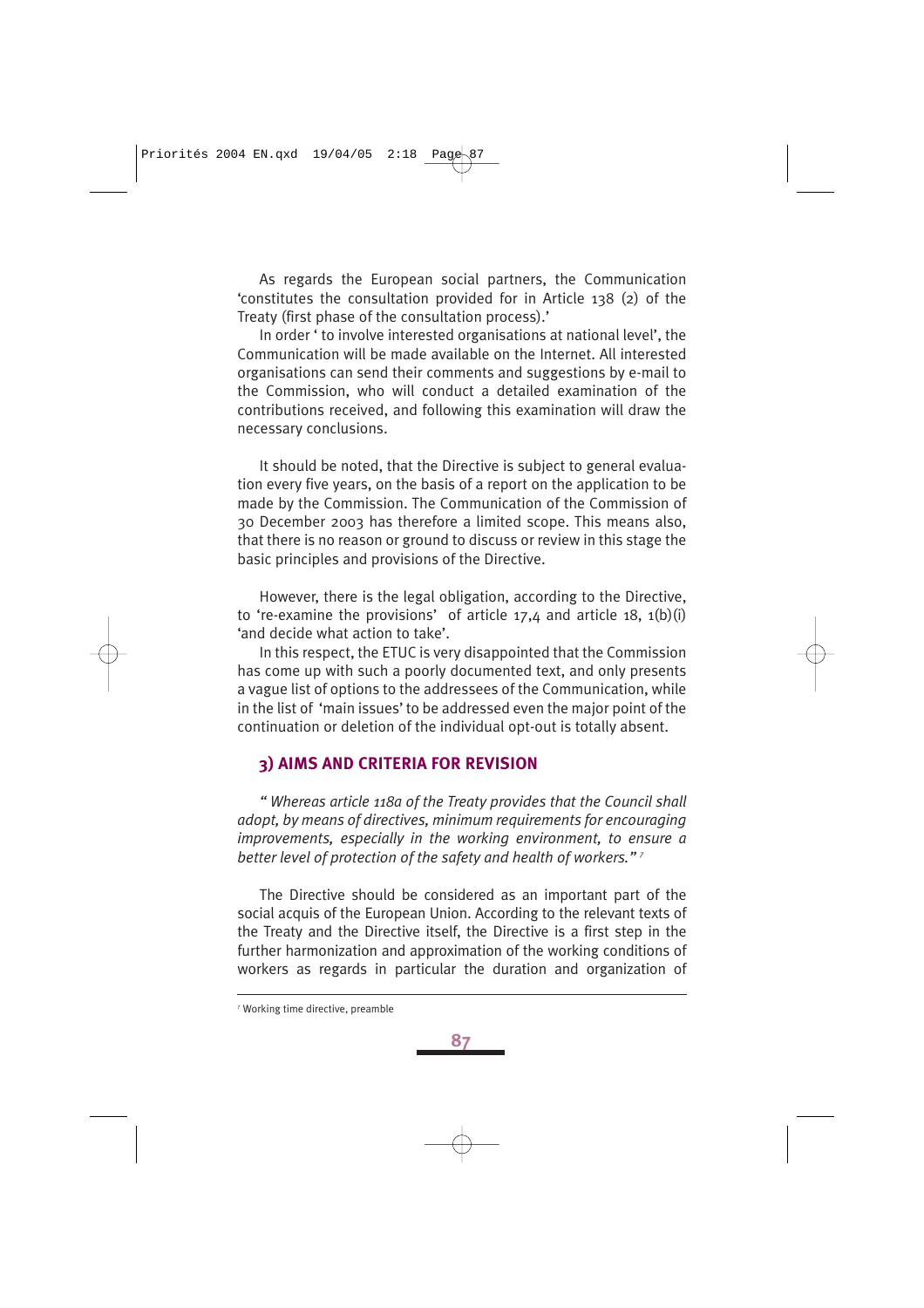working time.

This would mean, in legal terms, that further steps with regard to the issue of working time regulation, need to be taken within the framework of 'progressive harmonization, while maintaining the improvements made'.

This would also mean, in the view of the ETUC, that the Commission cannot lawfully propose that solutions with regard to the issue of working time should meet the criterion, that these would need to give **more flexibility** to firms and Member States in the way they manage working time.

There are more reasons to put some doubts on the criteria as proposed by the Commission.

The legal basis of the Directive was Article 118a (now article 137): 'to ensure a better level of protection of the safety and health of workers'.

This means, in the view of the ETUC, that the Commission cannot lawfully seek to balance

health and safety protection against other criteria, such as mentioned in the final paragraphs of the Communication.

Health and safety protection is the sole valid criterion, and only factors bearing on health and safety are relevant to the revision of the Directive. The Directive even states that 'the improvement of workers' safety and health at work is an objective, which should not be subordinated to purely economic considerations'.

The only 'condition' that is explicitly mentioned in Article 118a (now 137) is, that the Directive 'should avoid imposing administrative, financial and legal constraints that would hold back the creation and development of small and medium enterprises.'

It should be noted, that the Commission in its Communication speaks about the need 'to avoid **constraints on firms**, particularly small and medium sized enterprises', which is a much wider ranging text.

Therefore, it is in the view of the ETUC a legal error to seek with regard to a possible revision 'a balanced solution capable of meeting all these criteria'. Using other criteria than the protection of health and safety puts the legality of any revision of the Working time Directive at risk, and should be avoided.

Of course, this does not mean that other important issues that have a political, economic or social link with the organisation of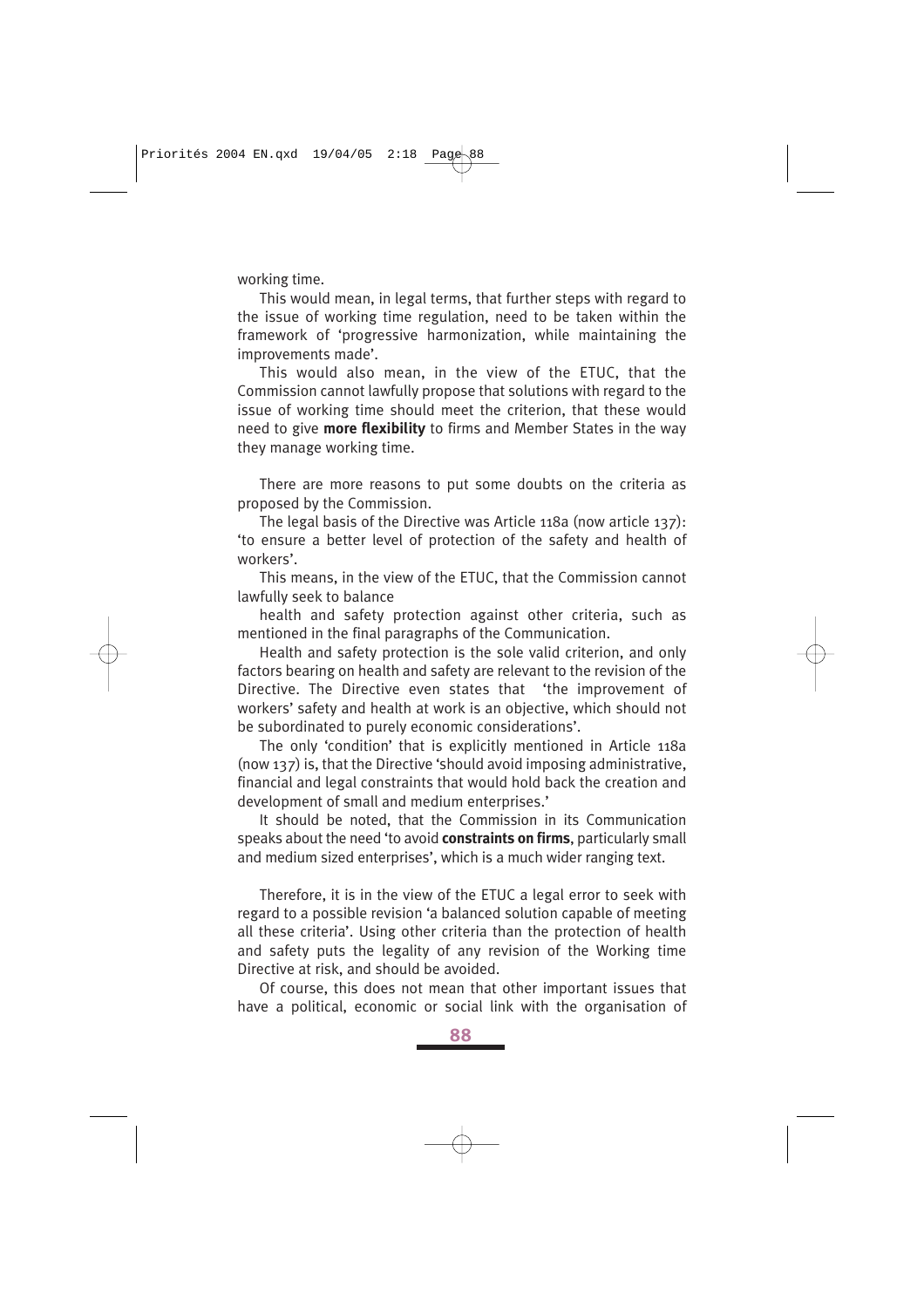working time cannot not be put on the agenda of the European Institutions, or could not be taken on board in discussions or negotiations by the Social Partners on the European level.

These issues however will need to be carefully assessed, also in terms of the legal bases to act upon.

A special case is the issue of 'reconciliation of work and family life'. Also this issue – however important also according to the ETUC (see also par. 10 below) - can only be a criterion that must be met with regard to the revision of the Directive, in so far as the issue has a bearing on the health and safety of the worker concerned. This may be the case in so far as the health and/or social and psychological wellbeing of the worker is negatively influenced by continuous problems in coping with the combination of work and family obligations (see wide definition of ECJ of 'health and safety', to include social and psychological aspects, Case C-84/94, UK v. Council –1996, ECR I-5755).

In this respect, it is important to draw attention to the very elaborate recent research report on the effects of working long hours, published by the UK Department of Trade and Industry.<sup>8</sup> One of the conclusions of chapter 9 is, that "long hours working seems to have a particularly negative effect on women's health and mental well-being. Women who work long hours are much more likely than their counterparts working shorter hours to report poor health." The findings indicate a relationship with the fact that most women, working long hours, still are the ones that have the main responsibility at home for household functions. The chapter draws as final conclusion, that "overall, the findings suggest that long hours working puts women under greater amounts of pressure and has a greater negative impact on their health, well-being and satisfaction with life, than it does for men"

### **4) REFERENCE PERIODS**

*"Whereas (…) it appears desirable to provide for flexibility in the application of certain provisions of this Directive, whilst ensuring compliance with the principles of protecting the safety and health of*

<sup>8</sup> Working long hours: a review of the evidence. Volume 1 – Main report. J.Kodz et al. The Institute for Employment Studies, published by the DTI in November 2003, pages 220 –242

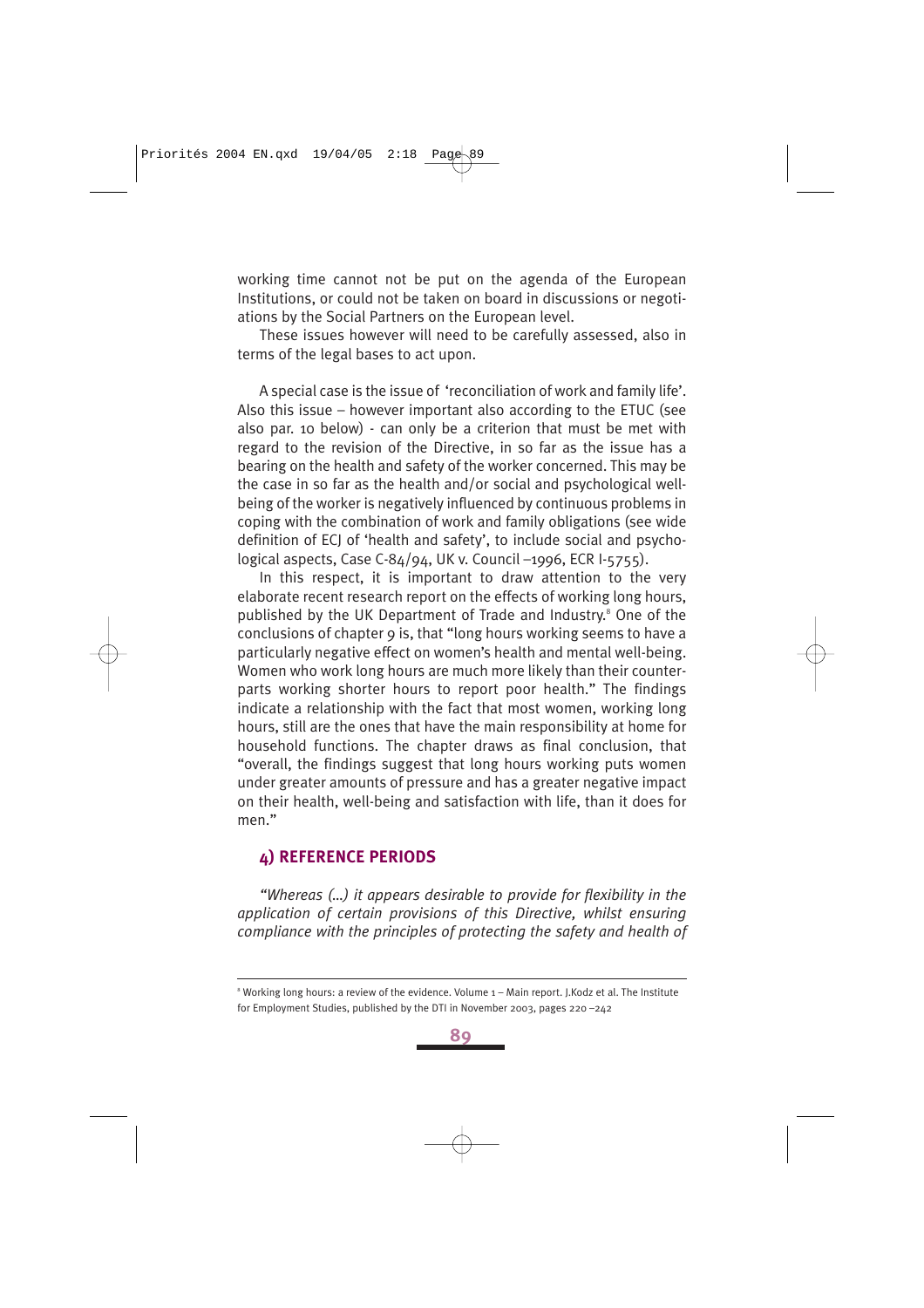*workers.* 

(…) whereas, as a general rule, in the event of a derogation, the workers concerned must be given equivalent compensatory rest periods." <sup>9</sup>

The Directive has a quite complicated structure with regard to the 48-hour working week, to provide for various forms of flexibility.

 $\blacksquare$  article 6 regulates an average working time, including overtime of maximum 48 hours for each seven day period;

■ article 16 allows Member States to lay down a reference period of maximum four months;

■ article 17, par. 2 allows for a derogation of this maximum reference period (nb: **not** of the 48 hours per se) by law or collective agreement with regard to a whole range of specific groups, such as health care workers or security guards, but up to maximum 6 months

■ article 17, par. 3 allows for a more general derogation of the maximum reference period by collective agreement or 'other agreement between the two sides of industry' , but up to maximum 6 months

■ article 17, par. 4 gives Member States the option ' to allow, for objective or technical reasons or reasons concerning the organization of work' collective agreements to set reference periods of maximum 12 months (= so called annualised working hours).

It is important to note, that the derogations of article 17, par 2 and 3 are both only allowed, if the workers concerned are afforded equivalent periods of compensatory rest, or that, in exceptional cases where such equivalent rest is not possible, appropriate protection is afforded.

In case of the derogation of article 17, par. 4 however, there is only the need to 'compliance with the general principles relating to the protection of the safety and health of workers'. In the context of this very complicated structure, in which the daily practice of workers' protections is very much shaped and changed by the doings of social partners at various levels of bargaining, it is of particular importance to evaluate the impact of the Directive as implemented on all these

<sup>9</sup> Working time directive, last two paragraphs of preamble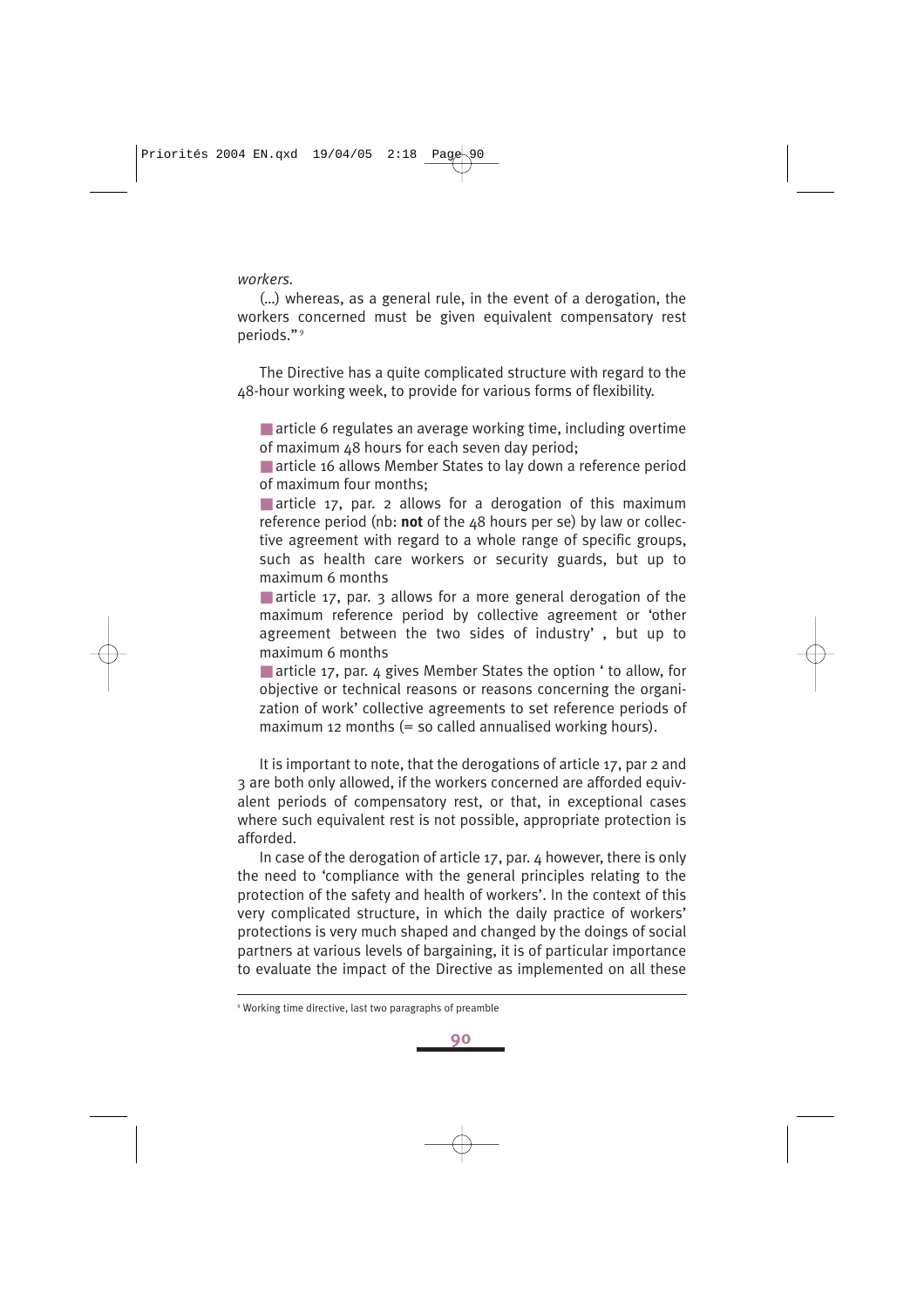levels, especially with a view to assess if workers receive the protection of their health and safety that should be afforded to them in cases in which there have been extended reference periods, and in particular in the case of annualised working hours on the basis of article 17 par. 4.

It is therefore very disappointing, that the Commission has not been able to come up with any thorough assessment of the realities in the various Member States and in various sectors.

The Communication does not make reference to any research on the issue, nor on any other relevant material. This means, in the view of the ETUC, that it is impossible to judge – on the basis of the Communication – the actual use of the derogation, or the needs of businesses and workers, or the risks and dangers with regard to annualised working hours.

The ETUC has consulted its affiliates on the use of the derogation, and asked their opinions about its continuation.

Several unions have mentioned the dangers in extending the reference periods for the counting of the average working week beyond 4 months, stating that 4 months gives already a lot of flexibility.

They point at the fact, that the Directive itself does not give any additional protection in the possibilities for extending a reference period (for instance no absolute maximum to the amount of hours per seven day period, except the minimum regulations on daily and weekly rest), so theoretically it would be possible to put a full time working week of average 48 hours on annualized basis in half a year of seasonal work, which could lead to unacceptable lengthy hours for a long and uninterrupted period of time!

This is a very important reason to ensure that, wherever long reference periods are considered, these are provided for in the context of procedural guarantees and the countervailing power of collective bargaining, which ensures that compensatory mechanisms are put in place.

The ETUC and its affiliates therefore strongly oppose any development in the direction of dropping these safeguards with regard to the extension of reference periods.

Furthermore, some unions have reported about abusive practices, in which workers - employed on the basis of fixed term contracts – were confronted with the application of a reference period that far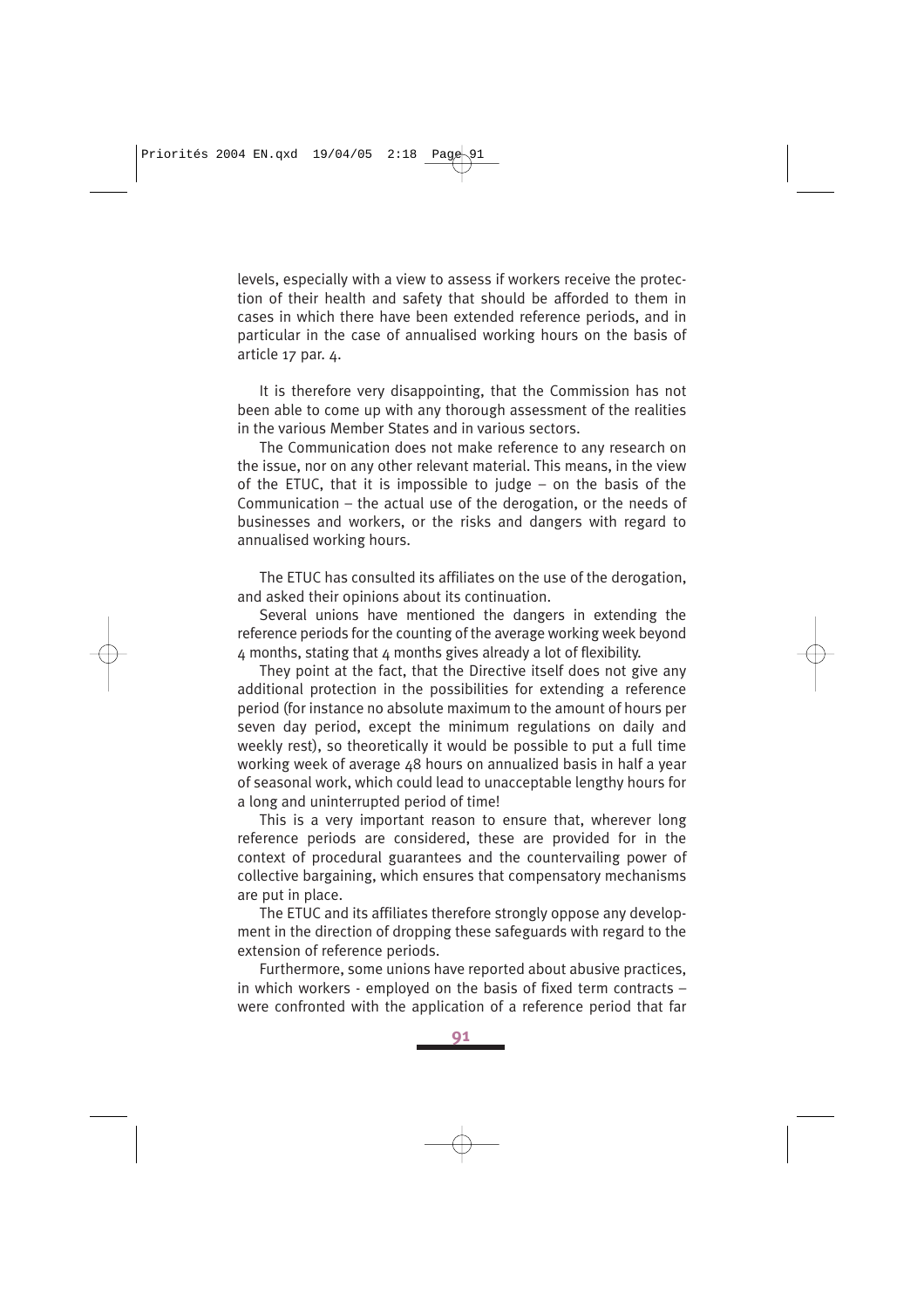exceeded the duration of their contract. This practice should be tackled by revising the Directive in such a way, that the reference period applied to a worker can never be longer than the duration of his/her employment contract.

Extending the reference period by collective bargaining.

In this regard, it must be said, that the Communication of the Commission sends confusing messages: the only issue that the Commission is mentioning in this respect, is the fact that 'Member States are not all in the same situation with regard to the possibility of extending the reference period', because the coverage of collective bargaining varies per Member State, and is especially low for the UK.

In indirect wordings, the Commission herewith seems to suggest, that there could be a case to argue for dropping the need for collective bargaining to arrive at annualised hours, thereby suggesting that there should be a basic right for all employers to arrive at the same flexibility results with regard to working time, without having to comply to whatever safeguards.

The ETUC wants to draw attention to the fact that the introduction of the method of 'derogation by collective agreement' was a flexibility measure, meant for situations in which there is an initial clear need for legislative protection of workers, but it is considered to be helpful for both management and labour to be allowed a certain room to negotiate 'made-to-measure' solutions, provided there is a countervailing power on the side of the worker to ensure that the outcome is balanced and provides the worker with adequate protection.

So, the choice is either protection by legislative regulation, in which case the protection is provided in the details of the regulation itself, or protection by collectively agreed regulation in which case the protection is more in the method used, namely collective bargaining.

In all countries, in which collective bargaining is not covering 100 percent of the working population, there is a difference in outcome for employers covered by collective agreement and those not covered by collective agreement. All enterprises have the freedom to enter into collective bargaining, or to abstain from that.

If UK employers prefer not to bargain about flexibility needs, but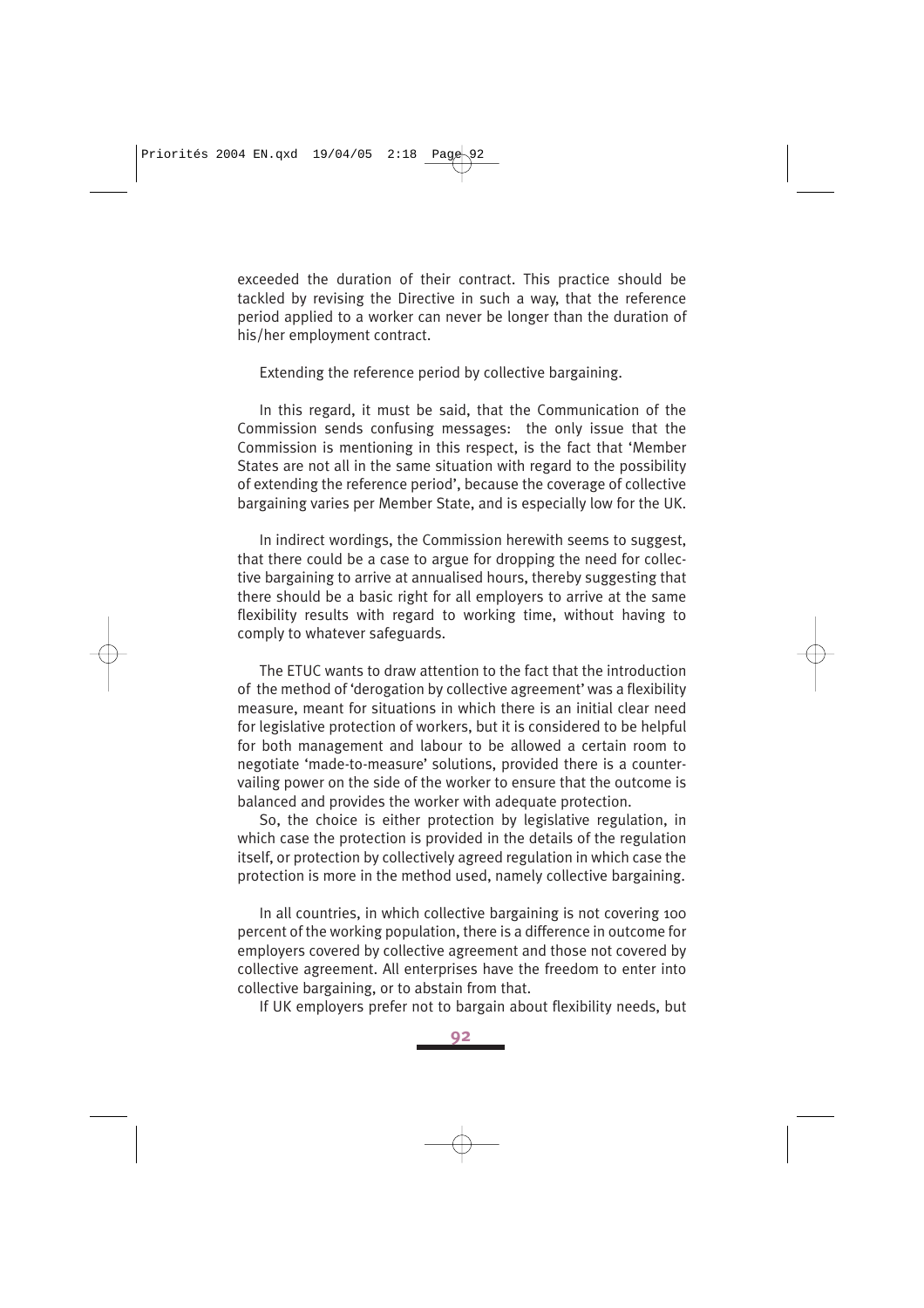want them for free – as they have done until now by fiercely claiming the perpetuation of the individual opt out (see below) - they may find themselves at odds with the rest of Europe.

The European Treaty explicitly obliges the Community and Member States to promote dialogue between management and labour at all levels (article 136 and 138).

It is therefore very much part of the European model, to promote flexibility in regulation by allowing social partners at various levels to provide for alternative forms of protection by collective bargaining.

### **5) THE OPT OUT**

*"There was no sign that the extent of sustained long hours working was systematically associated with the business or financial needs of workplaces. (…)* 

*There was a strong management consensus that sustained long hours working were undesirable and should be avoided or reduced, wherever possible. (…)*

*It is apparent that the opt-out is widely used, (…) mainly as a precautionary measure by employers." 10*

A major part of the Communication of the Commission is dedicated to the use of article 18, par. 1 (b) (i), the so called opt out.

The amount of space used however is in the view of the ETUC not equivalent to the quality of the material and arguments presented.

In this regard, the ETUC wants to draw attention to the following points:

■ Originally, this clause was negotiated by the UK government when the Directive came about, and until recently only the UK made use of the possibility offered by article 18, to not apply article 6 on the maximum average working week of 48 hours in case of voluntary agreement with the individual worker.

■ With regard to the use of the opt out in the UK, the Communication refers to several government reports, and material by the CBI, but does not make any reference to relevant

<sup>&</sup>lt;sup>10</sup> "The business context to working long hours", Employment relations research series no 23, Research by Warwick Institute for Employment Research, published by the Department of Trade and Industry UK, November 2003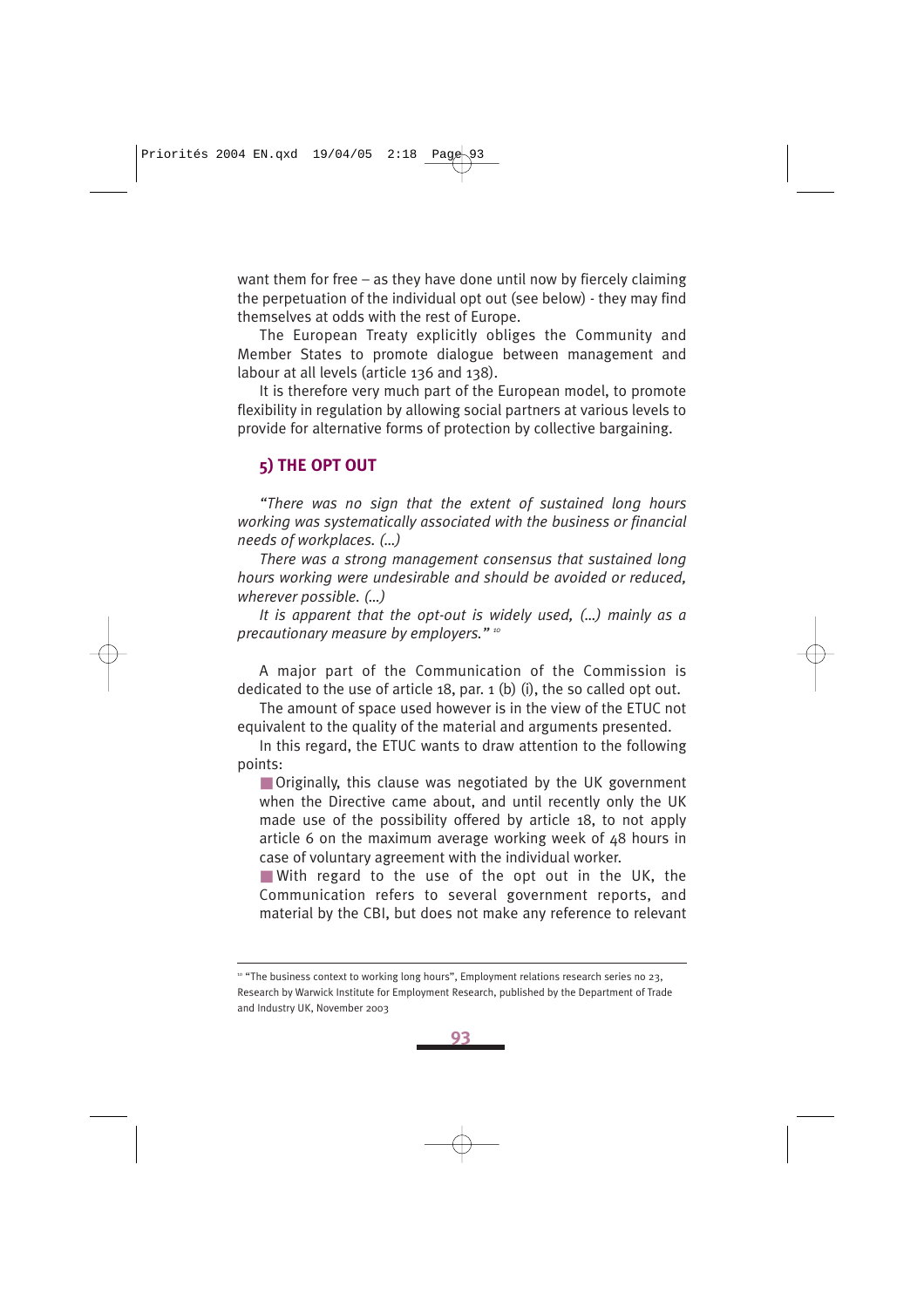TUC-opinions and research, nor to other sources that provide for a genuine picture of workers' concerns, thereby creating at least the image of being prejudicial to workers and trade union views on the matter;

■ This image is strengthened by the suggestive presentation of 'reasons for use of the opt out', that are presented as if there are no counter-arguments to be made on each of them;

■ With regard to the health and safety effects of the opt out, the Communication makes contradictory remarks. On the one hand it is stated, that there is a clear link between long hours and harmful effects on the health and safety of workers (which in the opinion of the ETUC is the legal basis for the existence of the Working time Directive anyway, and therefore does not need to be established again!). On the other hand it is said that the effect of the opt out on the health and safety cannot be judged, because of lacking data. However, where the opt out has led to long working hours beyond the average of 48 hours, there is a case for at least suspecting negative effects on the health and safety of workers, unless adequate compensatory mechanisms have been proved to be in place.

■ In this regard, however, the Communication shows clearly the unwillingness of the Commission to act: even though the Commission has found the UK in open violation of the minimum conditions for the use of the opt out – about the keeping of records, the impossibility to monitor compliance, etc - the Communication expresses only some wonder about how this can be possible………

■ Paragraph 2.2.1.2 on legal evaluation ends by saying " In fact, the way the Directive is transposed into national law, it could in practice prevent the workers in question from benefiting from certain rights laid down in the Directive, which was evidently not the intention of the Community legislature." Full stop. No conclusion on further action. No infringement procedure. Not even the conclusion, that the opt-out has shown not to be applicable in a way that sufficiently protects the health and safety of workers, and therefore should be deleted as soon as possible……

■ At the end of the Communication only the very soft and careful question is put if everybody would please give his opinion on the conditions of application of the opt out.

The opinion of the ETUC can be no surprise.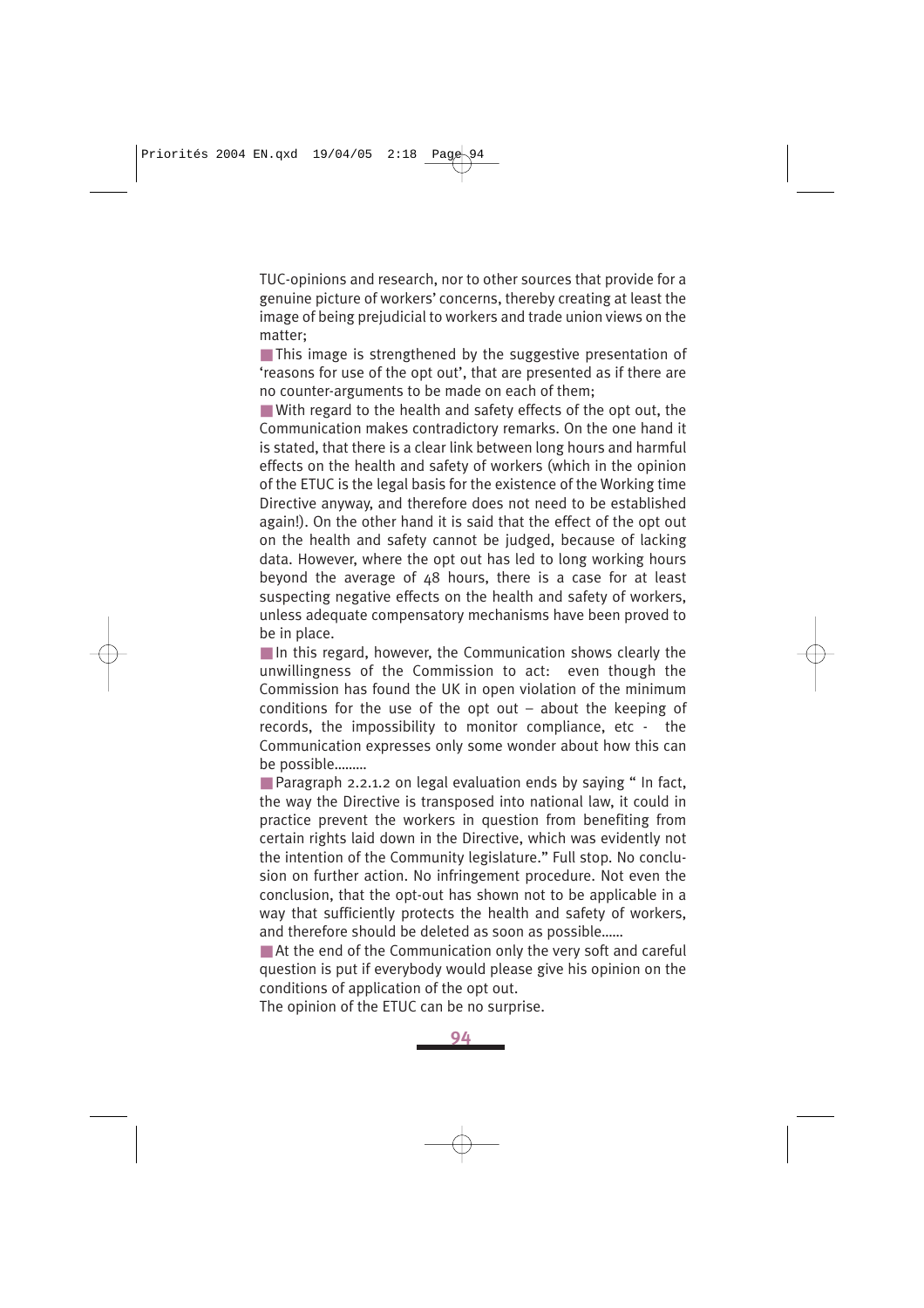The ETUC has always been strongly opposed to the option for Member States to opt out of the already very flexible framework of protective measures as provided for in the Working time Directive.

The option for Member States not to apply article 6 (average 48 hours) at all, when the individual worker agrees, allows for the effect of unlimited extension of working hours, only balanced by the vague obligation 'to respect the general principles of the safety and health of workers'.

In our view, the individual opt-out as such is in strong contradiction to the aims and provisions of the Working time Directive itself, and the basic principles regarding the protection of health and safety!

In the UK, where the individual opt out has been widely used by employers, research by the government, universities and trade unions has shown that the opt-out, rather than providing the UK with the possibility to gradually adapt its long hours culture to the prevailing average in the rest of the EU, has given employers in the UK a 'lazy' way out:

Four million workers work more than 48 hours per week on average, which are 700.000 more than in 1992 when the Directive did not yet apply! (Labour Force Survey, UK). Only one in three people at work know that there is a 48 hour average working week limit; the law is widely abused, one in three of those who have signed an opt-out say they were given no choice; and nearly two out of three people who say they work regularly more than 48 hours a week say they have not been asked to opt out of the working time regulations.

There is a lot of evidence suggesting that the opt-out, far from being necessary for British business, has exacerbated problems of low productivity and management incompetence, reducing the incentive for employers to modernise working practices.

Interestingly enough, a recent research-report by the Warwick Institute for Employment Research, published by the Department of Trade and Industry of the British Government, confirms these conclusions $11$ :

■ two groups of workers are mainly working sustained long

<sup>11</sup> "The business context to working long hours", Employment relations research series no 23, Research by Warwick Institute for Employment Research, published by the Department of Trade and Industry UK, November 2003

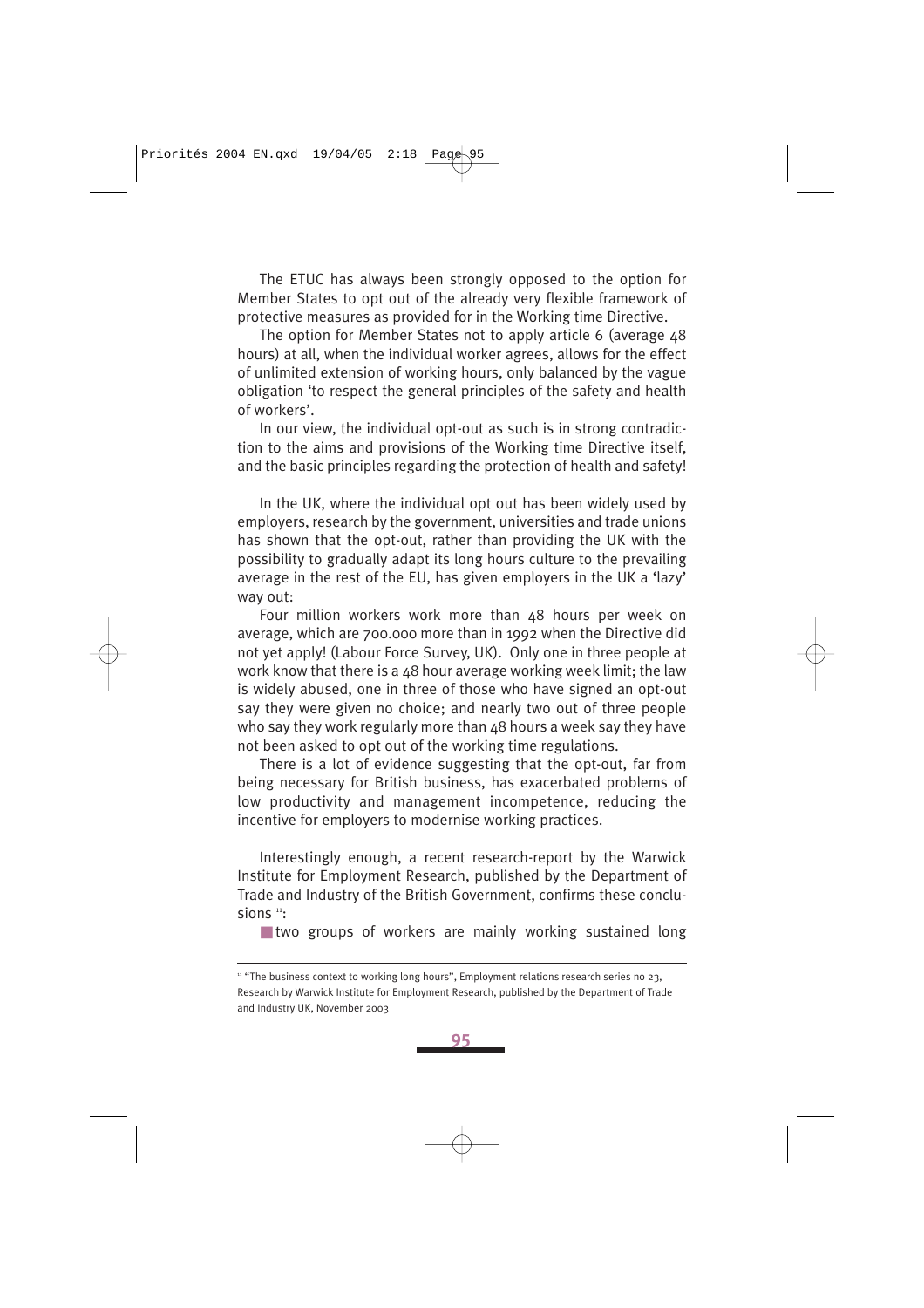hours, and many of them have signed an opt-out agreement: senior managers and professionals on one hand, and manual workers on the other hand;

■ for the managers and professionals, long hours are mostly related to the culture of the workplace and presenteeism, combined with the expectation that the investment in the job would carry the promise of increased future rewards;

■ for the manual workers, long hours frequently reflect institutionalised overtime, i.e. a situation in which overtime working for extra pay has become so normal that working overtime has become an important element in their overall pay; this has created often a vicious circle, in which low hourly rates of pay produce a need to work overtime hours, which in turn leads to low productivity per hour worked;

■ although these are initial barriers to change, the report points at evidence that resistance from unions and workforce to the execution of changes were encountered only in a minority of cases; however, there was stronger opposition when reducing working hours was proposed as a method to reduce labour costs; the report points at ample evidence, that employees are much more likely to accept changes to working practices if they are consulted about them and have an opportunity to be involved in their introduction;

■ moreover, increasingly personnel managers in British firms are of the opinion that working excessively long hours was a 'bad practice', being neither good for business nor for the individual employee;

■ The needs of the business and the workload, although often mentioned to be the most common barrier to reducing working hours, turned out to be not the real reasons for long hours. There was no sign that the extent of sustained long hours working was systematically associated with the business or financial needs of workplaces.

The report ends by stating "It is apparent that the opt-out has been widely used (….), mainly as a precautionary measure by employers. (…) The opt-out provides a comfort zone for employers who had staff regularly working additional working hours, lest that practice should stray into becoming sustained long hours above the weekly working time limits of the Working Time Regulations."

More can be said about the issue, and more reports cited.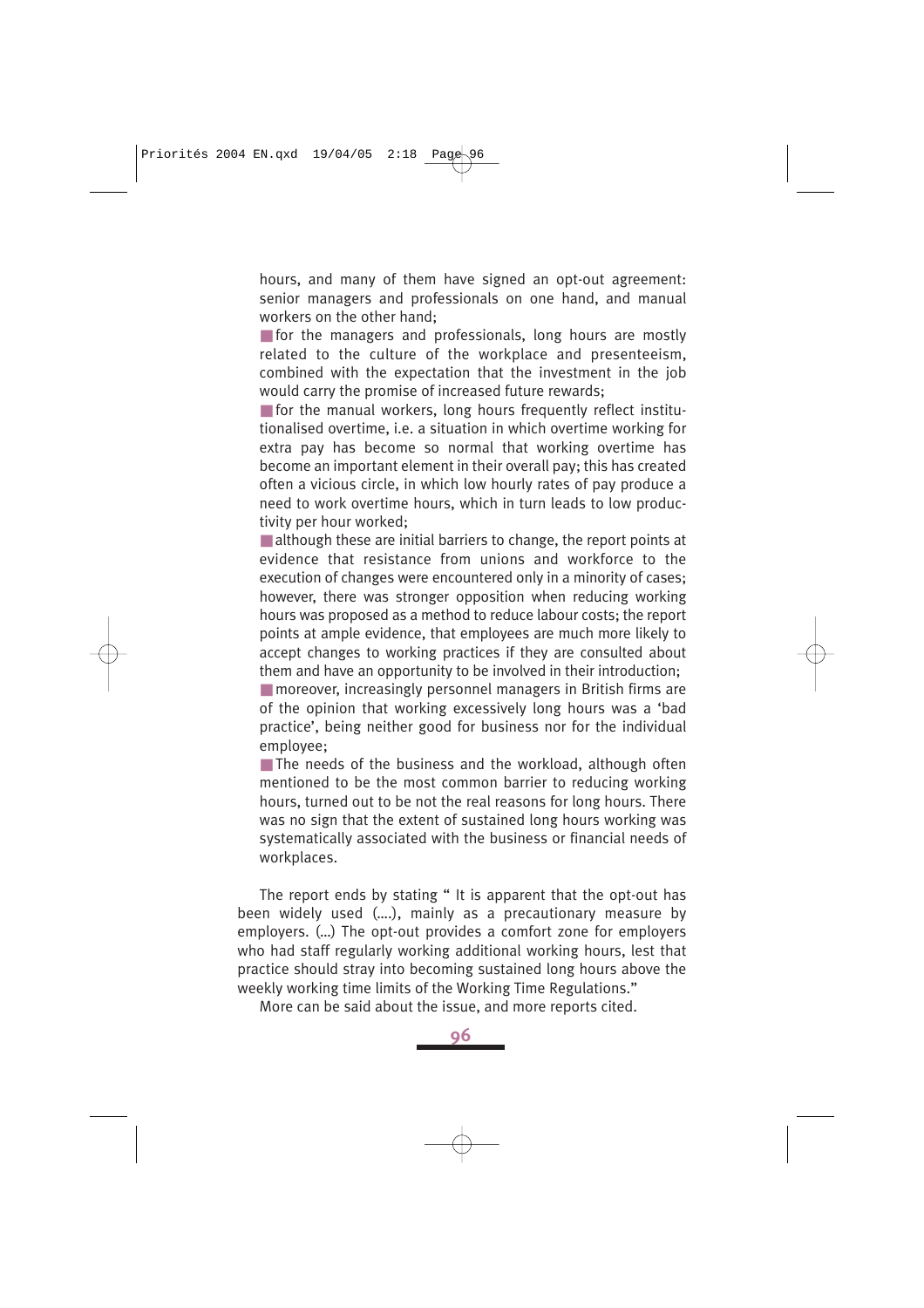The ETUC has chosen to put forward especially these references, because they confirm the basic criticism of the ETUC on the existence of the opt-out.

Discussing the arguments pro and contra of the opt-out is not discussing free choice of workers, or any other ideological debate. It is about level playing fields for enterprises all over Europe, and about basic protection of workers against health and safety hazards that should not be subject to unfair competition between enterprises or Member States.

Why do employers in most Member States of the EU have to apply strict working time regulations and sit at the negotiating table with unions to provide for negotiated flexibility, if and when at the same time employers in the UK can avail themselves of a situation in which no rules apply?

The answer by the EU and its institutions should be: this situation is unacceptable and has to end as soon as possible.

The ETUC therefore welcomes very strongly the recent report on the revision of the Working time Directive, as adopted by a great majority of the European Parliament, in which the Parliament "calls for the revision, with a view to the phasing-out, as soon as possible, of the individual opt-out", and in the meantime calls on the Commission "to identify practical ways of tackling potential or actual abuses of the opt-out provision, including seeking views on how to best strengthen the voluntary nature of the opt-out." 12

### **6) ON-CALL WORK AND THE DEFINITION OF WORKING TIME (SIMAP AND JAEGER)**

*" (…) the objective of the Directive is to ensure the health and safety of workers. The Court notes that (…) to exclude duty on-call from working time if physical presence is required would seriously undermine that objective." 13*

So, there are many good reasons for the Commission to now decide to put an end to the individual opt-out.

<sup>&</sup>lt;sup>12</sup> EP-resolution on the organisation of working time (2003/2165 INI), point 15

<sup>&</sup>lt;sup>13</sup> Iudgement of the Court in the Simap case, 3 Oct. 2000, C-303/98, point 49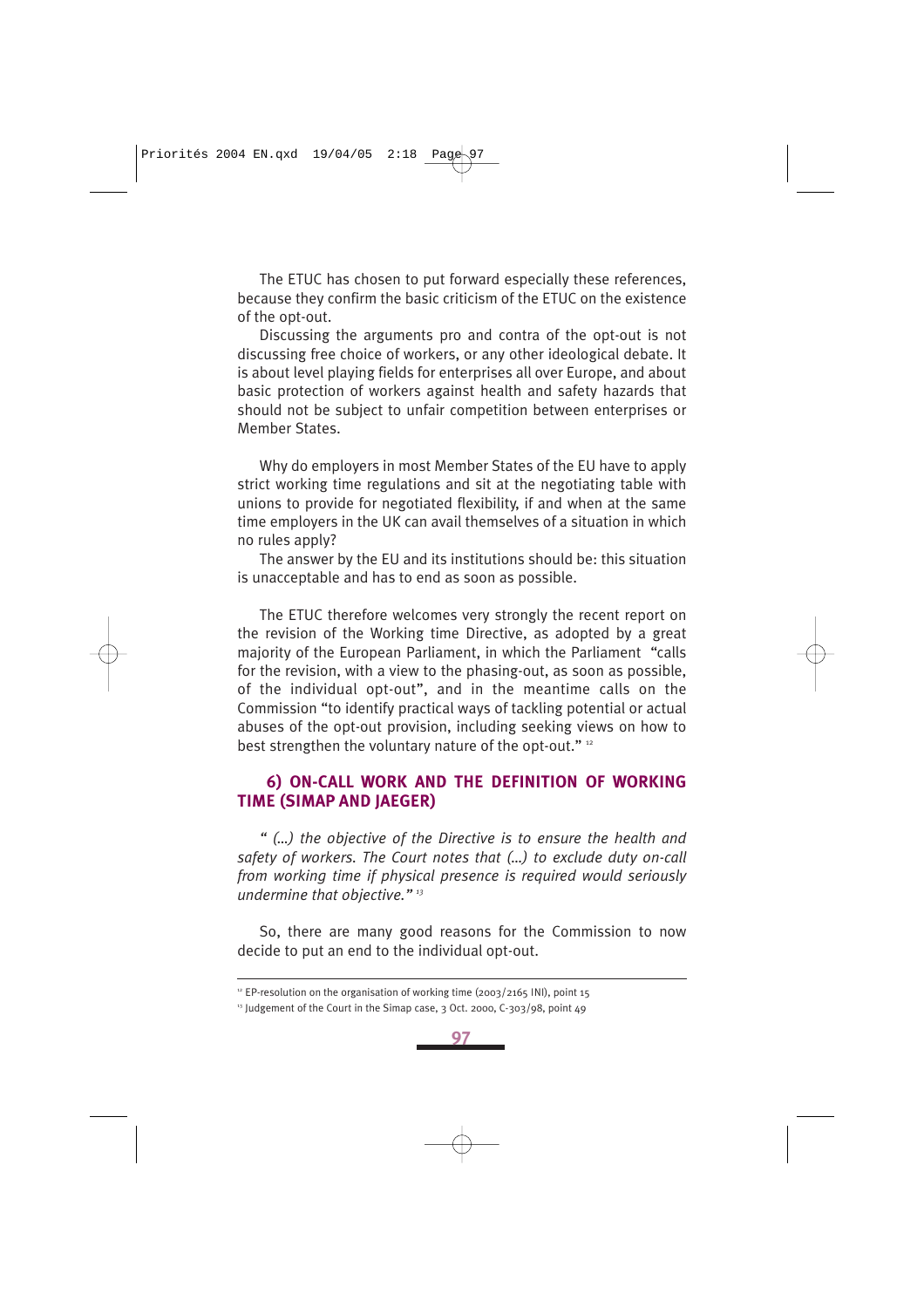However, two recent judgments of the European Court of Justice appear to have created some difficulties in several Member States. In principle, these decisions have clarified the definition of working time, deciding that time spent 'on-call' (for instance by doctors being available for urgent cases in hospitals at night) is to be counted as working time if the time is spent at the workplace, regardless of the question if the worker has actually been engaged in professional activities.

These judgments in general have been welcomed by trade unions, because they confirm the basic principle that hours that are not at the free disposal of the worker because of working duties should be considered to be working time. But at the same time, there are signals that several Member States are experiencing or foreseeing acute problems in their healthcare sectors and some other sectors, if they have to apply these Court judgments. And there are some Member States, even those who on grounds of principle have never been in favour of the individual opt-out, that all of a sudden are re-thinking the need to delete article 18, 1 (b) (i) because they might need this provision in the Directive to tackle their problems with regard to oncall work. In the Communication, reference is made to changes in legislation in France, Germany, Netherlands and Spain with a view to adapt to the ECJ-judgements and incorporating some form of opt-out (mostly restricted to the health sector). Only in Luxemburg recently an opt-out arrangement was introduced for the hotel and catering sector.

Even though it should be stressed, that these opt out arrangements are only limited to specific professions and situations, and are not meant to be implemented as wide ranging as in the UK, the ETUC is very concerned about these developments.

While we appreciate the difficulties in several Member States, we do not believe that a simple introduction of the opt-out is the right way to solve these problems.

First of all, the ETUC is of the opinion that in this stage it is impossible to judge the situation in the various Member States and sectors concerned, as the Communication of the Commission lacking any detailed information.

Reference is made to the fact, that an impact assessment of the Court cases has still to be carried out both at national and at Community level. At the same time, panic stories by Member States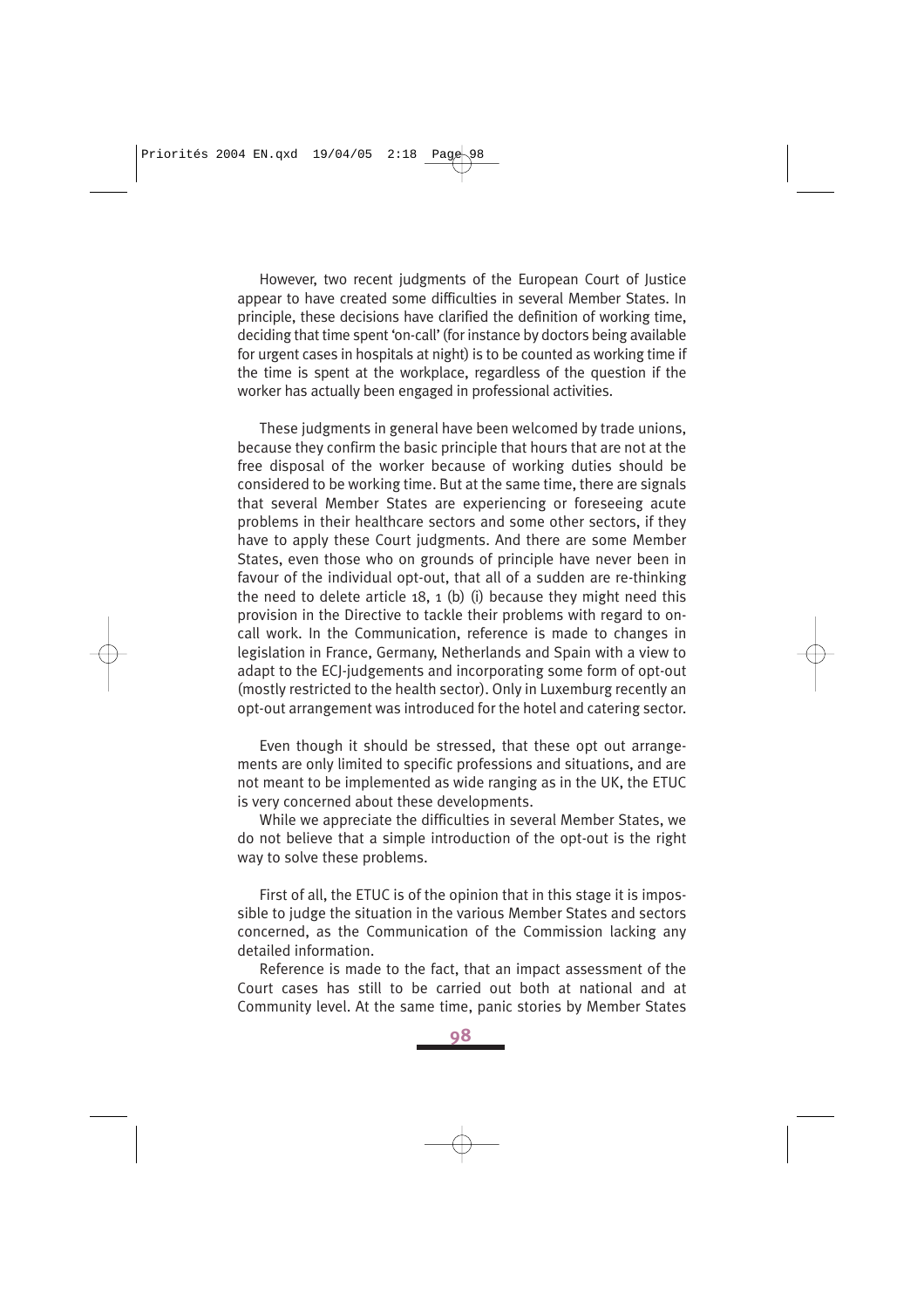about the amount of extra doctors that would be needed to be able to implement the ECJ-judgements are taken at face value.

The Communication extensively explains why the definition of working time as interpreted by the ECJ causes so many problems in some Member States. But the interesting question, why not all Member States are struggling with the implementation (maybe because they are very well able to cope with them, within the framework of existing laws and regulations?) is not put forward.

Furthermore, by not questioning the Member States about the specific situations in their problematic sectors, nor asking them to specify in more detail the problems they face, it might well be that the Commission is focussing on solutions for the wrong problem.

What are the main issues, dealt with in the ECJ-cases? Simap-case:

■ *Time spent on call by doctors in primary health care teams must be regarded in its entirety as working time, and where appropriate as overtime, if they are required to be at the health centre*. If they must merely be contactable at all times when on call, only time linked to the actual provision of health care services must be regarded as working time;

■ The consent given by trade union representatives in the context of a collective or other agreement is not equivalent to that given by the worker himself, as provided for in article 18 par. 1 (b) (i).

Jaeger-case:

■ Confirms the definition of on call working time of the Simap case;

■ Explicitly states, that the Directive precludes legislation of a Member State which classifies as rest periods an employee's periods of inactivity in the context of such on-call duty;

■ It is also not possible for a Member State to allow collective agreements to provide for such approach;

 $\blacksquare$  In order to make use of the derogation possibilities of article 17 par. 2 of the Directive (which allows derogation of the 11-hour daily rest for instance for health care workers) *'a reduction in the daily rest period of 11 consecutive hours by a period of on-call duty performed in addition to normal working time is subject to the condition that equivalent compensating rest periods be accorded to the workers concerned at times immediately following the*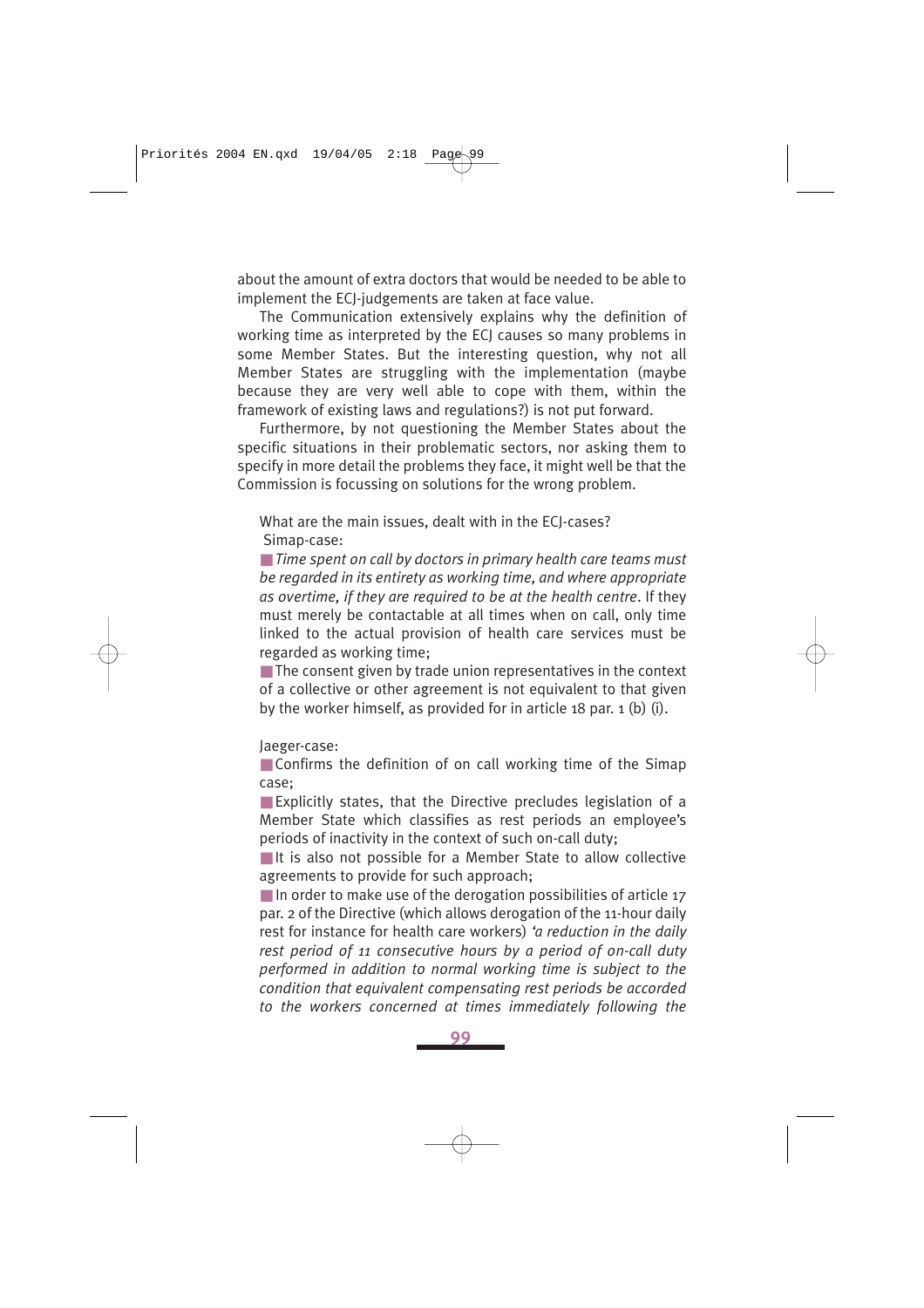### *corresponding periods worked.'*

It is important to note, that most Member States only started to panic about the ECJ-judgements after the decision in the Jaeger case. The reason for this may be, that it is not only – or even in some situations not primarily - the working time definition that causes problems in the current organization of working time in hospitals, but the way one has to deal with the scheduling of the daily rest. Affiliates of the ETUC have reported, that especially the judgement of the Court, that the full compensatory rest of 11 hours that has to follow immediately after the on-call working time, has caused problems in collectively agreed systems, that in their view provide for adequate and balanced solutions (including time-saving systems, that allowed workers compensation in a different form).

**It is therefore of major importance, that as soon as possible a full impact assessment with regard to all the relevant elements of the Court cases is carried out and presented by the Commission.** This impact assessment should also take on board the experiences and views of the social partners in the relevant sectors, especially with regard to the question, if viable solutions can be found within the framework of the existing Directive as interpreted by the ECJ.

Also the European Parliament, in its recently with great majority adopted report on the revision of the Working time Directive, regrets that the Commission has not been able to produce any reliable material on the issue, and has not given any guidance to Member States as to the implementation of the ECJ-judgements in a way that respects the basic principles of the Directive, i.e. to limit working hours and provide workers with adequate protection for reasons of health and safety. The European Parliament rightfully calls on Member States to exchange good practice solutions within the framework of the Directive, and to explore the scope for new work practices and patterns.

The ETUC is of the opinion, that only after such assessment, which cannot take place without the fully fledged involvement of the social partners in the relevant sectors, it will be possible to judge if, and in what respect, the Working time Directive would need to be revised or adapted.

In the meantime, it is of the highest importance to prevent Member States to introduce or extend the use of the opt-out to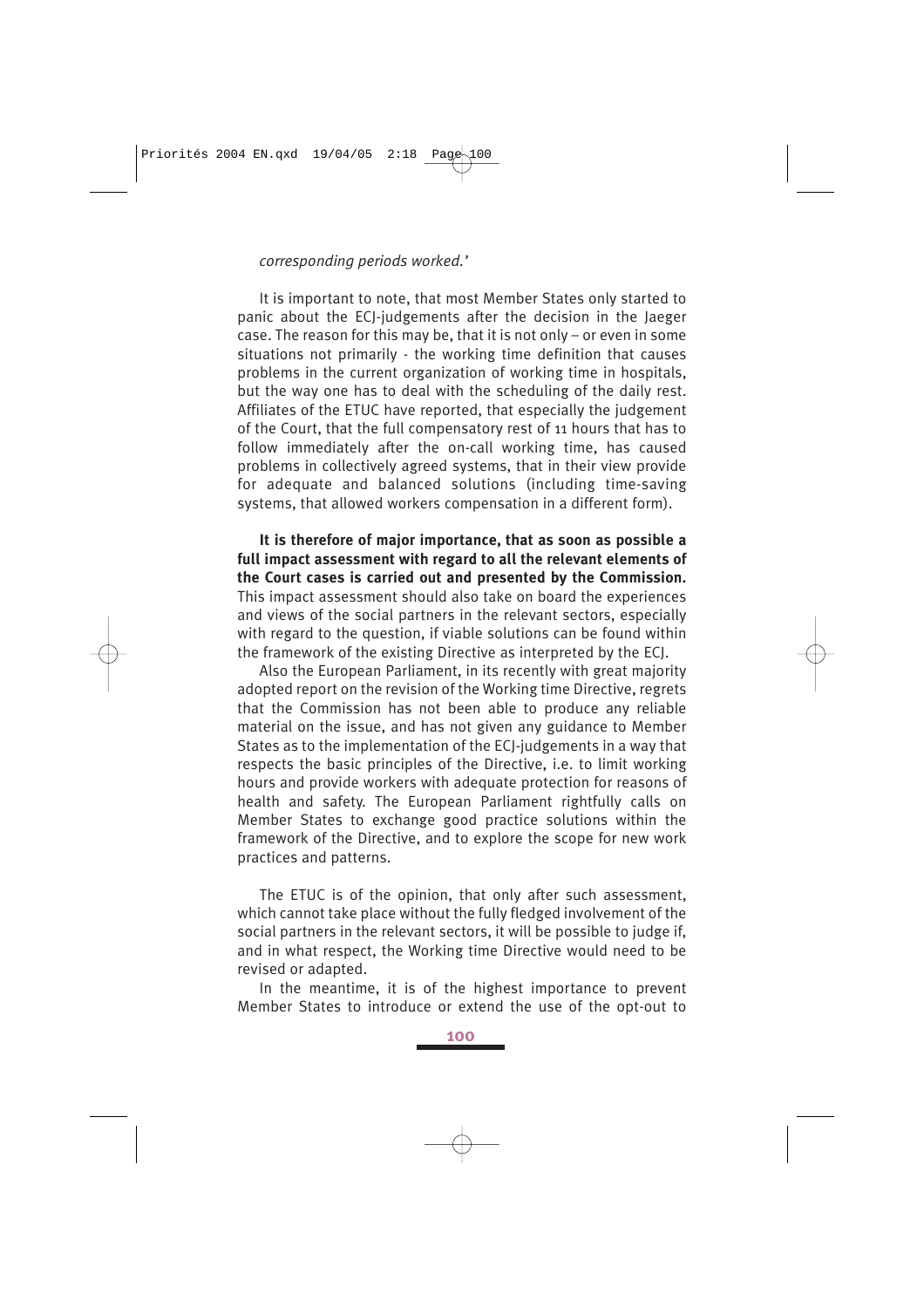solve their perceived short-term problems.

To that end, the Commission should provide Member States as soon as possible with a clear perspective, in which phasing out of the possibility to use the individual opt-out is combined with concrete proposals for a long term and sustainable response to the problems raised by the Simap and Jaeger judgements.

The ETUC does not accept a simplistic revision of the definition of working time, with a view to exclude on-call working time from the definition, as a viable solution. Such 'solution' would be in explicit violation of the judgement of the Court in the Simap-case, stating that

" (…) the objective of the Directive is to ensure the health and safety of workers. The Court notes that (…) to exclude duty on-call from working time if physical presence is required would seriously undermine that objective." 14

Furthermore, a revision of the definition would have a farreaching and detrimental effect on all existing regulations and agreements with regard to working time, and especially those situations in which on-call working time is already included.

A long term and sustainable response should take into account, that the short term labour market shortages especially in the health sector will become even more difficult to solve if recourse is taken to short term 'solutions', that continue a situation in which long working hours are combined with long on-call duties.

As several organisations of doctors and doctors-in-training recently have confirmed, there are serious problems to recruit and retain medical staff in hospitals because of the bad working conditions. Medical students give up their studies; doctors look for jobs outside hospitals or go to other countries with better working conditions. The major complaint in this regard is the long and inconvenient working hours.

The Marburger Bund 15 has come up with research showing that 77 percent of doctors that resign from the job give as main reason the bad working hours, and interestingly enough 51 percent of those giving up would return if the working conditions in hospitals would improve.

 $14$  Judgement of the Court in the Simap case, 3 Oct. 2000, C-303/98, point 49

<sup>15</sup> see for instance letter Marburger Bund to EP, January 2004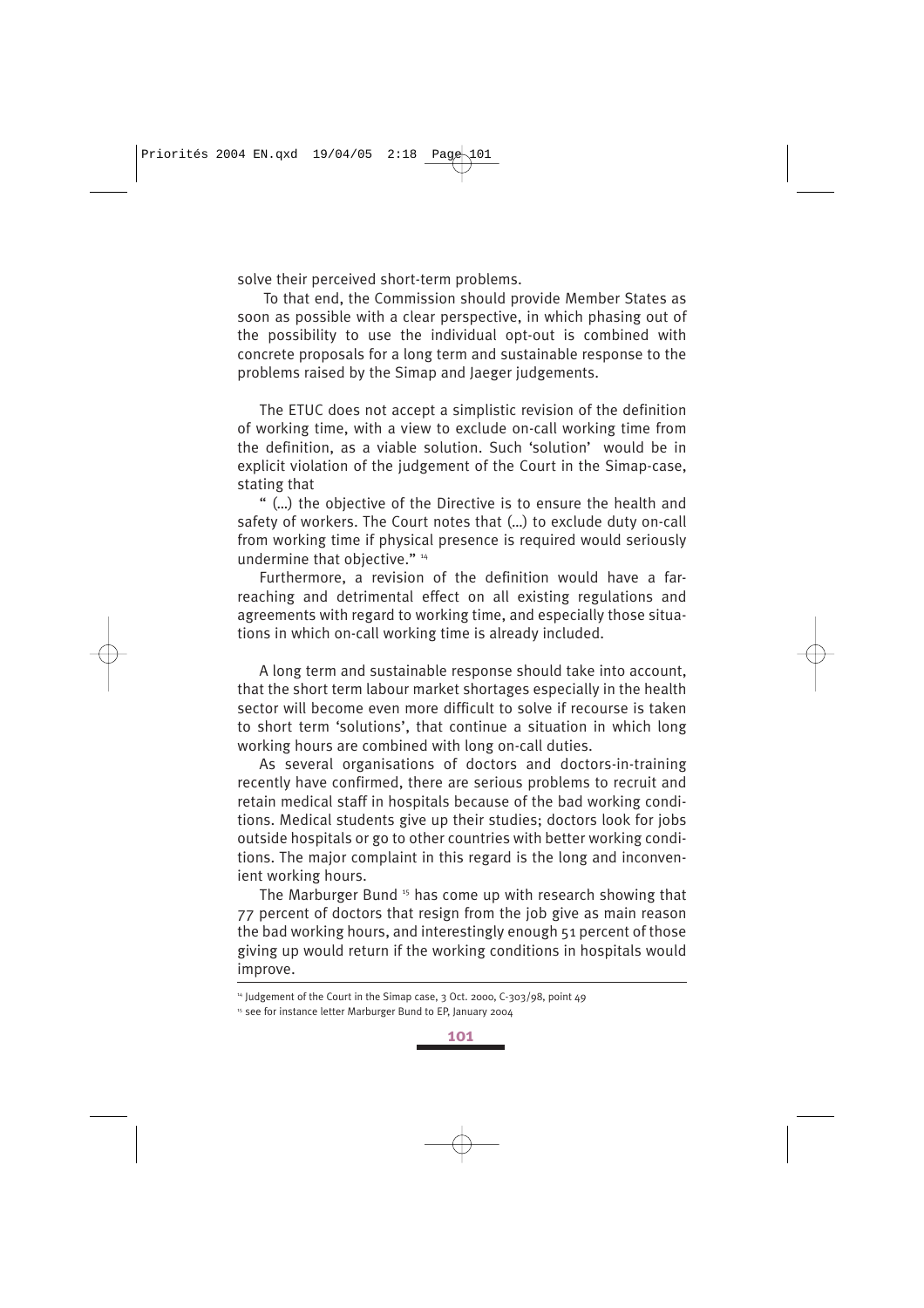An additional aspect of the issue is the fact, that these working hours are especially burdensome for parents and others who have to combine work with family duties. In a situation, in which in the higher professions in healthcare increasingly women are employed and will be needed to fill the vacancies, it is essential to develop innovative approaches to the scheduling of working patterns, that allow for flexibility without taking recourse to sustained long hours working, allowing for reconciliation of work and family life.

#### In short,

 $\blacksquare$  the Commission needs to come up as soon as possible with an impact assessment of the ECJ-cases, which fully takes into account the experiences and views of the social partners in the relevant sectors;

■ the Commission should urge the Member States to refrain from introducing or extending the individual opt out as a solution for their short term problems in the health sector, offering them instead guidance on how to implement the ECJ-judgements, and providing them with a perspective of a long term and sustainable response that fully respects the basic principles of the Directive;

 $\blacksquare$  the Commission should not seek to solve the problem by simply changing the definition of working time, and exclude on-call working time from the definition;

■ the Commission should promote social dialogue as a major means to provide for these long term and sustainable solutions, as well on the national, on the sectoral as on the intersectoral level.

## **7) ON OTHER DEROGATIONS**

*" (…) every worker has the right to limitation of maximum working hours, to daily and weekly rest periods and to an annual period of paid leave" 16*

**Article 17 par. 1 (a): managing executives; autonomy to take decisions** 

The directive allows for a derogation from the principles of the directive particularly in the case of managing executives or other

<sup>16</sup> Charter of Fundamental Rights, Nice 2000, article 31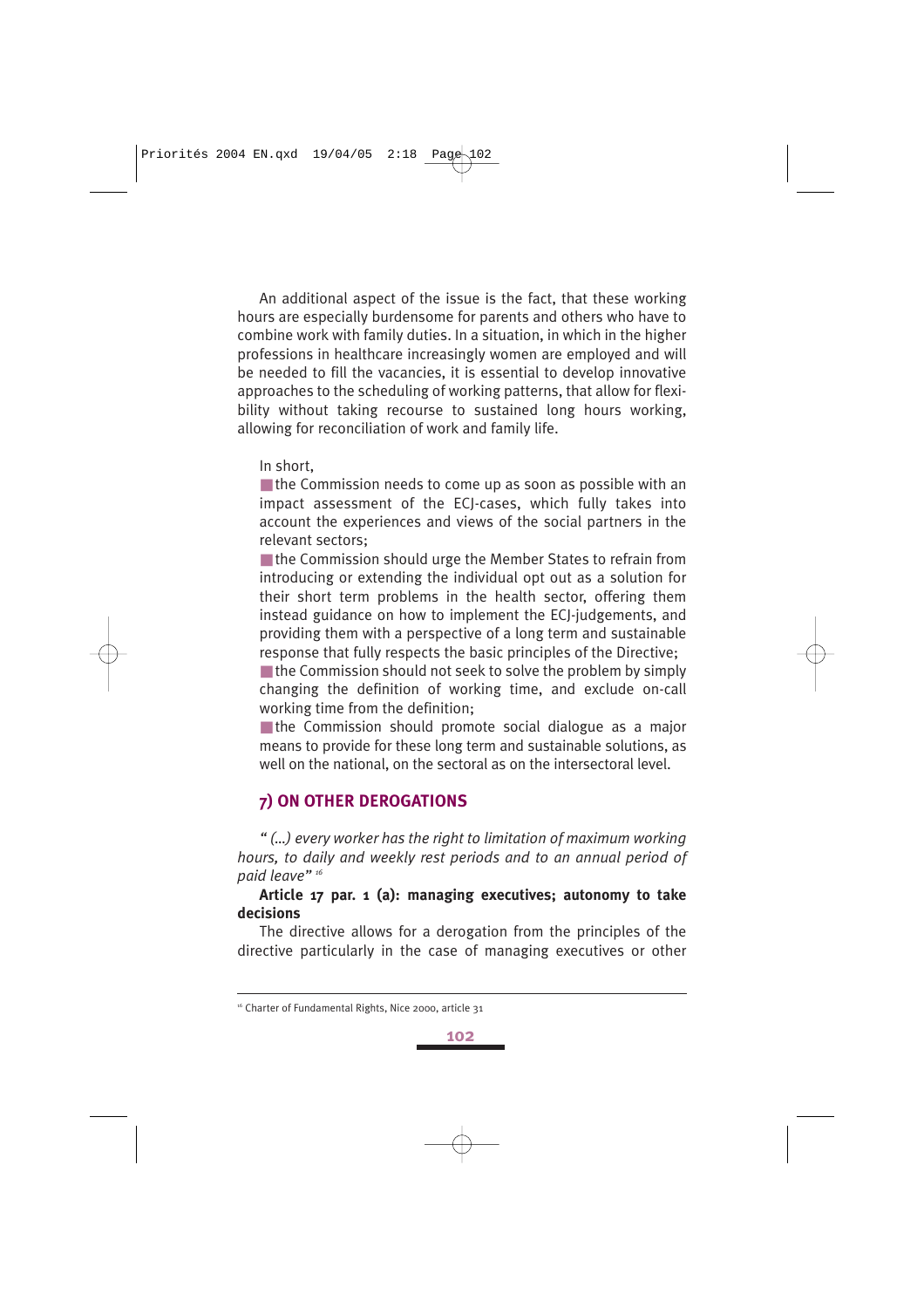persons with autonomous decision-taking powers,

on the condition that there is due regard for the general principles of the protection of the health and safety of workers. Several countries have used this option, and excluded managerial staff and other workers whose tasks are similar to managerial work. The exclusion can also be applied to professional staff, who carry out their tasks independently enough.

This derogation possibility increasingly leads to a situation where large groups of workers are totally left outside working time protection without paying any real attention to the need to also in these cases provide for health and safety protection.

The derogation possibility in the directive is interpreted and applied very widely and is a matter of growing concern. It should be noted that the organisation of working time has changed considerably over the last years. Firstly, telework, mobility and travelling have increased and continue to do so. Secondly, the nature of work has changed and forms of semi-independent professional work have increased. This kind of work is not done under precisely predetermined time schedules, but working time is organised more flexibly. Thirdly, managing cultures have changed and allow the worker more independence when doing the job. Also a great amount of organisation of the working time has been handed over to the workers and work is more managed by results.

In the view of the ETUC, it is not acceptable, that these developments leave increasing groups of workers – who in practice work within the framework of organisations that expect them to fit in their working patterns, and therefore cannot be seen as being able to fully and autonomously decide on their working time – without any protection against health and safety hazards of long working hours.

The ETUC has received many complaints from affiliate organisations and from the Council of European Professional and Managerial Staff Eurocadres, which is associated to the ETUC ,that the vague terms and potential wide scope of the derogation, and the way these are implemented by Member States, increasingly bring higher staff and people in lower management into the area of non-protection. The possibility to derogate should therefore be tightened and defined more accurately. For example, it could be considered to allow deroga-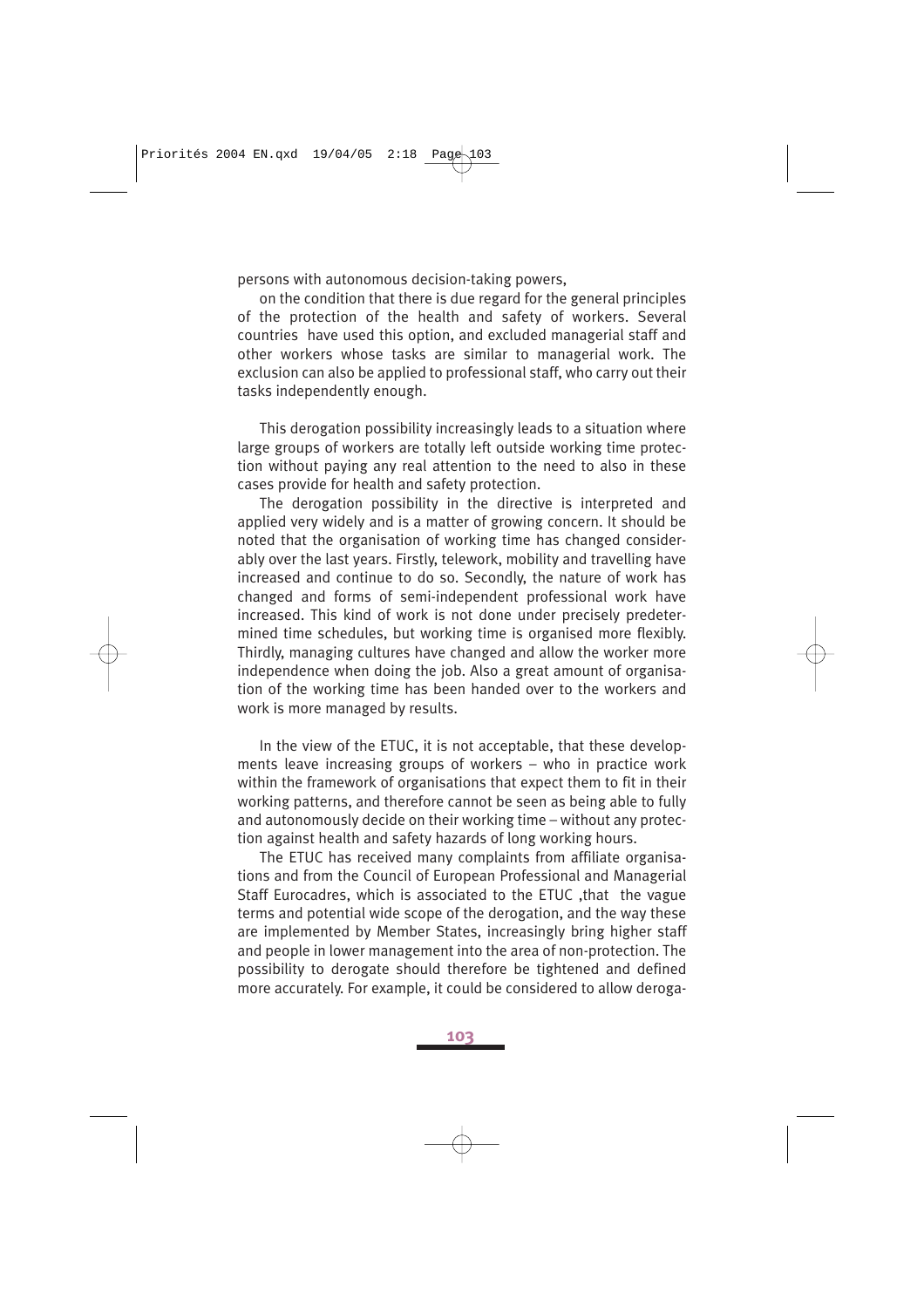tion only in the case of Chief Executive Officers (or comparable), senior managers directly subordinate to him/her i.e. the executive team, and/or those who have a general delegated authority to take decisions on behalf of the employer, or who are directly appointed by the board of directors.

The discussion on this derogation is directly linked to the discussion on the individual opt-out. The derogation of article 17 par. 1 (a) provides Member States with a specific option to collectively exclude r managerial staff, whereas in the UK the individual opt-out is partly used for large groups of higher and lower managerial staff and other professionals.

In both situations, groups of workers are brought outside the scope of health and safety protection with regard to long working hours.

It would be of great importance to better assess the needs of businesses and workers with regard to the management of working time in these professions, and discuss proper ways to provide the workers concerned with adequate protection.

The legal obligation to do so is based on the European Social Charter which prescribes that **every** worker has a right to limitation of his/her working hours, and on the provisions of the Working time Directive regarding the derogations of article 17 and 18, which prescribe that these derogations only can be used when due regard is given to the general principles of the protection of health and safety of workers.

The Commission should evaluate the way in which the derogation of article 17, 1(a) is currently applied, and especially ask from Member States to report on how they have implemented and monitored the obligation to give due regard to the health and safety protection of the excluded groups of workers.

The Commission should also take a more active approach, and invite the social partners to comment on possible ways to address the specific aspects of managing working time for higher and managerial staff, with a view to come up with proposals that provide for adequate protection, while offering flexibility to enterprises and workers concerned.

## ARTICLE 17 PAR. 1 (B) : FAMILY WORKERS

Article 17 also allows for derogation with regard to 'family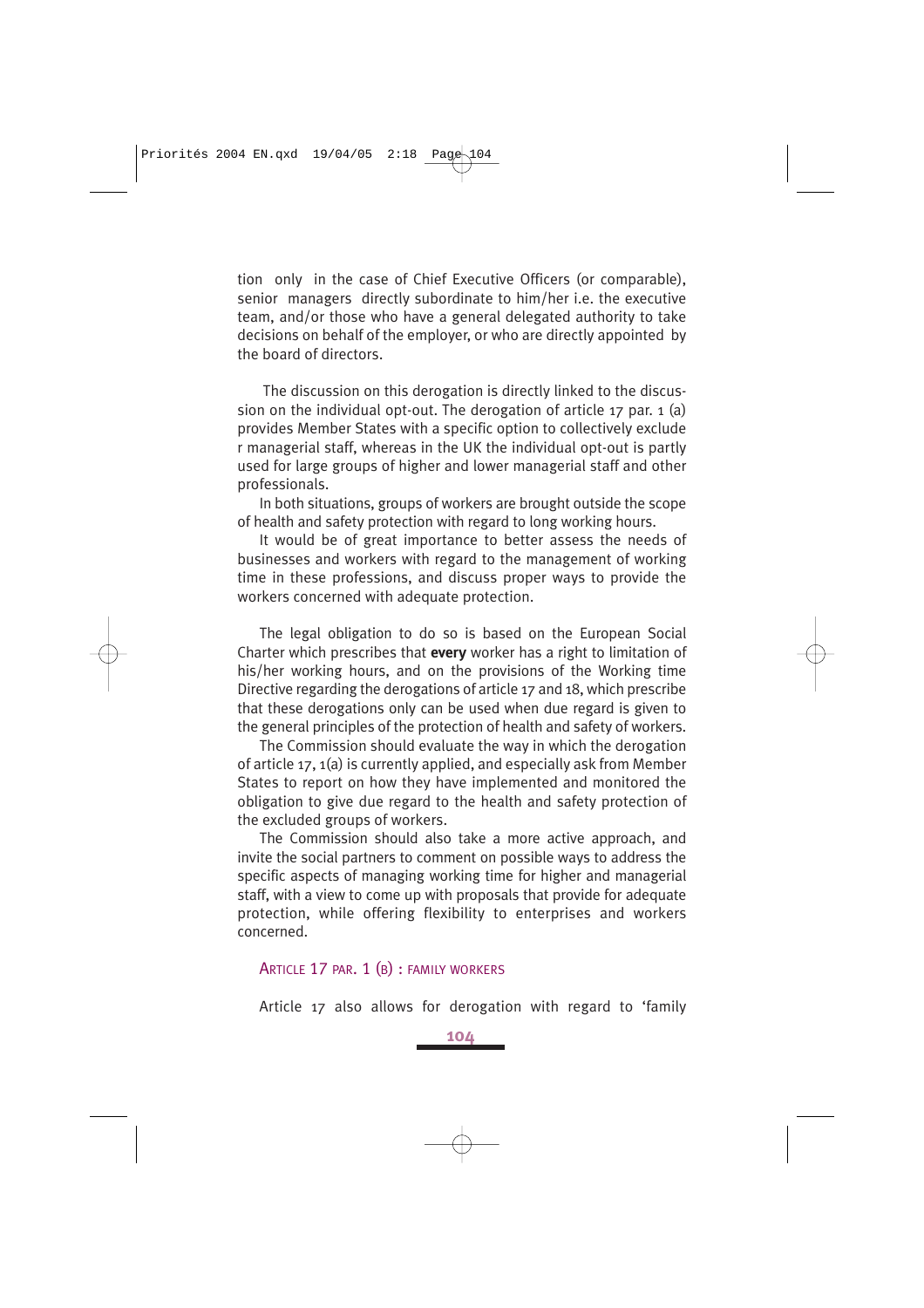workers'. The ETUC is of the opinion that this term is very vague, and potentially can be used to cover a wide range of (probably mostly female) workers. It is therefore important that the Commission evaluates the the use of this derogation by Member States, to see which groups are excluded, and how these excluded groups are monitored with regard to possible health and safety risks.

At the same time, the need to continue the derogation in its current form should be assessed, and if derogation is still deemed necessary a more precise and limited definition should be considered.

### **8) FLEXIBILITY FOR ENTERPRISES: COMPATIBLE WITH RECONCILIATION OF WORK AND FAMILY LIFE?**

*"The success of policies to raise employment rates will depend on the possibility for both women and men to achieve a balance between their professional career and family life". <sup>17</sup>*

In part two of its Communication, in which the Commission presents the options to be discussed, the Commission makes the argument:

" Making progress towards more flexible working time arrangements accords with the Social Policy Agenda, which sets out a general approach to the whole issue of employment quality, from occupational safety and health up to and including the need to reconcile work and family life and getting the right balance between flexibility and security.

Greater flexibility in the way working time is organised will meet the needs both of employers and workers. For the employers, the essential point is to be able to adapt effective working time to fluctuations in demand, whether seasonal or irregular. For the workers, greater flexibility can meet their needs in terms of making work more compatible with family commitments."

In the view of the ETUC, the Commission confuses several issues in this presentation, and thereby creates the false illusion of

<sup>&</sup>lt;sup>17</sup> Report form the Commission to the Council etc. on equality between women and men, 19-2-2004 (Com 2004, 115 final)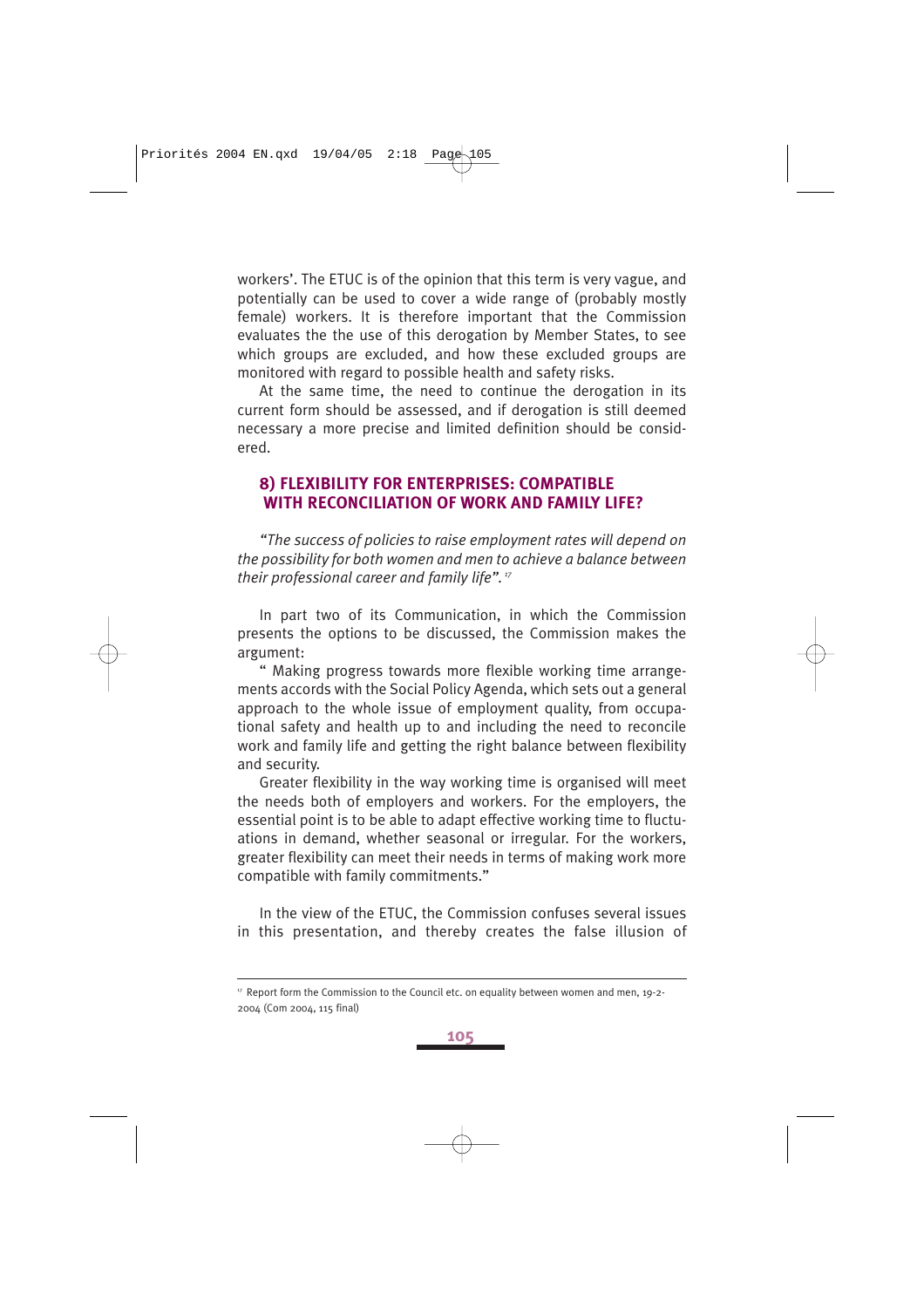automatic joint interests of employers and workers.

Enterprises that have fluctuations in demand and irregular changes in the workload will probably need workers that can be flexible in adapting to business needs, either in being available long hours when necessary, or working in irregular working time patterns.

Workers that have child-rearing responsibilities will probably need regular and predictable working time patterns, no excessive long hours working, temporary or long term reduction of working hours, time saving accounts and/or leave facilities, and flexibility in the scheduling of their working hours to take account of crèche or school opening times.

These interests do not automatically coincide, nor lead automatically to a certain set of solutions or working patterns.

On the contrary, without additional framework regulations or collective agreements, very often the flexibility needs of enterprises lead to a picture in which male workers are working long hours and make overtime within the framework of standard employment relationships, while female workers work reduced hours within the framework of precarious employment relationships.

In this picture, women are disadvantaged in three ways:

■ it is less possible for men to share in childcare and other household obligations

■ women have less possibilities to compete for more senior jobs  $\blacksquare$  women pay a high price for their flexibility needs, by accepting precarious working conditions.

Of course, it is possible to take a win-win approach, trying to 'reconcile' flexibility needs of firms with flexibility needs of workers.

These win-win approaches can be found when on the side of enterprises there is acknowledgement that also their flexibility needs are not necessarily best met by long working hours, and that it is interesting to cut on expenses for overtime working, or that reduction of working hours – either in a collective way or by allowing individuals to adapt their working time or working pattern to their individual needs – can be combined with more flexibility for the enterprise. In these situations, trade unions in many Member States have proved to be able to agree on flexible, innovative and sustainable approaches with regard to working time patterns.

In such situations of negotiated flexibility, there can indeed be positive outcomes for enterprises and workers.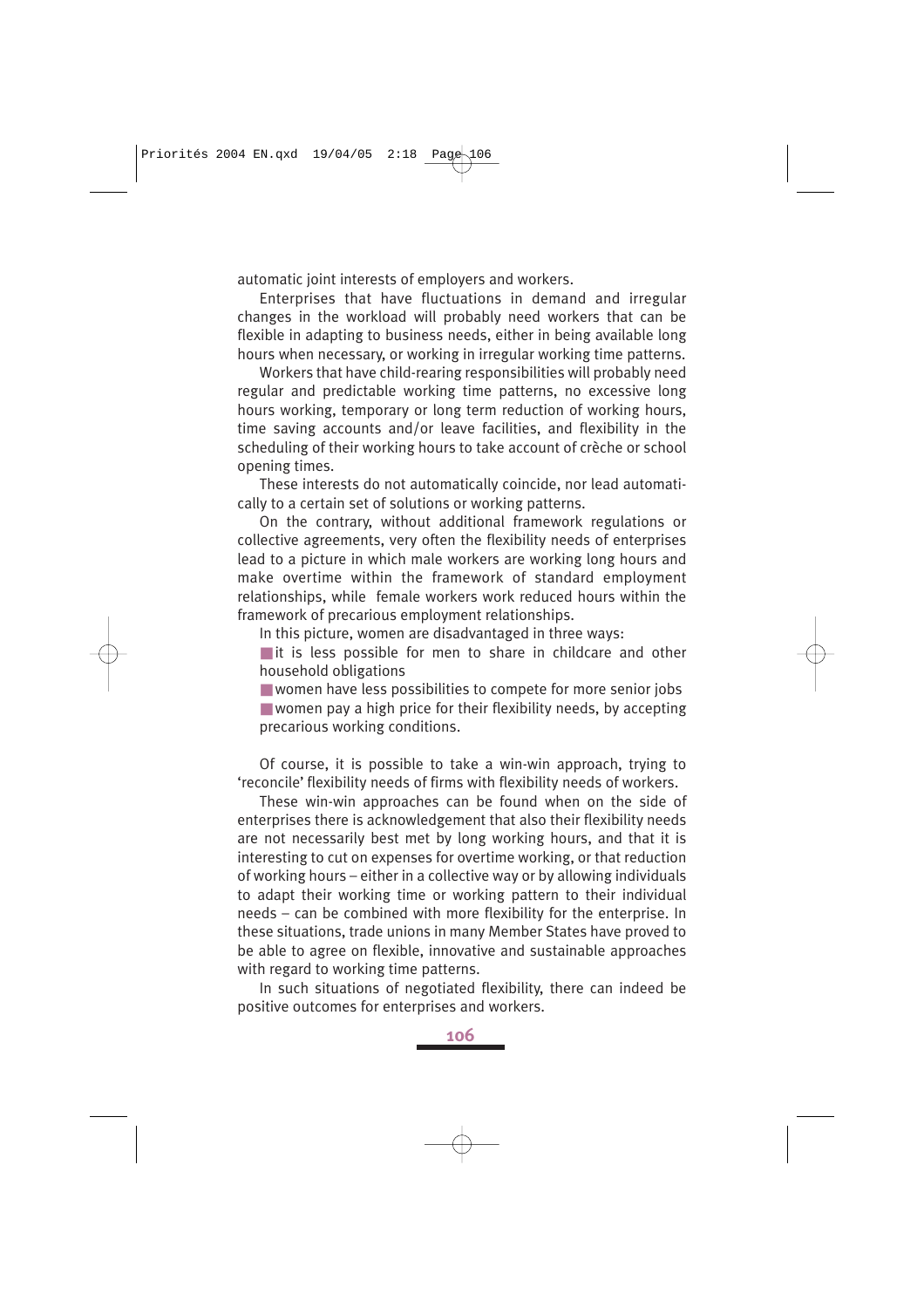The existing Directive gives ample room to provide for the flexibility needs of enterprises.

In the view of the ETUC, what is lacking in the Directive is sufficient support and safeguards for the flexibility needs of workers, especially in regard of the increasing demands pressing upon all workers, men and women, to take up and share care-responsibilities for children and elderly parents.

The issue of reconciliation of work and family life is one of the major challenges to tackle on the national as well as on the European level, for many different and important reasons, of which the protection of health and safety of workers is only one.

Working time is an important area where improvements have to be made, both in terms of the amount of hours worked, as in the scheduling of hours. Long hours may offer short-term solutions for shortterm problems, but have an adverse effect on the longer term, taking into account the need for the progressive modernisation of European labour markets in line with the approach agreed at the Lisbon Council:

■ increased participation of women is not served by longer working hours without any flexibility;

■ the long hours culture in higher professions and managerial jobs is an obstacle for the upward mobility of women, and keeps gender segregation in place;

 $\blacksquare$  long working hours on a weekly basis stand in the way of longer working lives on a lifetime base: active ageing presupposes that workers are not worn out long before the time they reach the retirement age;

■ to combat ' inactivity' and long term unemployment there is good reason to hire additional workers instead of advocating long hours and overtime;

It is therefore very disappointing that the Communication of the Commission does not offer more than one page of phraseology on this issue. Reference is made to a recent survey about the variation of measures taken in EU and EFTA-countries, which indeed show that most examples are about forms of **reduction and adaptation** of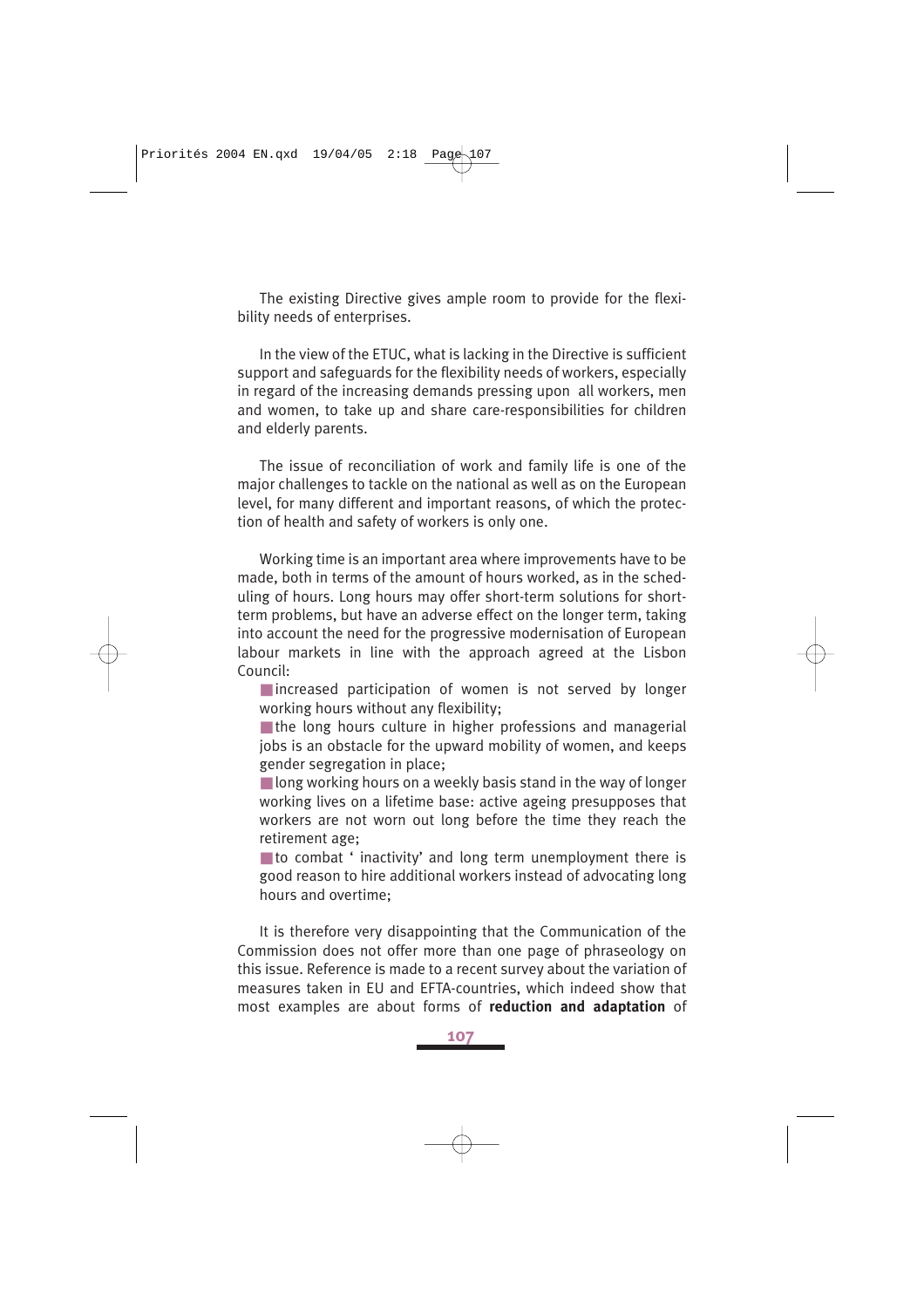working hours. But no indication is given on how the Commission could envisage the revision of the Working time Directive to be used to improve the compatibility of work and family life, neither in legal terms, nor in terms of content.

Moreover, where the Commission at the same time wants to offer **more** flexibility to enterprises and Member States, and does not propose to put an end to the individual opt-out of the 48-hour working week, there does not seem to be the genuine will on the side of the Commission to seriously pursue better conditions for the reconciliation of work and family life for workers in Europe.

The Commission should therefore provide for a better and more elaborate framework for discussing the introduction of provisions that enhance the flexibility and choice for workers to adapt the organisation of working time to their needs, especially with regard to the reconciliation of work and family life.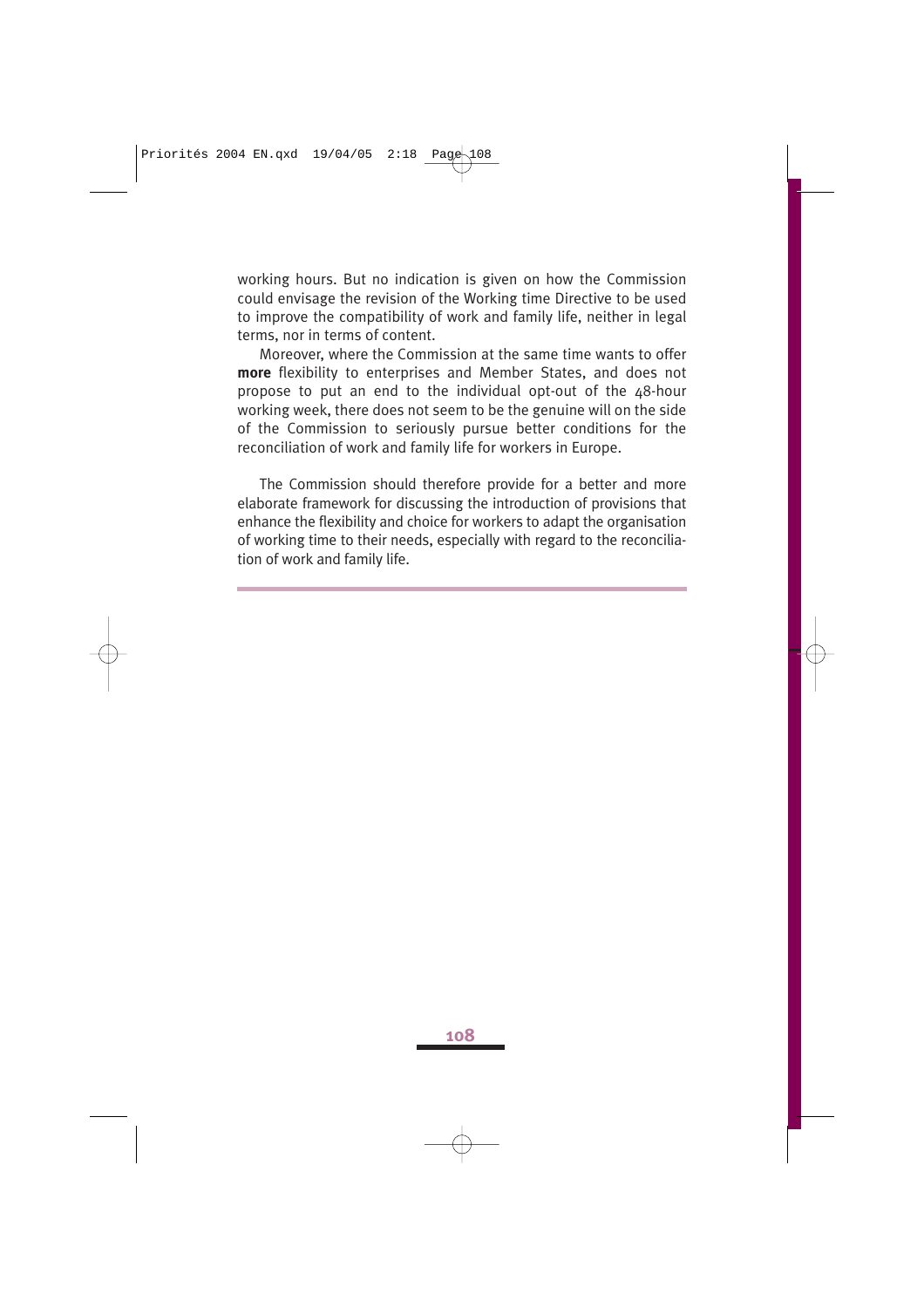**Steering Committee - May 2004**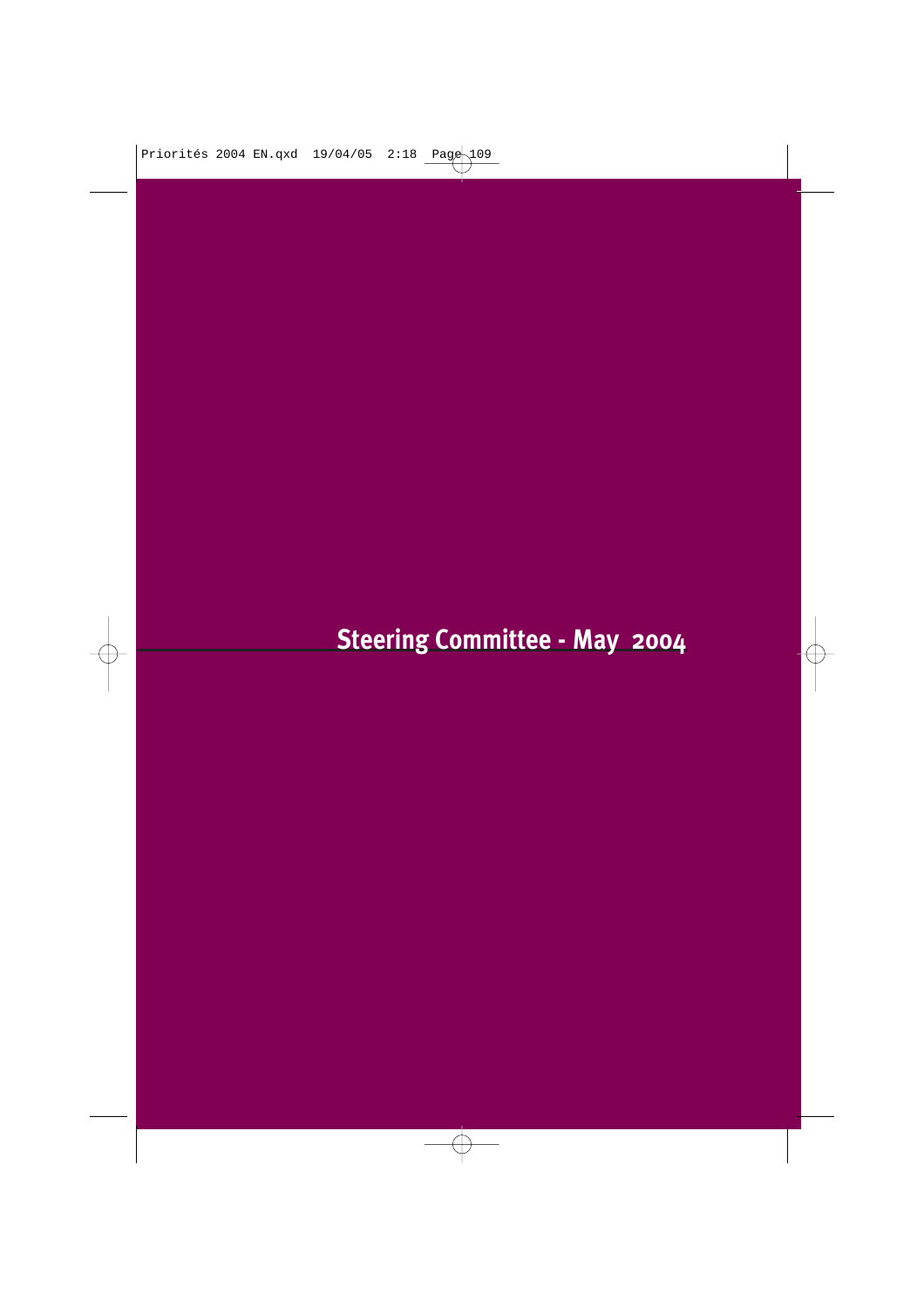

<sup>9</sup> **IRAQ**

Steering Committee, 13 May 2004

The ETUC Steering Committee meeting on 13 May, expressed their shock and abhorrence at the spiralling atrocities revealed daily in Iraq.

They underlined their utter condemnation and revulsion at the many and brutal murders in Iraq. They called for the immediate and safe release of all hostages in Iraq and for an end to the vile practice of kidnapping.

They also condemned acts of abuse and violence by coalition forces against prisoners detained in Iraq. They called for a full and open investigation of allegations of violence, humiliation and even killing of prisoners, and for any persons responsible for carrying out such extreme violations of international law to be brought to justice. They urged all parties to observe the Geneva Conventions and to cooperate fully with the investigation being undertaken by the UN Human Rights Commission (UNHRC).

Recalling that the ETUC had opposed the war and had consistently insisted that UN agreement and involvement was necessary to resolve issues arising over Iraq and provide the necessary legitimacy, they stressed that, with just 48 days before the handover of sovereignty, a strong UN role is an essential element for a successful transfer of sovereignty to the people of Iraq.

They also reiterated their call on the EU to play a commensurate role in support of the political process and in the reconstruction of Iraq. The Steering Committee called on all EU institutions to assume their responsibilities as a matter of urgency and charged the General Secretary to contact the Presidents of the Institutions to press for action in this respect, including special sessions to build a greater degree of unity and action at European level.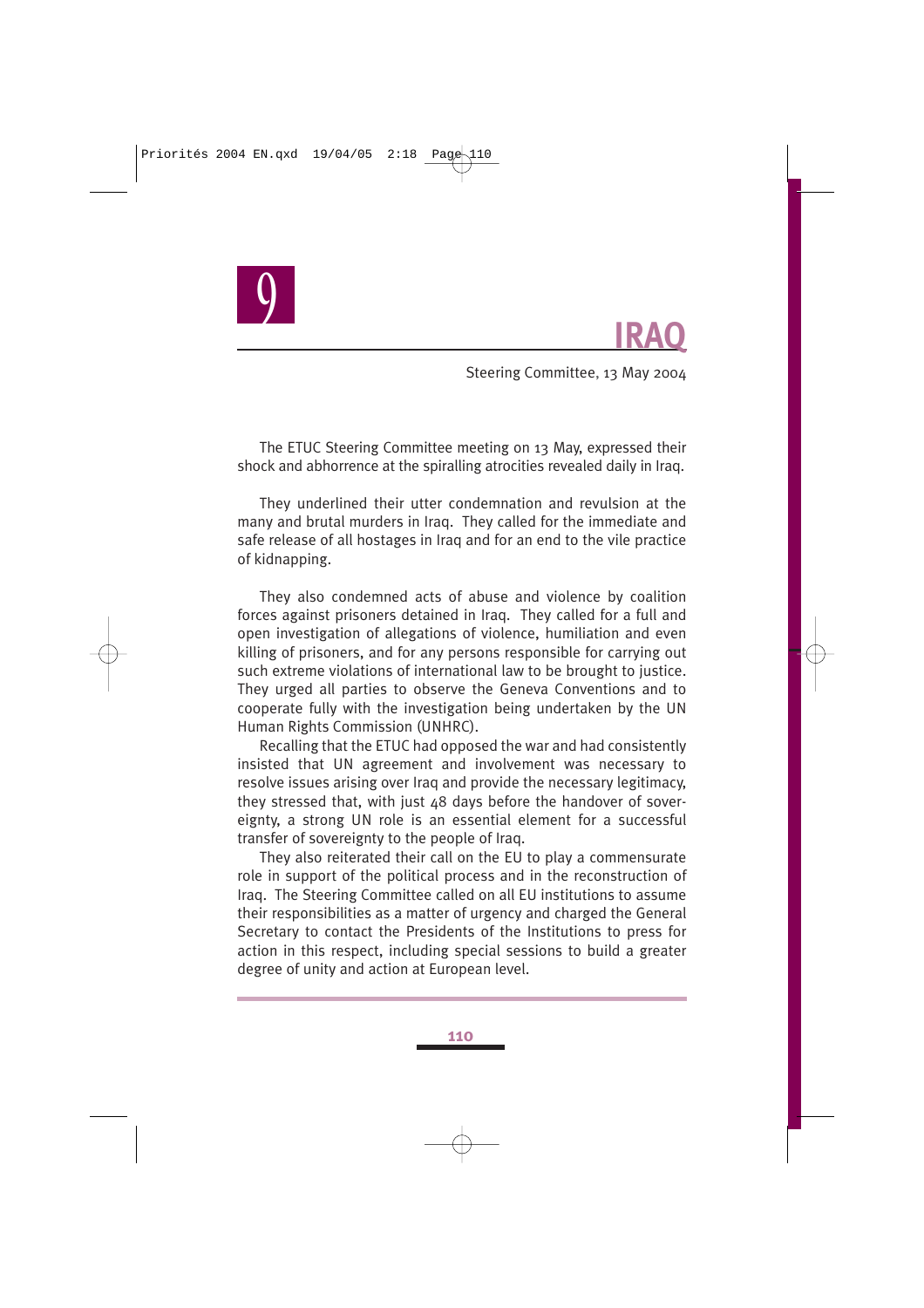**Executive Committee - June 2004**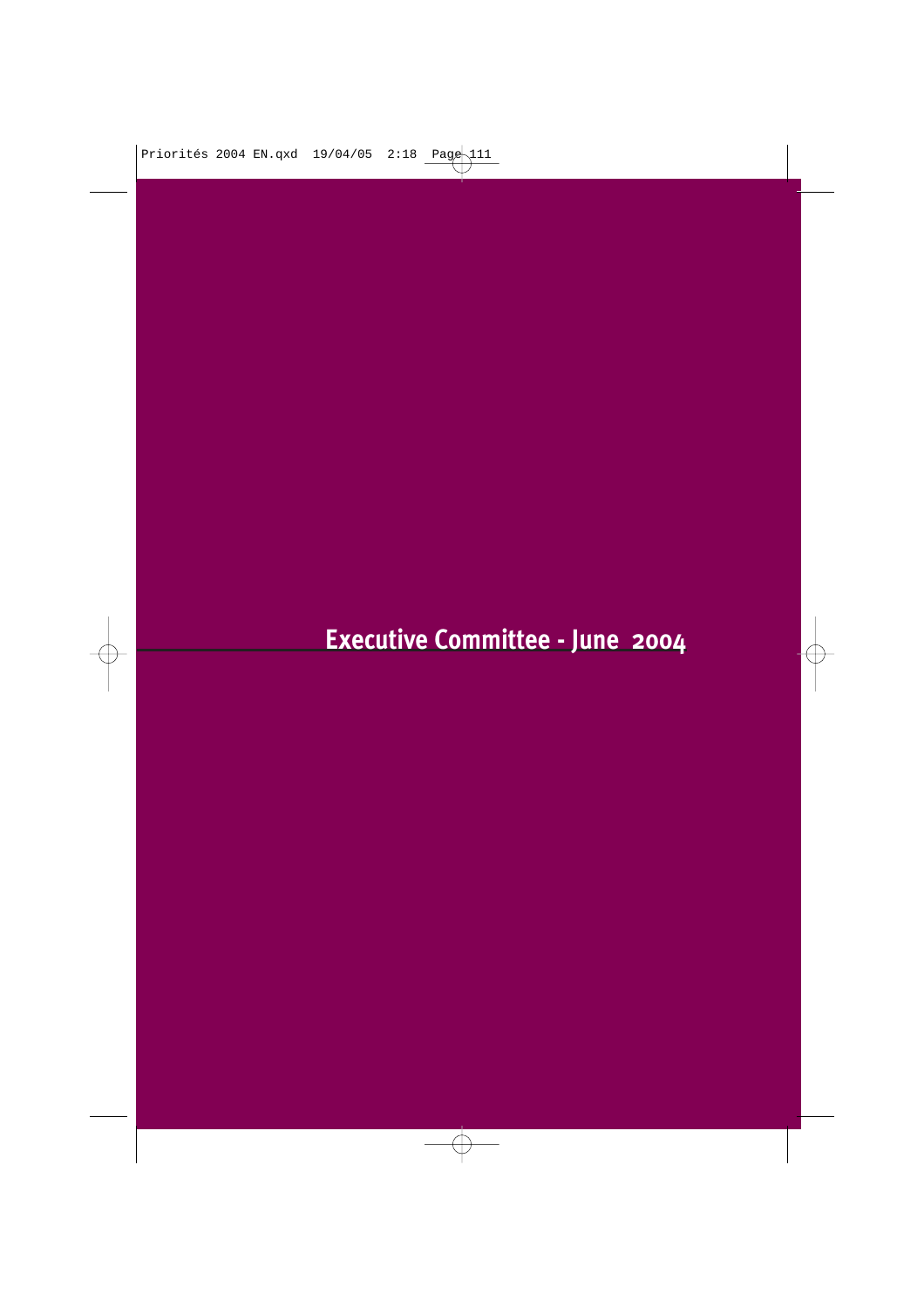# **THE SOCIAL DIMENSION OF GLOBALISATION Regarding the Communication from the Commission on 'The social dimension of globalisation - the EU's policy contribution on extending the benefits to all' COM (2004) 383 final** <u>IV</u>

Executive Commitee, 9-10 june 2004

**1.** The ETUC Executive Committee read with interest the Communication from the European Commission on the social dimension of globalisation and its assessment of the report by the ILO World Commission on the Social Dimension of Globalisation.

**2.** The Communication from the European Commission marks a step forward conceptually compared to its 2001 Communication on core labour standards and social governance. This new approach strives to incorporate the social dimension, decent work and sustainable development in the multilateral trade policy and the international cooperation of the Union and its Member States.

**3.** Nevertheless, whether this integrated policy will gain international acceptance and actually be implemented remains unanswered. In the past, EU foreign policy (WTO negotiations, agreements concluded with third countries and external regions, the Cotonou Agreement) has given priority to the development of free trade over genuine cooperation designed to foster development.

**4.** ETUC must be consulted shortly by the Commission to discuss the ways and means of implementing this policy perspective within its trade policy in the WTO and other international institutions, within the programmes resulting from the EU's bilateral and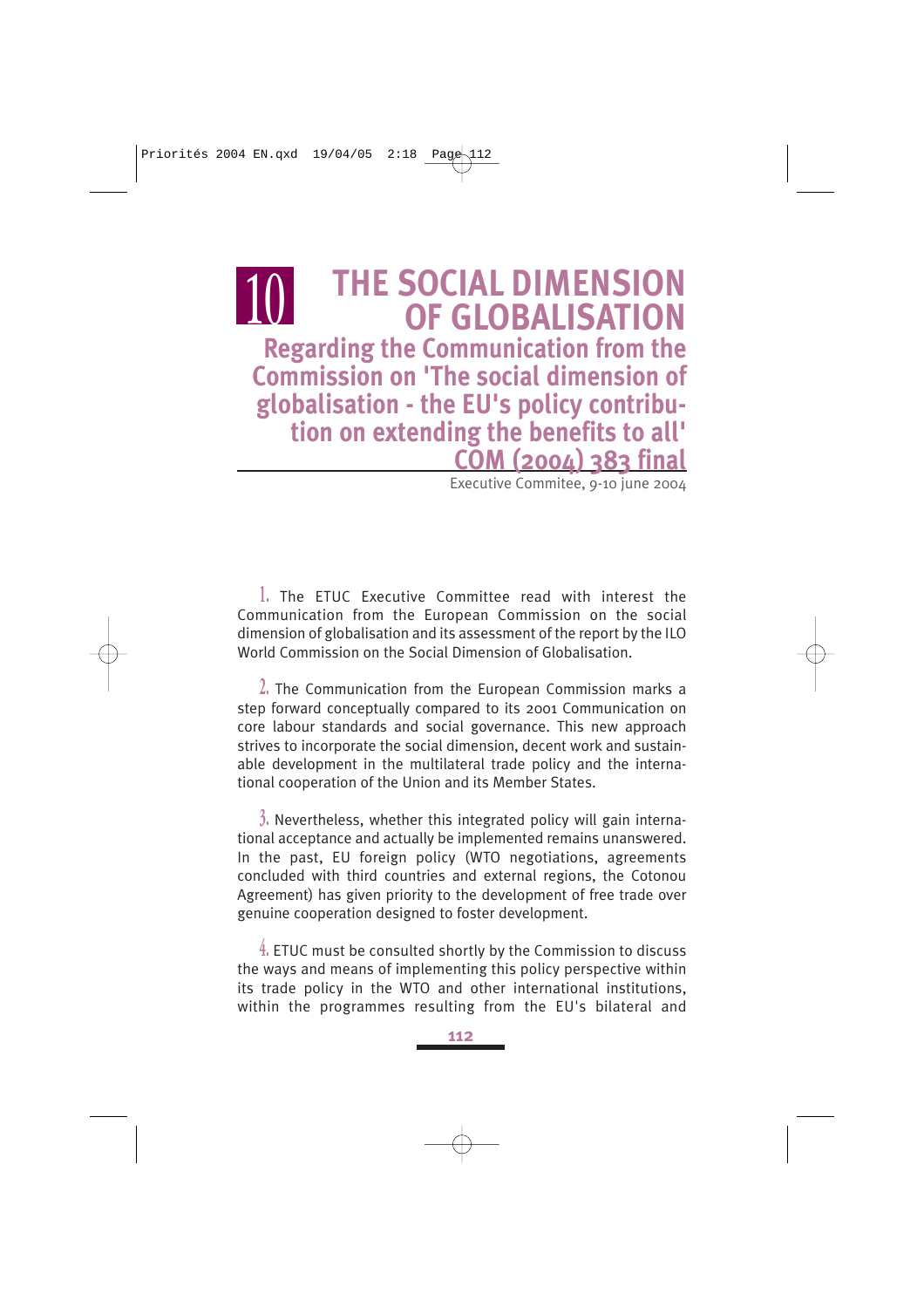regional cooperation agreements, and within the EU itself.

**5.** The ETUC Executive Committee is of the opinion that the report by the ILO World Commission represents a significant stage in the ongoing struggle by trade unions and international trade union organisations to have all international organisations take responsibility for promoting fundamental labour standards, and the WTO take on board the social and environmental dimension of trade and investment with a view to promoting sustainable and fair development in all countries.

Despite the limitations inherent in such an exercise (seeking to reach a compromise between widely diverging participants), the World Commission reached a conclusion shared by ETUC: "Seen through the eyes of the vast majority of women and men, globalisation has not met their simple and legitimate aspirations for decent jobs and a better future for their children."

The report focuses on a series of well-established facts (growth in trade with no actual impact on sustainable development; liberalisation of financial markets along with social and fiscal deregulation; unfair conditions governing structural adjustments and restructuring in employment, education, health and labour law; growing inequities in all countries, including the industrialised countries). ETUC condemns the social conditions surrounding company relocations and the development of 'just-in-time manufacturing' within international outsourcing chains, the growing informal component of the economy, rising job insecurity and assaults on trade union rights and collective bargaining, a situation which is particularly worrying in export processing zones (EPZs).

The changes recommended by the World Commission are necessary: they can and must be implemented. That is the positive aspect of the report.

**6.** International trade can contribute to sustainable (social, economic and environmental) development, provided it is implemented within a rigorous framework -- as recommended in the World Commission's report:

- A multilateral framework to protect migrants;
- a multilateral framework to promote social protection (which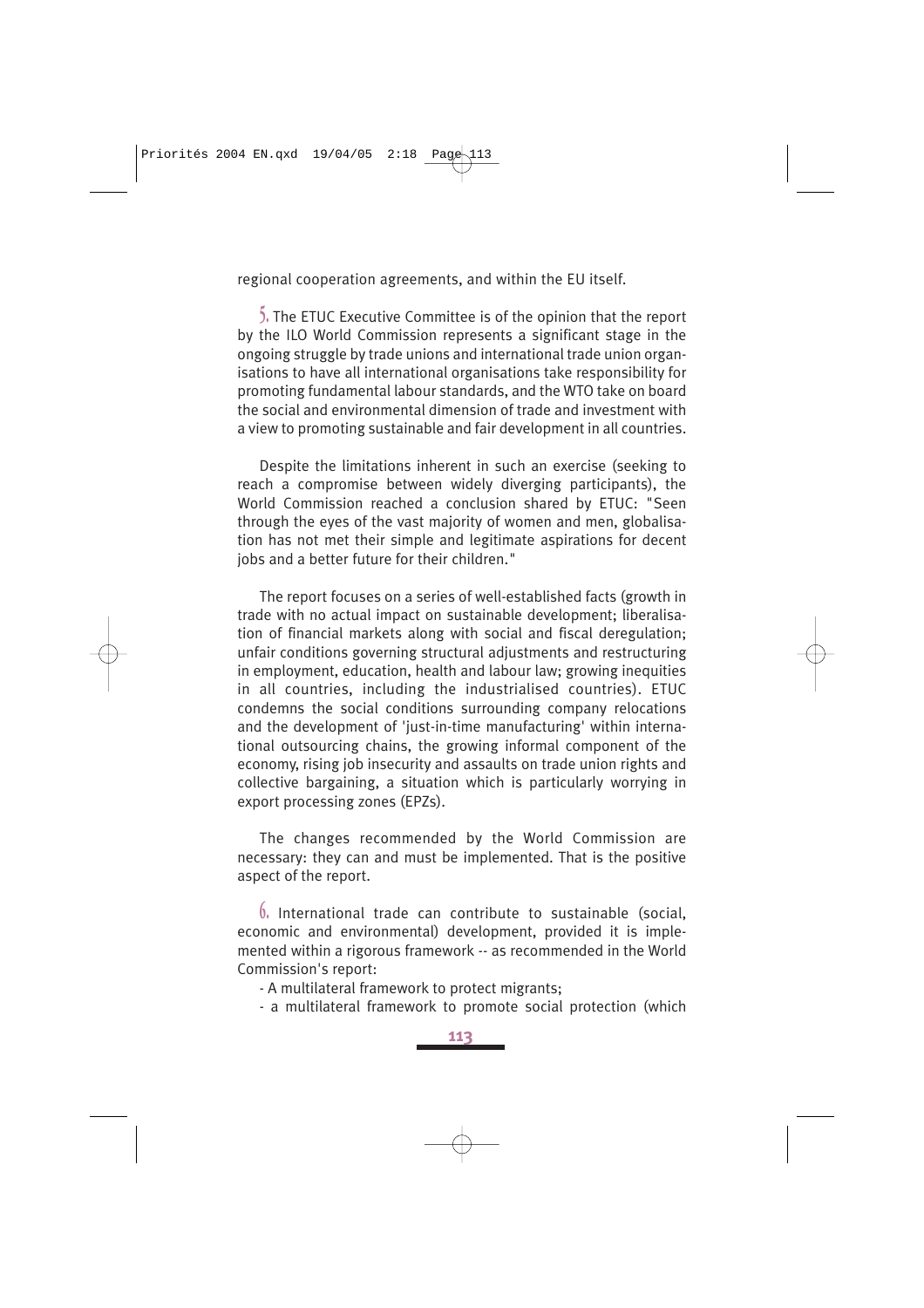80% of the population does not enjoy);

- a multilateral framework to promote dignified and fair work as a key tool for reducing poverty;

- a multilateral framework for protecting the rights of workers, food safety, health, education, gender equality and the full autonomy of women.

ETUC would like the WTO negotiations to take the social and environmental dimension on board too. To do this, the negotiations should include components that are essential to sustainable development (enforcement of international labour standards, support for decent employment strategies, process for creating systems of social protection, preserving public services, the fair sharing of resources, measures to protect the environment, health and safety, the development of South-South trade, etc.).

**7.** ETUC shares the opinion of the European Commission and the ILO World Commission denouncing the obstacles placed in the way of trade in goods by developed countries in sectors where developing countries receive a comparative advantage.

Recognising that there is a particularly clear link between trade, jobs and poverty in the agricultural sector -- an area of critical concern to developing countries -- ETUC supports the recommendations of the World Commission on rapidly eliminating existing export aid in the countries of the North. Export aids create obstacles to imports from developing countries and result in unfair competition on the markets in developing countries.

In this way, ETUC reiterates its attachment to the principle of states' sovereignty in matters of food safety.

**8.** The WTO must operate transparently and more democratically, and must cooperate positively with other international institutions. The Communication from the European Commission suggests promoting just such an approach, although it does not give any practical details on how this might be done.

The Executive Committee calls on the European Union and its Member States to play an active role in ensuring that the World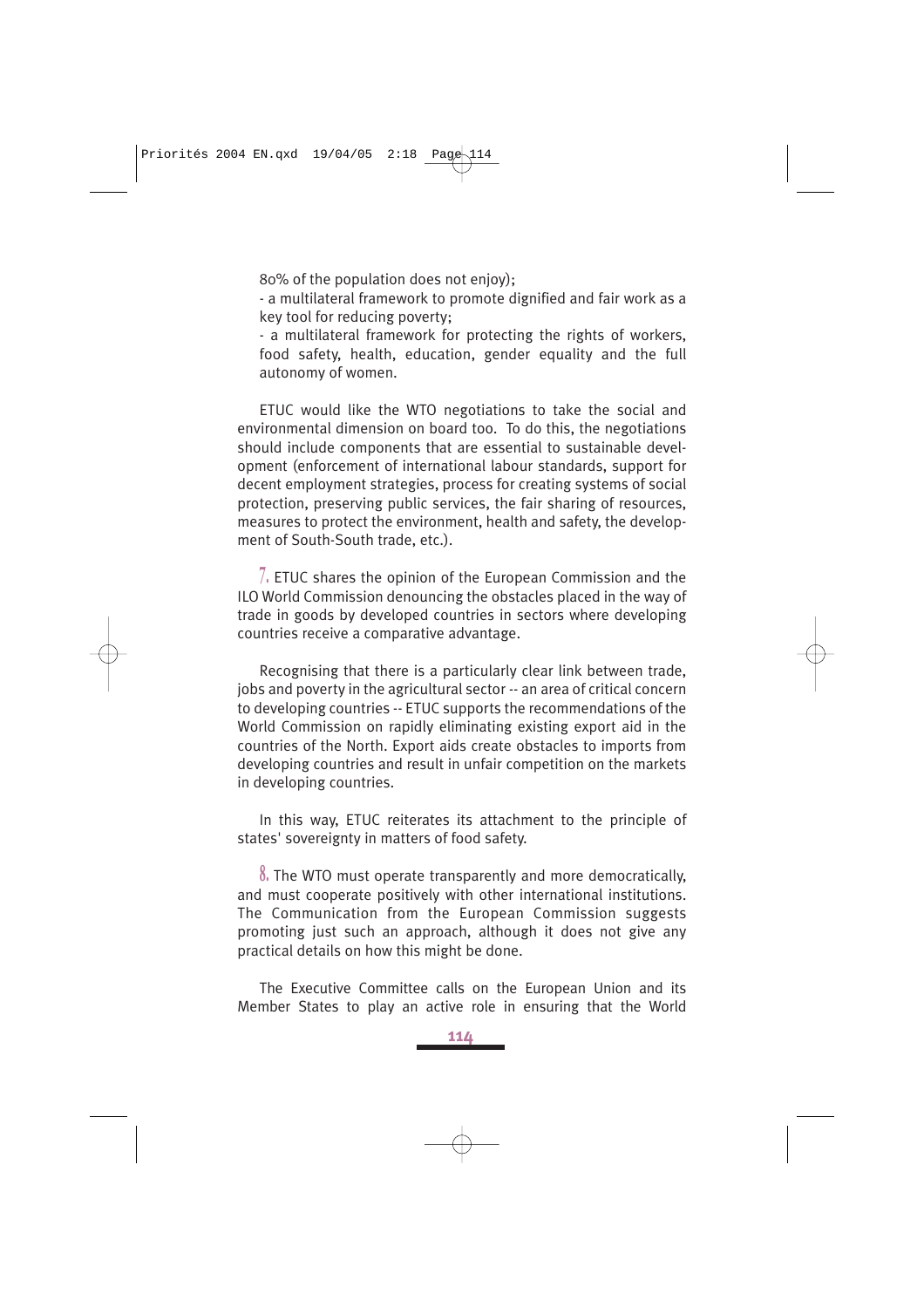Commission's recommendations are applied. Noting the inadequate progress made in terms of the commitments set out in the 2001 Communication on core labour standards, ETUC is of the opinion that the priority now is to take concrete action to exploit the full potential of EU policies designed to promote the social dimension of globalisation.

**9.** The Executive Committee shares the point of view expressed by the European Commission, which supports the adoption of multilateral regulatory solutions, augmented with and enhanced by voluntary solutions and codes of conduct negotiated between the stakeholders, as must be the case when it comes to corporate social responsibility.

**10.** Consultation between the public authorities and the economic and social players at national, European and global level must prevail when devising regulatory measures so as to ensure that economic activity, trade and the development of technological capabilities are given social and humane objectives.

Accordingly, under its new reference framework, the European Commission should promote information, consultation, negotiation and evaluation tools involving the social partners on globalisationrelated issues.

The European Commission should seriously step up its efforts to ensure that the representative economic and social stakeholders can -- in the spirit of the Social Protocol of the Treaty – find contractual solutions to the social dialogue that is so essential at national, European and international level.

**11.** The Commission's Communication acknowledges the importance of the European model of social integration for improving living and working conditions, constructing a competitive European economy, and managing the social repercussions of globalisation.

But ETUC feels that although the European Union has made major headway towards integration, it is currently facing some key decisions. Europe's social heritage, the fruit of a social and political struggle as well as the policies conducted by the labour movement (collective bargaining and agreements, genuine social security systems, labour rights and social rights, public services and services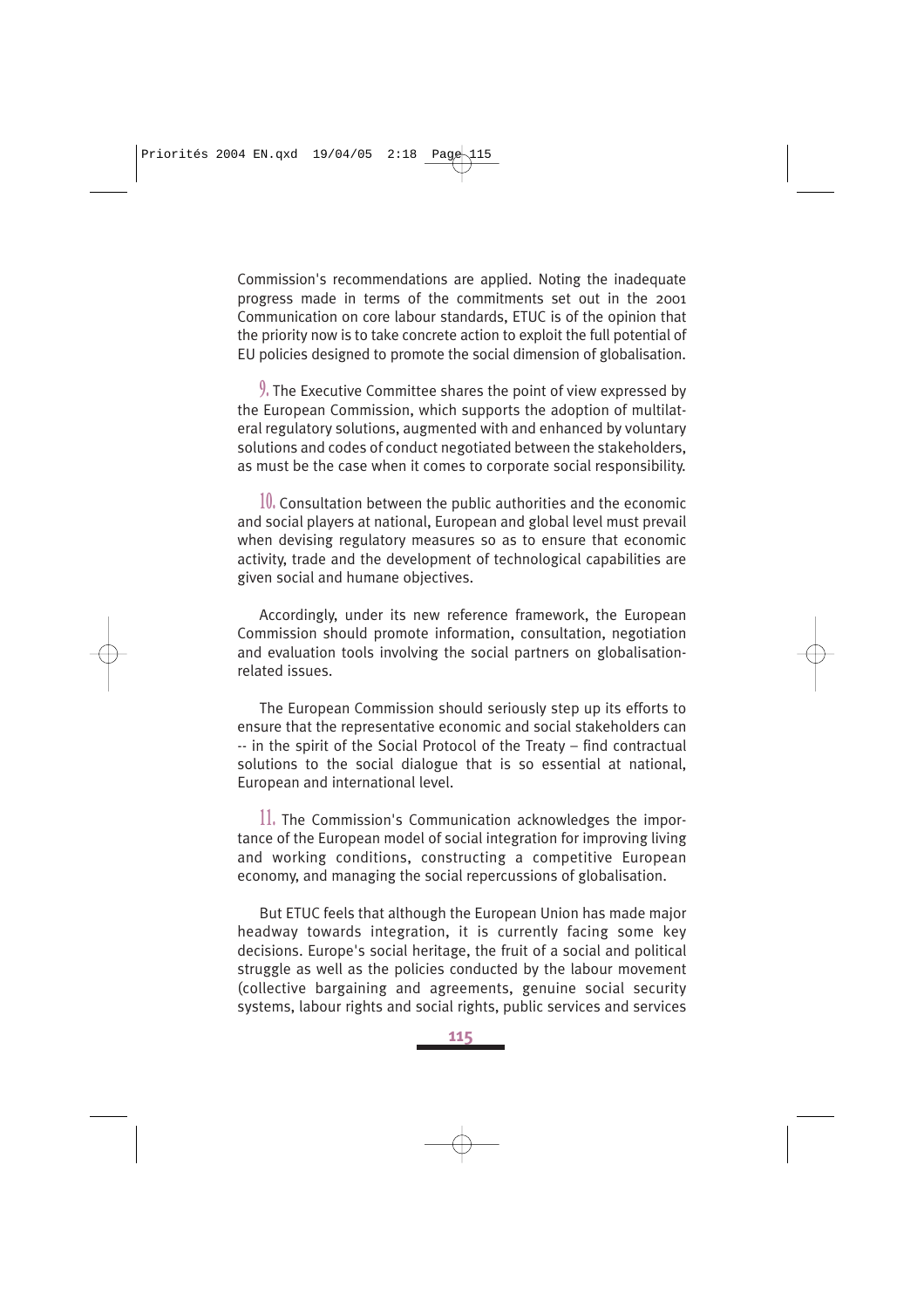of general interest, and so on), is being seriously undermined, yet it is this same heritage that provides us with all the criteria we need to ensure that our markets are truly democratic. Yet at present the EU Member States and European institutions appear more concerned with satisfying the markets than meeting the aspirations of the public, one example being through the draft directive on services on the internal market.

With this in mind, ETUC produced a series of proposals for the Convention to ensure that the European Union changes tack, in particular by adopting a Growth and Stability Pact that includes binding social criteria, in particular covering employment and industrial policy.

**12.** ETUC backs regional integration processes which set out to create ways and means of underpinning regulation, social cohesion and solidarity within a given territory. It calls upon the European Commission to provide efficient frameworks for consultations and negotiations involving the social partners in the course of defining and implementing such processes.

In its talks with the EU institutions, ETUC is endeavouring to establish a genuine social dimension for its relations with Central and South America, the Mediterranean countries and the 77 ACP countries (Cotonou Agreement), as well as in its European Neighbourhood Policy, in conjunction with the international trade union movement.

**13.** ETUC is pleased with the prospects for an agreement between the European Commission and the ILO, and expects to see the social aspects of development better taken on board, but stresses that such an agreement must be reached in a totally transparent fashion in respect of the social partners.

#### **ETUC'S COMMITMENTS**

**14.** The Executive Committee of the ETUC, along with all its member organisations and in conjunction with the respective international organisations, pledges to make full use of the existing instruments: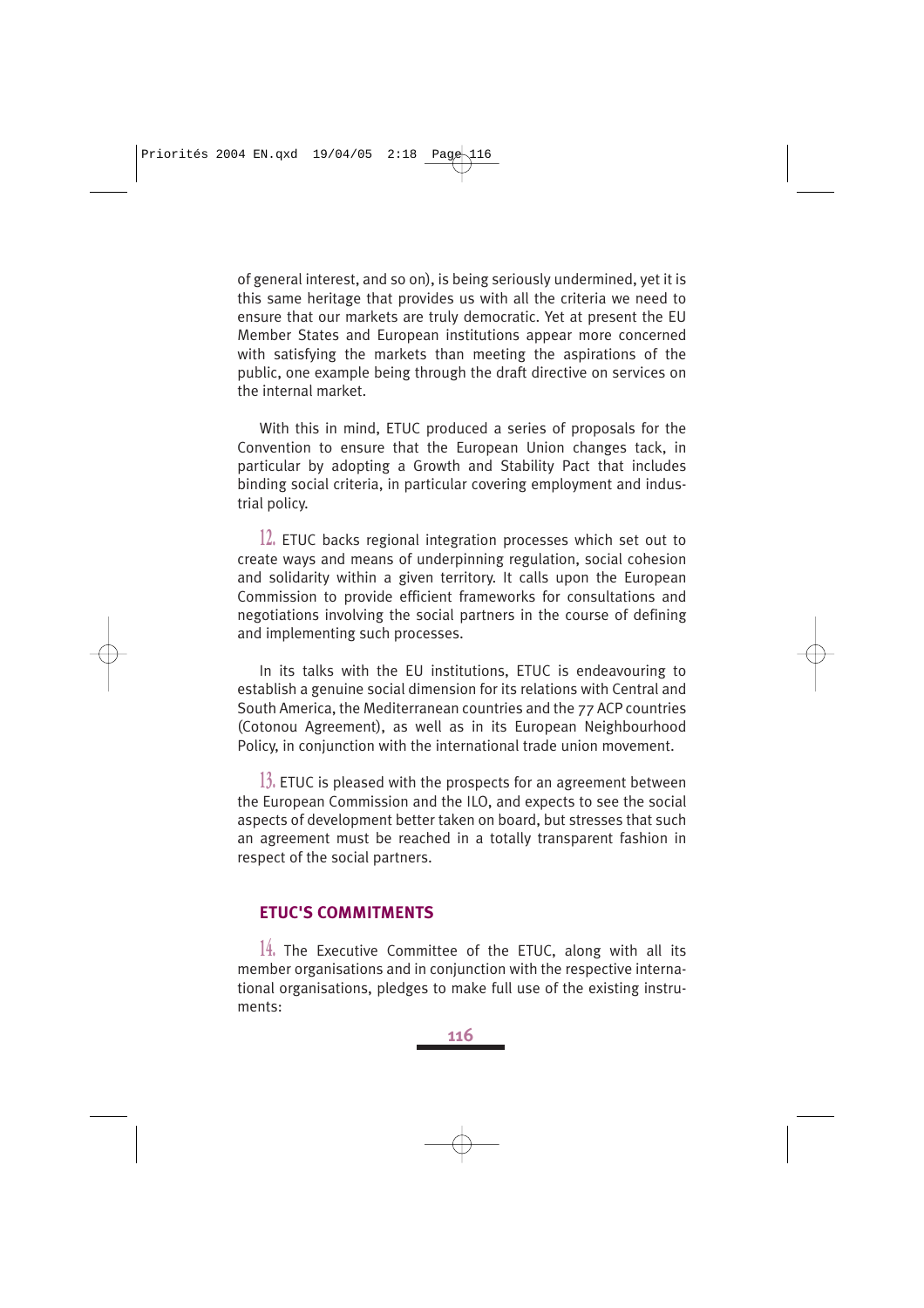#### ■ at global level:

The core ILO standards constitute a minimum set of rules which must be applied in the world economy. Countries must be prompted to ratify and apply international labour standards (eight fundamental ILO Conventions, other operational conventions and recommendations, and the ILO Tripartite Declaration of Principles concerning Multinational Enterprises and Social Policy).

ETUC intends, both at European level and worldwide (on the basis of mandates from the respective countries), to promote closer cooperation and complementary action between all the relevant international institutions with a view to ensuring that integrated policies help to reduce poverty, foster universal respect for trade union and human rights and create decent jobs. It will support the action taken by the European Union to establish a Forum on Globalisation and the setting up of Policy Coherence Initiatives, in accordance with the recommendations of the report by the ILO World Commission on the Social Dimension of Globalisation.

ETUC will maintain its support for international campaigns against dictators, for instance in Burma and Belarus, and will continue lobbying the World Bank and IMF.

If globalisation is to be extended, we need new rules governing foreign direct investment which the European Union ought to support. Accordingly, ETUC backs the idea of negotiating a multilateral framework guaranteeing that a fair balance is struck between private interests, workers' interests and public interests, as well as between the rights and responsibilities of the various stakeholders.

#### ■ at European level:

ETUC reiterates its call for formal procedures to be put in place to enable consultation with the social partners on all aspects of European policy pertaining to globalisation (trade, development assistance, compliance with social standards, bilateral and regional relations, investment, etc.).

ETUC reaffirms the need to ratify and apply the standards adopted by the Council of Europe (human rights, the Revised European Social Charter, European Convention on Social Security).

ETUC intends to continue promoting the use of bilateral agree-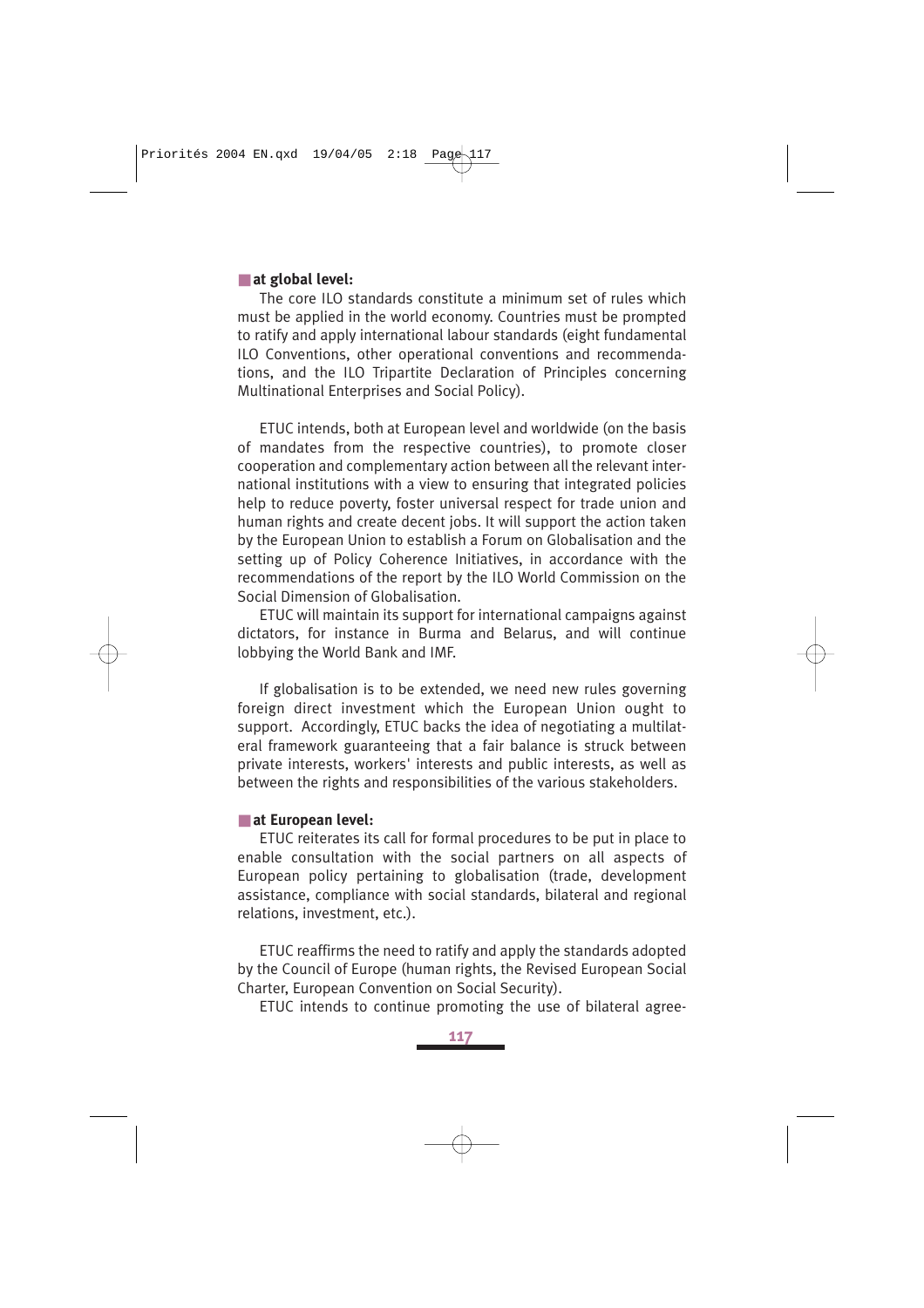ments by the EU to underpin trade union rights and, first and foremost, the Mercosur agreements as well as the partnership agreements and national programmes in ACP countries that are currently under negotiation.

ETUC will step up its efforts to make the globalisation process more democratic by contributing to the debate on global food safety, in a bid to boost the coherence between the objectives pursued by various key European policies (social and sustainable development policies, trade policy and the Common Agricultural Policy).

The EU must undertake to more forcefully promote the application of the OECD Guidelines for Multinational Enterprises and the ILO Tripartite Declaration of Principles concerning Multinational Enterprises and Social Policy. Working in conjunction with the European industry federations, ETUC intends to develop the use of European Works Councils to ensure the effective application of core labour standards in the context of corporate social responsibility, and see to it that they become driving forces in the processes of negotiating voluntary agreements.

The European Union and its Member States must assert themselves in practice as determined, dynamic players for world peace and advocates of the globalisation of social justice, these being core elements of democracy. Action in this connection should include the drafting of joint positions by the member countries of the IMF and World Bank.

#### ■ **at national level:**

Countries remain the appropriate entities in which to negotiate progress on social issues. Moreover, countries are representatives of international institutions, producing standards. They have established a hierarchy of such standards covering the economy, finance and trade (IMF, World Bank, WTO, OECD), these being deemed important and binding, whereas standards covering social affairs (ILO), health (WHO), education, culture (UNESCO) and the environment are considered of secondary importance and voluntary. This situation is unacceptable and must be changed so that the United Nations' environmental and social standards take priority over financial and trade-related standards.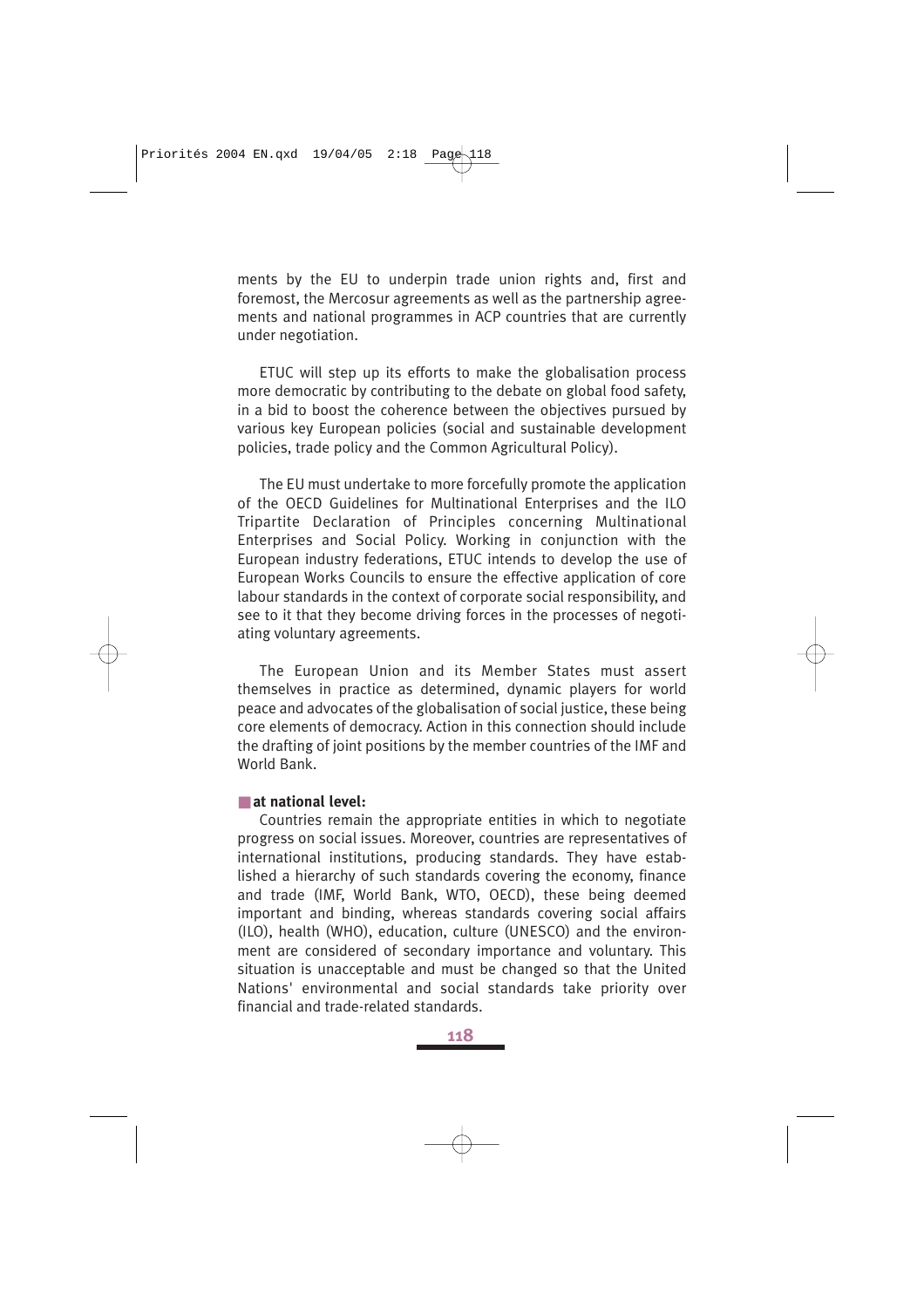As the report by the ILO World Commission concludes, it is essential that public and parliamentary control be exercised over the positions adopted by countries in the various international institutions so that we can impose the operational and political coherence required to substantially reform the UN system and gradually imbue it with the authority to regulate and strike a balance between international standards. This authority could be exercised within a 'World Council of Social and Economic Security'.

*"Everyone is entitled to a social and international order in which the rights and freedoms set forth in this Declaration can be fully realised" (Article 28 of the Universal Declaration of Human Rights, UN 1948).*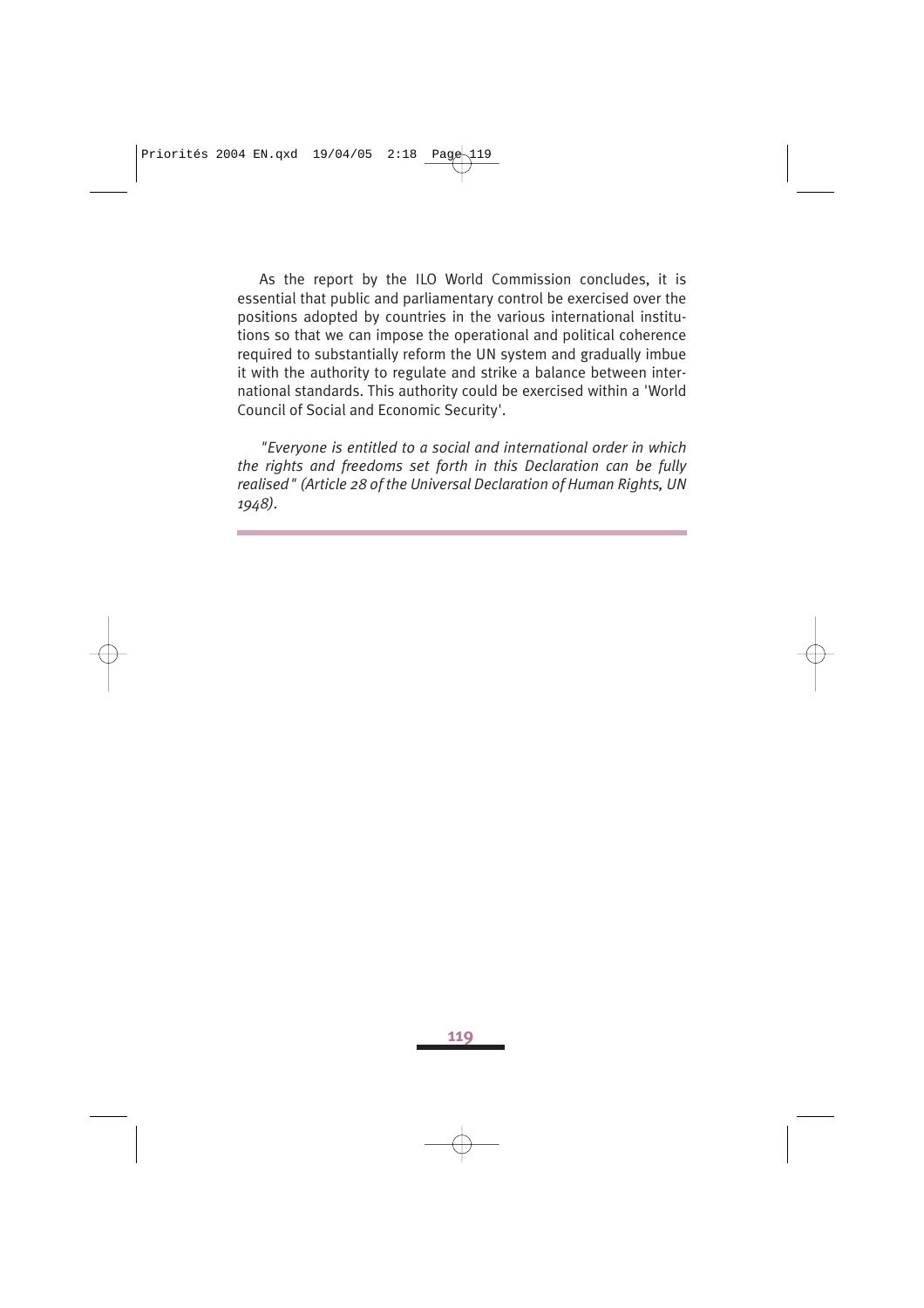# 11 **AN INDUSTRIAL POLICY FOR AN ENLARGED EUROPE**

Executive Commitee, 9-10 june 2004

**1.** The resolution entitled "Industrial policy in an enlarged Europe", produced by ETUC's Executive Committee in October 2003 was a response to the Commission's Communication of the same title, welcoming the renewed interest in a European industrial policy. It referred to the horizontal function (the creation of a general framework of conditions in the fields of infrastructure, environment, training and research) and to its vertical function (specific sectoral industrial policies). At the same time ETUC had demanded further specific initiatives, in particular sectoral work programmes and both pressed for an evaluation of the industrial policy conducted by the Commission so far and proposed detailed analyses of industry's sectoral problems. An innovative European industrial policy must contribute specifically to stimulate sustainable private investments in industries and services.

**2.** The latest Commission Communication, entitled "Fostering structural change: an industrial policy for an enlarged Europe" (COM(2004) 274 final), dated 20 April 2004, highlights the importance of having a well-targeted industrial policy if the objectives set by the European Council in Lisbon are to be met. The conclusion reached by the Commission in the Communication is that so far – contrary to some people's fears – Europe hasn't fallen prey to deindustrialisation, even though the impact of ongoing structural change is having negative consequences for some sectors and regions. The Commission believes that the Union's enlargement will present industry in the old and new Member States with fresh opportunities. ETUC largely shares this view, provided that the restructuring process is accompanied by an innovative industrial policy, cushioned and shaped by social policy measures.

**3.** The Commission attaches great importance to improving the general regulatory environment in a bid to boost competitiveness. As early as 1995, ETUC advocated the elimination of superfluous regula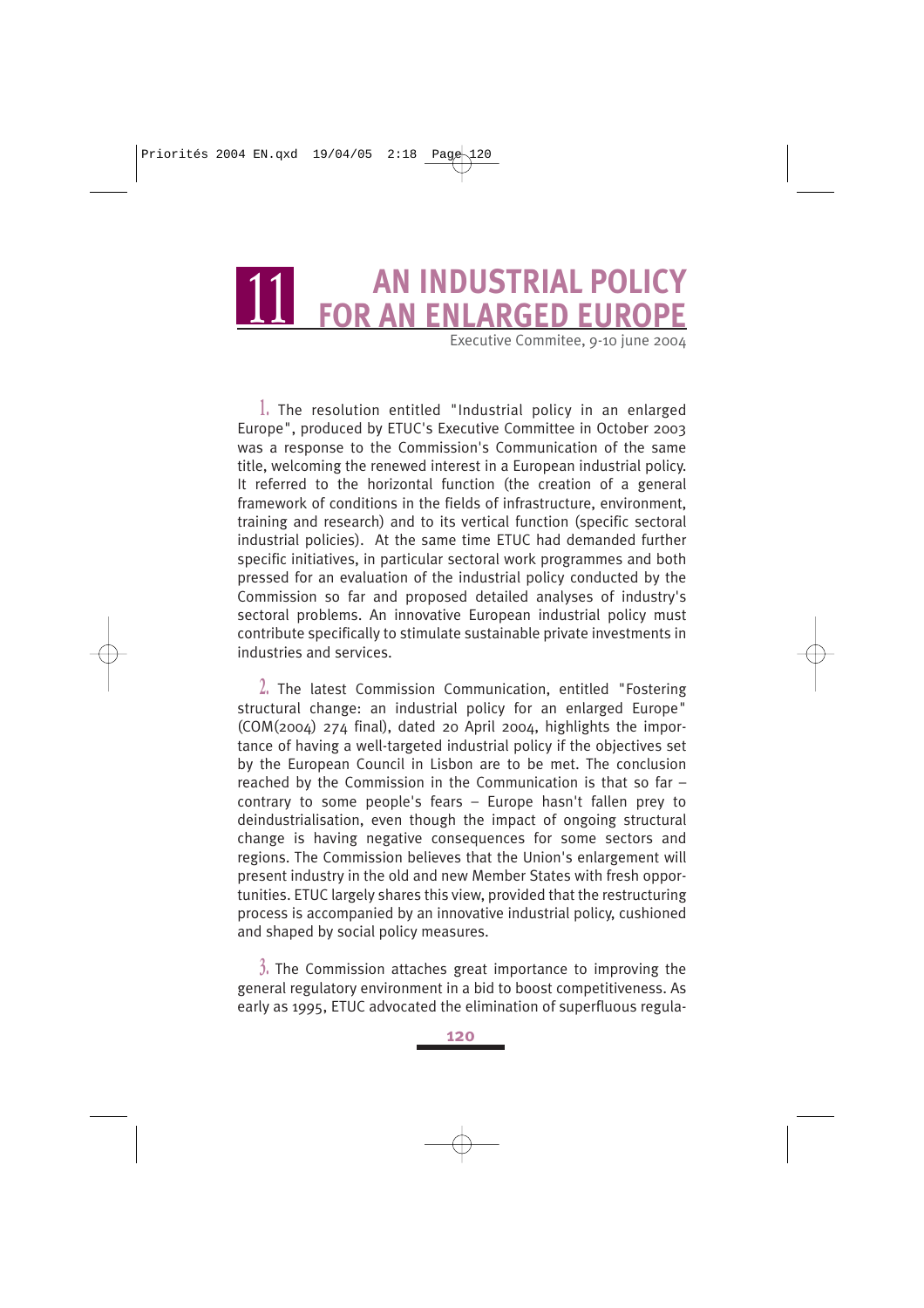tion and the streamlining of bureaucracy, which can dampen industry's ability to innovate. At the same time, ETUC concurs with the Commission's view that the lack of regulations can also constitute a handicap for industrial competitiveness. For that reason ETUC is reiterating its support for the Commission's intention to complement legislative procedures with a systematic impact assessment, in which economic, social and environmental criteria are applied to an equal extent.

**4.** ETUC applauds the Commission's efforts to improve the quality of legislation at Community and Member State level. The exchange of proven regulatory practices, the development of indicators of the quality of legislation and ex-post studies on the impact of planned legislation are all important measures that the Commission should immediately take in hand.

**5.** An innovative industrial policy must be systematically dovetailed with other areas of policy so that potential synergies between the various Community policies can be achieved and enhanced. The coordination this requires has to be guaranteed by the entire European Commission. In this connection, ETUC believes it is fundamentally important that the three pillars of the Lisbon Agenda (the economy, social aspects and the environment) are regarded as elements of equal value in a European industrial policy. A shortsighted approach of focussing on improving competitiveness will hardly be enough if more and better jobs are really to be created. In this context, ETUC reiterates its serious reservations about seeing a Competition Commissioner serve as a Vice-President of the next European Commission.

**6.** ETUC supports the Commission's proposals to substantially step up investment in research and development. The aim of boosting overall investment in R&D in Europe to 3% of GDP by 2010 must be attained. At the same time the quality of research needs to be markedly improved. The proposal set out in the financial forecast for 2007-2013 to double the EU's research budget, is a step in the right direction.

**7.** ETUC welcomes the initiative to present an action plan entitled "Innovation for a competitive Europe". However, ETUC expects such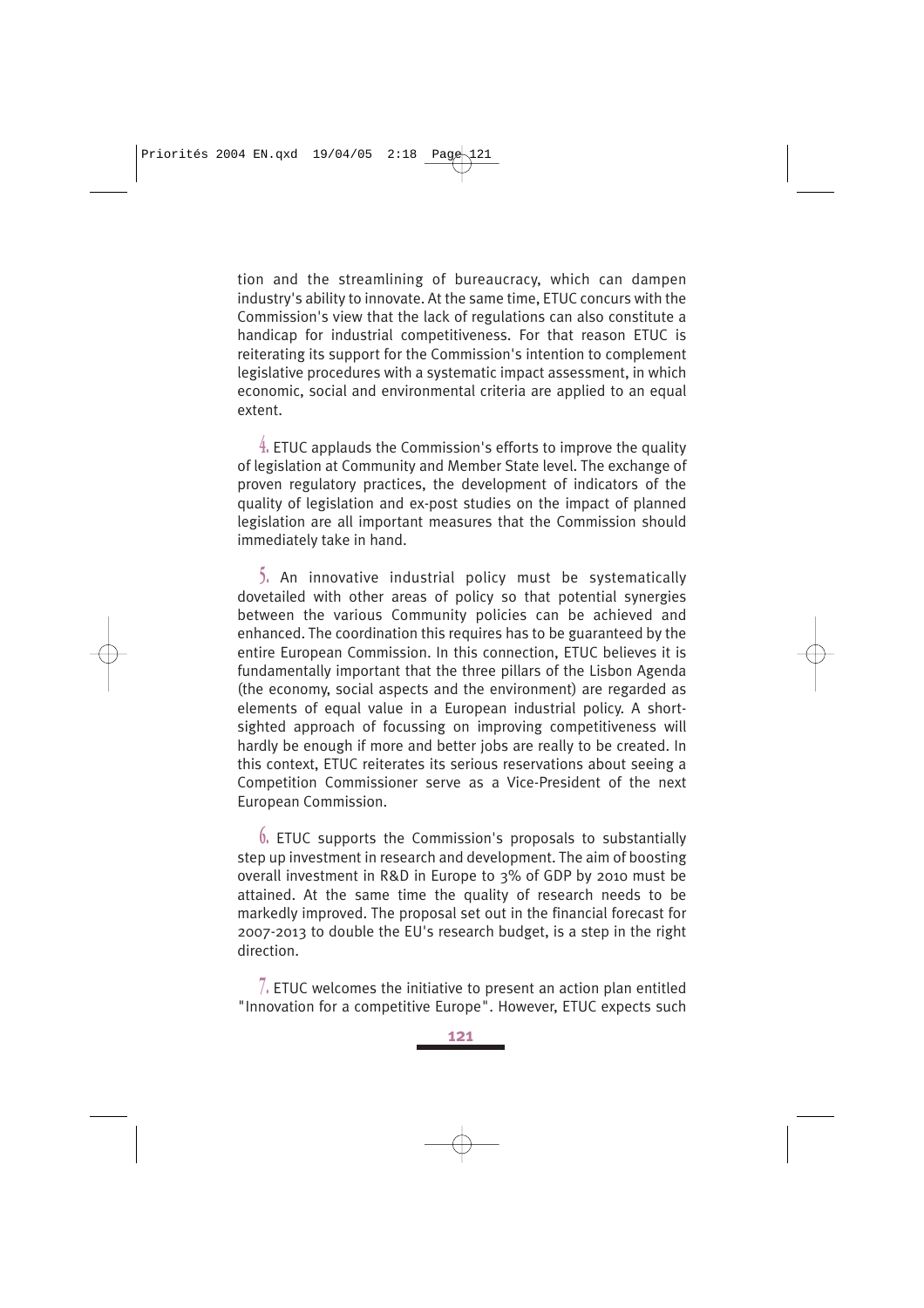an action plan not only to comprise measures designed to foster technical and organisational innovations; social and cultural innovation should be viewed as equally important, for they are decisive elements in the development of human resources and can also have a positive impact on competitiveness.

**8.** ETUC shares the Commission's view that the market, by itself, is unable to guarantee a sufficient level of investment in human capital. Consequently, the expansion of sectoral and regional training funds can make an important contribution towards modernising structures for training and education. Use should be made of the European Social Funds and future European vocational training programmes in this connection.

**9.** For an innovative industrial policy, sufficient financial resources are needed. The proposal to double the EU's research budget, to increase and use more systematically the structural funds and the idea to establish a "Structural Adjustment fund" are welcomed by the ETUC. In addition it is necessary to provide sufficient financial resources for industrial policies in the EU budget. At the same time we suggest that the Commission conducts a survey on the different national industrial policies, especially on the different aid programmes. Such an assessment can promote the exchange of best practise in the Union and stimulate learning processes.

**10.** Unlike the Commission's previous Communication on industrial policy, this one attributes greater importance to regional structural and cohesion policy. ETUC strongly supports this change of tack and the proposal to establish a 'Structural Adjustment Fund' and use it to ease the impact of economic restructuring in certain regions or sectors.

**11** The emphasis on a sector-specific application of industrial policy is in keeping with demands emanating from ETUC and the European Industry Federations. Sectoral action programmes like those announced by the Commission for the mechanical engineering industry, environmental industries, the automotive sector and the new materials sector, for example, should be specified without further delay. Whenever possible, this should be done within the framework of sectoral social dialogue with the social partners.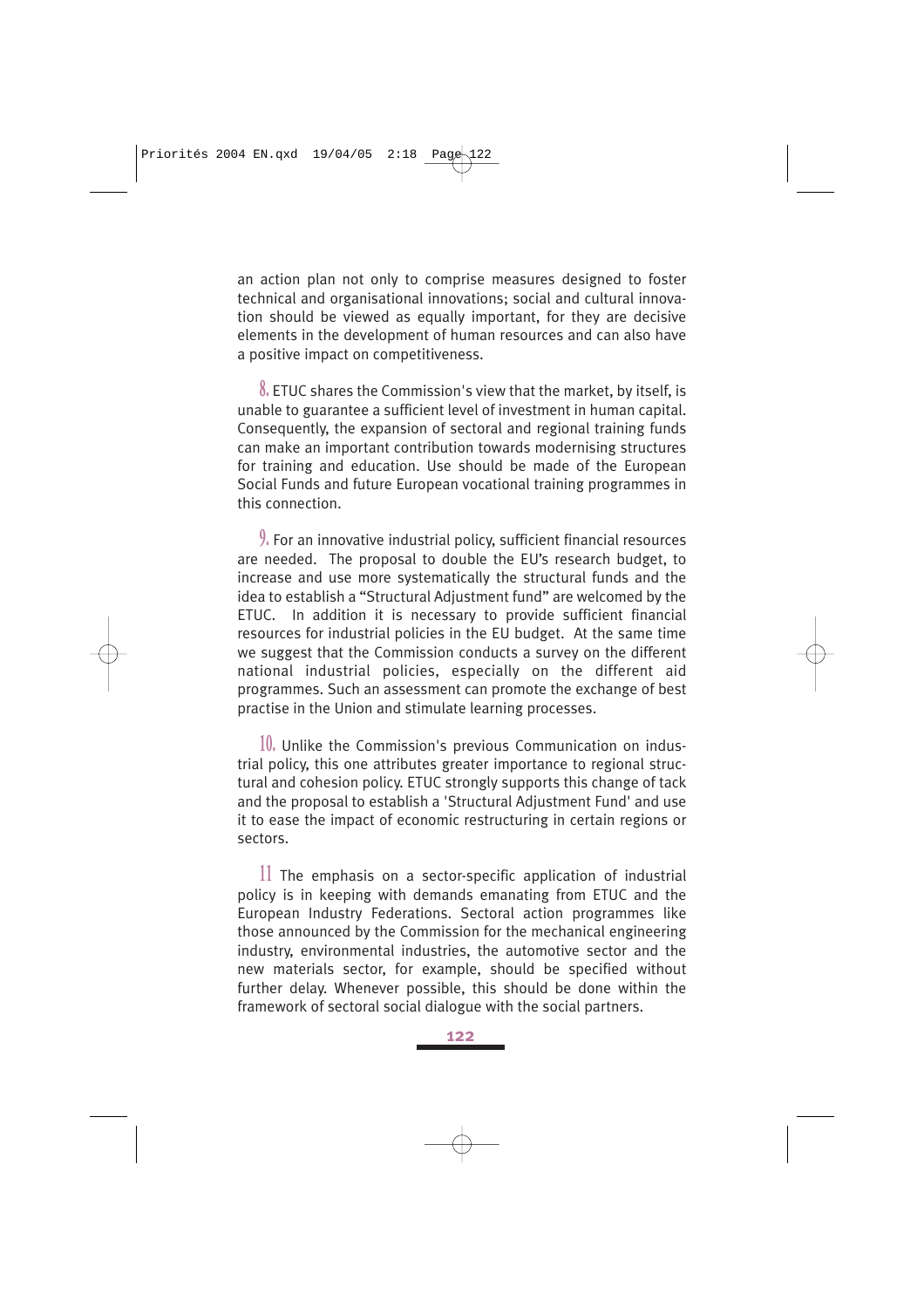**12.** ETUC welcomes the positive function allotted to social dialogue in the implementation of industrial policy. In future, European Works Councils should be more closely involved at sectoral level, since they can play a positive role in providing early warnings of restructuring and coming up with ways of dealing with it. The European Monitoring Centre on Change (EMCC) can provide valuable assistance in this connection.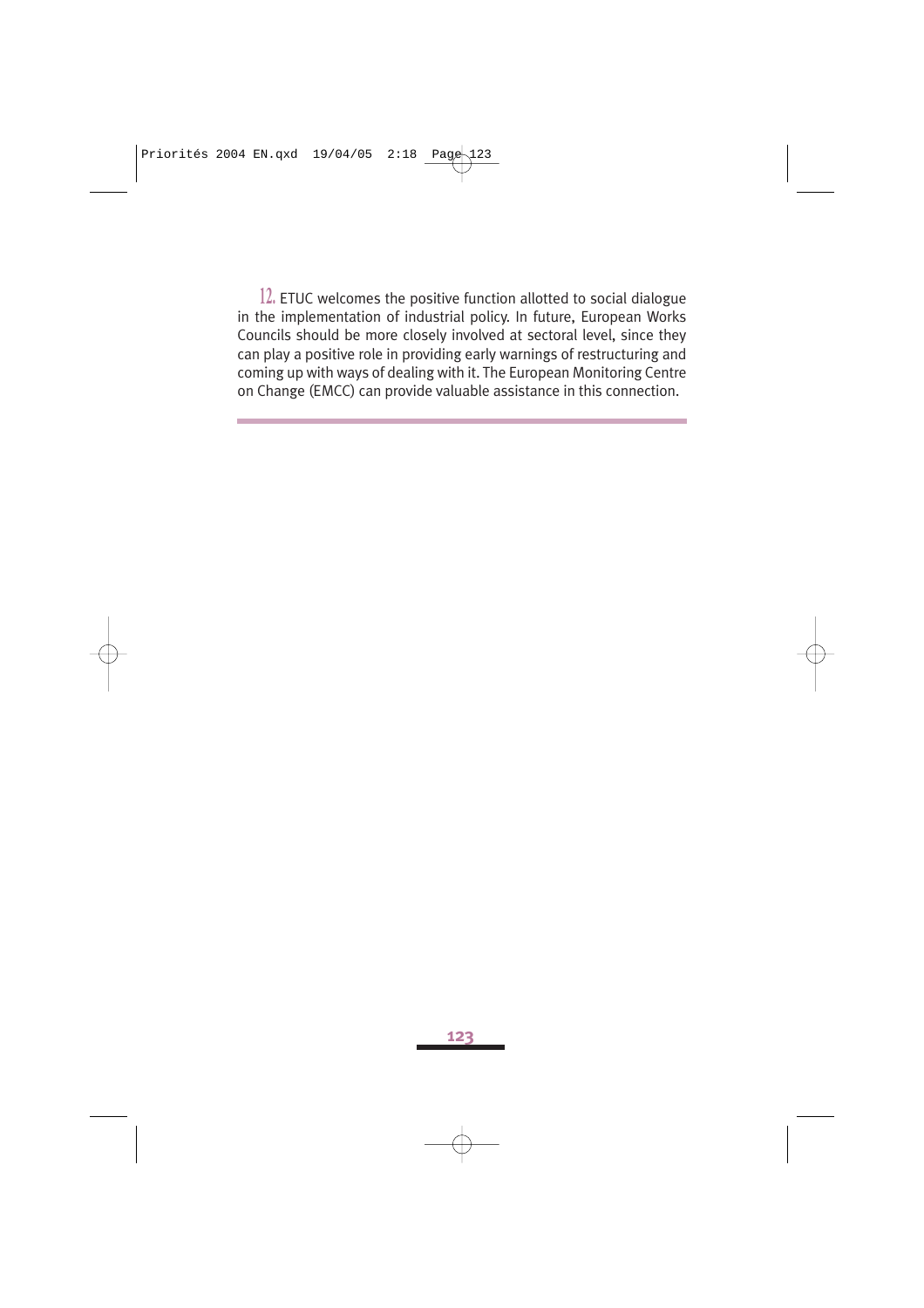<sup>12</sup> **CORPORATE SOCIAL RESPONSIBILITY**

Executive Commitee, 9-10 June 2004

**1.** The journey begun by the European Commission back in July 2001 with the Green Paper on Corporate Social Responsibility (CSR) which was intended to launch a debate on "how to build a partnership for the development of a new framework for the promotion of corporate social responsibility, taking account of the interests of both business and the various stakeholders", will reach an important milestone on 29 June when the Multi-Stakeholder Forum comes to an end and the key elements of its final report are presented.

**2.** Our priorities need, of course, to be set afresh as a result of this busy agenda.

**3.** In the current context of globalisation, the Executive Committee reaffirms its call for European businesses to behave with growing responsibility, in a manner that is firstly consistent with the content of the Lisbon strategy (particularly the development of the quality of work and employment, sustainable development and the European social model across the world) and secondly consistent with the Commission Communication from July 2001 on promoting core labour standards.

**4.** The Executive Committee confirms that CSR should complement, but in no way replace, legislation on social and environmental rights or standards set by collective bargaining. Thus, no company failing to comply with agreements, legislation o the social dialogue can be defined as socially responsible. Moreover, ETUC is demanding that social dimension be taken into account in world trade.

**5.** In public at every opportunity and also in the forum, ETUC has sought to clear up uncertainties or confusion surrounding the nature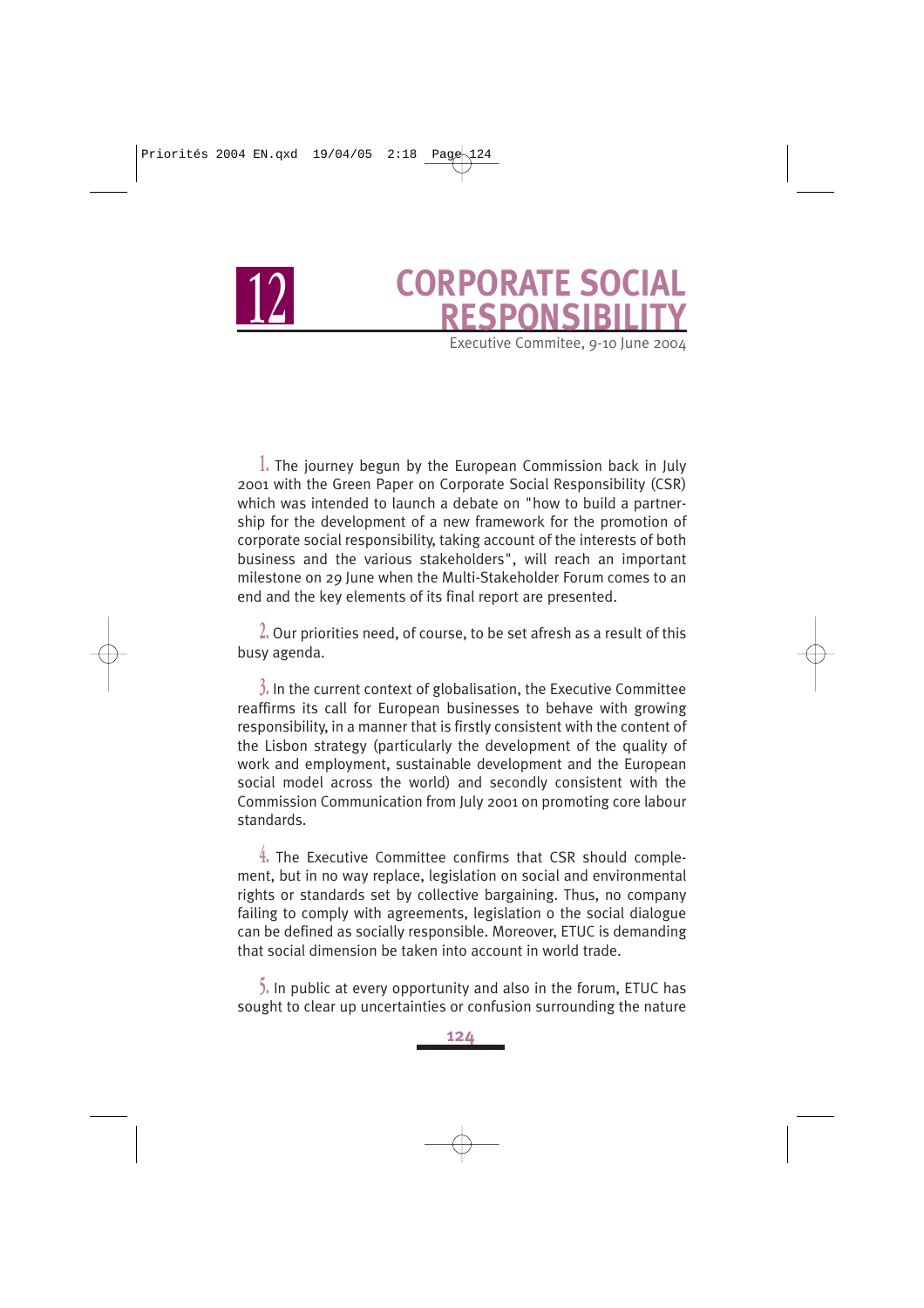of CSR and actions taken by companies in that connection. Some progress has been made on worker participation and respect for legislation and bargaining. However, the following key misconceptions need to be rectified:

**1.** the illusion that CSR would sweep away the balance of power, as the employer's responsibilities are diluted;

2. the illusion that all stakeholders are on an equal footing in this policy;

**3.** the illusion that the 'voluntary' method or other 'best practices' would be enough to assert CSR.

**6.** The Executive Committee stresses that, rather than being regarded as an added extra, CSR must permeate the very being of the company and its governance, colouring its ongoing production and taking on board social and environmental issues in its day-to-day management.

**7.** As such, ETUC rejects a philanthropic or 'public relations' approach to CSR. It believes that CSR must constitute a challenge not just globally and for developing countries, but also for an enlarged and integrated European Union of 25 Member States.

**8.** In this case, the prerequisite for CSR is respect for collective bargaining and laws, which means companies must act to:

■ promote collective bargaining where there it is insufficient or even nonexistent;

■ enhance the involvement of trade unions, workers and their representatives as well as the respect for and defence of their rights.

**9.** ETUC therefore affirms that one of the key components of CSR is the quality of industrial relations within a company.

In fact, it would be a contradiction in terms if a company failing to apply a collective agreement or respect an employment contract was deemed 'socially responsible'.

In other words, a company can only be responsible vis-à-vis the outside world if it is responsible internally.

The ETUC Executive Committee sees this responsibility as meaning: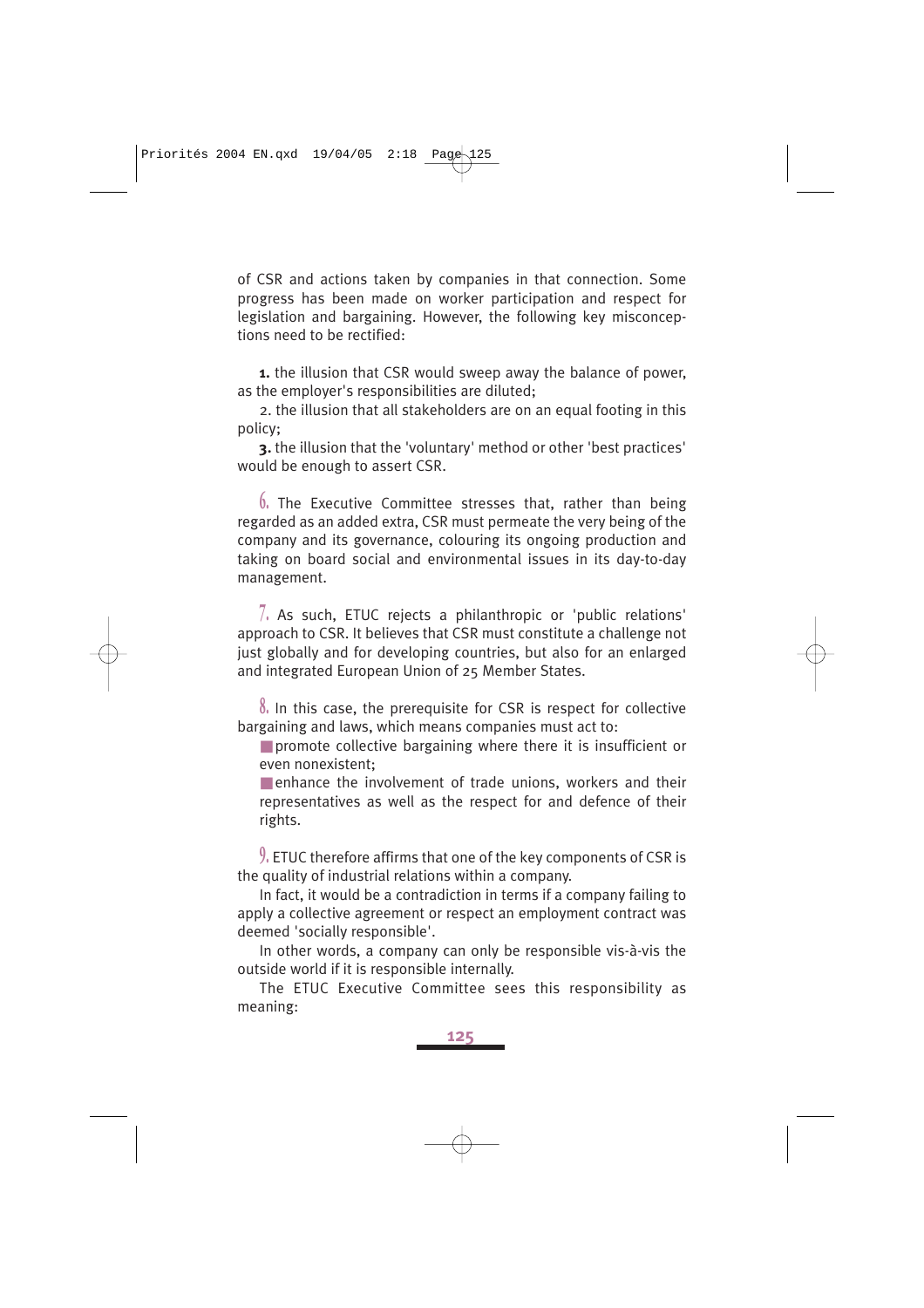■ showing respect for industrial relations;

■ promoting solid participation structures using ongoing consultation and information processes, particularly within European Works Councils;

 $\blacksquare$  developing vocational skills and lifelong training for workers;  $\blacksquare$  respecting health and safety standards and adopting preventive policies;

■ promoting gender equality;

 $\blacksquare$  finding a way for the social partners to work together, enabling them to anticipate change and manage restructuring;

■ promoting the social and fundamental rights of workers;

 $\blacksquare$  enhancing the quality of work;

 $\blacksquare$  defending and integrating the most vulnerable groups, such as youngsters, disabled people or immigrants.

**10** The Executive Committee acknowledges that CSR needs to be the result of a voluntary process, and reaffirms that this voluntary commitment needs to be shaped by guidelines set at European level. Without a framework, the voluntary approach is unacceptable. When a company opts to be socially responsible, it must do so within precisely defined guidelines and with the involvement and input of the trade unions.

**11.** Admittedly, international reference standards already exist, being set, amongst other things, by ILO fundamental conventions, OECD guidelines and the United Nations. However, the EU's CSR model also needs to be based on European values that are consistent with the Lisbon Strategy, the European social model and the Charter of fundamental rights. Consequently, we are calling on the European Commission to set behavioural standards so that a single framework can be created that contains the criteria with which companies must comply if they choose to be socially responsible. This will prevent these companies from unilaterally setting their own criteria. The requirement that CSR go beyond the law and existing rules does not mean that companies can adopt an 'à la carte' approach to CSR focusing on certain social and environmental factors, while ignoring others.

**12.** Given the context of globalisation, particularly post-Cancun, an extra effort is required to impose rules of responsibility so that rights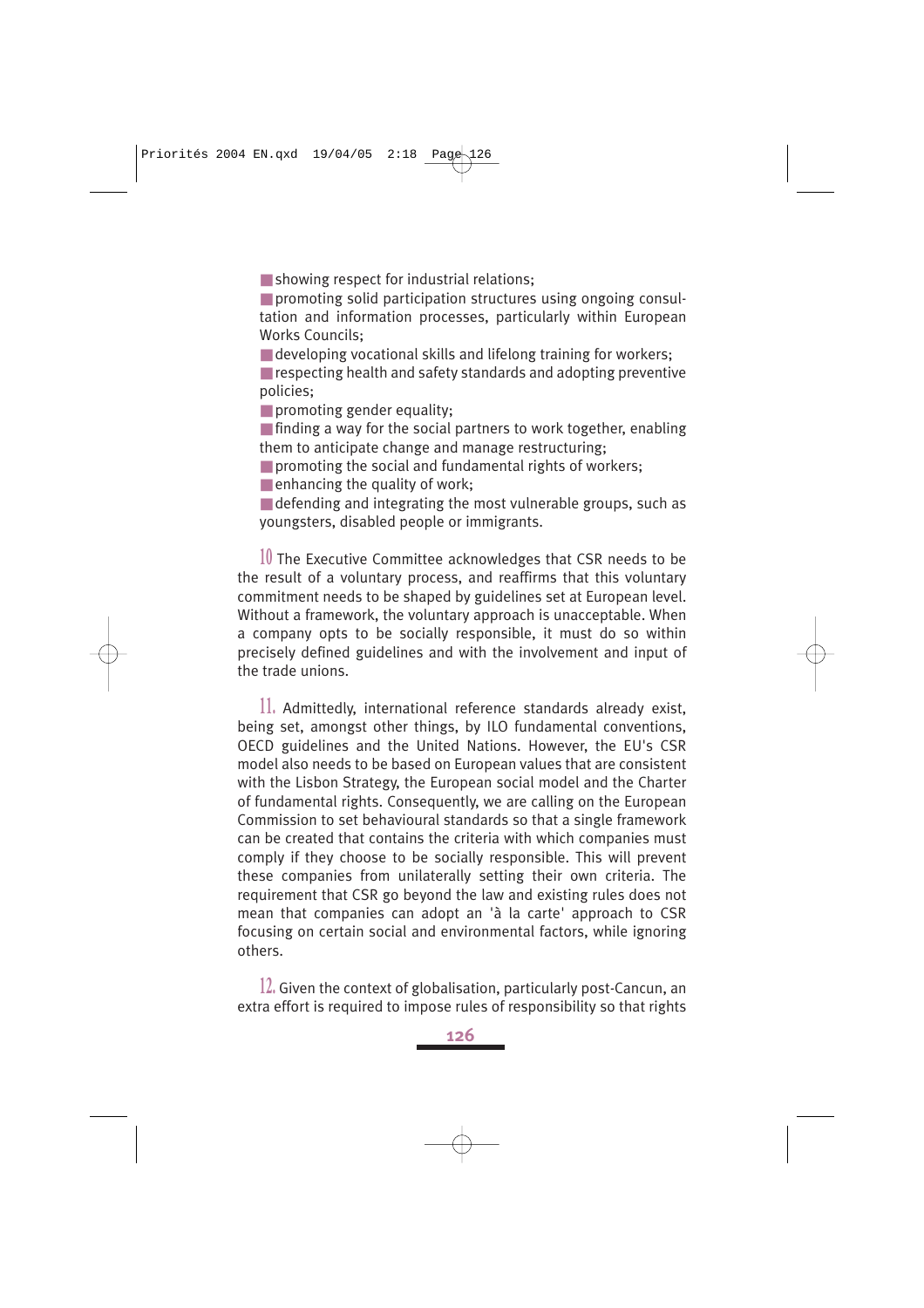can be extended throughout the world with a view to combating 'bad practices' or social dumping and getting to grips with companies which exploit poorly or completely unprotected regions.

**13.** ETUC is calling on the European Commission:

**1)** to set standards and precise criteria and, in particular, to insist that large companies produce an annual report on the action they have taken in terms of social and environmental impact which must be submitted to the relevant European Works Council;

**2)** to promote standards covering all corporate governance, not just the certification of end products, but also transparency and quality throughout the chain of production, including the traceability of products, subcontracting, supply and relocation;

**3)** to adopt a consistent policy for promoting CSR, setting access criteria for the use of Community funds and thereby encouraging positive selection. ETUC is calling for these criteria to specifically cover structural funds, export credits and public procurement contracts.

**4)** to promote a resource centre with real and active participation by the social partners and other stakeholders so as to support policies on information, training and exchanges of know-how and positive practices.

**5)** to have codes of conduct and/or labels or similar certificates developed by using clearly drawn up procedures and checks managed by the Commission and in conjunction with certification agencies and/or instruments, and based on contributions and input from the trade unions and NGOs. These must meet verified criteria so that their representativeness and legitimacy can be ascertained.

**6)** Lastly, ETUC is calling on the European Commission to set up a permanent monitoring body to verify compliance with European standards. ETUC also wants the Commission to publish an annual report measuring the progress made on CSR and submit these reports to the social partners in the forum.

**14.** ETUC reiterates that it is in favour of entering into a partnership with representative, legitimate and independent NGOs and stakeholders outside the company which share our values and which can play an essential complementary role in linking up internal and external corporate social responsibility in areas that are of concern to them.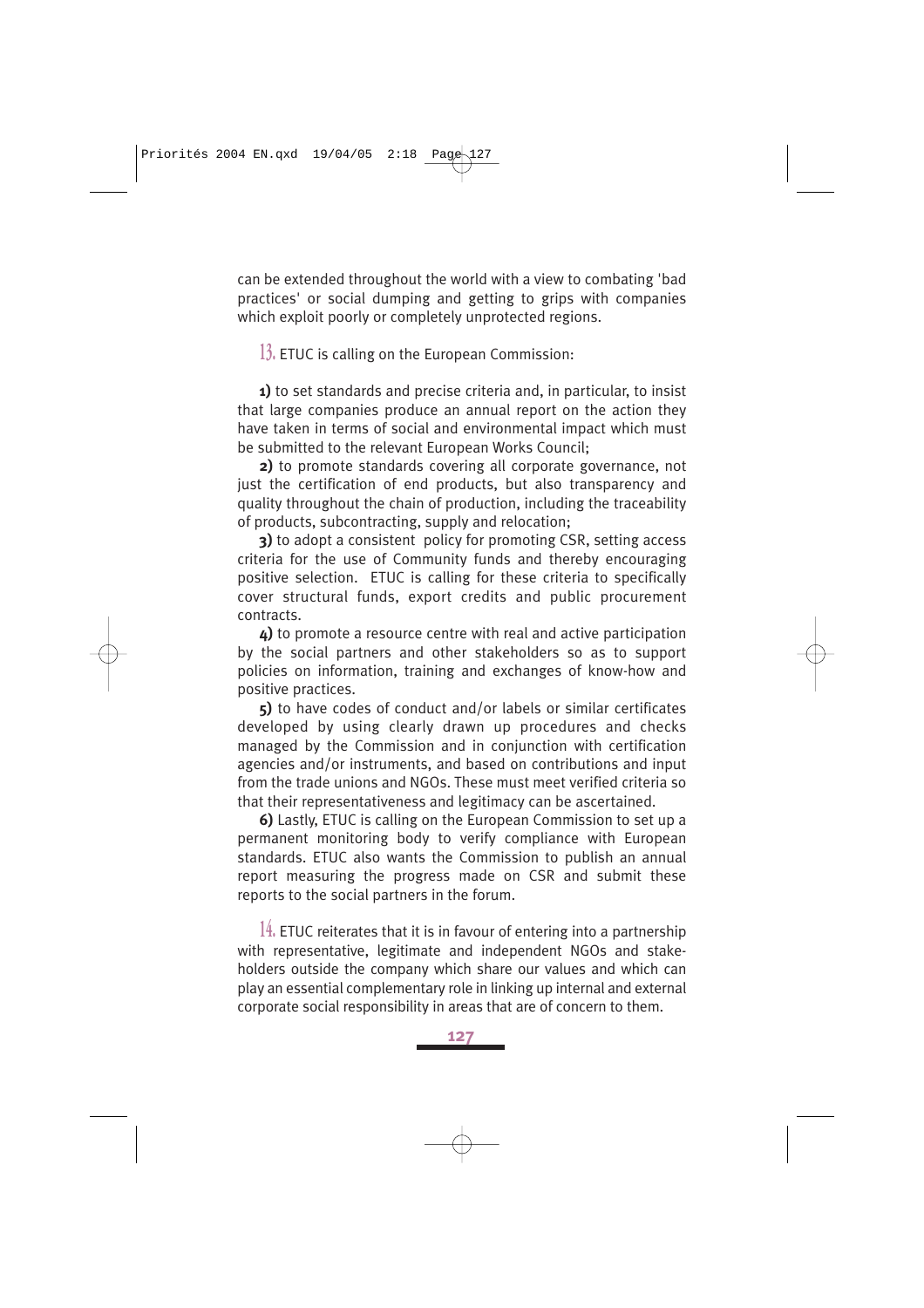**15.** The priorities and points stressed in this resolution not only represent our position, which will be presented at the aforementioned concluding conference, but also propose content to be included in the forum report and be taken into account in the European Commission's future activities and initiatives.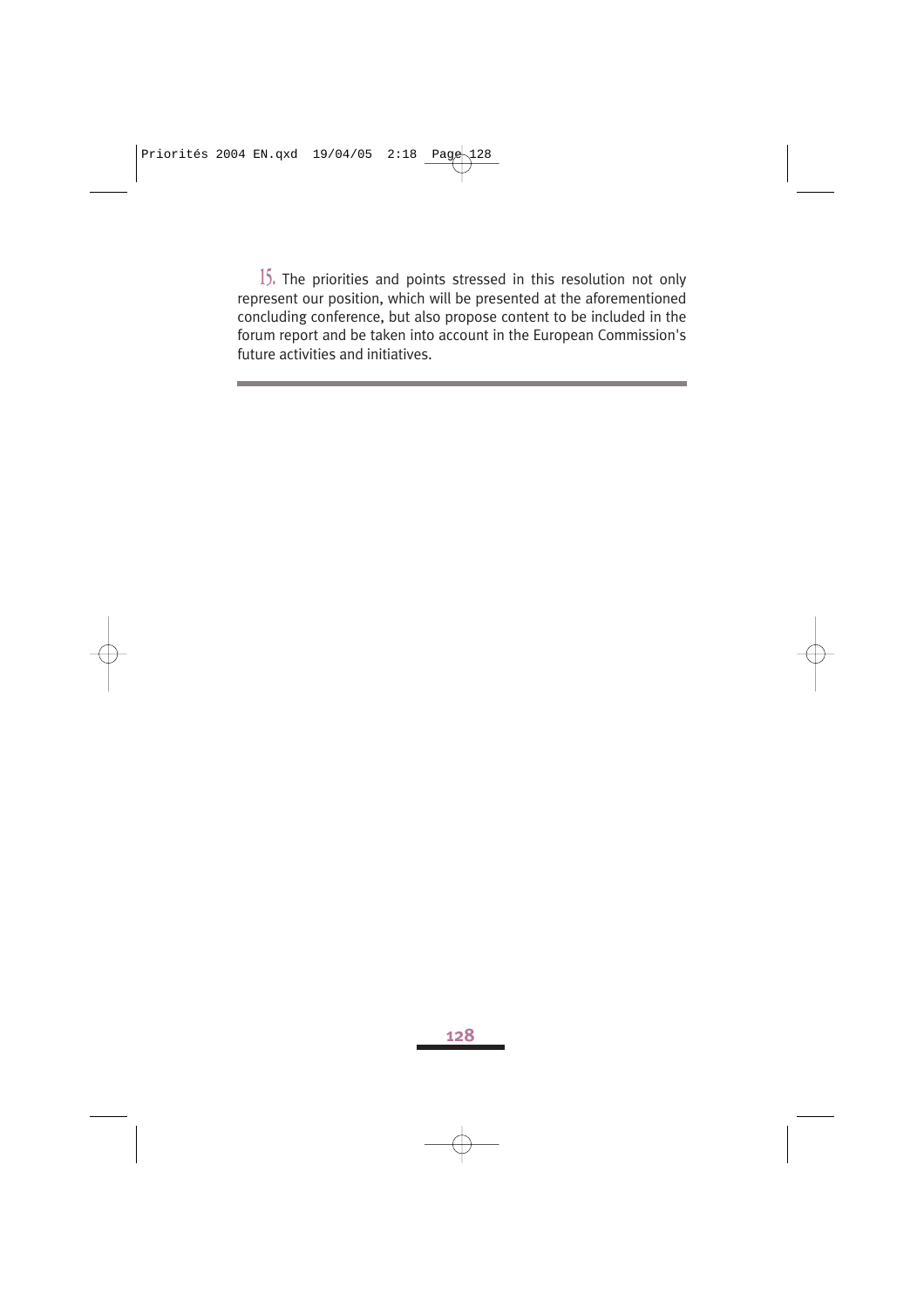# **THE INTERGOVERNMENTAL CONFERENCE MUST EFFECTIVELY GUARANTEE THE EUROPEAN SOCIAL MODEL IN THE DRAFT CONSTITUT** 13

Executive Commitee, 09-10 June 2004

**1.** The Intergovernmental Conference (IGC) is entering into its final phase and its 'culminating' point at the European Summit on June 17/18. The ETUC is concerned that the political debates about the attribution of powers in the EU institutions might result in neglecting the need to reinforce the social dimension of the constitutional process. We have featured this in demonstrations in Rome last October and on a European wide day of Action on April 2/3. The social achievements of the Convention text, which were welcomed by ETUC, are under constant attack and the IGC might end up with a compromise at the lowest common denominator - well known from former IGCs. In fact it was criticism of this process for being untransparent and undemocratic, which had led to the introduction of the Convention method to formulate the new Constitution.

**2.** One of the main cornerstones of the new Constitution – the Charter of Fundamental Rights (Part II)  $-$  is under attack. The intention is to render the Charter as having little more than declaratory status with no practical capacity to support and strengthen workers' rights. This strategy was observed during the Convention and has been evident in the IGC process. To continue the salami tactic activities on these lines after so many compromises which were made against the will of most members of the Convention and Governments in the Intergovernmental Conference is not acceptable.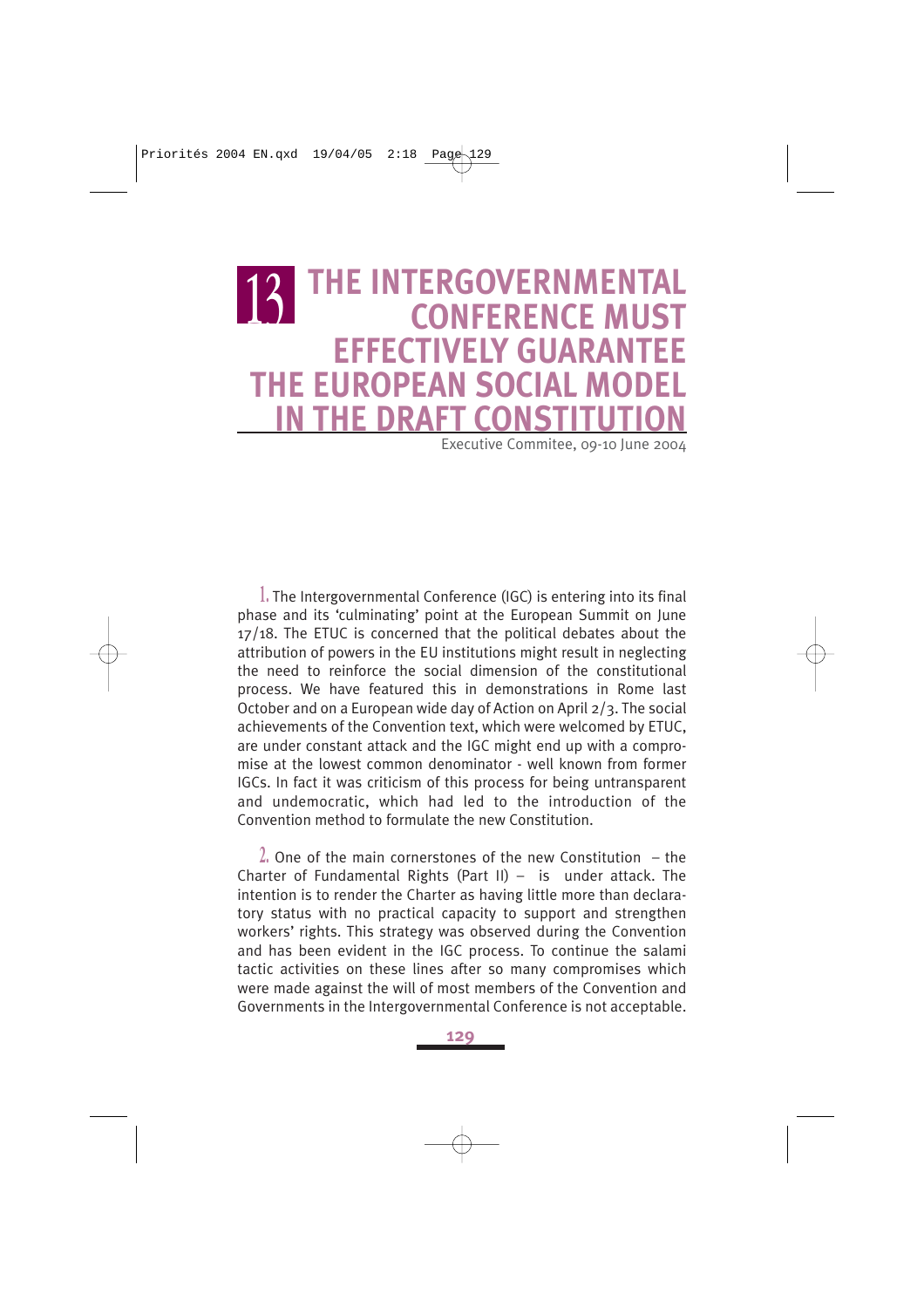Maintaining the Charter is therefore a primary goal for the ETUC.

**3.** Without re-opening the general debates on Parts I and II, the ETUC needs also to reiterate its main demands concerning Part III:

■ consistency between Parts I and III in respect of the social objectives ('full employment', 'social market economy');

■ recognition of the specific role of social partners and social dialogue not only in Part I but also in Part III in conjunction with effective access to the European Court of Justice;

 $\blacksquare$  no regression in respect of the existing EC Treaty, in particular in the horizontal social clause introducing Part III;

■ strengthening of economic governance;

■ proper recognition of services of general interest.

**4.** These main demands have not yet been taken into account, but on the contrary several points are being changed in order to weaken the social content of the Draft Constitution in particular, (the introduction of 'price stability' as one of the predominant objectives of the Union comes before 'social market economy). Nonetheless, some governments are aware of the crucial importance of the maintenance of the social dimension of the EU and importantly, France, has asked for a reinforcement of the Article on Social Partners. The attacks however continue.

**5.** Trade unionists all over Europe are deeply concerned that some Governments are currently opposing every positive European initiative in the social field. Meanwhile, trade union leaders and trade unionists who are seeking to encourage participation in the forthcoming European elections face the ground cut-away from underneath them as the social dimension of the European Union, on which trade union support in Europe has been based, appears to be under continuous attack from some Governments and from the business side too.

**6.** The ETUC, therefore, urges the Heads of States and of Governments to take ETUC demands into account and to fulfil them to the largest possible extent, as well as to reflect carefully on what is at stake and to understand the real frustration and growing disappointment in the European trade union world. Governments must be aware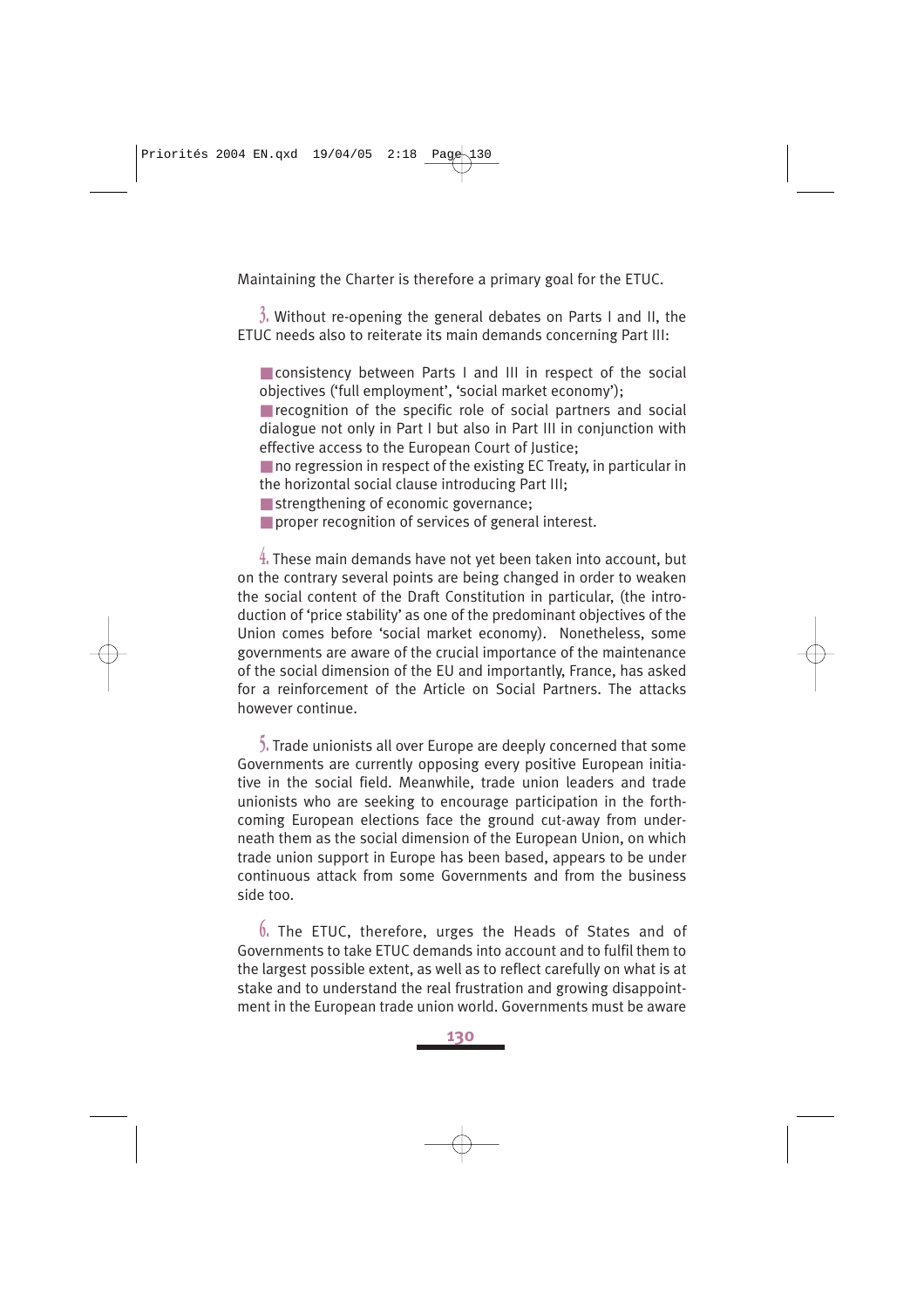of the risk of a strong reaction building up among the working peoples of Europe as well as pensioners if the Constitution is unsatisfactory on social questions.

The European trade union movement - and we are convinced the peoples of Europe too - will only give back enthusiastic support to a constitution that strengthens the European Social Model, balances the dynamism of the economy with solidarity, and provides protection for workers, consumers and the environment from the destructive forces that unregulated capitalism can unleash. We need to create a people's Europe not a business Europe and to strengthen the European Social Model.

The ETUC is arranging a special meeting in early July to address the outcome of the Intergovernmental Conference.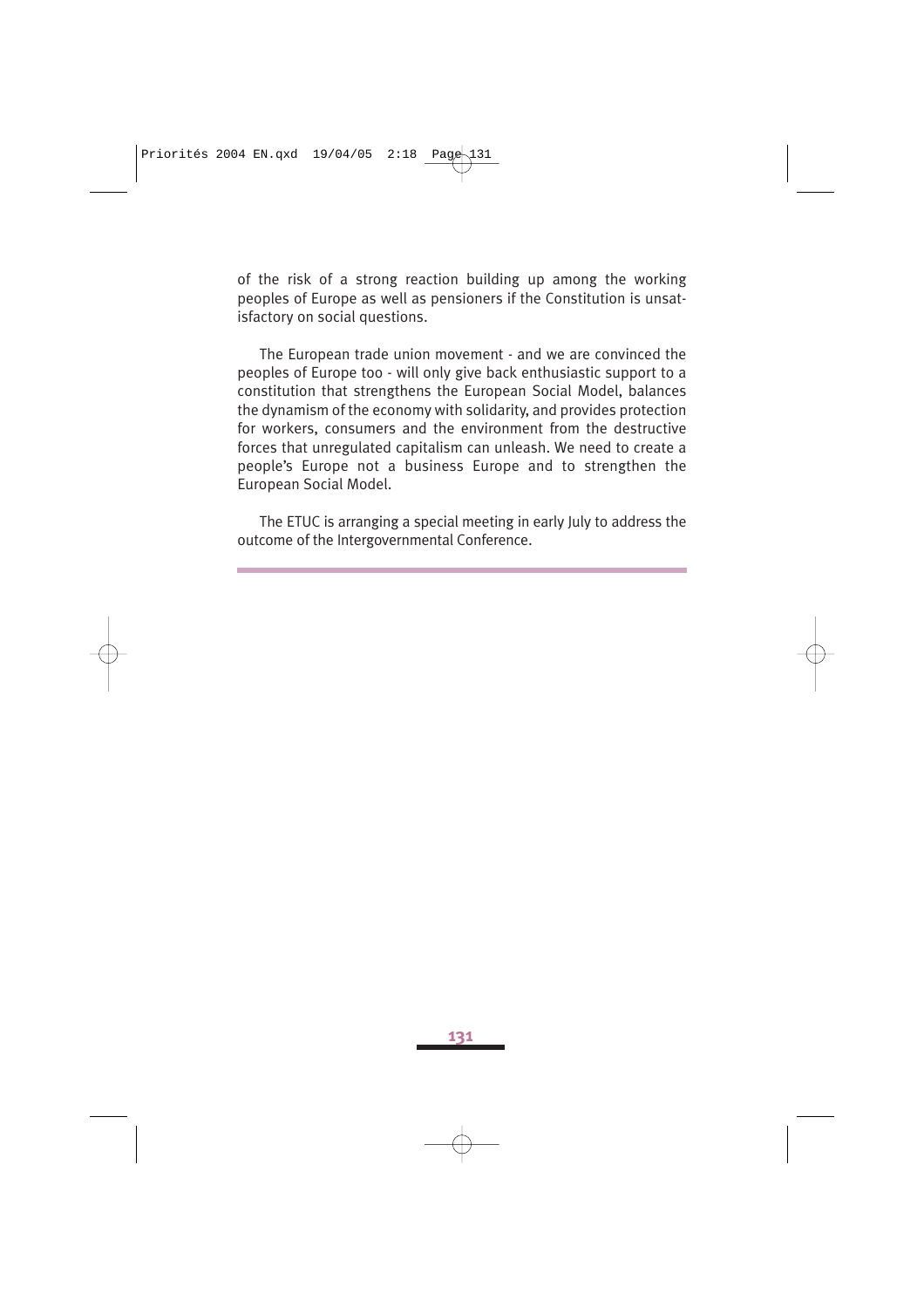

The ETUC Executive Committee today hardened its opposition towards the current Services Directive proposal.

Fresh information is arriving from individual countries which illustrates the far reaching scope of the proposed Directive and is leading to a rising tide of criticism from trade unions across Europe

The ETUC Executive Committee was also outraged by remarks last week by the spokesman of Commissioner Bolkestein who compared the opposition to the Directive being expressed in a demonstration by our Belgian trade unions to the position of racist, virulently nationalist parties. This was offensive and wrong and affects all trade unions all over Europe. The ETUC supports the call by its Belgian affiliates for an apology.

We support an EU single market in services but not at the expense of European and national social standards, labour law, services of general interest, health and safety and collective agreements. The ETUC reiterates its request for a legislative standstill until a framework Directive on Services of general interest is delivered.

The ETUC will continue its efforts to arrive at an acceptable Services Directive and urges all member states to defend the social dimension of the EU.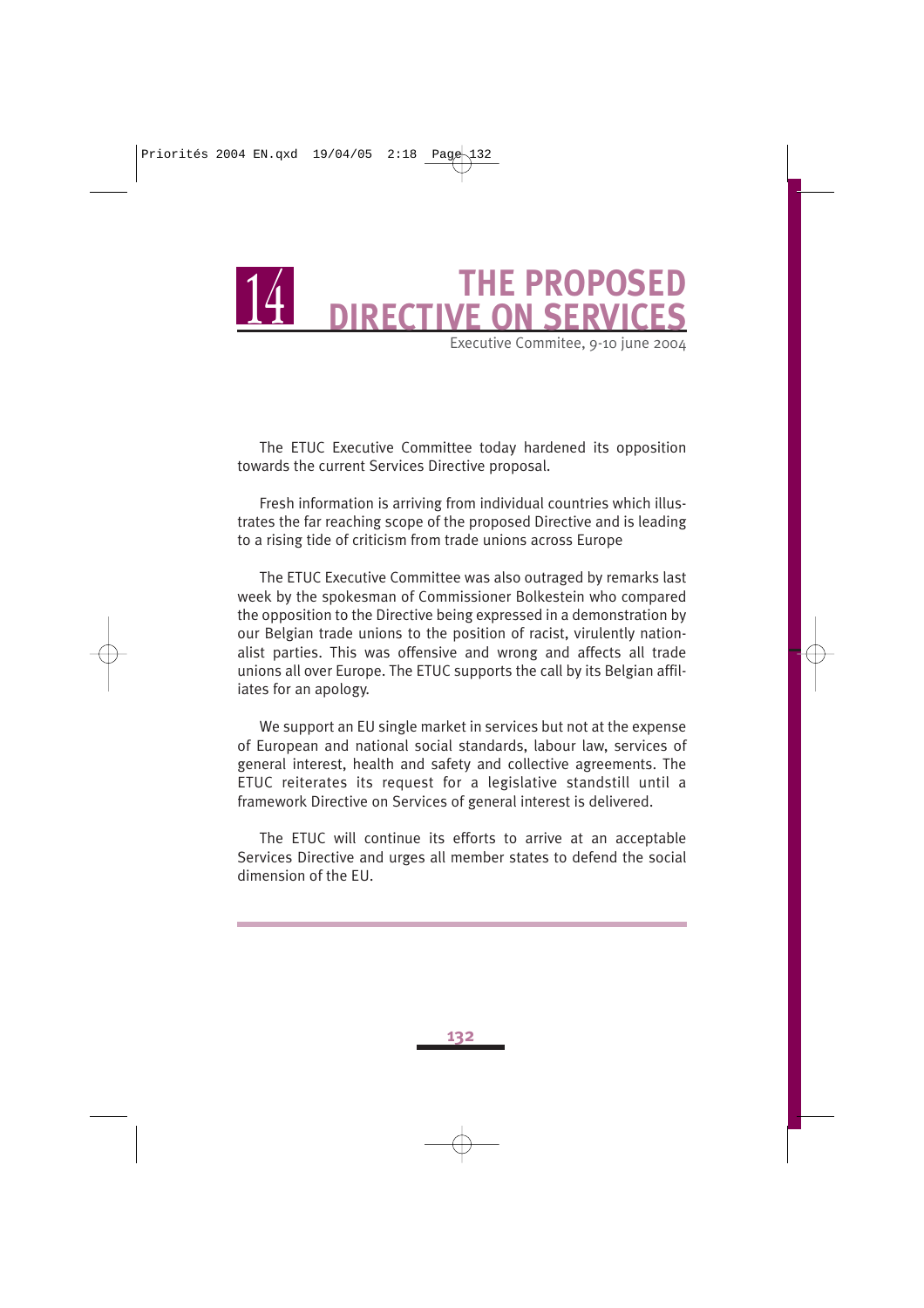**Executive Committee - October 2004**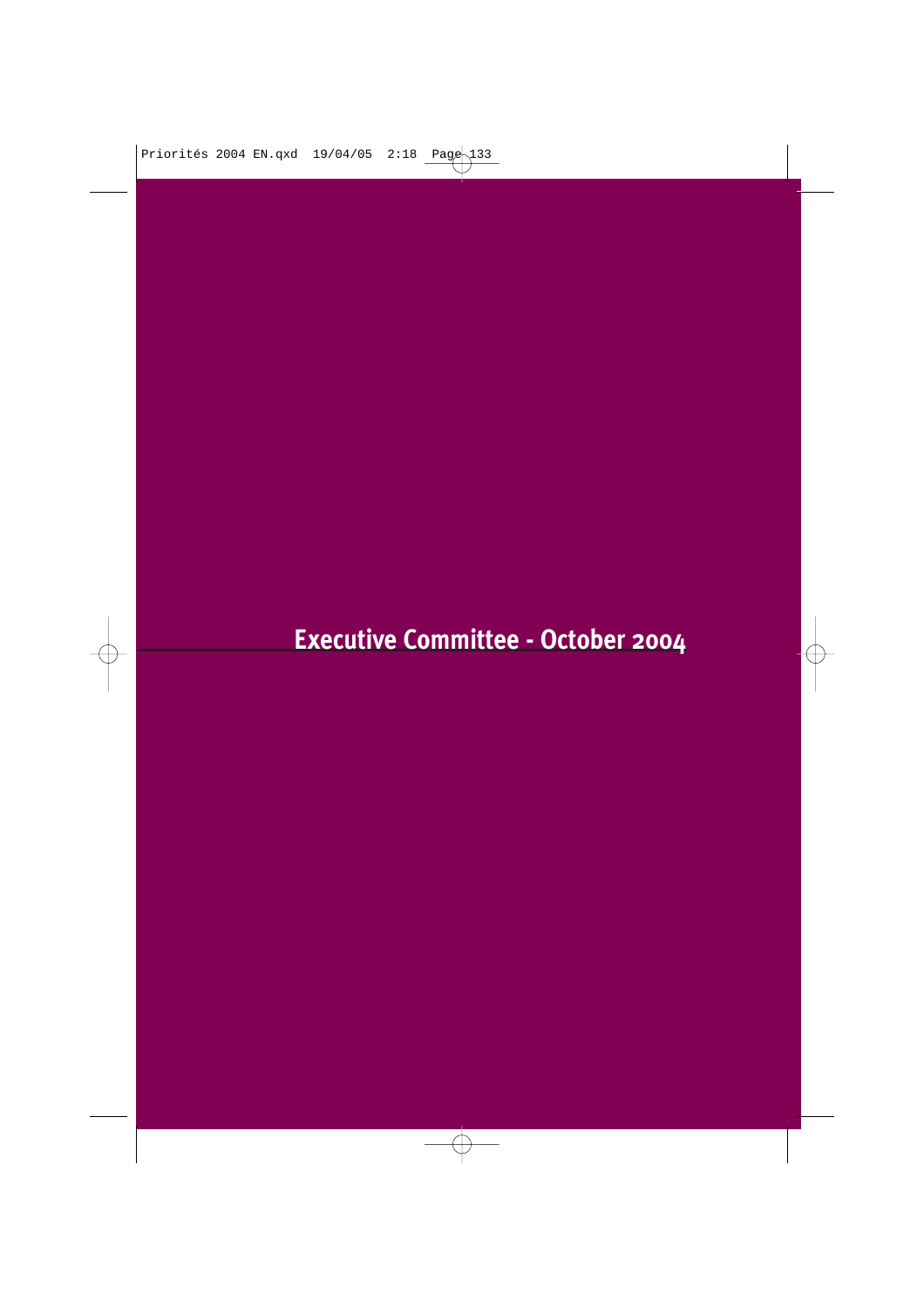Î.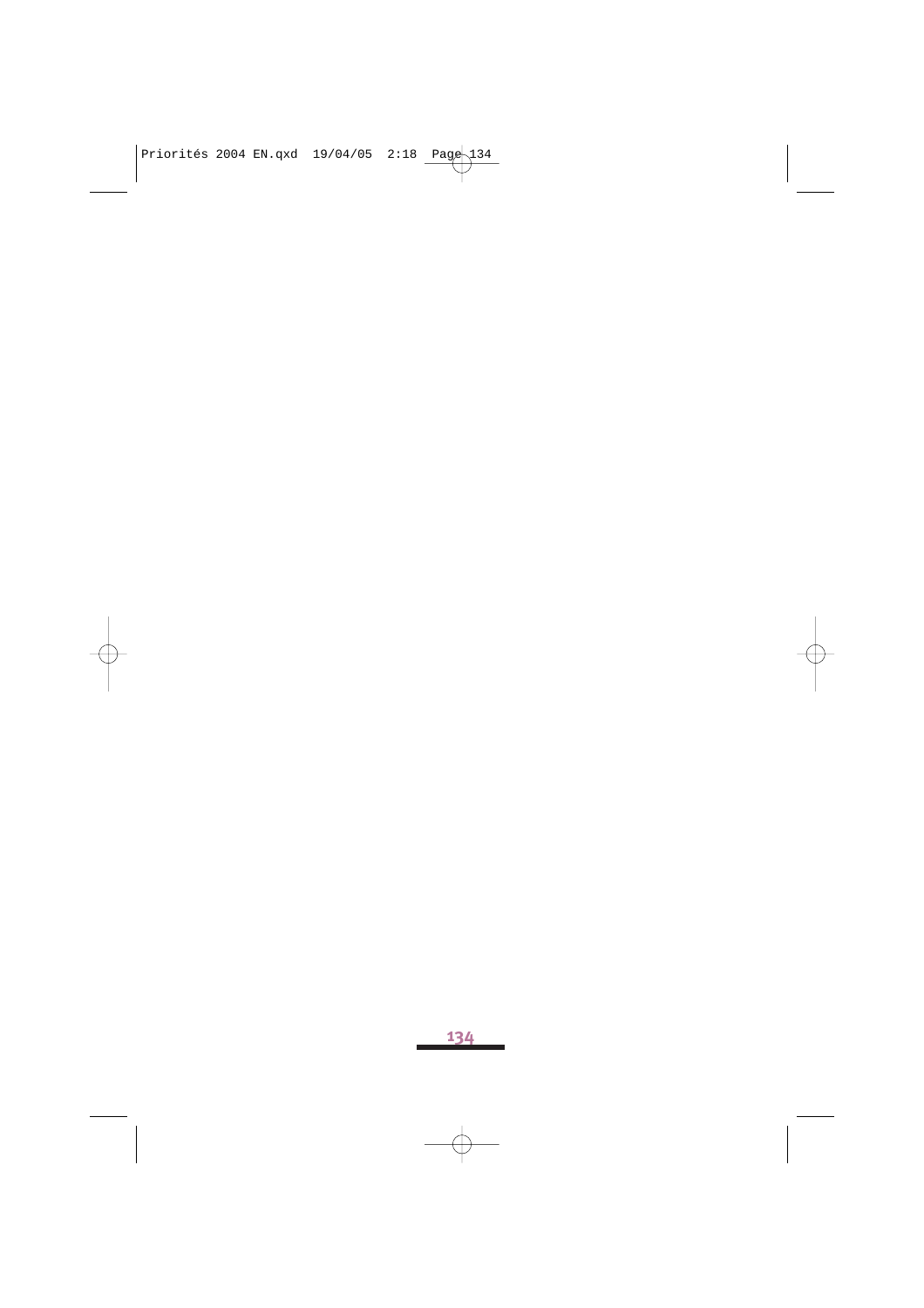# <sup>15</sup> **THE NEW ARCHITECTURE FOR EU COHESION POLICY AFTER 2006 - ETUC'S PROPOSALS**

Executive Commitee,13-14 October 2004

#### **1. INTRODUCTION**

In accordance with Article 159 of the Treaty, every three years the Commission evaluates the status of cohesion and the contribution of other policies.

The Second Report (2001) launched a debate on cohesion policy after enlargement. The Third Report (February 2004) used the conclusions of this debate as the basis for presenting the Commission's proposals for a reformed cohesion policy after 2006, and on 14 July 2004 the Commission adopted the proposals regarding the new rules for the Structural Funds for the period 2007-2013  $^{1}$ .

ETUC's first contribution to the debate on the future of economic and social cohesion policy in the enlarged European Union, adopted by its Executive Committee of 19-20 November 2002 <sup>2</sup>, emphasised the strengthening of Community structural policies in an enlarged Europe insofar as the principles of cohesion and solidarity are enshrined in the Treaty and constitute two of the most important vehicles for the integration of peoples and territories.

For ETUC, enlargement represents first and foremost a unique historical opportunity to unify the peoples of Europe on the basis of fundamental democratic values. This guarantees peace and political

<sup>1</sup> http://www.europa.eu.int/comm/regional\_policy/sources/docoffic/official/regulation/ newregl0713\_en.htm

<sup>2</sup> http://www.etuc.org/en/Decisions/ecenglish/Cohesion/15-Res-

Economic%20and%20Social%20Cohesion-gb.cfm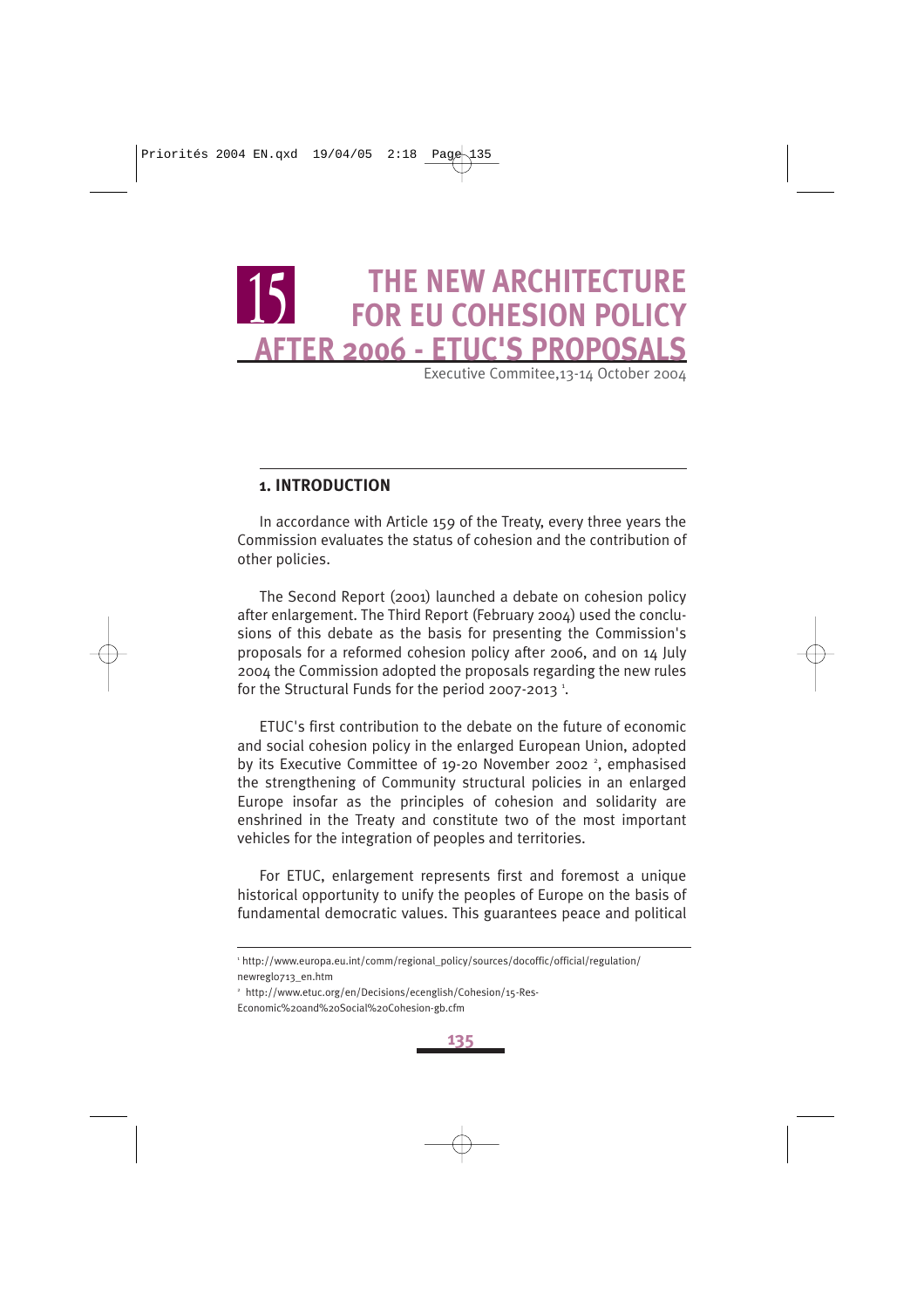stability in Europe and contributes to economic and social progress and the improvement of living and working conditions. Besides the reunification of Europe, enlargement makes it possible to expand the European job market and internal market by increasing the overall volume of production and consumption level of the new Member States, and developing new and competitive products and services on the world market.

This represents an unprecedented political, economic and social challenge that will benefit the entire European Union. However, unlike previous enlargements it should be noted that this one has resulted in a widening of the economic development gap, caused a geographic shift of disparities towards the East, and made the employment situation more difficult.

Furthermore, the EU is concerned about some other major challenges that were identified at recent European Council summits, which also require joint and coordinated responses and actions.

The EU's future cohesion policy must contribute to give answers to these challenges, and in so doing help to reduce existing disparities between regions and promote a society of full employment, equal opportunities, inclusion and social cohesion, and so more widely the European Social Model.

To achieve this, the reform under way must guarantee greater complementarity between the Union's structural policies and other areas of Community policy, whilst also ensuring that all EU policies take on board the crucial aspects of economic and social cohesion and the need to boost employment of quality. In addition to the coordination of Community policies, it is of the outmost importance to coordinate taxation policies in order to avoid any social and taxation dumping.

In this respect, ETUC deems the explicit reference to the Lisbon and Göteborg Agendas in the proposed general Regulation presented by the Commission to be of vital importance. Above all, ETUC believes that cohesion policy must integrate the Lisbon and Göteborg objectives and become an essential medium for their realisation by means of national development programmes.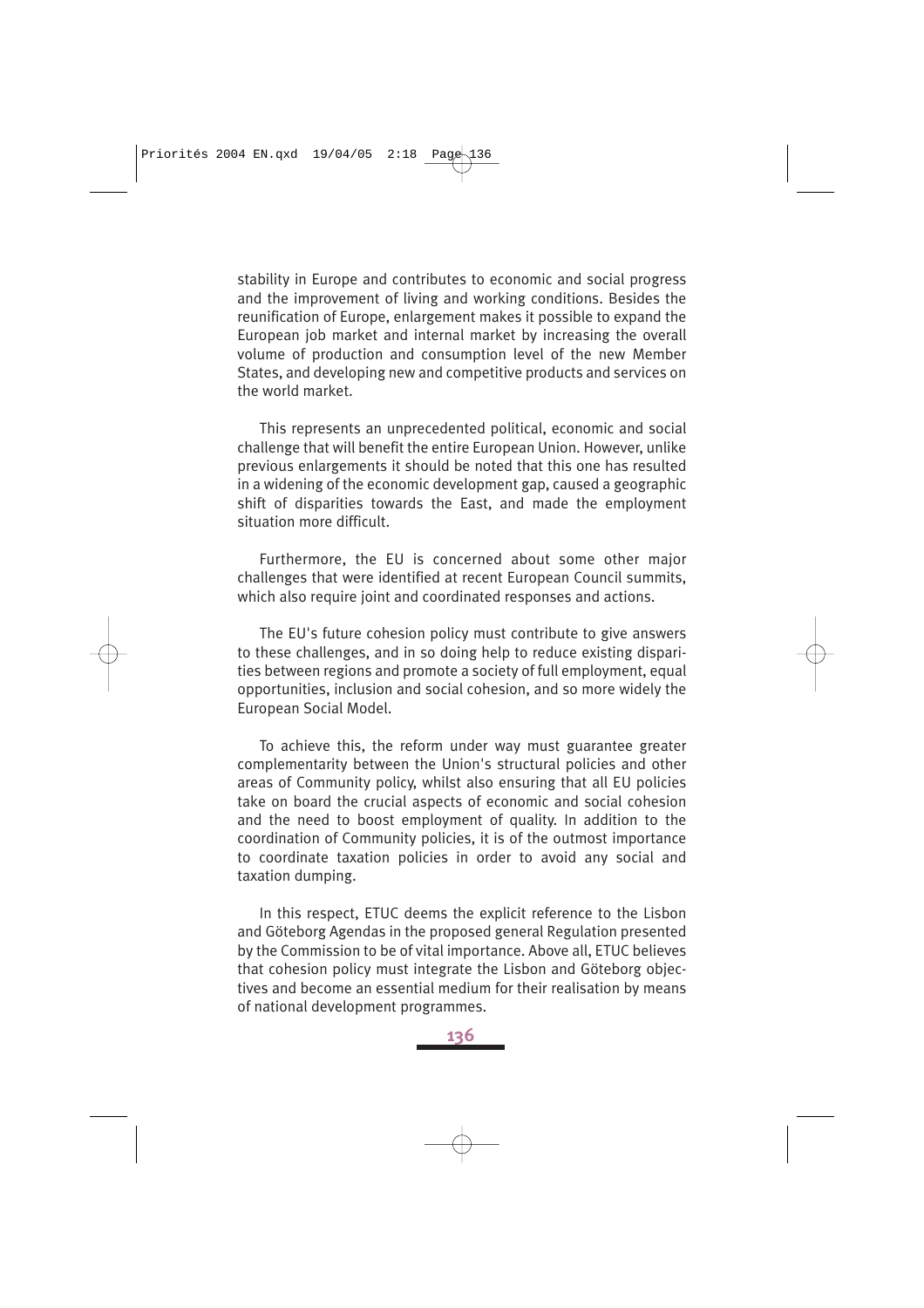#### **2. MAIN ELEMENTS OF THE REFORM**

#### 2.1. CONCENTRATION ON THREE COMMUNITY OBJECTIVES

As regards operational programmes, ETUC favourably welcomes the Commission's proposals to have a limited list of key themes; namely, innovation and the knowledge economy, the environment and risk prevention, accessibility and services of general economic interest, while specifying that these themes must refer to jobs creation and regional development.

At the same time, subject to the stipulations set out below, ETUC is in favour of focussing the implementation of priority themes on three key concepts: convergence, regional competitiveness and employment, and European territorial cooperation.

#### 2.1.1. CONVERGENCE

ETUC believes that the least-developed regions of the enlarged Union, those which are lagging behind the Community average, must remain the priority, as is the case in the Commission's proposal. ETUC also maintains that this objective will primarily concern the regions with a per capita GDP below 75% of the Community average.

Furthermore, ETUC supports the proposal to grant temporary assistance to regions with a per capita GDP below 75% of the average calculated for the EU-15 (referred to as the "statistical effect" of enlargement) and which did not become rich "suddenly". In the same way, temporary, transitional assistance should be granted to the countries receiving resources from the Cohesion Fund and which will also be affected by the "statistical effect" of enlargement.

However, ETUC reiterates its concern to avoid a two-speed cohesion policy, even if we recognise that certain priorities can differ according to whether they involve the most disadvantaged regions of the EU-15 or those of the new Member States.

Whereas the development of infrastructure has made progress in the EU-15, this has not been the case in the new Member States. Even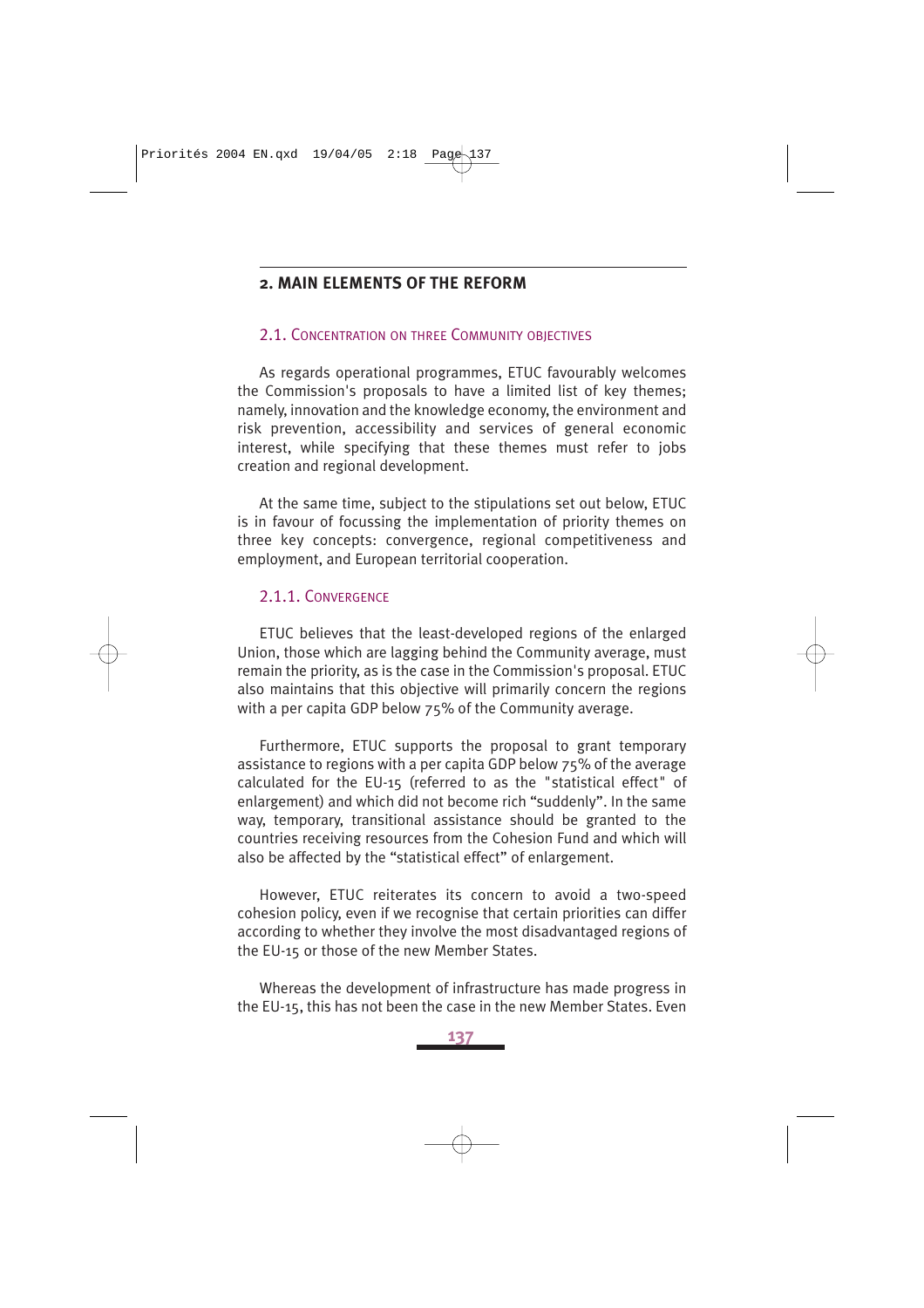as we avoid the risk of fragmentation of support measures, a balance must be found between investments in infrastructure and investments in favour of human capital. At the same time the projects concerning infrastructures must integrate the objective "employment" and be linked with a human resources policy including a capacity of anticipation.

#### 2.1.2. REGIONAL COMPETITIVENESS AND EMPLOYMENT: ANTICIPATINGAND PROMOTING CHANGES

It is clear that the persistence of structural problems, unexpected shocks, processes of industrial restructuring or economic diversification, and company mergers in several regions of the EU all necessitate the continued provision of support to these areas.

ETUC believes that in the current programming, Objective 2 can indeed present difficulties at the implementation level. It is highly complex, not flexible enough, and only limited - and sometimes somewhat unreliable - statistical data are available.

Since the present objectives 2 and 3 are merged under the new key concept "regional competitiveness and employment", the social dimension of regional development must be clearly defined. In a similar vein, it is highly important that the Member States actually ensure a link with the National Action Plans for Employment and the National Action Plans for Inclusion.

ETUC welcomes the dual approach proposed by the Commission provided that the two parts are really implemented in all the Member States. Firstly, that regional development programmes should help the regions anticipate and promote economic change by strengthening their competitiveness and attractiveness; and secondly, that programmes defined at the suitable territorial level should help people to prepare for and adapt to economic change.

However, where regions' eligibility is concerned, whilst it is true that the Member States, in close cooperation with the regions, are in the best position to identify the areas in greatest need of assistance, we feel it is important to reiterate that the Structural Funds are the Community policy whose application is based on a number of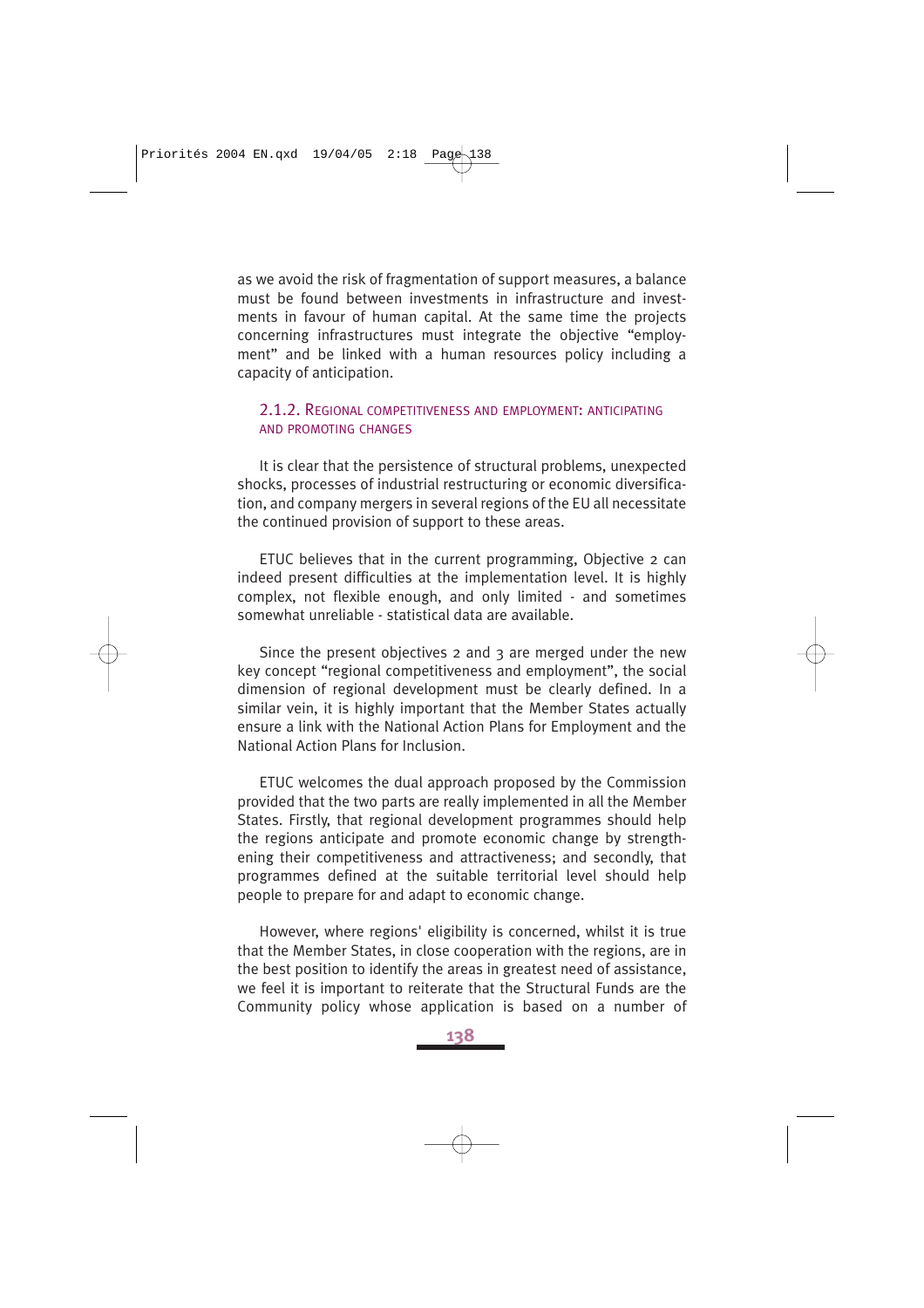common objectives and principles, and that this arrangement is designed to prevent any potential drift by this policy towards renationalisation. Bearing this in mind, it is vital on the one hand to define objective criteria of eligibility and on the other hand to guarantee linkage and an optimal balance between the three levels (European, national and regional) concerned.

#### 2.1.3. EUROPEAN TERRITORIAL COOPERATION

ETUC approves the fact that, on the strength of the experience gained with the current INTERREG initiative, the Commission is proposing to create a new Objective with a view to continuing the balanced, harmonious integration of the Union's territory by supporting cooperation between its various components on issues of Community importance at the cross-border, transnational and interregional levels.

Cooperation and support measures at these three levels indeed need to be strengthened. The unions' positive experience associated with the actions conducted by the 41 Interregional Trade Union Councils (ITUCs), including in the border regions with the new Member States, demonstrates that this is the path to follow.

Furthermore, since enlargement the EU's external borders have shifted, likewise pushing structural problems towards these new regions. Consequently, ETUC believes that particular attention needs to be paid to these regions by optimizing the use of the New Neighbourhood Instrument, without reducing the efforts in favour of the border regions inside the E.U.

#### 2.2 TAKING ACCOUNT OF SPECIFIC TERRITORIAL CHARACTERISTICS

ETUC believes that the outermost regions and sparsely populated peripheral regions that risk becoming deserted, merit particular attention on the part of the EU, consisting of promoting both their attractiveness and their competitiveness.

Along these lines, ETUC welcomes the Commission's proposal for a specific allocation designed to offset the particular constraints

**139**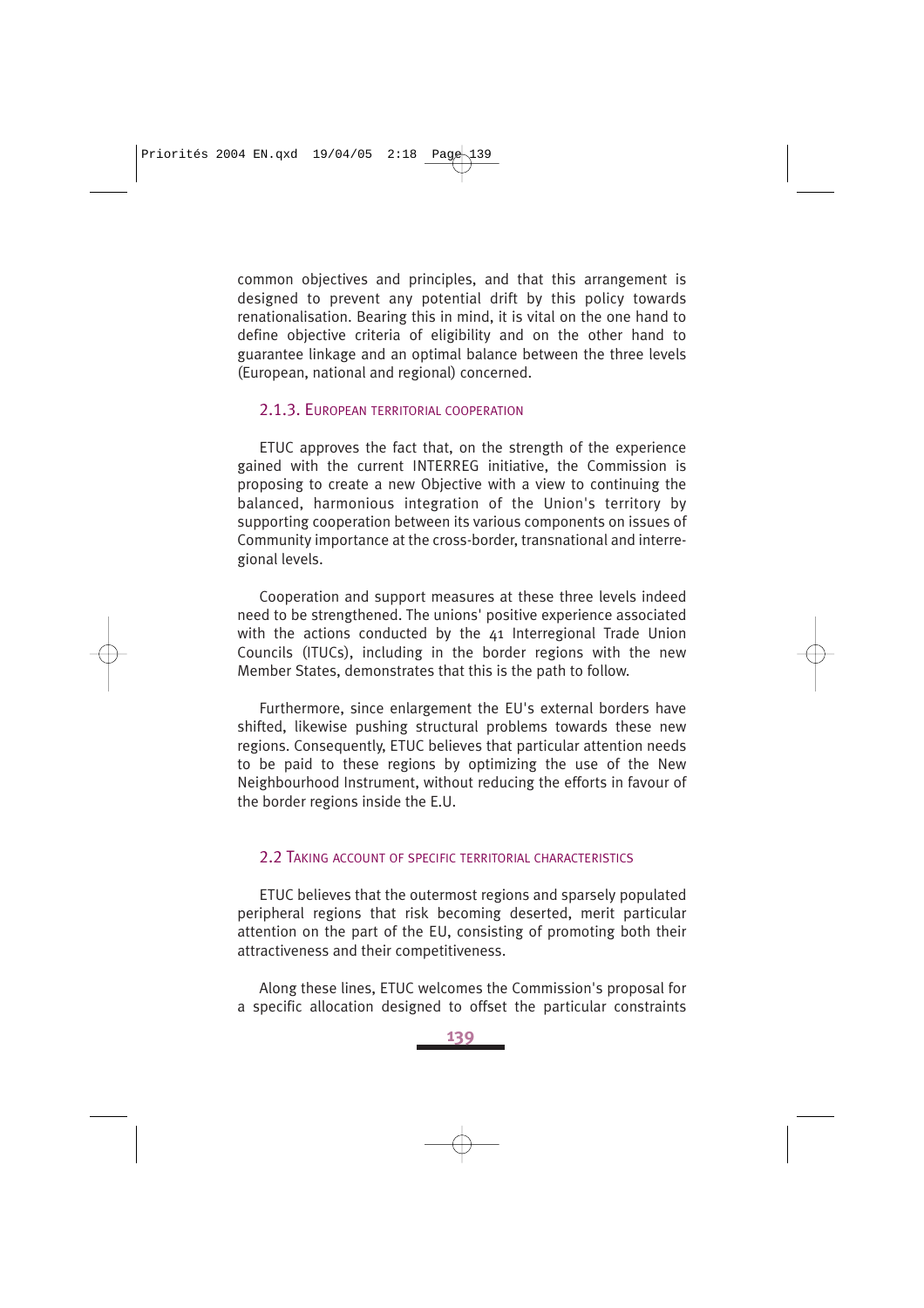experienced by the outermost regions as part of the 'Convergence" Objective.

By the same token, just as the Commission proposes, it is important that any allocation of resources for the "regional competitiveness and employment" Objective take account of the specific problems of accessibility and distance from major markets faced by many islands, mountain regions and sparsely populated areas.

In any case the criteria of eligibility must be clearly defined.

#### 2.3 SIMPLIFICATION: "A STRONGER DELIVERY SYSTEM"

ETUC supports the strategic approach proposed by the Commission, and more particularly the establishment of an annual strategic dialogue with the European institutions to examine the progress as regards strategic priorities and obtained results. To be able to provide its contribution, ETUC believes the European social partners should be consulted on the overall strategic document for cohesion policy. By the same token, at national level, the social partners should be actually consulted on the National Strategic Reference Framework worked out by the Member States.

The fact is that much of the reform involves simplifying the delivery system.

First of all, ETUC welcomes the Commission's proposal to maintain the basic principles of the Community's structural policy after 2006, namely concentration, programming, additionality and partnership.

ETUC also feels that the procedures and programmes need to be further simplified and rationalised, though care should be taken to ensure that this does not impair the quality of support measures.

Similarly, ETUC can support the Commission's proposal aimed at greater decentralisation by delegating more responsibilities to the Member States and regions, whilst maintaining financial rigour, provided that the Commission guarantees consistency with European policies and objectives and linkage between the European, national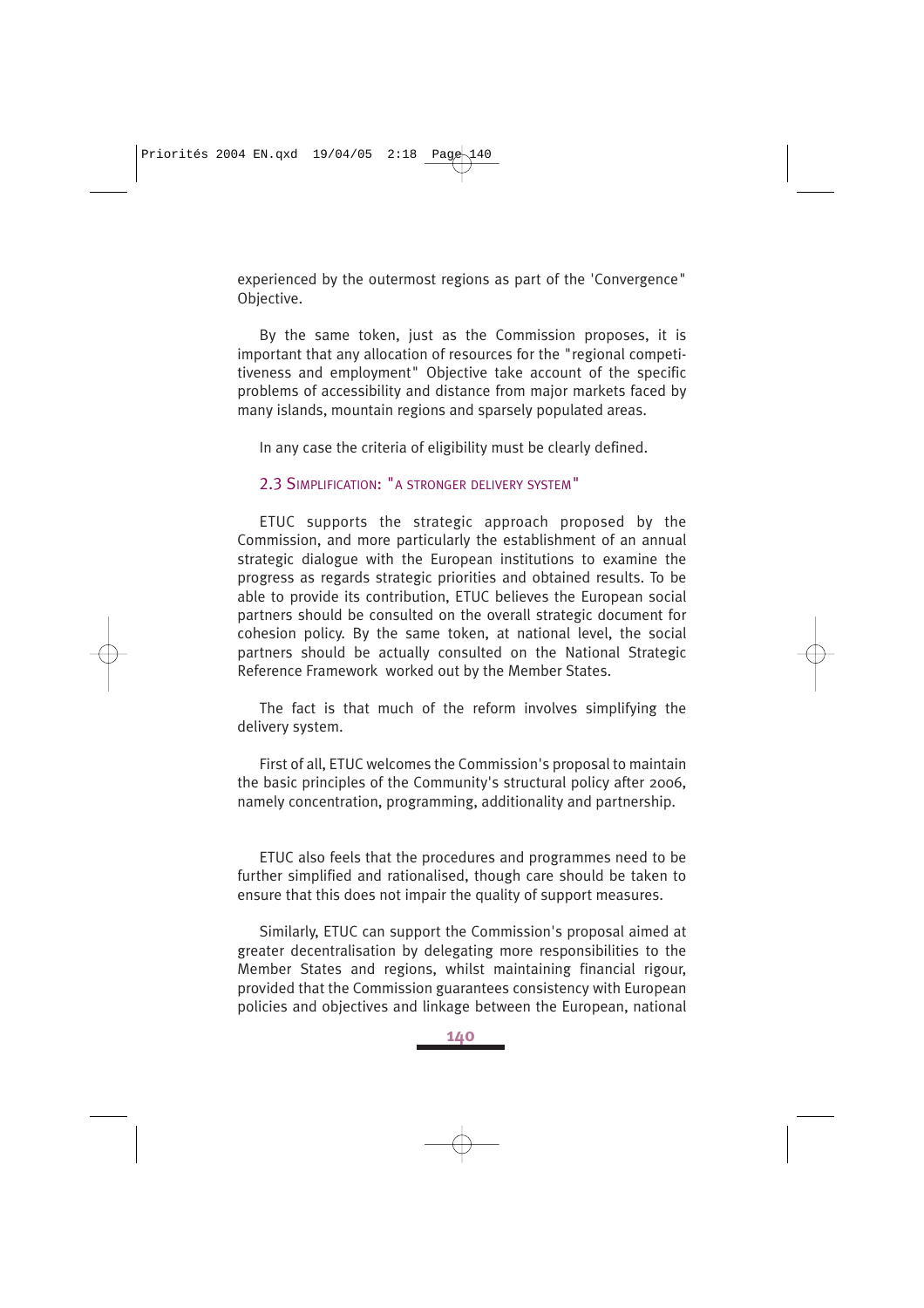and regional levels in order to avoid any risk of disparities between and within the Member States.

Finally if the proposed system of "single Fund" may simplify the delivery system, it is necessary to ensure a comprehensive view and parallelisms between the Funds, namely in order to avoid any double use of the Funds. Moreover the efforts towards an integrated implementation of the Funds must continue.

### 2.4. COMMUNITY INITIATIVES

Past experience shows us that Community Initiatives play a vital role in shoring up Europe's identity, in possibilities for experimentation and in the development of partnership. In addition to this, ETUC deems the aspects related to the transnational and innovative character of these initiatives to be equally important.

Consequently, whilst emphasising the importance of the Commission's proposals aimed at ensuring equal opportunities and transnational cooperation, ETUC wishes to see the Community Initiative EQUAL maintained or explicitly included under the new Objective 2, given the positive results achieved in terms of promoting equal opportunities for everyone on a labour market that is undergoing radical change and in attempts to combat all forms of discrimination.

#### 2.5. THE PRINCIPLE OF PARTNERSHIP

ETUC is convinced that the partnership principle is a fundamental principle in guaranteeing the successful operation of structural fund measures. High-quality partnerships should be pursued, involving the social partners in every phase of the funds' interventions.

Along these lines, ETUC would like to see the future structural funds rules set out the partnership principle clearly, rather than relying on national rules and practices, as the Commission has once again proposed.

As regards the composition of the Monitoring Committee, ETUC welcomes the Commission's proposal that the social partners be included.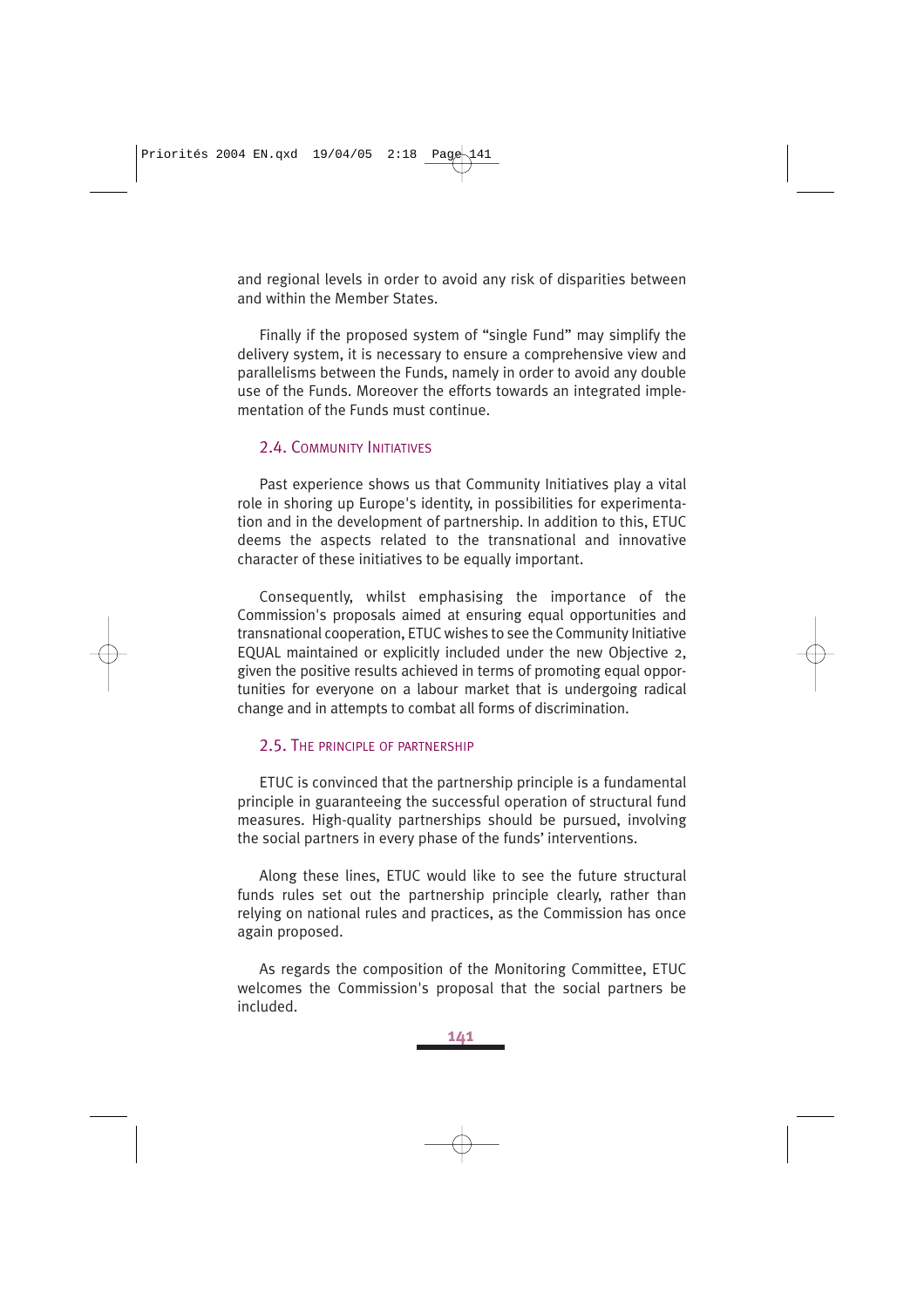Similarly, with regard to the European Social Fund, ETUC supports the Commission's proposal that under the 'Convergence' Objective, at least 2% of the ESF's resources be allocated both to developing capacity to activities undertaken jointly by the social partners. At the same time, ETUC insists that a clear reference be made to the social dialogue in accordance with the Commission Communication "Partnership for change in an enlarged Europe - Enhancing the contribution of European social dialogue" (COM(2004)557 $^3$ ).

However, ETUC regrets the fact that in the Commission's proposal, the European Social Fund is the only fund that depends on active participation by the social partners within its European Committee. ETUC feels that such participation constitutes important added value. Consequently, it is essential that the same type of participation be provided where the other structural funds are concerned at European and national levels.

In a similar vein, ETUC feels that in future the annual meetings between the European Commission and the social partners must entail genuine consultation and insists that other forums of debate with the Member States and the Commission be set up.

The social partners must have access to technical assistance to strengthen their capacities, more particularly in the new Member States, in order to enable them to participate more easily in the management and implementation of the projects financed by the Structural Funds.

#### **3. FINANCIAL RESOURCES**

It is a fact that the current level of investment of the Union's budget resources is relatively modest compared with the positive results obtained, notably as regards the level of improvement of the situation of the less fortunate regions and the start of genuine convergence.

#### **142**

<sup>3</sup> http://europa.eu.int/eur-lex/en/com/cnc/2004/com2004\_0557en01.pdf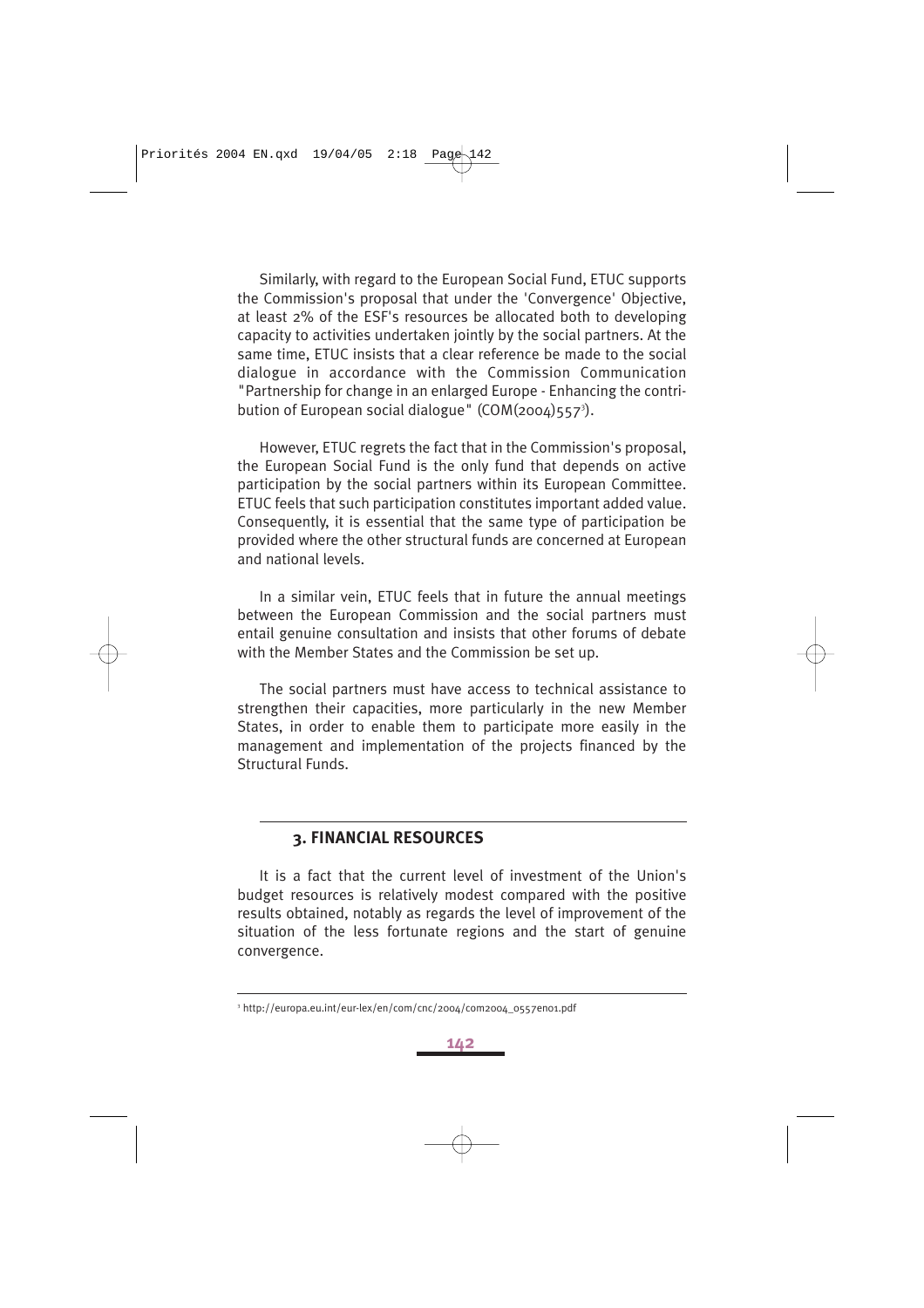Furthermore, bearing in mind the Member States' ambitions for the EU, compared with the objectives of enlargement and the Lisbon and Göteborg Strategies, the level of resources cannot be maintained at the present level.

Consequently, ETUC feels that if success is to be guaranteed, the efforts being made to stimulate the growth, employment, competitiveness and sustainable development of less developed regions must be stepped up.

In the light of the limit proposed by the Commission  $(1.24\%)$  in the financial perspective for the 2007-2013 period, ETUC feels that the 0.41% allocated to cohesion policy is inadequate if the EU is to attain the ambitious goals proposed in the ongoing pursuit of European construction.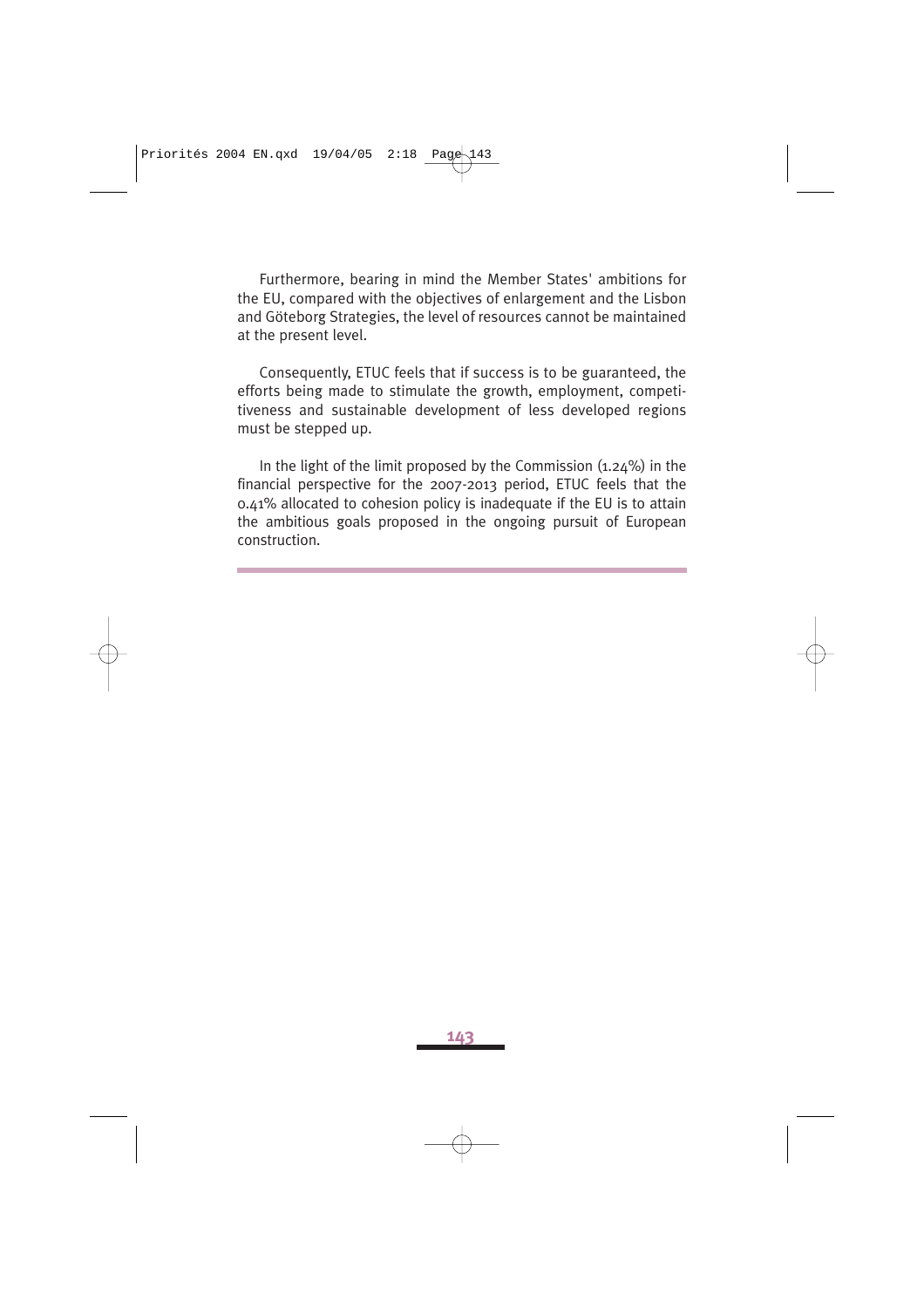# **REVISION OF THE WORKING TIME DIRECTIVE An ETUC plan for immediate action** 10

Executive Commitee, 13-14 October 2004

#### **The Executive Committee of the ETUC,**

- taking note of the recent proposals from the European Commission for revision of the Working Time Directive,

- agreeing that these proposals, if adopted, would seriously undermine fundamental rights, collective bargaining, and working time protection all over Europe,

- taking into account the enormous pressure from many Member States for speedy adoption of these proposals, and therefore the urgency of taking action,

#### **has adopted the following plan for immediate action at its meeting in Brussels on 13-14 October 2004 :**

#### **The ETUC, at the European level:**

**1)** will step up its activities towards the Council of Ministers and its working group, preparing the position of the Council to be adopted in December

**2)** will increase contacts with all political groups in the European Parliament, and closely work together with all relevant MEP's, to influence the parliamentary process and its outcomes as much as possible

**3)** will continue to work together with European industry federations and national affiliates via the informal taskforce on working time, providing a platform (via internet and regular meetings in Brussels) for exchange of information and strategic debate, within the framework of overall responsibility of the Social Policy and Legislation working group, whose next meeting is taking place on 16 November 2004

**4)** will establish contacts with all relevant NGO's and other

**144**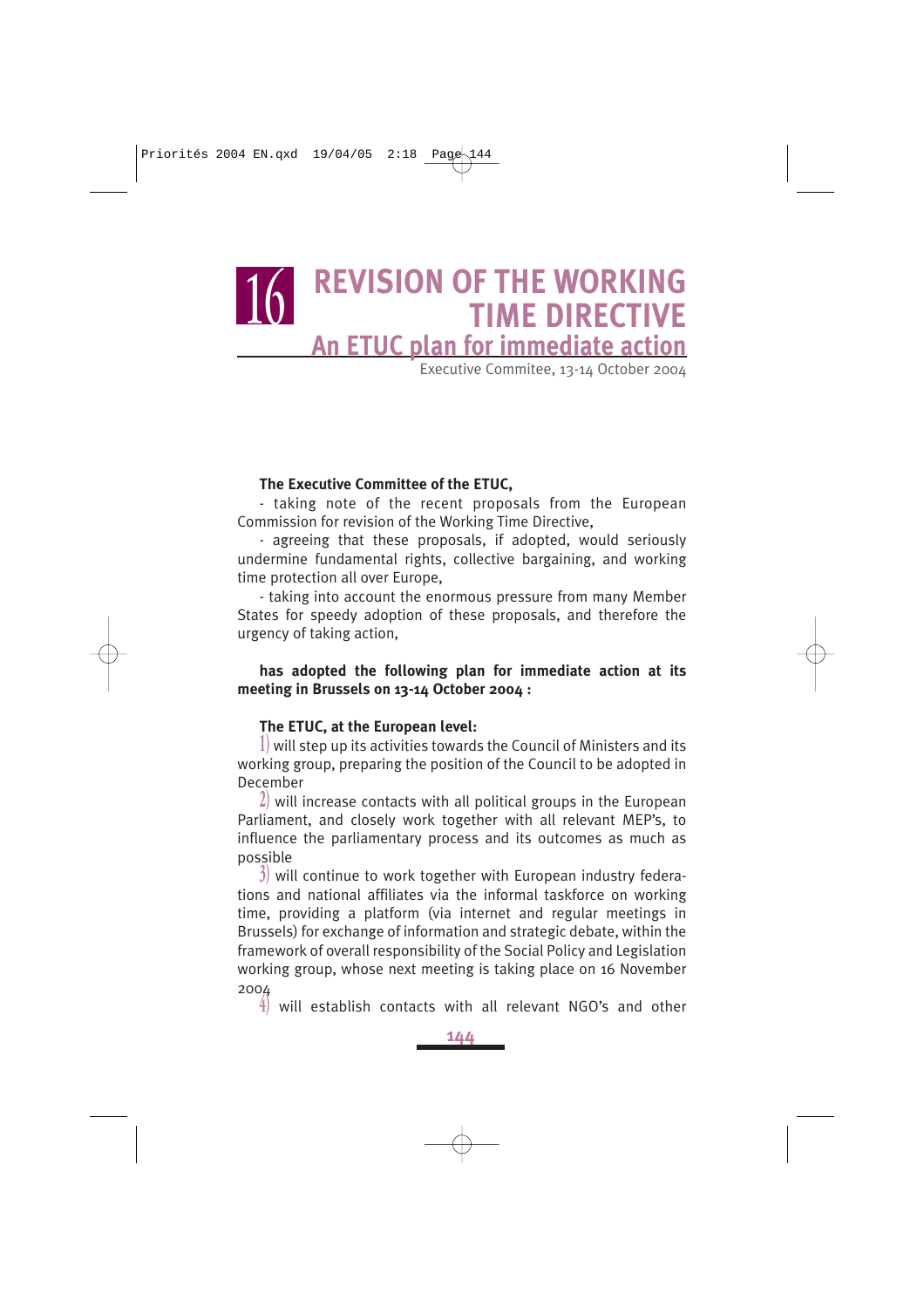possible allies, with a view to mobilize support for ETUC views, and to put pressure on all European institutions

**5)** will explore innovative ways and actions to get public attention and support for ETUC views on modern working time policies, that provide workers with healthy and safe working time patterns, allow for a good work-life balance, and combine flexibility with security

**6)** will seek legal expertise to underpin the ETUC opinion, that the Commission is violating fundamental rights and obligations under the EU-Treaties, with a view to take some form of legal action.

#### **The affiliates, at the national and/or sectoral level:**

1) will take up the issue with their governments, to influence their position in the Council<br>2) will lobby their national MEP's from all major political groups in

the EP

3) will provide the ETUC with all necessary information and material about the legal and collective bargaining situation in their country/sector with regard to working time, preferably via a contact person (minimum one per country), as requested in June  $^6O$ 

Action will be taken by all above mentioned actors on the basis of the political message and  $4$  key-points, as explained in the Annex.

# **ANNEX 1**

# **POLITICAL MESSAGE**

One year ago there were three obligations for the Commission, on the basis of the Working Time Directive:

- to evaluate the use of the individual opt-out with a view to its deletion

- to evaluate the derogation of the reference period from 4 months to 12 on the basis of collective bargaining, with a view to its further restriction

- to ensure implementation of the ECJ-judgements about on-call work.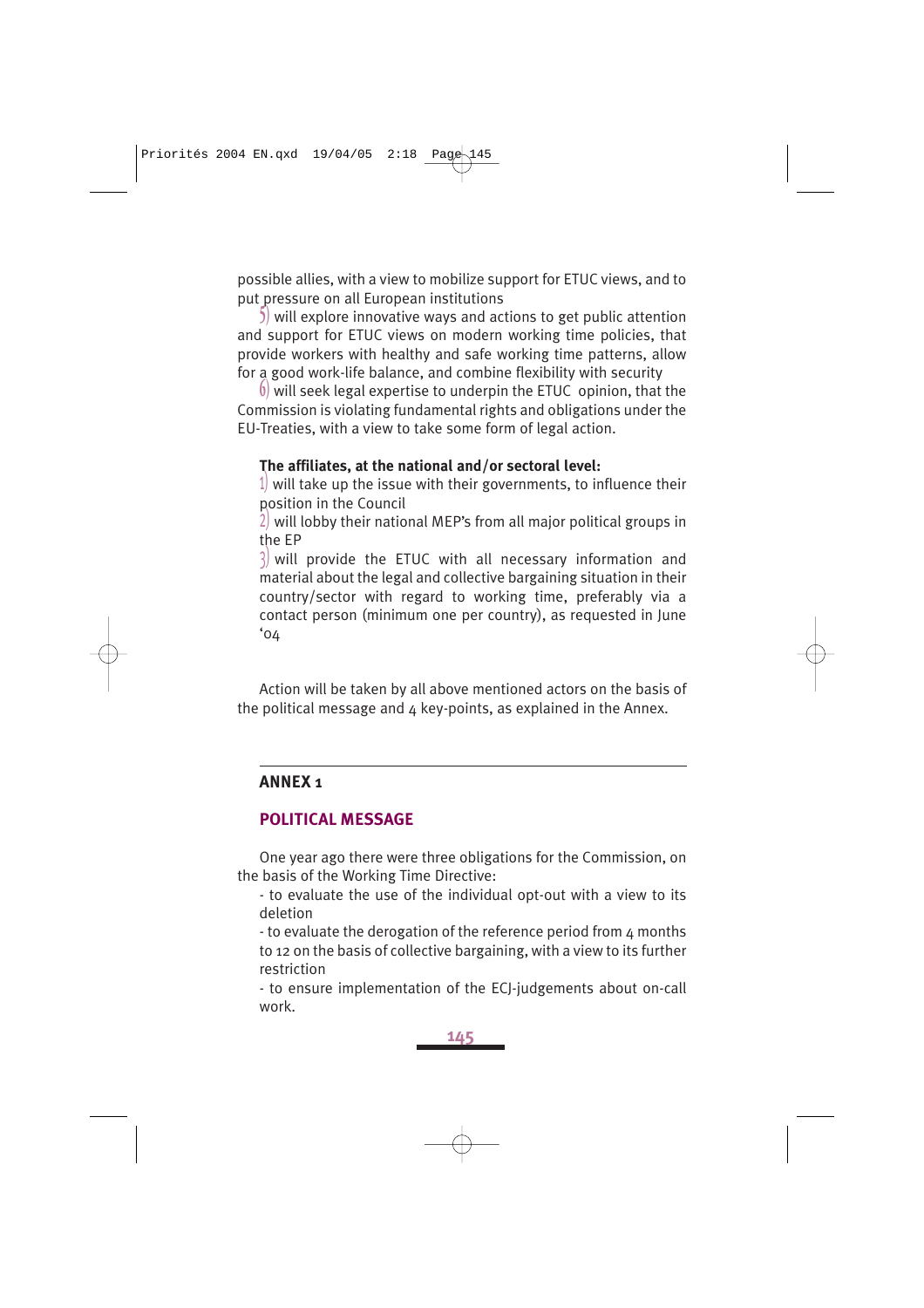Instead of coming up with balanced proposals to improve the Working Time Directive, the European Commission has come up with proposals that

- are all together totally out of proportion,

- are in clear contradiction to Community obligations and legislation (notably the obligations under the EU-Treaty to harmonize upwards, and to promote dialogue between management and labour),

- and if adopted would turn the Working Time Directive into a façade without any real content,

- while overall threatening the coming about of modern working time arrangements on the basis of collective bargaining.

Therefore the proposals on the table have to be rejected / withdrawn.

The only acceptable way forward is:

**a)** keeping in place the existing provisions on reference periods **b)** phasing out of the individual opt out

**c)** providing for balanced and proportional solutions for 'on-call work' (meaning being available in the workplace, ready to start work when called upon), that are consistent with Community law **d)** provide for genuine measures to reconcile work and family life

# **EXPLANATION OF KEY POINTS**

# **1) Reference periods**

Current provision: reference period for counting the 'average' maximum working week of 48 hours of 4 months, extension possible by collective bargaining.

#### **Commission proposal:**

- reference period stays four months

- however, MS's are free to extend the reference period to 12 months;

the only condition is, that they 'consult the interested social partners', and should promote social dialogue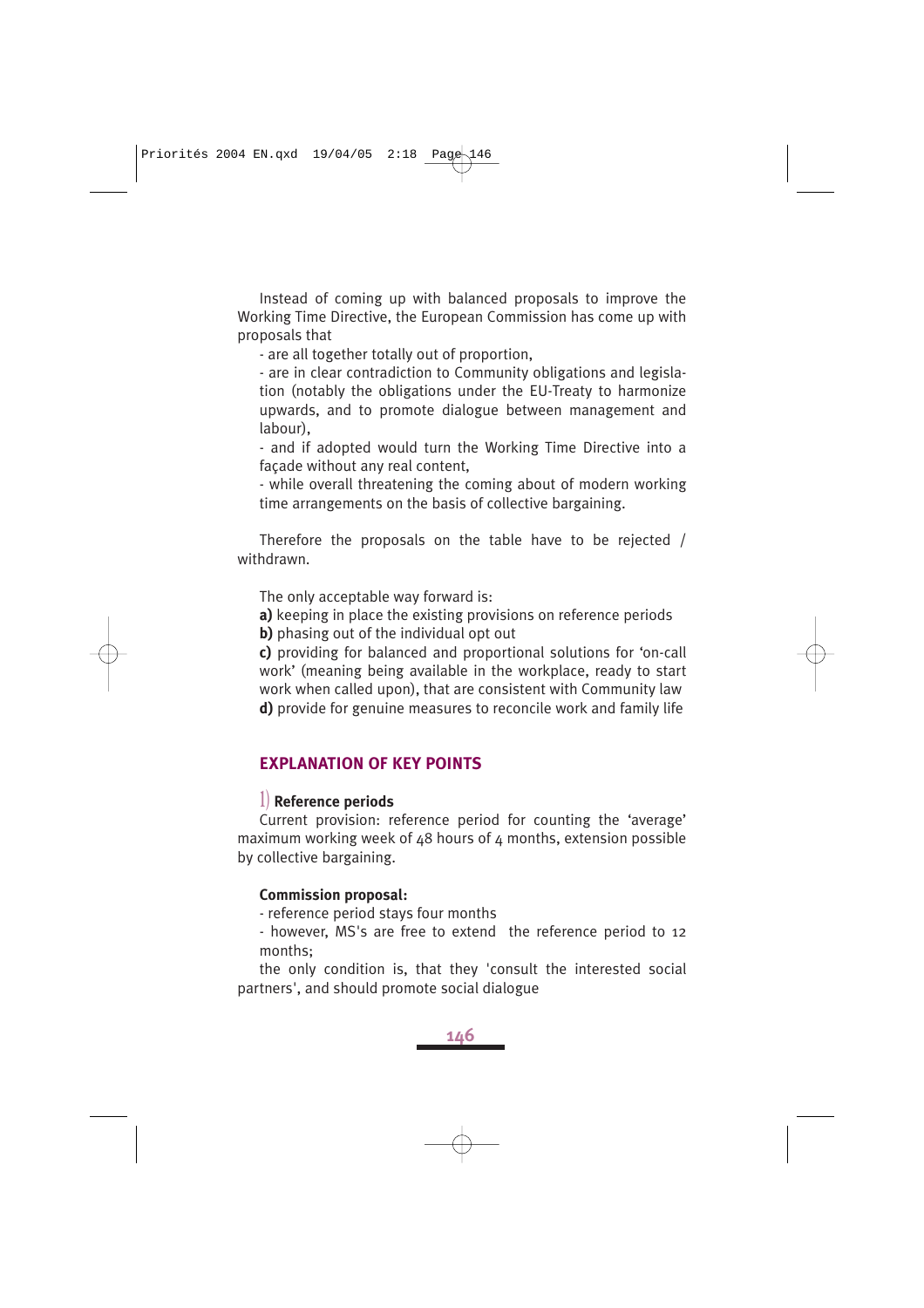#### **Unacceptable because :**

deletion of safeguard of collective bargaining, is unacceptable and may lead to working time patterns with very long working hours per week on a regular basis (up to 85!), and also to a very irregular and unpredictable working time pattern, which may make it very hard for workers to manage their working and private lives.

# **2) On-call work**

Current situation: ECJ-judgments have defined on-call duty (of doctors in hospitals) as working time

#### **Commission proposal:**

- working time definition itself stays unchanged

- however, in addition a definition of on-call working time is introduced, and also a definition of ' inactive part of on-call time';

- only the 'active' part of on-call duty is working time in the sense of the Directive, unless Member States or collective agreements regulate otherwise

- compensatory rest does not have to be given immediately, but within a reasonable time not exceeding 72 hours

#### **Unacceptable because:**

The proposal is in clear contradiction with the fundamental objectives of the Directive and with other existing Community legislation, and has disproportionate effects.

There is a real danger that the introduction of a definition of the 'inactive part of working time' will have a disastrous effect on working time arrangements in many more sectors and jobs than only healthcare.

## **3) Individual opt-out**

Current situation: opting out of 'average 48 hour working week' is possible on basis of individual agreement with employee

# PART ONE: ON THE POSSIBILITY FOR MEMBER STATES TO OPT OUT

#### **Commission proposal:**

- MS's can decide not to apply the maximum 48 hours working week only if this is explicitly allowed for by the collective agreement or the agreement by the social partners at the national, regional or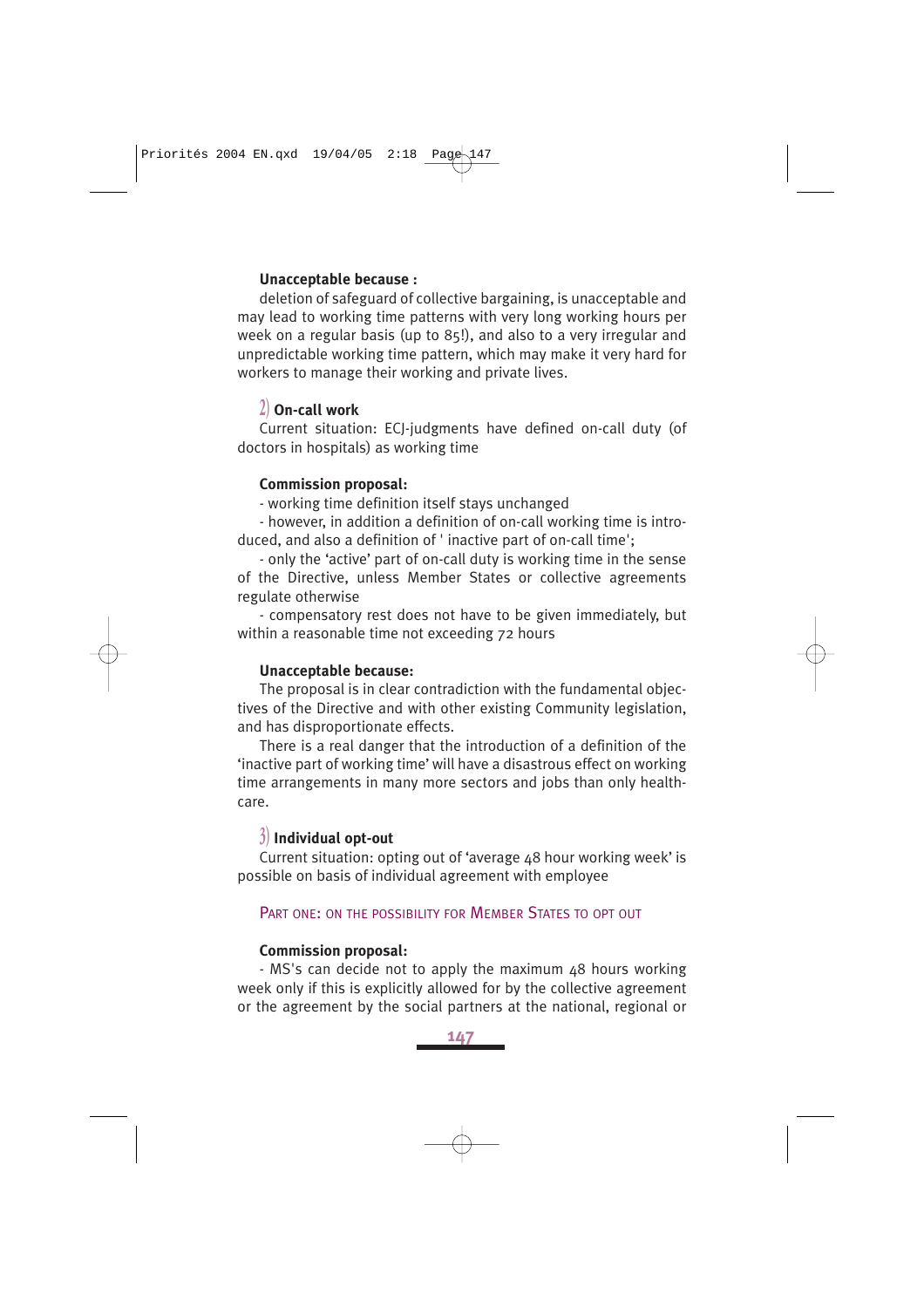'adequate' level (nb: the consent of the individual worker is also then still needed)

- however, this condition does not apply if there is no collective agreement in force (lorsque aucune convention collective n' est en vigueur), and if there is also not a worker representation in the enterprise that is empowered to conclude an agreement between the social partners in this area, in accordance with national law and practice

#### **Unacceptable because:**

The proposal, instead of restricting the use of the opt-out, keeps the individual opt-out in place, and may lead to an increase in various forms of opting-out of maximum working time regulations, and will lead to increased pressure on trade unions at the negotiating table to accept individual opt-outs within the framework

of a collective agreement, because the employer may threaten not to agree on the collective agreement, or even not to recognize the trade union at all……..!

#### PART TWO: ON THE CONDITIONS FOR THE INDIVIDUAL OPT OUT

#### **Commission proposal:**

(new parts, as compared with existing text of Directive, in italic) - prior consent by the individual worker

- agreement shall only be valid for one year
- agreement is renewable every year
- agreement, when made at time of signature of individual employment contract or during any probation period is null and void

- no victimisation

- absolute limit of 65 hours per working week, unless collective agreement provides otherwise

- employer should keep up records, and present these at their request to the competent authorities, of all workers who carry out such work, and of the numbers of hours actually worked.

# **Acceptable, but...**

- These proposals could be welcomed as short term measures within the framework of a longer term perspective to phase-out the opt-out, as the European Parliament has asked for. Putting an end to several of the most pressing abuses in the UK has already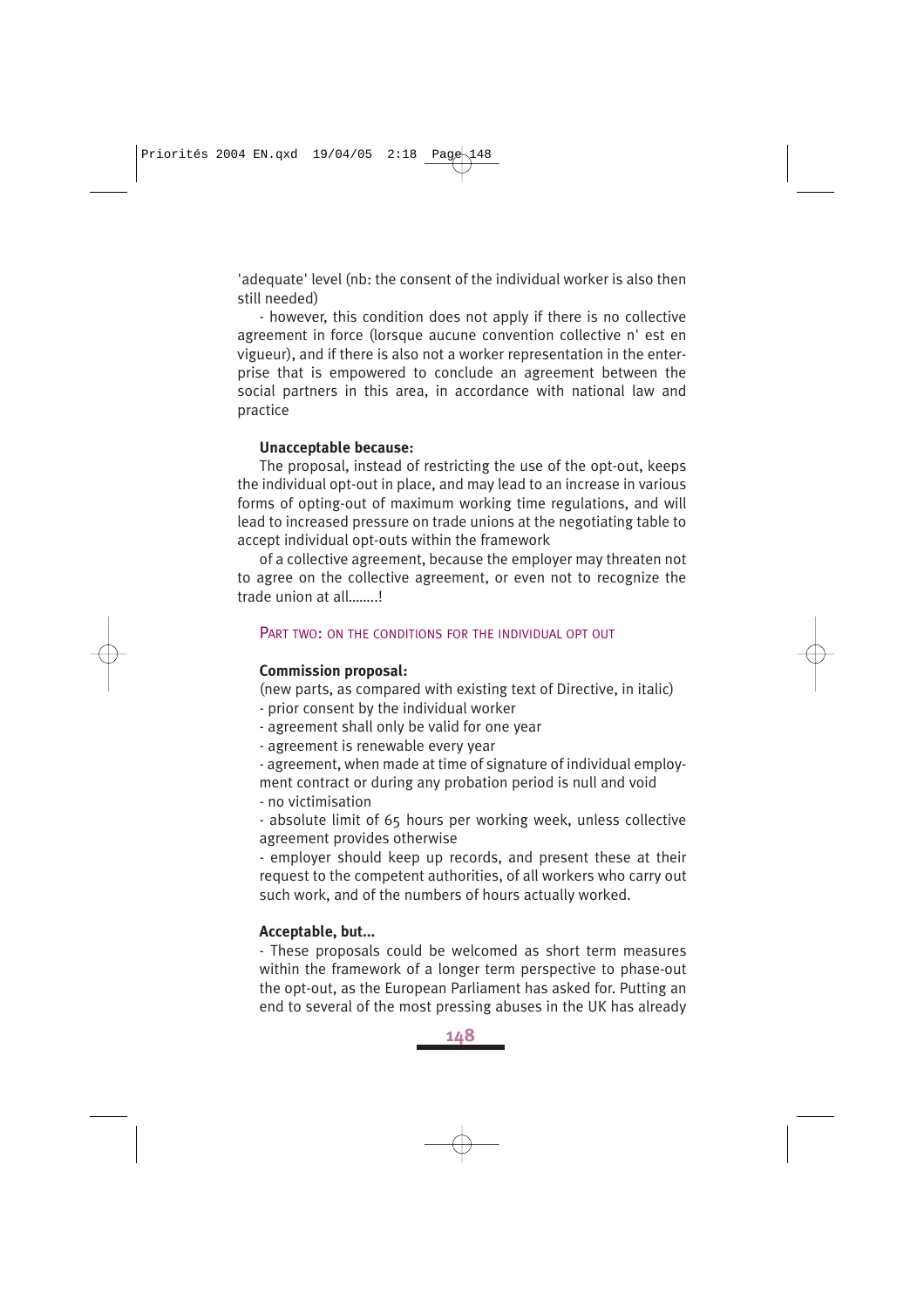been the duty of the Commission for years.

- However, the proposal to introduce an absolute limit of 65 hours, but at the same time still provide for derogation by collective bargaining, is an ambiguous one. It introduces a notion of acceptability of a 65-hour working week (on a regular basis, because otherwise one would not need an opt-out!), and at the same time provides for a possibility to go even beyond that maximum on the basis of collective bargaining! This proposal should therefore be rejected.

# **4) Work-life balance**

Current situation: no provisions in Working Time Directive that take account of the link between health and safety workers and (lack of) work-life balance.

#### **Commission proposal:**

- regards all its proposals and especially the ones about the optout as allowing for a better compatibility between work and family life

- states that reconciliation of work and family life is an essential element to allow the Union to reach the Lisbon objectives

- but refers the issue further to the Member States, stating that it is for Member States to encourage social partners to conclude agreements to ensure better compatibility between work and family life.

#### **Unacceptable, because:**

All proposals for revision lead to longer working hours, and less favourable conditions for working parents to combine work with family life and caring tasks. To present the proposals on the opt-out as providing for better compatibility is an insult to the workers of Europe. The texts as presented do not take the needs of workers and their families seriously at all!

Because of the major imbalance of the proposals, that will give trade unions many negotiating disadvantages, the chances for agreements between the social partners on the national or sectoral level that ensure better compatibility are nill.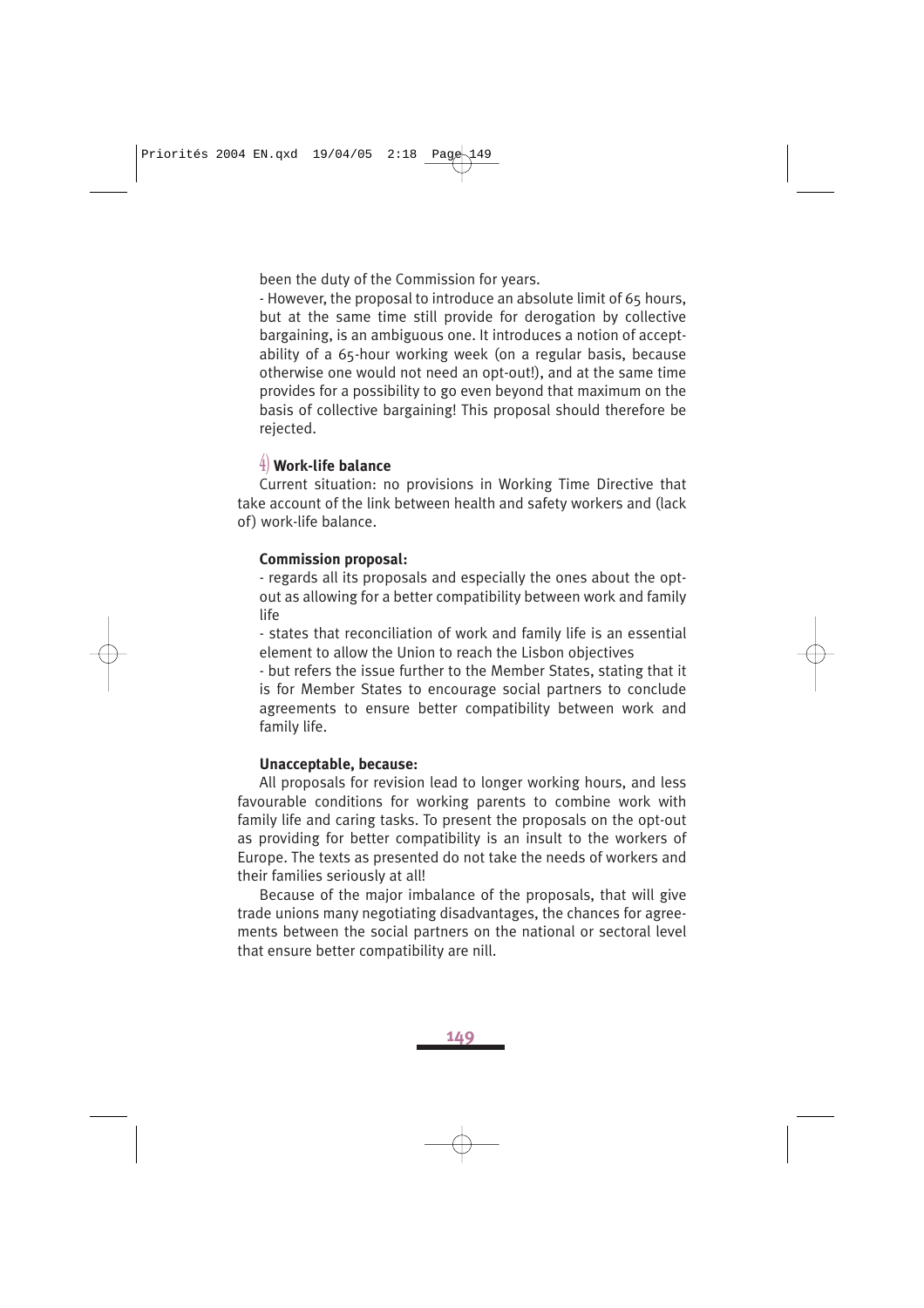# **ANNEX 2**

# **ADDITIONAL COMMENTS**

**(Proposals of the Commission: see annex 1)** 

# **1) on reference periods**

for counting the 'average' maximum working week of 48 hours:

Problem as identified by the Commission:

- no problem (!)

- evaluation has shown that some employers and Member States want 'more room for flexibility'.

Commission proposal: see annex 1

# **Comments ETUC:**

 $\blacksquare$  there is no research presented, nor a business case proven, for extending the reference period to 12 months and deleting the safeguard of collective bargaining as a precondition;

■ there is loads of good practice everywhere in Europe about 'annualized hours' on the basis of collective bargaining (EIROstudies) that could proof this case

■ without additional safeguards, a reference period of longer than 4 months can lead to very long working weeks on a regular basis, that are totally unacceptable from a health and safety perspective (and a work-life balance perspective!)

■ proposal runs counter to obligation for European Commission under the EU-Treaty to promote collective bargaining

# **2) on on-call work**

Problem as identified by the Commission:

implementation of ECJ-judgements in SIMAP and Jaeger cases, in which the Court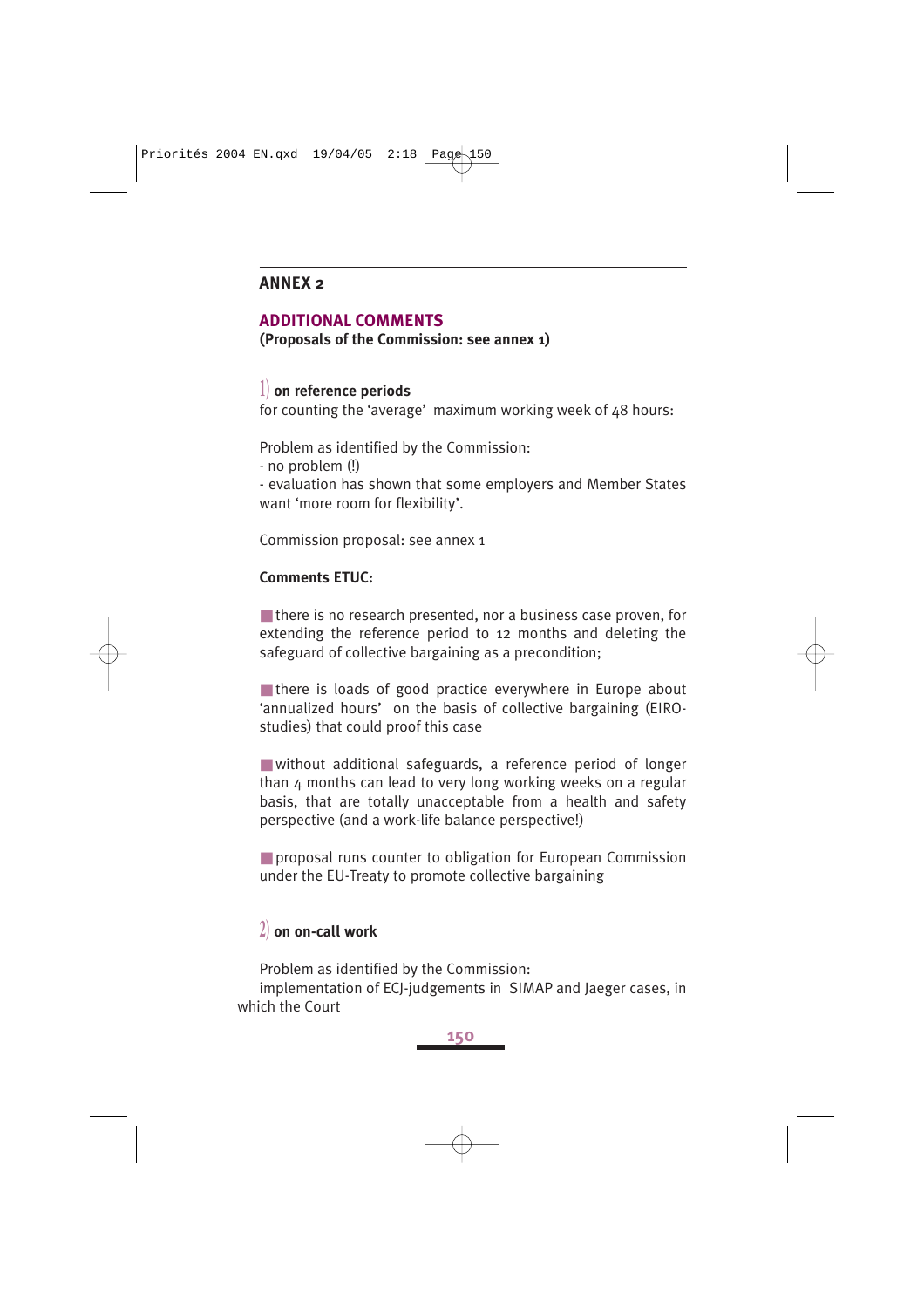**a)** defined 'on call working time' (when the worker has to be available in the workplace) as working time for the counting of the 48 hour maximum working week

**b)** decided that compensatory rest has to follow immediately on the extended period of work (day shift, followed by an on-call night shift).

Commission proposals: see annex 1

#### **Comments ETUC:**

 $\blacksquare$  the proposal would create contradictions between 2 Community instruments:

in the Directive on working time of persons performing mobile road transport activities (2002/15/EC), on-call working time (defined as ' time during which the worker cannot dispose freely of his time, and is required to be at his workstation, ready to take up normal work) is defined as working time

 $\blacksquare$  the proposal is in clear contradiction to the fundamental objectives of the Directive: in its decisions the ECJ has explicitly stated that its interpretation of on-call work is the only interpretation which accords with the objective of the Working Time Directive, which is to secure effective protection of the safety and health of employees by allowing them to enjoy minimum periods of rest

 $\blacksquare$  the introduction of a general reversal of the definition (on-call working time is not working time, unless regulated otherwise by Member States or social partners) creates a negotiating-disadvantage for trade unions in collective bargaining, and threatens the continuation of existing agreements on the sectoral and enterprise level in a wide range of sectors, other than healthcare

 $\blacksquare$  the proposal is not based on reliable and convincing material from Member States that the ECJ-judgements cannot be implemented without causing major and unsurmountable problems. Even in Germany, a recent study by the German Hospital Institute, welcomed by the German Federal Minister of Health, has shown "that the introduction of flexible working hours, in conformity with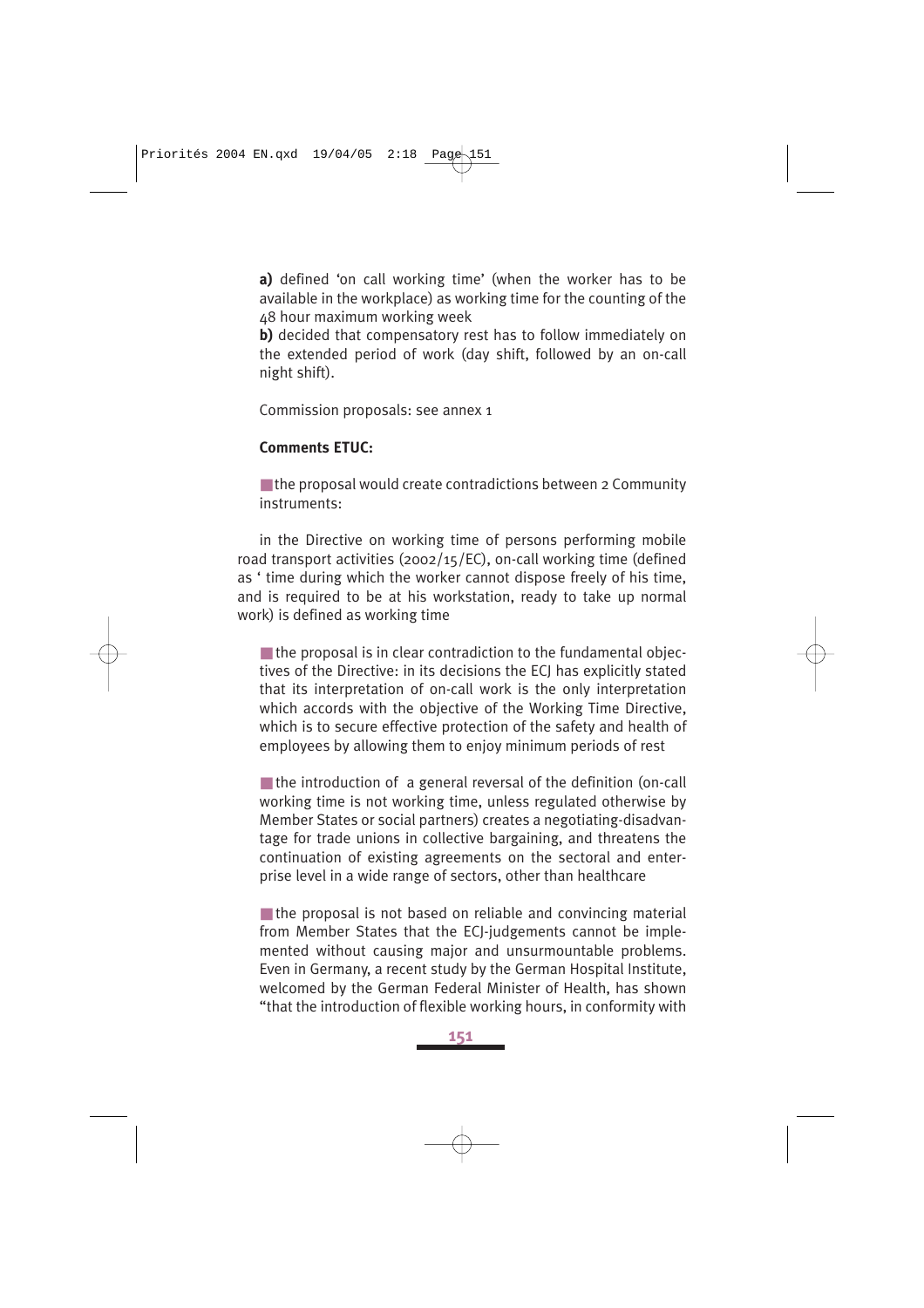ECJ requirements, for hospital doctors is feasible. It can be achieved by optimizing working time and work process organization in most hospitals – contrary to all the calculations that have been presented – with the available financial and human resources" !!

 $\blacksquare$  the proposal goes far beyond what can be considered a 'proportional' measure: if an impact assessment in the most relevant Member States (asked for by the EP but still lacking…..) would show the need for adaptations of the legal framework, the scope of such adaptations should be limited to and be in proportionality to the problems as identified, for instance allowing for a specific derogation for specific situations or branches of activity, under certain conditions, preferably on the basis of agreements between the social partners at the European, national or sectoral level

 $\blacksquare$  the flexibilization of 'equivalent compensatory rest' without any further conditions seriously undermines the health and safety of workers, and does not promote the coming about, by way of negotiations, of adequate alternative schemes for dealing with the scheduling of on-call working time and compensatory rest (such as time-saving accounts etc.)

# **3) on the individual opt-out**

Problems as identified by the Commission:

- serious problems with implementation in the UK, including abuses

- increasing recourse of other Member States to the use of the optout, to solve potential problems with the implementation of the ECJ-judgements on on-call work.

#### **Proposals of the Commission: see annex 1**

#### **Comments ETUC:**

On the relationship between the opt-out and collective bargaining: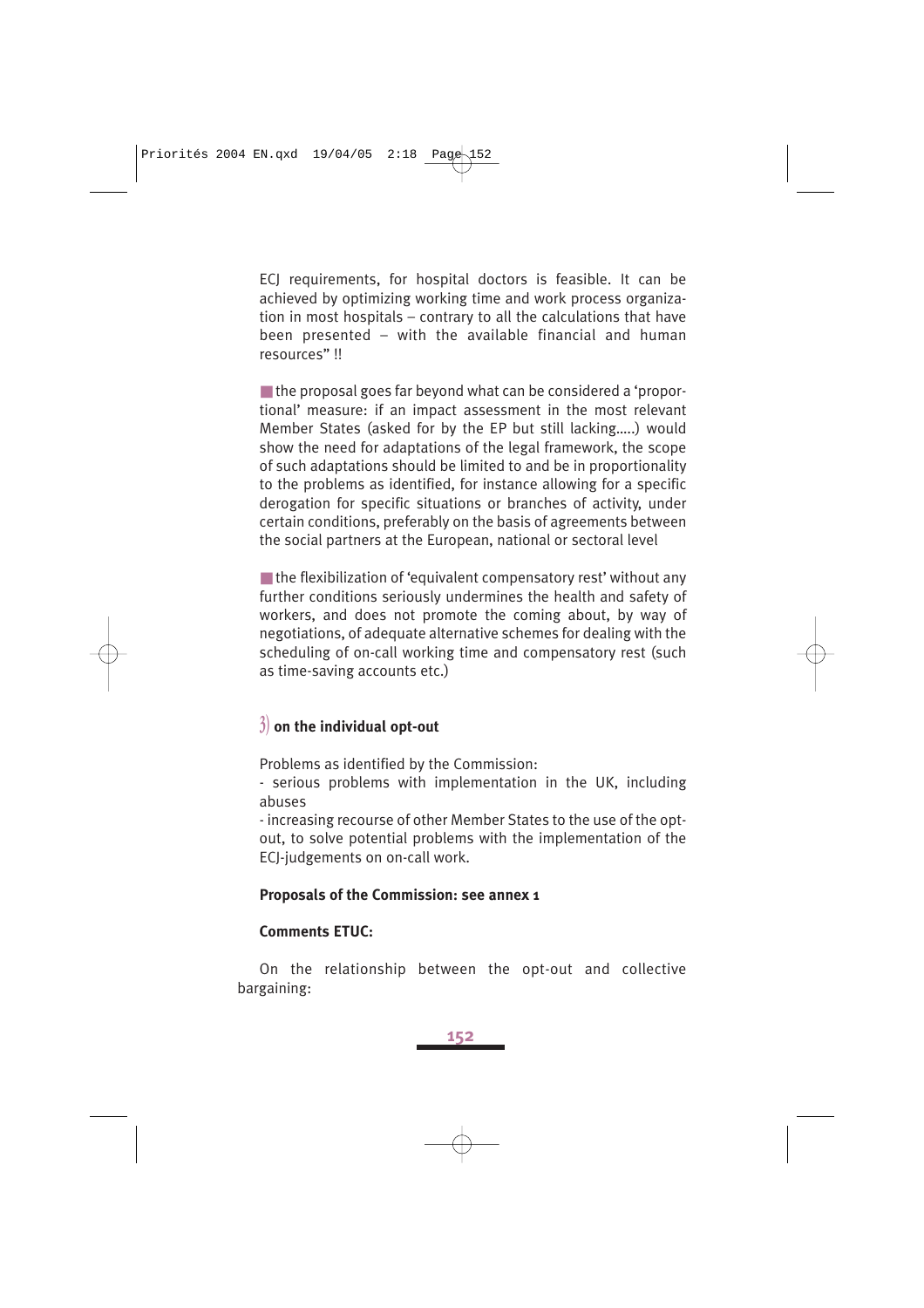$\blacksquare$  the proposal, on first view, seems to restrict the use of the optout. However, on closer examination, it **does not al all lead to a restriction, and may even lead to an increase in various forms of opting-out of maximum working time regulations** !

Although written in a from that suggests restriction, what in fact is created is a very strange and contradictory dynamic: while on the one hand stating that the individual opt-out can 'only' be applied when allowed for by collective agreement, this seemingly restrictive clause is immediately nullified by the provision that the individual opt-out can still be applied when there is not a collective agreement 'en vigueur', and when there does not exist within the enterprise a worker representation that 'can' conclude an agreement about this issue with the employer.

 $\blacksquare$  So, first of all, the individual opt-out would continue to exist in the area of non-coverage of collective bargaining, just as the situation is at this moment. But in addition, the proposal would introduce the possibility of allowing for opt-outs by collective agreement, in a way which will lead to increased pressure on trade unions at the negotiating table to accept individual opt-outs within the framework of a collective agreement, because otherwise the employer will not agree on the collective agreement, or will not recognize the trade union that wants to negotiate at all ……..!

■ the ETUC in general is in favour of providing for flexibility in the **application** of working time regulations by collective bargaining. However, offering the social partners the option to allow for opt outs by collective agreement, is not something the ETUC is waiting for!

Also the social partners in their role as collective bargaining partners will have to respect the fundamental right enshrined in European law, that each and every worker has a right to limitation of his working hours.

■ the ETUC is very concerned, that this option would even threaten existing good practice with regard to collective bargaining on flexible working time patterns and annualised working hours, because it could be seen by employers and their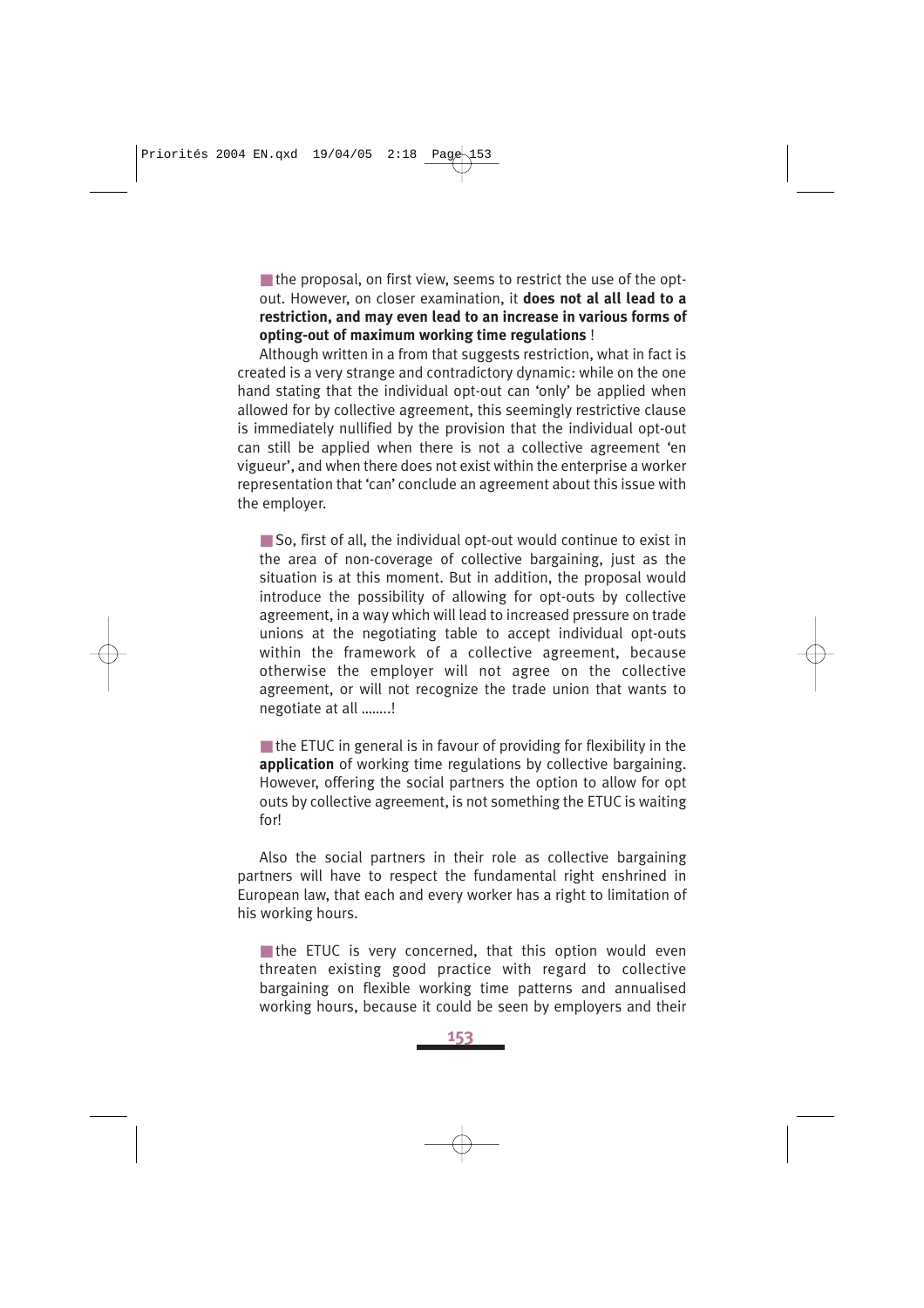organisations as an easy way out of working time limitations.

On the tightened conditions of use for the individual opt-out:

■ These proposals could in general be welcomed as short term measures within the framework of a longer term perspective to phase-out the opt-out, as the European Parliament has asked for. Putting an end to several of the most pressing abuses in the UK has already been the duty of the Commission for years.

■ However, it is not very realistic to expect real improvements in the level of protection of workers against abuses by for instance separating the moment of consent from the moment of the signature of an employment contract, or an obligation to review regularly the individual consent given by the employee. Also under these conditions, it would be very easy to make renewal of a fixed term contract, or a next step in one's career, dependent on agreeing to the opt-out. Moreover, if the previous very limited conditions were already not implemented and enforced properly in the only Member State that made extensive use of it, why would one expect any better performance with regard to additional conditions?

The proposal to on the one hand introduce an absolute limit of 65 hours, but at the same time still provide for derogation by collective bargaining however is an ambiguous one, introducing a notion of acceptability of a 65-hour working week (on a regular basis, because otherwise one would not need an opt-out!), and at the same time providing for a possibility to go even beyond that maximum on the basis of collective bargaining, which is not to be seen as a positive development.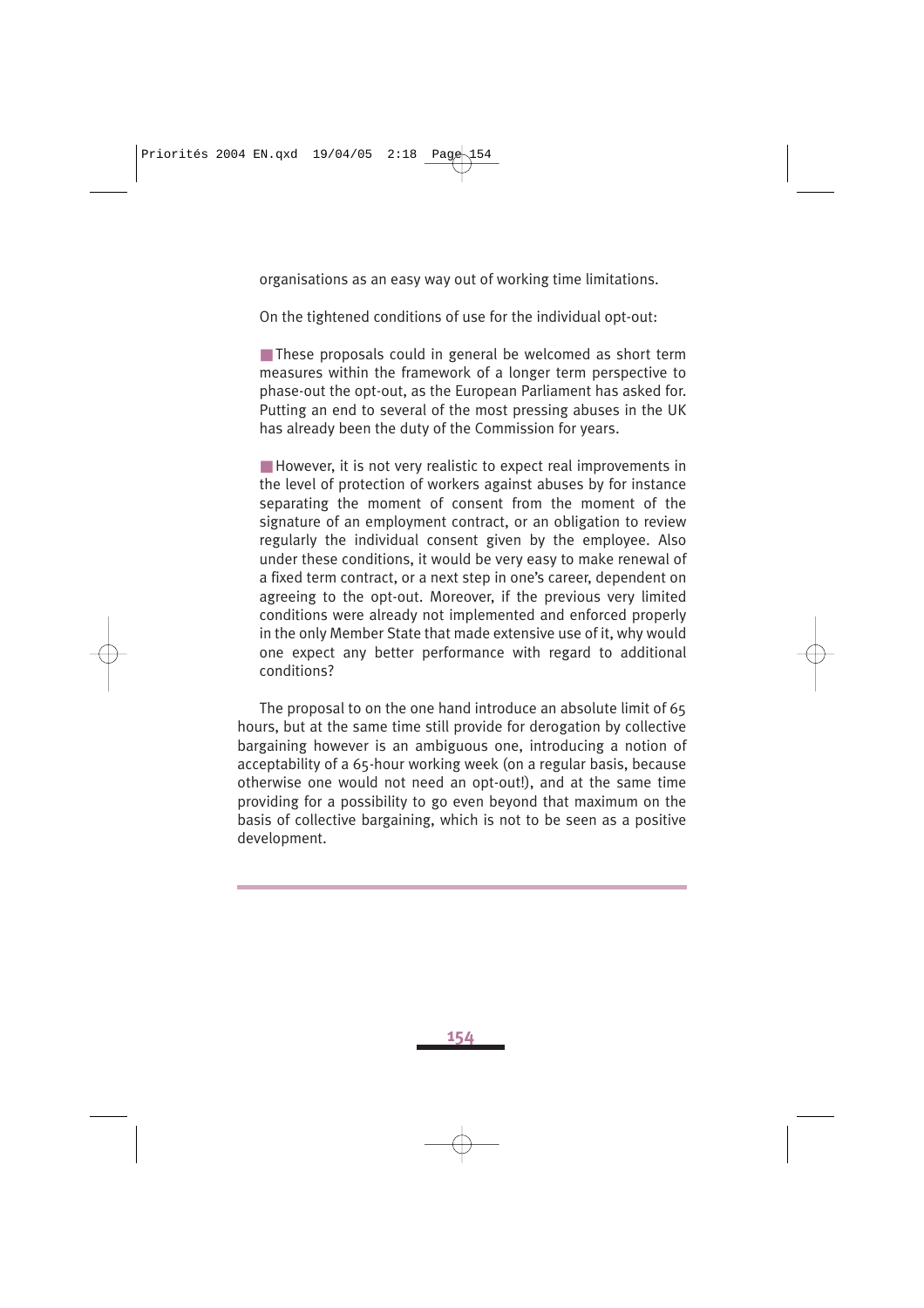# <sup>17</sup> **STRENGTHENING ECONOMIC GOVERNANCE AND CLARIFYING THE IMPLEMENTATION OF TH STABILITY AND GRO**

Executive Commitee, 13-14 october 2004

# **THE CURRENT DEBATE**

**1.** While recognising the need to coordinate fiscal policy within European Monetary Union (EMU) and prevent unsustainable fiscal policies, the ETUC has been consistently critical of the Stability and Growth Pact (SGP), established in 1997 with the aim of ensuring fiscal discipline under the specific conditions of monetary union<sup>1</sup>. ETUC has taken the view – an opinion increasingly accepted in both policymaking and academic circles – that the Pact, whatever its contribution to deficit reduction, lacks a convincing economic rationale and has unnecessarily constrained the economic growth of the- European economy. Consequently it is a barrier to the achievement of the Lisbon Strategy and especially the employment targets. In response to criticism, changes were made at the end of 2002 to the implementation of the Pact<sup>2</sup>, notably to focus more on cyclically adjusted, rather than current budget deficits.

**2.** As the economic downturn at the start of the new millennium continued, more and more countries exceeded the 3% deficit threshold. In the light of the economic situation, attempts by the Commission to enforce the excessive deficit procedure were rejected by the Council. In December 2003 the political conflicts resulting from

<sup>&</sup>lt;sup>1</sup> Most recently in the Resolution on the Lisbon Strategy, Executive Committee, 4-5 December 2003.

<sup>&</sup>lt;sup>2</sup> Strengthening the co-ordination of budgetary policies, COM(2002) 668 final.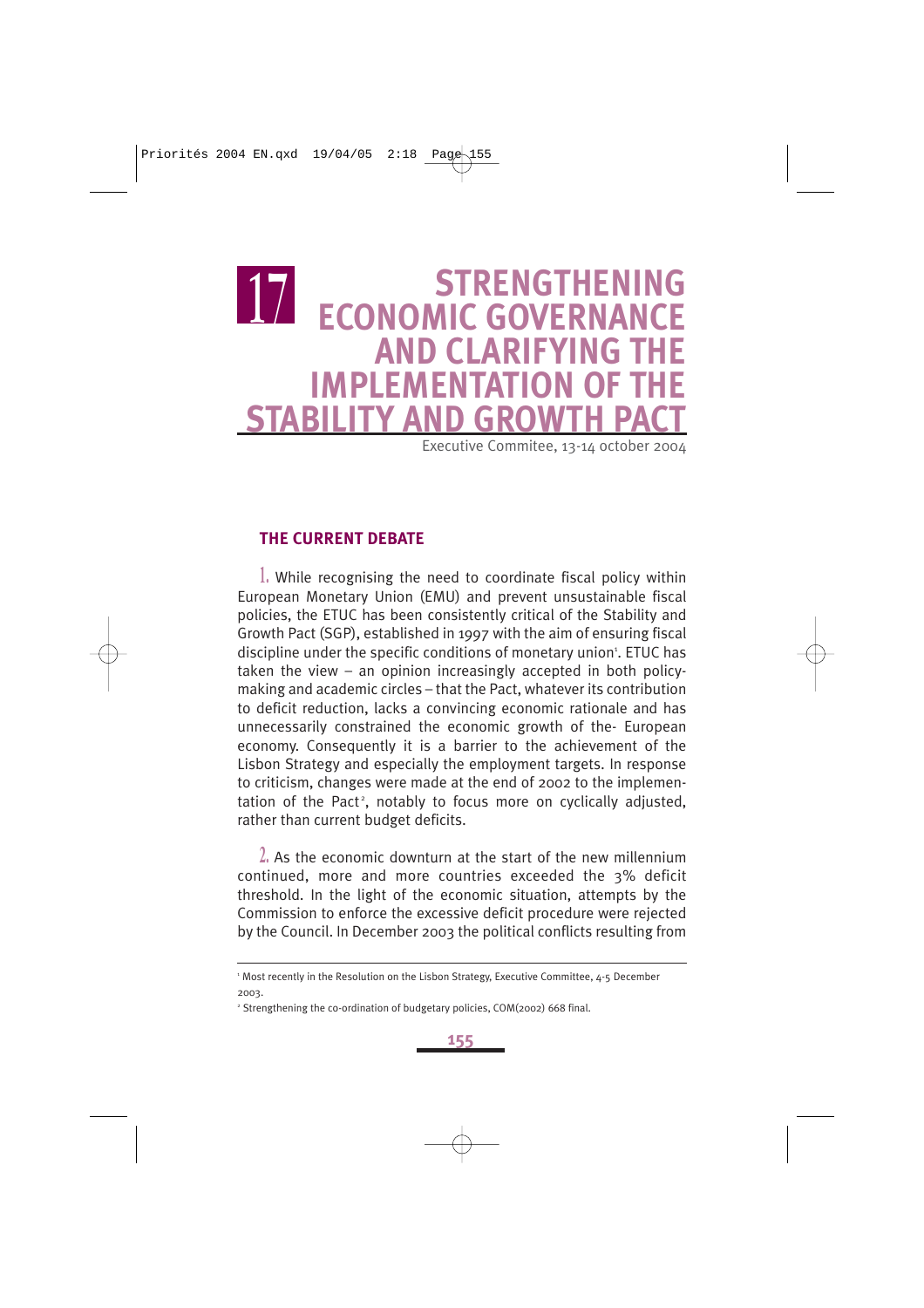the inappropriate fiscal rules of the Pact and the failure to ensure adequate economic growth in line with the potential of the European economy finally resulted in the de facto suspension of the SGP.

**3.** In response to this crisis (and specifically to a call from the June European Council), in September 2004 the Commission issued a Communication<sup>3</sup> setting out a number of proposals for reforms of the Pact's implementation. These were discussed at the following EcFin Council meeting, without any concrete policy initiatives being taken. The public debate on these proposals and on the reform of the SGP more generally, is intensifying. The Commission proposals have been heavily criticised by the ECB and by some commentators, claiming that they will remove the needed discipline on national fiscal policy within EMU. It is timely for the ETUC to clearly state its position.

## **THE LATEST COMMISSION COMMUNICATION – A STEP IN THE RIGHT DIRECTION**

**4.** The Commission Communication calls for measures to 'refocus' the SGP in the following areas:

■ Giving more weight to government debt and sustainability in monitoring budgetary positions.

■ Greater allowance for 'country-specific circumstances' in defining the medium-term objective of close-to balance or in surplus.

■ Greater allowance for 'country-specific circumstances' implementing the excessive deficit procedure (EDP).

■ Clearer focus on budgetary developments in 'good times'.

■ Improved coordination between the SGP, the Broad Economic Policy Guidelines (BEPGs) and national budget processes.

■ Better enforcement using direct 'early warnings' by the Commission, improving fiscal statistics and increasing peer pressure, improving the link to national budgetary timetables

<sup>&</sup>lt;sup>3</sup> Strengthening economic governance and clarifying the implementation of the Stability and Growth Pact, COM(2004) 581 final, 3.9.2004.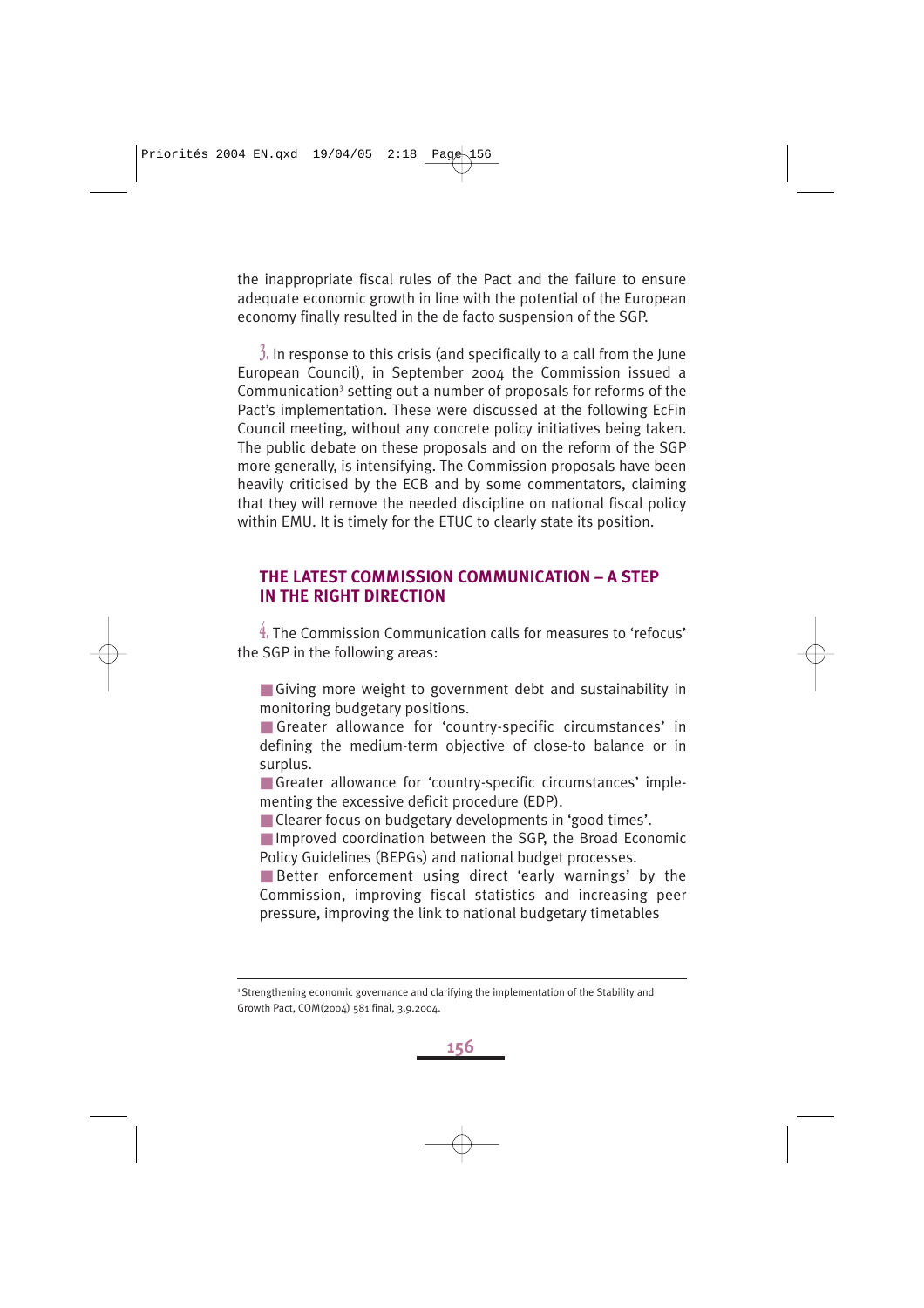**5.** The Commission has not specified these recommendations in great detail. A number of important indications are given, however. 'Periods of sluggish growth' are explicitly mentioned as constituting an 'exceptional circumstance' justifying temporarily exceeding the 3% limit. 'Economic conditions and debt levels' should be used to determine how quickly a deficit over 3% should be corrected, bearing in mind the 'reasons behind the excessive deficits'. Factors mentioned in evaluating the medium-term requirement for each country include 'potential economic growth, inflation, liabilities relating to ageing populations, the impact of structural reforms or the need for net investment'. Importantly, the Communication makes repeated reference to the need to prepare for ageing societies. These points are taken up below.

#### **ETUC POSITIONS AND REFORM PERSPECTIVES**

**6.** In an immediate press release the ETUC gave a cautious welcome to the proposals as marking long-overdue recognition that the Pact has become unworkable and is in urgent need of reform. The reforms proposed which remain somewhat vague and need to be developed and concretised, address some of the most important shortcomings of the Pact. By improving the economic rationale behind the coordination of fiscal policy, reforms enacted on the basis of this Communication can indeed, as the Commission argues, improve Member State 'ownership' of the Pact and thus improve the coordination of national fiscal policy. Under such circumstances, Commission 'early warnings' will carry greater weight. The ETUC rejects the argument, raised notably by the ECB, that such reforms merely dilute the rules and thus pose a danger to responsible fiscal policies in Europe. On the contrary, a more flexible and economically rational application of the principles can only enhance the credibility of the macro-economic framework, producing better outcomes in terms of both growth and stability. Coupled with the ideas for improving the link with domestic policy-making put forward by the Commission – which would also need to be developed – there is a real opportunity for improved and more effective policy coordination.

**7.** The Commission's call for a symmetrical fiscal policy that also addresses spending and taxation policies in good times is in accor-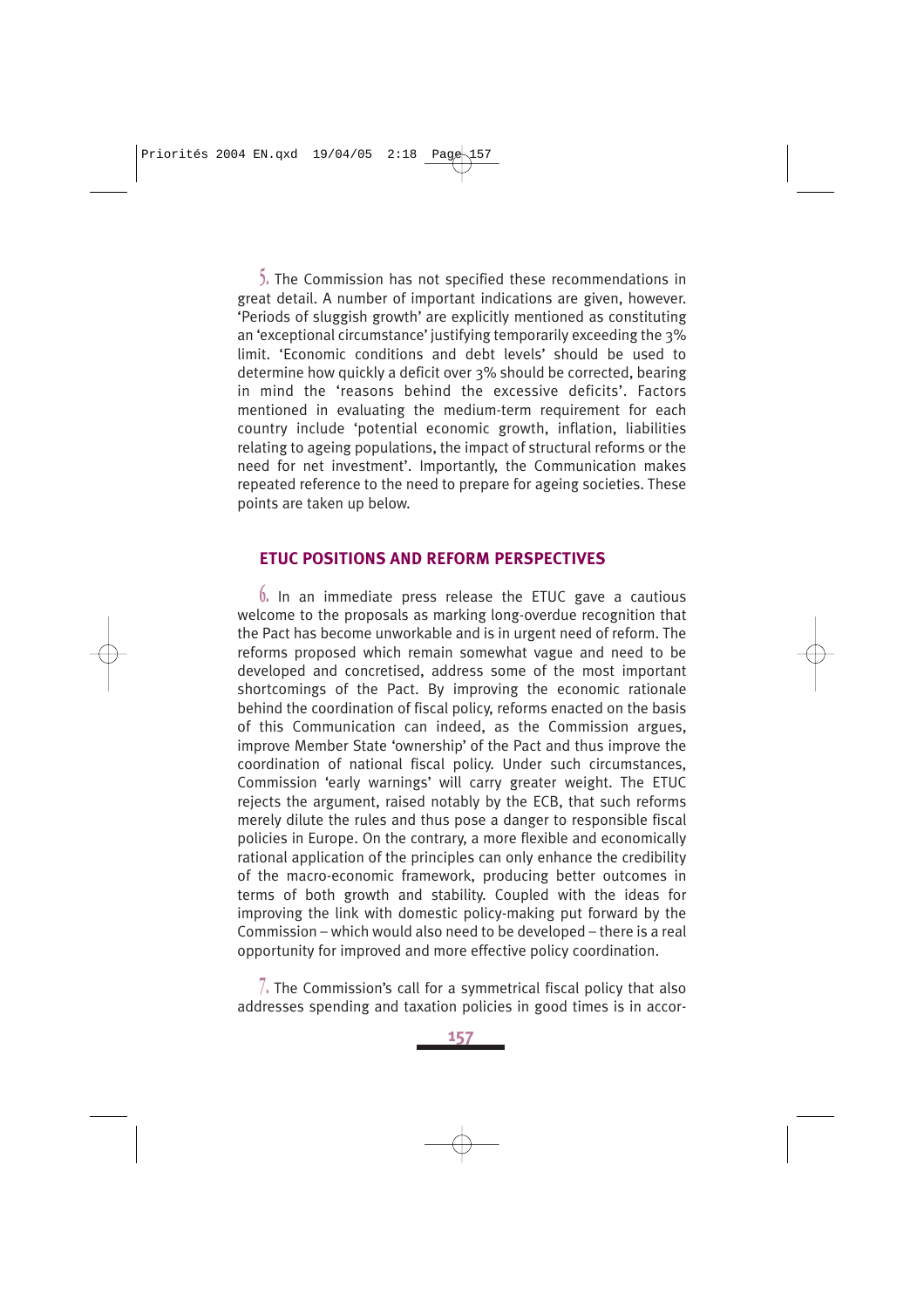dance with long-standing ETUC demands and is to be welcomed. The ETUC December 2003 resolution called for measures to ensure that the SGP 'bites' with effective sanctions when there is an economic upturn.

**8.** The ETUC also welcomes the greater attention paid to longer-run fiscal sustainability, especially regarding government debt. Government debt levels vary considerably between the EMU member countries (and are, for example, generally much lower among the New Member States, where the need for investment is also even greater). The ETUC cautions, though, that if pension liabilities are incorporated into the analysis of government debt, a much more sophisticated analysis is required than is commonly proposed. Precisely with a view to ageing societies, individuals and pension funds want to hold secure assets like government debt. Yet the application of the SGP will constrain, and ultimately dry up completely, the supply of government debt. More fundamentally, societies as a whole cannot 'save for retirement' by cutting debt levels in the present. The best contribution that fiscal policy can make to addressing the demographic challenges facing our societies is to promote investment, economic growth, and employment, directly addressing the problems posed by high dependency ratios. Cutting public spending in these areas – childcare provision is a case in point – is not merely an inappropriate solution; it will seriously exacerbate the demographic problem.

**9.** As the Commission has now explicitly recognised, any policy recommendations under the SGP must be based on sound economic reasoning and full recognition of broader fiscal and economic circumstances in the country in question. In operationalising the countryspecific circumstances, on which the Commission has given some broad indication, a number of points need to be borne in mind. The mention of 'net investment' needs to be developed into practical proposals based on the fundamental insight that it is not rational to finance public investment – which generates returns for future generations – out of current taxation. Europe needs to invest more in its human and physical capital: government spending in these areas should be treated differently from consumption-oriented spending. Countries in which debt levels are sustainable should be allowed to follow a 'golden rule', effectively excluding investment spending from the deficit. The Pact must be formulated in such a way that coordi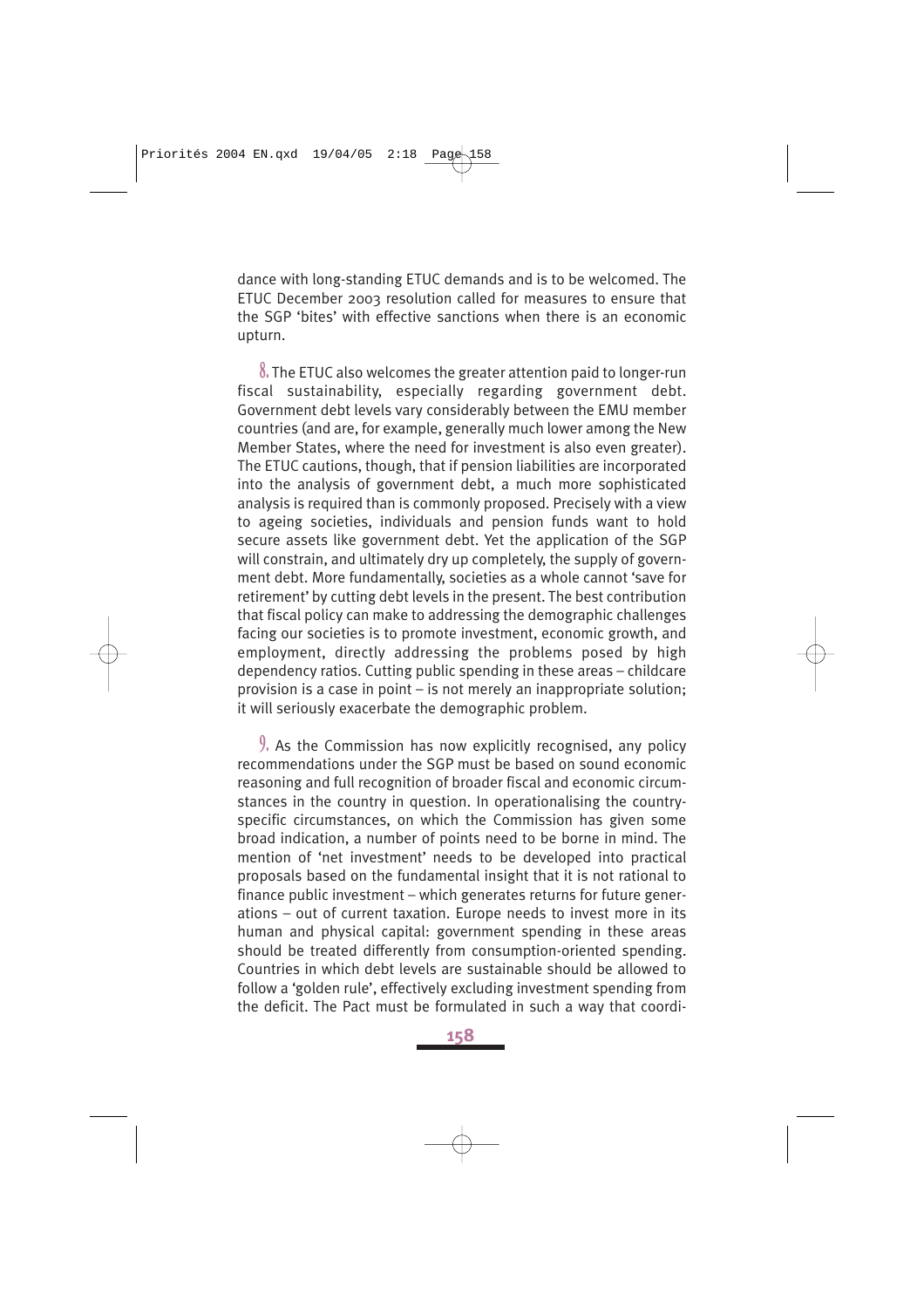nated packages of public investment – such as the Growth Initiative recently proposed by the Commission, or the ETUC's call for a public investment programme in education, research, innovation and social services representing 1% of GDP (December 2003 resolution) – are feasible.

**10.** Similarly, the mention of 'inflation' by the Commission needs to be developed to take account of the fact that those countries in the EDP have tended to also be low-inflation countries where the principal rationale of the SGP – to prevent the externalisation of the costs of expansionary policies in the form of higher inflation, and thus interest rates – simply does not apply. At the same time the higher real interest rate resulting from the lower inflation rate places an additional burden on the growth dynamic in the low-inflation countries. Consequently, a low inflation rate is an important indicator that fiscal policy is not excessively expansionary and that the country in question should not be forced to tighten policy pro-cyclically.

**11.** Alongside the need for further concretisation of the proposals made by the Commission, the ETUC emphasises that they also leave a number of serious concerns unaddressed. A fully functioning fiscal coordination system in the EMU, as part of an economic governance system that maximises sustainable growth and employment and thus contributes fully to attaining the goals of the European Union will also need consideration of, and reforms in, the following areas in particular:

■ There is inadequate recognition of the role of private-sector savings in the assessment of fiscal policy. The Pact focuses solely on public debt and ignores the savings or indebtedness of the private sector. High savings countries, such as Germany, not only can afford a larger budget deficit, they are obliged to run one (or to expand their export surplus) in order to bring overall savings and investment into balance. Overall such countries exert a downward pressure on the common interest rate. Conversely, during the 1990s the USA brought down its fiscal deficits, but at the same time private-sector debt exploded. The problem of sectoral balances - the need for a balance between savings and investment in the private, public and foreign sector in any economy - is a key issue that is ignored not only by the Pact itself, but also by most of the contributions to the debate on its reform.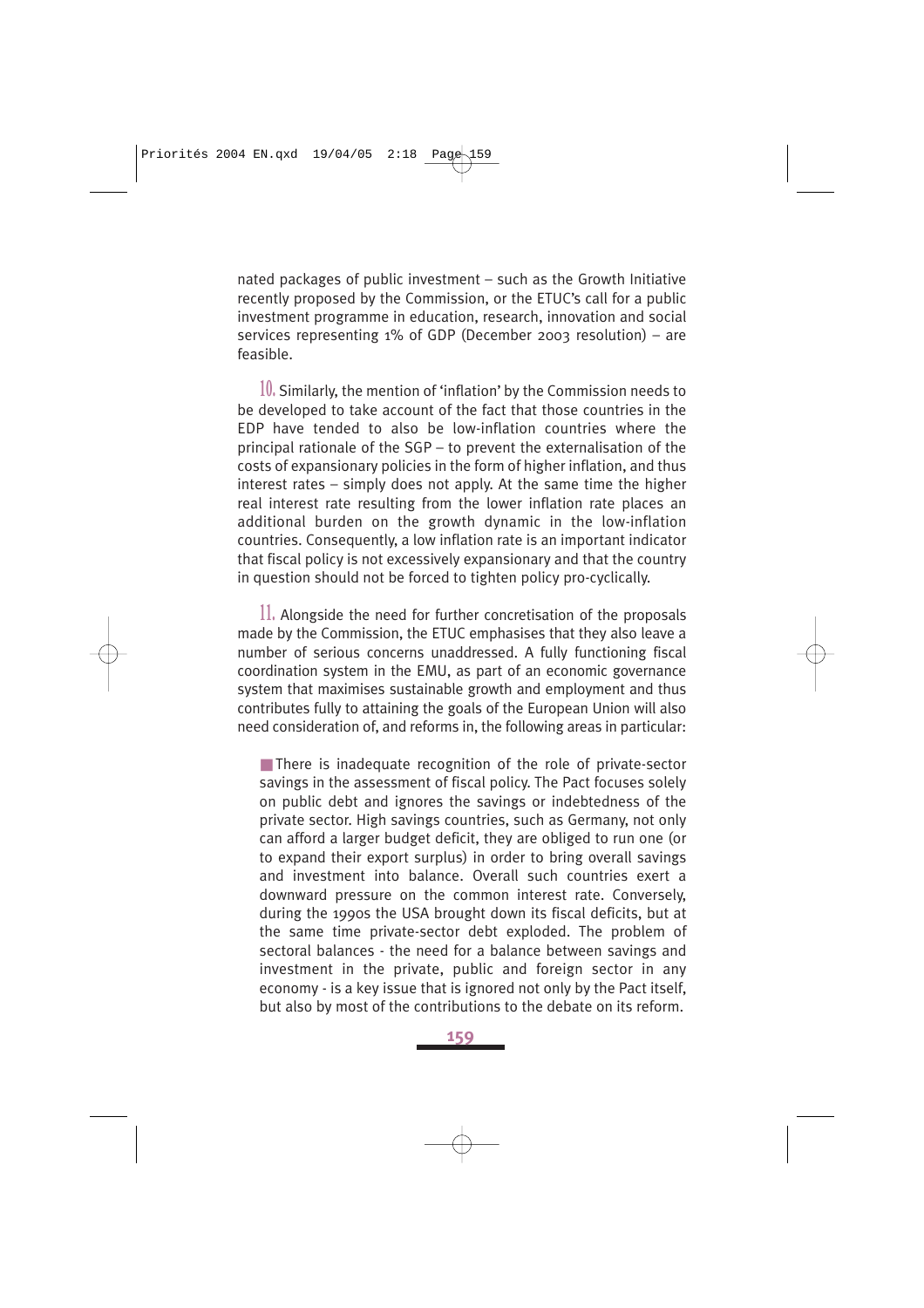$\blacksquare$  The role played by fiscal policy in adjusting national competitiveness within a currency area is a key issue that must be addressed if the EMU is to function smoothly. National fiscal policies, ideally in close cooperation with wage and productivity strategies, need to be given appropriate scope to bring about the necessary adjustments while ruling out beggar-thy-neighbour strategies of real currency depreciation.

■ The impact of a fiscal deficit on other countries in a monetary union – its 'external effects' – are not just negative, via higher interest rates, as the construction of the SGP implies; there are also positive effects through the boost that fiscal expansion give to the exports of other countries. Similarly, fiscal tightening in one country also has negative demand effects, constraining the scope for economic growth in other countries.

■ These points also need to be seen in the context of the overall EMU fiscal deficit (which is currently substantially below 3%).

**12.** The concerns in Para. 11 will need to be addressed in a mediumterm perspective. For now the ETUC calls for a broad public debate, to which all the relevant political actors should contribute, on the recent reform proposals of the Commission. The aim of such a debate must be to further concretise the reform proposals so that they can be implemented as soon as possible. The ETUC firmly believes that they mark a step forward and the European trade union movement stands ready to contribute to the on-going debate. In cooperation with the European Trade Union Institute a more detailed set of proposals will be presented in due course.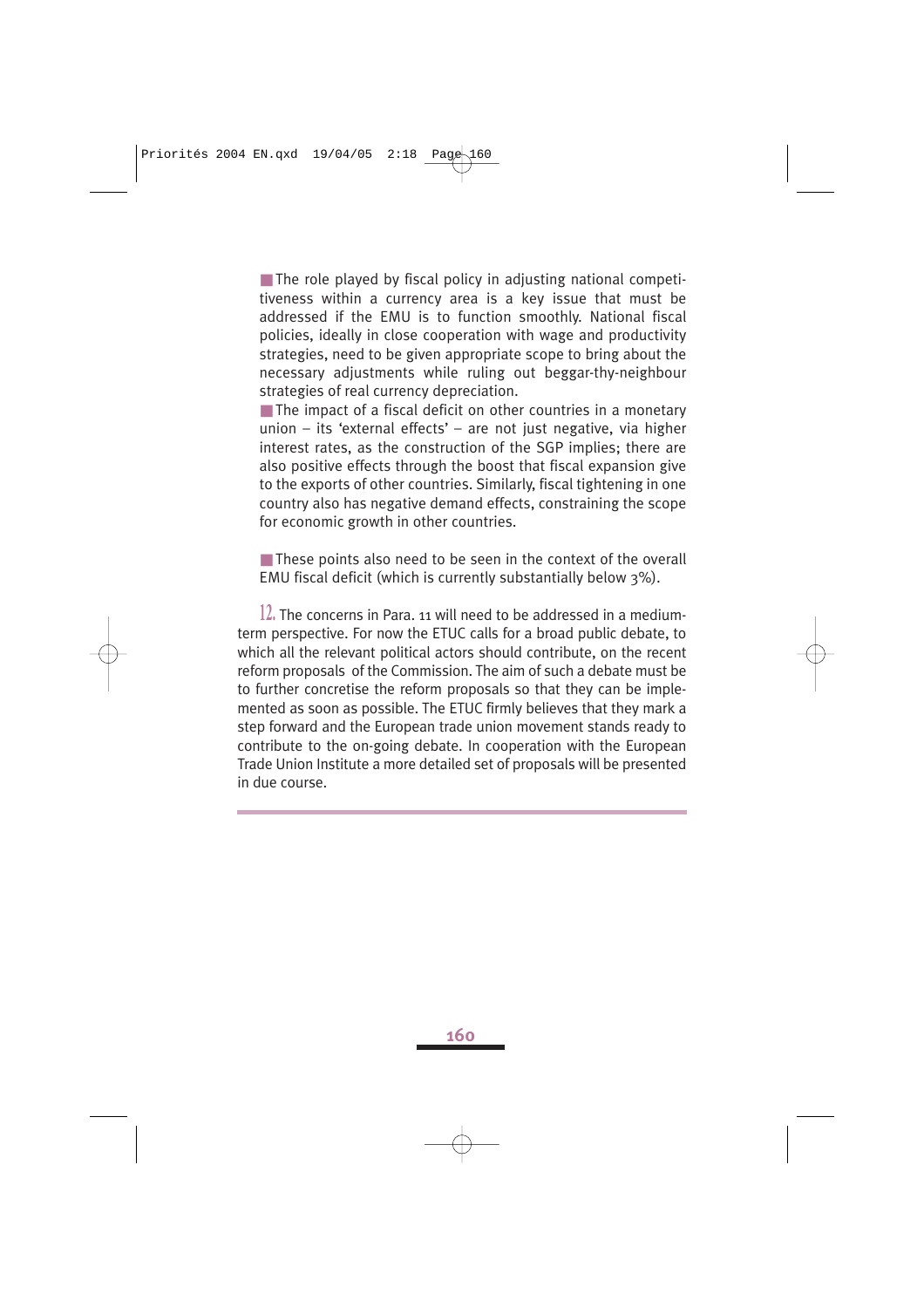# <sup>18</sup> **TURKEY'S ACCESSION TO THE EUROPEAN UNION**

Executive Commitee, 13-14 october 2004

#### **1. FOREWORD**

The Council<sup>1</sup> of Europe admitted Turkey as a full member in August 1949, just a few months after the signature of the Treaty of London.

In 1951, Turkey joined the North Atlantic Treaty Organisation (NATO) and became one of the cornerstones of the Euro-Atlantic defence system. Turkey also joined the Organisation for European Economic Cooperation (the OEEC, later to become the OECD), the Conference on Security and Cooperation in Europe (later to become the OSCE) and the European Bank for Reconstruction and Development (EBRD). Today, Turkey is a fully-fledged member of all leading European institutions except the European Union.

In 1959, Turkey applied for associate member status of the European Economic Community (EEC), but a military coup in 1960 meant that the Ankara Association Agreement ended up only being signed in 1963.

Article 28 of this agreement contains a carefully worded reference to future membership: "As soon as the operation of this Agreement has advanced far enough to justify envisaging full acceptance by Turkey of the obligations arising out of the Treaty establishing the Community, the Contracting Parties shall examine the possibility of the accession of Turkey to the Community."

The main emphasis of the agreement lay in the gradual implementation of a customs union which, in accordance with the points contained in the additional protocol of 1970, would be finalised at the end of a 22-year period. An Association Council<sup>2</sup> would be respon-

<sup>1</sup> The Council of Europe is the oldest intergovernmental organisation in Europe. Its aims are to protect human rights, shore up pluralist democracy, underpin the rule of law, promote Europe's diverse cultural identity and find solutions to major social problems (re minorities, xenophobia, intolerance, protection of the environment, drugs, organised crime etc.).

<sup>2</sup> As set down in the Ankara Agreement of 1963, the Association Council comprises representatives from Turkey, the EU Member States, the Council of Ministers and the European Commission.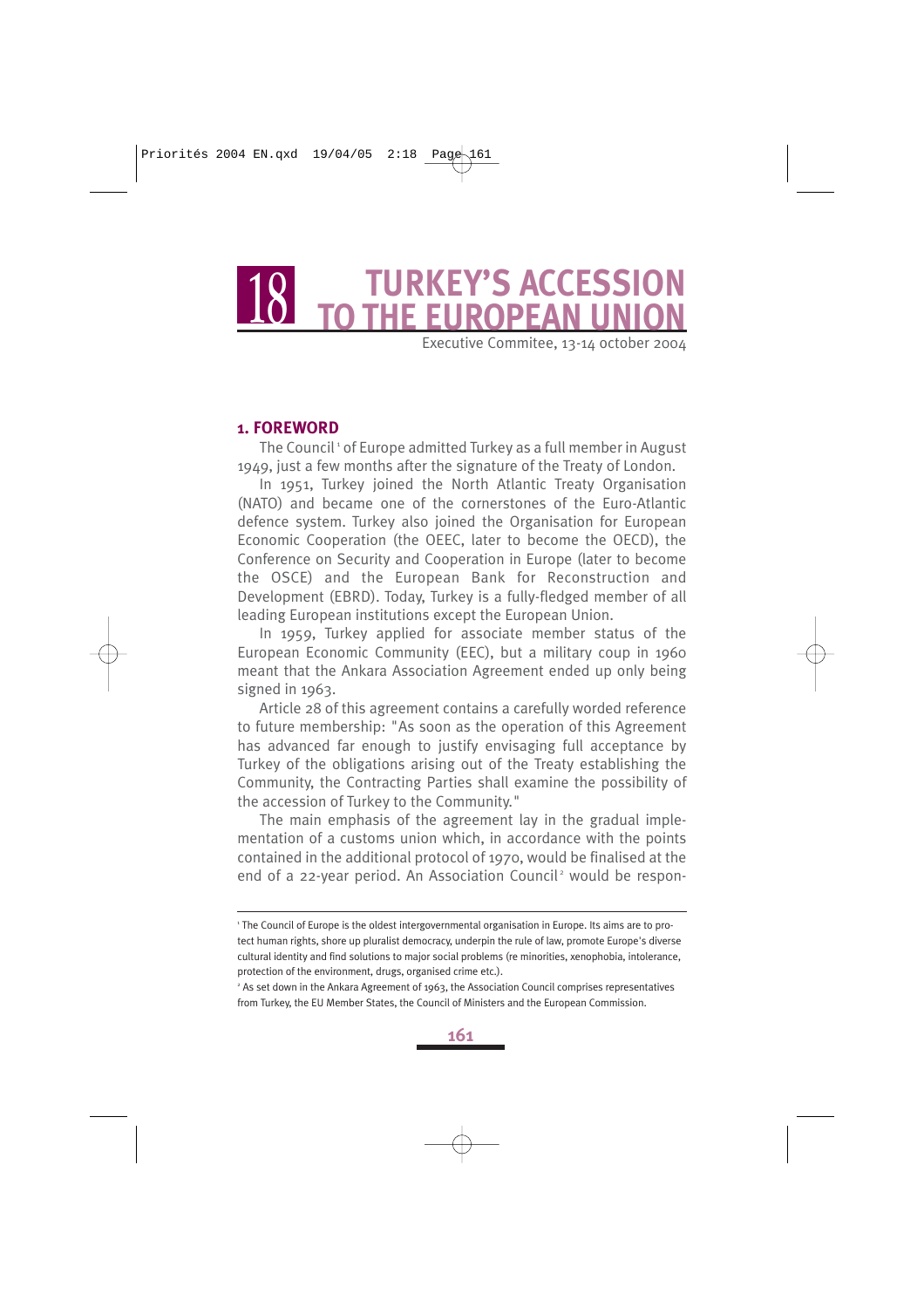sible for regularly analysing the progress made in implementing the Ankara agreement. After several postponements, the Customs Union finally entered into force in 1996.

Meanwhile, on 14 April 1987, Turkey applied for membership of the European Community (EC). The European Commission only issued its opinion on this in December 1989. That opinion, approved by the European Council two months later, set out the reasons why the Commission did not consider it appropriate to launch immediate negotiations with Turkey. The two main reasons given were:

■ The Community was undergoing major changes following the adoption of the Single European Act, and it would have been inappropriate at that stage to launch a new round of membership talks;

■ Turkey's economic and political situation, in particular "the negative consequences of the dispute between Turkey and one Member State of the Community, and also the situation in Cyprus", meant that the time was not right for such a development.

On that occasion, the Commission recommended a series of measures to assist Turkey, "without casting doubt on its eligibility for membership

of the Community".

Over the ensuing decade, Turkey's eligibility was confirmed on numerous occasions by the European Council, the General Affairs Council and the Association Council.

At the same time, it was repeatedly stressed that Turkey's economic and political problems, especially regarding human rights, constituted hurdles to the opening of negotiations. In particular this was stated at the European Council summit in Luxembourg, which saw the launch of the accession process for the countries of Central and Eastern Europe and Cyprus, but from which Turkey was excluded.

Nonetheless, the European Council held in Helsinki on 10 and 11 December 1999 was to conclude: "Turkey is a candidate State destined to join the Union on the basis of the same criteria as applied to the other candidate States."

The upshot of this was the establishment of an Accession Partnership, the drafting of regular annual reports by the Commission on the progress made by Turkey, and a preliminary procedure for examining the *acquis communautaire* in a bid to encourage and support Turkey's reform efforts.

In December 2002, the Copenhagen European Council acknowl-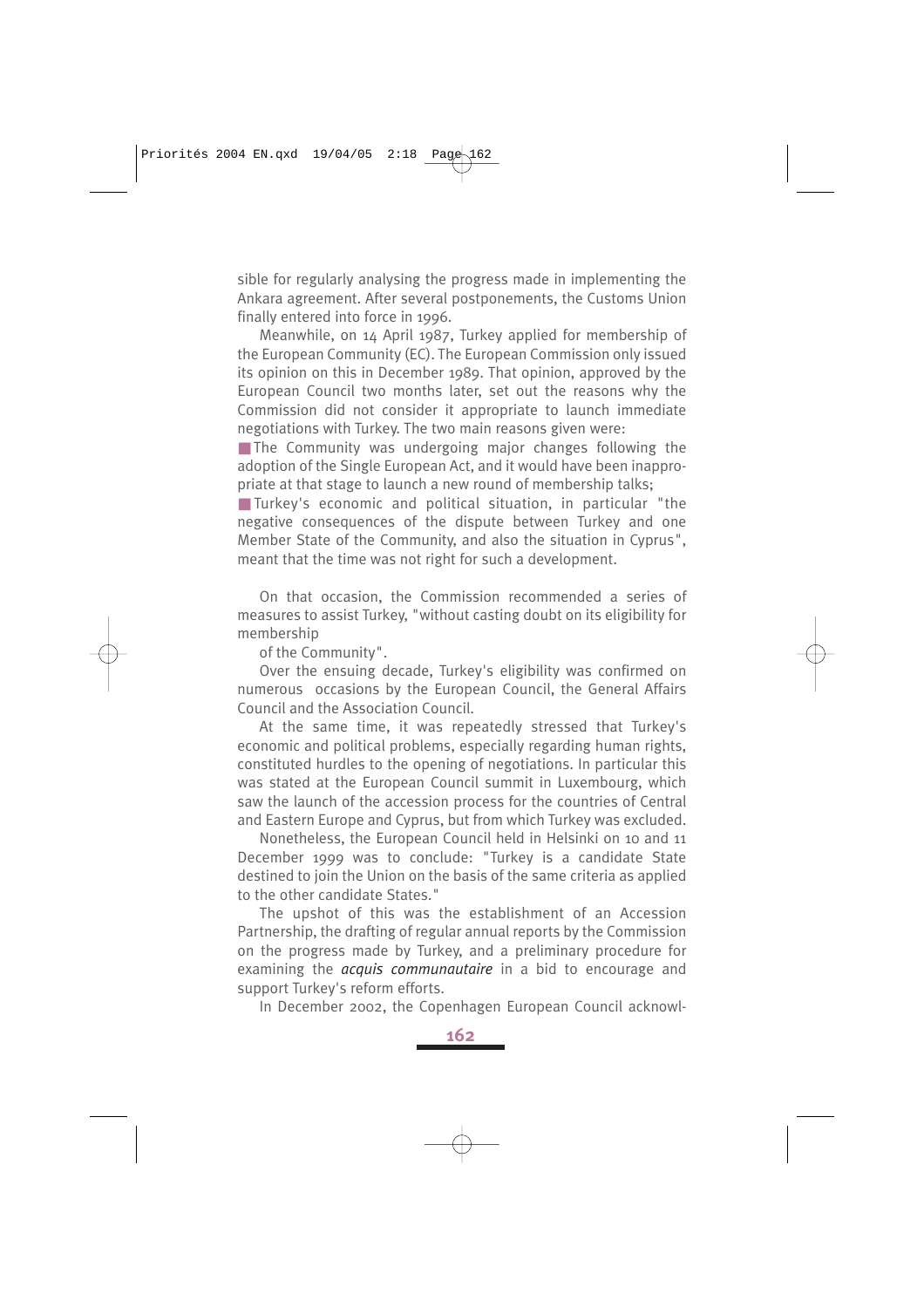edged the considerable progress made by Turkey towards meeting the accession criteria, but noted that a great deal remained to be done, especially with regard to the implementation of reforms.

The European Council resolved to examine in December 2004 whether Turkey met the political criteria set in Copenhagen and, if so, to launch accession negotiations. To help Turkey down the path to membership, the Partnership received financial assistance in the form of 'pre-accession aid'. On that occasion, the customs union between the European Union and Turkey was expanded and consolidated.

Since the start of 2003, the Turkish government has considerably accelerated and intensified its efforts at reform, thereby demonstrating its determination to meet the conditions laid down by the European Council.

The Commission submitted its report in favour of Turkey's accession to the European Union on 6 October 2004. In December 2004, the Council should confirm the Commission's proposals and set out a timetable for negotiations with Turkey.

#### **2. RESOLUTION**

**1.** ETUC's Executive Committee confirms the terms of its Resolution dated 16 December 1997, underlining Turkey's place in the European economic and political space and its European vocation.

Since 1985, ETUC has numbered Turkish trade unions among its members and has always supported its affiliates in the fight for democracy and trade union rights. It will step up its efforts and cooperation with the aim of guaranteeing trade union rights and the rights of Turkish workers in the private and public sectors.

**2.** ETUC's Executive Committee reiterates its approval of Article I-1 of the draft Constitutional Treaty: "The Union shall be open to all European States which respect its values and are committed to promoting them together". These values are set out in Article I-2: "respect for human dignity, liberty, democracy, equality, the rule of law and respect for human rights".

**3.** ETUC's Executive Committee emphasises that the inclusion of the Charter of Fundamental Rights in Part II of the draft Constitutional Treaty serves as a reference and a basis for respecting social rights in the EU Member States and the candidate countries.

**4.** ETUC's Executive Committee recognises that Turkey and its governments have made great efforts. It regards Turkey as a devel-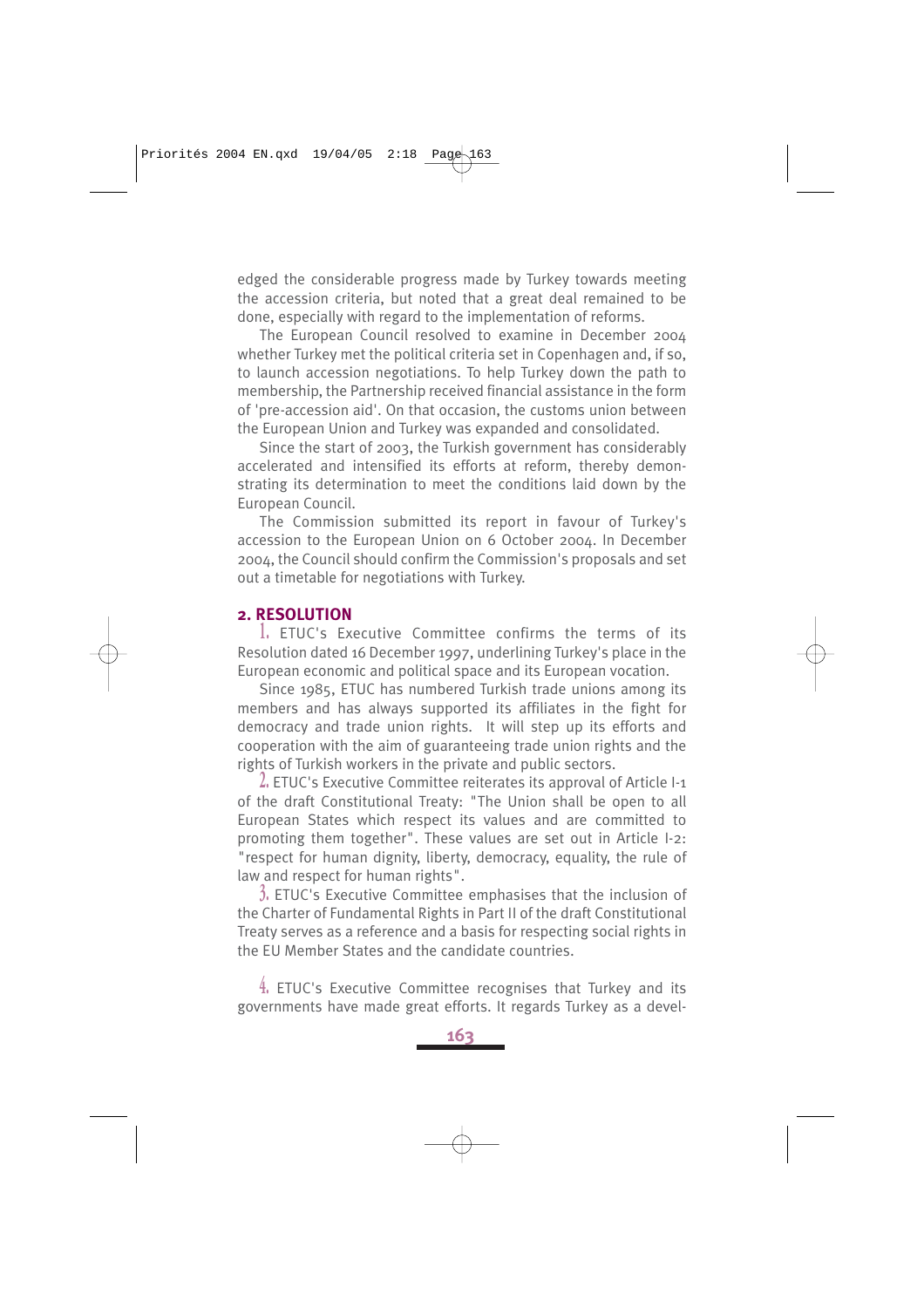oping democracy that has made considerable progress since December 2002 towards meeting the political criteria laid down in Copenhagen.

The Executive Committee recognises that tangible progress has been made with respect to the role of the army in political life and the treatment of minorities, amongst other things.

**5.** ETUC's Executive Committee points out that the opening of negotiations after the Council of December 2004 should consolidate the efforts already being made to make further headway by guaranteeing full respect for human rights, and particularly the rights of minorities.

The Committee also stresses that regional development aid supported by the European Union would enable the peoples in question to take part in the social development of their region.

**6.** In accordance with Part II of the draft Constitutional Treaty, the Turkish government should use the period of accession negotiations to ensure full compliance with the *acquis communautaire* and more particularly to bring its social legislation into line with ILO Conventions 87 and 98 by recognising the role of the social partners, their ability to negotiate, their independence, the main rights of trade unions and associated fundamental freedoms and to accept the Articles 5 and 6 of the European Social Charter.

**7.** The duration of the negotiations and their outcome will depend on the progress made, which should not be limited to the economic domain alone. The successful end of these negotiations must go hand in hand with a furthering of the values and objectives mentioned in Parts I and II of the draft Constitutional Treaty.

**8.** While the efforts made by the Turkish government to meet the political criteria laid down at Copenhagen both reflect its genuine determination and have also proved effective, it is now vital that they be stepped up with regard to social rights, trade union rights and the laws governing associations.

The headway made on social policy issues remains insufficient, bearing in mind the Commission's Accession Partnership document, which highlights the following major areas for improvement:

■ Labour law, public and private sector: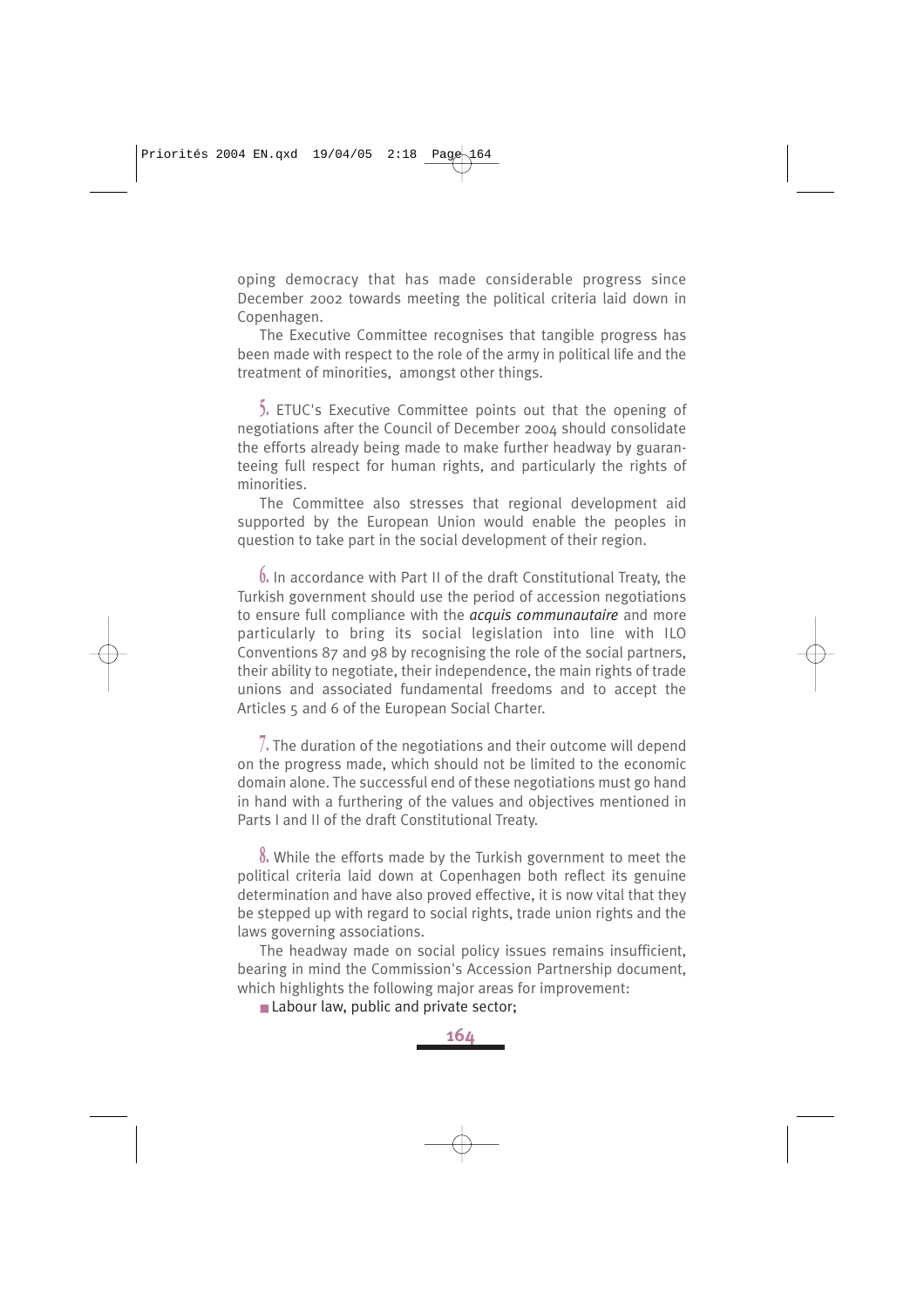- gender equality;
- health and safety at work:
- the fight against discrimination;
- public health:
- developing the role of the social partners in social, crosssectoral, sectoral and corporate dialogue;
- promoting employment.

**9.** Turkey's accession is one of the greatest challenges facing Europe in the years to come. It will confirm the ability of the European Union, based on its common values of peace, freedom, democracy, the primacy of law and respect for human rights, to extend its influence and draw strength from the diversity of its members and respect for the philosophical views and religious beliefs of all its citizens.

**10.** The strength of the European social model can only lie in its capacity to prove that there are alternative responses to the immense challenges facing our generation. ETUC reaffirms that nurturing a multi-ethnic, multicultural Europe is one way of responding to international terrorism, since the very nature of such a Union challenges the notion of a 'clash of civilisations'.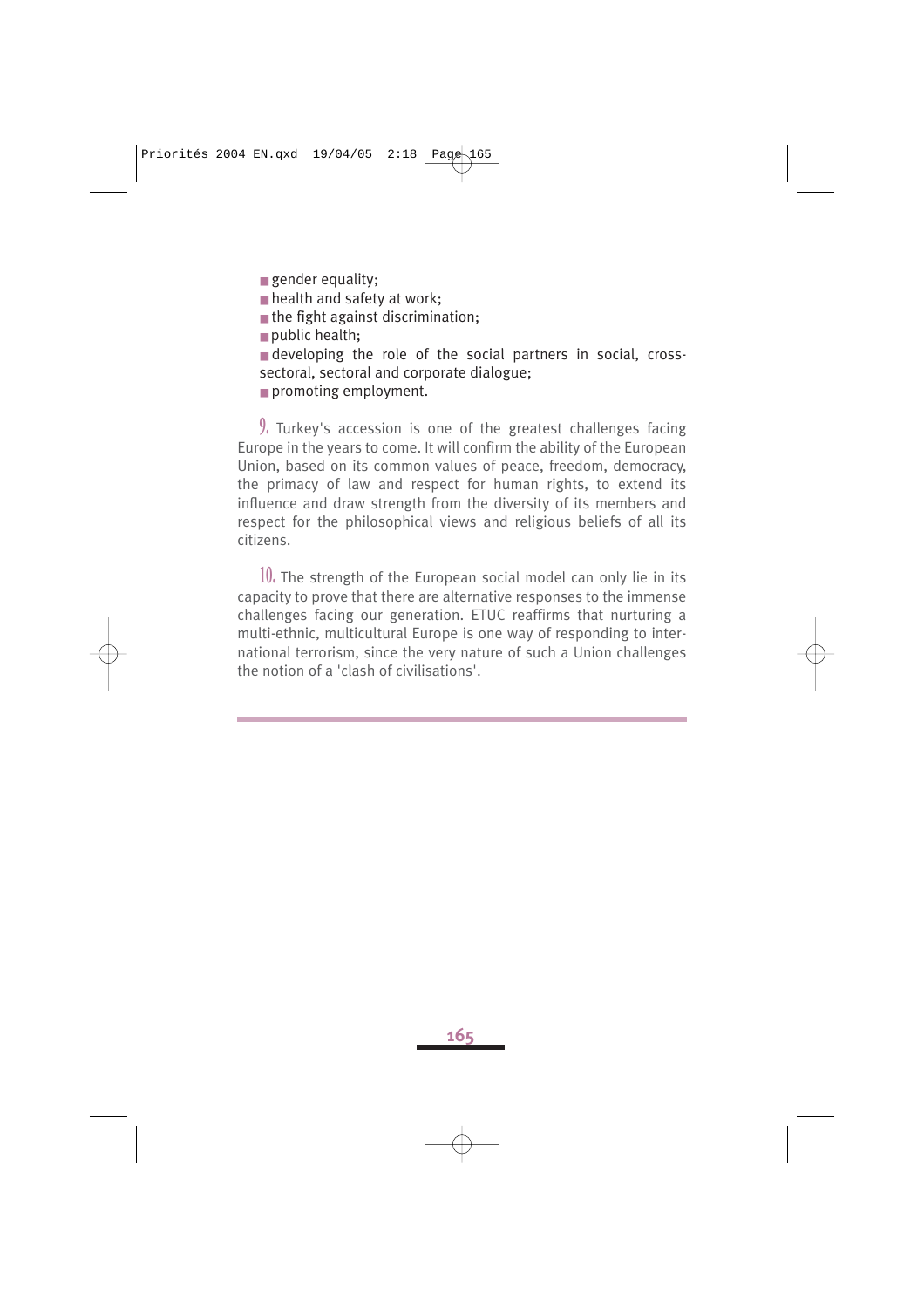

# <sup>19</sup> **THE EUROPEAN CONSTITUTION**

Executive Committee, 13-14 October 2004

**1.** The new European Constitution is a clear improvement over the present Treaties which have established the European Union. It is less ambitious and effective than the ETUC proposed and also less than the European Convention put forward in its report. Nonetheless despite these reservations and weaknesses, the new Treaty is a move forward towards an improved European framework and, clearly while not the final step, deserves and requires the support of the ETUC.

# **BACKGROUND**

**2.** Immediately after the agreement on the Treaty of Nice in December 2000, the European Parliament criticised that compromise and proposed the establishment of second Convention (the first had drafted the Charter of Fundamental Rights) to move European integration forward. One year later, in December 2001, the *European Council in Laeken* convened the European Convention on the future of Europe. The Heads of State and Government asked this second Convention to elaborate new rules for the unified Europe with the objective to increase democracy, transparency and efficiency within the enlarged European Union by simplifying the decision-making processes and structures, and by reorganising the existing treaties.

**3.** The (second) European Convention – with the active involvement of the ETUC - held discussions from February 2002 to June 2003 and prepared a Draft Treaty establishing a Constitution for Europe. A broad consensus was reached at the plenary session on 13 June 2003 and it was submitted to the European Council Meeting in Thessaloniki on 20<sup>th</sup> June 2003: Part I contains values, objectives, responsibilities, decisionmaking procedures, instruments and institutions; Part II the Charter of Fundamental Rights; Part III the policies and Part IV the methods for revision and mechanisms for leaving EU.

**4.** There was a failure to agree at the European Summit in December 2003 but on 18<sup>th</sup> June 2004, the Heads of Government and State came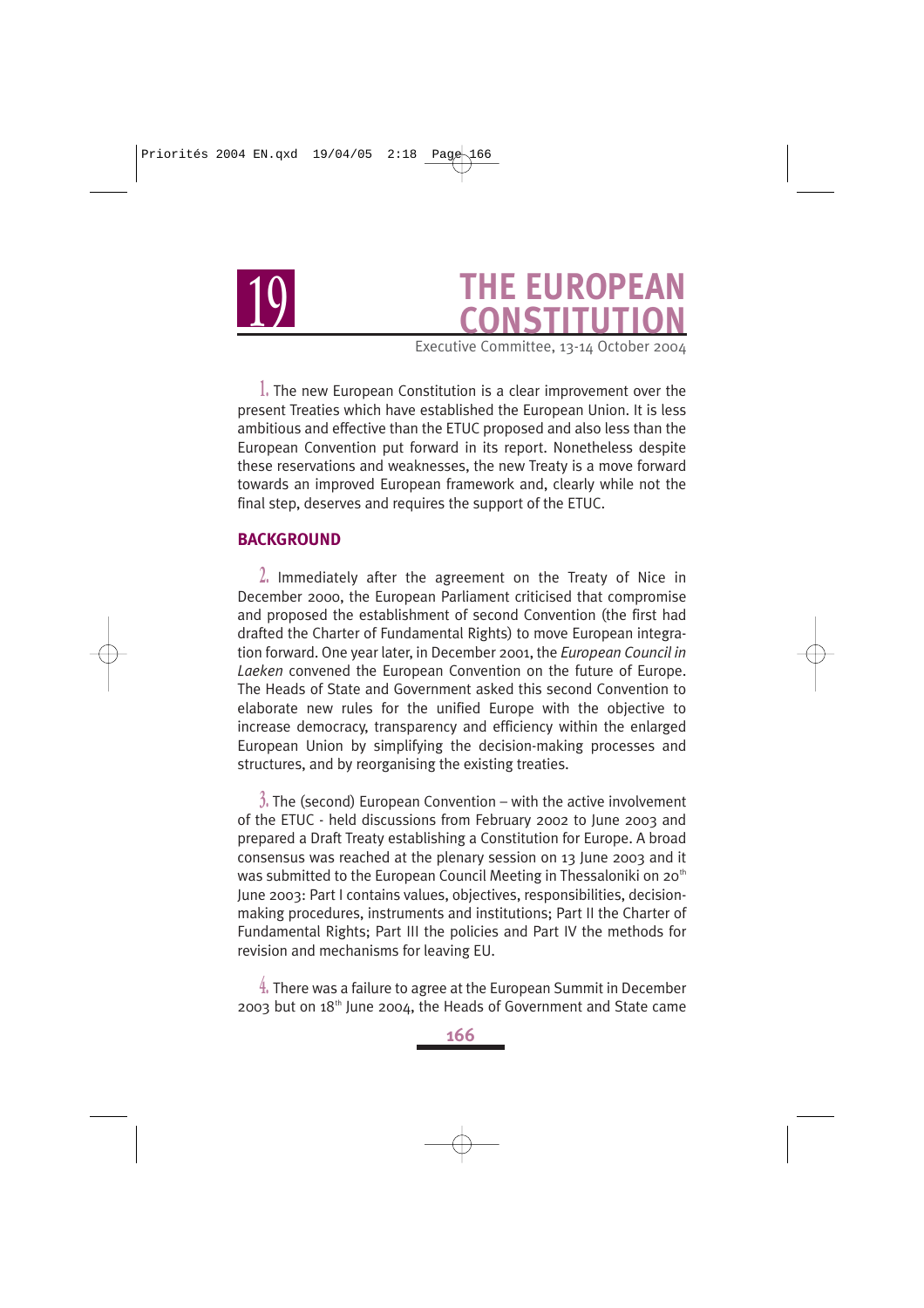finally to an agreement on the first European Constitution the European Union has ever had. The Constitution will enter into force when all Member States have ratified it. They have two years in which to complete this process.

**5.** This agreement is important given the new situation after the reunification of Europe as marked by the accession of the 10 new states to the EU in May 2004. As a result of the compromises of the Nice treaty in terms of helping member states organise blocking capacities, the European Union was under the permanent threat of paralysis. The danger of a transformation of the European Union into a free-trade zone, with few common rules, turning its back on closer integration and political, economic and social union, was very real. It was this that prompted the European Parliament and, a year later, the European Council to establish the Convention to draft the Constitution.

#### **ASSESSING THE RESULTS**

**6.** There are several ways to assess the new Constitution. Assessed against the background of the ETUC demands, it is clear that not all of these were fulfilled. Secondly it is possible to compare the final version with the draft of the European Convention. Again it is clear that regressions and restrictions were introduced and that the Intergovernmental Conference (IGC) stepped back. But thirdly when compared to the now valid EC/EU-Treaties in the "Nice Treaty", the ETUC is convinced that the new Constitution is better and support is the only pragmatic and realistic approach for Trade Unions.

**7.** The ETUC welcomed the outcome of the European Convention. The Convention proposed the integration of the Charter of Fundamental Rights into the Constitution and also made progress on social issues. The Intergovernmental Conference however, did not follow and has delivered only a second best solution. This outcome shows the limits of the intergovernmental method compared to the more open, more democratic and transparent process of the European Convention.

**8.** The Executive Committee of 9-10<sup>th</sup> June 2004 reinforced pressure on the governments to move forward, and on the eve of the European Council, the ETUC issued a last appeal to the Heads of State and Government to make more progress on social issues. Small improve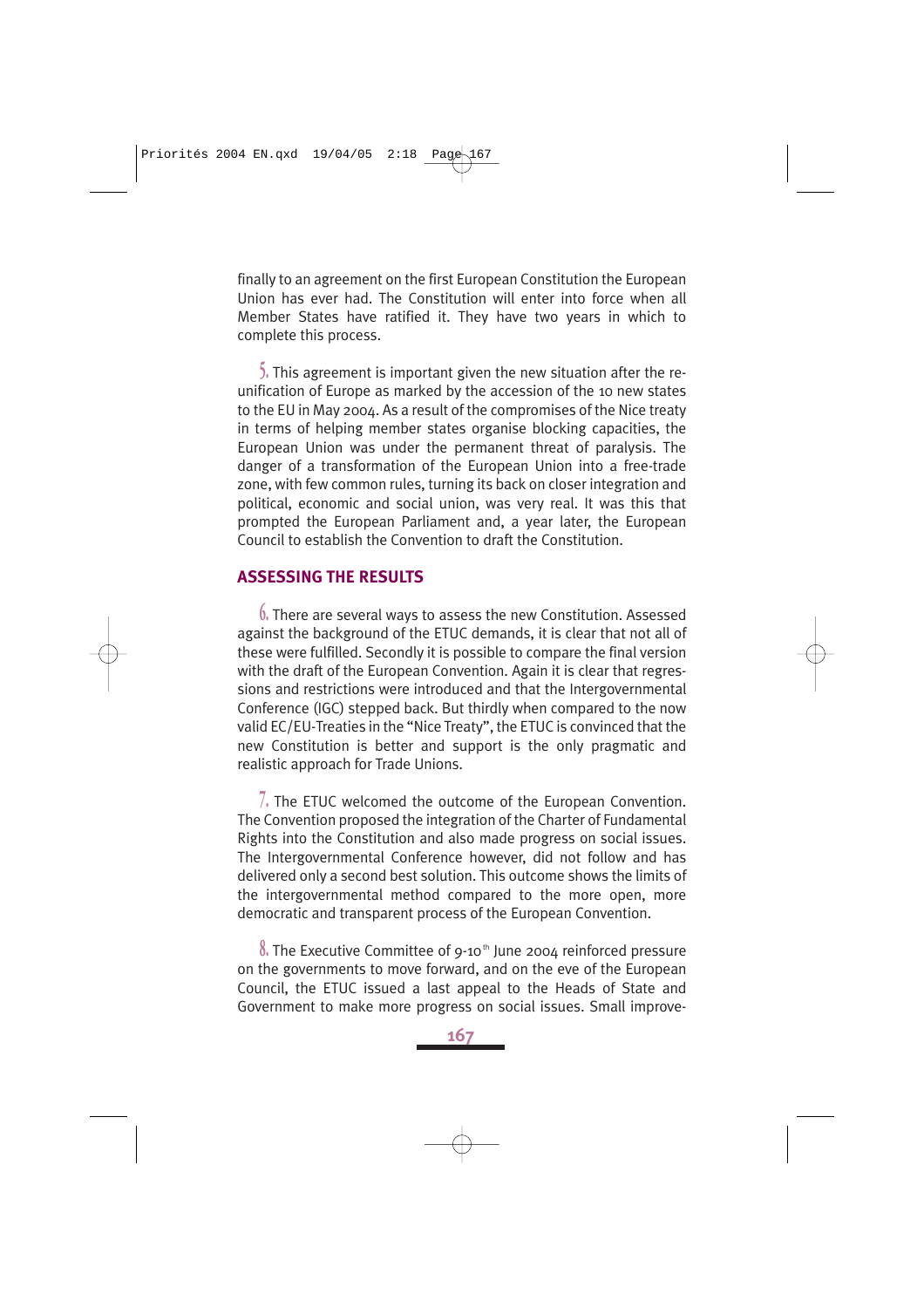ments were made (e.g. a reference was included to the Tripartite Social Summit) but finally, the Heads of Government and State agreed to a lower common denominator than the Convention's document. A national veto in tax policy, even for the fight against cross-border fiscal fraud, was re-established.

**9.** The most innovative part of the new Constitution is Part I, which was under intense discussion for 18 months giving a new framework of action to the European Union after the unification of Europe. *Generally speaking*, a number of achievements were reached:

■ Important objectives, principles and values (such as solidarity, equality, non-discrimination, equality between men and women etc.) will be reinforced;

 $\blacksquare$  the blocking capacities will be reduced by abolishing the national veto in some areas;

■ co-decision (between Council of Ministers and the Parliament on an equal basis) will become the ordinary legislative procedure;

■ new powers will be given to the European Parliament over legislation and the annual EU budget (including agriculture);

 $\blacksquare$  the EU acquires a single legal personality;

■ the new President of the European Council will be elected for two and a half years making the role more visible and ensuring a bigger coordination role;

■ 18 month team presidencies will replace the 6 month rotation presidency hopefully ensuring more coherence in activities;

■ the post of a European Foreign Minister will be created so that the EU can speak with one voice and play a more visible role in world affairs;

■ a new "double majority" voting system (States and population) will be introduced (the Convention proposed 50% of the Member States and 60% of the population, but the IGC increased the figures to 55 respectively 65 %, adding, unfortunately, a large number of complementary provisions, emergency brakes and exemptions partly compensated by the opportunity to establish enhanced cooperation among willing Member States);

■ European symbols (such as the flag, the anthem Ode to Joy, the slogan "United in Diversity", and the euro – which is more than a symbol) will be anchored;

■ a simplified set of legal instruments: European Laws and European framework laws will replace directives and regulations; etc.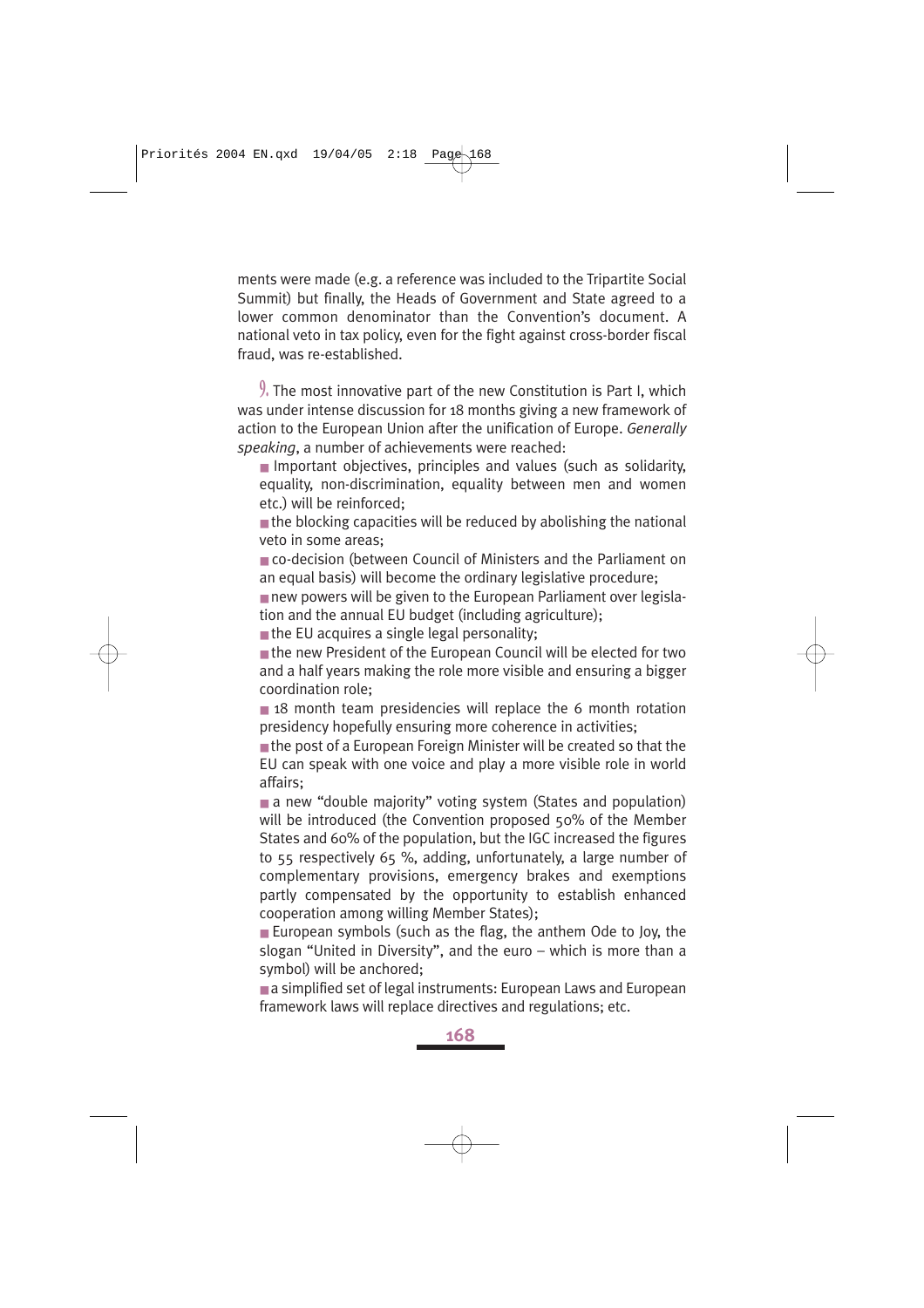**10.** Compared to the Nice Treaty and *considered from a more specific social perspective*, the new European Constitution is a step forward:

■The new Constitution will recognise specifically the role of the Social Partners and of the Tripartite Social Summit;

■ *"Social Market Economy"* and "Full Employment" will be anchored amongst the Union's objectives (in the Nice Treaty the terms are "open market economy" and "high employment") as well as the promotion of "social justice" and "solidarity between generations" and the combat against "social exclusion and discrimination";

■ *gender equality will* become a value of the Union;

■ social policy will be expressly recognised as "shared competence" and not only "complementary" competence;

■ the Constitution will incorporate the *Charter of fundamental rights* (*with important social rights*), which thereby acquires legally binding force and is judiciable in the European Court of Justice; the Charter strengthens fundamental rights and makes them more visible including social and Trade Union rights;

■ a horizontal policy provision on environment, consumer protection and gender mainstreaming and also a social clause will be part of the Constitution;

■ a *legal base for Services of General Economic Interest* will be created;

■ new possibilities of *economic coordination inside the Euro zone* including the possibility to implement common tax policies, for instance "green" taxes by qualified majority voting, will be incorporated;

■ social security of migrant workers no longer requires unanimity;

■ open coordination will be recognised as a tool for social and industrial policy; the Commission can propose guidelines particularly in matters relating to employment, labour law, working conditions, social security, industrial policy;

■ the right of initiative for Citizens will be provided: if they manage to collect one million signatures in a significant number of Member States, they may ask the Commission to submit an appropriated proposal to the legislator on matters where citizens consider that a legal act is required.

**11.** It is clear that the ETUC and its affiliates did not achieve all our goals. But nevertheless, we achieved the maximum possible in the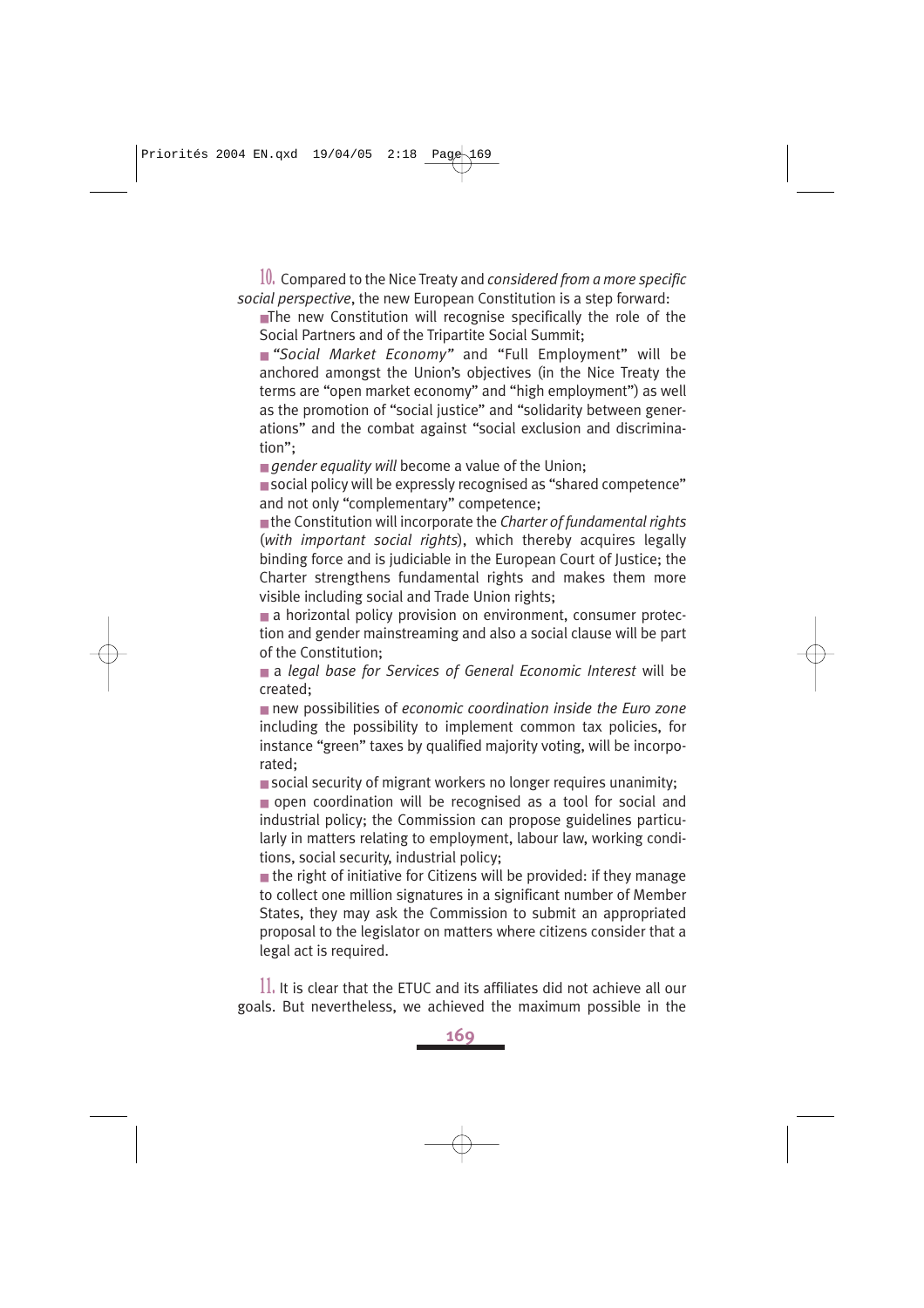given political, social and economic situation during the 18 months of the Convention and the 12 months of the IGC. Therefore the ETUC supports the Constitution – despite its limits - because the advantages the Constitution brings for working people and citizens are real and certainly an improvement over the present provisions. During the ratification process, the ETUC and its affiliates will continue to stress the importance of progress by reinforcing and modernising the European Social Model and by strengthening Social Europe. Rejection would have the effect of paralysis of the EU for an indeterminate period ahead and so play into the hands of the many opponents of the EU who would love to see it flounder into irrelevance. Globalisation, the power of multinational capital, and the need to combat neo-liberalism mean that trade unions and civil society need a developing EU with strong social values. The new Constitution is imperfect, some areas are weak, but it is the only one on the table and needs to be seen as a starting point of a long process, certainly not the end of the story. The ETUC and its affiliates will do its best to ensure that this first step is not the last and that Social Europe in particular can make strong progress in future.

**12.** In view of the next revision of the treaties, the ETUC is ready to take its place in a future (third) Convention and to submit concrete proposals to strengthen social Europe, transnational trade union rights, to improve the provision on economic co-ordination and governance, to introduce qualified majority voting in social policy and taxation, to align Part III with Part I in respect of the commitment to full employment, to the social market economy and the horizontal clause, and to update old provisions.

- **13.** In the next period, the ETUC will be campaigning for:
- Full employment, economic growth, sustainable development and social justice;
- Transnational rights for workers and trade unions;
- Acceptable social dialogue systems in all EU countries;
- Decent public services and high quality welfare states;
- Labour standards in services based on the principle of country of destination rather than origin;
- Equality:
- Further constitutional steps which develop social Europe.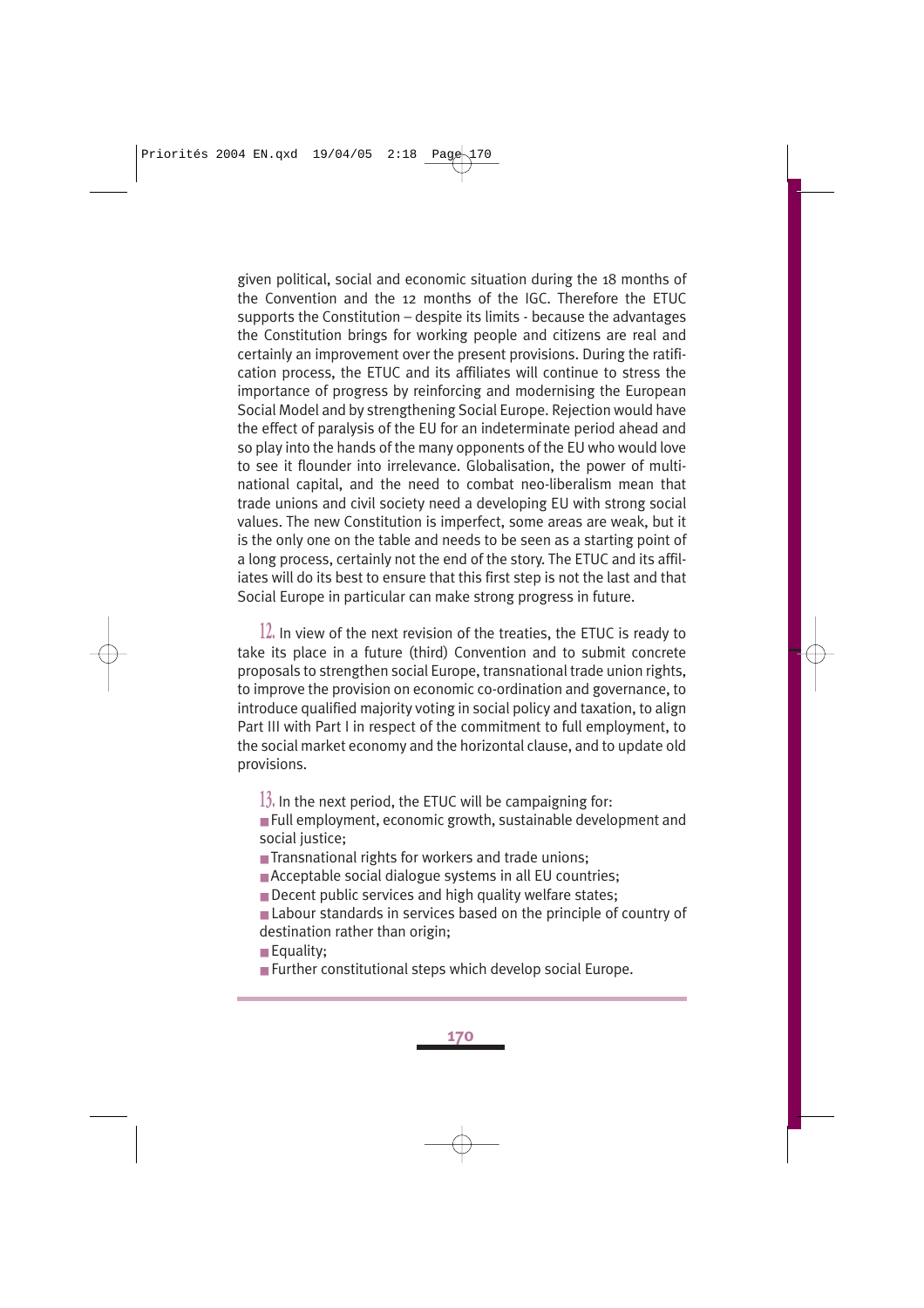**Executive Committee - December 2004**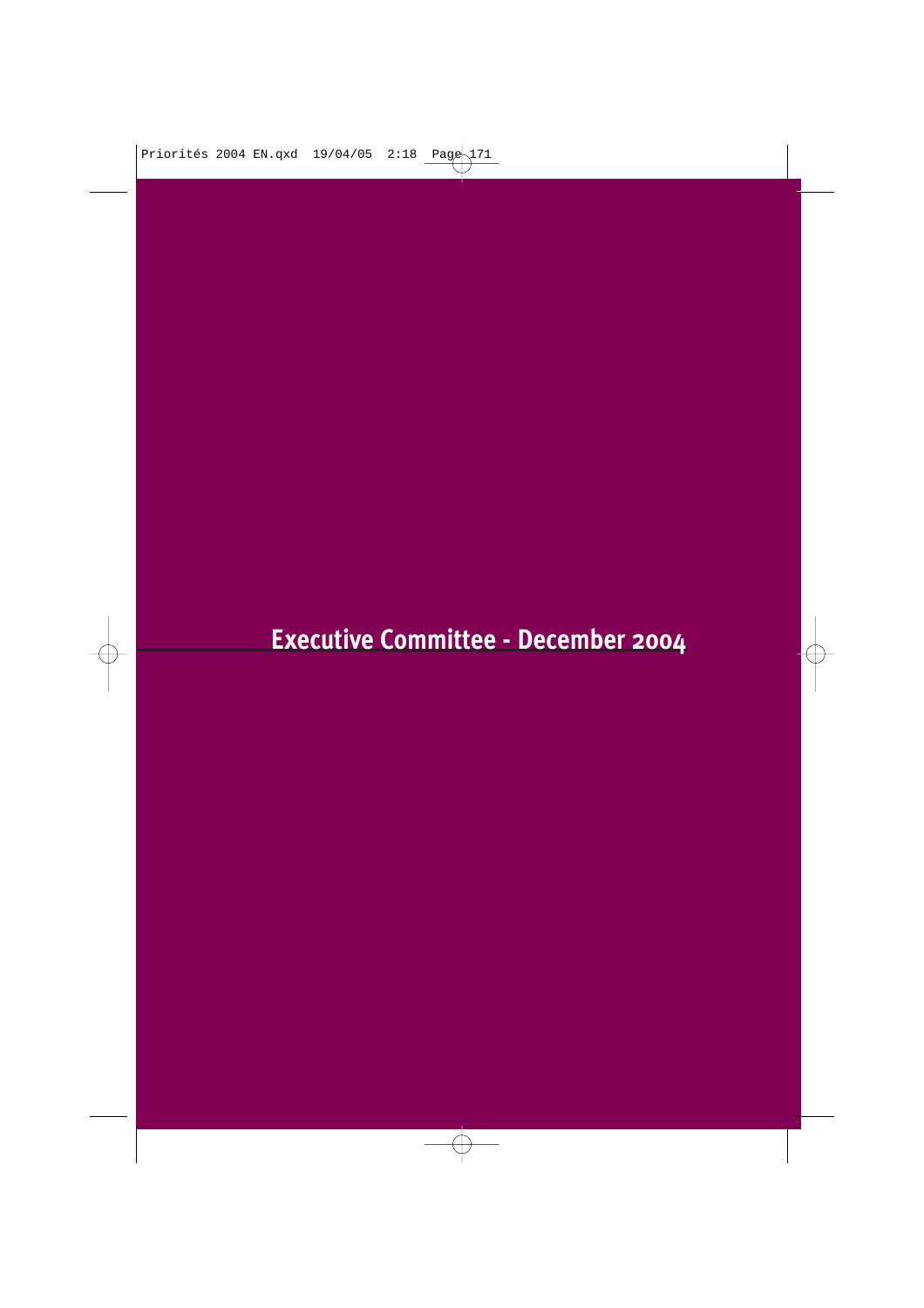# <sup>20</sup> **"PARTNERSHIP FOR CHANGE IN AN ENLARGED EUROPE : ENHANCING THE CONTRIBUTION OF EUROPEAN SOCIAL DIALOGUE"**

Executive Committee, 1 December 2004

#### **1. SOCIAL DIALOGUE – AN INSTRUMENT FOR BETTER GOVERNANCE AND INNOVATION**

**1.1.** The ETUC welcomes with great interest the Communication from the Commission on "Partnership for change in an enlarged EU: enhancing the contribution of European social dialogue". The title in itself is significant since it touches upon two important aspects: the challenges posed to social partners and to social dialogue at all levels by the Partnership for Change, agreed upon by the 2004 Spring European Council as a means to promote more innovation, more productivity, more social cohesion through more and better social dialogue; but also the challenge linked to the recent enlargement of the EU and consequently to the collective engagement to support social partner organisations in the new Member States to be able to fully contribute to the European social dialogue.

**1.2.** The Communication acknowledges the importance of social dialogue as an indispensable instrument for Europe to face with success the current and future economic and social challenges and especially to support the implementation of the Lisbon strategy. It also acknowledges the role of autonomous social dialogue and the importance of developing it in both quantitative and qualitative terms, accepting that it must play a pivotal role in anticipating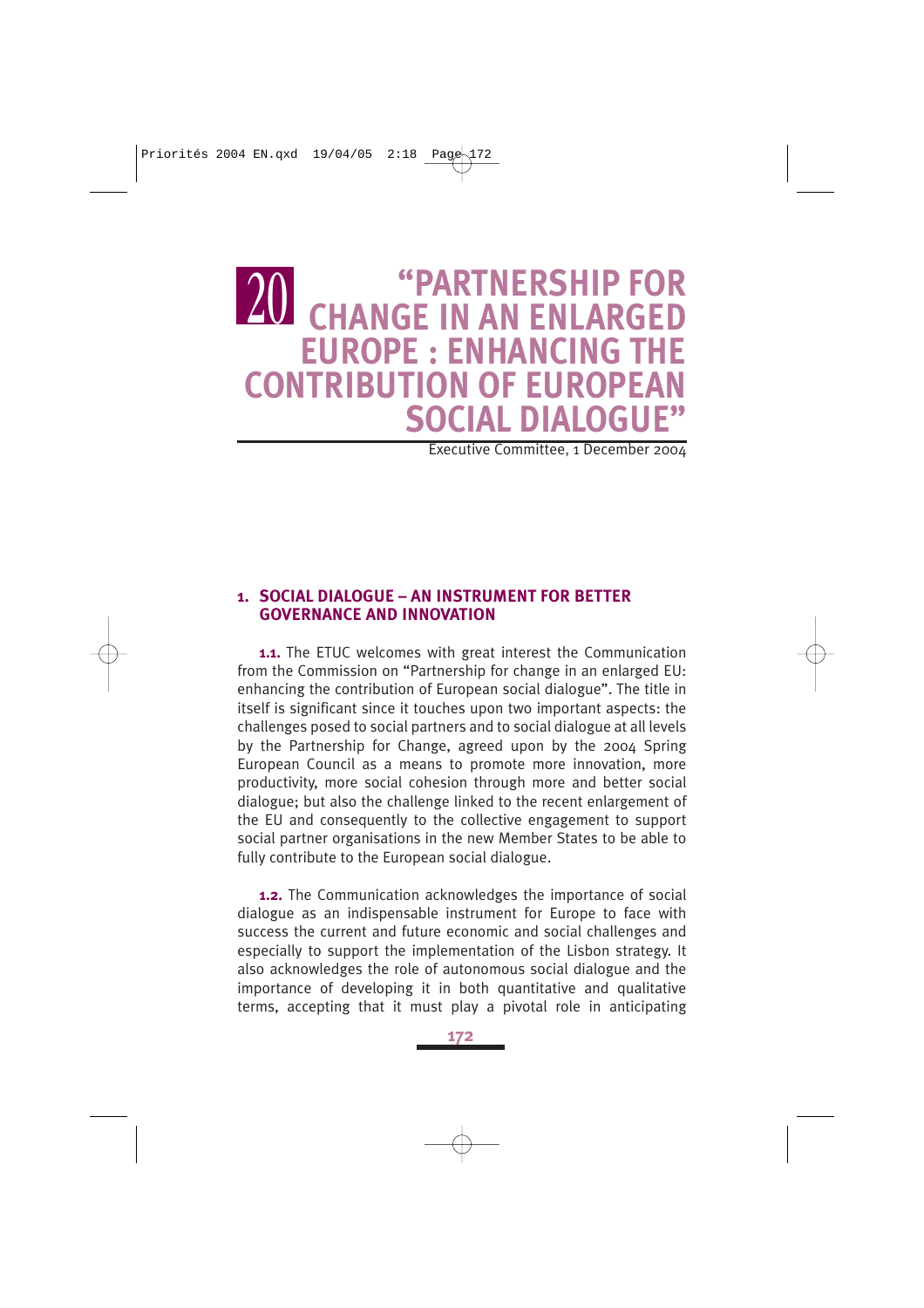change. However, it forgets to mention that the Constitutional Treaty recently signed by the EU Member States officially recognises the (coregulatory) role of the social partners and of autonomous social dialogue.

**1.3.** Social dialogue at all levels must be seen as a key element of the European social model as well as a force for innovation in its capacity to implement reforms that seek to balance workers' aspirations and the human factor with the need for economic and social modernisation associated with globalisation within the context of a growing need for social partners to fully play their autonomous role, leading to more important joint commitments that will have to be acted upon, followed-up and evaluated. In order to achieve this, social partners at all levels will need to reinforce their capacities not only in administrative terms but also in the promotion of the competences required to deliver such results.

**1.4.** While reaffirming its support to the success of the Lisbon strategy and willing to contribute in the areas that are of the responsibility of the social partners, the ETUC would like to state that the social dialogue cannot be used as a conveyor belt to implement the Partnership for change and also to remind that the lack of political willingness to act from the part of Member States, together with the lack of synergy between different policies, especially in terms of economic and social governance, are at the heart of the delivery gap identified.

**1.5.** At the European level, it is undeniable that in a short period of time the social dialogue has seen considerable progress. After accepting the challenge put by President Delors in 1985, the European social partners, both at the interprofessional and at the sectoral level, have made considerable steps to build a European industrial relations system, that is not the copy of the respective national systems but that lives up to the challenges present by the European integration process. It has not always been an easy process.

**1.6.** The ETUC also considers that at a moment when the social dialogue has entered into its adult age, it is necessary to opt to a more qualitative approach and to analyse the strong and the weaker points of the European social dialogue at all levels.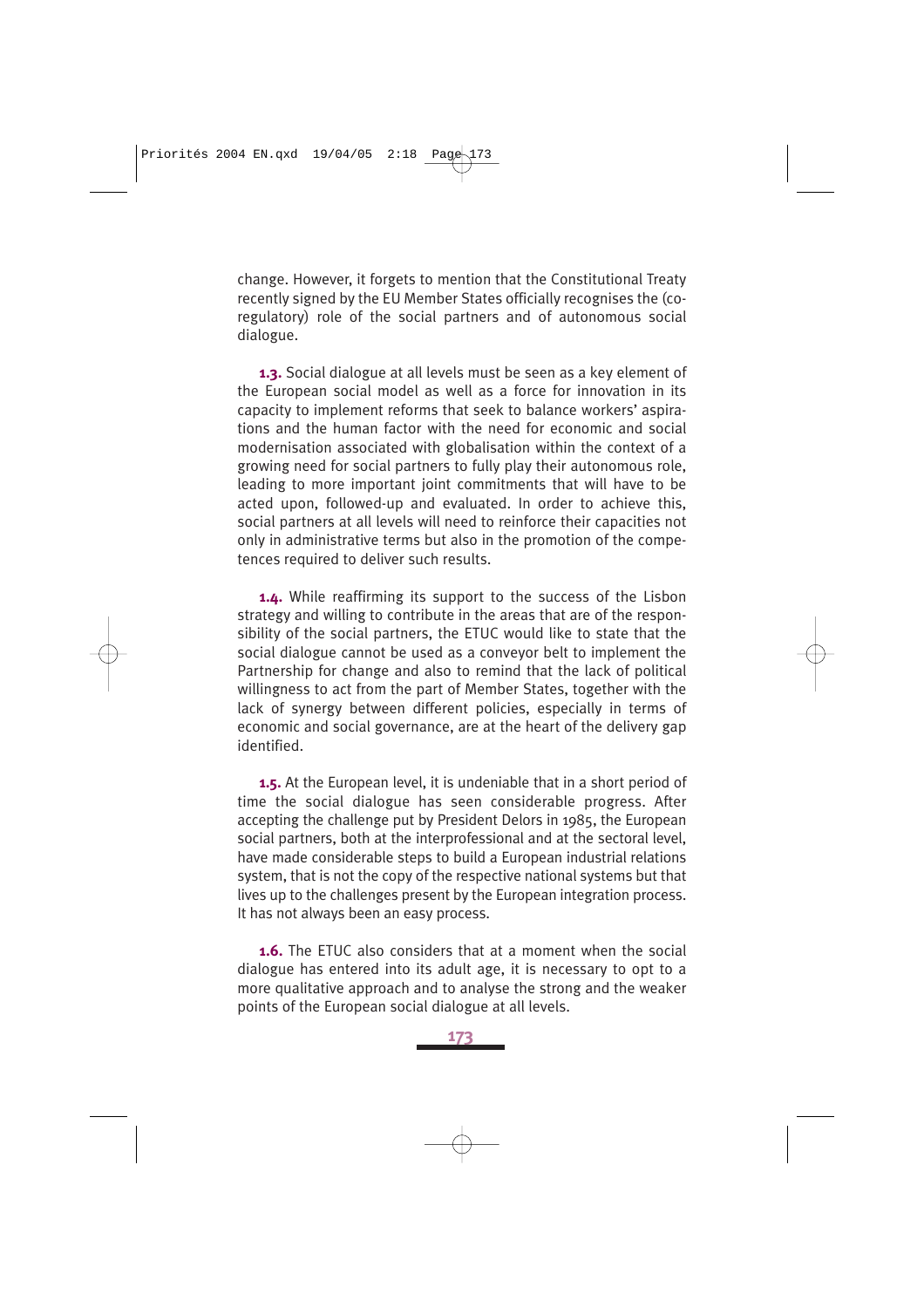**1.7.** However, the ETUC is convinced that a strong European social dialogue is the best way to strike the right balance between the new challenges the European labour market is confronted within its quantitative – more jobs – and qualitative dimensions – better jobs.

**1.8.** In the future, the European social partners will have to identify the topics of common concern to be dealt with bearing in mind that the instruments resulting from the social dialogue can also be multiple. The ETUC favours the negotiation of European framework agreements resulting from an initiative from the European Commission or from the autonomous decision of the social partners themselves. Furthermore and given the complexity of labour market and societal developments, the European social partners must also be in the position to play a more proactive role, discussing between themselves strategic issues of common interest and presenting the results of those discussions to the European institutions and public authorities at all levels to be acted upon by them where relevant and necessary.

#### **2. THE RESULTS AND THE INSTRUMENTS OF THE EUROPEAN SOCIAL DIALOGUE**

**2.1.** In any case the social partners' agenda must necessarily be linked to the overall European agenda and priorities, especially those related to the implementation of the Lisbon strategy and of the European Social Policy Agenda. The ETUC expects that the social partners will be privileged partners in the implementation of the future SPA.

**2.2.** Besides identifying issues of common concern, the European social partners must also identify the instruments that will allow them to deal better with such issues both at the interprofessional and sectoral levels.

**2.3.** The current work programme of the European social partners is a first step in this direction and the ETUC must express its surprise to the silence made on this by the Commission's Communication. In our opinion, efforts should also be made at the sectoral level in order to establish a comprehensive work programme for each sectoral social dialogue committee. Furthermore, ETUC considers that the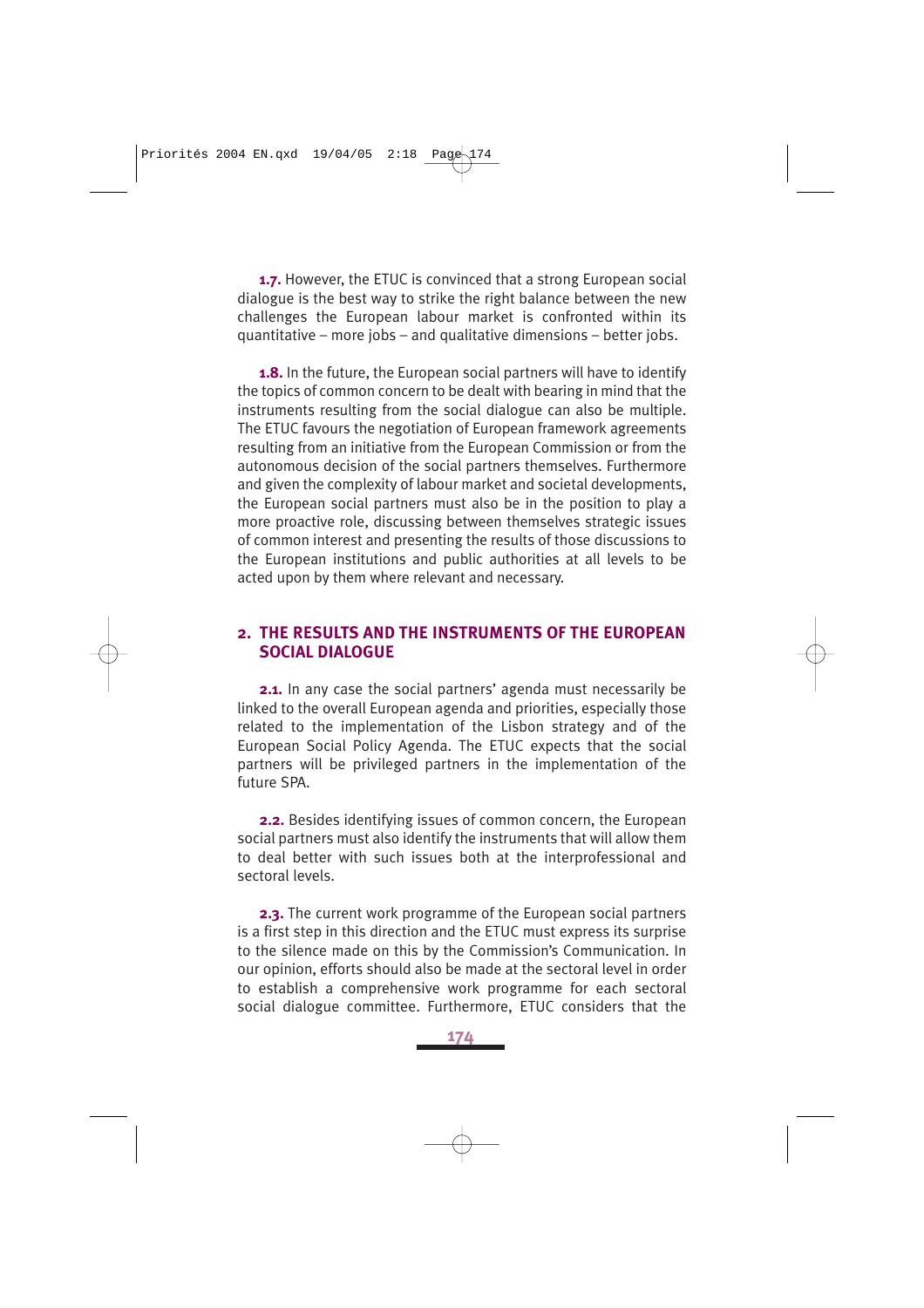Commission should guarantee the necessary conditions for the optimal functioning of European social dialogue.

**2.4.** The ETUC recognises that the instruments resulting from the European social dialogue have over the years become more diverse and complex and thus there is the need to clarify the "rights and obligations" attached to each instrument in terms of its implementation, follow-up and evaluation. The nature of the instruments is different, depending on the issues under discussion and on the objectives pursued. Furthermore, in the future the European social partners will necessarily have to use more the peer review, inspired by the OMC and setting benchmarks, not just to monitor the implementation of autonomous social dialogue agreements but also other instruments that relate to the OMC.

**2.5.** In this respect, the ETUC regrets the difficulties encountered in some Member States in relation to the interpretation of the European framework agreement on telework. We feel that the use of the word "voluntary" may lead to confusion at the national level; in any case, for the trade union movement the only voluntary aspect in a negotiation is the fact that the social partners agree to negotiate. This is not applicable to the implementation of the results, since they engage the social partners and their member organisations at all levels! Thus, the attempt made by the Commission to eliminate the ambiguous term "voluntary" is welcomed.

**2.6.** Such problems of interpretation need to be clarified so that the results of the European social dialogue may be integrated into the national industrial relations systems, according to the national practices. If this is not the case and if the results of the European social dialogue implemented by the social partners themselves are not acted upon at national level, then there is little point in arriving at framework agreements at the European level that are not incorporated into directives.

**2.7.** The instruments produced by the European social dialogue are diverse and the capacity of the social partners to innovate in relation to new instruments adapted to the specific circumstances around a specific issue is also big. The ETUC considers that the social partners themselves should do the classification of the different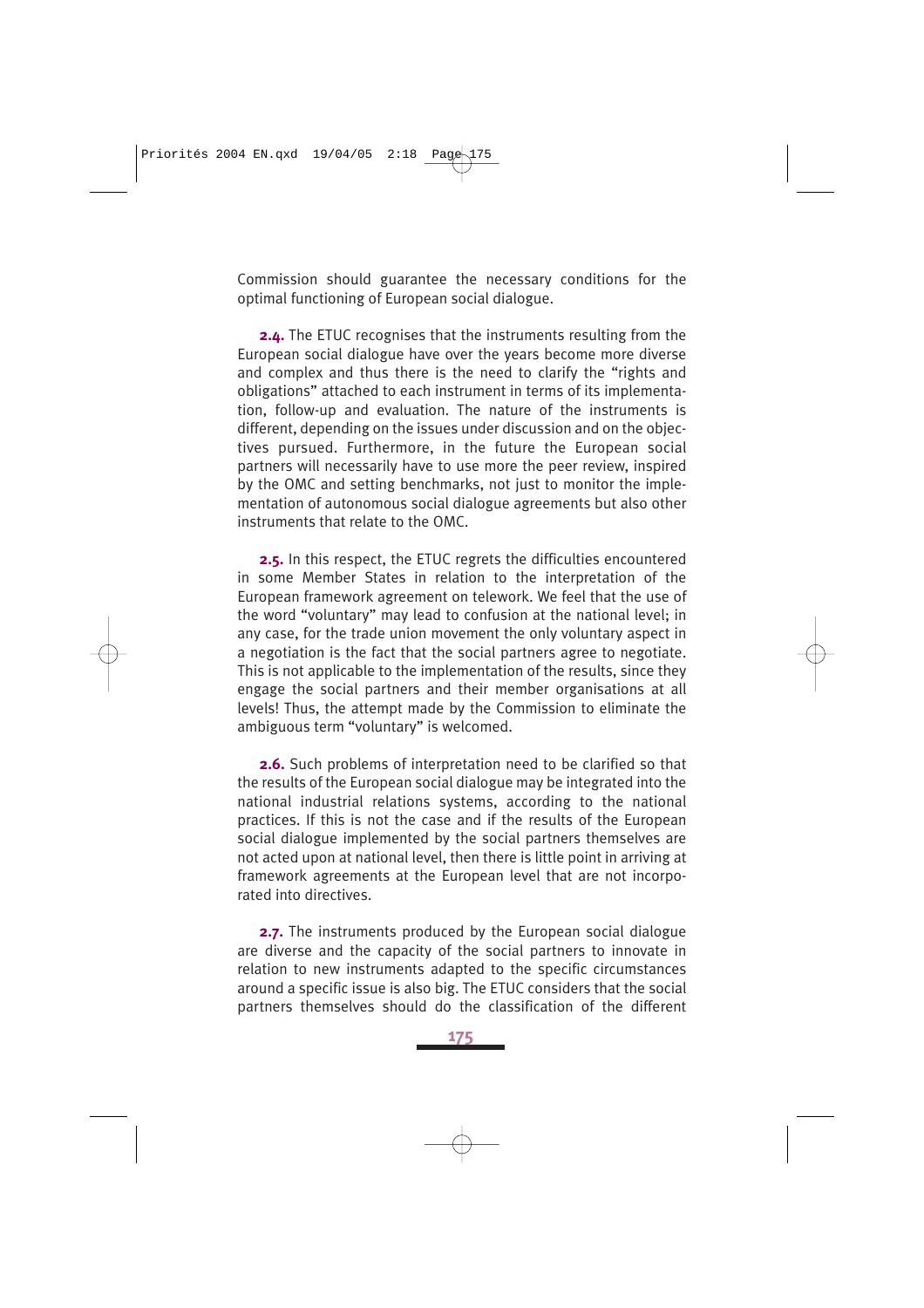instruments. Furthermore, ETUC intends to propose to UNICE to set up a working group to discuss the establishment of fundamental rules on European agreements and other instruments resulting from the European social dialogue, including rules on their interpretation, implementation and enforcement.

**2.8.** Furthermore, the ETUC considers that consideration should be given by the European social partners to the setting up of a social partner technical secretariat, with the support of the European Commission, and with adequate resources for research, training and public relations.

# **3. THE SYNERGIES BETWEEN DIFFERENT LEVELS AND THE NEED TO RAISE MORE AWARENESS TO THE RESULTS OF THE EUROPEAN SOCIAL DIALOGUE**

**3.1.** The ETUC shares the analysis that the results of the European social dialogue are not widely known. This situation must change and in order to achieve a better awareness all relevant partners must play an important role.

**3.2.** At the European level, the ETUC would like to see the development of a decent EU social dialogue website, that brings together the results of both sectoral and interprofessional social dialogue, as well as other relevant information related to EU social policy or to the social partners' organisations.

**3.3.** We also consider that the promotion of the results of the European social dialogue at more decentralised levels is urgent and we welcome the proposal made to boost financial assistance for joint follow-up actions carried out by the European social partners and organising national seminars in all Member States, with special emphasis for the new Member States, in order to raise awareness of the importance of European social dialogue within national industrial relations. The existence of meaningful national social dialogues is also a pre-condition for success.

**3.4.** Likewise, the ETUC sees with great interest the proposal to give to the European Industrial Relations Observatory (EIRO) of the Dublin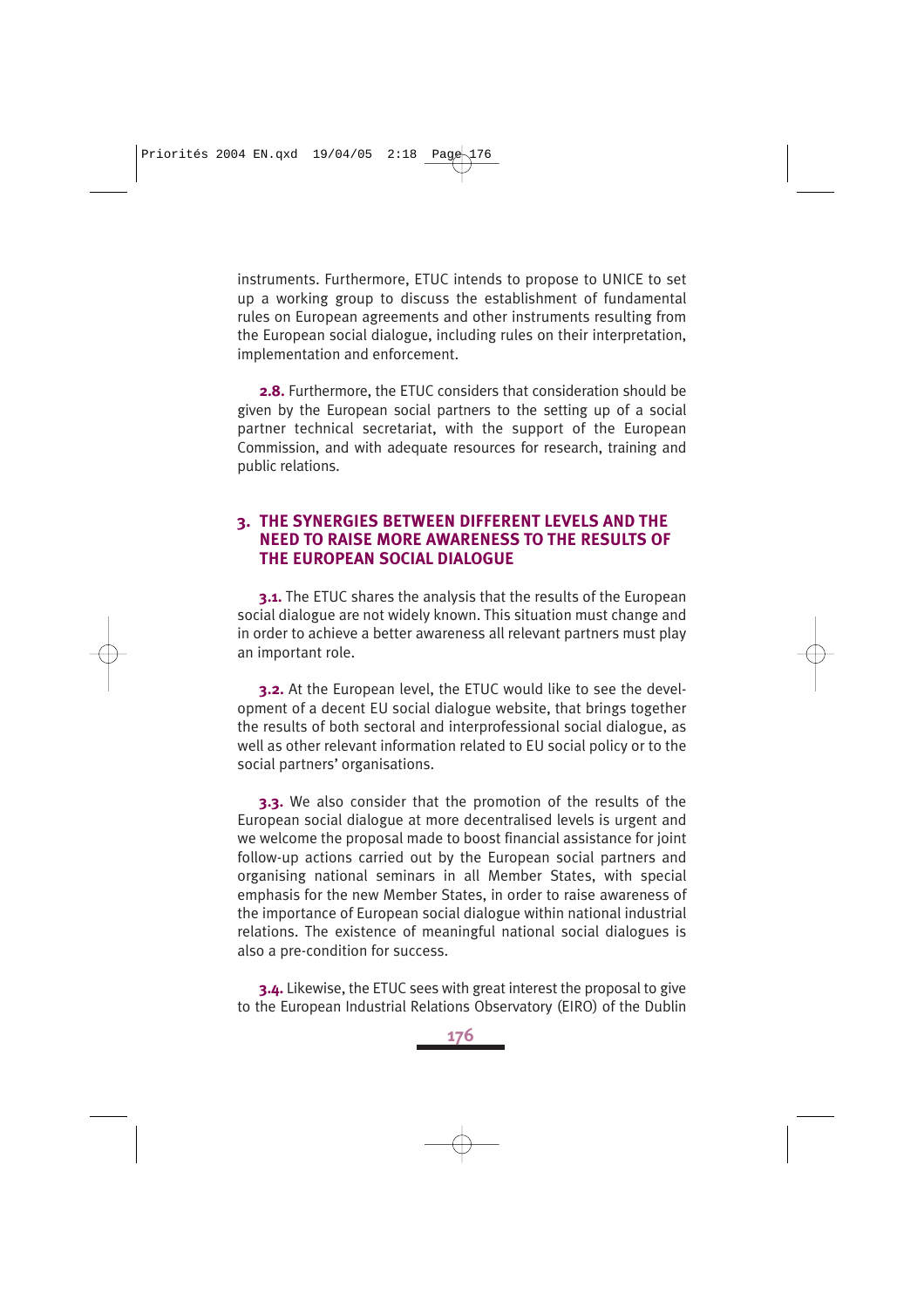Foundation the responsibility to elaborate the studies to assess the representativeness of European social partner organisations.

**3.5.** The ETUC recognises that there is still a lot of ground to be covered if we want to cross-fertilise in a more efficient way the results achieved by social partners at different levels. In this respect, the links between EWC's and social dialogue also deserves to be further improved although there are specificities that need to be taken into consideration: the sectoral social dialogue does not cover all the companies that have established EWC and in most of the cases because employers organisations have so far refused to engage into the sectoral social dialogue at European level.

**3.6.** It is also true that the Communication introduces an unwanted element of confusion in stating that it favours synergies between the different levels of European social dialogue by supporting unilateral initiatives by employers in the area of corporate social responsibility. Furthermore, the Commission fails to mention the necessary synergies to be developed at the regional and local levels, extremely important especially when dealing with industrial restructuring or off-shoring and outsourcing from the part of companies.

#### **4. THE PROMOTION OF SOCIAL DIALOGUE IN THE ENLARGED EUROPEAN UNION**

**4.1.** In the new Member States social dialogue must become one of the elements in the promotion of social cohesion. The difficulties they are facing in building a stronger and autonomous bipartite social dialogue, the absence of a satisfactory coverage by collective agreements – the current average level is of only 30% and often negotiated exclusively at company level – or the almost total absence of negotiations at the sectoral level, together with governments that often use the reduction of social rights to attract investment from multinational companies, clearly point to a great need to invest in the promotion of social dialogue and negotiations between the social partners as a means to avoid wage and social dumping and to promote high quality jobs, decent wages and the respect for workers' most fundamental rights.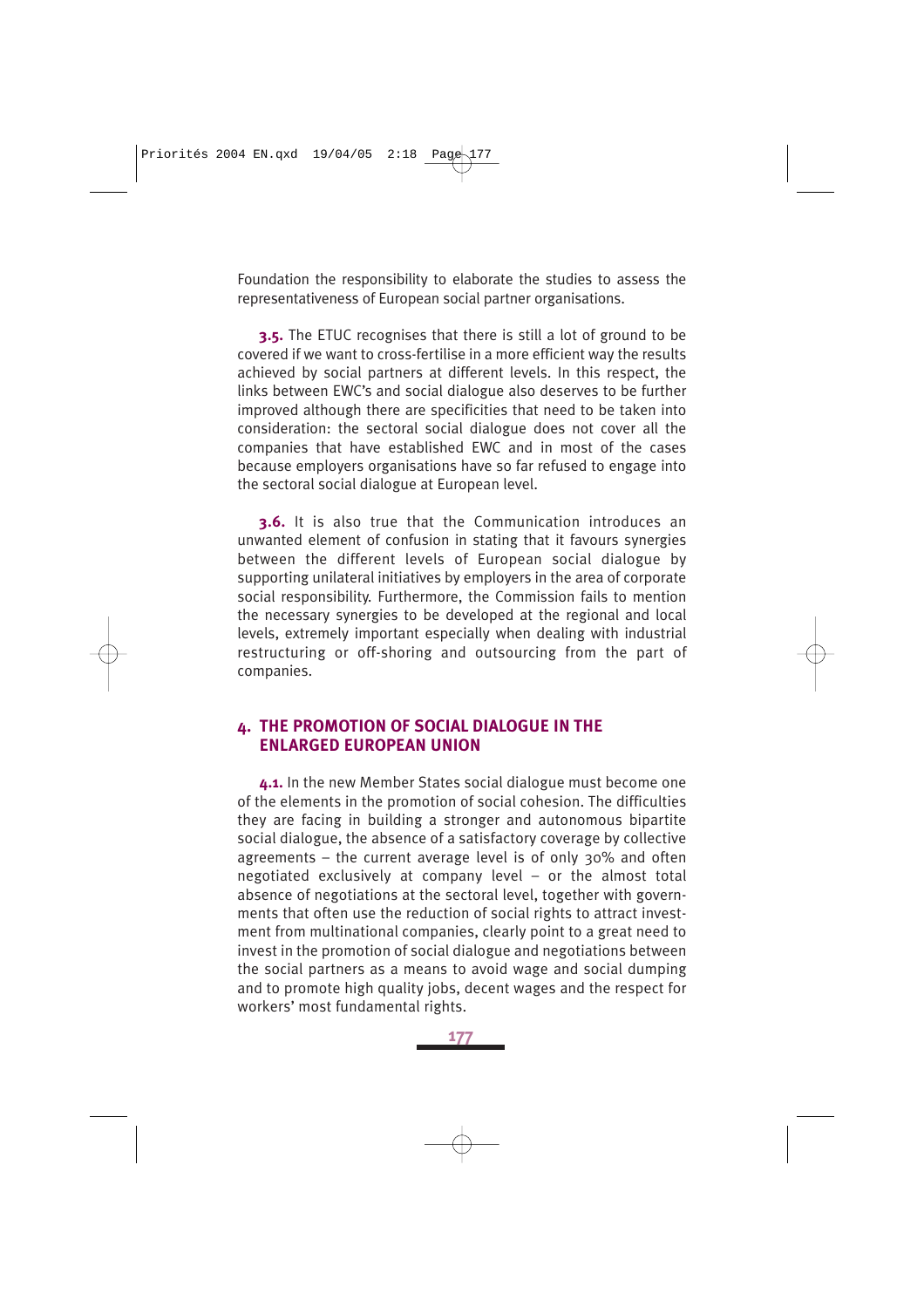**4.2.** The positive experience that exists in the majority of the EU-15 and at the European level in terms of social dialogue must be shared with social partners in the new Member States; these can support them in the construction of strong industrial relations systems, leading not just to more negotiations but also to more qualitative results that will benefit workers and companies in the enlarged EU.

**4.3.** The ETUC welcomes the financial support given by the European Commission to the European social partners in order to promote the development of capacities of social partners in the new Member States, including their participation in the European social dialogue.

**4.4.** The Commission's proposal to reinforce the administrative capacities of the national social partners through the possibilities provided by the structural funds and in particular the European Social Fund is welcomed.

**4.5.** However, this requires a clear respect from the part of the national public authorities vis-à-vis the autonomy of the social partners and of social dialogue.

**4.6.** The ETUC shares the interpretation made by the Commission of Article 139(2) of the EC Treaty in relation to some positive elements, but at the same time it stresses that autonomous agreements referring directly to Article 139 EC should be part of the community "acquis". As to the implementation of autonomous agreements, ETUC would like to highlight the primary role/obligation of the affiliates of all the signatory parties to ensure the effective implementation in accordance with the specific European and national procedures and practices. This doesn't exclude action by the public authorities in accordance with the social partners. Experience gained in some Member States on the implementation of the European framework agreement on telework is one example of the possible types of cooperation at national level.

**4.7.** The ETUC has always favoured the autonomy of the social partners without rejecting the cooperation with public authorities in certain situations. In fact, many of our member organisations develop a fruitful and constructive dialogue at the interregional, regional,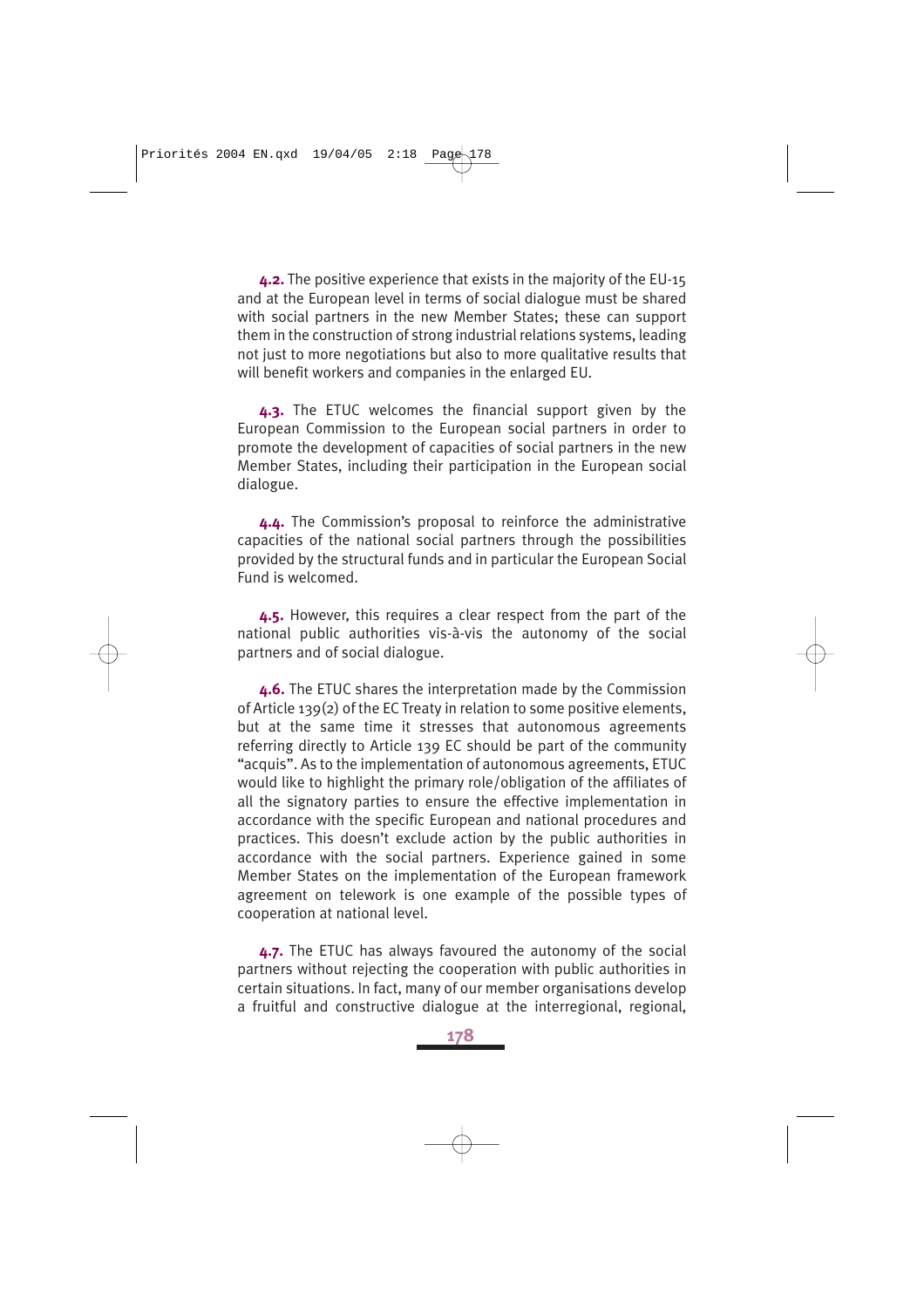territorial and local levels with public authorities on matters related to the respect of services of general interest or when restructuring in certain companies harm not only the workers of that enterprise but also a region economically dependant from that company. Unfortunately, there are also reports from some of our member organisations, in the new Member States, that denounce the imposing attitude of public authorities and where the tripartite cooperation is more an empty shell and the social partners little more than simple observers. In other new Member States, the practice appears to be more positive.

**4.8.** Thus, ETUC considers that the roles to be played by the autonomous social dialogue and that of the public authorities in that respect must be very clear: public authorities must respect existing legislation and traditions and guarantee the implementation of the rules that regulate the effective participation of the social partners. They must also respect their role as employers and support collective bargaining and social dialogue throughout the public sector, including at EU level.

#### **5. THE ROLE OF THE EUROPEAN COMMISSION**

**5.1.** The ETUC respects the right of legislative initiative of the European Commission recognised by the Treaty and encourages it to use it more often with a view to promoting social cohesion and social justice. The trade union movement has always defended the right balance between social legislation and contractual relations in order to promote a more qualitative social policy.

**5.2.** We consider it positive that the Commission will use its right of initiative if the social partners' agreement does not succeed in meeting the Community's objectives. However, we consider that this right of initiative should not be used during the implementation period; furthermore, nothing is said on the possible criteria to be used.

**5.3.** ETUC also expresses its reservations in relation to the statement that "autonomous agreements are also not appropriate for the revision of previously existing directives adopted by the Council and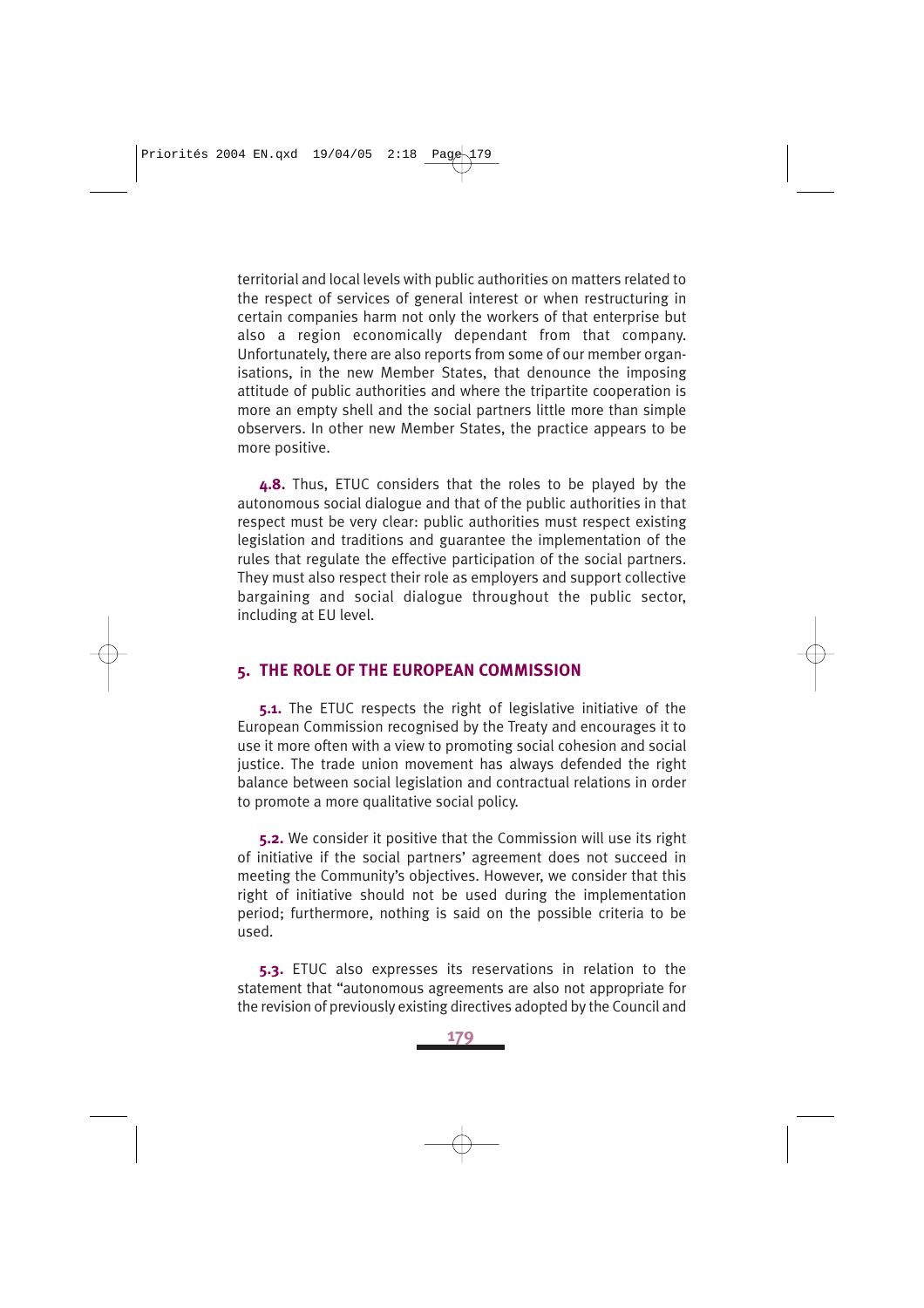the European Parliament through the normal legislative procedure"; in this respect, we call for a clarification on the Commission's position.

**5.4.** A final remark concerns the quality of the consultation to the social partners from the part of the European Commission. The ETUC considers that on several occasions the European social partners have not been adequately consulted by the European Commission on legislative proposals that have a direct impact on workers, their fundamental rights, their health and safety protection or their rights to information and consultation or that directly affect social policy. Examples of these are the proposals for directives under the Internal Market rules that should be subjected to the proper consultation of the European social partners. The ETUC expects from the part of the European Commission a proper interpretation from the EU Treaty on the obligation to consult the European social partners.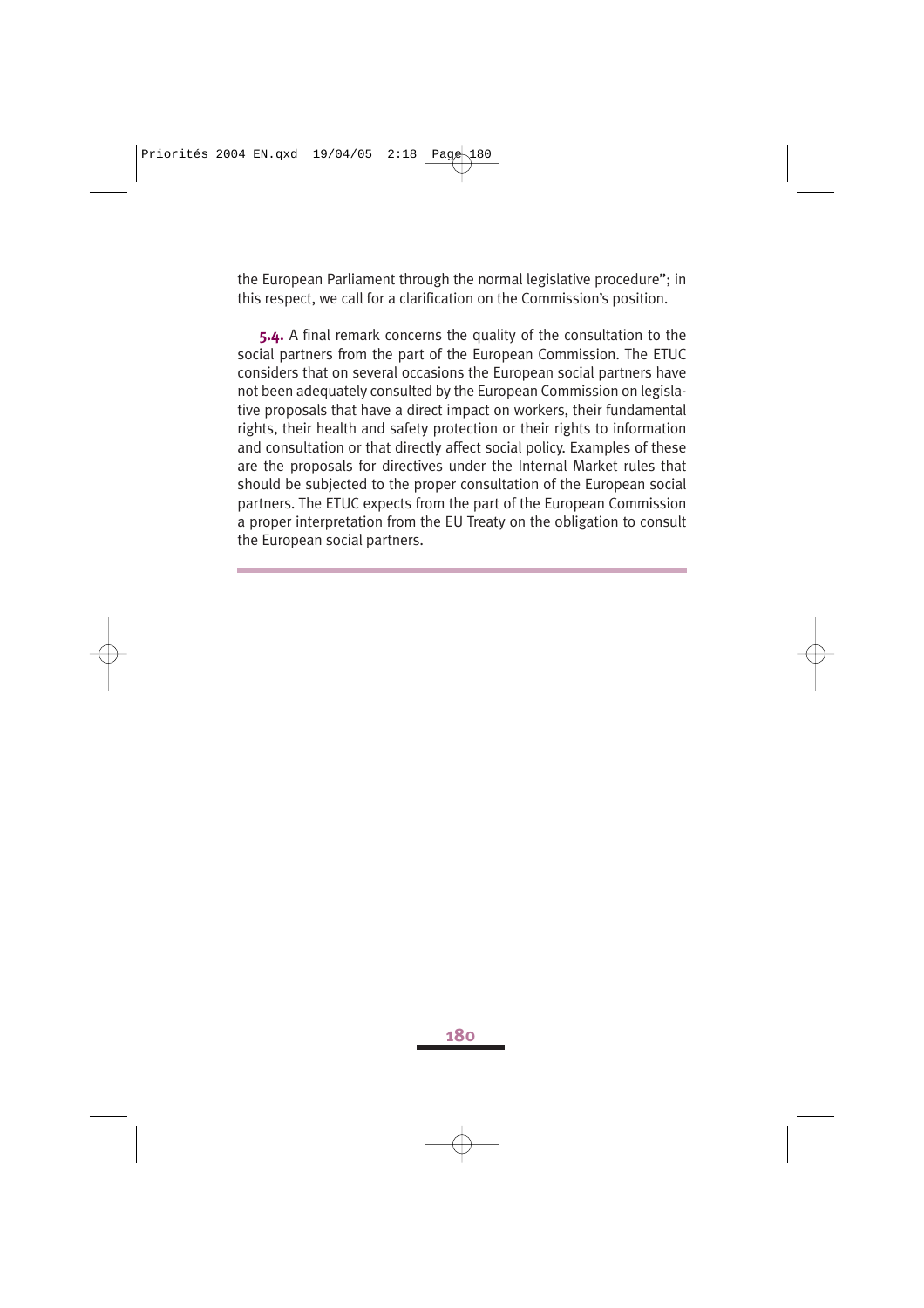# **INTERNAL RULES OF PROCEDURE GOVERNING EUROPEAN CROSS-SECTORAL SOCIAL DIALOGUE NEGOTIATI**  $21$

Executive Committee, 1 December 2004

**1.** Against the backdrop of constant change, the present rules of procedure aim

**a)** to clarify the respective roles and responsibilities of the different ETUC member organisations, confederations and European Industry Federations (EIFs) in cross-sectoral collective bargaining at European level;

**b**) to ensure a coherent approach; and

**c)** to set out the specific procedures to be applied when deciding on negotiations, determining a mandate, conducting negotiations and evaluating their results.

# **MANDATE**

**2.** Member organisations shall receive all information on and details of proposals concerning the potential negotiations from the Secretariat at least six weeks before the decisions are taken in the Executive Committee.

**3.** Information on and details of proposals shall provide an adequate basis for consultations at national and sectoral level and shall address the following in particular:

■ The cross-sectoral nature of the issue and the justification for negotiations;

■ whether negotiations are appropriate on an issue jointly identified by the social partners or on which the Commission has launched consultations;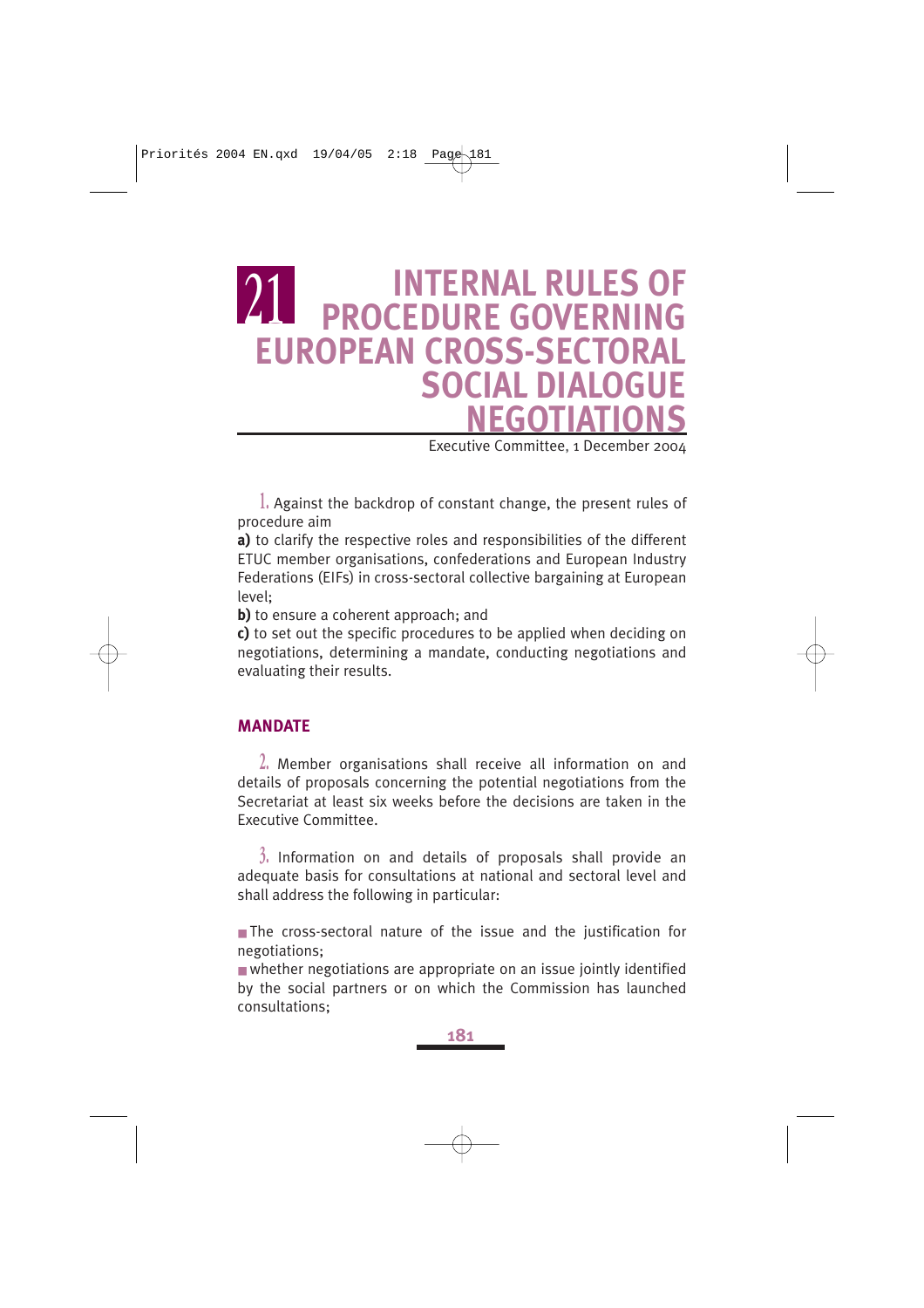$\blacksquare$  the main objectives of the negotiations including the minimum social requirements to be attained:

 $\blacksquare$  the composition of the delegation likely to take part in negotiations;

 $\blacksquare$  the planned procedure for implementing and/or enforcing any framework agreement concluded, i.e. a framework agreement to be implemented directly by the member organisations or one to be extended by a Council decision;

■ an agreement concluded at cross-sectoral level shall aim to respect existing social rights and standards and to secure general rights for all workers covered by the scope of the agreement, regardless of the nature of their contract and/or employment relationship, the size of their undertaking or the sector in which they are employed.

**4.** The mandate must be based on an in-depth knowledge of the actual situation and trends at national and sectoral level. This knowledge may be amassed using all available and appropriate structures and tools such as: consultations with member organisations, discussions in the Workers' Group within the Social Dialogue Committee and the relevant ETUC Committees and/or Working Groups, the specific separate or joint preparatory working seminars held by the social partners and/or internal surveys conducted in cooperation with the ETUC NETLEX network, ETUC institutes and/or relevant external institutions/organisations.

**5.** Based on such consultations and on the arguments and information gathered, the Secretariat shall submit a draft decision to the Executive Committee, which shall determine, on a case-by-casebasis, the negotiating mandate and the composition of the delegation to negotiate with European employers' organisations. A crosssectoral issue identified jointly by the social partners or proposed by the Commission may be especially pertinent to certain sectors and/or categories of work. In such cases, the negotiation mandate shall take into account the specific needs and problems of sectors and categories of workers concerned.

**6.** Decisions referred to in Article 5 shall be taken in accordance with the procedures set out in Article 14 of the ETUC Constitution. Moreover, as stipulated in Article 14 of the Constitution, in urgent cases decisions concerning a modification to the mandate may be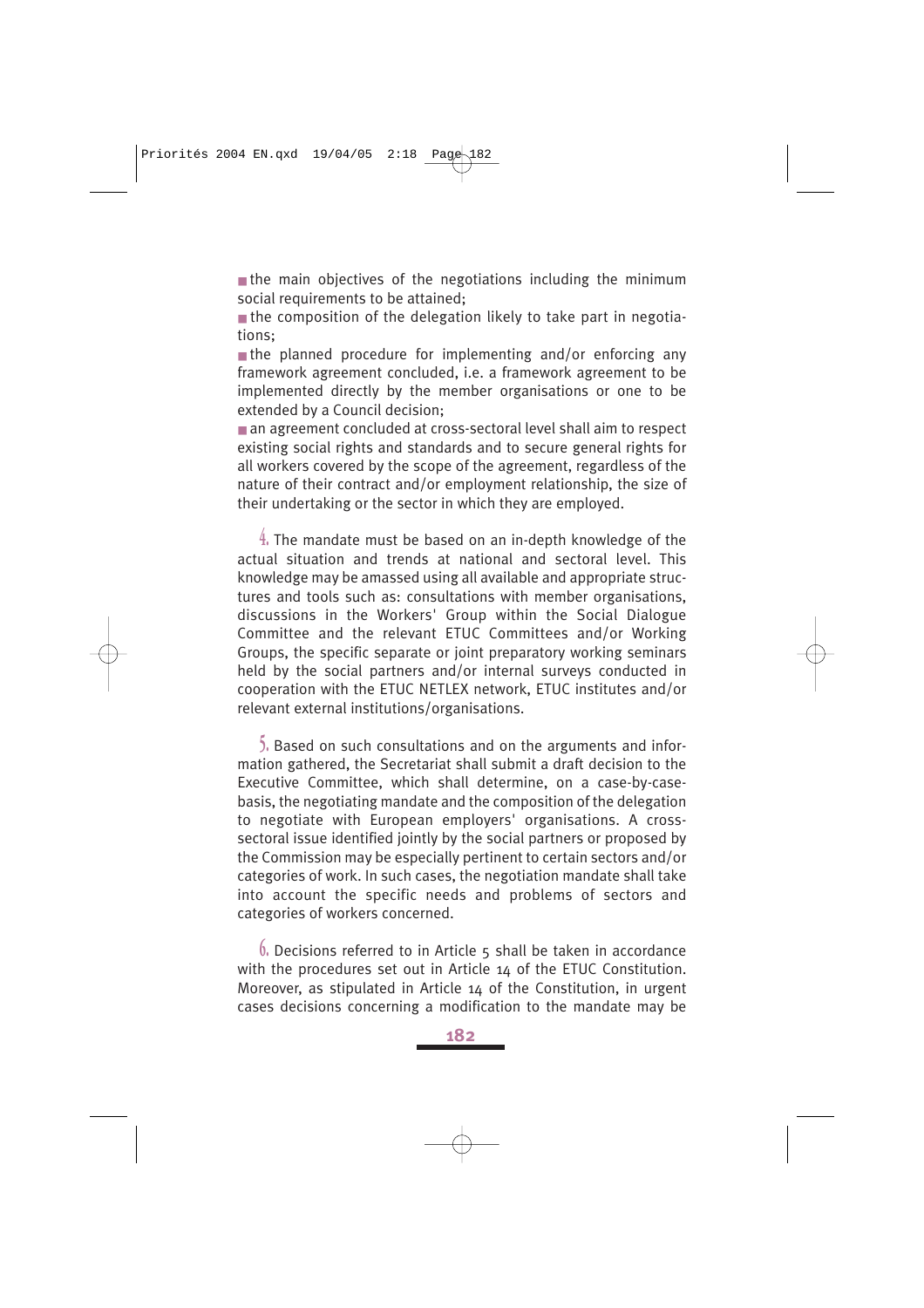made in writing. However, in such cases there must be at least a three-week internal consultation period for member organisations.

#### **LEADING NEGOTIATIONS**

**7.** The Secretariat shall lead the negotiating delegation, as well as any drafting group established within the framework of the negotiations.

#### **NEGOTIATING DELEGATIONS AND DRAFTING GROUPS**

**8.** The negotiating delegation shall comprise representatives from both national confederations and EIFs, depending on the topic of discussion (at least one per country concerned and three EIFs). A representative of the Women's Committee and one of EUROCADRES shall also be present.

**9.** The drafting group shall comprise a limited number of delegates appointed from and by the negotiating delegation based on a nomination by the Secretariat. Given its nature and composition, the drafting group acts on behalf of the negotiating delegation to ensure that the priorities are reflected in the best possible way in any draft text drawn up. The drafting group reports back to the negotiation delegation.

#### **INFORMATION DURING THE NEGOTIATION PROCESS**

**10.** The Executive Committee, the Steering Committee and all relevant ETUC Standing Committees/Working Groups shall be kept regularly informed of progress in negotiations. All information concerning the negotiations to be sent out to these Committees/Working Groups shall be compiled by the Secretariat.

## **ADOPTION OF RESULTS**

**11.** If the negotiations culminate in a joint draft agreement, the text shall be sent by the Secretariat to the member organisations, at least

**183**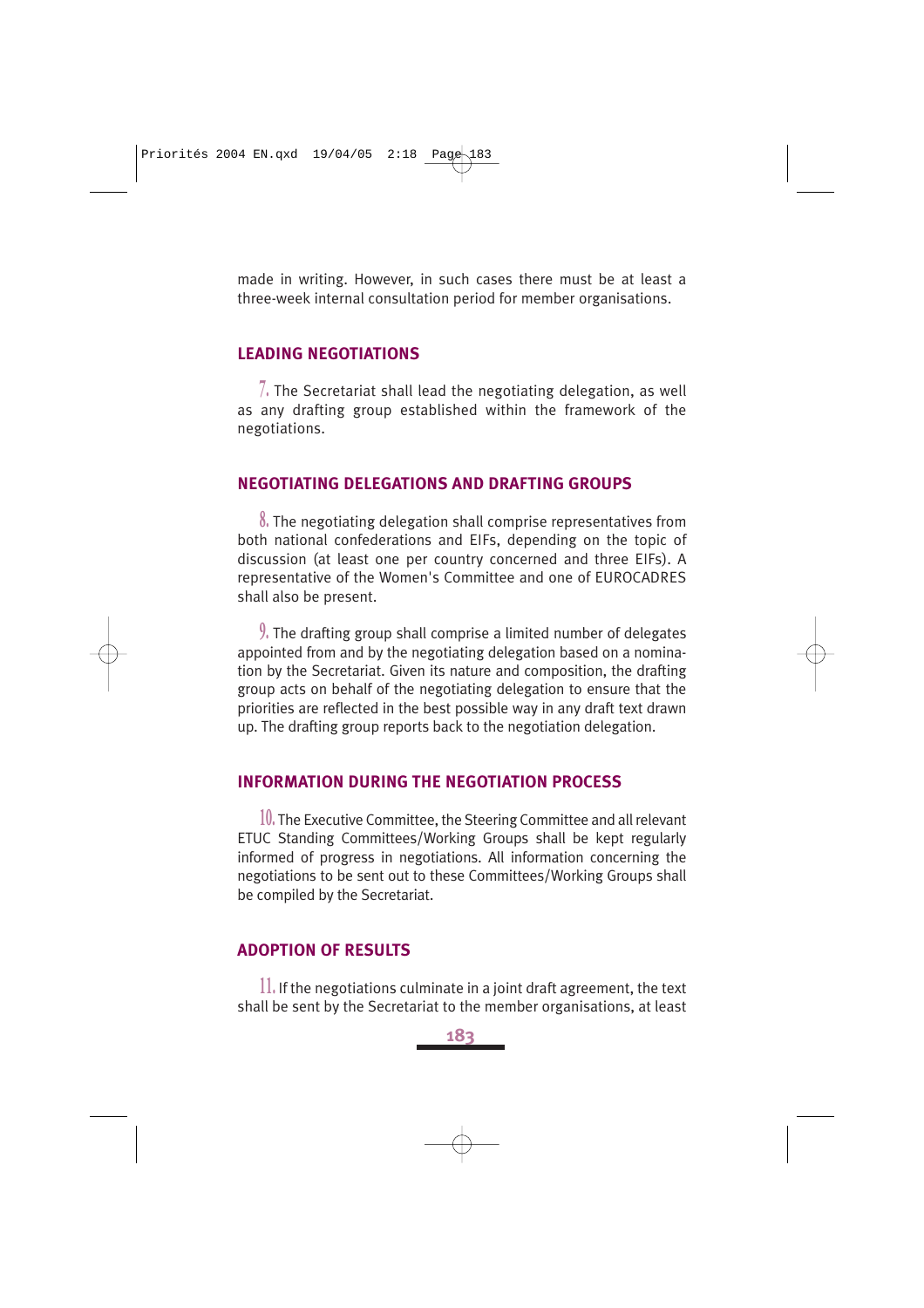six weeks before the Executive Committee takes a decision, to enable the organisations directly concerned to hold internal consultations and determine the voting mandate. Under Article 14 of the ETUC Constitution, the member organisations directly concerned shall be all member organisations in the EU and EEA countries, all EIFs and the ETUC Women's Committee.

**12.** The Executive Committee may adopt this text as per the procedure detailed in Article 14 of the ETUC Constitution.

**13.** Where, following the conclusion of a draft text, the Executive Committee's schedule of meetings is such that the former is unable to honour the six-week consultation period, the Executive Committee may, at the request of the Secretariat and provided that the draft agreement has been explained in detail, give authorisation for the framework agreement to be adopted in writing. A period of at least six weeks shall be set aside for this procedure. The Secretariat shall subsequently provide the members of the Executive Committee with a transparent overview of all replies received and shall indicate whether or not the text may be considered as adopted. In the event that the text is not adopted, the Secretariat may recommend that further discussions on it be held at the next meeting of the Executive Committee.

#### **DECISION-MAKING IN THE EVENT OF FAILED NEGOTIATIONS**

**14.** By contrast, if negotiations fail, the Secretariat shall inform the Executive Committee accordingly and shall make a recommendation for a decision regarding the future strategy to be developed. The Executive Committee shall decide in accordance with Article 14 of the ETUC Constitution.

#### **MONITORING AND FOLLOWING-UP IMPLEMENTATION**

**15.** The implementation of each agreement adopted shall be regularly monitored and followed up as per the procedures specified in the agreement in question. The ETUC Secretariat shall monitor implementation internally via regular consultations with member

**184**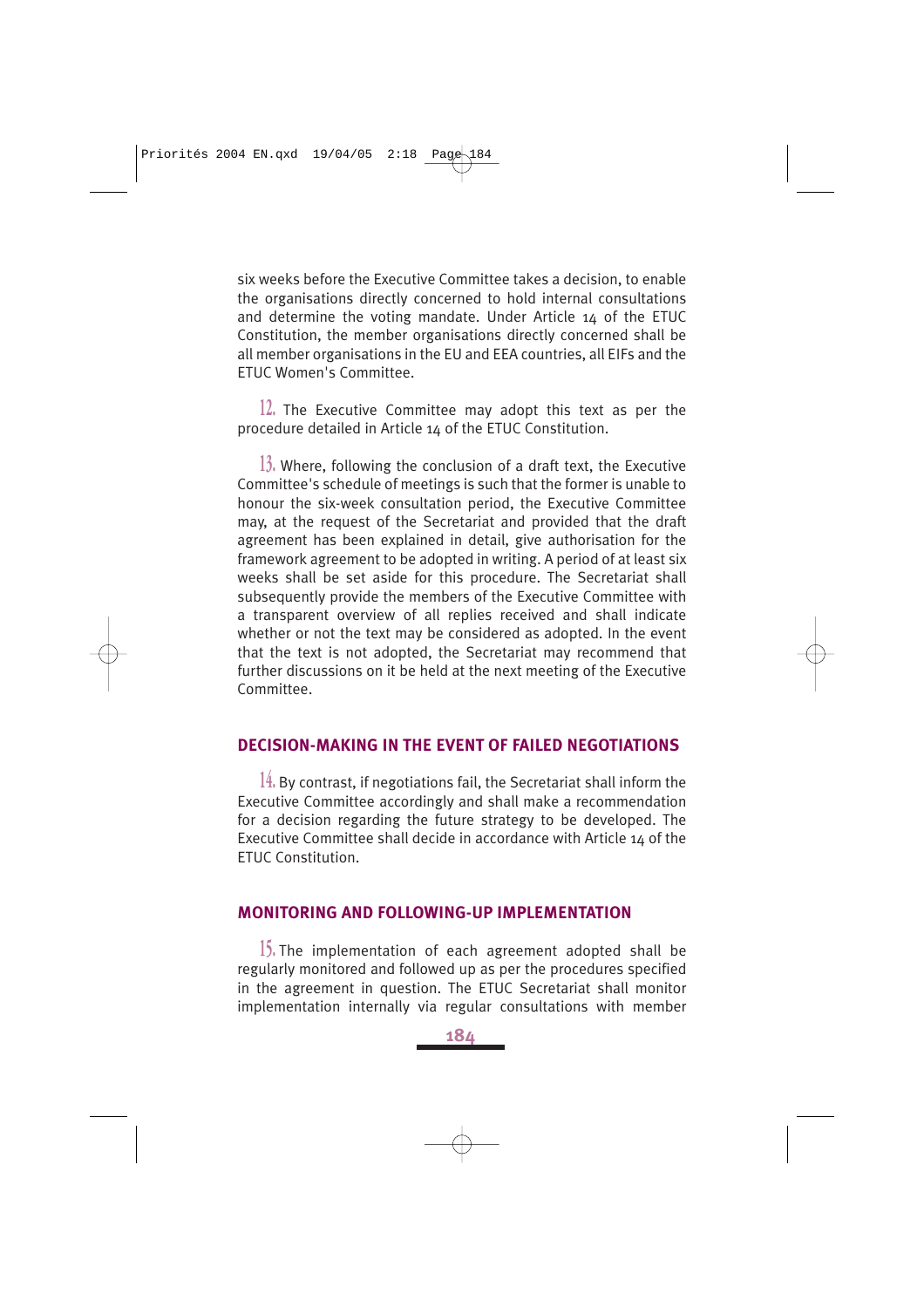organisations. The (interim) findings shall be used in discussions in all relevant ETUC Standing Committees/Working Groups and in the Social Dialogue Committee, in particular discussions with a view to any review of the relevant text.

#### **SYNERGY BETWEEN SECTORAL AND CROSS-SECTORAL SOCIAL-DIALOGUE NEGOTIATIONS**

**16.** Based on the cross-sectoral agreement adopted, additional sectoral negotiations may be held, the aim being to tailor the agreement and/or to improve it for particular situations and/or the different categories of workers. In accordance with article 14 of the ETUC Constitution, regular reports on European sectoral bargaining, carried out by European Industry Federations, shall be made to the Executive Committee. Its consistency with ETUC policy shall thus be ensured.

#### **ANNUAL REPORT ON SOCIAL DIALOGUE DEVELOPMENTS**

**17.** In cooperation with the ETUI and with the support of the EIFs, the ETUC shall compile an annual report detailing developments in both sectoral and cross-sectoral social dialogue. Reference shall be made to this report in discussions within the Executive Committee to ensure that a genuine and effective trade-union strategy towards and within European social dialogue is maintained.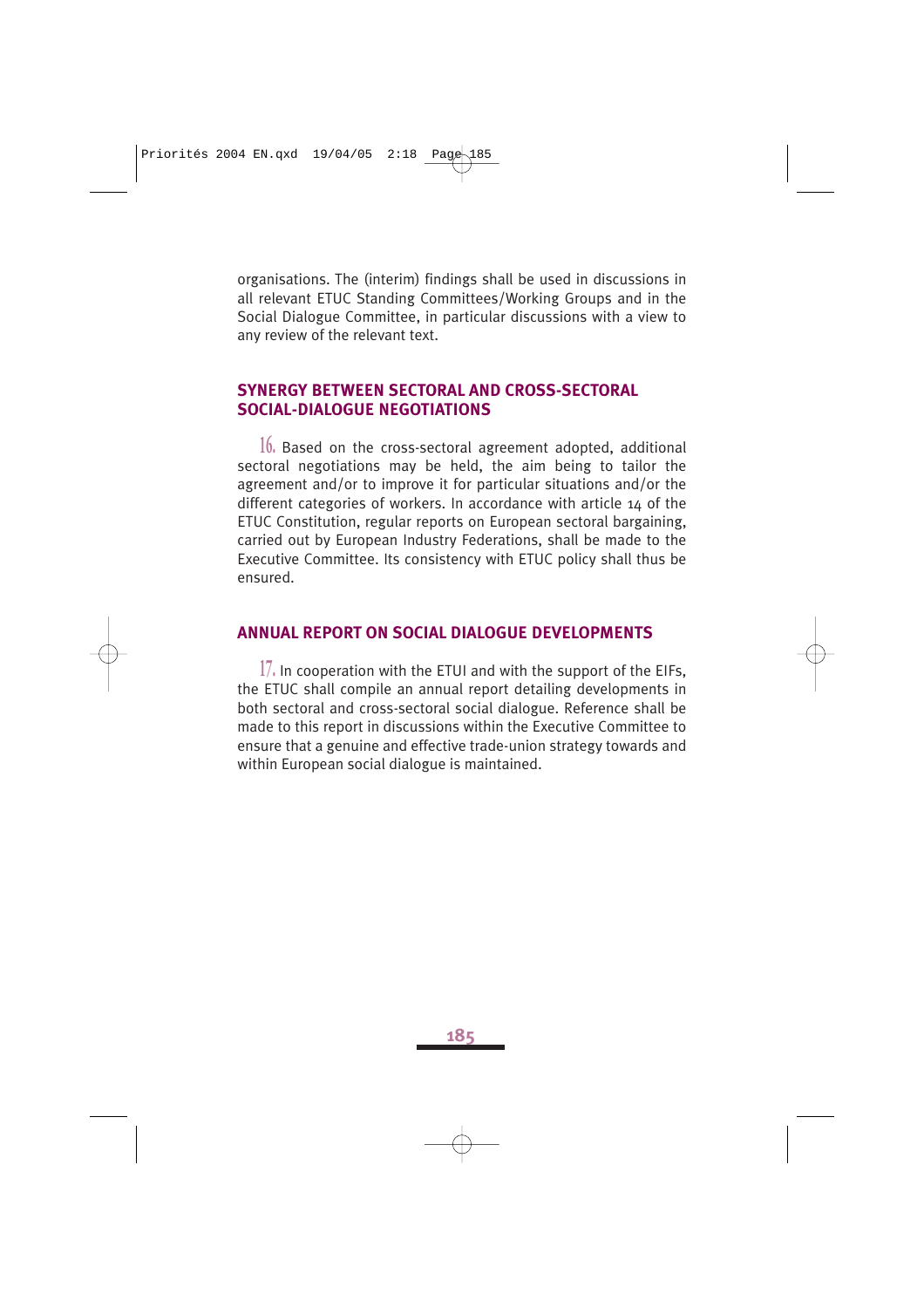#### ARTICLE  $14$

*The Executive Committee shall determine the composition and mandate of the delegation for negotiations with European employers' organisations in each individual case, in accordance with the voting procedures set out in Article 20. The decision shall have the support of at least two thirds of the member organisations directly concerned by the negotiations.*

*In cases of urgency, decisions concerning the mandate for composition of the delegation may be made in writing.*

*The Executive Committee shall establish the internal rules of procedure to be followed in the event of negotiations. The Secretariat shall supervise the bargaining delegation. The Executive Committee shall be given regular progress reports on bargaining in progress.*

*Decisions on the outcomes of negotiations shall be taken by the Executive Committee in accordance with the voting procedures set out in Article 20. The decision shall have the support of at least two thirds of the organisations directly concerned by the negotiations, which shall have had the opportunity to hold internal consultations.*

*Regular reports on European sectoral bargaining, carried out by European Industry Federations, shall be made to the Executive Committee. Its consistency with ETUC policy shall thus be ensured.*

#### ARTICLE 20:

*The Executive Committee shall endeavour to reach the widest possible measure of agreement. If a vote is necessary, decisions shall be taken by a majority of two-thirds of the votes.*

*At the beginning of each meeting the Secretariat will ascertain whether the Executive Committee is sufficiently representative for a vote to be taken.*

*The deliberations of the Executive Committee can only be valid if at least 3/4 of the full members are present or represented. The full members may be represented either by their deputies or by representatives from their organisations who have been duly delegated with a mandate in writing.*

*Members entitled to vote are full members and, in the event of absence, deputy members; should both be absent, another representative from the same organisation who has been duly delegated with a mandate in writing shall be entitled to vote.*

*Voting shall as a rule be by a show of hands, but upon request a roll call vote shall be taken. In this case, each National Trade Union Confederation, each European Industry Federation and the Women's Committee shall have a number of votes equal to the number of seats to which they are entitled on the Executive Committee.*

*A proposal shall be carried if it obtains at least 2/3 of the votes of the members present or represented.*

*Any proposal which fails to obtain at least two thirds of the votes of the members present or represented, but obtains at least half of the votes of the Executive Committee members, shall remain on the agenda and be referred back to the Secretariat for renewed examination.*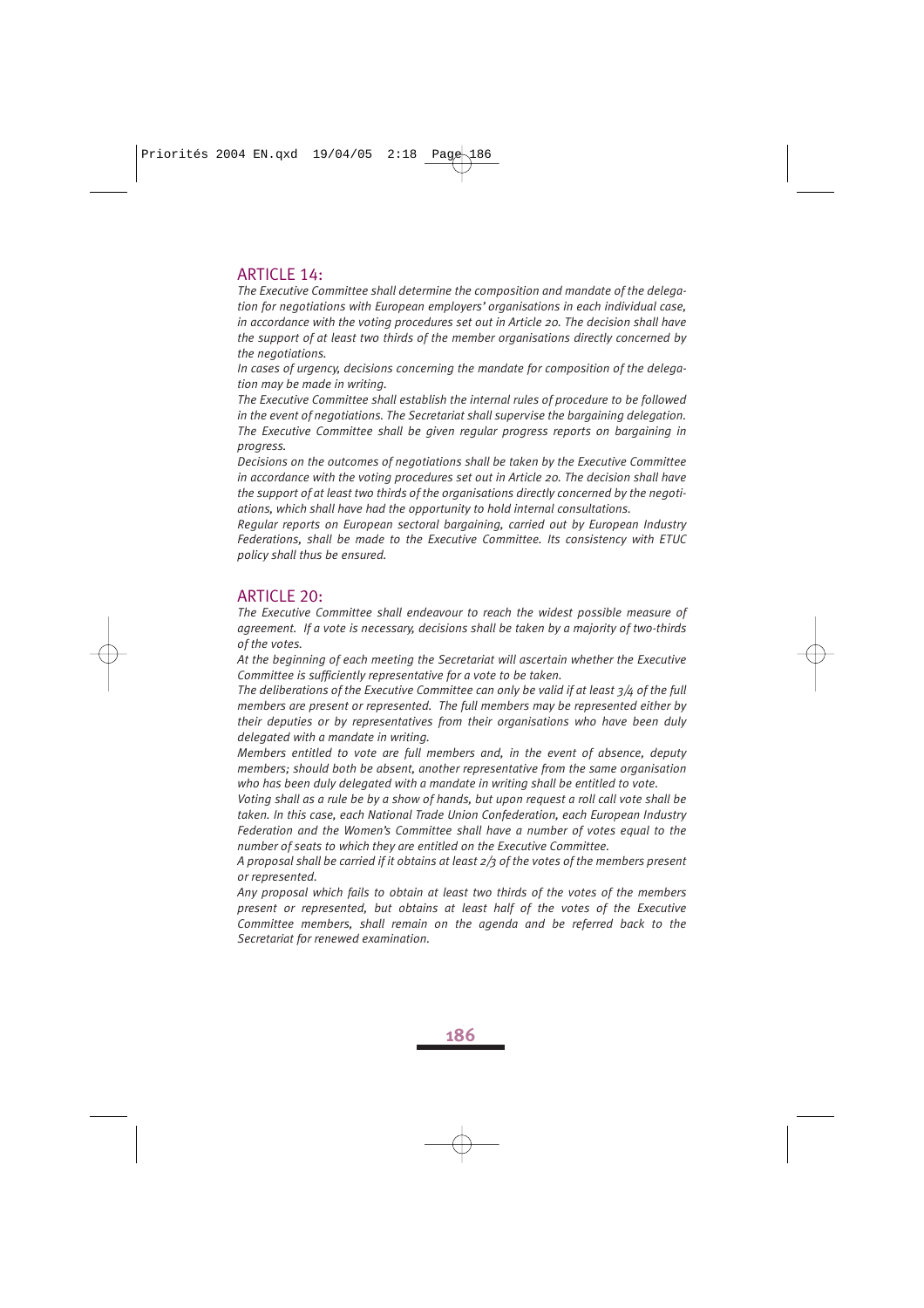

Executive Committee, 1 December 2004

The main issue at stake in the next Social Policy Agenda will be to reply to citizens and workers' expectations vis-à-vis SOCIAL EUROPE.

### **MAIN CHALLENGES IN THE PERIOD COVERED BY THE SOCIAL POLICY AGENDA:**

- Adoption of the Constitutional Treaty with the implementation of the Charter of Fundamental Rights through the new SPA.
- Make a success out of the recent enlargement of the EU together with the need to deepen further the European integration process;
- Preparation of future enlargements (Bulgaria, Romania, Croatia and Turkey);
- Impact of the globalisation process and the reply of the EU to it: need to address restructuring, off shoring, the changes in the nature, content, organisation and environment of work, industrial policy;
- Ageing of the population, migration;
- Growing diversity in the European society in generational terms, capacities and ethnic origin calling for the full integration of all;
- Tackle gender equality in order to ensure a better work-life balance;
- Sustainability of social protection systems;
- Increased role of the EU in the world, namely in the light of the different association and cooperation agreements;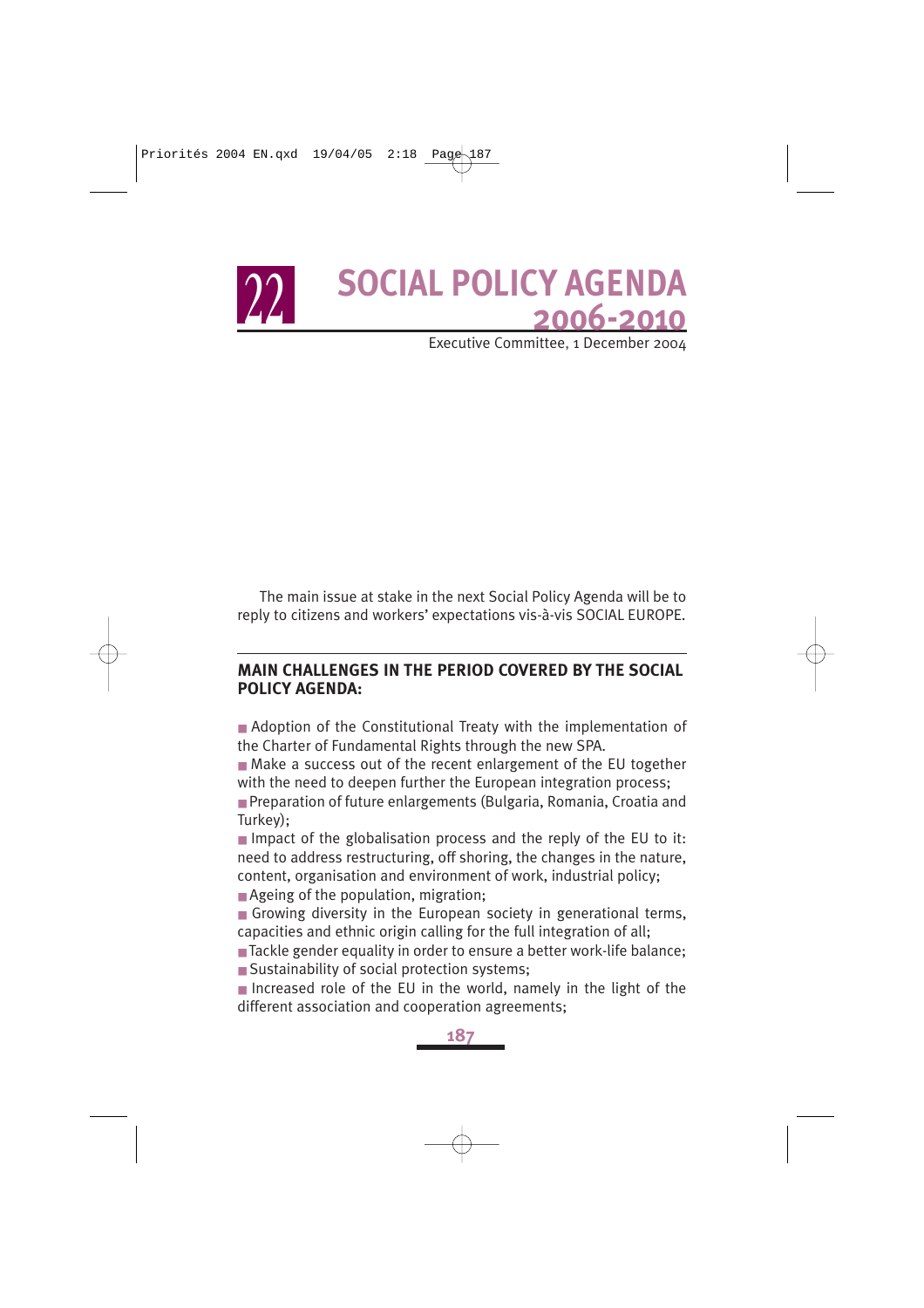## **MAIN OBJECTIVES:**

■ Implementation of all pillars of the Lisbon Strategy in an equally balanced way in order to achieve economic growth, full employment, social cohesion and sustainable development in view of the creation of the knowledge based society;

■ To elaborate policies that take into consideration a person's life cycle and ensuring adequate protection allowing them to face the constant changes that characterise the different periods/situations (active and inactive, training, career break, leisure time and private life…) they are in or will enter into;

■ To contribute to a sustainable working life through the promotion of more and better jobs;

■ To strengthen economic, social and territorial cohesion through social inclusion and anti-poverty policies and measures, fully recognising the diversity of the European workforce;

■ A new social contract building on the values and objectives of the EU, through the Partnership for Change, including innovation, equal opportunities, gender equality, the fight against all forms of discrimination, racism and xenophobia, high level of social protection for all, access to lifelong learning, intergenerational solidarity;

# **EVALUATION OF THE CURRENT SAP:**

The current SPA has not yet expired; nevertheless, some aspects positive, less positive and not yet fully acted upon - can be highlighted in a non exhaustive way:

■ Positive:

- The incorporation of the EU Charter of Fundamental Rights into the draft Constitution;
- The adoption of the Directives 2000/43/EC and 200/78/EC on non-discrimination;

■ The SE Directive;

■ The fact that "quality of jobs" was placed at the heart of the debate on social inclusion and the European social model; this represents a shift from previous discussions on the quality of jobs merely along the lines of "productivity and employment";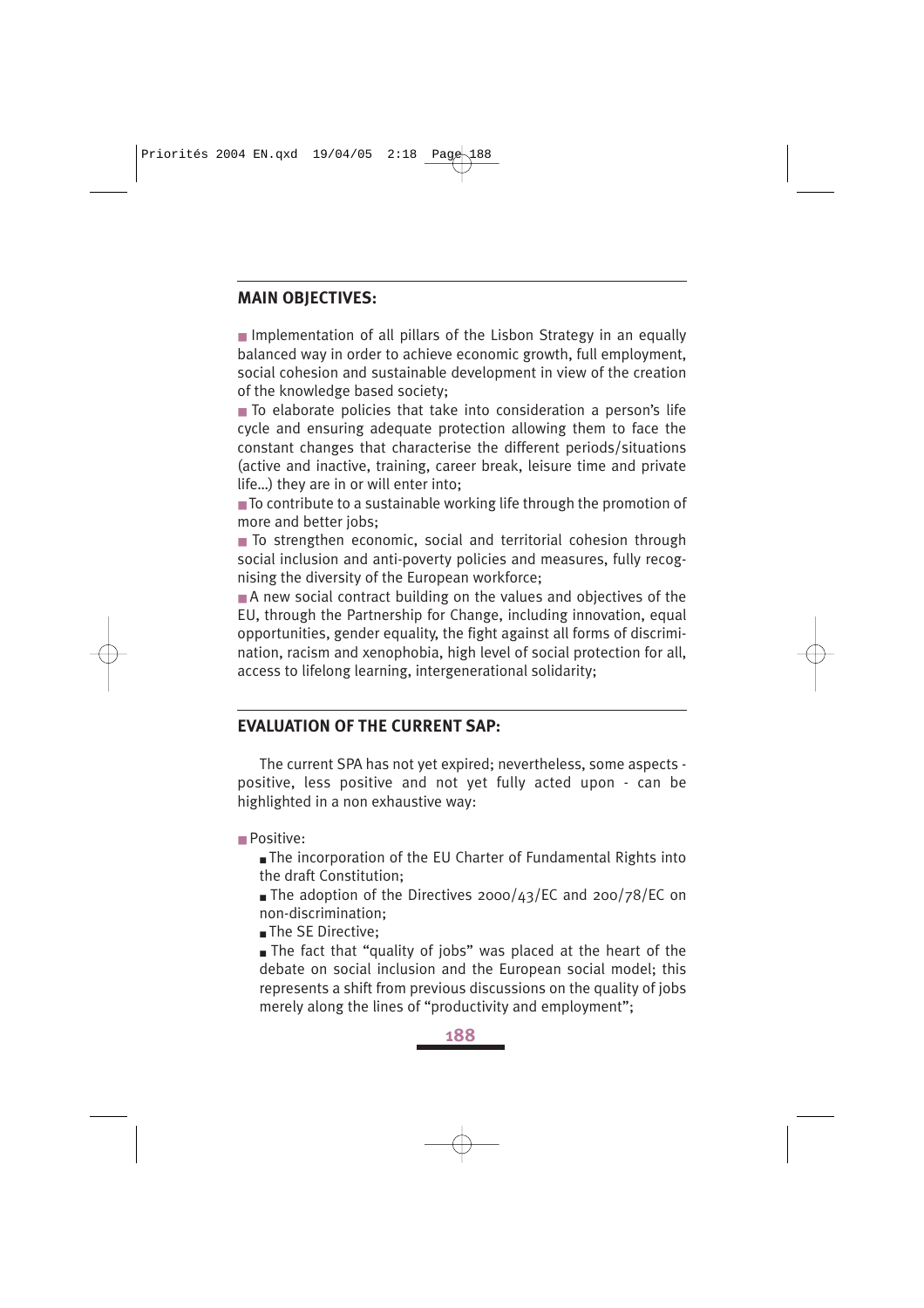■ No (full) action but where it is (rapidly) required:

■ The consultation of the EU social partners on the need to establish at EU level a voluntary mechanism on mediation, arbitration and conciliation for conflict resolution;

■ The revision of the EWC Directive;

■ A proposal for Directive on the protection of personal data in employment relationships;

■ The establishment of a technical group on the development of indicators on the quality of industrial relations;

- Negative or less positive:
	- The proposals for the revision of the working time Directive;
	- The proposals for a Directive on temporary agency workers;
	- The Bolkenstein Directive ;

■ Focussing the discussion on gender mainstreaming and equal opportunities from a mere "activation" point of view which serves to reproduce the unequal and hierarchal position of women at/in work;

■ A clear failure to reach certain quantitative objectives of the Lisbon Strategy (overall employment rates, employment rates of women and older workers) despite all actions taken and reflecting an insufficient implementation overall;

■ Although foreseen, not enough synergy between EES and BEPG's;

■ The fact that quality of employment is mostly looked upon from adapting competences of individuals/workers rather than from the role of enterprises in this respect;

# **MAIN PRINCIPLES FOR THE FUTURE:**

■ To promote the concept of quality at all levels: content and impact of envisaged policies, processes and instruments in order to promote a better quality of life and of work for all;

- Mainstreaming of social policies in all EU policies;
- Gender mainstream in all EU policies;
- Social Partners as key actors in the implementation of this SPA;
- To promote collective bargaining and social dialogue at all levels;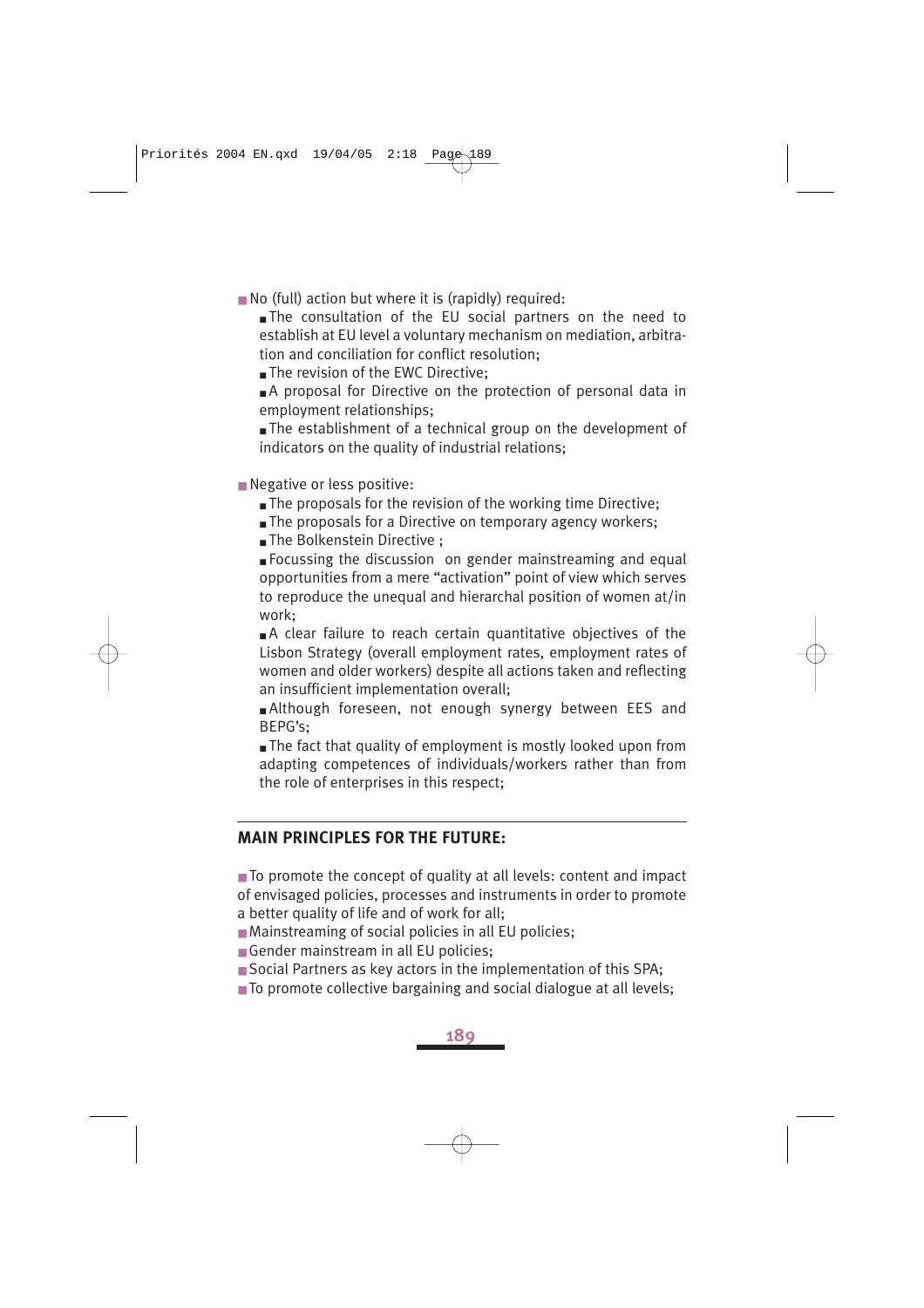#### **MAIN INSTRUMENTS:**

■ Actions to be promoted under the SPA must be accompanied by a clear timetable and identify the envisaged instrument to be used;

■ the choice of instruments (legislation, agreements, Structural Funds, OMC, national and EU budgets and policies…) and their eventual combination must be made with a view to giving the most appropriate reply to the objectives to be achieved;

■ Monitoring and evaluation of the implementation and effectiveness of the different instruments used;

■ Monitoring, enforcement and evaluation of the implementation of the current social legislation (including directives that resulted from a social partners' European framework agreement);

■ Call for the active involvement of all relevant actors: public authorities and social partners at all levels, European and national Parliaments…;

## **MAIN THEMES:**

### **CONSTITUTION AND FUNDAMENTAL (SOCIAL) RIGHTS**

■ To make the specific role of the Social Partners and the social dialogue work in practice;

■ To make use of all EU competences to adopt legislation with a view to give full effect to fundamental (social) rights enshrined in the Constitution;

■ To ensure that all legislation and policy measures effectively comply with the provisions of the Constitution;

 $\blacksquare$  To effectively monitor the respect of the fundamental (social) rights - in particular via the Fundamental Rights Agency - in close cooperation with the social partners;

■ To encourage Member States and candidate countries to ratify the Revised European Social Charter (with acceptance of all its provisions and its Collective Complaint Procedure Protocol) and all relevant ILO Conventions;

#### **WORKERS' RIGHTS**

■ To introduce minimum social standards to increase the quality of work and the protection of all workers, either legally or contractually agreed; in this respect, revision of existing directives should lead to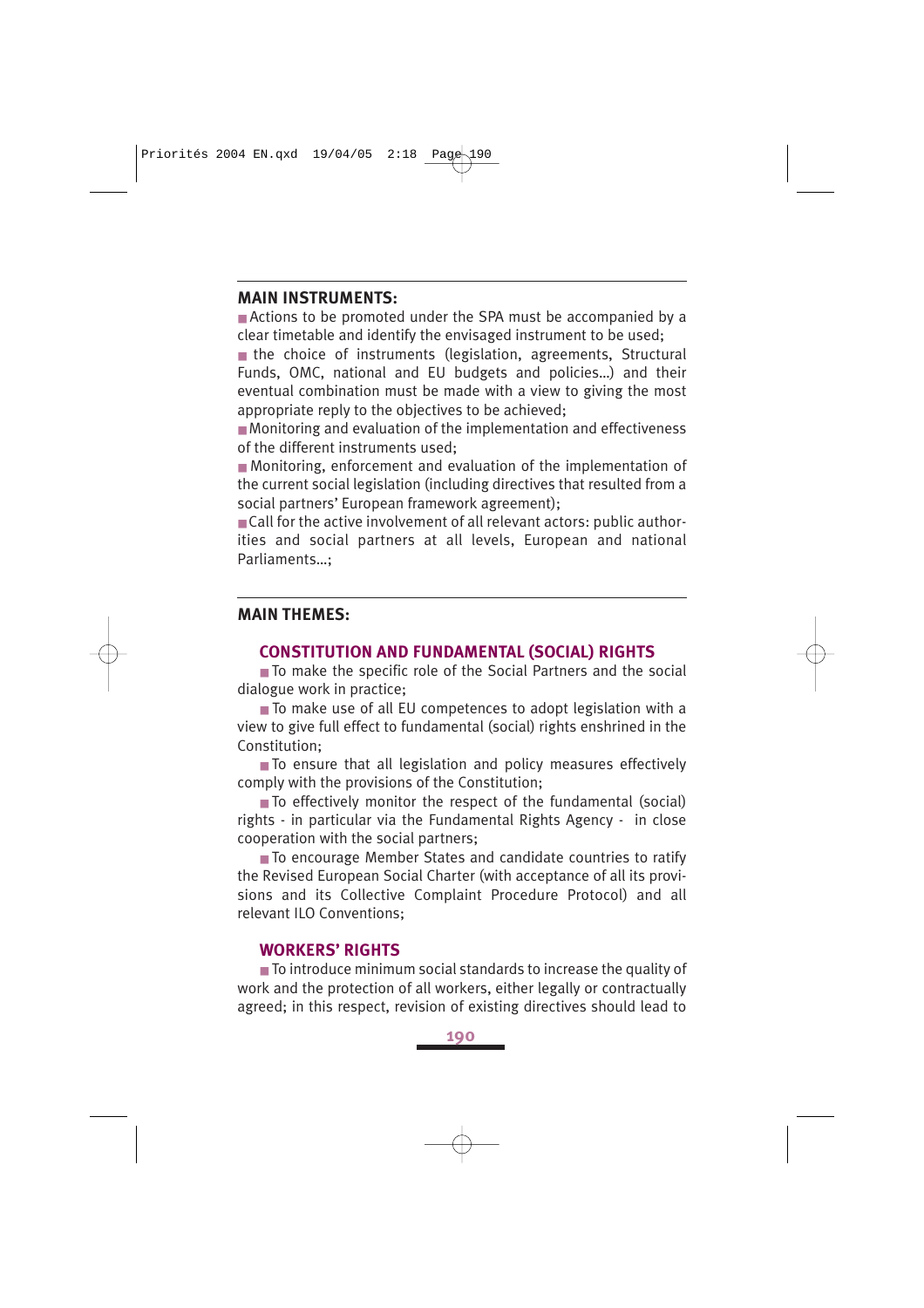harmonisation upwards, and in any event, not lead to lowering the achieved standards;

■ To develop European measures which oblige Member States to clarify and/or adjust the scope of the employment relationships;

■ To propose (legislative) measures with regard to specific forms of non-standard employment relationships (economically dependant workers, domestic and home workers…) with the active involvement of the social partners;

■ To provide for legal clarity concerning the law and employment conditions applicable to cross border employment relationships, safeguarding Member States' capacity to regulate their labour markets and to prevent social dumping;

#### **EMPLOYMENT**

■ Ensure that macroeconomic policies support the full employment objective of the Lisbon strategy and of the EES;

■ EES and BEPG to fully reflect the quantitative and qualitative objectives of employment and growth of the Lisbon strategy;

■ Employment considerations must be included in all EU level decisions concerning mergers;

■ Set up, where appropriate, national EES committees, with social partner representation;

■ Adoption of the National Action Plans by national parliaments;

■ Both at EU and national level to further develop, among others, the following policy initiatives:

■ Develop good qualitative indicators to evaluate developments in employment quality, working poverty, security aspects of jobs, stress and psychological problems at work, etc.;

■ Further develop affordable and quality childcare and elderly care services to support work-life balance and the promotion of female employment; an action programme to back the necessary infrastructure investments in the context of the EU structural funds should be envisaged;

■ To ensure paid parental leave;

■ To continue actions aiming to close the gender employment and pay gaps;

■ To promote concrete measures to avoid and eliminate the segregation of certain segments of the population (women, young workers, disabled, migrant workers in low valued occupations;

■ To assure that activation policies are not generating second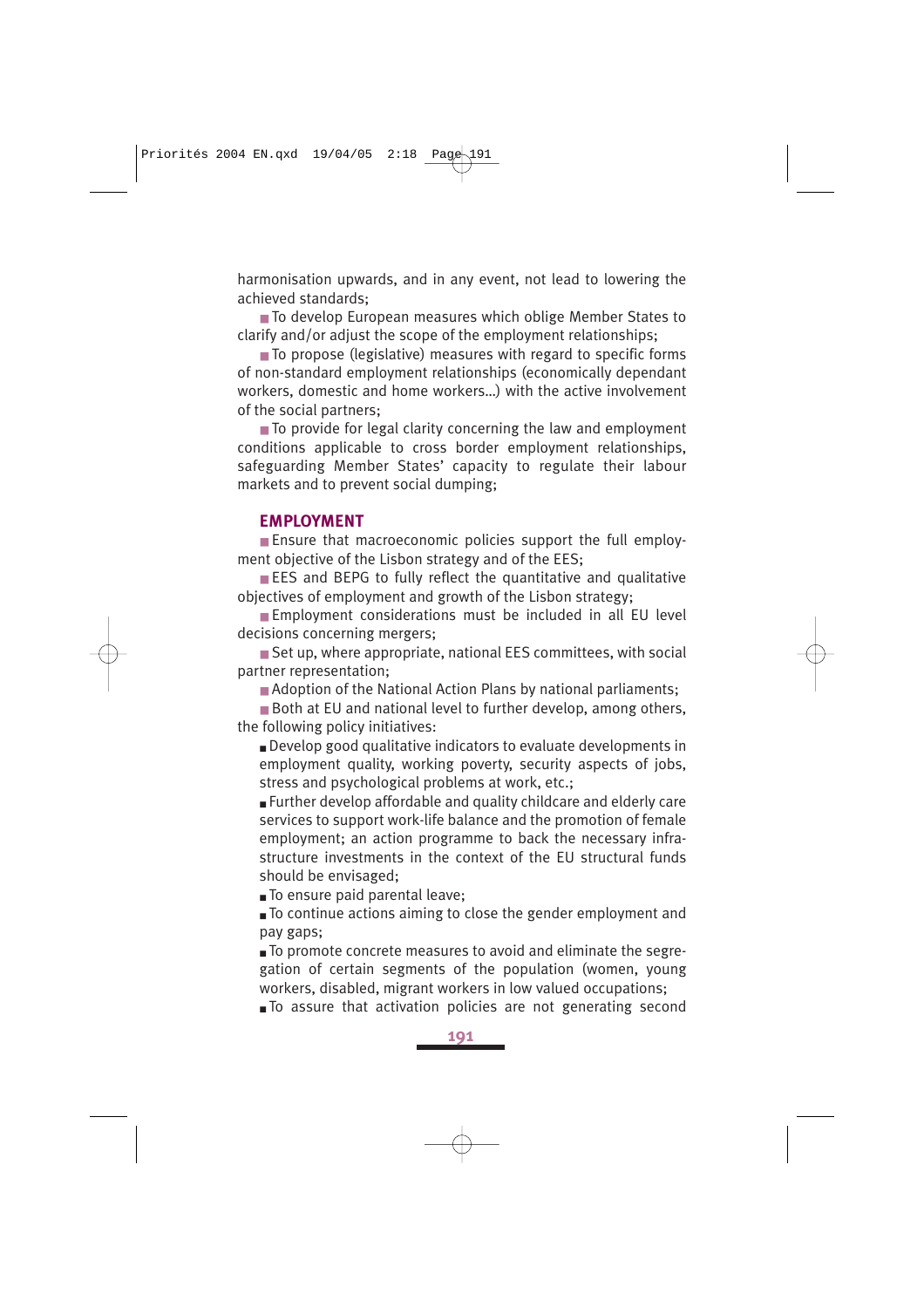segment labour markets or working poor through statistical indicators that allow to analyse the outcomes of individuals involved in activation policies;

■ To create a real European labour market, namely through the promotion of solidarity between the regions and of mobility, whereby the implementation of the Commission's Action Plan for Skills and Mobility is an important instrument;

■ To put forward proposals ensuring more legal clarity for crossborder employment relationships;

#### **LIFELONG LEARNING**

■ Member States must implement the principles and common instruments agreed upon in the context of the Copenhagen process;

■ The European institutions, Member States and the social partner, within their respective levels of responsibilities, must work towards the effective recognition of the individual right of access to education, initial and continuing vocational training and lifelong learning opportunities to all in order to promote the development of competences and qualifications of the European citizens and workers, to avoid labour market bottlenecks as demand increases and to counter social exclusion; the contribution of lifelong-learning to socio-economic development, increased productivity, skills enhancement, more adaptability and human capital development must be recognised;

■ Development of benchmarks for support measures that promote vocational training arrangements;

■ Measures to promote young people's choices in science and technology as well as young women/men in the so-called male/female dominated professions;

■ The promotion of a new approach to learning systems, ensuring their quality and that there are opportunities for all age groups; also that they develop tailor-made measures adapted to the needs of different groups;

■ Lifelong learning policies must be gender mainstreamed;

■ To implement a concerted effort to prevent early school leaving, with the medium term objective of reducing to zero the number of school drop-out, and to promote smooth transition from school to work;

■ To develop appropriate ICT qualifications for teachers and trainers;

 $\blacksquare$  To set up a European Teacher Training Institute with, as its main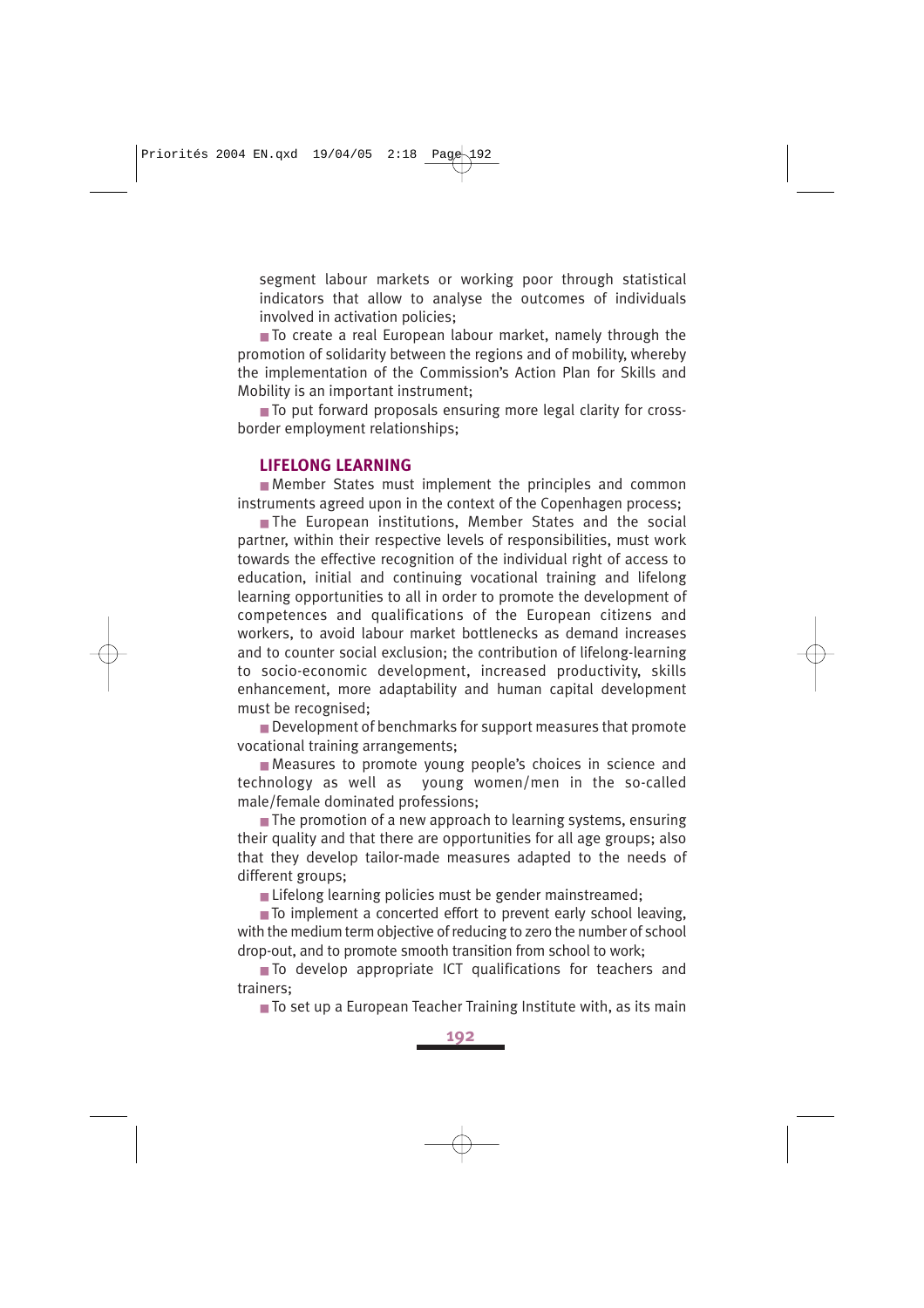task, the promotion of mobility and co-operation between national institutes in areas such as research, as well as the exchange of good practices and supplementary training courses;

 $\blacksquare$  To materialise the objective of making proficiency in at least two foreign languages at school;

■ To promote educational exchanges and mobility programmes for students in the secondary level;

■ Establishment of statistical indicators which measures the quality of training and, its connection with previous experience;

#### **INTERGENERATIONAL PACT**

■ Prepare and launch a European debate on the content of a new intergenerational pact with the aim of providing positive future perspectives for both younger and older people;

■ Measures to improve the quality of youth employment by fighting against its precarious character. Measures should include the promotion of more secure employment to young people, improvement of health and safety standards, same access to social security as other sections of the population in order to prevent young people from falling into the informal economy;

■ The development of a positive programme to increase the labour market participation rates and to create the conditions to allow for older workers to work until the legal statutory retirement age:

- adapt working time (including reduced working hours with compensation)
- social infrastructure (child and elderly care)
- social and fiscal incentives (including flexibilisation of retirement with free choice for the workers and the maintenance of a legal statutory pension age)

■ take into consideration the painfulness of work, for instance at the level of the sectoral social dialogue, to set an earlier retirement age;

- improve the quality of work
- protect the health and safety of workers
- adapt working conditions (including more autonomy)
- campaigns to change attitudes
- the right of access to LLL throughout life
- collective agreements that create the conditions for the transfer of knowledge to younger workers;
- Monitoring and follow-up on the Communication on active

**193**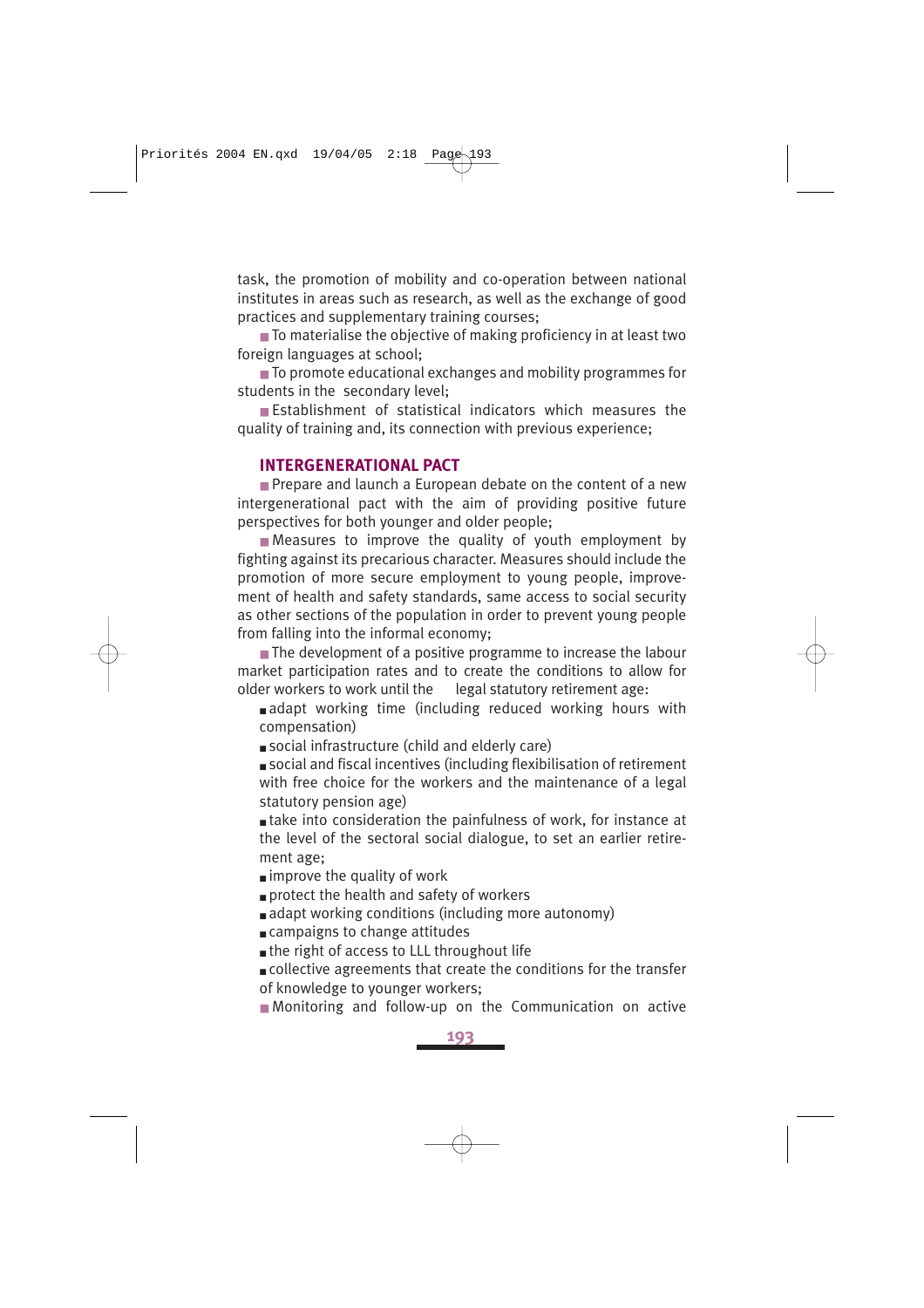ageing, and make sure that there is a link between the actions proposed in the EES and the OMC on pensions;

#### **GENDER EQUALITY**

■ Effective measures to combat sex discrimination at work, increase women's access to the labour market and to lifelong learning improve women's working conditions;

 $\blacksquare$  Explicit political will and institutional commitment at the highest level to ensure that gender mainstreaming is carried out;

■ To renew the EU Framework Strategy for achieving equality between women and men covering issues such as gender mainstreaming, implementation of the "acquis", proposals for new gender equality legislation…;

■ Setting up of a new Gender Equality Institute with the full involvement of the European Social Partners. The proposed institute must have sufficient funding to be able to carry out its role effectively and must not be created at the expense of other gender equality bodies or existing mechanisms;

#### **WORKERS' RIGHTS TO INFORMATION, CONSULTATION AND PARTICIPATION, INDUSTRIAL RESTRUCTURING, DELOCALISATION**

■ To propose a directive that clarifies the rights to information/ consultation so far differently formulated and interpreted in the directives that foresee the use of these rights;

■ To ensure the extension of workers representation rights to (all is deleted) small and medium-sized enterprises, including those falling currently outside the scope of the Directive 2002/14/EC;

■ To ensure better and effective sanction systems in relation to infringements of information and consultation rights embedded in the different concerned directives;

 $\blacksquare$  To work towards the creation within the national context of central work councils with effective information and consultation rights;

■ To continue working towards the establishment of EWC in all companies that fall under the scope of the EWC Directive;

■ To develop further measures aiming at the improvement of the timing and quality of information and consultation procedures, essential in cases of restructuring and delocalisation of companies;

■ To sanction companies that receive EU funds and fiscal benefits to establish themselves in a EU country and delocalise activity from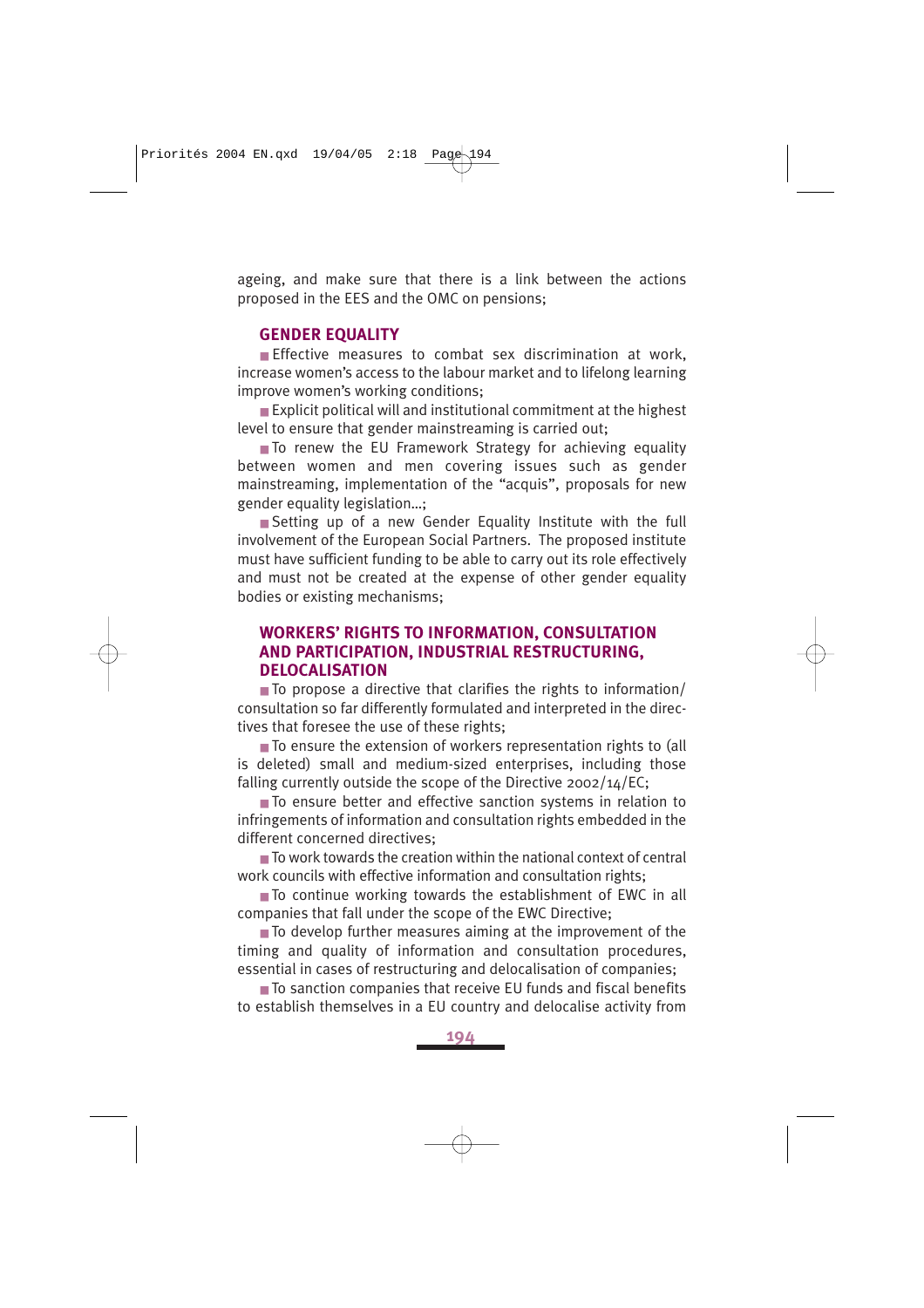the country within the following seven years;

 $\blacksquare$  To work towards the application of EU standards by the overseas subsidiaries of EU multinational companies;

 $\blacksquare$  To ensure that the merger (10th) and transferral of seats (14th) directives provide for safeguarding the existing information, consultation and participation rights of workers of the company/companies concerned in a way that is fully consistent with the relevant provisions of the SE-directive;

■ Corporate social responsibility must be framed by rules and guidelines fixed at the European level; these should in particular ensure that CSR at company level is the result of a negotiated process with the participation of trade unions and workers' representatives;

■ On the basis of a thorough analysis of social/wage dumping, to (re)define and/or establish the legal and contractual instruments, guidelines and indicators for common action to prevent and eliminate such tendencies;

■ To develop all necessary measures that contribute to the speeding up of the convergence and integration of new Member States in order to avoid an overall downwards spiral in terms of social policies and consequently of the European Social Model;

#### **COLLECTIVE BARGAINING:**

■ To further promote actions that lead to an effective coordination of collective bargaining policies at the European level;

■ To further reflect on instruments that may be developed in order to gradually arrive at the conclusion of cross-border collective agreements as a means to avoid wage dumping, to reflect productivity improvements in wage increases, and to help constrain inflationary pressure;

#### **SOCIAL DIALOGUE**

■ The Commission should ensure a proper consultation to the European Social Partners in the framework of Article 138 EC for every (legislative) proposal that might have an impact on and/or concern social policy in general and the rights of workers and their representatives in particular;

■ To support the European social partners in the promotion of capacity building of the social partners in Member States and in candidate countries;

 $\blacksquare$  To (ensure deleted) facilitate/stimulate the social partners in the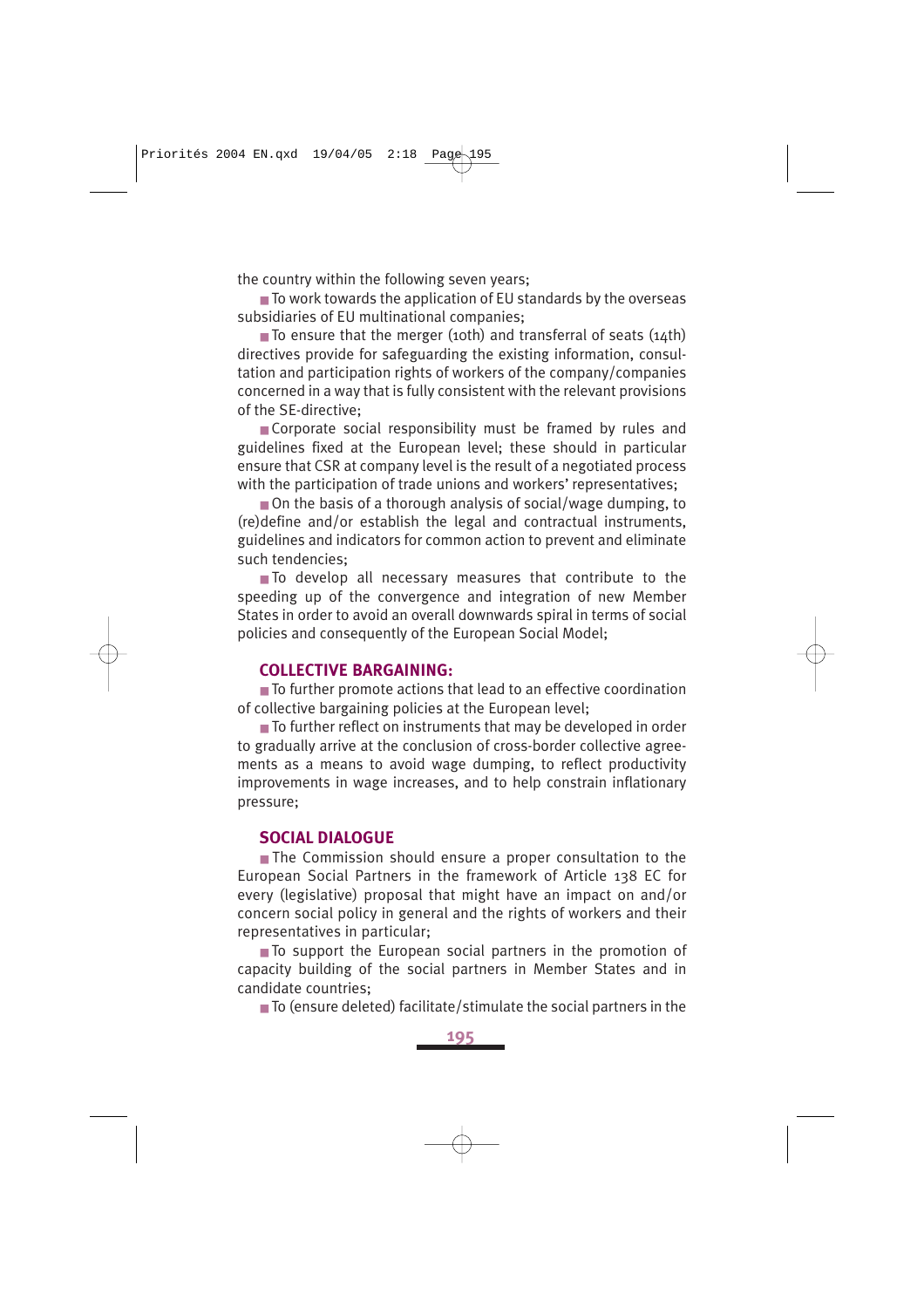process of clarifying of obstacles/problems identified in the recent Commission's Communication on the social dialogue (e.g. interaction between the different levels, typology, interaction/complementarities of different methods/instruments, definition of a framework of rules on the interpretation, implementation and enforcement of social dialogue instruments, etc);

■ Invite all concerned actors to engage in a discussion for the establishment of an effective EU dispute settlement system (both non-judicial and judicial), thereby building on the preparatory research for the Commission;

■ Investigate the possibility of reviewing and/or renegotiating former framework agreements with a view to fill the loopholes as well as to adjust them to changed economic, social and societal developments which occurred since the adoption of the agreements;

■ To propose a social partner advisory committee to the ECB;

■ To assure that the Macro-economic dialogue becomes a meaningful process of social dialogue, where the social partners are taken seriously a offered a real voice in the discussion of broader economic policy;

■ To promote a better inter-action between all levels of social dialogue;

■ To guarantee and safeguard adequate conditions and facilities for an efficient operation of the European sectoral social dialogue;

#### **SOCIAL PROTECTION**

■ Giving priority to the production of statistics on the outcome of social protection/social policy (coverage rates, average replacement rates etc.). This should be done in a co-ordinated manner between Eurostat, OECD, and ILO;

■ Promote a debate at the European level on what individualisation of social and fiscal rights would imply in the face of the new social risks and the demographic challenges;

■ Promote a debate at the European level on the need for a modification/enlargement of the (fiscal) basis for the financing and the sustainability of the social security (i.e. alternative financing other than on a labour basis);

■ To take care of in the implementation of the health's OMC that qualitative and not only quantitative targets are foreseen guarantying equal access for all, to high quality health care ;

■ To take care of the health's OMC focuses on health care in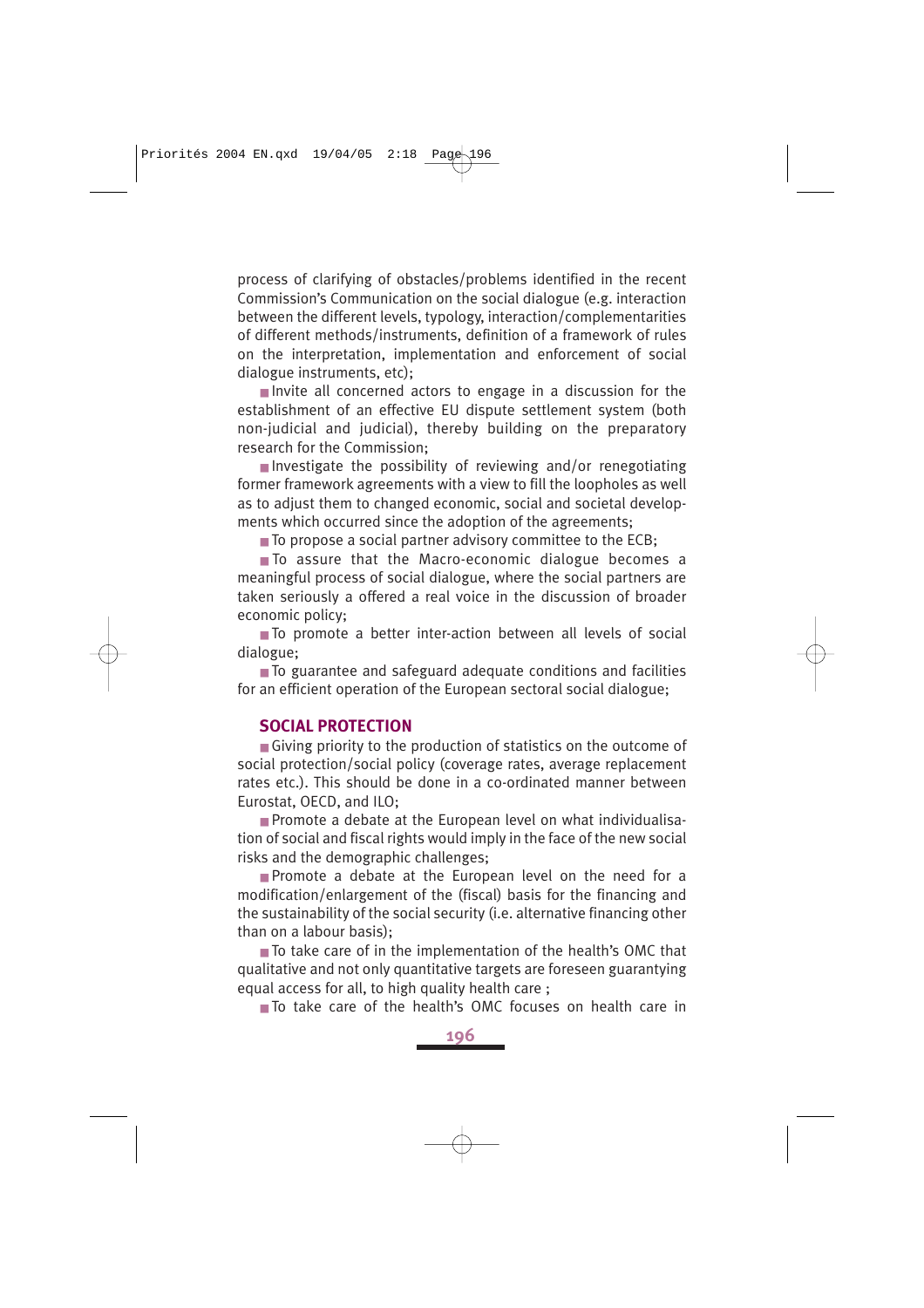general as well as on the long term health care which are of particular importance ;

In the absence of a new modification of Regulation  $1408/71$ , to propose a specific directive for health care, whereby the question of patient's mobility is not only treated as a pure relationship between client/supplier;

■ To pay specific attention to the adequate social security coverage for all non standard forms of employment and to the pension gap for vulnerable groups of workers;

■ The consolidation of a EU legal framework for occupational pension schemes which would amongst others follow the principles:

■ Portability of occupational pensions both in private and public sector and guarantee of portability without loss and with revalorisation of the sleeping rights;

■ Guarantee equal fiscal treatment of social contributions to foreign occupational pension schemes as compared to national schemes;

■ Obligatory representation of the social partners in the control and investments bodies;

■ Equal treatment of the right for men and women concerning the amount of the pension in all systems ( "defined benefit" or "defined contribution");

#### **SOCIAL INCLUSION**

■ To propose common criteria at the European level in view of setting up in each member State minimum guaranteed income for all;

■ To monitor the implementation of the objective of eradicating poverty by 2010 through the adoption of a clear guideline and target within the social inclusion OMC process; particular attention should be given to the feminisation of poverty;

■ The OMC on social inclusion should follow the same principles of the one on employment: policy guidelines, peer review, recommendations and involvement of the social partners at all levels;

■ To develop, upstream and downstream, accompanying policies for excluded and vulnerable persons, namely in relation to employment activation measures;

■ To develop further indicators and targets that will allow for a clear analysis of results;

■ To give a higher profile to the issue of social inclusion within the Social Protection Committee;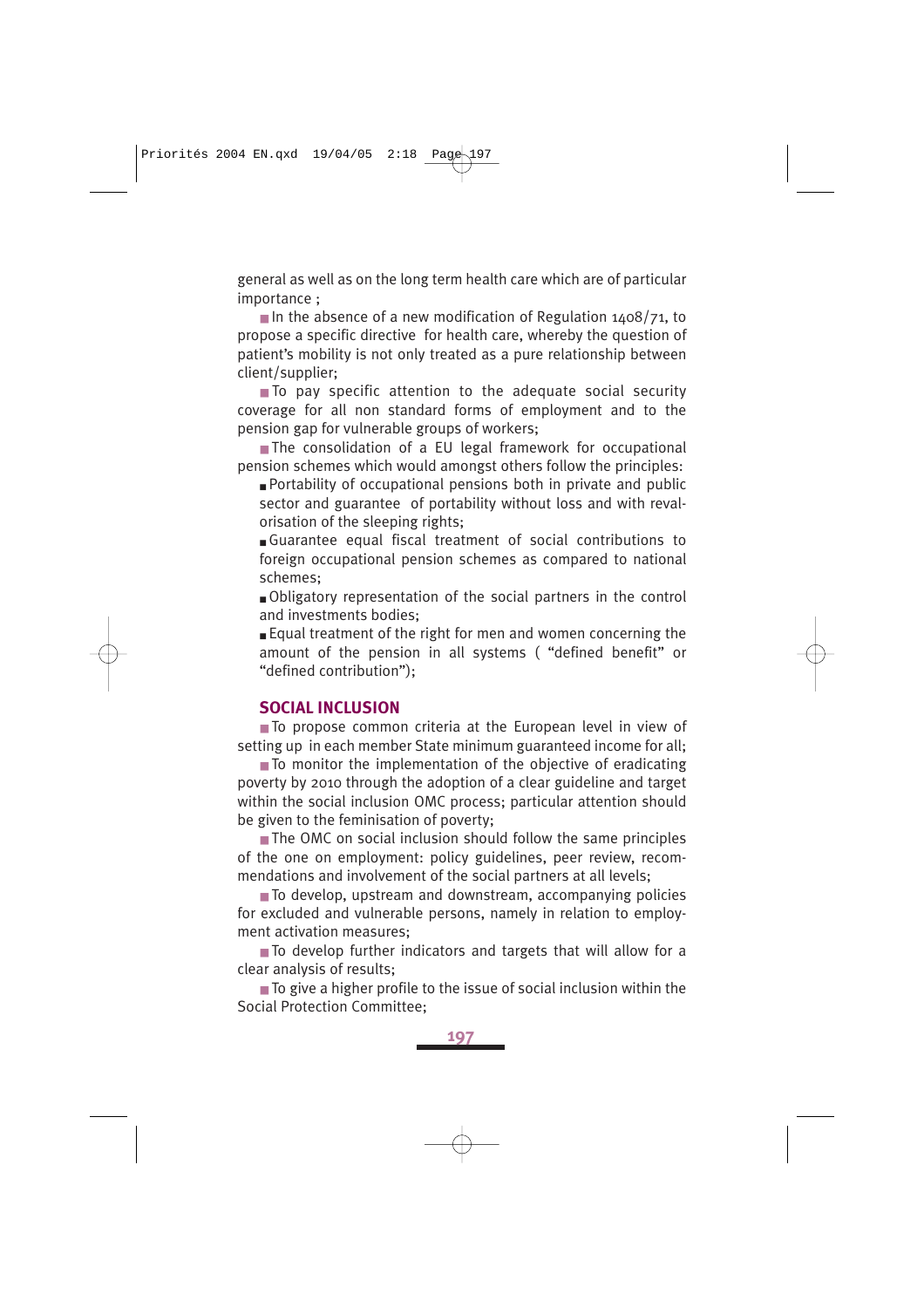#### **HEALTH AND SAFETY AT WORK**

■ Need to improve the current legislative framework in the field of health and safety as a fundamental guarantee for the same basic protection of workers' health and safety in the EU but also in order to fill in the gaps or deficiencies and to take into consideration the risks that are connected to the changes in work;

■ Need for ongoing and systematic EU support actions for the correct implementation and enforcement of EU directives; these should include surveys on company practices;

■ Promotion of common guidelines based on the positive experiences acquired in several Member States on what concerns the implementation of EU directives;

 $\blacksquare$  In the context of the health and safety mainstreaming exercise, the Luxembourg Advisory Committee should be informed and consulted;

■ Support to the promotion of coherent national prevention policies based on an overall strategy, bringing to the fore the key lessons to be learned from the transposition of the framework directive;

■ To go beyond essential compliance checking of national regulations by stimulating exchanges and promoting best practices;

■ To further develop the links between the "general" risk assessment foreseen in the Framework Directive and the individual directives as well as to revisit the links between workplace risk assessment and the rules on placing equipment, products and substances on the market;

■ The Commission should adopt and approach leading to an effective coverage of the workforce by the basic requirements for health and safety including the access to preventive services and safety representatives; such an approach should combine legislative initiatives (such as for example the revision of the 1991 directive on health and safety of temporary workers and temporary agency workers, the inclusion of domestic workers in the scope of application of the health and safety directives) and practical initiatives;

■ To progress on the revision of the Carcinogens Directive and to accelerate the adoption of indicative limit values; in particular, the inclusion of substances that are toxic for the reproduction could significantly improve the prevention of this type of risks for both sexes; attention should also be given to second-hand tobacco smoke;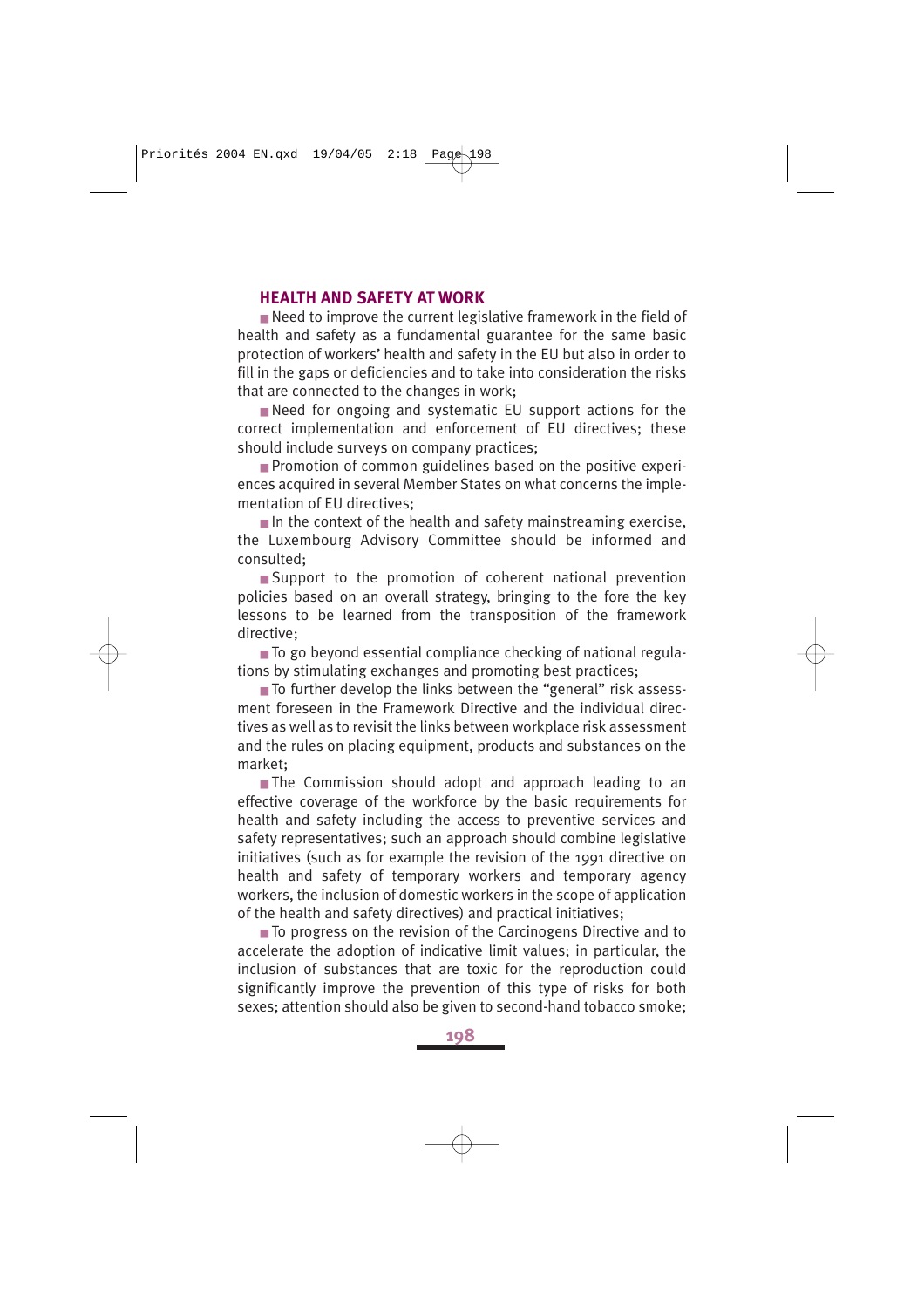■ To propose the revision of the Pregnant Workers Directive; the lines agreed by the European Parliament resolution of July 2000 remain valid and should be used as a basis for such revision;

 $\blacksquare$  To present a specific directive aiming to prevent musculoskeletal disorders at work; the directive should address, at least, repetitive work, postural workload, required forces and vibrations and should also cover the interaction between physical and psychological workloads;

■ The REACH proposal for the reform of the EU chemical legislation regarding dangerous substances and preparations should take full account of the provisions and requirements of the health and safety directives; regarding the "duty of care" principle, the manufacturer and the importer must be responsible for documenting and communicating in a appropriate way all relevant safety information to the downstream users and the consumers;

■ To develop further indicators allowing the comparison and setting up of goals with a view to reduce accidents at work, heavy lifting, psychosocial problems…;

■ Need to increase the internal human and financial resources of the Commission in this field;

■ Need to promote a better coordination and synergy between the different EU institutions and agencies that deal with matters related to health and safety as well as to measure the impact of the work done;

#### **COMBATING ALL FORMS OF DISCRIMINATION**

■ To pursue the presentation of specific directives implementing article 13 EC Treaty in relation to all its mentioned grounds and all the areas covered; special attention should be given to the grounds not yet acted upon;

■ To pay closer attention to the issue of non-discrimination in relation to immigration policy, not just from a perspective of general discrimination but also from one of labour marker integration;

■ To intensify action, in close cooperation with the social partners, aiming at the combat of all forms of discrimination and taking into consideration situations of multiple discrimination;

■ To publicise the benefits of a policy that aims at the eradication of all forms of discrimination, from a societal, cultural, social and business point of view;

■ To support social partners in their actions leading to the fight against all forms of discrimination at the workplace level;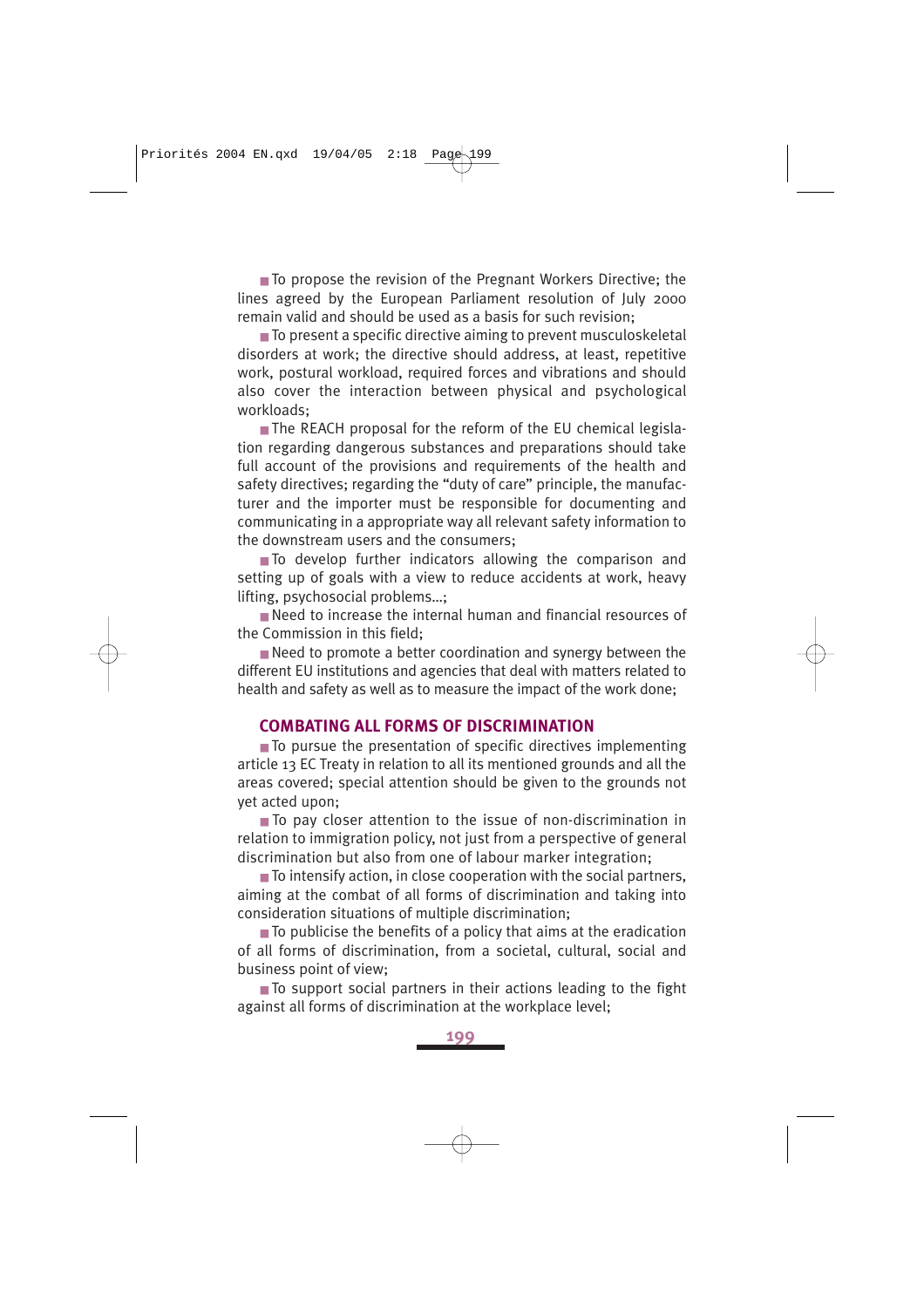■ To monitor the implementation of non-discrimination legislation using statistics and other data;

#### **MIGRATION AND INTEGRATION OF THIRD COUNTRY NATIONALS**

 $\blacksquare$  To promote integration policies, based on the principles of equal treatment and opportunities, as part of the European strategies for employment and social inclusion;

 $\blacksquare$  To promote a more effective EU action in the fight for the prevention of trafficking of human beings, protection of the victims and sanctions of the traffickers ;

■ Establishment of common criteria for the regularisation of undocumented immigrants;

■ Call for minimum standards to ensure the access of immigrants to proper and transparent (appeal) procedures with regard to decisions on their legal status;

#### **EXTERNAL DIMENSION**

■ To associate the European social partners to the different actions related to the implementation of the cooperation agreement with the ILO, especially in the areas of social policy, employment and development;

■ To promote information, consultation, negotiation and evaluation tools involving the social partners on globalisation-related issued;

 $\blacksquare$  In the framework of the GSP revision, mechanisms should be put in place in order to ensure not just the ratification but the effective implementation of ILO and other relevant international conventions;

■ To promote core labour standards and the social dimension in all bilateral cooperation and association agreements of the EU; the social partners should be closely associated to the implementation and evaluation and such agreements in their specific areas of responsibility;

■ To further develop the bilateral cooperation programmes between the EU, Japan and the USA and to further develop similar programmes with other parts of the world, notably within the ASEM relationship, with China, but also with India and Latin America; social partners should be closely associated to such programmes;

■ To promote similar bilateral cooperation within the new Neighbouring strategy of the EU;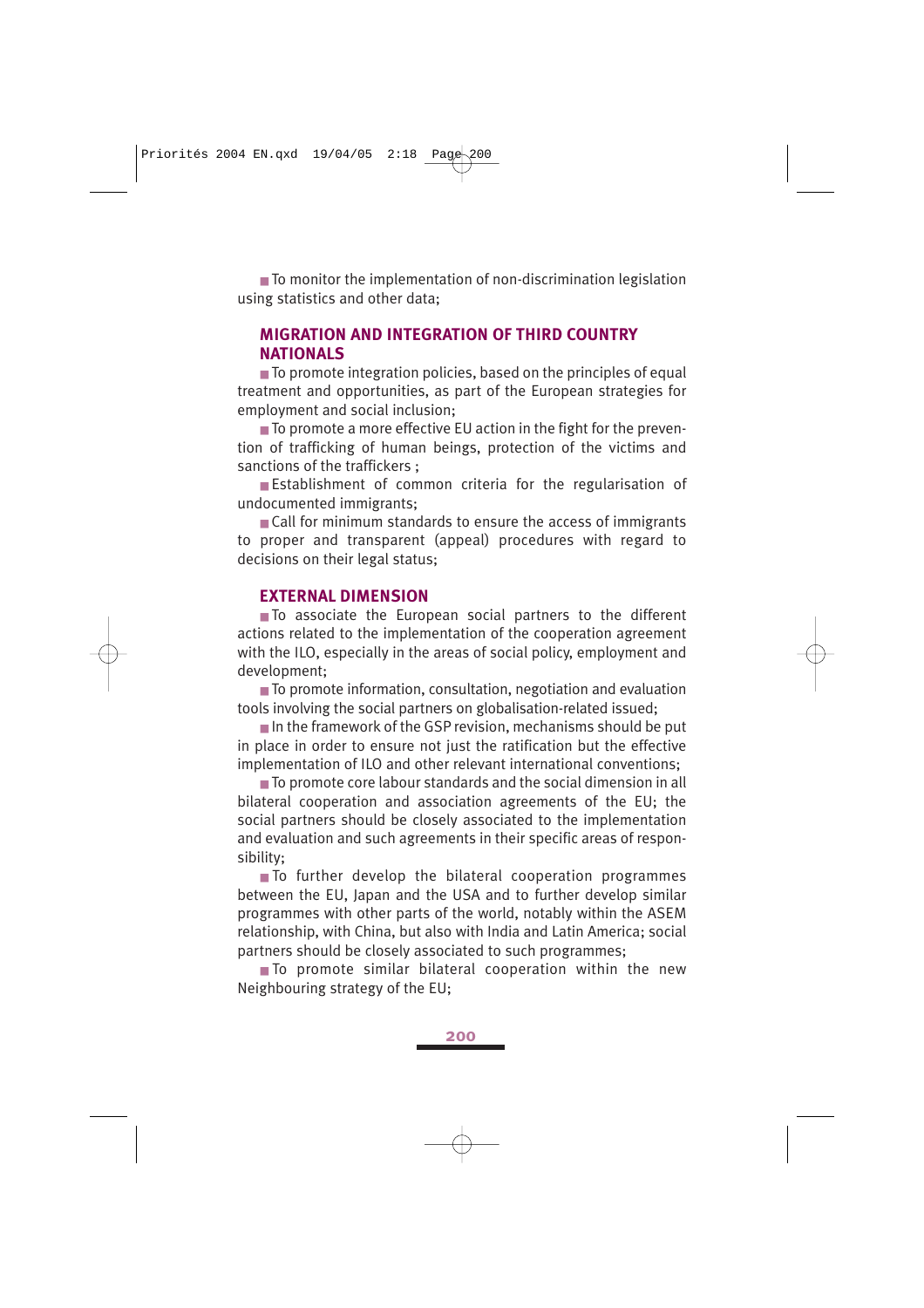#### **MORE EFFECTIVE IMPLEMENTATION, MONITORING AND APPLICATION OF THE ACQUIS**

■ The monitoring should be more regular and not concentrate only on the formal process but also on practical experiences, clearly identifying infringements and taking the necessary measures to apply infringement procedures. The social partners should be involved in the process;

■ High level group of Member State officials will to co-operate with the Commission in implementing and reviewing Community legislation and facilitating its transposition (working conditions, equal treatment between women and men, non-discrimination)

■ Networks of national labour inspectors will be developed to monitor the implementation of Community legislation, on the basis of the existing structures in the health and safety area.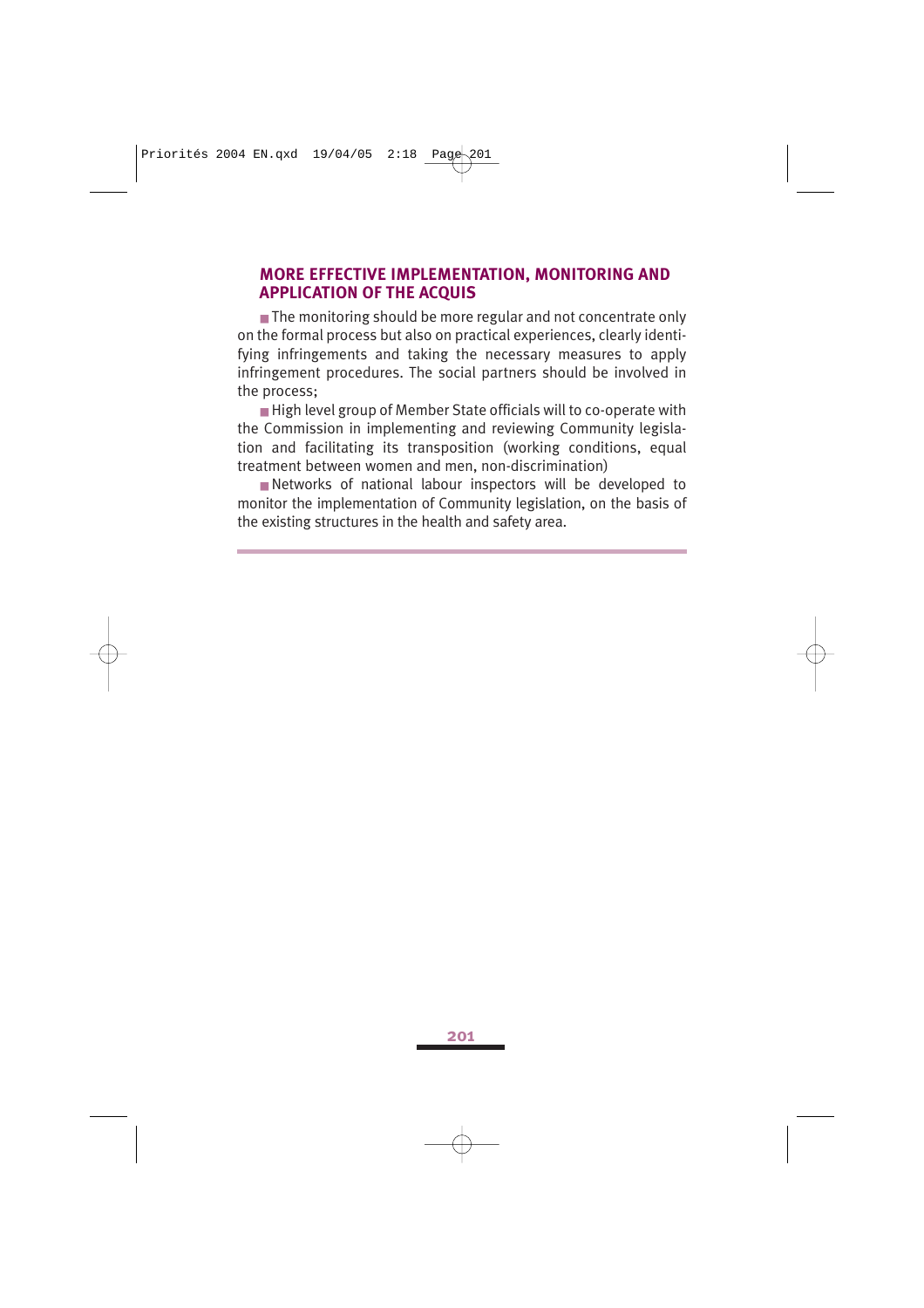# **COORDINATION OF COLLECTIVE BARGAINING** Excutive Committee, 1 December 2004 <u>43</u>

**1.** The Resolution approved by the Executive Committee on 18-19 March 2004 underlined the importance of bolstering the coordination of collective bargaining, as indicated in the Prague Congress' Action Programme. This decision now appears even more important in the light of recent action taken in many European countries which could

worsen existing contractual and working conditions for workers.

**2.** In fact, a clear strategy is currently being adopted aimed at: prolonging the working week, setting conditions on bargaining on flexible working hours and reducing the hourly wage, especially in those cases where companies require equal work for equal pay (and thus an increase in hours if wage increases are to be granted). At the same time, there has been an increase in the subcontracting and outsourcing of work by companies and in the precariousness of the labour market. This strategy is also designed to induce the decentralisation of collective bargaining, so as to weaken and/or replace the cover and guarantees offered by sectoral collective agreements. Similarly a growing part of the workforce, in particular professional and managerial staff or persons with so-called autonomous decisiontaking powers are excluded from the scope of collective agreements on national, sectoral and company level. The fundamental aim of this attack is to reduce the cost of goods and services by reducing labour costs.

**3.** To this end, employers often threaten to relocate companies to countries with lower labour costs, something which would have serious consequences for jobs and for the survival of the production sites themselves. In truth, this attack is designed to get the workforce to pay for the consequences of mismanagement involving marketing strategy, delays in introducing technological innovation and/or investment policies, and uncompetitive processes and products.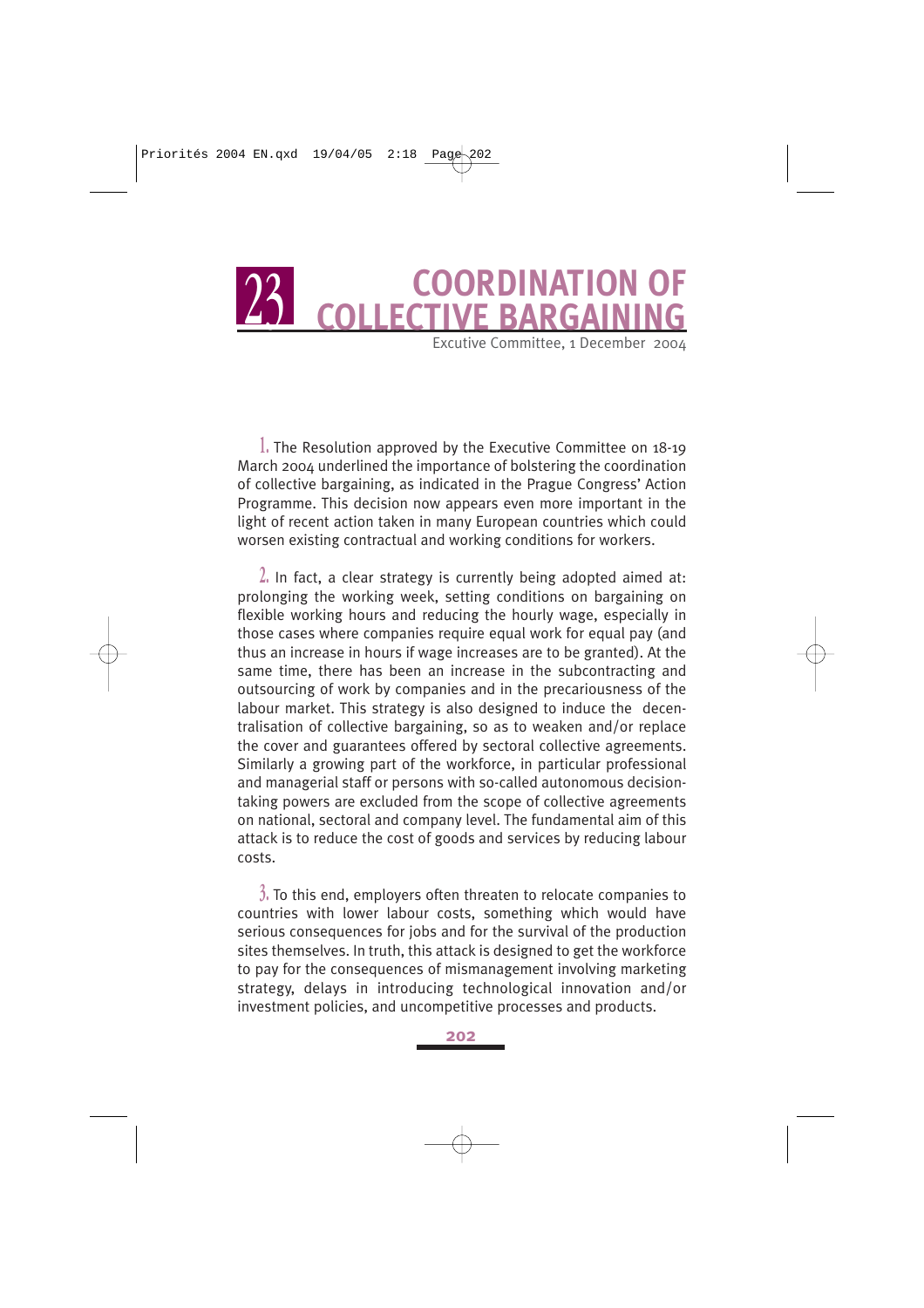**4.** This technique of blackmailing the workforce with the threat of relocation to new EU member states and, in particular, to future member states, is totally unacceptable for the very reason that the process of European unification has created the ideal conditions for a larger economic and social area in which the

European productive base should be allowed to expand and develop rather than narrow. Moreover, it is the new member states which are currently experiencing significant economic growth, wage increases and increased contractual cover for their workers - albeit to different degrees.

**5.** For this reason, we believe it is the duty of the European institutions to reject any strategy aimed at reducing the purchasing power and rights of workers. Accordingly, we cannot agree with the positions adopted by the ECB and ECOFIN whereby they simply ask workers and the unions to moderate wage claims, while asking new member states to adopt stringent Maastricht criteria, thus jeopardising the process of economic and social growth which is essential to Europe as a whole.

**6.** Moreover, the ETUC Executive Committee is of the opinion that any industrial strategy based on reducing labour costs and workers' rights is fundamentally mistaken since it would plunge Europe into a downward spiral characterised by the impossible pursuit of the lowest possible labour costs. This, in turn, would undermine both the quality of competition and social unity, and have a disastrous impact on the economic foundation of Europe. In fact, slowing wage rises would lead to a drop in consumption and domestic demand in the present phase of economic slowdown. Increasing working hours would lead to unbearable conflict within the labour market and run counter to an increase in the employment rate, which is contrary to the very same Lisbon objectives. Relocations designed to reduce costs and rights would risk dividing the workforce and the population as a whole, thus negating the value of both European unification and the constitutional Treaty itself.

**7.** For this reason, the ETUC Executive Committee supports a different line on both the economic plan for a form of competition that confirms the Lisbon strategy - and thus the quality of growth – and on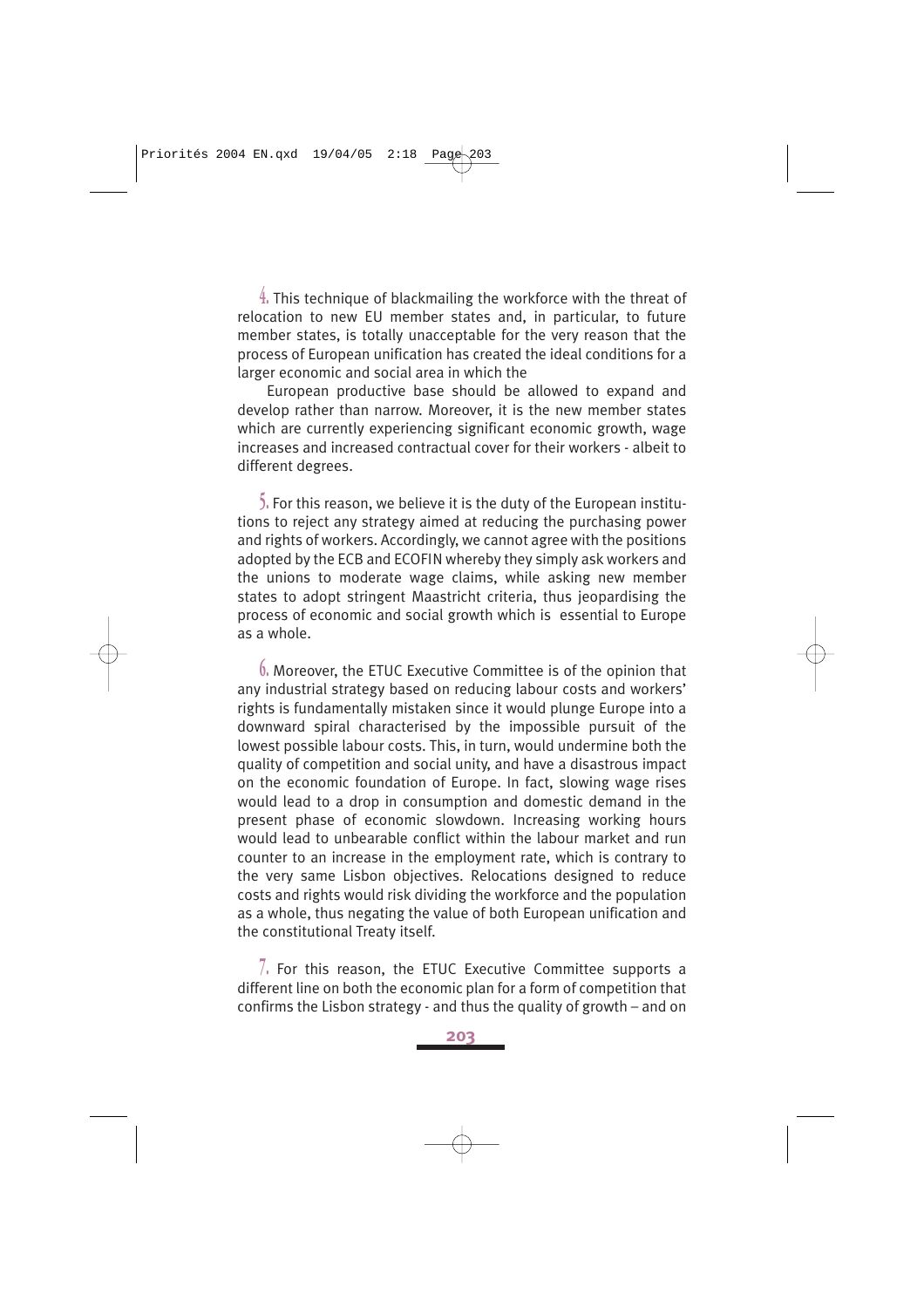individual contractual terms. From this point of view, our main points may be summarised as follows:

**8. Wages** - As confirmed by the 2003 Collective Bargaining Report, real wages, and not just nominal wages, have reached the limits of their purchasing power - with very few exceptions - and in some countries they have in fact gone down. Moreover, for several months now the cost of many raw materials - and of oil in particular – has been rising, and this has had a significant impact on the cost of living. However, there has been a degree of economic growth, albeit at an unsatisfactorily slow rate, which, according to all indicators, should continue next year. The ETUC Executive Committee demands that part of this growth be earmarked for Europe's workers, not only in the form of tax measures, but also in the form of a wage policy designed to defend and bolster the purchasing power of wages in 2005. The ETUC Executive Committee stresses that real wage increases in line with productivity will not have a negative impact on the dynamics of inflation, but will, on the contrary, encourage consumption and domestic demand.

**9. Working hours** - The Executive Committee is fully aware that an increasingly open economy leads to company reorganisation, restructuring, mergers etc., and that market fluctuations sometimes require flexible working hours. For this reason, collective bargaining on working hours represents a consolidated practice for unions at all levels. The fundamental objective has always been to strike the right balance between company demands and workers' needs and safety. However, the problem today, especially in certain countries, is not in dealing with individual company cases, but in dealing with a generalised process designed to bring about a widespread increase in working hours. The ETUC Executive Committee reaffirms that it is totally opposed to any general increase in working hours; historically the trade union movement has always aimed to reduce working timing with the objective of improving working conditions and the employment situation. It also believes that, with few exceptions, wage policy cannot be separated from policy on working hours: in other words, any increase in working hours must be accompanied by an increase in the wages of workers. The Executive Committee once again stresses its firm opposition to any unilateral use of flexibility by companies, as would occur in the case of the extending of the periods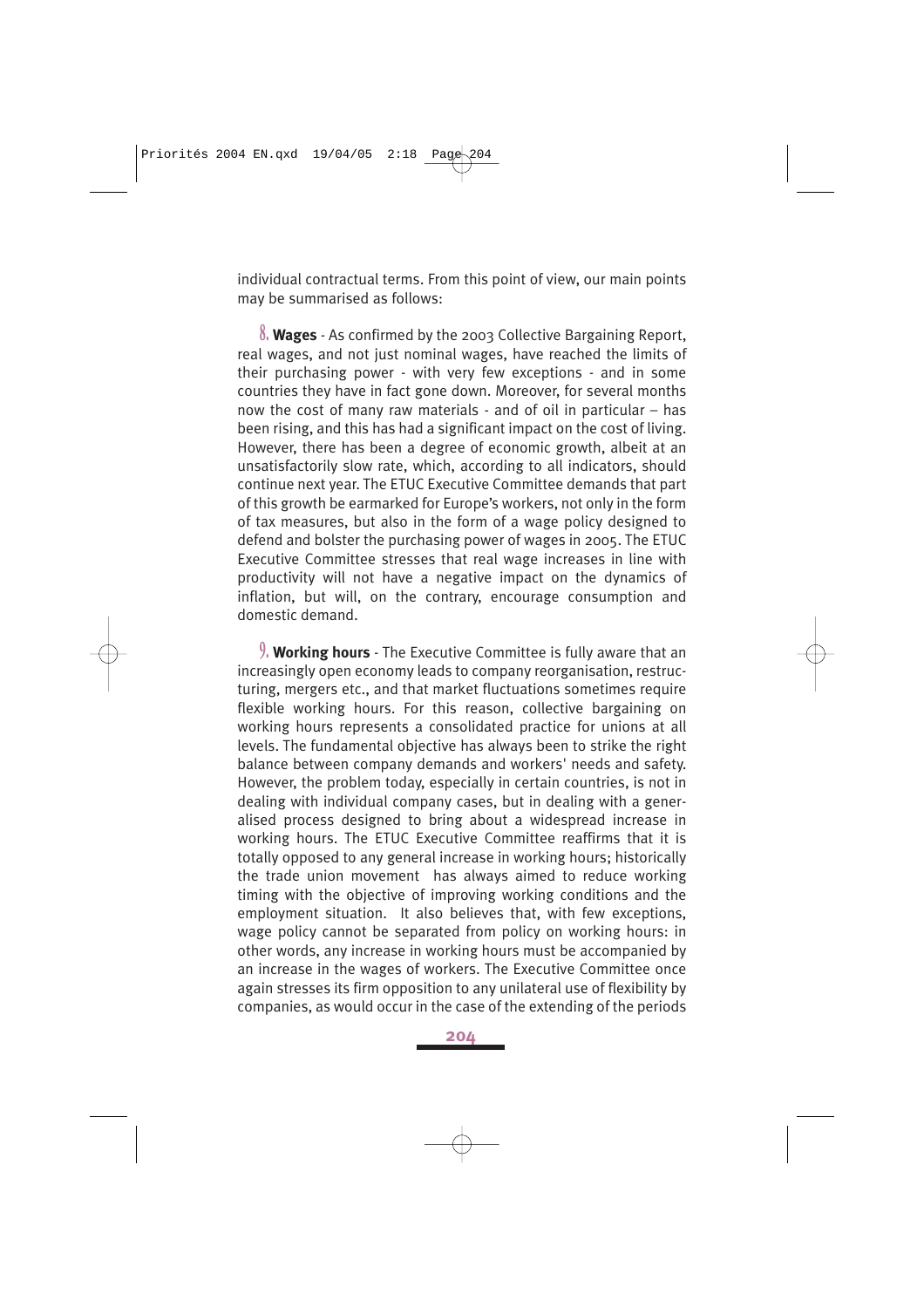in question. For this reason, the Executive Committee confirms the position adopted by the ETUC with regard to the proposed change in the European directive on working hours.

**10. Contractual decentralisation** - As stated in the Executive Committee's resolution in March of this year, the Executive Committee confirms that, in view of an upturn in the processes leading to the lengthening and breaking-up of the productive cycle and the labour market, and given the substantial increase in SMEs, the most suitable cover in terms of worker protection is that provided by sectoral collective agreements. Of course, the Executive Committee also confirms the importance of contractual protection in the workplace, so as to be in a better position to intervene with regard to working conditions, work organisation and productivity. Under no circumstances categories of workers can be excluded from the scope of collective agreements for reasons linked with their specific function, position or role inside the company, in particular professionals and managerial functions. Consequently, the Executive Committee underscores its pledge to create and reinforce collective agreements in all countries where such agreements are few and far between. It also reiterates its pledge to extend union action to all workplaces. To this end, the Executive Committee pledges its firm opposition to any legislation regarding the collective bargaining system that could jeopardise the independence of the unions and employers' organisations. Accordingly, the Executive Committee underscores the fact that only the unions and employers' organisations may decide on any possible modifications to the collective bargaining structure in the framework of sectoral collective agreements.

**11. Workers' rights** - The Executive Committee reaffirms the principle of equal rights and duties for all workers. The basis of this principle is equal pay for equal work. For this reason, there is a need to promote a stronger, more consistent campaign in order to prevent the different forms of employment contracts from generating wage differentials. The wage differential between men and women continues to be substantial (on average about 15-16%) and the gap is being closed too slowly, apart from one or two exceptional cases. The Executive Committee demands, once again, that significant measures be taken in national and sectoral collective bargaining, and with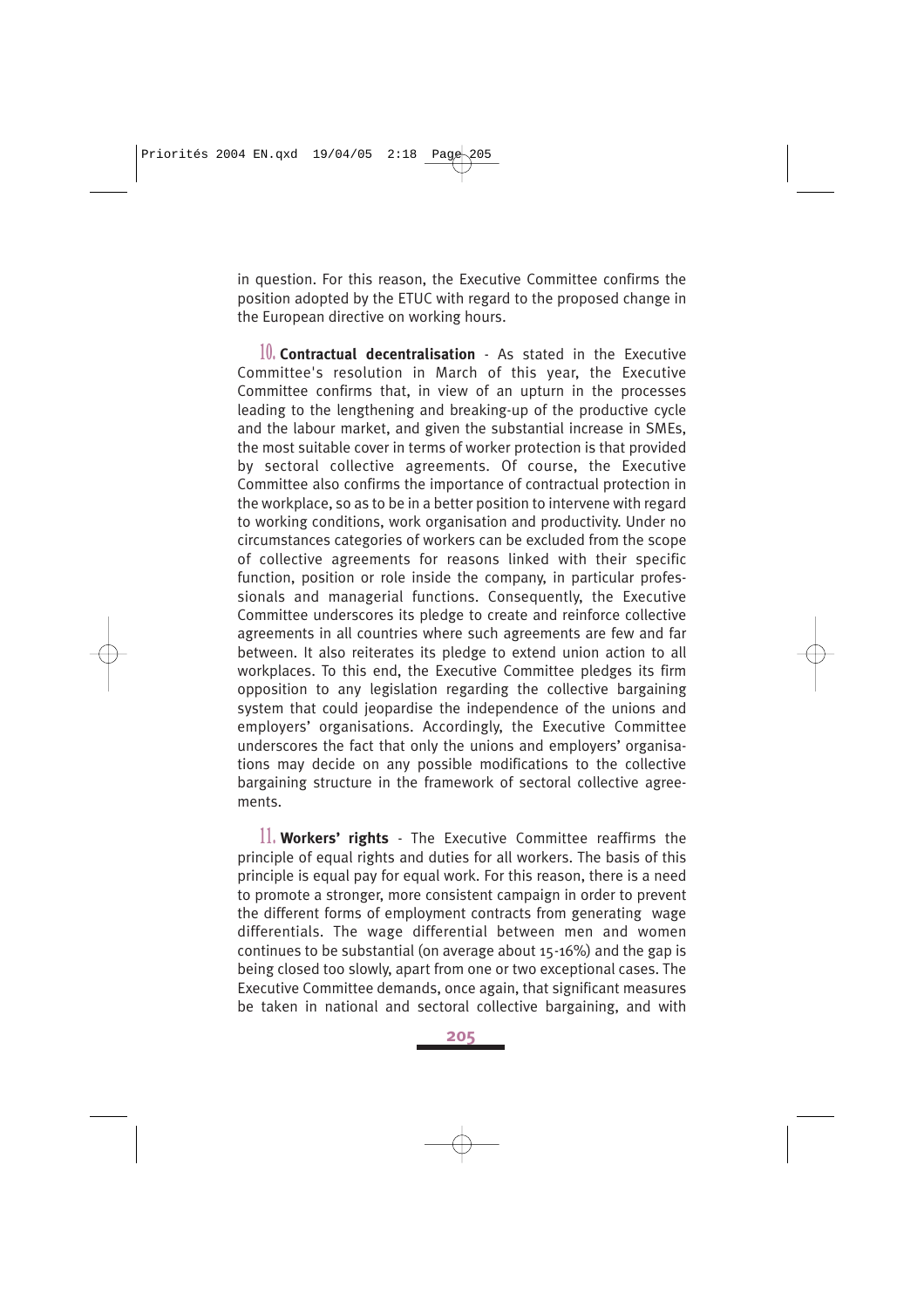regard to reviewing the systems of classification and evaluation. It is equally important that the results of the Action Framework for gender equality be utilised within the context of the European social dialogue, in which wage parity is a fundamental issue. The same commitment is required with respect to young workers. On continuing training, it is necessary to combat the continuous underestimation of, and underinvestment in, training by companies. The important experiences of certain countries, where a portion of financial resources is earmarked for establishing special sectoral or inter-sectoral funds for continuing training, are the best direction for us, and one that we should be capable of extending and implementing across the board. These experiences are an essential element in confirming the quality of work and professional skills of workers as a prerequisite for European competition in the global framework. The same European framework agreement signed by the trade unions and employers' organisations in 2002 requires consistent action at national level for it to be implemented and for the development of workers' qualifications and professional skills.

**12. Promotion of social unity** - The Executive Committee confirms that European unification is an invaluable opportunity for social and economic growth for everyone. Accordingly, the key objective must be the gradual, continuous harmonisation of the rights and contents of the European social model. Where collective bargaining is concerned, the Executive Committee would like to underscore in particular the importance of reinforcing the forms and bilateral structures of unions and employers' organisations. To this end, current joint action within the framework of the European social dialogue could constitute an important benchmark in creating a stronger degree of representation of unions and employers' organisations, and thus give trade unions a greater say in collective bargaining and organisational matters. Furthermore, the Executive Committee reaffirms that we must see an increasingly consistent and coordinated European policy - involving the Federations themselves - aimed at guaranteeing the quantitative and qualitative growth of the present rate of contractual cover, and at extending contractual safeguards and guarantees to the sectoral and inter-sectoral levels. Another fundamentally important commitment is developing workers' rights and democracy at the workplace. To this end, the extension of union representation within companies, starting with the large multinational groups, is a key objective, and one that is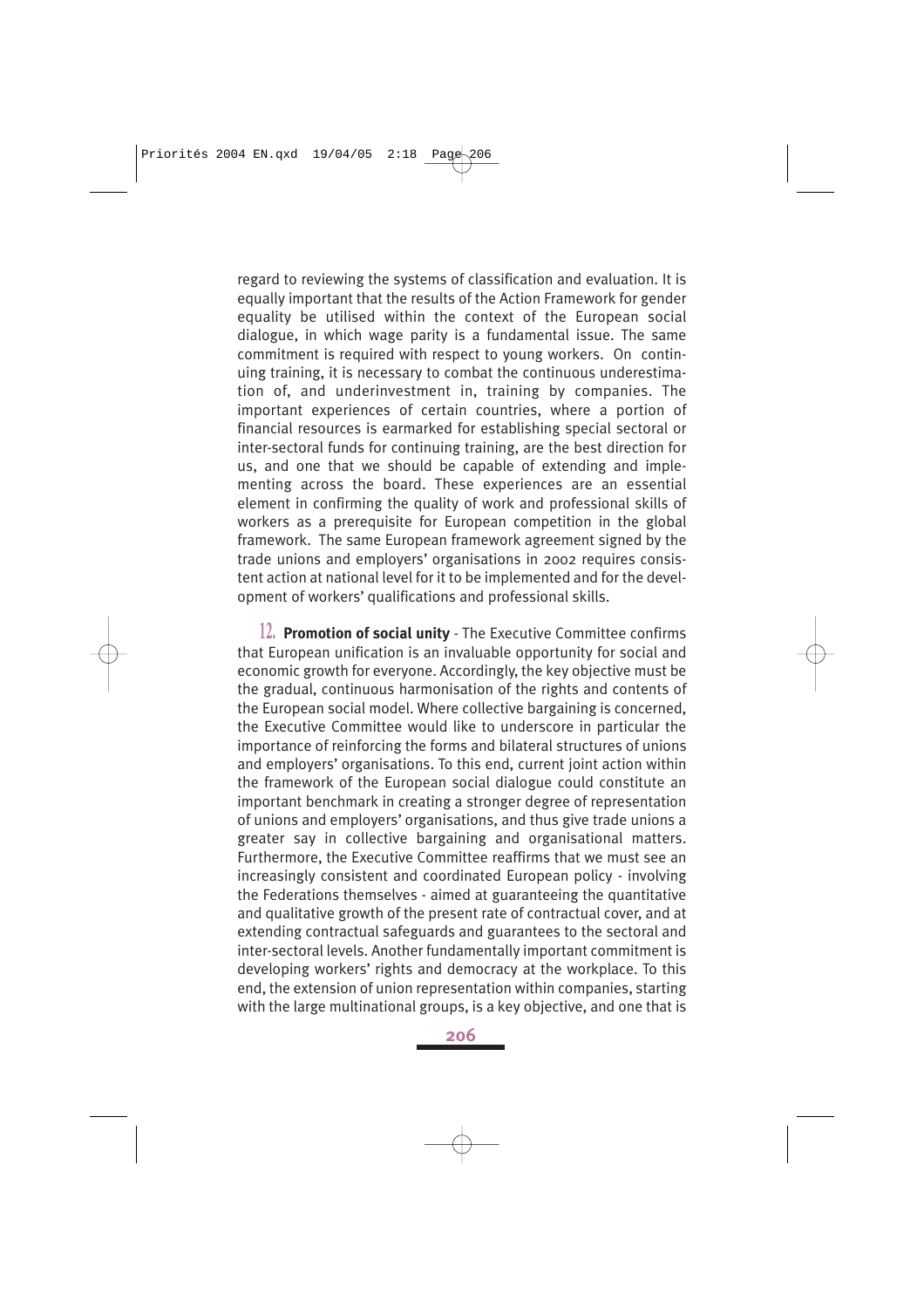also designed to defeat all efforts by companies to block and/or influence our presence in the workplace. There is also a need to strengthen union coordination and monitoring, especially in crossborder areas, using the experience of the ITUCs, so as to counter all social dumping policies in an increasingly effective manner.

**13. Reinforcement of, and improvements to, our action** - The current attack requires an increasingly effective defensive capacity, but it also requires union action at all levels. The basis of a true union 'campaign' capable of dealing with all the daily problems we have to face, especially in certain countries, requires a stronger, more effective system of exchanging knowledge and information at all levels. From this point of view, the experience of the Doorn Group is of vital importance, as confirmed by recent action in Berlin this past October. The ETUC is fully committed to pursuing this objective, as evidenced by: the ongoing work of the Collective Bargaining Coordination Committee; the creation of special websites providing real-time access to specific issues, beginning with the one on working hours; improvements to the newsletters; the improvements in questionnaires and national reports on collective bargaining; and the commitment to a more closely coordinated form of working at both national – as for instance in the case of the countries of the Euro-zone - and sectoral levels. All of this confirms the fact that the strengthening of collective bargaining at all levels constitutes one of the fundamentally important strategic priorities for a fairer, more cooperative Europe.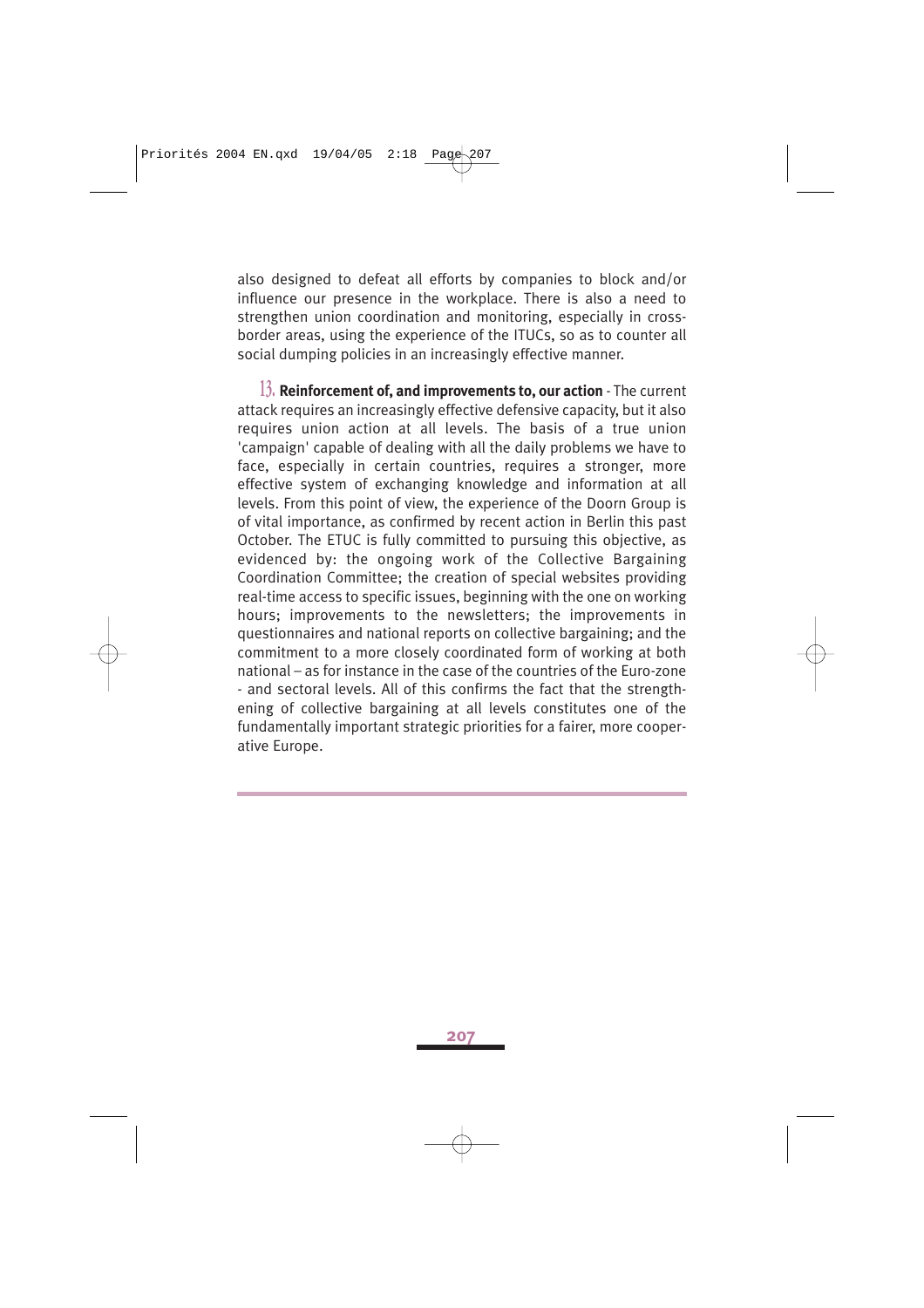# **MORE AND BETTER JOBS BY PUTTING SOCIAL EUROPE AT THE HEART OF THE LISBON STRATEGY** <u>74</u>

Excutive Committee, 1 December 2004

The Lisbon strategy is about reaching ambitious objectives in the economic, the social and the sustainability field through a strategy of innovation and by investing in a knowledge society. Lisbon is not about wage cuts or competition on the basis of bad working conditions; instead it is about economic, social and ecological policies that are mutually strengthening each other. This is why the ETUC has welcomed the Lisbon strategy from the beginning.

The Lisbon mid term review presents an opportunity to restore this basic approach. This opportunity should not be missed. The ETUC urges the Commission and the upcoming Spring Council to take the following ETUC key demands into account when reviewing the Lisbon strategy:

**1. Learn the lessons from past experience. Stop the mantra of unbalanced structural reform. Stop the mantra of stability and nothing but stability.** Lisbon is about high growth, more and better jobs, social cohesion and sustainable development. In practice however, exactly the opposite is happening. The European economy is barely growing, unemployment is edging up, labour productivity trends are falling and workers feel more than ever insecure. Lisbon is not delivering because the kind of reform that is being pursued is not the right one. Too much focus is put on deregulation and flexibility instead of assisting workers to tope with change. Lisbon is also not delivering because aggregate demand policies are being distrusted and have been abandoned. Even when hit by economic shocks and downturns in demand and overall confidence, government interven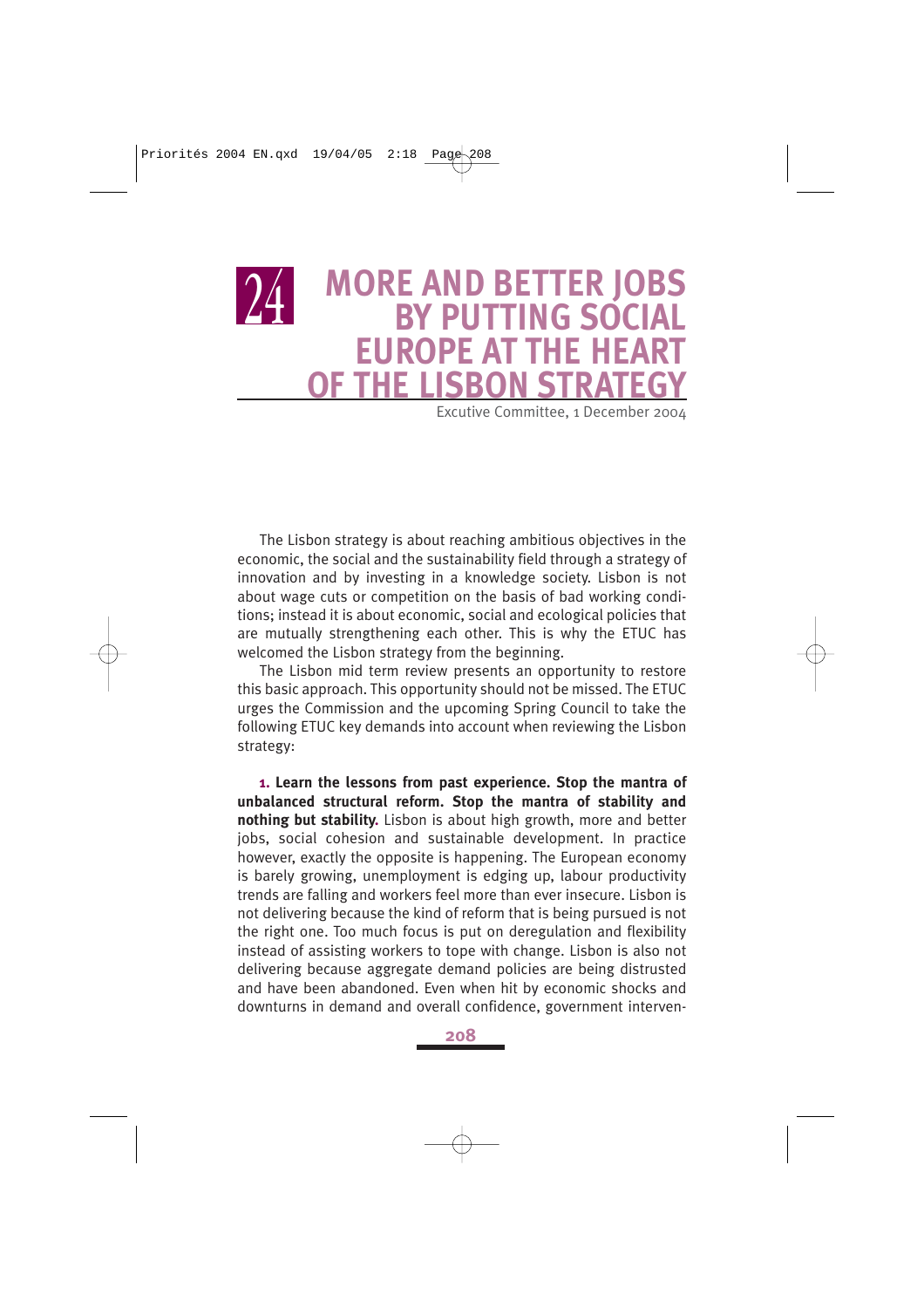tion in order to stabilise the economy is being distrusted and only implemented in a slow and inadequate way.

**2. Get the structural policy agenda right. Put Social Europe at the heart of the Lisbon strategy.** It is too simple to cry out for 'reform, more reform and even more reform' and then blame governments for non-implementation. The reality is that structural reform has become a code for deregulation and unlimited flexibility, for weakening workers' rights and wages and for the dismantlement of the social welfare state. It should come as no surprise that workers and the public at large are refusing an agenda that is in fact leading to the destruction of the European Social Model.

If acceptance and 'ownership' of structural reform policies is to be enhanced, then a radical overhaul of the current policy approach is urgently necessary. For the ETUC, the mid-term review has to acknowledge that social Europe is a powerful force for productivity and growth and that, for the Lisbon goals to be delivered, a massive investment is required in positive labour market institutions such as:

- active labour market policies with well functioning employment services that provide guidance, training andcounseling
- increased access to lifelong learning for all workers
- improved social benefits regimes, supporting unemployed in their search for new jobs
- policies to reconcile working and family life
- policies to fight discrimination and gender gaps
- initiatives to promote participation of workers in developing high performance work places.
- developing new forms of security for workers while maintaining the principles of existing forms of workers'security.

By helping workers to accept and to be able to cope with the process of structural change, social Europe is not just a financial or a regulatory burden. Instead, social Europe is at the core of Europe's competitive advantage and the process of growth and job creation. This is in particular true for investments in learning capacities in general. Investing in learning capacities are essential for innovation and should become a priority in innovation policies. Also, by investing in learning for all workers, social cohesion can be promoted and inequality can be avoided. This corresponds with the original Lisbon idea: wages and productivity should be brought in line with one another, not by bringing down wages but by increasing skills and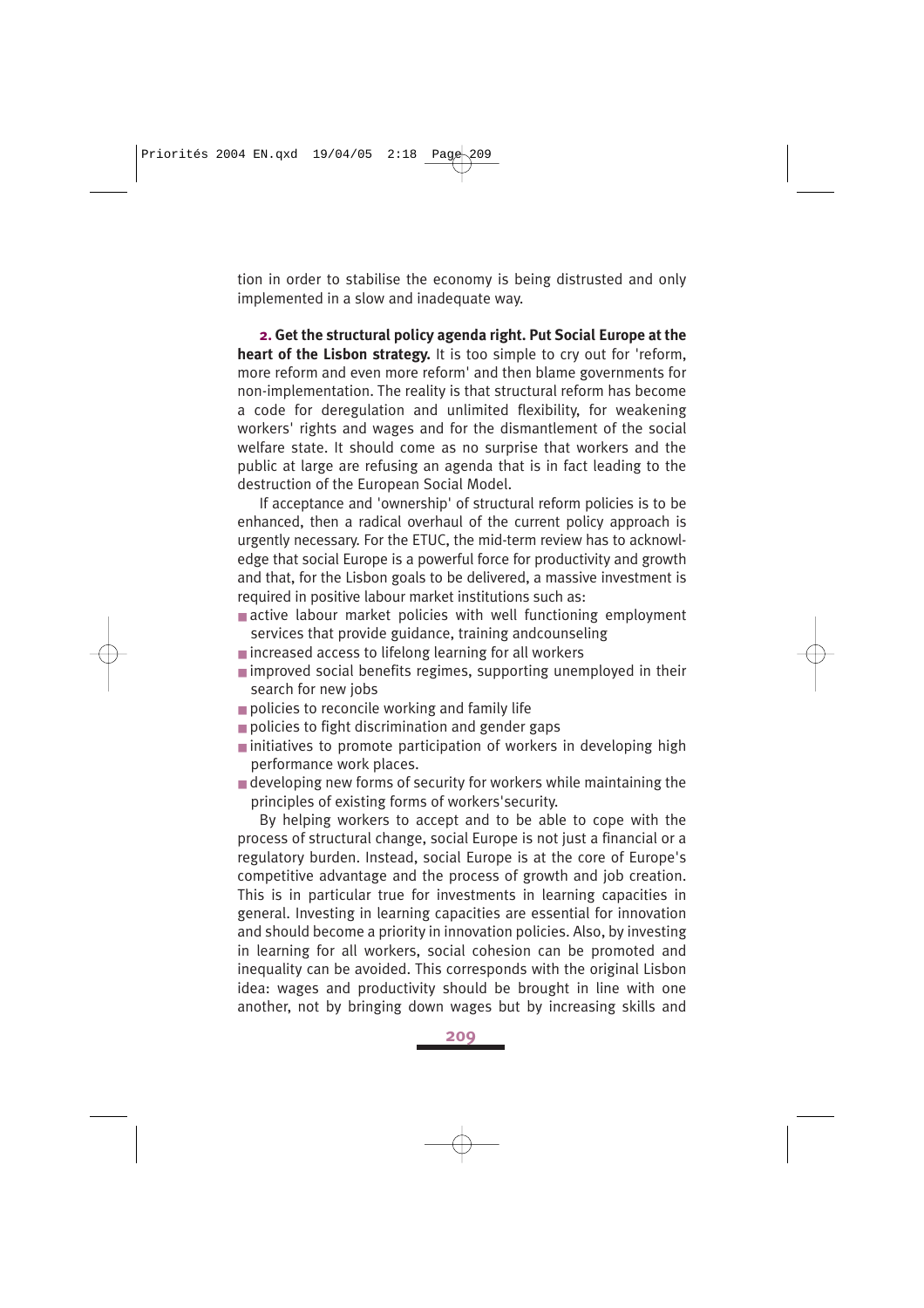productivity of all workers.

The ETUC urges European policy makers to draw up a European investment plan in social infrastructure. In this European Social Investment Action Plan, the focus should be on social policies that help workers to address the challenges of 'delocalisations', globalisation and restructuring. Also, special attention has to go to the urgent needs of the new member states in building labour market structures that underpin employment, productivity and social cohesion.

**3. Break the taboo on active aggregate demand management**. **Deliver the Lisbon goals by reforming Europe's macro policy regime.** Macro-economic demand policies are an indispensable part of an agenda for growth and jobs. For growth and jobs to materialise there needs to be supply side and demand side policies. Structural policies that improve the quantity and quality of labour supply have to go hand in hand with active demand policies that support growth and create jobs. We can train as many workers as we wish, but this will not create one single extra job when firms do not offer jobs because of lack of demand.

The economic slowdown which has set in since 2001 and from which Europe in 2004/2005 still has enormous difficulty from recovering vividly illustrates the need for Europe to reform its existing regime of macro policy making. Europe can no longer continue to focus its macro economic policies exclusively on stability and leave the responsibility for growth and demand to policy makers in the rest of the world. As the second biggest economy in the world, and with a single currency at its disposal, Europe needs to act and behave as the 'master of its own economic destiny' by pursuing aggregate demand policies that support growth and make the European economy resilient against negative economic shocks.

The European Central Bank should stop looking for inflation around every corner and under every stone. When growth is endangered and inflation is nowhere in sight, the ECB should abandon its 'wait and see attitude' and support growth by reducing interest rates in a timely and substantial way. From its side, the Stability and Growth Pact should take into account the need for fiscal policy to stimulate the economy in times of economic slowdown, whereas an ambitious fall in the deficit should be reserved for economic upturns.

The 'Growth Initiative', decided upon by the 2003 December Council, should be taken up again and be strengthened. With the aim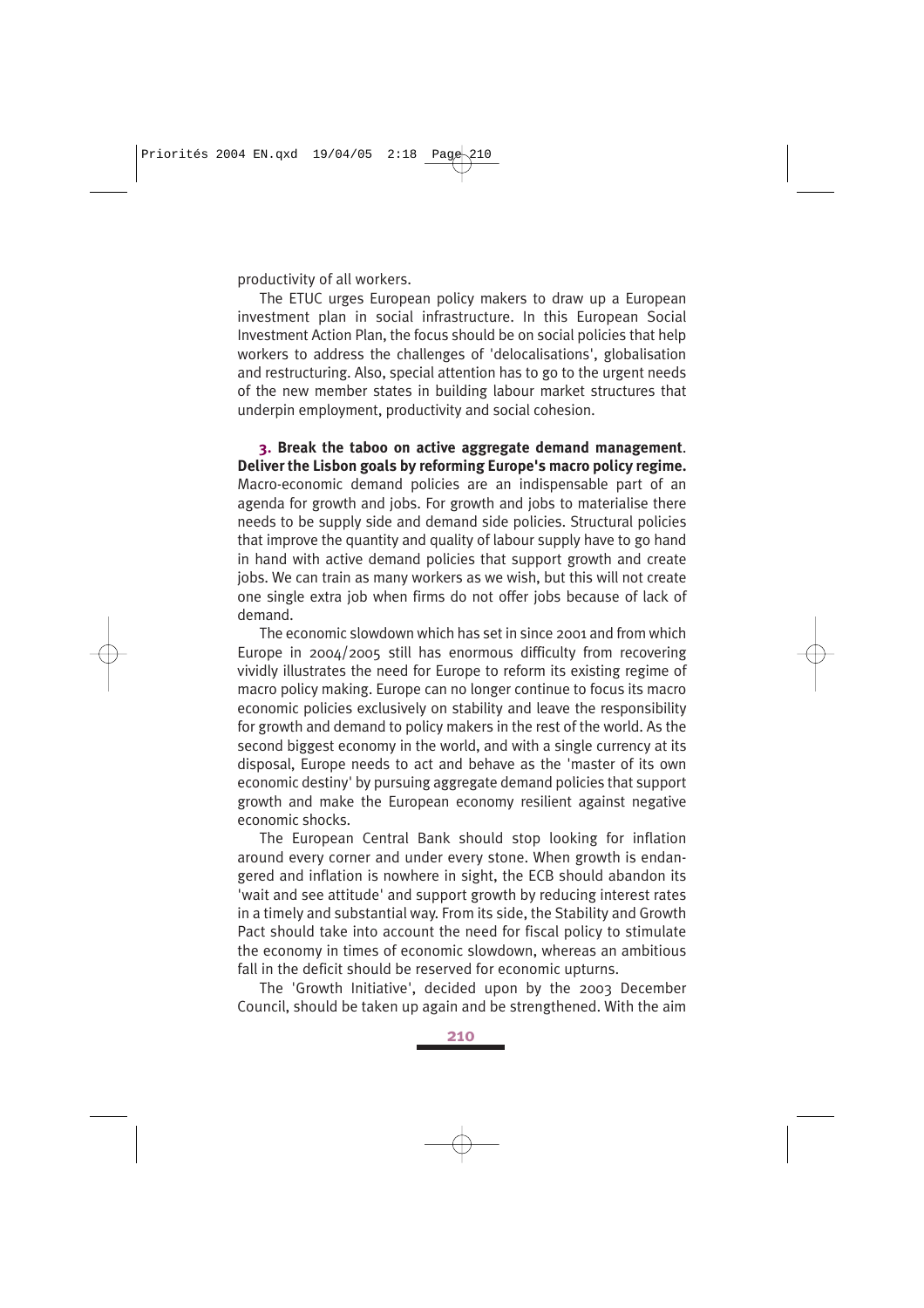of securing the recovery, member states should be invited to present 'national plans for economic recovery ' that increase public investments in education, research, social housing, revitalisation of inner city areas, clean technologies, and renewable energy sources by 1% of GDP.

**4. Sustainable development is a pillar for growth, competitiveness and social cohesion.** Like Social Europe, the environment is a source of competitive advantage for Europe. Sustainable development policies force the European economy to invest in those sectors for which future world demand will grow most ('first mover' effect). Sustainable development policies also improve present European competitiveness by economising on expensive energy and materials input.

The ETUC calls upon the European Spring Council to fully integrate the Strategy for Sustainable Development with the Lisbon process. For the ETUC, this implies:

- Building a consensus between social partners on the transition towards sustainable development in order to manage potential tensions between environmental and social goals.
- Progressively include external costs in prices and removing harmful subsidies.
- Making the environment an integral part of European industrial policy programmes.
- Steer investments in European Research and Development towards innovation in the areas of energy efficiency, clean technologies and renewable energies.
- Making sure that the single European energy market recognises that energy supply has to remain a service of general interest with all consumers being entitled to access.
- Globalising sustainable development: the external dimension of sustainable development including the (non-) respect of core labour standards is an issue for Europe's competitiveness and must be addressed by the EU in its external policies.

**5. Put the money where the Lisbon mouth is.** Nice policy intentions are not enough. Yes, Europe needs to invest in more research and development, in more and better education, in labour market structures that help workers to engage in change. But these policies need to be financed. If European policy makers really attach the highest importance to the Lisbon agenda, they need to create the necessary budgetary room, notably indirectly through structural funds, by: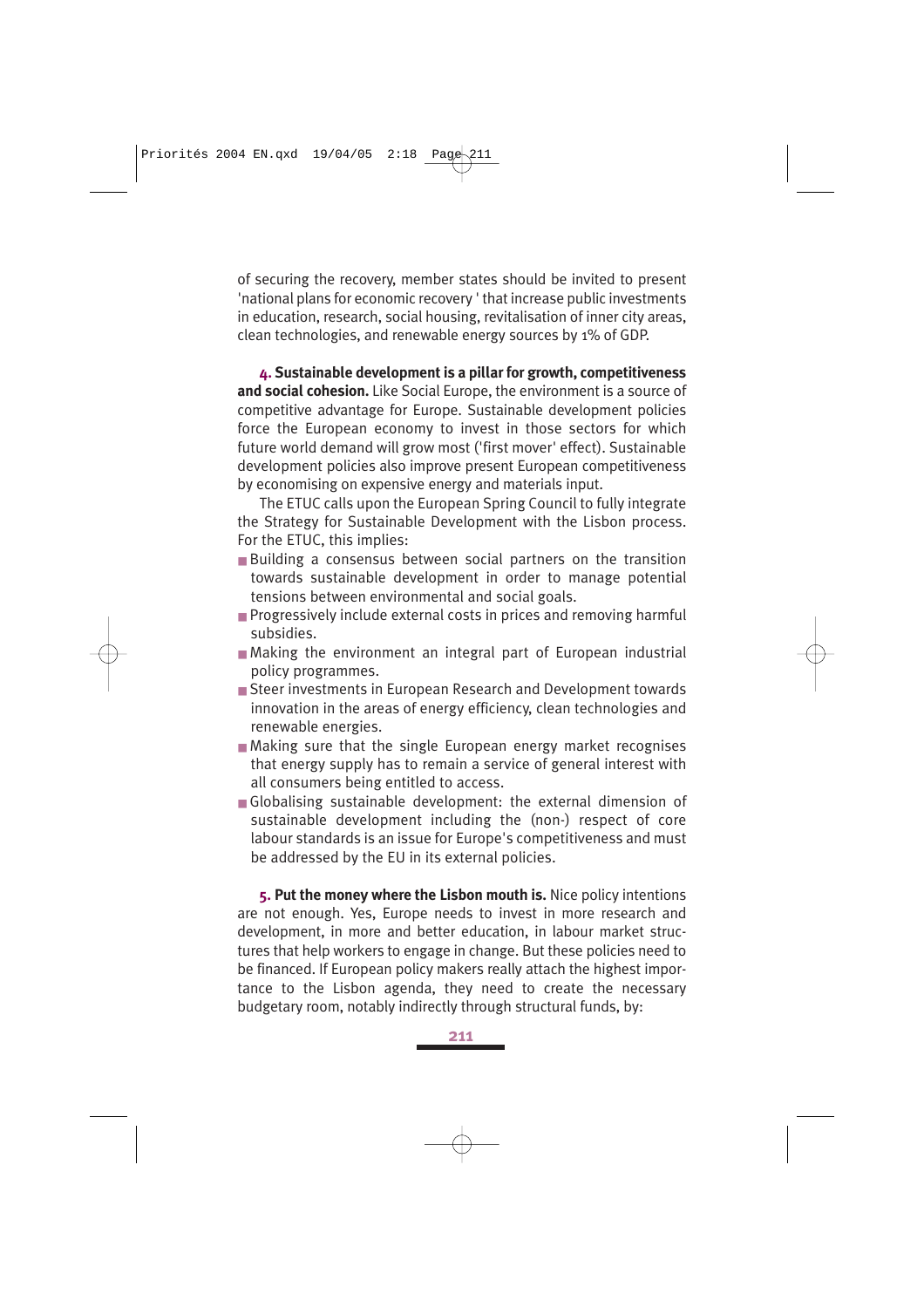**'Lisbonising' the Stability and Growth Pact'.** With the Stability and Growth Pact as it exists at present, Europe is not able to engage in an agenda of innovation. Europe does not have the luxury to wait another five years or so for deficits to be eliminated before investing massively in innovation, research and development. This dead-lock needs to be broken by reforming the Stability Pact so that investments which are at the heart of the Lisbon priorities are no longer counted in the public deficit, at least for the first next years.

**Putting a halt to tax competition between member states on mobile incomes.** European governments just cannot afford to continue on the road of competitive tax dumping. 'Beggar-thy-neighbour strategies' that try to shift the tax base of mobile incomes between countries are only to the benefit of international capital and reduce substantially the margin for European governments to invest in the Lisbon priorities. The savings directive needs to be implemented and in the field of company taxation, the discussion on a common tax basis has to be supplemented by a minimum tax rate on profits.

**Urging the European Investment Bank to make full use of its finance possibilities.** With an increased ceiling on loans from 2003 onwards, the EIB can engage in additional lending. It must be assured that this additional lending room is used to a maximum extent and that the investments link up with the Lisbon agenda of innovation, research and development.

**6. Do not narrow down the Lisbon agenda to a focus oncompetitiveness. Revise the concept of competitiveness.** The ETUC urges policy makers to resist the temptation of going for a 'quick economic fix'. Achieving competitiveness and jobs on the basis of social dumping is in flagrant contradiction with the Lisbon model and will weaken the productive base and the innovative capacity of the European economy in the medium and long run. The Lisbon 'learning society' will not be reached on the basis of poverty, insecurity and sharp inequality.

**No long working hours.** Pressing workers to work long hours is a too easy solution. In the medium run however, it will lead to a burned out working force, to reduced job opportunities, hinder women in entering and progressing in the labour market and increase (work place) accidents. Experience from those member states that have long working hours testifies to this. Strikingly, these member states are also characterised by relative low productivity scores. The current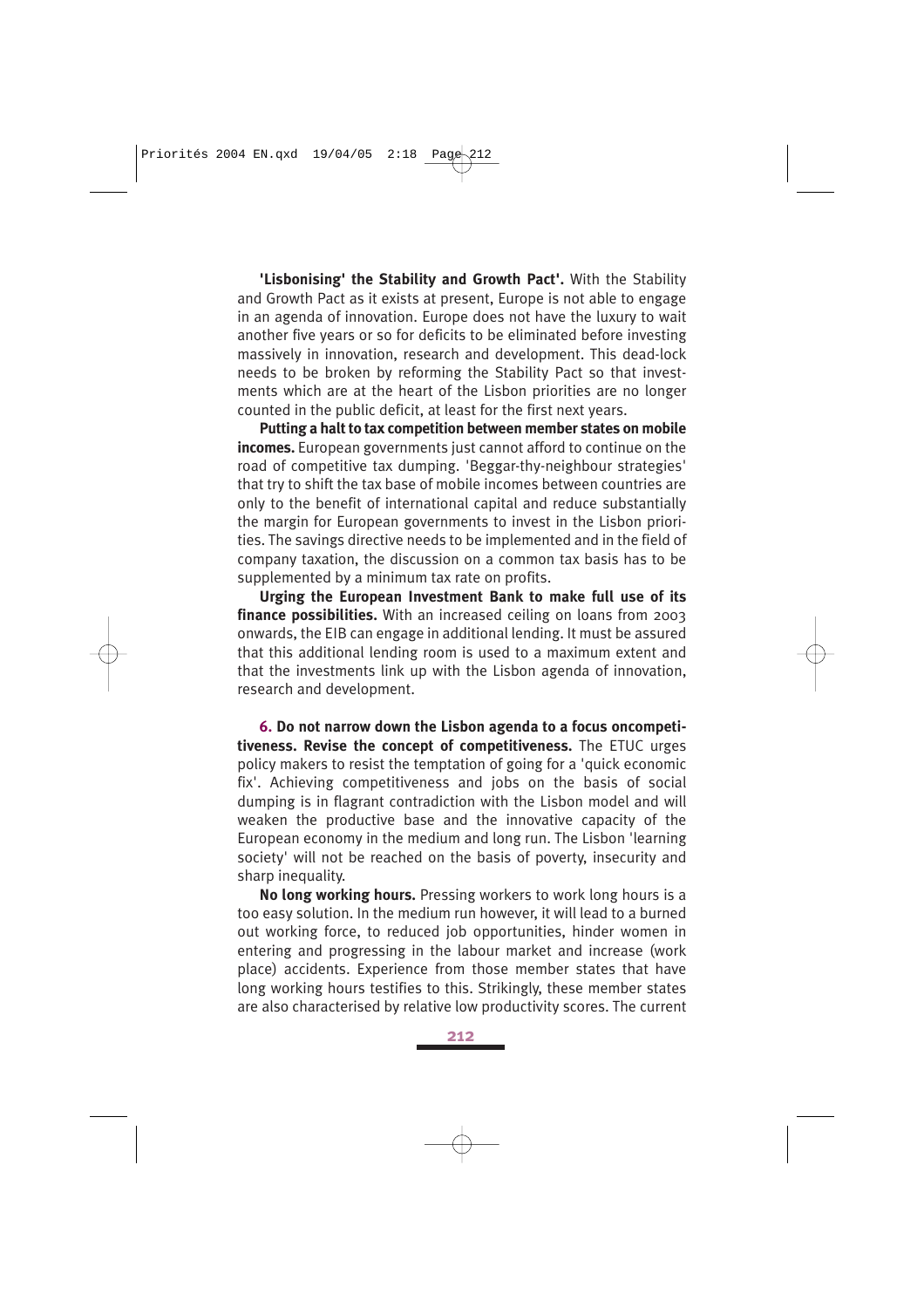revision of the European working time directive should lead to more, not less control on those employers that force workers to work excessive long hours.

**No general cuts in wages.** Competing low wage economies on the basis of wage cuts is a dead-end street. There will always be countries where wages are still lower. Moreover, general wage cuts undermine domestic demand and reduce the incentive for firms to invest in innovation and productivity.

**No to a services directive that will lead to social dumping.** The present draft directive on an internal market for services (Bolkestein directive) is a recipe for social dumping and will push companies to compete with each other on the basis of poverty wages, poor social protection and unhealthy working conditions. The ETUC urges a radical overhaul of this draft directive.

#### **Instead:**

**Revise the concept of competitiveness.** Competitiveness should be about policies that enable the European economy to secure its place in the international division of labour by moving up the ladder of technology, innovation and productivity. This implies investing in research and development, investing in productive and secure labour markets and social dialogue that address workers' fears of structural change and investing in the development of those sectors where the jobs of the future are to be expected (sustainable development, social and personal services care sectors).

**Keep and strengthen the benchmarking process on social inclusion. 'Trickle down' strategies do not work.** Economic success does not automatically equal high social cohesion. Several member states benefit from high employment rates while at the same time suffer from very high poverty rates, with as much as one third of children living in poverty. Vice versa, several member states with high social cohesion already outscore the US on areas such as job creation and innovation. It needs to be kept in mind that, as the Kok reports argues, social inclusion policies are not only important to combat poverty but also to contribute to increasing labour supply and generating a productive workforce'. **Therefore, the domain of social cohesion should be added to thefive policy issues the Kok report proposes to focus on.**

**7. Ensure that the right set of Lisbon indicators will be used.** In order for policy makers to focus on the right set of policies, statistical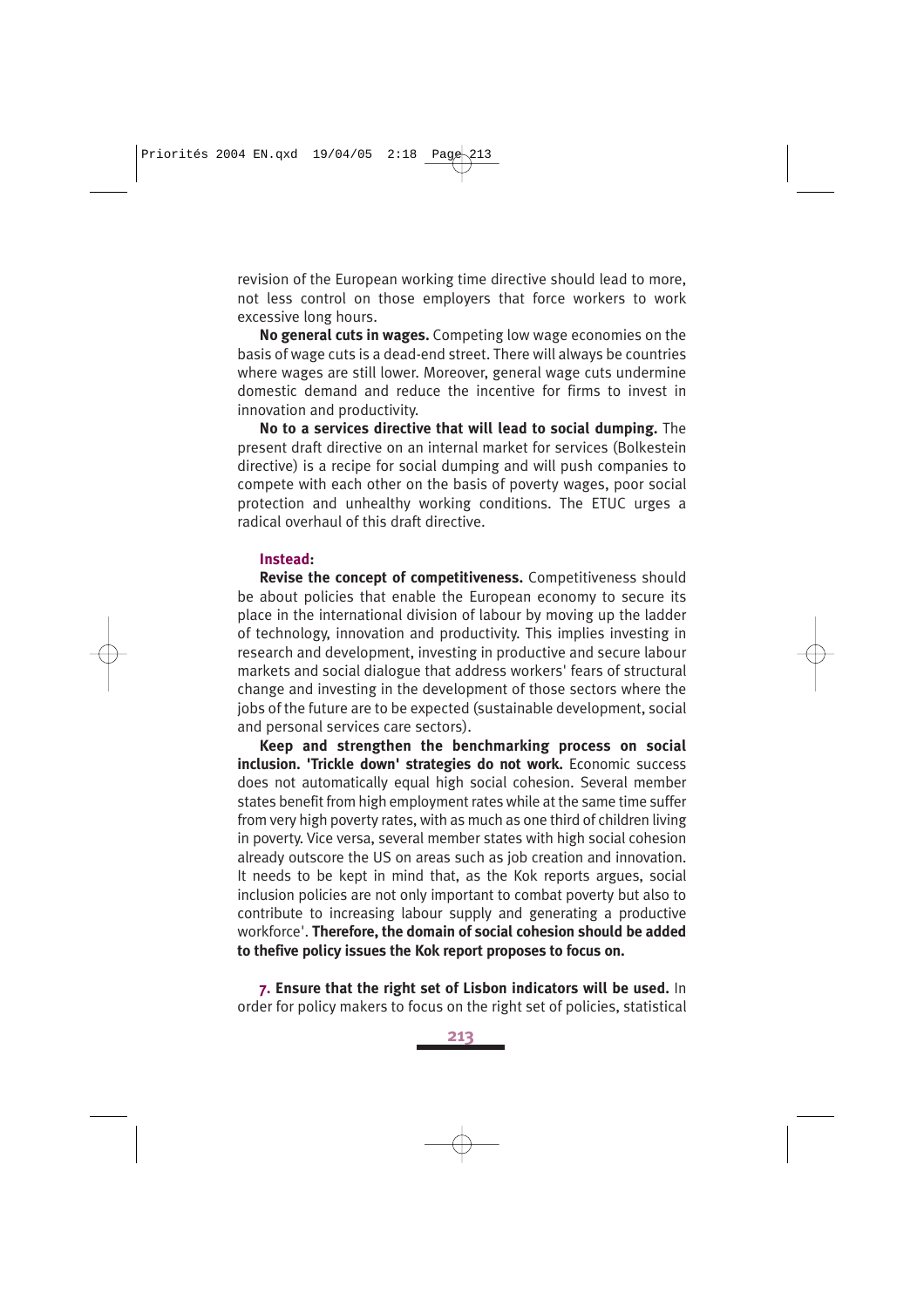indicators to monitor whether progress is being made are important. Here, the ETUC stresses that the set of indicators as presented in the Kok report may provide dubious or incomplete information. For example, using an indicator such as 'productivity per person' in fact heralds those member states that nurture a culture of long working hours while the dismal performance of these same countries in the area of productivity per hour is being concealed. Moreover, in the set of indicators selected by the Kok report, essential indicators concerning social Europe as a productive force are simply missing. This concerns statistics on lifelong learning for workers, on the number of children in households living in poverty and on the extent to which unemployed workers are being assisted in their search for jobs. The ETUC urges the Commission and the European Council to correct and broaden this set of Lisbon indicators to the social dimension. If not, there is indeed a danger of Social Europe being swept under the Lisbon carpet.

**8. Implement Lisbon by involving social partners.** Lisbon will not be implemented if policies are decided over the heads of workers. Implementation implies 'ownership' and 'ownership' can only be achieved on the basis of social dialogue. Here, the ETUC welcomes the fact that the Kok group is insisting on the importance of involving the social partners, both at the national as well as at the European. In particular, the ETUC welcomes the High Level Group's recommendation to make the Lisbon programme a part of the common work programme of European Social partners. At the same time, the ETUC expects a 'partnerships for change' to represent real change and not 'the business of deregulation as usual'. The ETUC cannot accept an approach where the trade union's presence or signature is used as an alibi for continuing efforts to weaken or destroy the social dimension of Europe. Also, the ETUC wants it to be clear that all other actors also have to take up their responsibility. Governments and central banks cannot leave the economy to its own device and then expect trade unions and workers to pick up the pieces. If there is a real willingness to strengthen the European social dimension as part of the Lisbon process and to reform Europe's macro economic policy framework, the ETUC is prepared to explore the possibility of a 'European framework agreement for innovation, social change and more and better jobs', within the common work programme of European social partners The aim is to foster a consensus between European social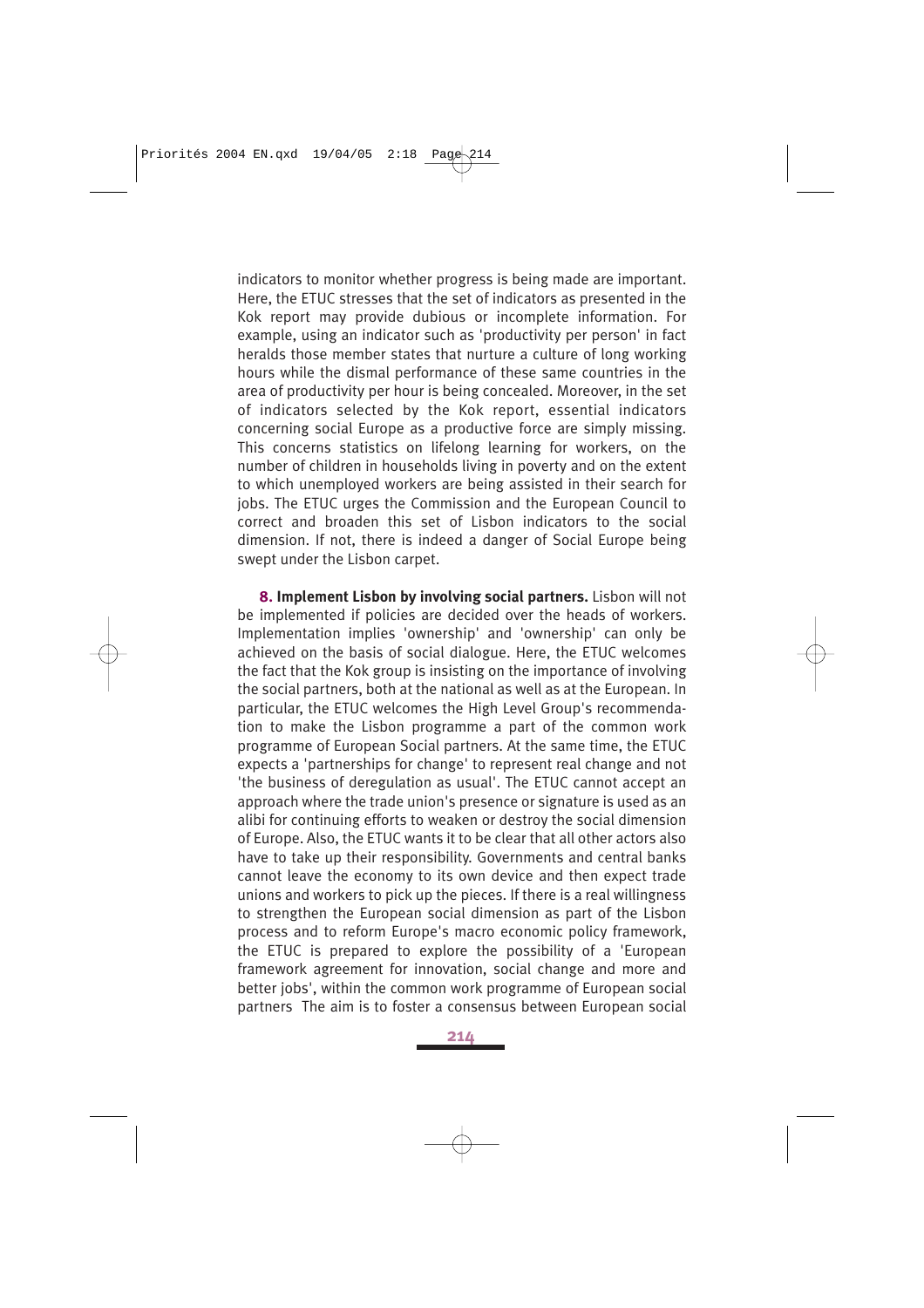partners with regards to how the system of industrial relations, collective bargaining and social dialogue can alleviate workers' fears concerning ongoing 'delocalisations', and job retrenchment, by helping workers to adjust to change and to engage in the agenda of knowledge, and innovation, instead of giving up their rights and protection. This European framework, based on 'good practice examples' should then be the basis for further discussions and negotiations at the national level. Here, synergies between national innovation bargaining and the European Social Fund need to be explored.